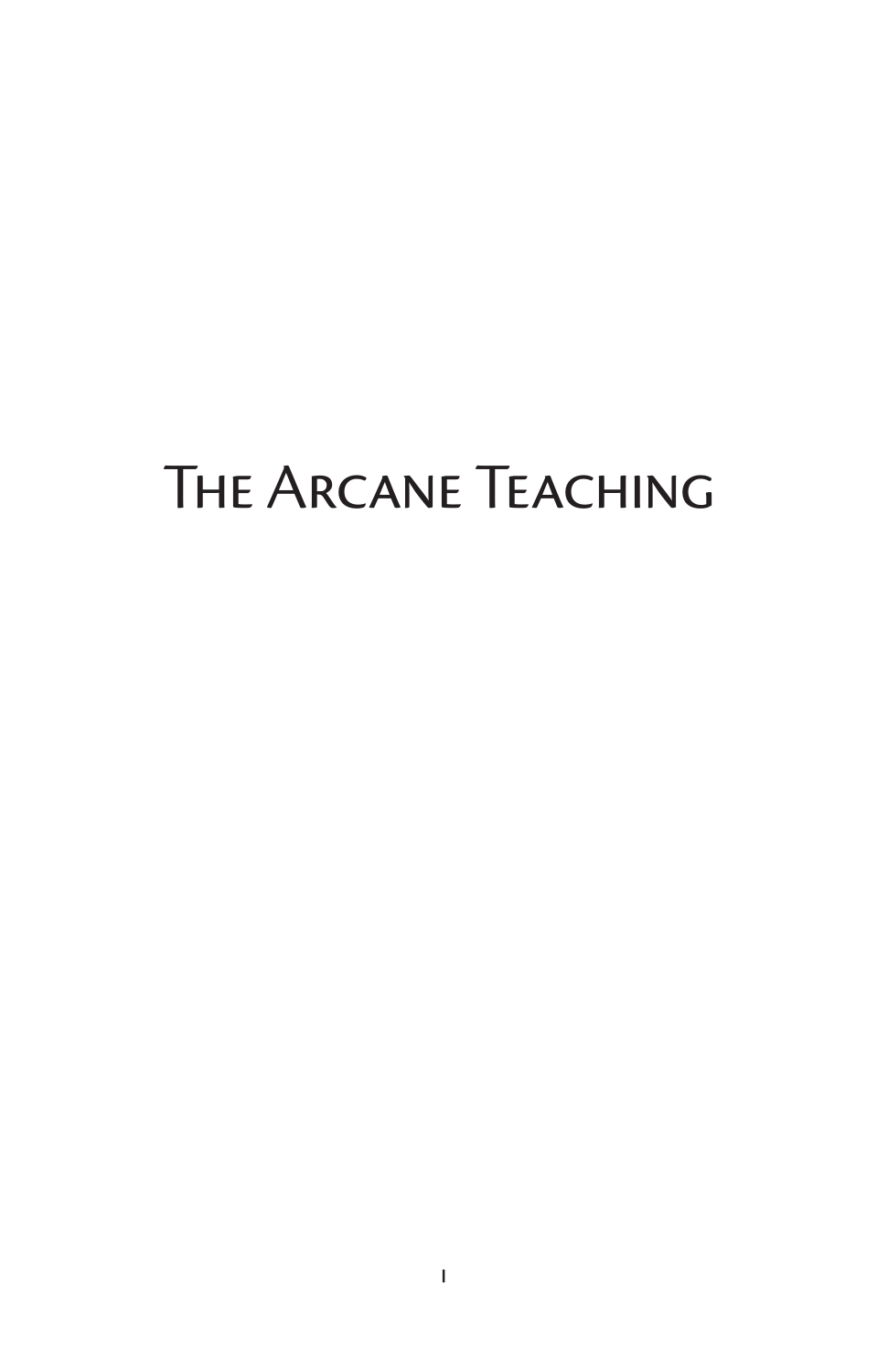# WRITINGS

The Arcane Teaching The Arcane Formulas or Mental Alchemy The Mystery of Sex The Psychic Planes Vril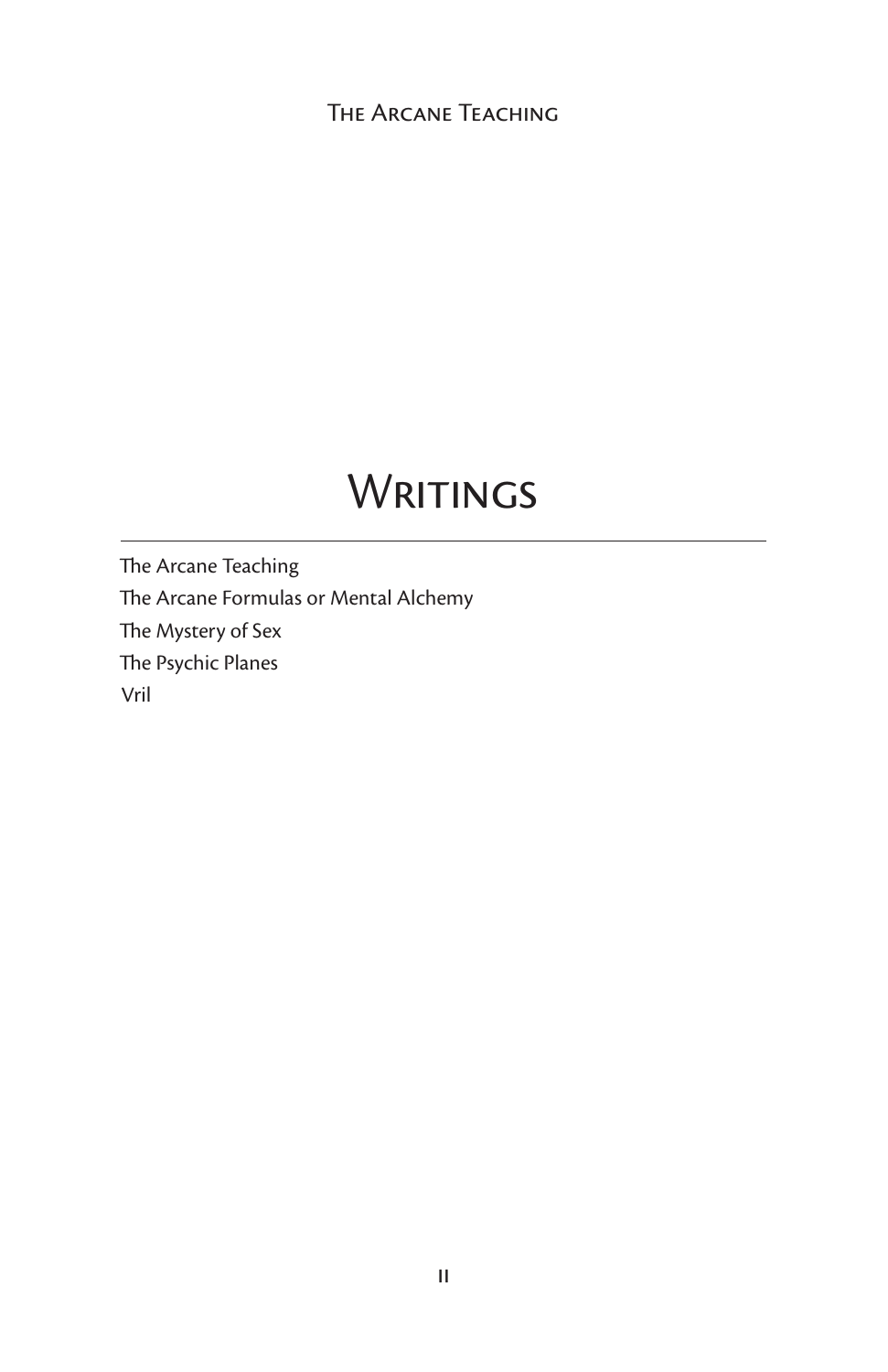## 1909

# William Walker Atkinson 1862–1932

信 YOGeBooks: Hollister, MO 2013:09:06:13:48:18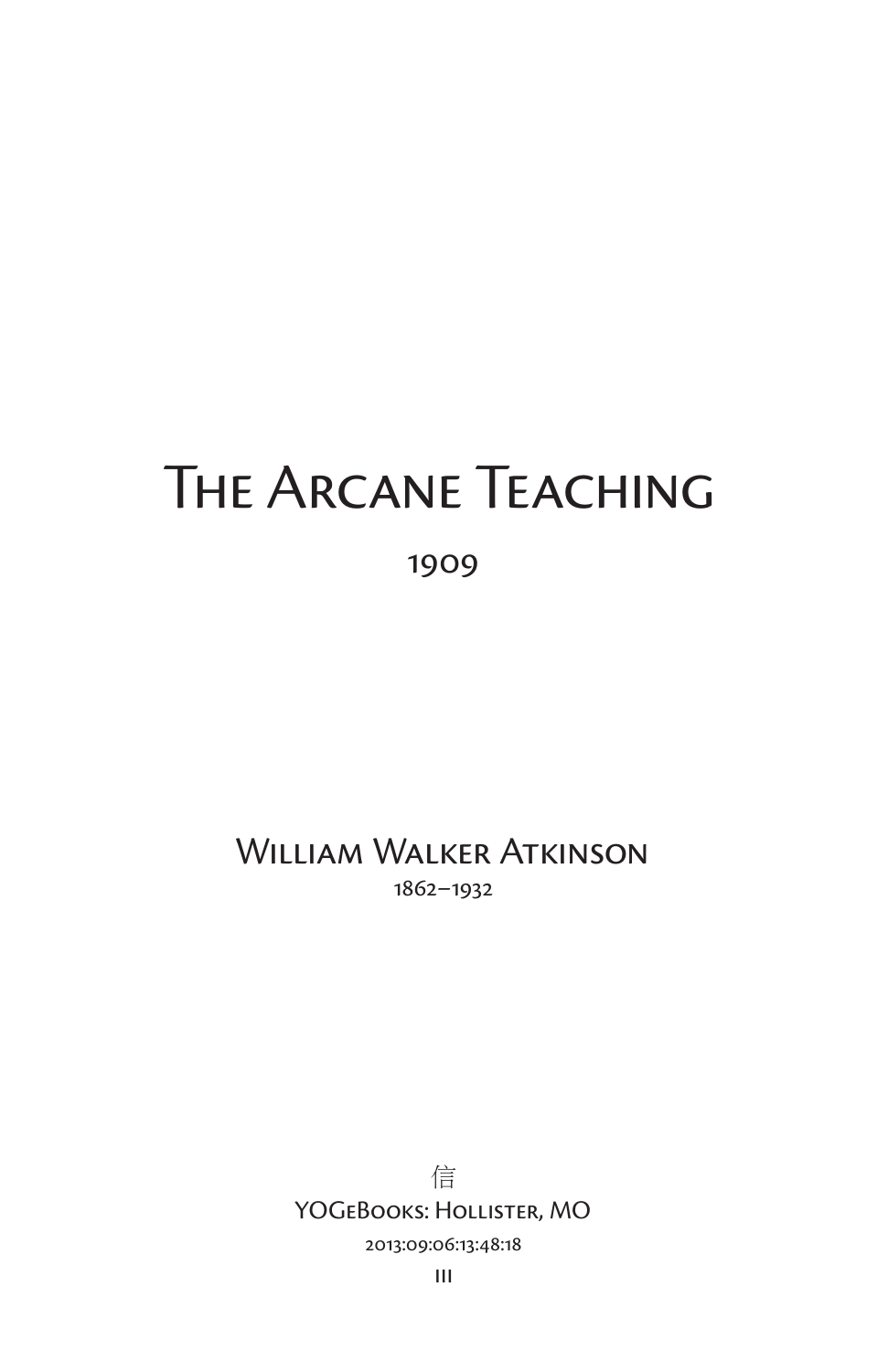# **COPYRIGHT**

YOGeBooks by Roger L. Cole, Hollister, MO 65672 © 2010 YOGeBooks by Roger L. Cole All rights reserved. Electronic edition published 2010

isbn: 978‑1‑61183‑088‑0 (pdf) isbn: 978‑1‑61183‑089‑7 (epub)

[www.yogebooks.com](http://www.yogebooks.com)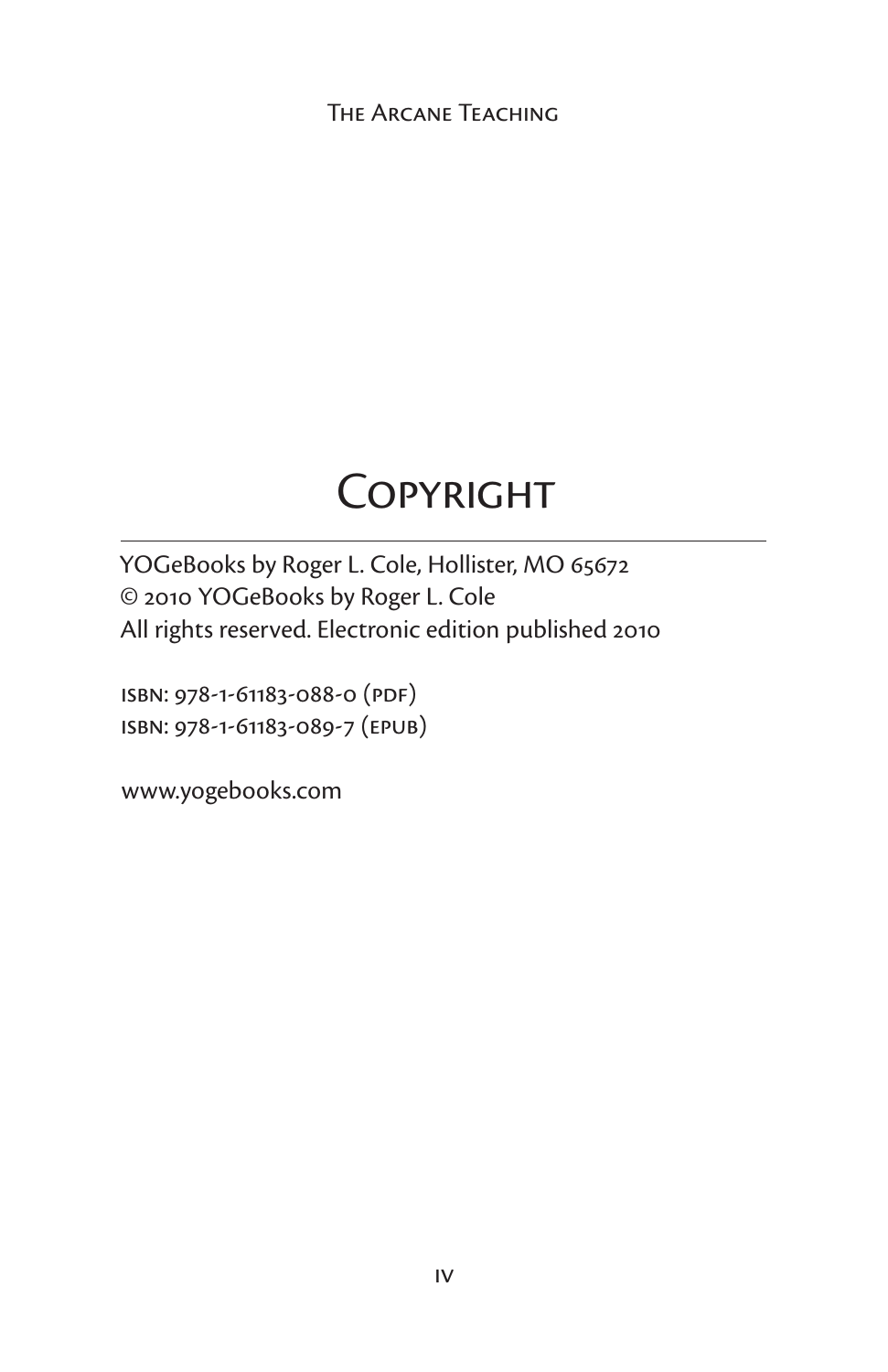# **CONTENTS**

| PART I. Fundamental Principles. |  |
|---------------------------------|--|
|                                 |  |
|                                 |  |
|                                 |  |
| PART II. The Cosmos.            |  |
|                                 |  |
|                                 |  |
|                                 |  |
| PART III. The Life of the Ego.  |  |
|                                 |  |
|                                 |  |
|                                 |  |
| PART IV. Fate or Freedom?       |  |
|                                 |  |
|                                 |  |
|                                 |  |
| PART V. The Astral Plane.       |  |
|                                 |  |
|                                 |  |
|                                 |  |
| PART VI. Occult Forces.         |  |
|                                 |  |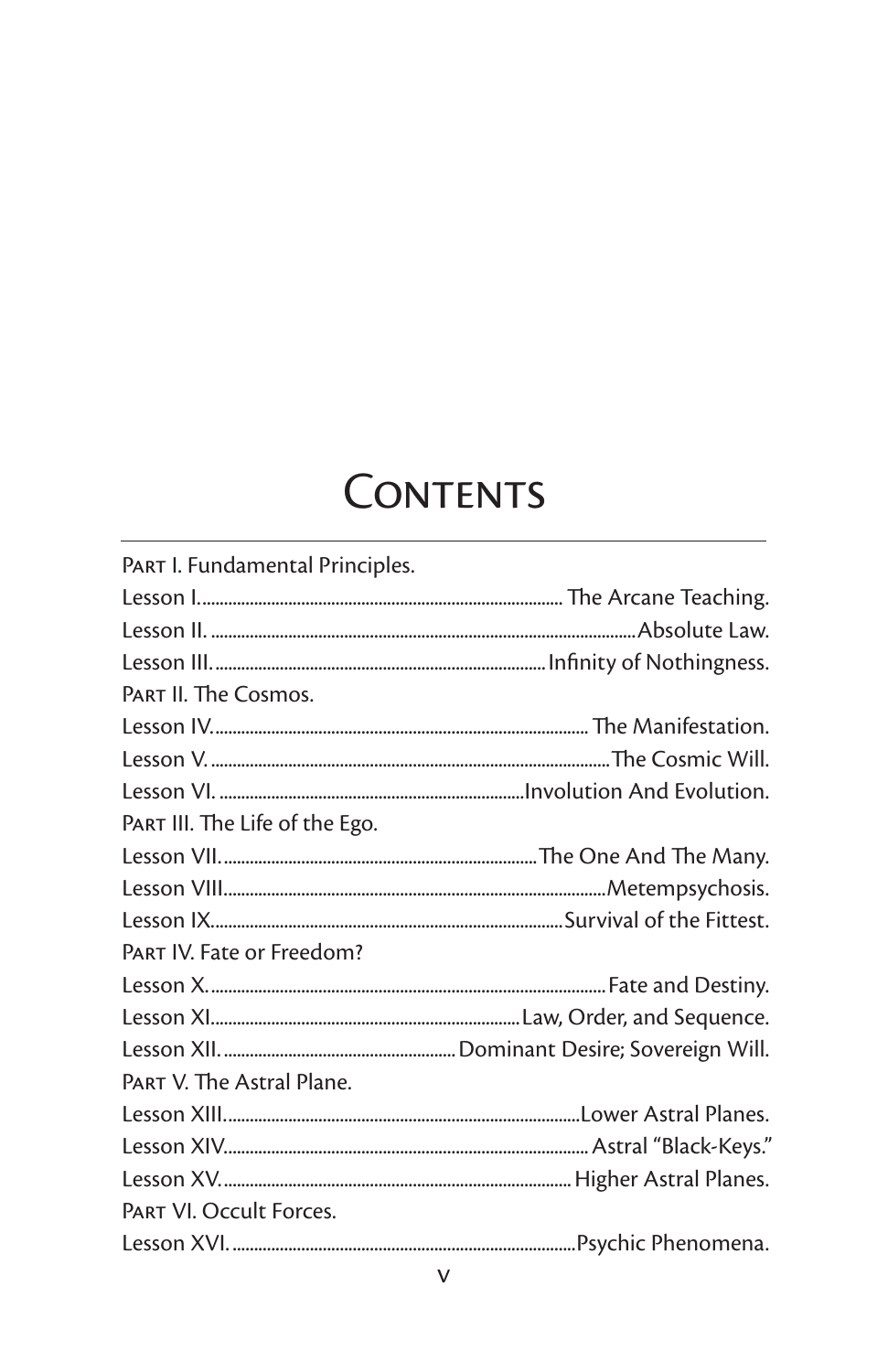| PART VII. Arcane Secrets. |  |
|---------------------------|--|
|                           |  |
|                           |  |
|                           |  |
| Supplementary Books.      |  |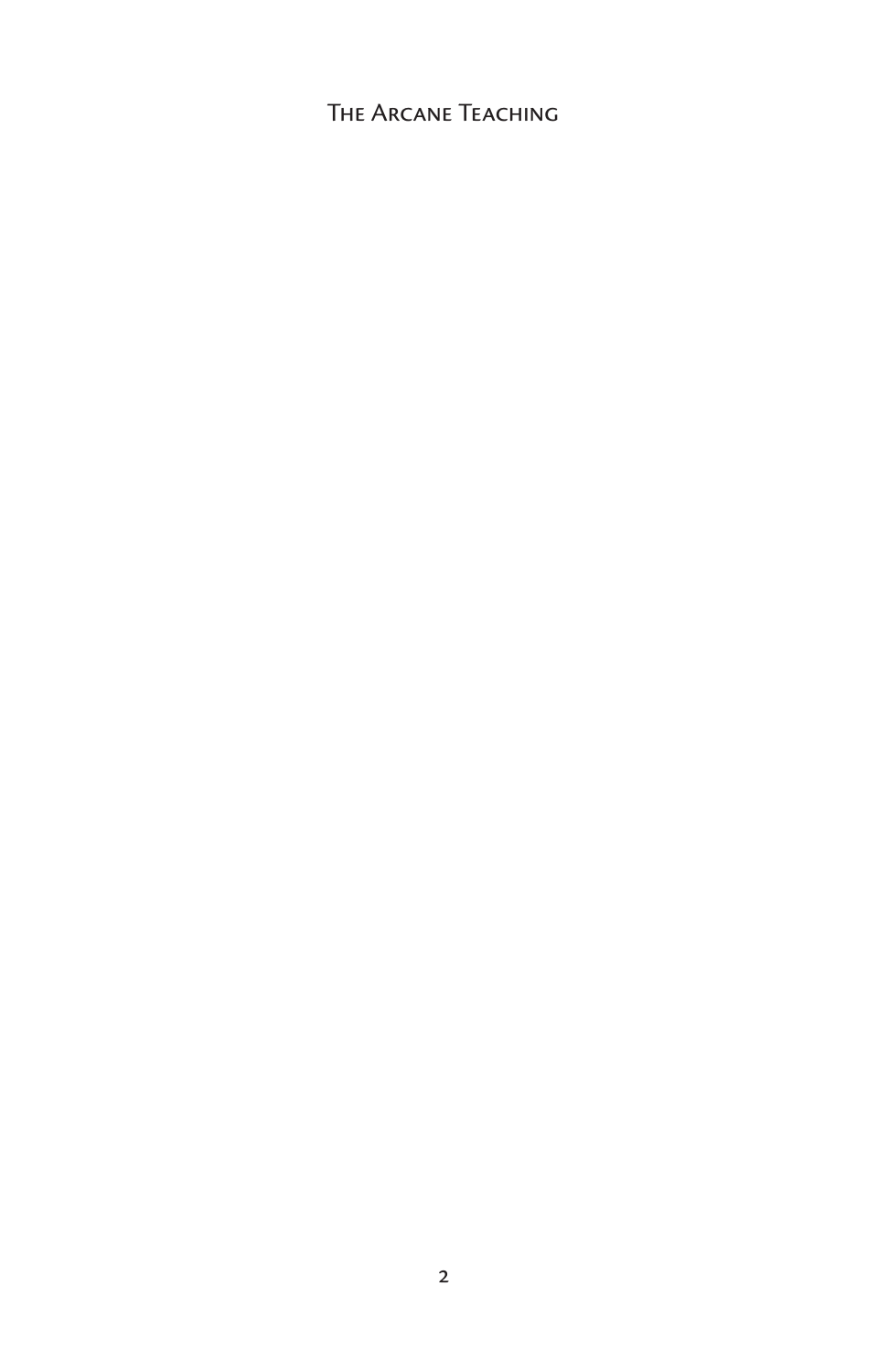# <span id="page-8-0"></span>PART I. FUNDAMENTAL PRINCIPLES.

Lesson I. The Arcane Teaching. Lesson II. Absolute Law. Lesson III. Infinity of Nothingness.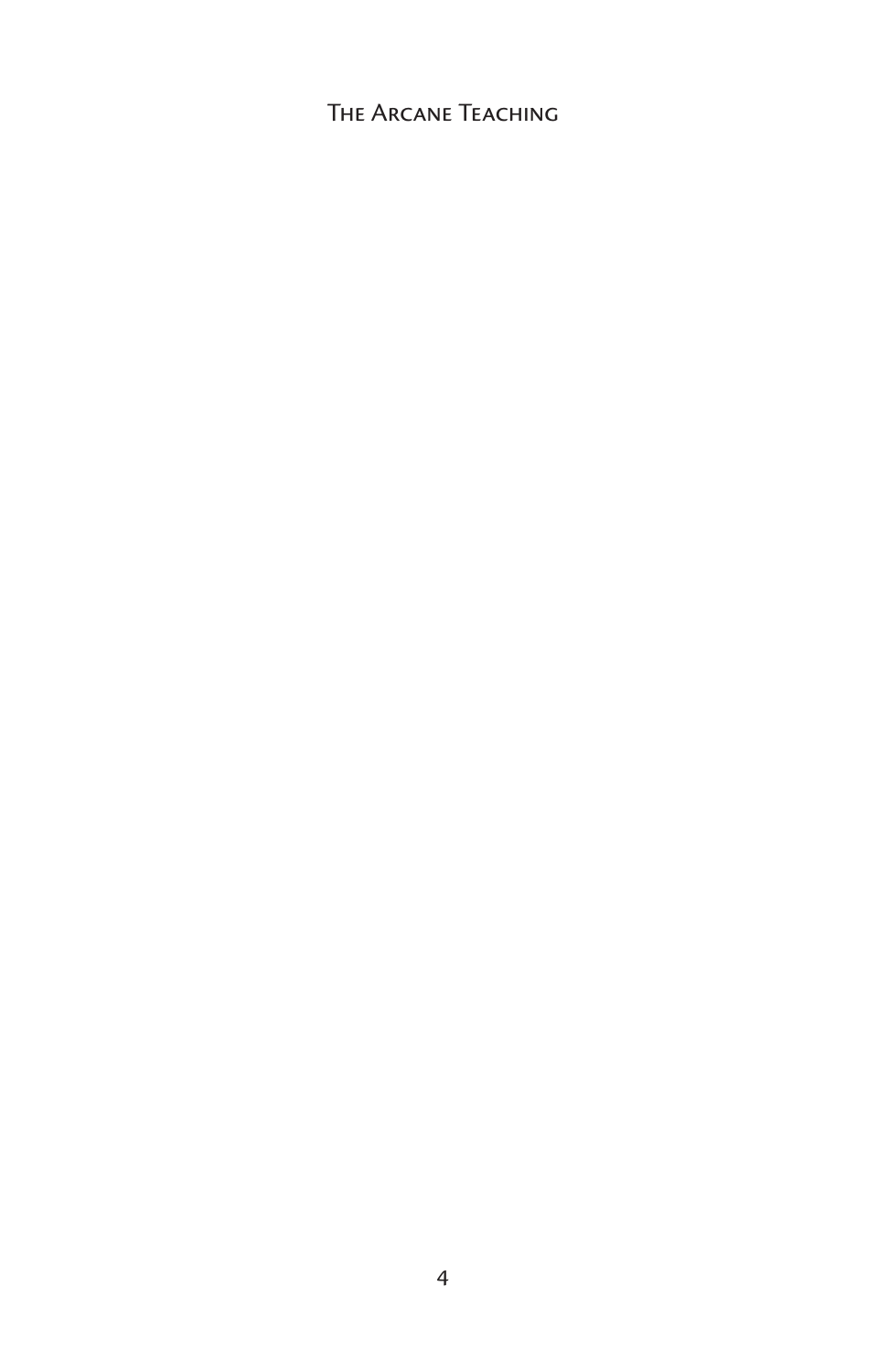### Lesson I.

# <span id="page-10-0"></span>The Arcane Teaching.

THE ARCANE Teaching has come down to the present age through the corridors of time, from the dim ages of past eras, races, and schools of thought. Even those highest in the councils of "The Custodians of The Scroll," are unable to trace the Teaching, in an unbroken direct line, further back than the time of Pythagoras (about 500 b. c.), and a little later in Ancient Greece, although they find many references to, and extracts from, the teachings of ancient Egypt and Chaldea, which serve to show that the Pythagorean and Ancient Grecian Arcane Schools were founded on occult instruction still more remote, received in a direct line of succession of teachers and pupils extending over centuries. Investigators have found traces of the Arcane Teaching in the records of Persia and Medea, and it is believed that the inspiration for the original philosophical teaching (not the religion or the pessimism, however) of Gautama, the founder of Buddhism, was received from Arcane sources. Traces are also to be found in the Hebrew Esoteric Teachings of the "Kabballah" and the "Zohar."

The Grecian Arcane Teaching was undoubtedly obtained directly from Egyptian sources through Pythagoras, the relation between the early Grecian teaching and philosophies, and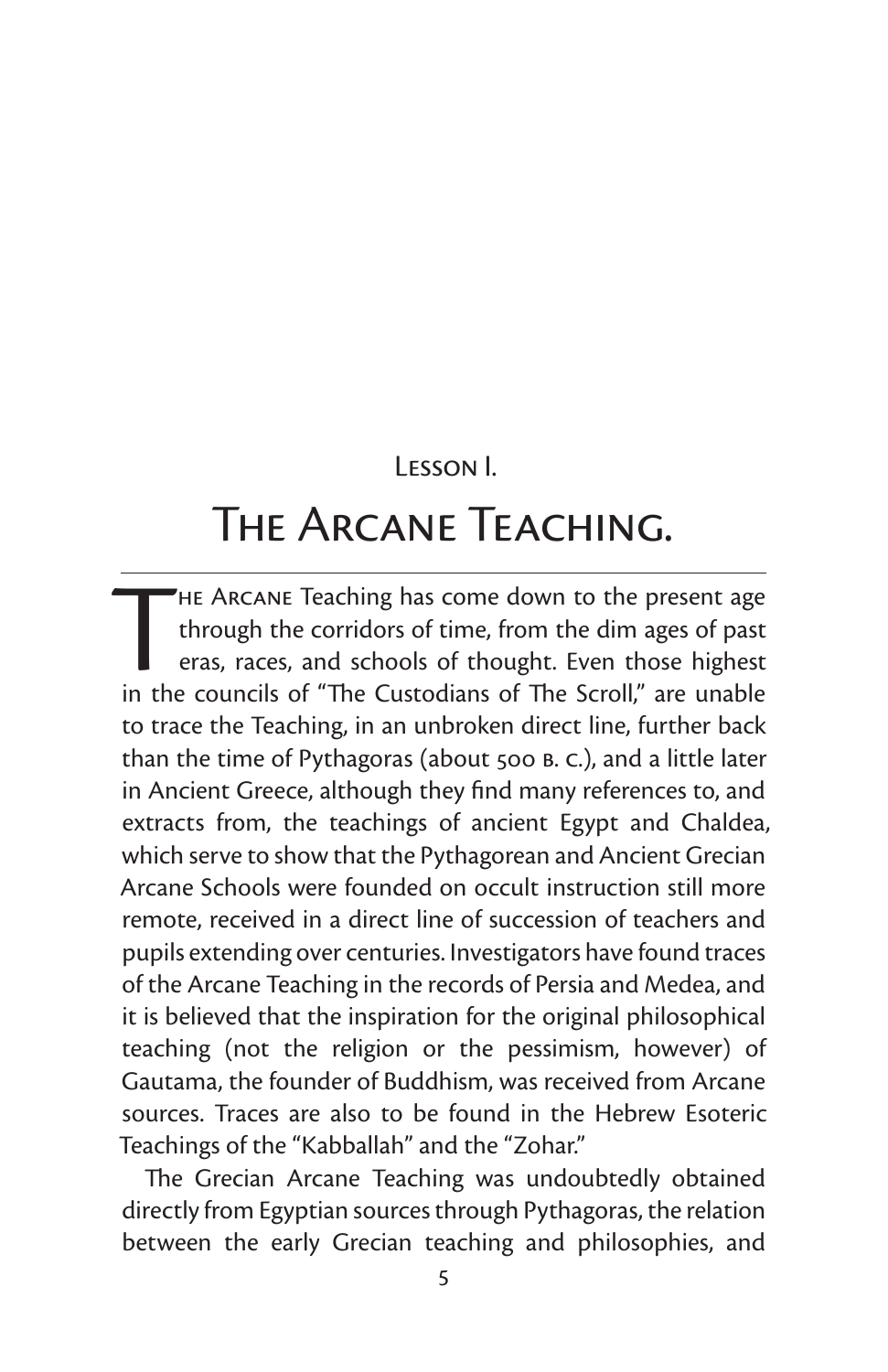the older school of old Egypt, being very close and intimate. Pythagoras is known to have received instruction from Egyptian and Persian hierophants. Besides the traditions of the Arcanes, there is to be found the closest resemblance between the ancient Grecian teachings, and those of the Egyptian Esoteric Fraternities. Some of the Teachers, however, hold that the Grecian and Egyptian schools, respectively, were but two separate off-shoots of an original and older Teaching which had its origin in the lost continent of Atlantis. There are many Arcane traditions connecting the Teaching with Atlantis, and it is possible that both Egypt and Greece received it from this common source, instead of Greece being indebted to Egypt for the line of transmission. But, be this as it may, it is a fact that all of the traces of teaching that the various occult schools gather from the traditions, scraps of doctrine, and legends regarding Atlantis can be reconciled with the Grecian Arcane Teaching. And it is also a fact that the fragments of the Egyptian Esoteric Teachings, many of which are still preserved in an undoubted direct line of succession, are practically identical, in fundamental and basic points with the Grecian Arcane Teaching. And, as we have said, the Persian, Medean, and Chaldean legends and traditions, and scraps of teaching, show a common source of origin with that of ancient Greece.

We are speaking now of the historical view of the subject, alone. The traditions of the Arcanes hold that the Teaching, in some form, is as old as the race itself, and that it has been known to the advanced minds of every great civilization of the past, many of which disappeared thousands upon thousands of years ago, all traces of them having been lost to the present sub-race. The traditions hold that the Teaching was handed down from the Elder Brethren of the race—certain advanced souls who appeared in the earliest days, in order to plant the seeds of Truth, so that they would grow, blossom and bear fruit throughout the ages to follow. We do not ask you to accept this statement—it is not material—the Teaching bears the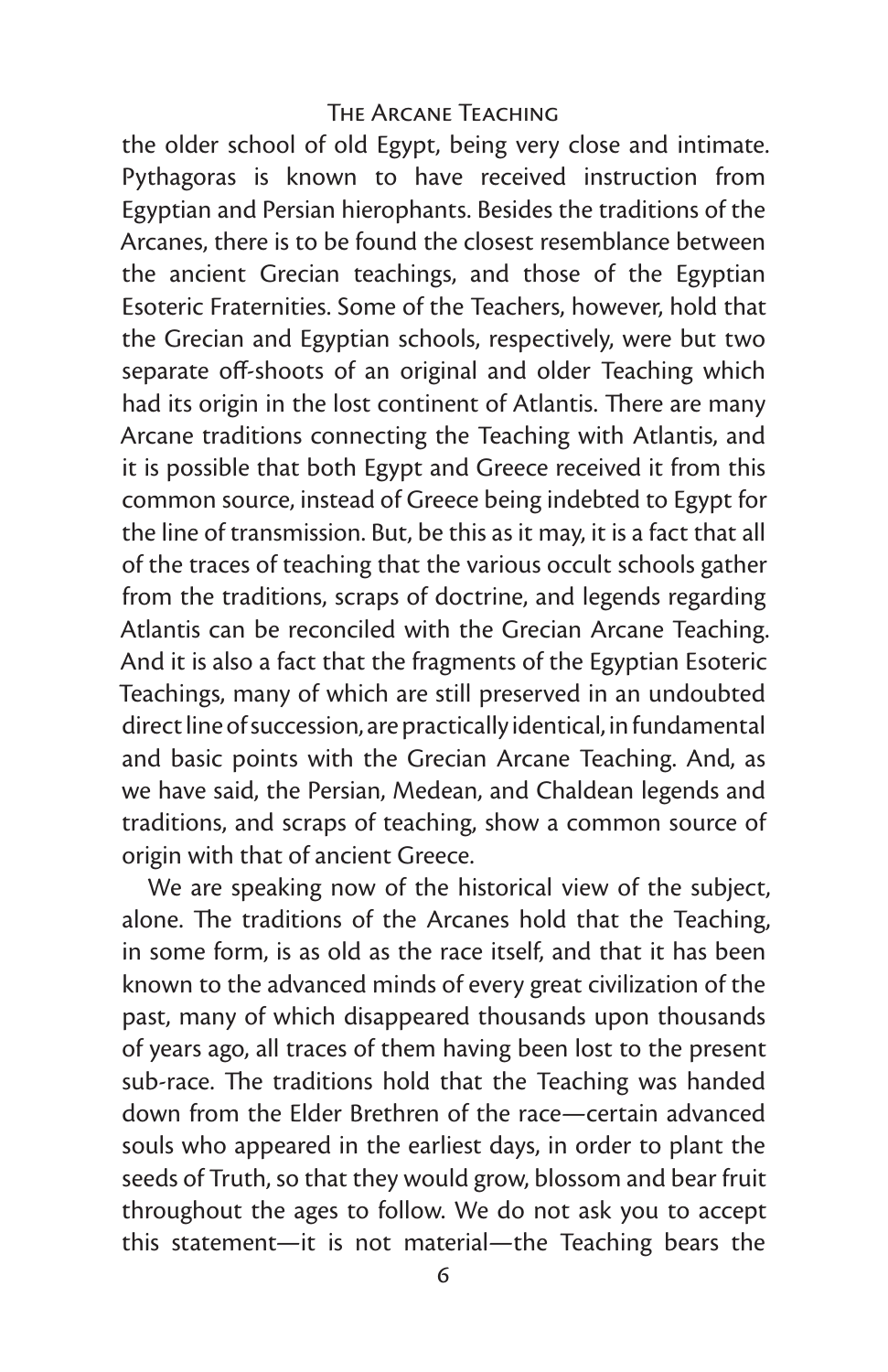evidence of its own truth within itself, without needing the belief in any such authority. It agrees with the highest reason, and intuition of man, and to those who are ready to receive it, it shows itself as true. We mention the ancient traditions only that you may know what is accepted as truth by those high in authority among the Arcanes.

The word "Arcane" is derived from the Latin word, "*arcanus*," meaning "shut up, closed, hidden, away," being derived from "*arca*," meaning "a treasure chest." The English word means: "Hidden; concealed; secret; esoteric; mystic;" etc. So, the term "The Arcane Teaching." means "The Secret Doctrine."

The Arcanes are a loosely organized body of men, who have lived in all countries, in all times, since the days of the Ancient Greece, and probably for thousands of years before. They keep alive the old Teaching, traditions, legends, and instruction, and give the same to the few whom they meet who are deemed ready to receive the same. The *innermost* Teaching is never written or printed, and is passed from mouth to ear—from teacher to student—from hierophant to neophyte—as in the old days. Much of this inner Teaching is of a nature that renders it most advisable that it be reserved for the few, for it contains instruction of a nature that would cause it to be most dangerous were it to fall into unworthy hands. Even as it is, bits of it have leaked out, from time to time, and falling into the hands of unworthy persons have been used improperly. Every student of occultism is aware of the danger of which we speak. But the general principles of the Arcane Teachings have always been offered freely to those who felt attracted to them, and by them. Portions of them may be found in the various schools of the Hermetic Philosophy, and among the Rosicrucian and similar teachings. In Freemasonry, there are hints of the ancient teachings, carefully disguised and unrecognized by the ordinary members of the order.

The exception to the rule regarding written or printed Teaching, is to be found in what the Arcanes know as "The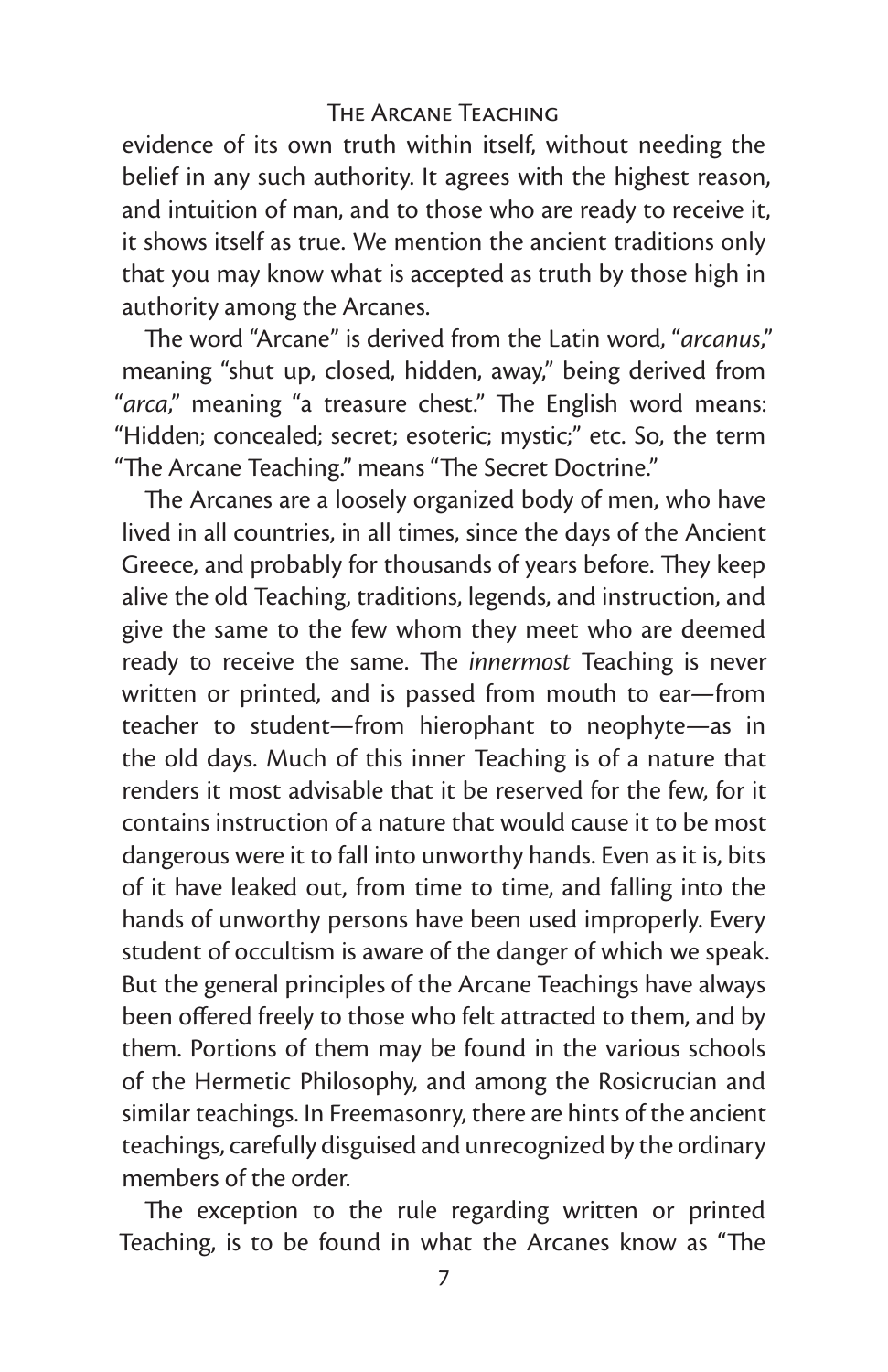Arcane Scroll," which contains many Arcane Aphorisms, or statements of Teaching, and which are written and renewed from time to time. The authorized copies are in the hands of special persons, high in the Arcane councils, who are known as "The Custodians of The Scroll," and who are to be found in every country of the globe, unknown and working silently. These persons belong to all walks of life, and society, and carefully avoid notoriety or public attention, in order to escape the sensational exploitation of the press, and the idle curiosity of the "wonder‑seekers" who are to be found everywhere. While many of these Arcane Aphorisms have to do with the special branches of the Teachings, and are not allowed to be printed and distributed generally, still the Custodians have always been willing that the fundamental Aphorisms be quoted from in writings and books on the subject. Accordingly we shall embody a number of the Arcane Aphorisms in this series of lessons, always quoting them as such, and printing them in darker type, that they may be distinguished from our own comments and explanations and personal interpretations. These Aphorisms contain the highest occult truths, and principles, and we are very glad to have been accorded the privilege of presenting them to our students.

The Arcane Teaching is based upon the fundamental principle of the existence of an Absolute Supreme Power, which is the Cause and Reason of the Cosmos and all the manifestations contained therein—all that men call "the universe." This Absolute Supreme Power is known in the Arcane Teaching as "The Law," and is represented in the symbols by the word "Lex."

The Law is regarded as an Abstract Principle of Power, impossible of being represented by words or even by symbols. It is not a Pantheistic Deity, or Being—It is an Absolute *Principle*, beyond definition or description. It does not manifest Itself in a universe of shapes and forms, by separating Itself into the Many as the Pantheistic Being is held to do in certain philosophies. Instead of this It *causes* Universal Being to proceed from Infinite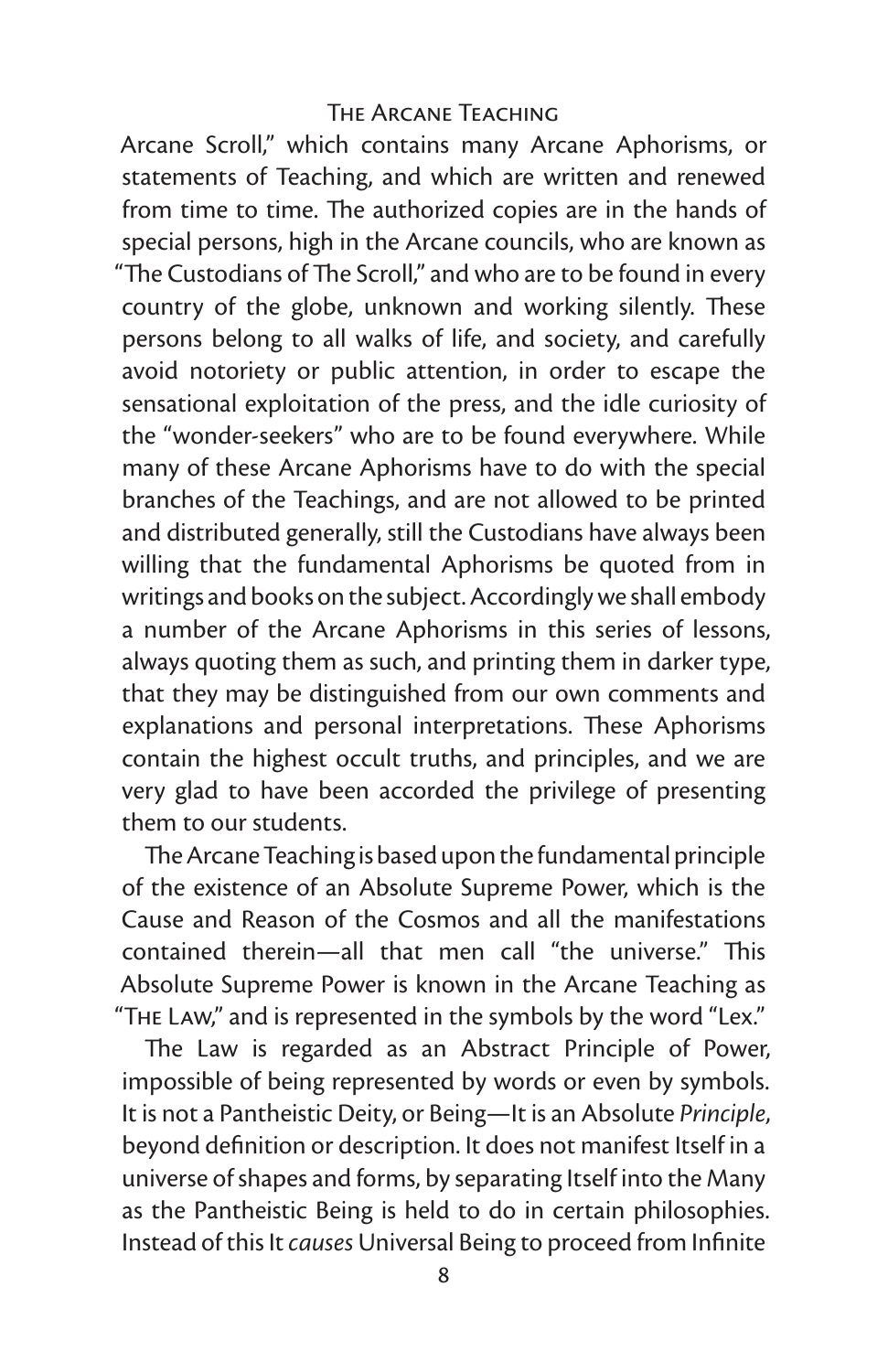Not‑Being—*causes* the Cosmos to arise from Chaos—*causes* Manifestation to arise from the Unmanifest—*causes* Everything to arise from Infinite Nothing. The Law is not Being—but the Cause of Being. It cannot be said to "Be," in the ordinary sense— It *causes* the verb "To Be" to have a meaning.

The Arcane Teaching is not Pantheism, either expressed or implied—either frankly stated, or subtly concealed behind words. The Absolute can never become the Relative. The Law can never separate Itself into bits of "You and I." Nor is the Cosmos to be regarded as a nightmare dream; meditation; illusion; delusion; or imagination; of the Absolute, as some of the philosophical schools of India, and the pessimistic schools of the West, would have men believe, against all the natural intuition of the race. The Law does not dream, meditate, imagine, or "think"—neither is it deluded, or subject to illusion, delusion or "ignorance," as some have taught. These are but qualities belonging to *beings*—the Law is above beings, and even above Being. To hold otherwise is to degrade It, and to deny Its Absoluteness.

The Arcane Teaching holds that other than The Law there is but Infinity, which is Nothingness. The Teaching distinguishes between the Absolute Law and Infinity, in which it differs from the majority of other philosophies which holds them to be identical. But this daring conception is defended and proven to be logical by the Arcane Teachers, and in this teaching is to be found the only rational explanation of the Cause and Manifestation of the Cosmos. The Nothingness of Infinity, is not a condition of "Not‑ness," but a condition or state of "No‑Thingness." Infinity is an Infinite No-Thing, in which, however, sleeps the latency, possibility, potency, and promise, of Everything, past, present, and future. In its Infinite Nothingness, *no thing* is in actuality, but *every thing* is in latency and possibility, under The Law. The Arcane Teaching on the subject of the Infinity of Nothingness, is a startling revelation to those who have been searching for the Truth in other philosophies, but who have found themselves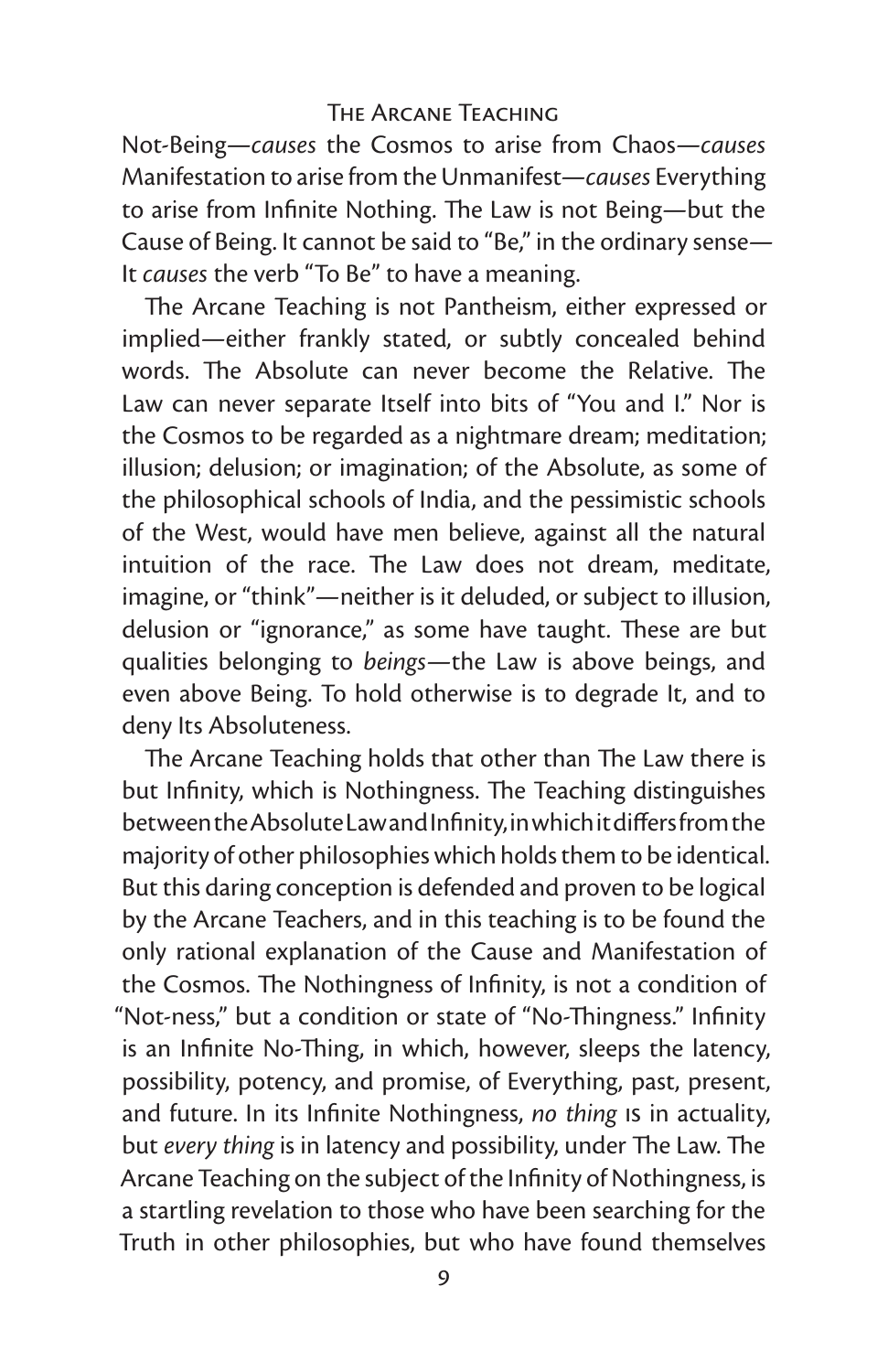wandering 'round and 'round in a mental circle—never arriving anywhere. The Infinity of Nothingness is capable of logical and rational proof. This doctrine flies squarely in the face of the current philosophical dogmas of "From Nothing, no thing comes," or "Ex Nihilo, nihil fit." On the contrary it boldly asserts "From Nothing, Everything comes," or "Ex Nihilo, Omnis fit." But, it must be remembered, that this Nothing contains within itself the possibility, latency, and promise of Everything. It is a No‑Thing, instead of a "Not."

The Arcane Teachings hold that at the expiration of the great cycle of time—after æons of Cosmic Night, or Period of Infinite Nothingness, The Law moves over the emptiness of Infinity, and the first activities of a new Cosmic Day, or Manifest Cosmos, begin to show themselves. The first manifestation is the Cosmic Will, or Life Principle.

This Cosmic Will is the One Life of the Cosmos, which many philosophies mistakenly claim to be the Absolute Itself. It is the Universal Being, but it is *under* The Law, and *relative* to It, and is not *absolute*. From this Cosmic Will, Logos, Demiurge, World‑Spirit, or Universal Life Principle, is manifested the Cosmos or Manifested Universe of life, shape and form. The Cosmos is *alive* in every part, and its real nature vests in the Cosmic Will, which is ever behind, under, and in, all manifestations of the universal activities, from lowest to highest. Here is the World Spirit, or Pantheistic One‑All—*but it is under The Law!*

In the Cosmos is contained "The Three Principles"—of Substance, Motion, and Consciousness; respectively. From the Three Principles arise all the infinite variety of combinations of mind, energy and matter, which go to make up the varieties of manifestation in the universe. The Arcane Teaching includes the doctrine of Perpetual Evolution of Substance, Energy, and Consciousness, respectively, on all the various planes of activity. The Teaching is that there are infinite planes of evolution, in groups of seven, which are sub‑divided in seven, and so on.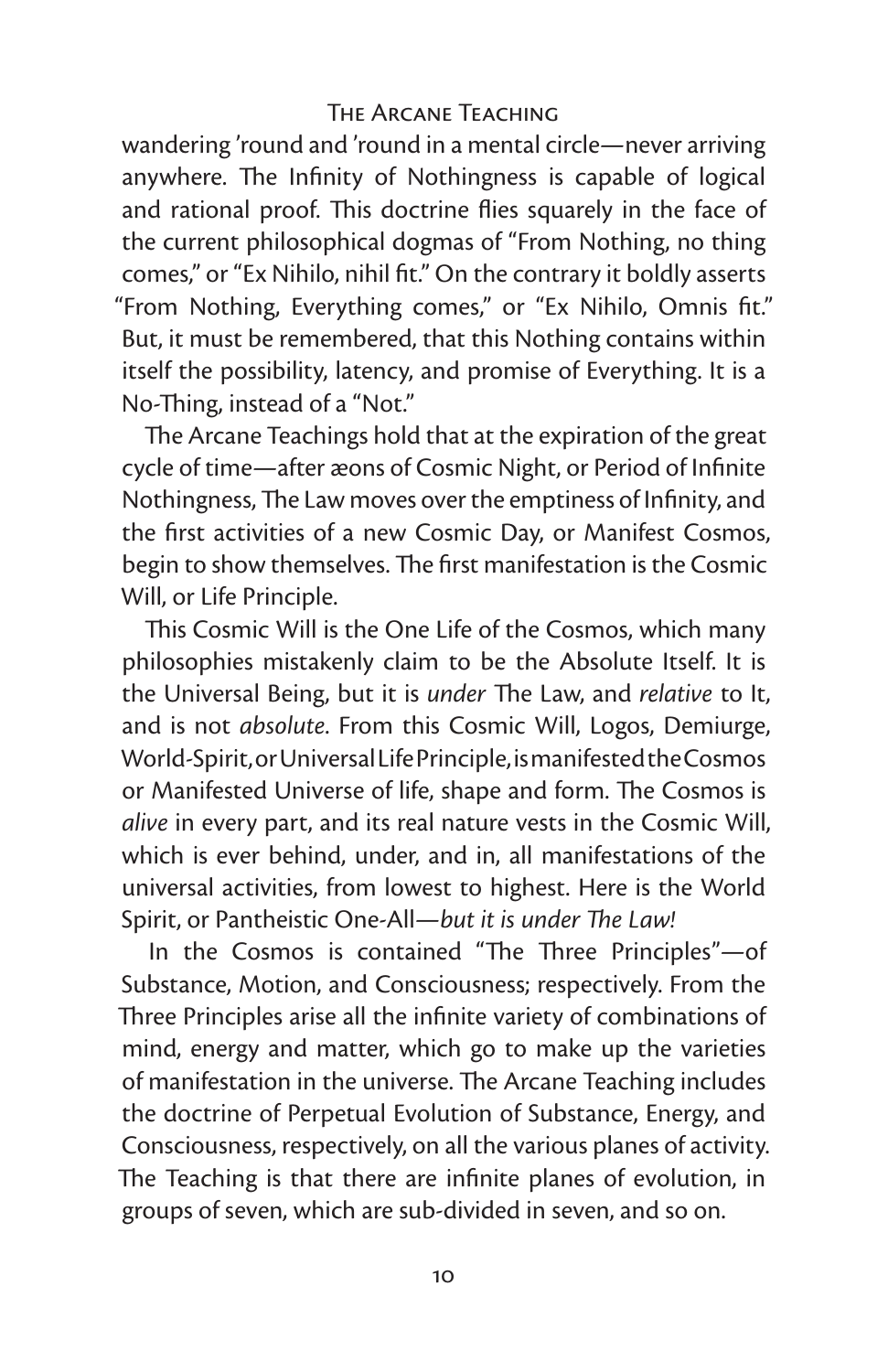The Arcane Teaching holds that the Cosmos is regulated by "The Seven Laws," which are superimposed by The Law upon the Cosmic Will, and thus upon all that is manifested. These Seven Cosmic Laws are as follows:

I. *The Law of Orderly Trend*. Under this law there is always manifested law and order in the Cosmos, from suns to atoms; from highest to lowest; matter, energy, and mind. There is no Disorder, Inharmony, or Chance in the Cosmos.

II. *The Law of Analogy*. Under this law, there is found a correspondence and agreement between all of the various forms of manifestation. What is true of the atom, is true of the sun. What is true of the amœba is true of man, and beings above man. What is true of matter, is true of energy and mind. To know one is to know all. "As above, so below," as the Hermetists express it. "*Ex Uno disce Omnes*"—"From One know All," as the Arcane axiom says. This law is applied in studying the higher planes—they may be known by the lower, just as solar systems may be known by studying the atoms and molecules.

III. *The Law of Sequence*. Under this Law, there is included the activities of what is generally known as "Cause and Effect." Nothing happens by chance. Nothing happens without a precedent manifestation, and a subsequent manifestation. Everything has its "before and after" things. Nothing stands alone, and independent of what has gone before, nor can it escape from acting upon that which comes after. Everything proceeds from something, and is succeeded by something.

IV. *The Law of Rhythm*. Under this law falls a variety of phenomena, among which is the important phenomenon of Vibration. Everything is in constant vibration—everything material, mental or of energy. Upon this fact depends the variety, degrees, states and conditions of the manifestations of the Cosmos. All is in vibration—physical, mental and spiritual. Vibration is the key of relative power, and relative activities. To control Vibration is to control all forces in the universe. The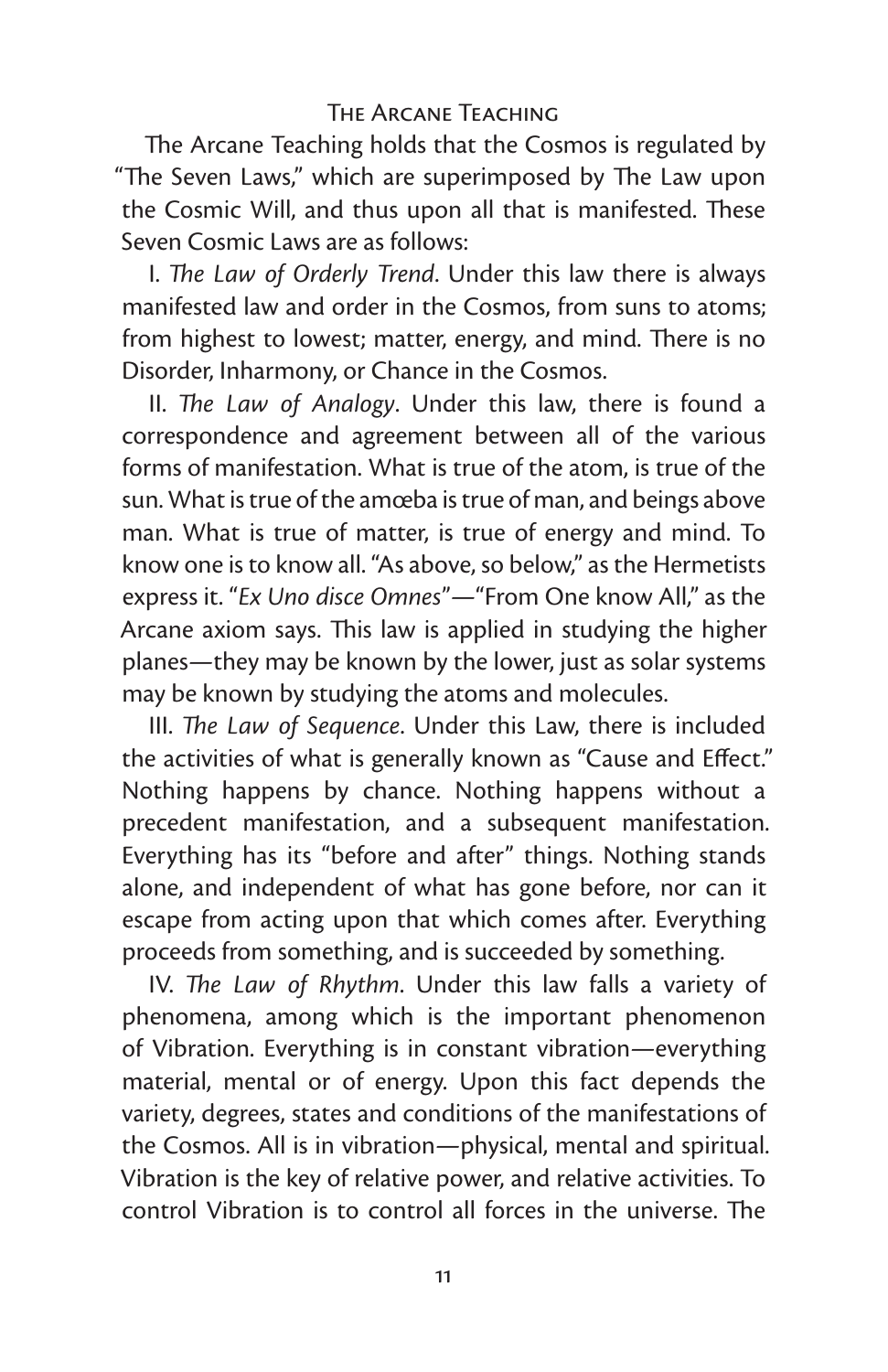control of Vibrations forms an important part of the Arcane formulas.

V. *The Law of Balance*. Under this law there is to be found an explanation for the universal equilibrium, compensation and balance, observed in all of the manifestations of the Cosmos. One thing balances another, in the physical, mental and spiritual. Everything has something set opposite it, to balance it. Everything has its compensation. Everything has its Cosmic price. In an understanding of the Law of Balance, there is to be found the Secret of Power and Poise. The Arcane Teaching contain formulas for Balance.

VI. *The Law of Cyclicity.* Under this law is found the cyclic, or circular trend of all things, physical, mental and spiritual. Everything moves in circles. The wise and strong convert the circles into spirals. Instead of traveling around in an eternal circle, the wise and strong rise in spirals to attainment and advancement. Worlds and atoms; Cosmos and Man; all are under this law, and move in accordance therewith. To convert the Circle into the Spiral, is one of the Arcane Secrets, conveyed in its formulas.

VII. *The Law of Opposites*. Under this law is to be found the explanation of that wonderful fact in nature—the fact that everything has its opposite; everything *is*, and *is not*, at the same time; everything has its other side; every truth is but a half-truth; everything is a paradox; every thesis has its anti-thesis; every truth contains a bit of untruth, and every untruth a bit of truth; every male contains female—every female contains male. Also the fact that opposite things are alike, in the end; that extremes meet; the contradictions may be reconciled. In this great Cosmic law is found the fact that diametrically opposite things, physical, mental and spiritual, are in reality but the different poles of the same thing. In this law is found the Mystery of Polarity—in it vests the Secret of Sex‑Generation and Regeneration—the Arcane Teaching embraces all these.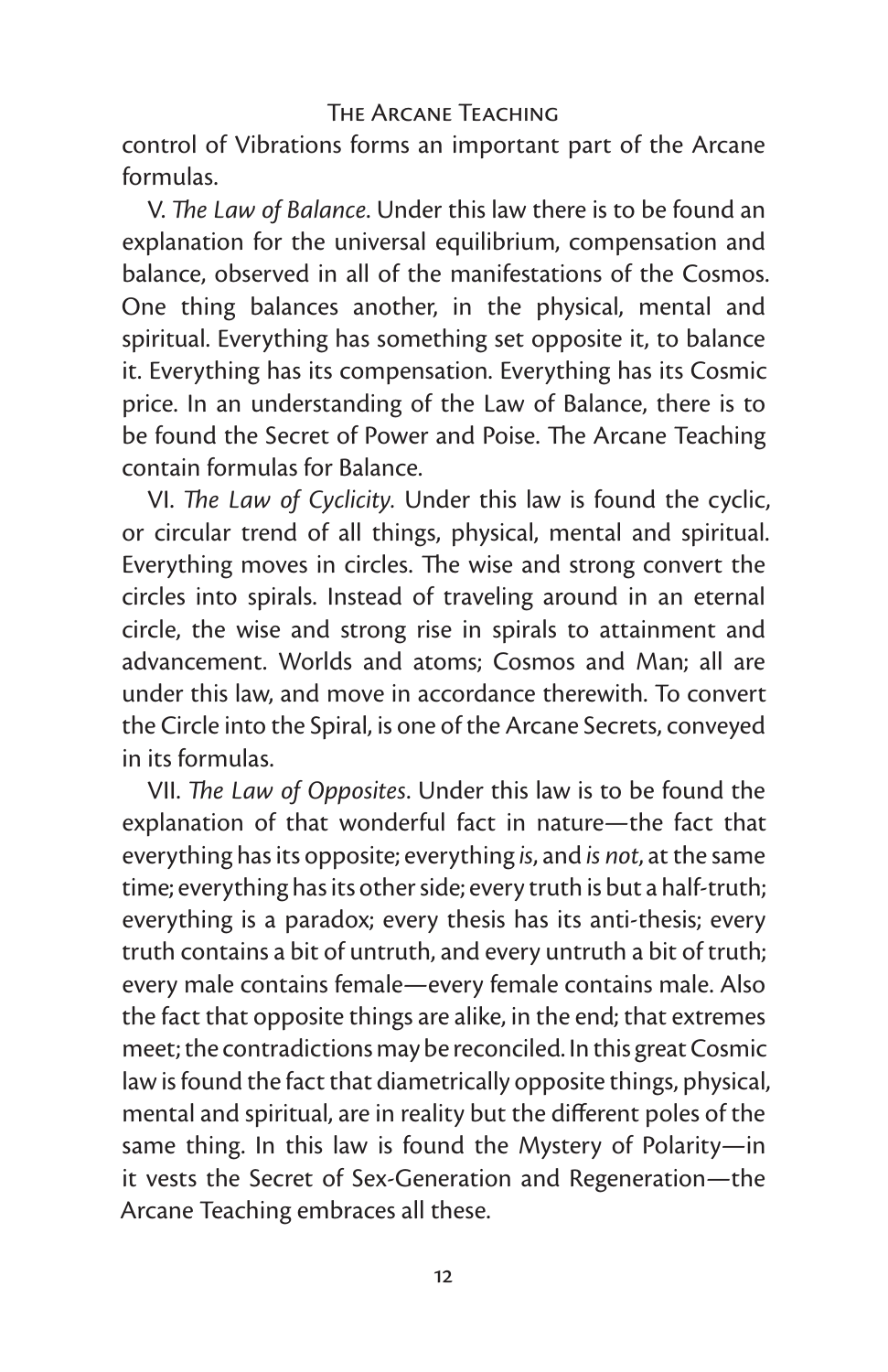The Arcane Teaching, as presented in these Lessons, will include the Arcane Formulas whereby the Seven Laws may be applied under the mind and will of the individual, enabling him to take advantage of the flood‑tide of Rhythm, and to neutralize the ebb-tide; to enable him to neutralize the Opposites; to find and hold the Balance and Poise; to convert the Cycles into Rising Spirals; to take advantage of the Law of Sequence—thus to Master Fate, instead of being her Slave; to conquer laws by laws; to oppose principle to principle; to acquire the Art of Mental Alchemy, or Transmutation of Mental States and Conditions. These and many other fields of occult knowledge will the Arcane Teaching open out to the earnest seeker. To those who are ready, this Teaching will appeal. Do you feel attracted to it—then follow the leading of your intuition. If not, pass it by for the present, for you are not prepared—instead call the attention of some person more ready, to it, and thus be an instrument of The Law.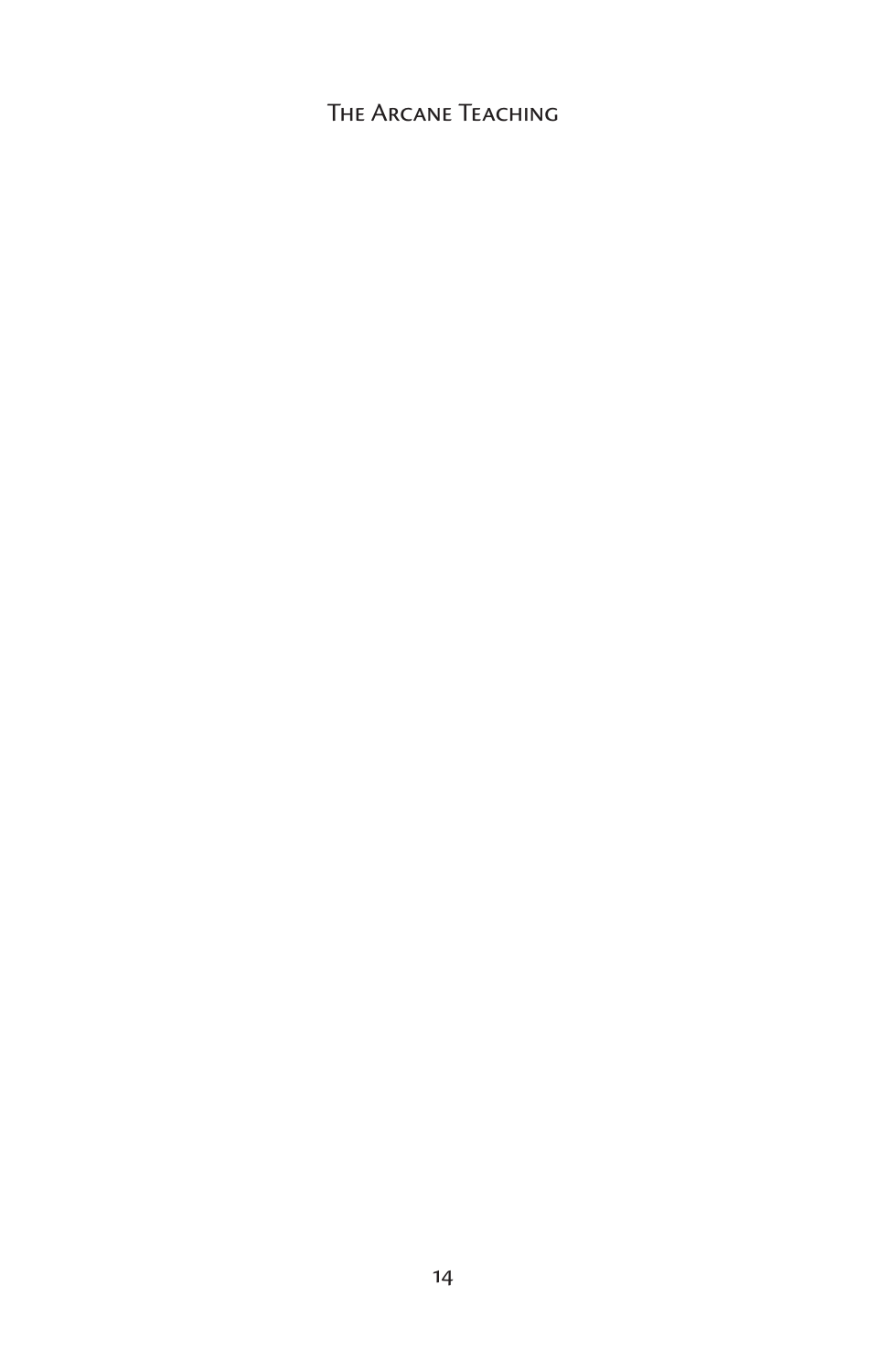## Lesson II.

# <span id="page-20-0"></span>Absolute Law.

THE ARCANE Scroll contains the following Aphorisms regarding this Supreme Power, which in the Arcane Teaching is known as "The Law."

Aphorism i. "The Law is."

APHORISM II. "Beyond The Law there IS Not. Higher than The Law there is Not. Elder than the Law there is Not."

APHORISM III. "The Law is the Absolute. Existing beyond Time, and Space, and Change; transcending the Three Principles and the Seven Laws; It ever hath been, ever is, and ever shall be. Ever Unique; Unconditioned; Immutable; Self‑Existent; Self‑Sufficient; Independent; Abstract; It dwelleth Unknowable, Unthinkable, Ineffable."

APHORISM IV. "The Law is the Efficient Reason of All-Things; and is the Supreme Power and Causer."

A consideration of the above four Aphorisms will throw light on the inner meanings contained within them. Let us now consider them in detail:

Aphorism i. "The Law Is." In this Aphorism the word "is" denotes "present, actual existence." It is as strong a term denoting actual existence as the English language supplies. But, in the ancient Arcane terminology its Grecian equivalent was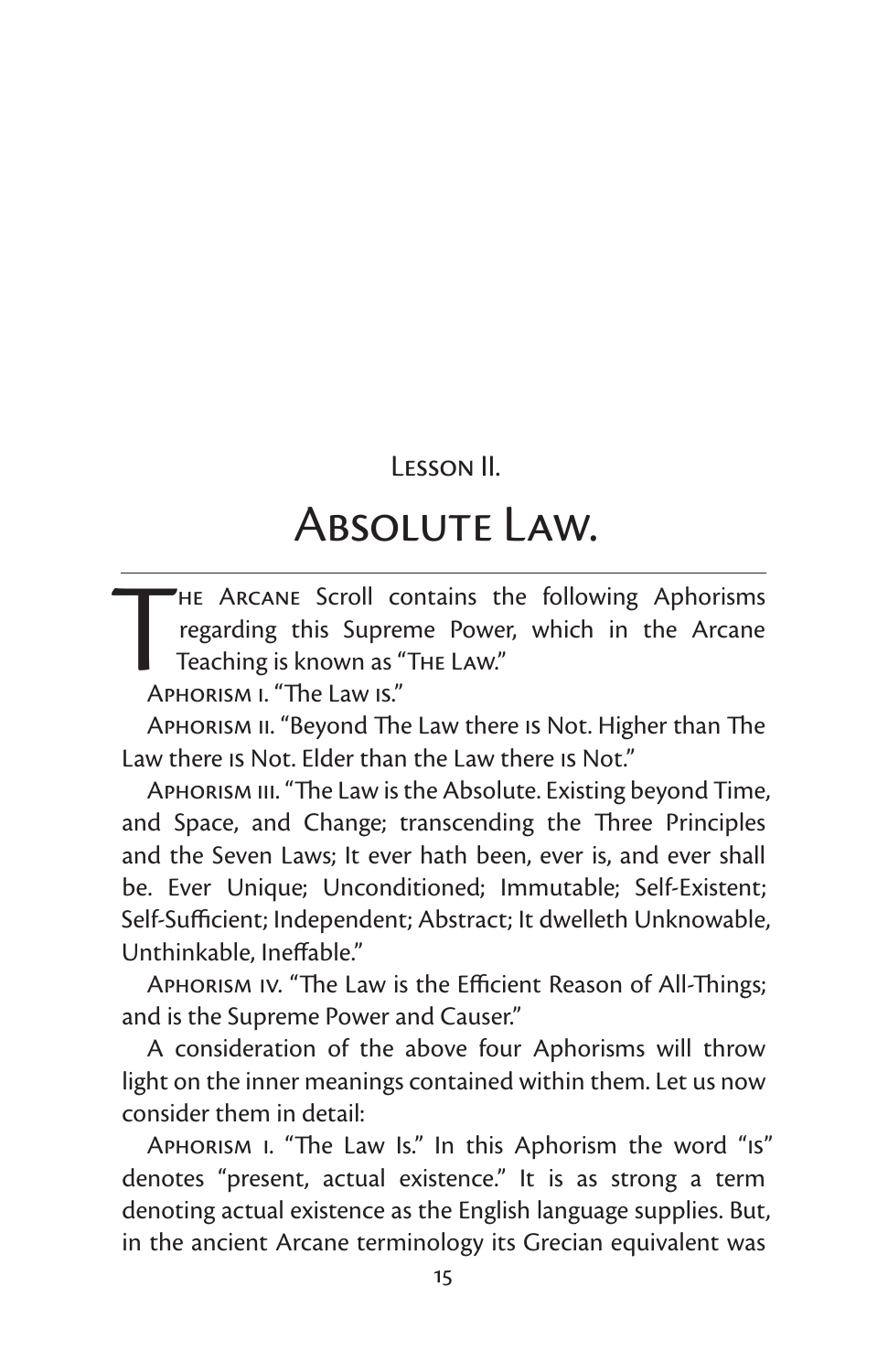used in a still stronger sense than the ordinary use of the word "is" indicates. In the English language, the word "is" is used as the third person singular of the verb "Be," in the indicative mood, present tense. But the words "is" and "be" have two entirely different original meanings, particularly when considered from the point of view of the ancient Arcane schools. To explain further: The word "Be" is derived from the Greek word "*phuo*," meaning: "to bring forth; to produce; to be born;" etc., the original meaning signifying beginning in time; existence of a preceding cause; relativity, etc. And, accordingly, the ancient Greek philosophers, especially those of the Arcane schools, used the term "be" and "being" to denote the relative existence of the phenomenal or manifested universe, and not in the sense of *absolute existence*. The word "is," on the contrary, is desired from the word, "*esti*," which in turn was derived from the Sanscrit word "*asti*," both of which denote "existence," in its *absolute* sense, without reference to birth, bringing forth, or production. In its true and Arcane significance the word "is" is analogous to "am," which had its origin in the Sanscrit "*asmi*," signifying *absolute existence*, which significance was also imparted to analogous words in the Hebrew, Egyptian and other Oriental languages. The word "Is" has the significance of the word "Am" in the following quotation from Exodus, iii. 14, in the Hebrew Sacred Books: "And God said unto Moses, 'I am That I am'; and he said, Thus shalt thou say unto the children of Israel: I am hath sent me unto you." This then is the sense in which the Arcane Aphorism employs the term "is"—in the sense of Absolute Existence. We have taken the pains to explain this to you at length, not for the purpose of verbal hair‑splitting, but in order to bring out the true occult meaning of the term. This, particularly, because we shall use the term "Being" in its relative sense in connection with the Cosmos, as we proceed. Remember that there is no "is‑ness" other than that of The Law—all other "is-ness" is but "Being" which is relative, created, and phenomenal. In the true sense, there is no is other than the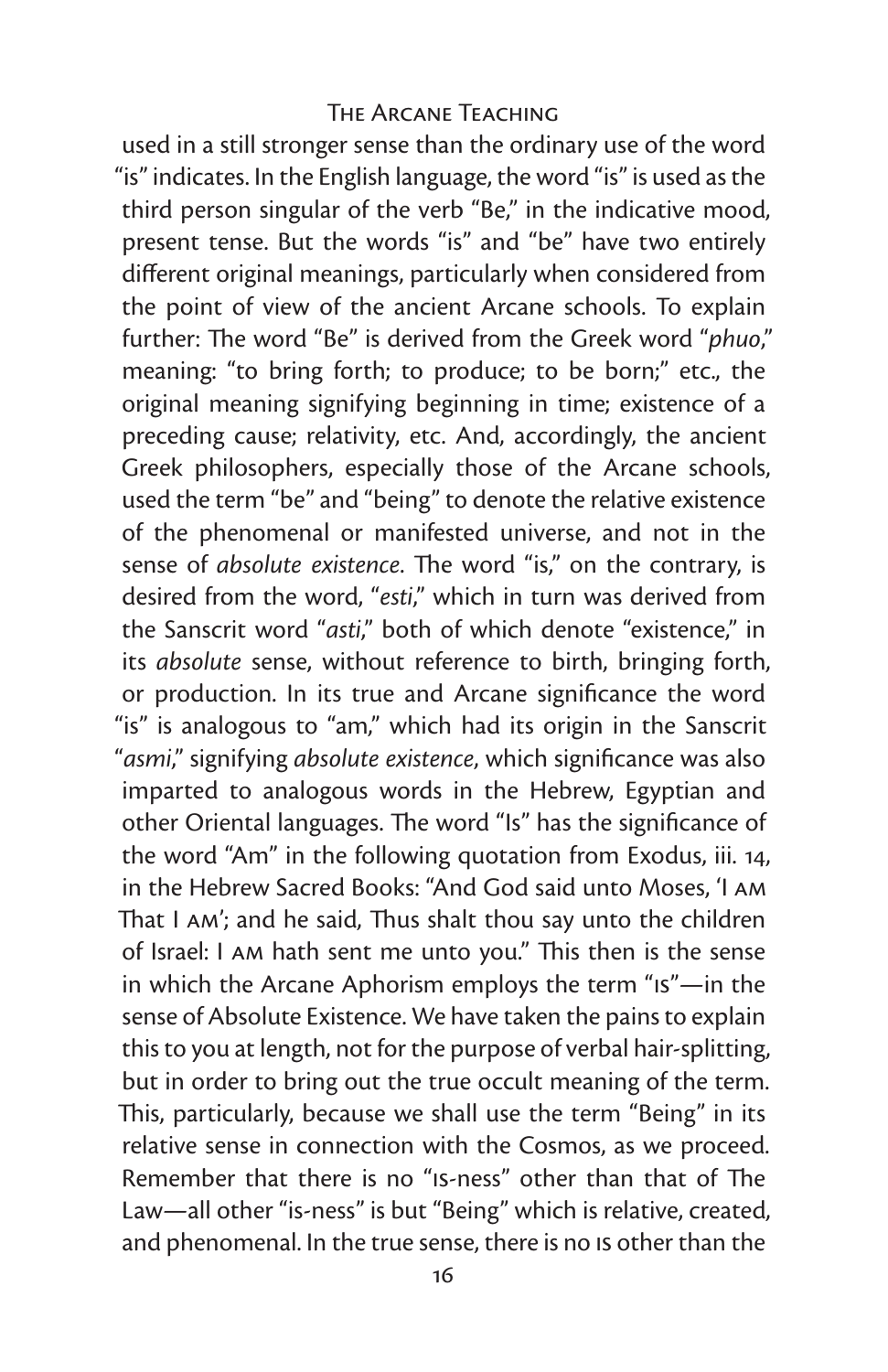#### Absolute Law

existence of The Law. For this reason we shall always print the word in capital letters when we use it in its Arcane significance.

APHORISM II. "Beyond The Law there IS Not. Higher than The Law there is Not. Elder than The Law there is Not." In these three sentences is taught the Absolute Omnipresence; the Absolute Supremacy; the Eternity; and the Self‑Existence of The Law. There is naught *beyond* It, for there is no beyond; there is naught elder than It, for it is eternal and self‑existent, there being nothing precedent to It to have caused or created It. We must here ask you to consider the fact that the Aphorism uses the term "Not," instead of "Nothing," for the reason that the Arcane meaning of the two terms is different. In the Arcane sense, the word "Not" means absolute negation—that is it denotes the absence of "is‑ness," or "am‑ness," and also the absence of even relative "being." "Not" means *absolute not‑ness*—a condition of non‑existence past, present, or future; absolute or relative. It is a positive denial of any existence whatsoever, of any kind, character, or degree, past, present or future. Further than this, language cannot go. But, the words: "Nothing," and "Nothingness," although generally used as meaning "not‑ness" in the sense just mentioned, have an entirely different Arcane significance and meaning. In the Aphorisms, and in all of the Arcane Teaching these words are used in a relative sense, a capital "N" being employed to denote the said use of the word. We shall consider this "'Nothingness," a little later on.

Aphorism iii. The first sentence is: "The Law is Absolute." In this sentence is stated the highest truth capable of being expressed in words. Let us examine the term and see what it really means. "Absolute" means, in its original and essential significance: "Unbound; Free; Unfettered; Unrestrained." There are a number of derivative meanings, but the above definition gives the essential meaning of the term—and that meaning may be reduced to one word: "free." In other words, Absoluteness means Perfect Freedom—Sovereignty—Supremacy. There can be nothing *higher* than Absoluteness. There can be nothing *over*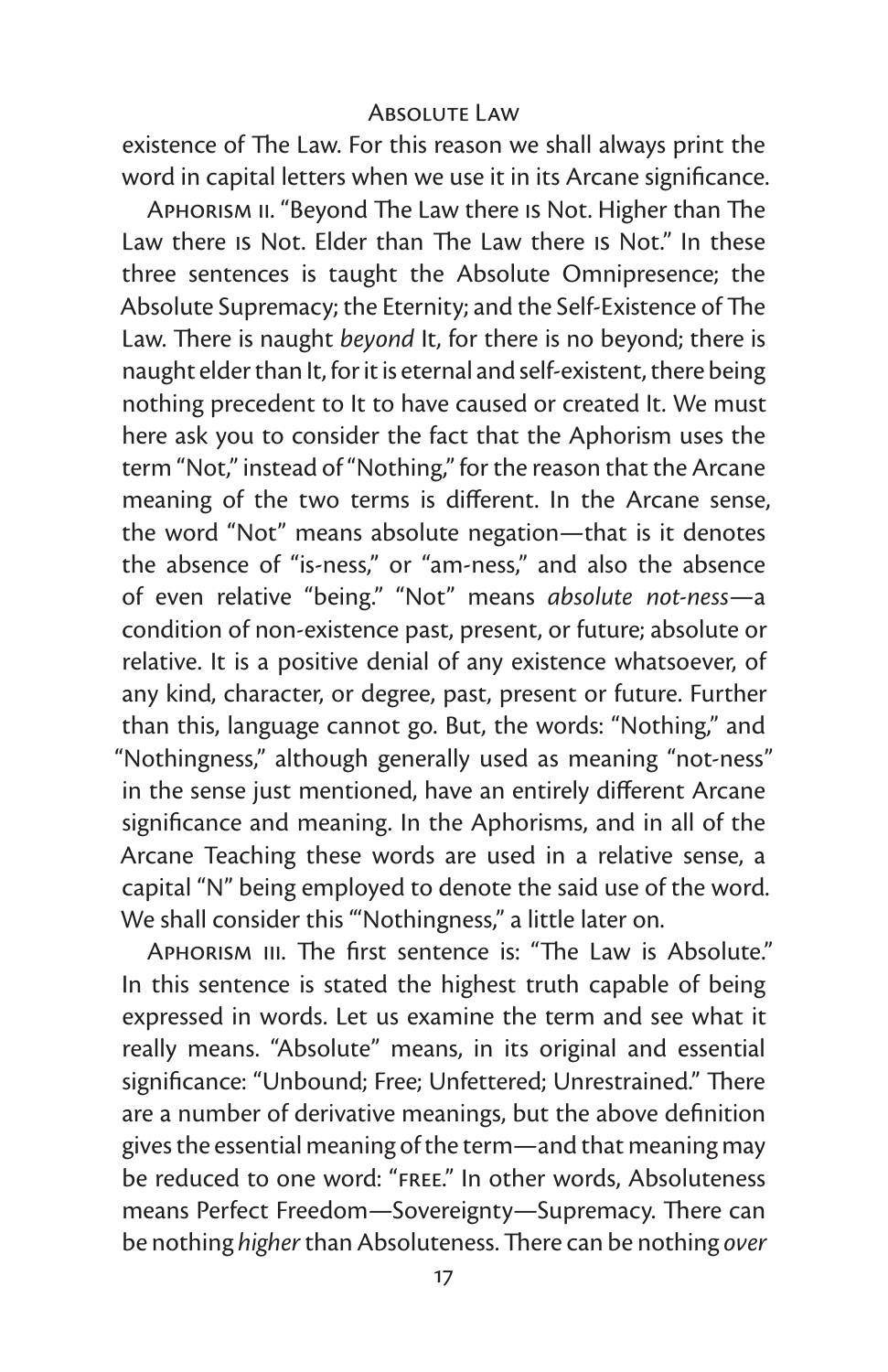Absoluteness. There can be no Power *beyond* Absoluteness. The "Law" of a thing, or things, is the sovereign power that exercises a control over it. And an Absolute Law is the supreme, highest and unqualified Power over all things. Therefore is the Absolute called Law—therefore is The Law called Absolute. The term, Absolute Law is the highest and most positive term in the language, expressing Power and Control. There can be nothing that can oppose such Power; or run contrary to It, or overrule It, or "break" It. It is Power Absolutely Supreme.

The Absolute Law must not only be Self-Governed and Uncontrolled, but must also be Self‑Existent and Causeless, for if there were aught else to have created It, or to have caused It to exist, then that "other" would be the Absolute. The very meaning of the term precludes any outside Cause affecting It— It is Causeless; and It exists of, and *because* of, Itself. To speak of aught causing, governing, or binding the Absolute, is to utter words that have no meaning. And even if we postulate a Supreme Being, governed by the "laws of His own inner nature," then these "inner laws," rather than the Supreme Being are the Absolute. So, you see that at the last the Law and the Absolute must be the one and the same.

The Aphorism continues: Existing beyond, Time, and Space and Change transcending the Three Principles and the Seven Laws; It hath ever been, ever is, and ever shall be. The words: "Is, hath, ever been, and ever shall be," denotes the Eternality of The Law," for a Self‑Existent, Causeless, Absolute, *must* be Eternal for naught could have caused it, nor could aught ever terminate it. "Beyond Time and Space" expresses Its Omnipresence and Eternality—Time and Space belong to the Infinite Nothingness, which is subject to the Absolute Law. "Transcending the Three Principles and the Seven Laws"—by this is meant the Three Principles of the Cosmos, and the Seven Laws by which The Law manifests Itself through the Cosmos, when the latter emerges in Manifestation from the Unmanifest, Infinity of Nothingness. "Transcending," means, of course: "surpassing; surmounting;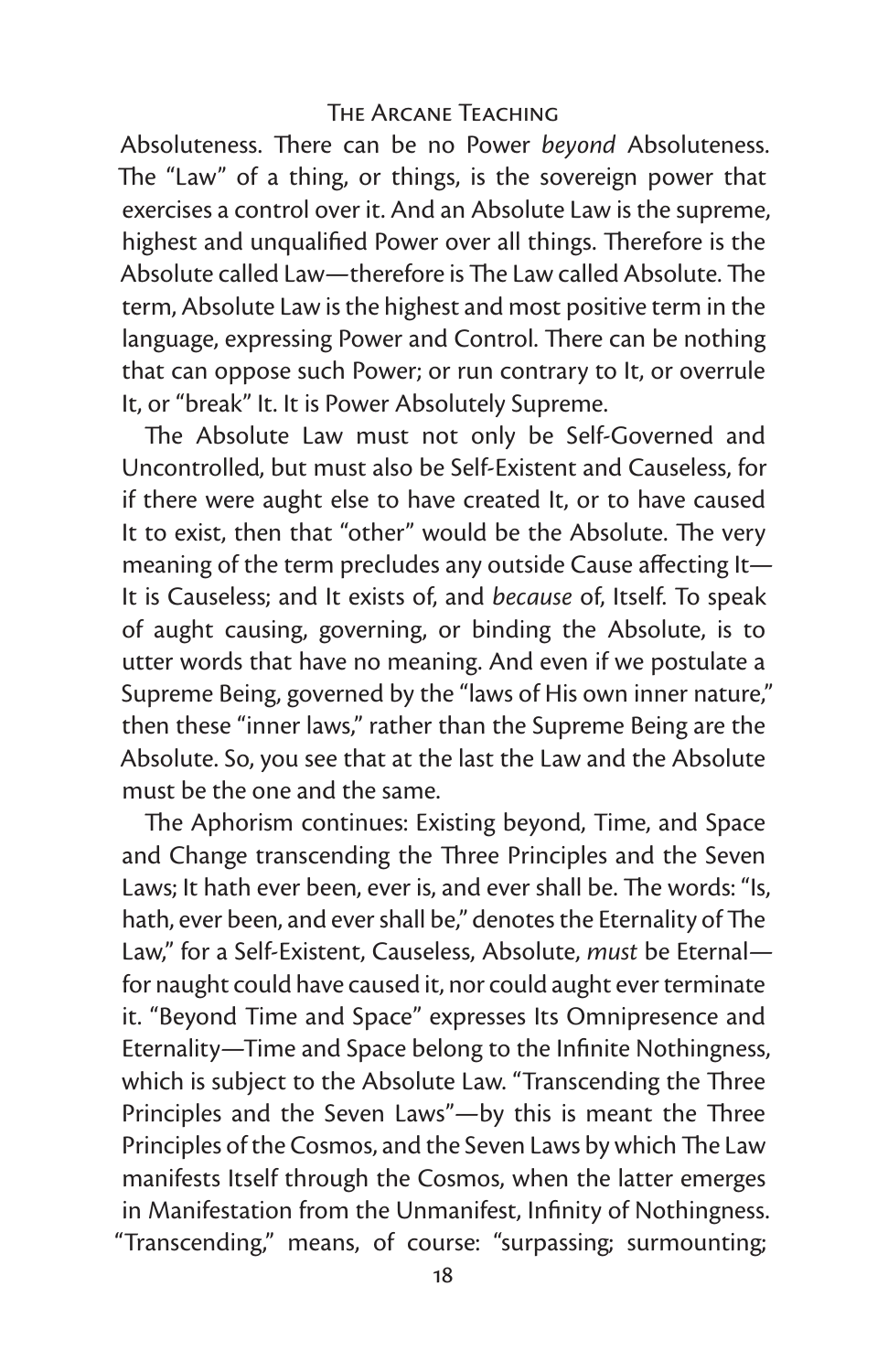### Absolute Law

being above"; "being beyond"; etc. As the Three Principles are aspects of the Cosmos; and the Seven Laws are caused by The Absolute Law, it follows that the latter is superior and over them. "Ever Unique; Unconditioned; Immutable; Self‑Existent; Self‑Sufficient; Independent; and Abstract"—let us consider the meaning of each of the words composing this remarkable sentence:

Ever: "Always; forever; continually; without cessation."

Unique: "Without a like or equal; unmatched; Unparalleled; sole."

Unconditioned: "Not subject to conditions or limitations; hence, inconceivable; incognitable."

Immutable: "Unchangeable; invariable; changeless."

Self-Existent: "Free from Cause; existing independent of aught else."

Self-Sufficient: "Sufficient for self, without aid or co-operation."

Independent: "Not dependent; not subject to control; not relying on aught; not subordinate or coordinate."

Abstract: "Apart from aught else; separate from aught else; existing apart and in Itself"; etc.

The above definitions need no further explanation or comment—they tell their own tale, and convey the meaning of the Aphorism clearly, when thus defined. The Aphorism closes with the following words: "It dwelleth Unknowable; Unthinkable; Ineffable." These three words have the following meaning:

Unknowable: "That which cannot be known, being too difficult or subtle for the human intellect"; etc.

Unthinkable: "That which cannot be made an object of thought; incapable of being thought; incognitable; eluding the understanding"; etc.

Ineffable: "Incapable of being expressed in words; inexpressible; indescribable"; etc.

The combined idea of the three terms is well expressed by Herbert Spencer in his famous sentence; "By continually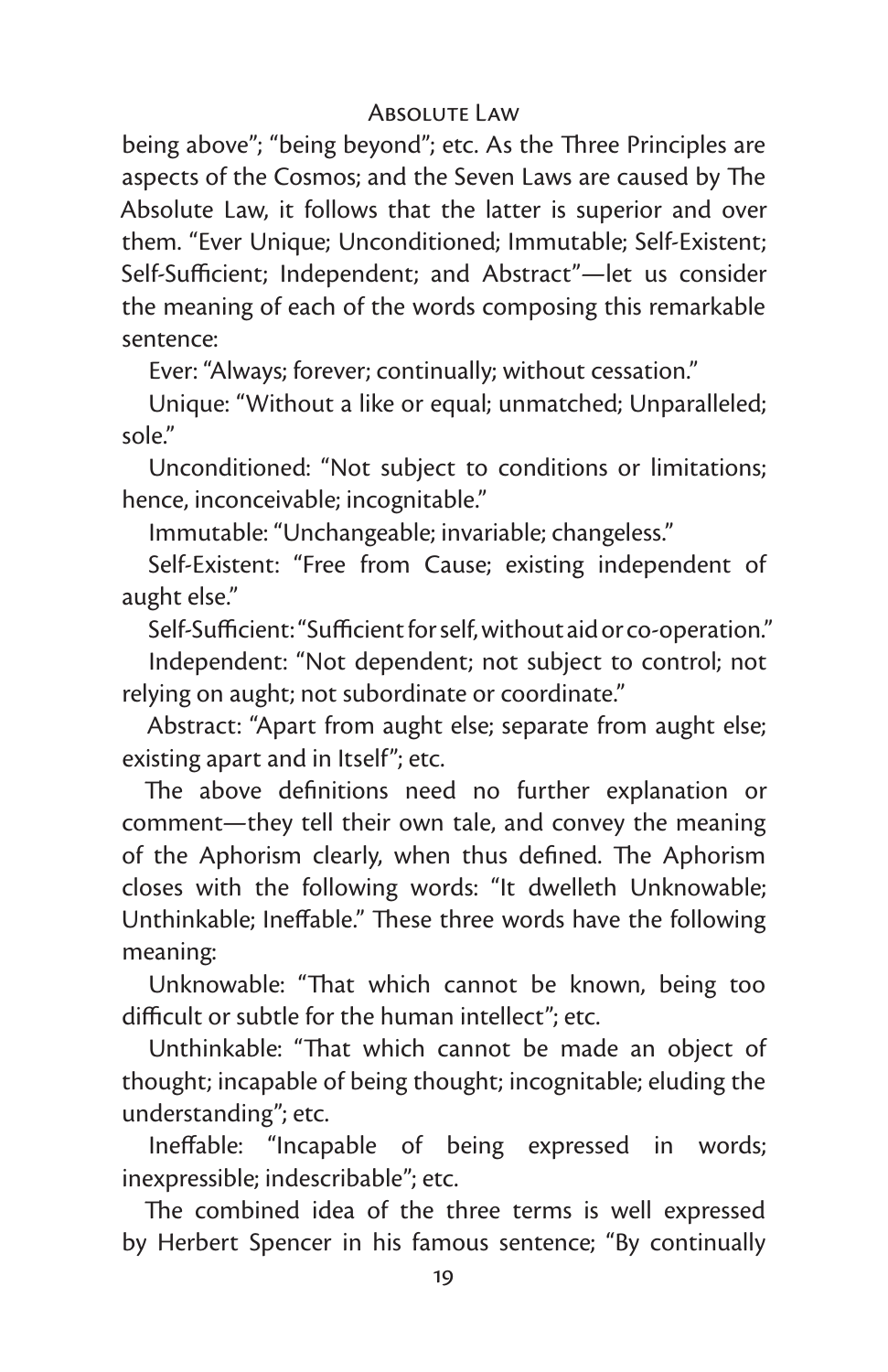seeking to know, and being continually thrown back with a deepened conviction of the impossibility of knowing, we may keep alive the consciousness that it is alike our highest wisdom and our highest duty to regard that through which all things exist as The Unknowable." Or, as Edwin Arnold in his "Light of Asia" voices the beginning of the teachings of the Buddha:

> "Om, Amitaya! measure not with words Th' Immeasurable: nor sink the string of thought Into the Fathomless, who asks doth err, Who answers, errs. Say naught!

Shall any gazer see with mortal eyes; Or any searcher know with mortal mind? Veil after veil will lift—but there must be Veil upon veil behind."

But, it may be asked: If The Law is Unknowable, Unthinkable, and Ineffable, then why do you attempt to inform us regarding It; why do you attempt to teach us about It? The answer, O Neophyte, is this: We seek not to explain the unexplainable Law to you—we strive not to describe its nature to you, for that would be impossible, there being no words to express It, and no minds capable of understanding It were It explained. The Aphorism expresses this truth fully and emphatically. But we do desire to impress upon your minds and understanding, the fact that It is. Not only do we ask you to believe this because the Arcane Teaching is the repository of the reports of the highest minds of the race—the illumined of all ages—but also because the intellect and intuition of every advanced man reports to him this truth, and informs him that back of, beyond, over and under, and in All, there is the Supreme Law.

No matter what may be his religion, ancient or modern; or his lack of religion—no matter what may be his philosophy, metaphysics or theology, named or unnamed—no matter upon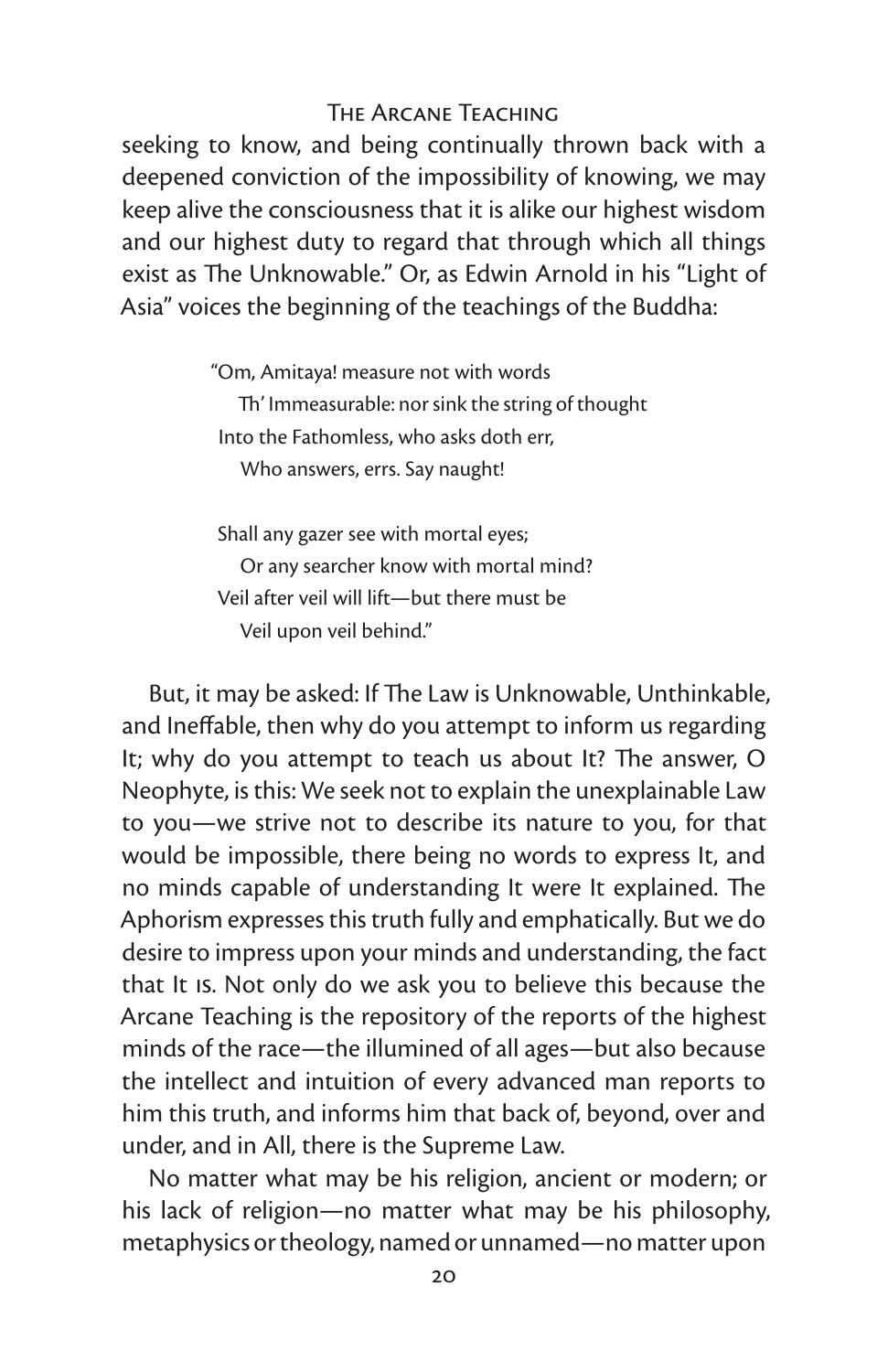#### Absolute Law

what lines he may have thought, if he has thought at all—Man must ever recognize the report of his reason, and his intuition, which informs him of the existence of a Supreme and Universal Law, governing all things. To deny this, is to deny reason. Faith is not required—reason suffices and fully informs that The Law is. And with that is‑ness, the report ceases—the knowledge is then known, to low and high alike. While advanced beings on higher planes have reported great knowledge regarding the Cosmos, they state positively that they know no more regarding the nature of The Law than does the humble thinker on our own plane. But from the highest comes the same report as that which informs the mind of the lowest—The Law IS. Therefore in asking you to accept this report of the illumined, the highest of the race, including those whom we call the Elder Brethren, we ask you to accept only that which your own reason informs you to be a basic truth—The Law is.

It is true that the race has built around the conception of the Absolute Law, the varying conceptions of personal deities, and pantheistic beings, but analyze them all and you will find that the *reason* for the activities of these deities, personal or pantheistic, has been the desire; will; want; inclination or "inner‑laws" which are supposed to actuate their manifestations, or incite their activities, either consciously, unconsciously; or according to some of the Hindu schools, because of ignorance, illusion, or self-deception. In short, all of these conceptions of deity are Beings who are actuated by motives, feelings, desires of "inner‑laws," just as are men, and other manifested or created things. The anthropomorphic idea is evidenced not only in the crude conceptions of deity held by the savages, but also in the higher concepts; and even in the conceptions of a Pantheistic Being, or Absolute Being held by some of the philosophers and religious teachers of East and West. The pantheistic conception is utterly illogical, for as Schopenhauer says: "When we think of Nature as God, we show God to the door." And as the Arcane Teachers point out, even admitting any of these conceptions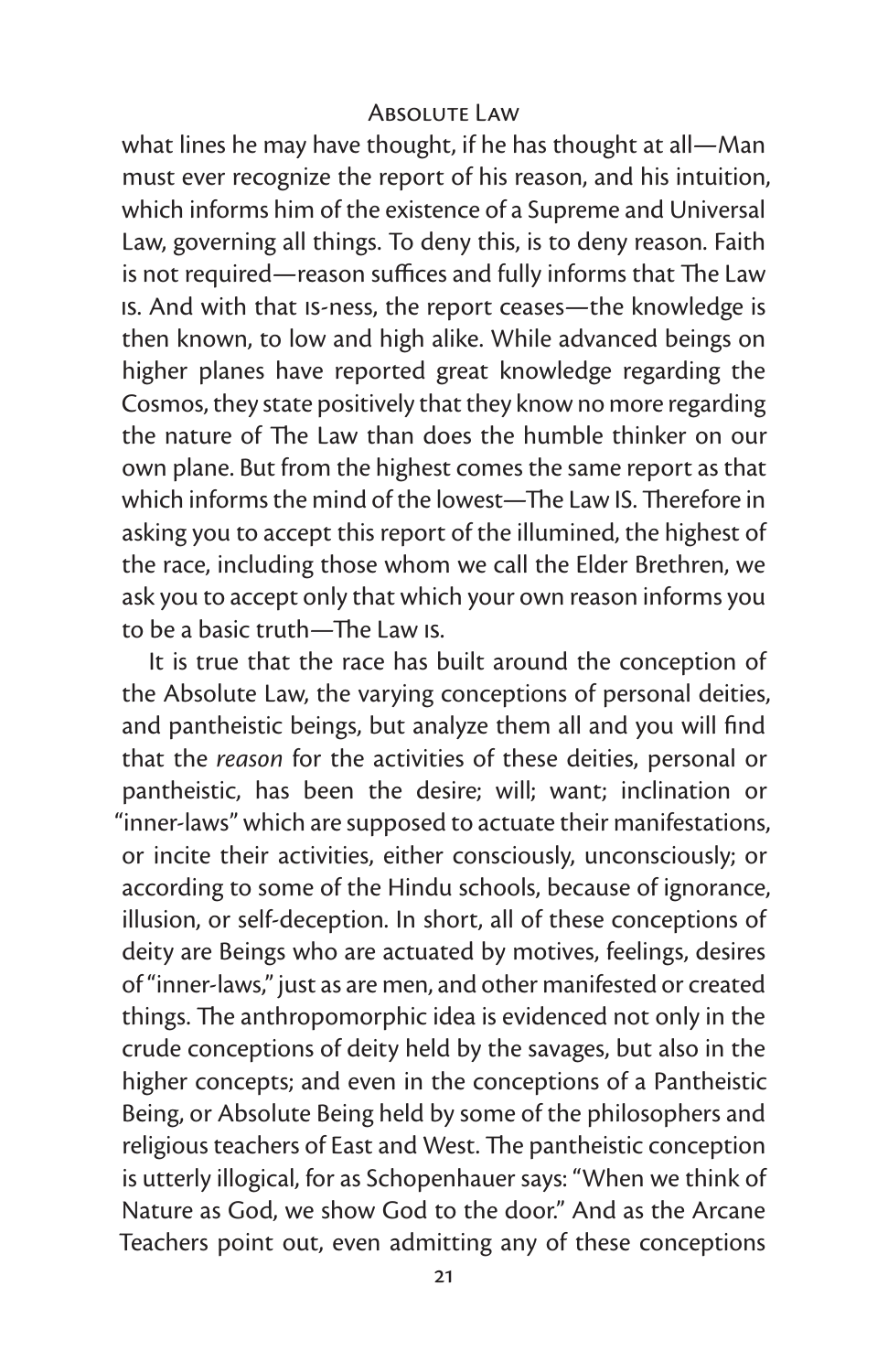of Being, the mind must see that in the "inner law" that moves Being to activity—the Law of Itself—*there* alone is to be found the Absolute. In such case the Law not the Being, is the Absolute, for it is the causer, and controller, and mover, and *reason* of the universe.

It is true that some of the philosophers and teachers try to explain away this fact, by saying that "Being and Law" are One. But this is no solution, for even if that be admitted, then the Law *within* the Being is the Efficient Reason and Causer of Action, and the rest of the Being is controlled, acted upon and moved by the Law within it. The whole idea of *Being* must be discarded in considering the Absolute. The Absolute is, and can be, only Law. For in all conceptions, The Law is, and must be, seen to be the Ultimate Cause of all activity. The advocates of Absolute Being, object that they are unable to conceive of Law without a Lawgiving Being. But, considering this answer, we soon see that in order for the Lawgiving Being to proceed to *give* or *promulgate* Law, it must be *moved* by some inner law, desire, want, or will of its own nature—and that simply pushes back the question one step further. Try as we may, we cannot escape the conviction that Law is the First, and Last Cause—the Beginning and the Ending—the Efficient Reason of All-Things. Law is *not* a Being—*not* a Mind—*not* a Spirit—*not* a Thing—It is Law, and naught else. We must accept It as Absolute Power, and as the Aphorisms present It to us. Beyond this we cannot go. Examine the Aphorisms carefully, and you will find that they agree fully with the highest reports of your reason, and in no way run contrary to it.

APHORISM IV. The Law is the Efficient Reason of All-Things, and is the Supreme Power and Causer of the Cosmos.

In this Aphorism is stated plainly and clearly the truth that The Law is the Supreme Power of the Cosmos, and the Causer thereof. The term "Efficient Reason" conveys the entire truth regarding the creation of or evolution of the Cosmos. Let us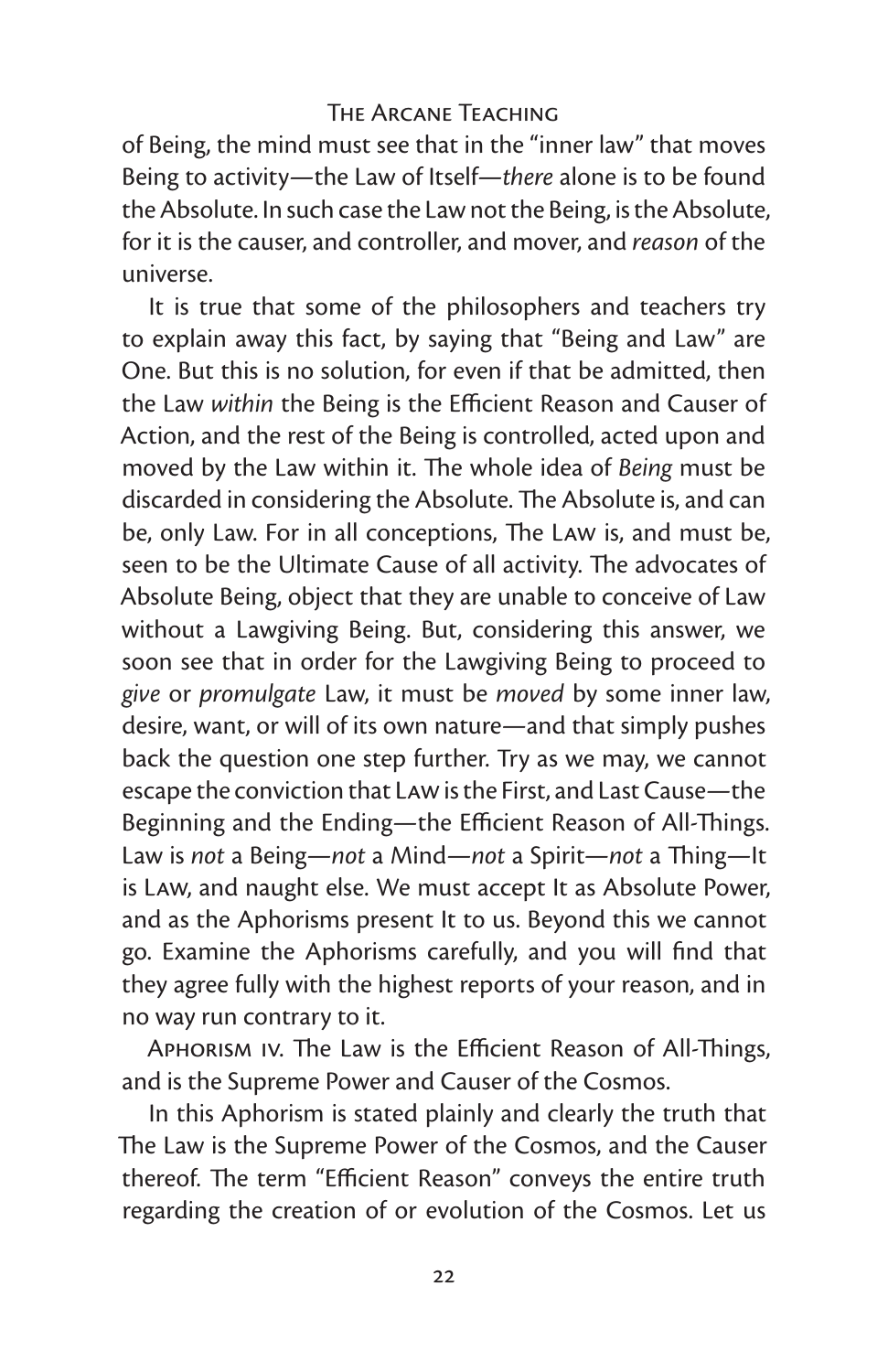### Absolute Law

consider the definition of the two words composing the term, in order to see the meaning still more clearly:

Efficient: "Causing or producing effects or results; acting as the cause of effects; a prime mover; actively operative; etc."

Reason: "An efficient cause; a final cause; explanation; that which explains or accounts for anything; motive of action; etc."

The Cosmos is explainable only by The Law. Without The Law there could be no Cosmos. The Law is the cause of the Cosmos, and of every manifestation within it. The very word "Cosmos" is derived from the Greek word meaning: "the universe as governed by law." Not only the Arcane Teaching, but modern science states as its first axiom: "*The Cosmos is Governed by Law.*" To those who prefer the idea of an anthropomorphic Being, or a World‑Spirit, as the Absolute, we have to say that, unfortunately for their idea, the facts of the Cosmos are all against them—Law is everywhere seen to be dominant and sovereign, even in its relative manifestations. We cannot escape it, and should not desire to; and will not desire to, when we understand its meaning. The explanation of this must wait until its proper place in these lessons is reached. Enough for the present to state that in all human ideas of Law there is to be found the correlated ideas of Justice and Equity. Know then that this relative idea, when transformed to the absolute plane, results in the identification of Absolute Justice and Absolute Equity, with the Absolute Law. Could mortal ask more? Has he aught to fear of Absolute Equity and Justice? Can he not postulate in the Absolute all the highest conceptions of Fair Play that he finds in himself? The Cosmos is Governed by Law!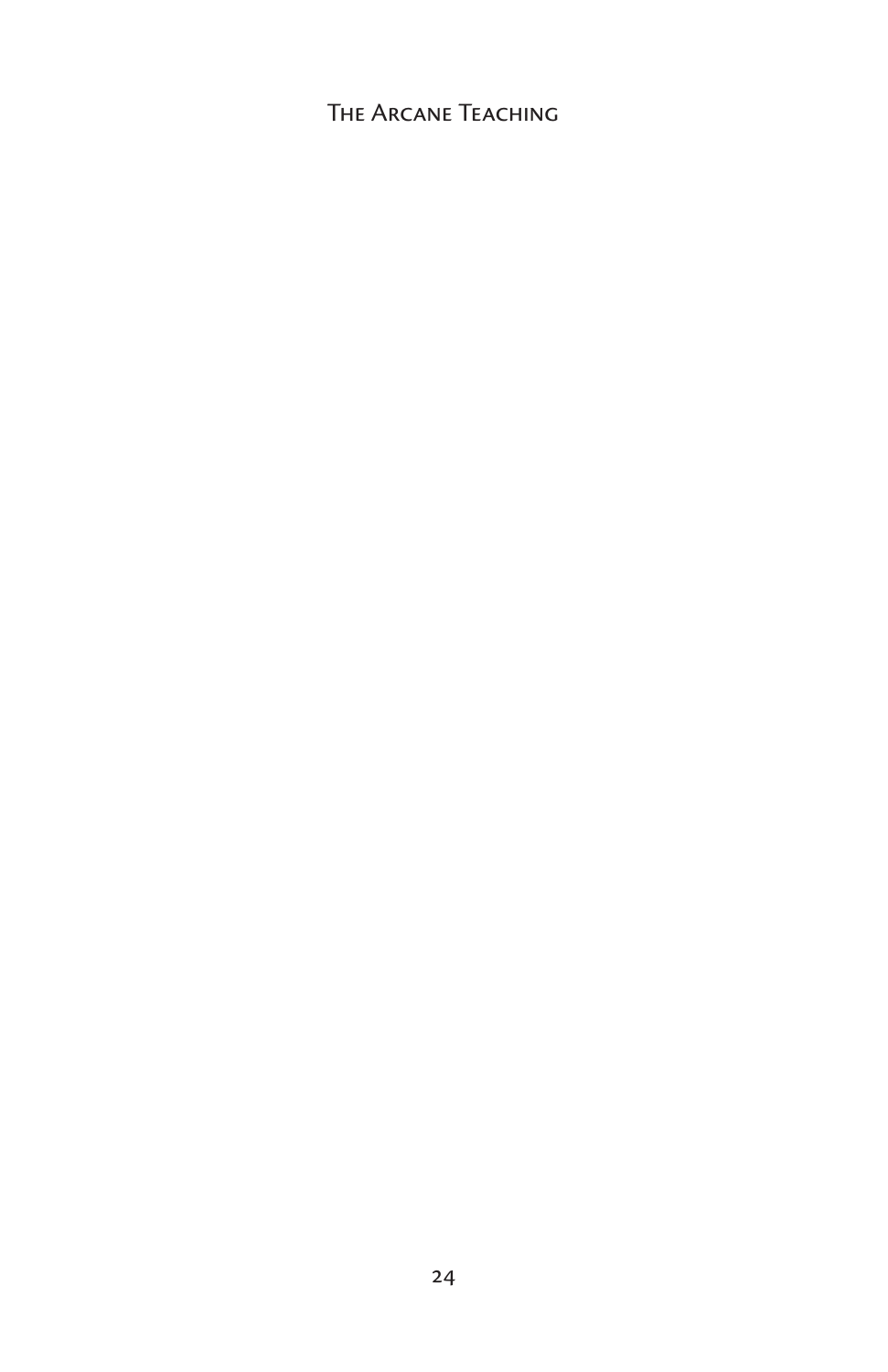## Lesson III.

# <span id="page-30-0"></span>Infinity of Nothingness.

We now invite you to consider the correlative<br>principle of Truth, in which is set forth the Infinity<br>of Nothingness—Chaos—the Unmanifest; from<br>which *under The Law* emerges Everything—the Cosmos principle of Truth, in which is set forth the Infinity of Nothingness—Chaos—the Unmanifest; from which, *under The Law*, emerges Everything—the Cosmos the Manifest. We have informed you that The Law is not a Pantheistic Being, either breaking Itself into bits, or parts, in order to create Universes; neither does It imagine, mentally create, dream, or meditate into existence a false and fictitious Universe "all in its mind," as pseudo‑occultism and pessimistic philosophies would have you believe. Listen to the Aphorism:

Aphorism v. "Other than The Law, there is but Infinity, which is Nothingness. But in that Infinity of Nothingness, there is Unmanifest, the Latency, Possibility, Futurity, Potentiality, and Promise of Manifest Everythingness. It is the Chaos from which, under The Law, emerges the Cosmos. It is the Womb of the Cosmos."

Postponing for the moment the consideration of the distinction between the Absolute and Infinity, which is uncommon in ordinary modern thought, we wish to call your attention to the fact that Infinity is not designated as "Not," or as partaking of "not-ness," but is spoken of as "Nothingness,"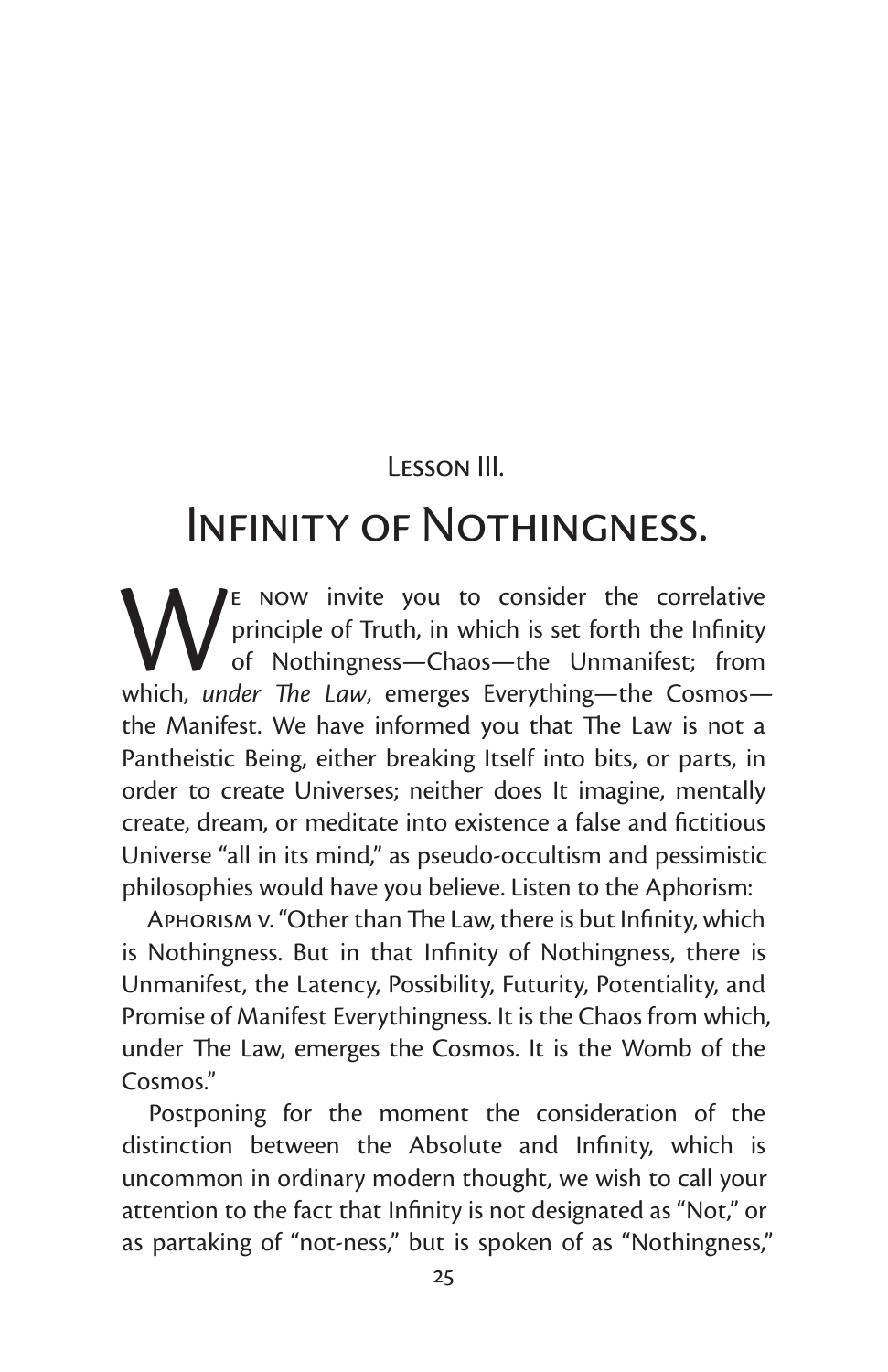which is a state of Nothing. In the Arcane Teaching the words: "Nothing" and "Nothingness," signify "No‑Thing," and "No‑Thingness," respectively. This may seem like metaphysical hair‑splitting, but it is not. Not having common words to express uncommon ideas, philosophers must needs split common words into shades of meaning and significance, or else remain silent with their thoughts unexpressed. In order to understand "No‑Thingness," and a "No‑Thing," you must understand the meaning of the word "Thing" to which these words are opposed. A "Thing" is "whatever exists as a separate object of sense or thought," in the sense of *being* and having apparent qualities which can be thought of in terms of sense-perception, such as size, shape, form, etc.—something connected directly or indirectly with physical appearance—something of the relative universe—something having a correspondence in experience. And No-thingness must be the opposite of Thingness.

Therefore the Aphorism practically says that Infinity is a "Latency" that is No‑Thing in reality, but yet has an existence of some kind, at least potentially. It can contain naught actually apparent to the senses; naught that can be experienced; naught that can be sensed; naught that can be thought of by the intellect, nor pictured in the imagination—in short, nothing that is capable of inducing a mental image in your mind. And yet it *exists* (if the word can be used) as a state or condition in which all is in Latency, Possibility, Futurity, Potentiality, and Promise. In short, it is The Unmanifest containing All Manifestation within it in latency, possibility and futurity, awaiting the force of The Law to bid it conceive, produce, and bring forth Being. We shall learn about this Infinite Nothingness shortly, in connection with another Aphorism. Enough for the present to realize the words of the Aphorism before us, which informs us that other than The Law there is Not, with the exception of the Infinity of Nothingness which exists in latency. Other than The Law, there is Not in the absolute sense.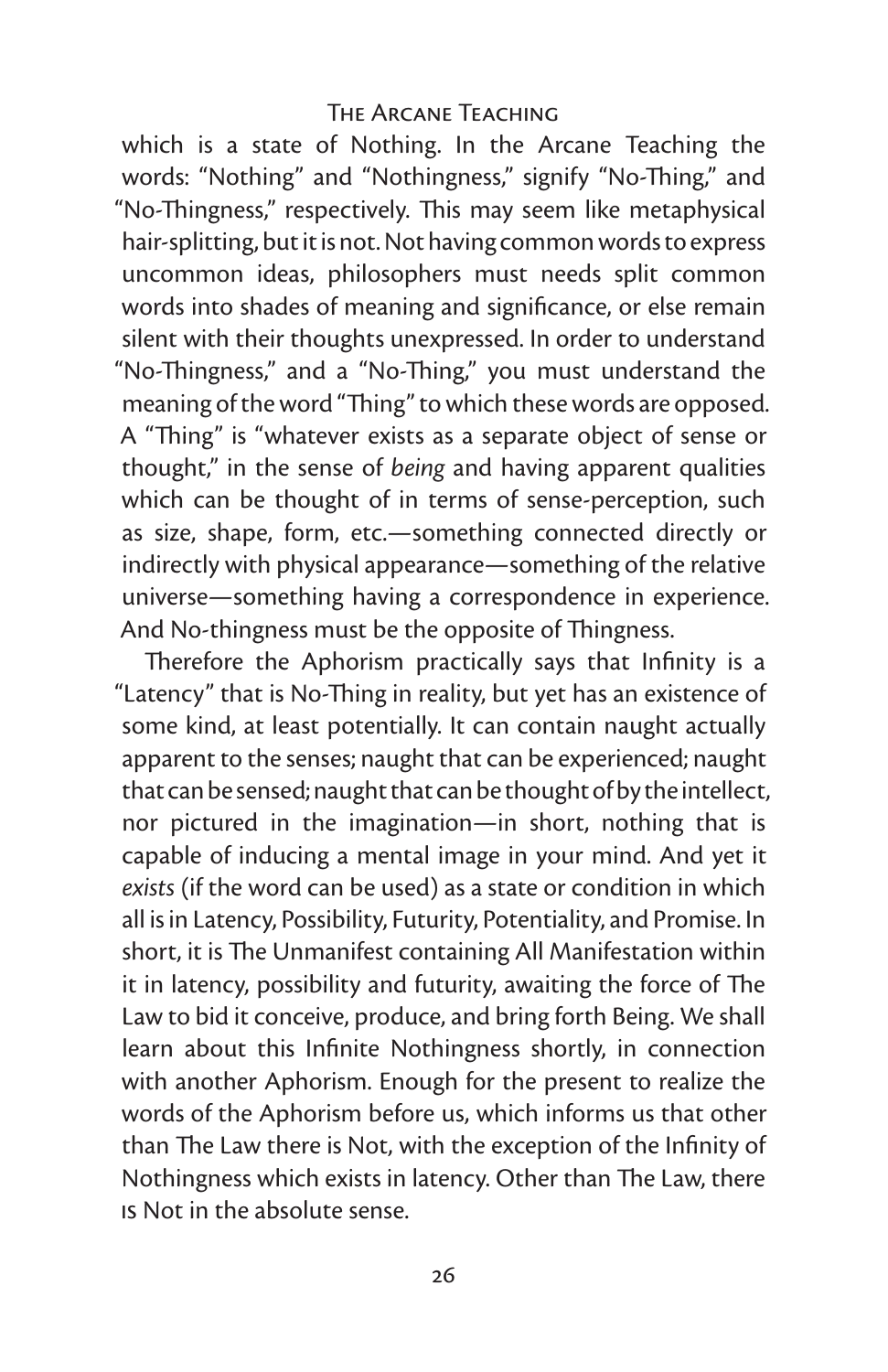#### INFINITY OF NOTHINGNESS

Philosophies and schools of metaphysics have generally confused the meaning of the two terms "absolute" and "relative," and have used them as identical in meaning. The Arcane Teaching makes a sharp distinction between the two terms, however—not a difference based upon a metaphysical hair-splitting tendency, but because there are two entirely different ideas which must be expressed in these two words, and, in spite of the customs of the metaphysicians the distinction must be made. We do not wish to lead you into an extended metaphysical discussion, but we think that you should be taught to make this important distinction in the true meaning of these terms.

The term "absolute," in its true sense and essential meaning, implies an *apartness; separation; independence; self‑existence; self‑sufficiency; supreme; unfettered; free*. The "essence of the essence" of its meaning is to be found in the words "free, independent, self‑sufficient." And when used in connection with the word "law," it represents the Supreme Power, depending upon no other power; its own sovereign; and the ruler of all else, without restriction. This conception we have in The Absolute Law, which is the Independent, Free, Sovereign Lord of All.

The term "infinite" has an entirely different meaning, in its true sense, although the philosophers and metaphysicians often add to it the attributes of the Absolute, which is a mistake. The word "infinite" in its true sense and essential meaning, implies *a state of boundlessness; limitlessness; not circumscribed; as to time, space, variety, possibilities, combination, shape, form, etc*. Its essence may be understood by referring to the words from which it sprung, i. e., the Latin words "*in*," meaning "*not*"; and "*finitus*" meaning "*finished*." In short, the word "infinite" means "*not finished; not complete; capable of unlimited manifestation, and possibilities*." So, you see, while the idea of "Absolute" means *fixed, complete independent* state or condition; "Infinite" means a state of endless and unlimited possibilities of manifestation and expression.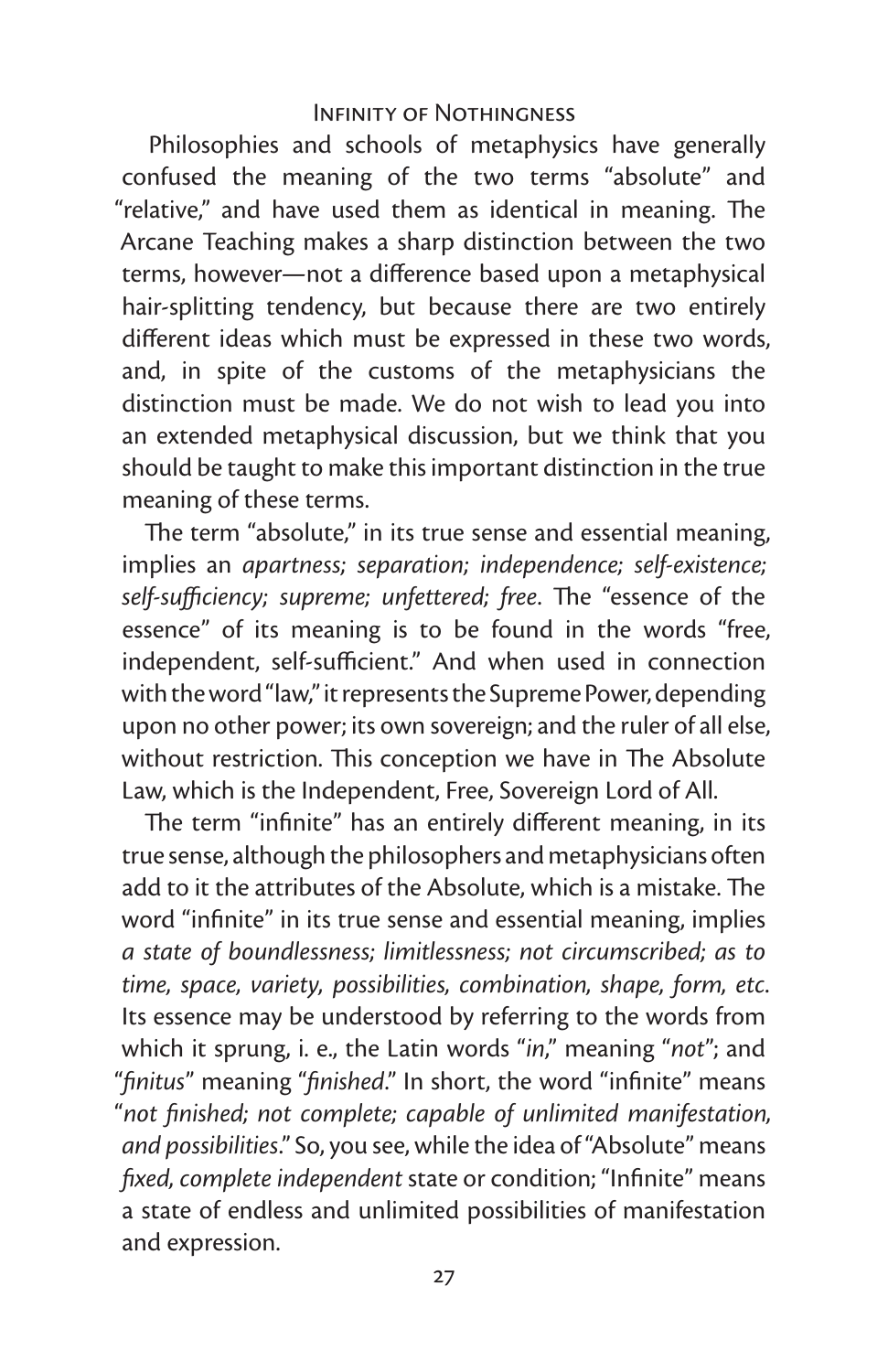*The true philosophical idea of Infinity, consists of the conception of any sort of mental object as having the quality of quantity which cannot be exhausted by any succession of experiences, however prolonged or extended, in time, space, variety, or number.* By holding this idea in mind, you will never make the mistake of confounding infinity with absoluteness, hereafter. The chief cause of the confusion arises from the unauthorized use of the term "infinite" in relation to "power." *Power belongs to the Absolute, and is not one of the attributes of Infinity*. "Infinite Power" would mean an infinite possibility of the *manifestation* and *expression* of unlimited power; while Absolute Power means *all the Power there is*, fixed, independent and sovereign, unvarying and immutable, and not subject to changes of degree, etc. Absolute Law is *not* an infinite capacity for expression of power—It is *Power‑in‑Itself*.

All the great thinkers of all times, esoteric and exoteric, have agreed in this idea of the Infinite being the Unlimited Possibility. The best of the ancient Greek philosophers, from Aristotle down, held to this idea. As Schopenhauer says: "It is already a doctrine of Aristotle, that Infinity can never be *actu* (actual, given, fixed) but only *potentia* (in possibility, latency, promise, potentiality)." And as Lewes says: "If Zero is the sign of a vanished quantity, the Infinite is the sign of continuity." We trust that you now see that the Absolute could never become Relative or Many—and that the Infinite alone is capable of endless changes in shape, form, variety, in time, space, and number; and contains within itself the *promise, possibility, latency, and potentiality of Everything.*

The Arcane Teachers, in the olden time, illustrated this to their pupils by the following symbols: The figure "1" standing for the Absolute, and being fixed, independent, sovereign, and alone. By itself, and in itself it is incapable of multiplying or dividing—multiply anything by "1"; or divide anything by "1," and the thing remains unchanged. Multiply or divide "1" by itself, and the answer still is "1," showing that the Absolute cannot be increased or divided, even by itself. Subtract "1" from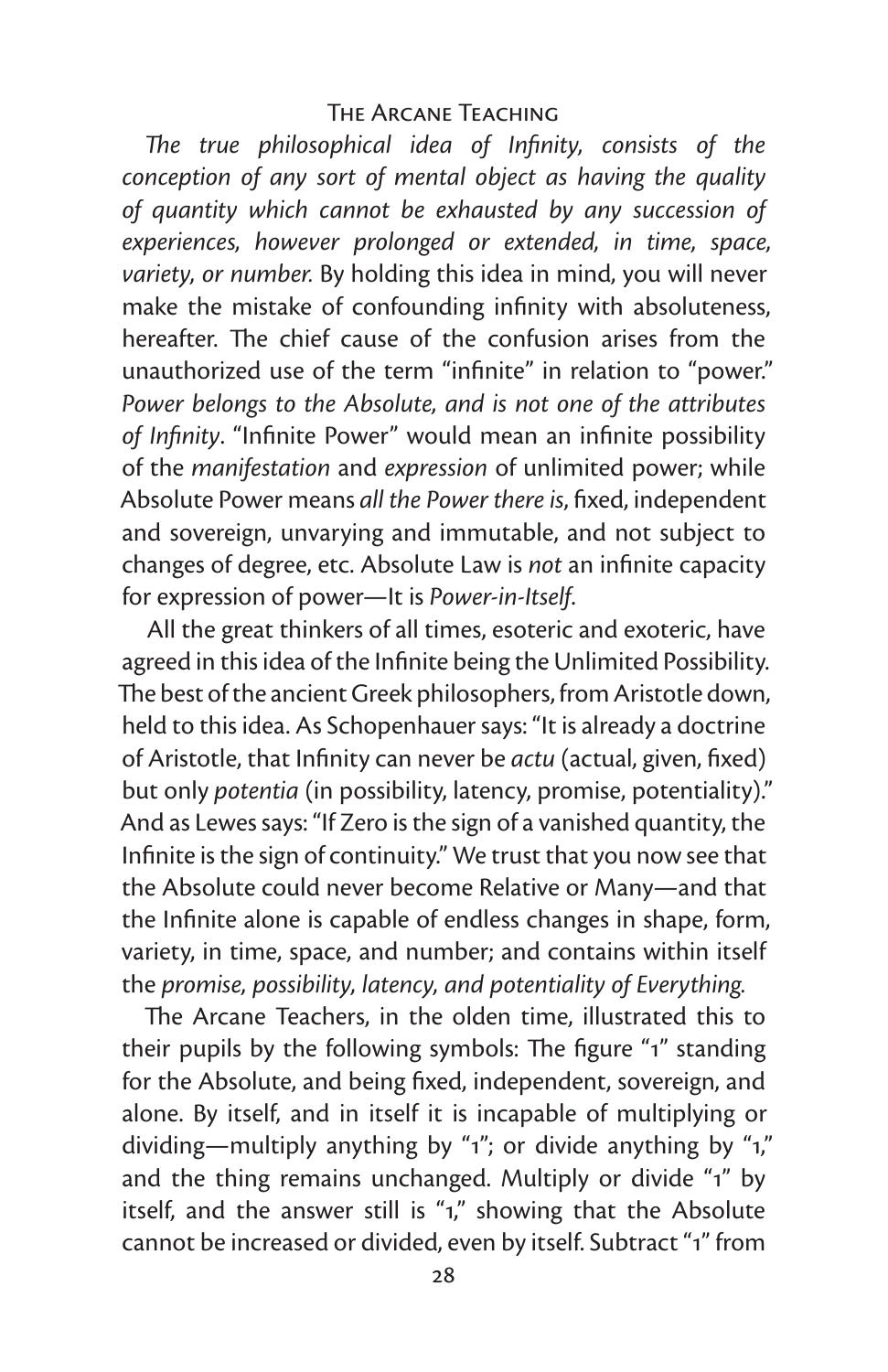itself, and the result is "0," showing that if the Absolute were subtracted from it would cease to exist, and there would be naught left but the Infinite Nothingness. Then the Teachers called the attention of the pupil to the Zero, or "Infinite Nothing" symbol, i. e., "0." In itself, "0" means Nothing. Multiply or divide anything by "0," and the answer is always "0." Multiply "0" by itself, and "0" remains—the Infinite cannot increase itself, for in its circle it includes All Possibility. But divide "0" by itself and lo! "o into o goes 1 time": the answer is "1." showing that if the Infinite be divided by itself, the Absolute is found to be at its centre, undisturbed, independent, self‑existent. The symbol of Infinity, in mathematics, however, is not "0" or Unmanifest Infinity, but  $∞$  which indicates Manifest Infinity, the symbol always indicating endless continuation of action.

Now the symbol of the Infinite Nothing, becoming Infinite Everything. Place a string of "0's," as follows: 000,000,000,000,000—you see that they still mean "Nothing." Now place "1" (the symbol of the Absolute), before the string and we have 1,000,000,000,000,000, which we may enlarge to infinite number by the addition of "0's." Or place the Absolute "1," behind the string, and we have .000,000,000.000,000,1, a very small decimal, which may be carried to infinitesimal smallness by the addition of "0's." Thus we see, by symbols, that the action of the Absolute Law on the Infinite Nothingness produces Infinite Greatness, or Infinite Smallness.

Now that you understand that Infinity means the Infinite *Possibility* of Things, rather than an Infinite Manifest *Thing*, you may be able to see that the Infinity of Nothingness of the Arcane Teaching is not quite so irrational as it appeared at first sight. In order to realize the truth of the Aphorism still more forcibly, let us consider what Infinity (even in the ordinary use of the term) really is. You will find that all thought if analyzed, implies the Nothingness of Infinity.

Non‑Being, or Nothingness, was always regarded by certain schools of the ancient Greek philosophy, as existent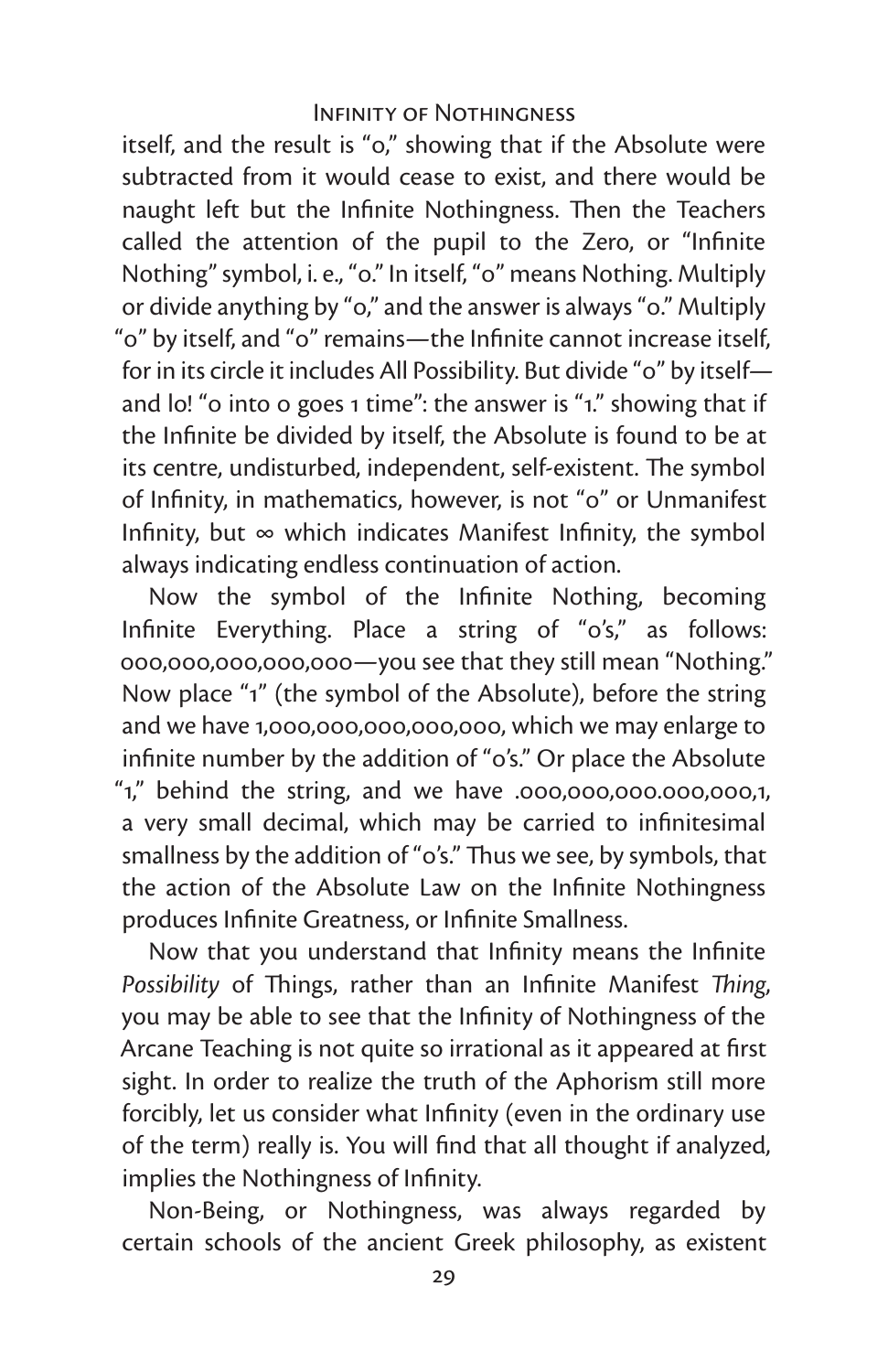in a philosophical sense. Empty space was considered as truly existent as the atoms which afterward appeared in space. Plato regarded Empty Space as the matrix, or mould, in which the universe was formed. He held that there was possible an abstract realization of pure empty space, which is Nothing; the Void, which is the all‑containing receptacle of creative energy, and in which being, first distinguished into geometrical figures, becomes the framework of the physical world. Scotus held that since Deity creates the world out of Nothing, then Nothing must exist as an emanation of Deity. Hegel distinguished between a "*nicht*," or "Not"; and a "*nichts*," or "Nothing." Theology has always held that Deity "created the universe from Nothing," thereby implying at least a quasi-existence of Infinite Nothingness. Spinoza recognized an "infinitely infinite" which is practically an Infinite Nothing. Plato said that "Space as a Thing is incredible, difficult of explanation, most difficult to comprehend." And Zeno, the Eleatic, said: "If Space is a Thing, it must be *in* Something, and so in Space; for everything that is, is *in* Something, and so in Space; and so on *ad infinitum*. Therefore, Space is *not* a Thing." So much for the philosophers. Let us see what our own reason informs us.

Let us first examine the idea of Space. Space is the mental symbol for Infinity. Consider yourself as standing at a fixed point in Space—then you must realize that there exists an infinite distance or extension in Space, from that point, in an infinite number of directions. Leaving out of consideration all objects in space—considering Pure Empty Space—and you must see that there is an *endless extension* possible, in innumerable directions—extension without end. Imagine a number of miles represented *in a row of figures extending from earth to the most distant star*; then multiply that number by itself; and then the product by itself; and so on, for a time equal to the number of years since the Cosmic Day began. Then you would have a number of miles, the written figures of which would fill all the space that your mind is able of even conceiving. Then think of a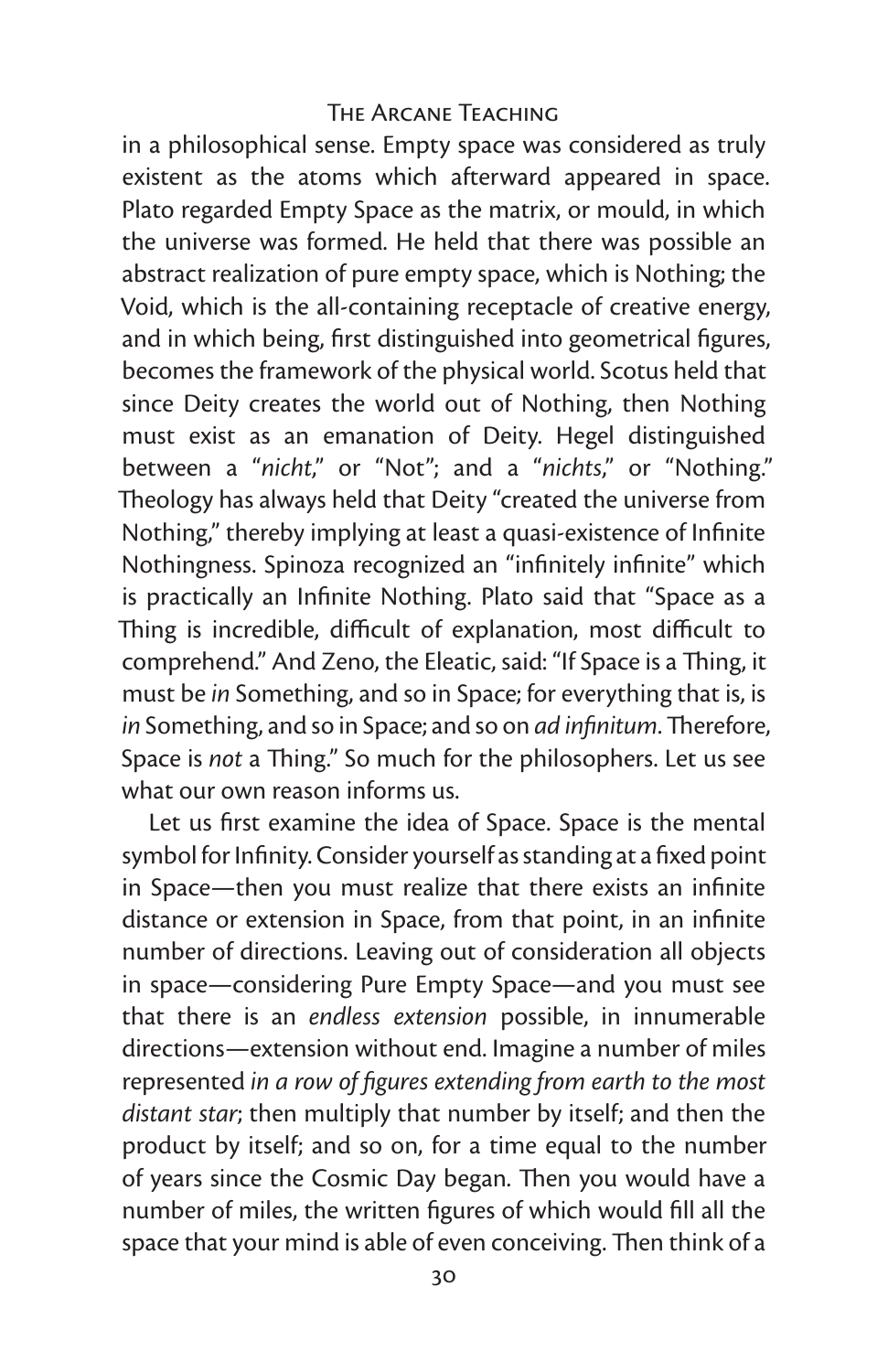#### Infinity of Nothingness

Being traveling to the extent of that measurement—would he then be near the end of space? No! the distance traveled by him would be as a mathematical "Nothing" or Zero, compared with Infinite Space. No mathematician could have figured out the infinitesimal smallness of the fraction denoting the comparison, were he to have worked continually since the dawn of the Cosmic day. The calculation would be endless, because the result would be infinitesimal, and at the end, he would have to place the sign of "infinity" back of it. Just think! *To be able to travel for all Eternity through Space without coming to an end!* You cannot come to an end of Space, even in thought or imagination—try it! You will find that think as *far* as you will into Space, there must always be Infinite Space *beyond* that imagined point. There is "no up or down" in Space. Space is something with its centre *everywhere*, and its circumference *nowhere*. At the last, philosophy and science are compelled to hold that "Space is merely the *possibility* of infinite extension; or the *infinite possibility* of extension"—to the Universal Ether. In the end, Ether is called the Great Mystery of Science. It must be considered as a Nothing that is a Something. A leading scientific lecturer said, and wrote, recently: "The Ether is unconditioned, an entity of *no properties but of all possibilities*, or, more exactly, not an entity at all, but *an infinite possibility*." And, so we find, even Matter and Things themselves, arising from and being resolved into an Infinite Nothingness that is also Infinite Possibility.

Now, for a moment, let us endeavor to imagine the condition or state of the Infinity of Nothingness—the Unmanifest Cosmos during the Cosmic Night, and before the faintest dawn of the new Cosmic Day. The Three Cosmic Principles are resolved into the condition of the Unmanifest, but are not destroyed—there are Nothing, but *not* "Not!" The Three Cosmic Principles are Substance; Motion; and Consciousness, respectively. Substance has assumed its most subtle form, infinitely rarer and finer than the finest ether—it is practically Nothing, but yet exists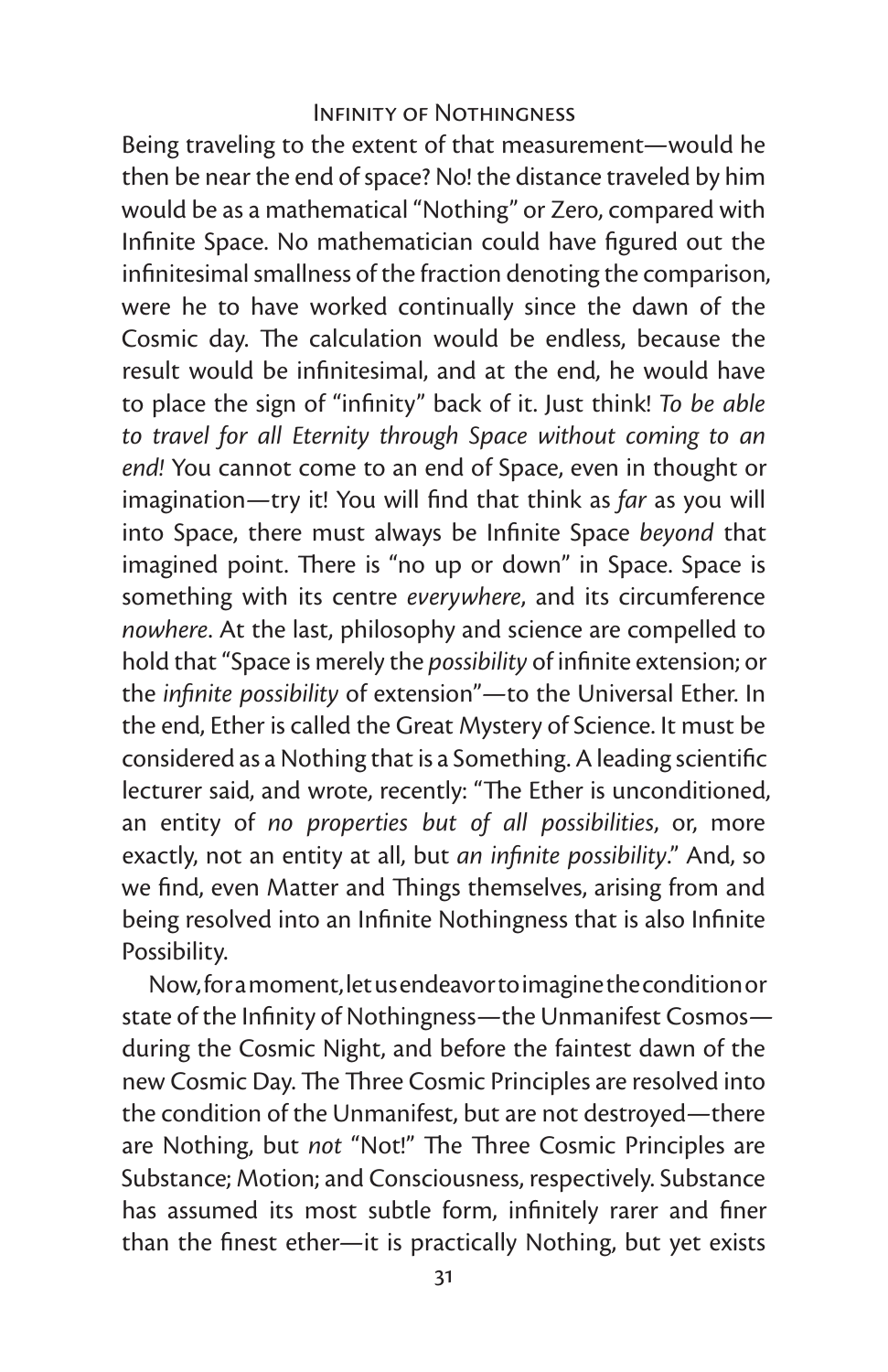in latency, possibility, and promise. Motion has assumed a rate of vibration so high that it is practically at Rest, although not destroyed —it is still Motion in latency. Consciousness has assumed the condition of a deep unconsciousness—a profound dreamless sleep; a swoon following upon the infinite ecstasy of the Supreme Cosmic Consciousness of the previous Cosmic Day. It knows Nothing; is conscious of Nothing—for there is but Nothing of which it could be conscious, or could know, for all manifestation has ceased until the dawn of the new Cosmic Day. It is even unconscious of the presence and power of The Law, although The Law still reigns over it, and will awaken it once more, as it has many times before, in the Eternal Chain of Cosmic Days and Nights.

The Cosmos sleeps in the condition of Infinite Nothingness the Unmanifest! The Abyssmal Abyss—the Eternal Deep the Face of the Waters—the Void—the Cosmic Womb! The Mother Sleeps! The Laws of Cyclic Rhythm have brought to Her the Rest of the Cosmic Night! But she will awaken and greet her Supreme Lord at the dawn of the Cosmic Day. From the Cosmic Womb will proceed The Cosmic Will, which will manifest the universe of universes; infinitudes of infinitudes of shape, form, and variety, of things, life, and beings. In her Existence is the Promise of all that Shall Be throughout the Ages and Aeons of Eternities of Eternities. The Mother sleeps, sleeps, sleeps! But, through the Night, as through the Day, The Law is, immutable, unchanged, Absolute.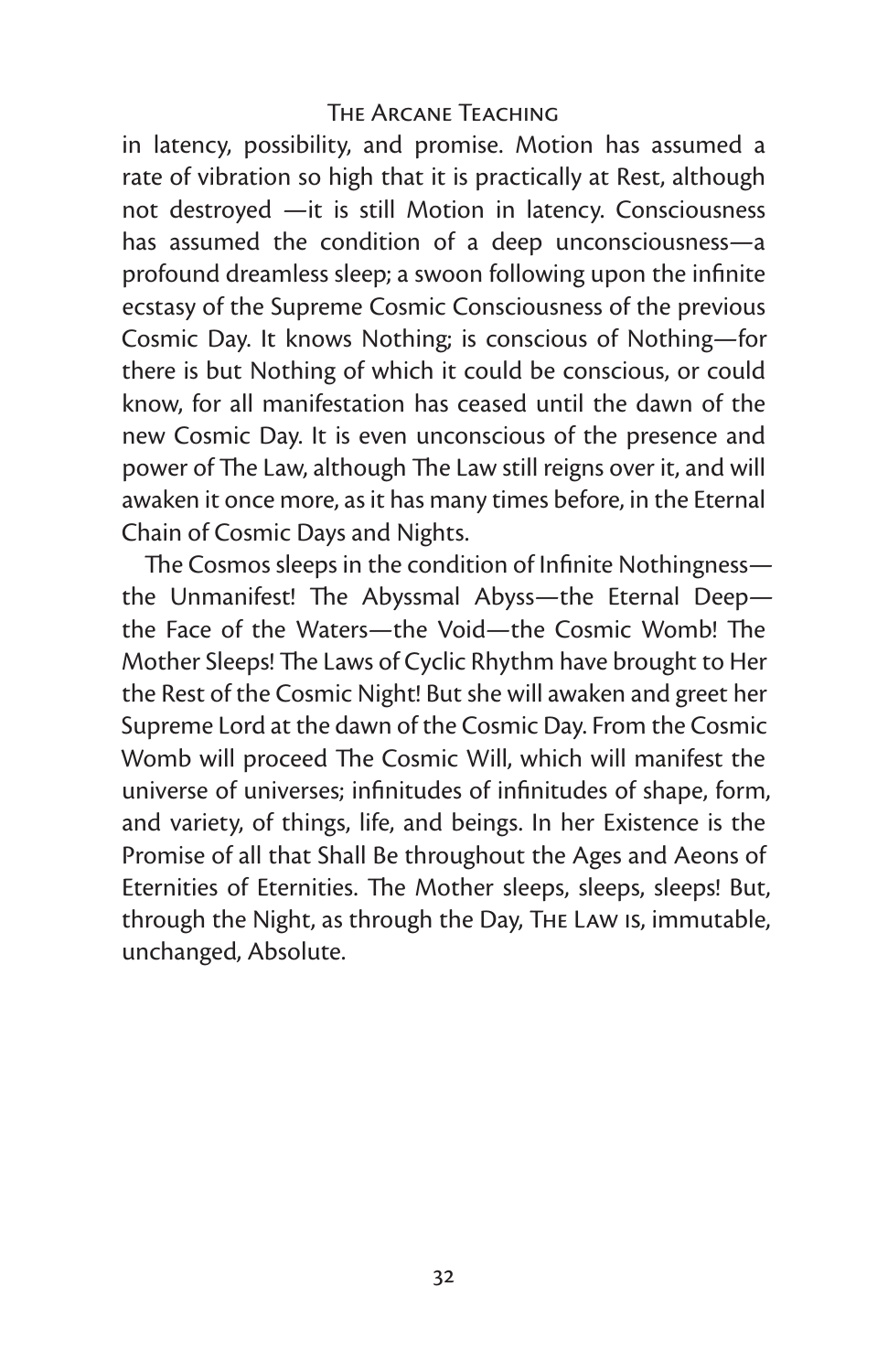# PART II. THE COSMOS.

Lesson IV. The Manifestation. Lesson V. The Cosmic Will. Lesson VI. Involution and Evolution.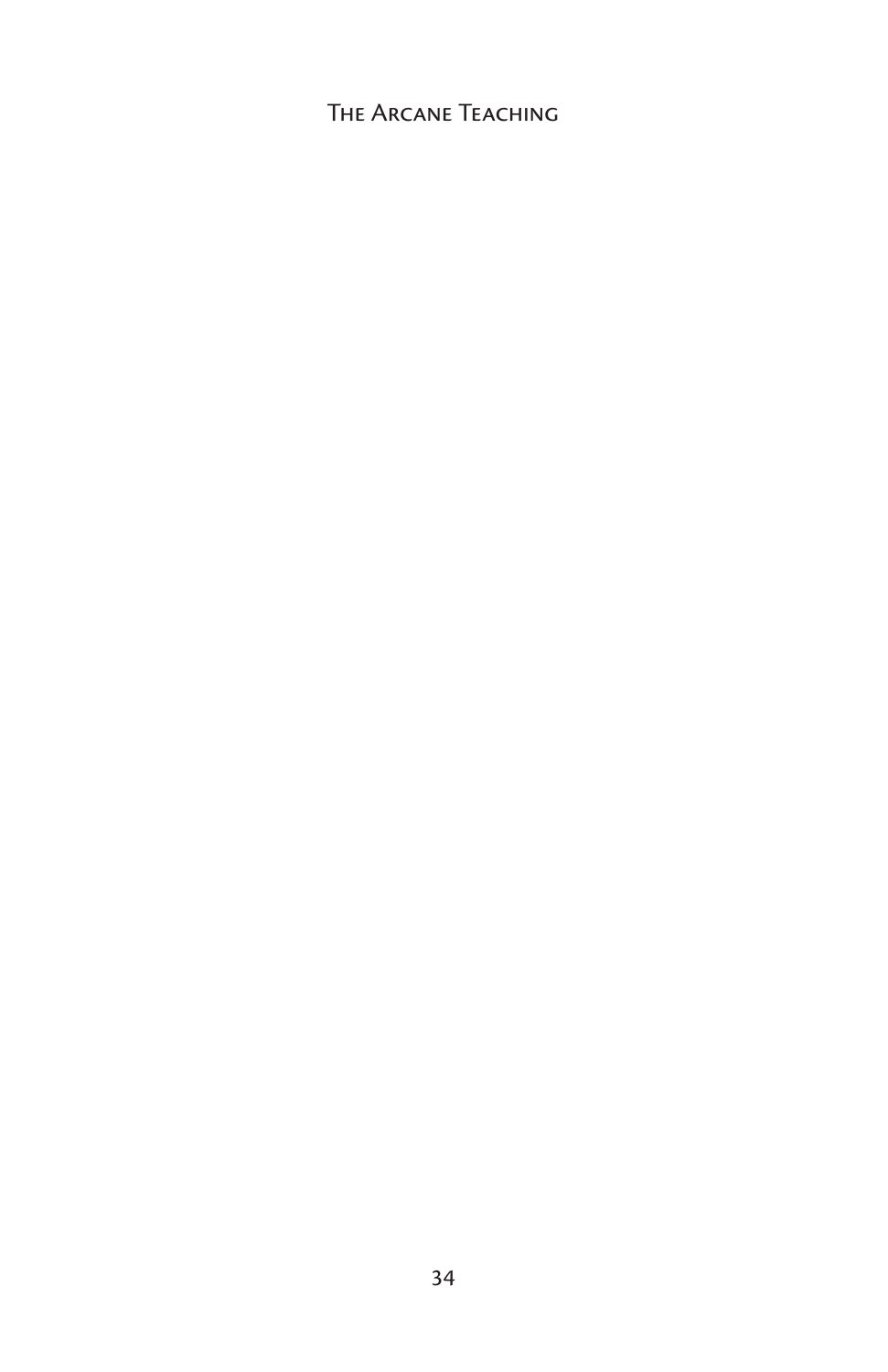### Lesson IV.

## The Manifestation.

This is the Arcane Teaching regarding the process whereby the Unmanifest becomes Manifest; the Latency becomes Activity; the Possibility becomes Actuality; the Potentiality becomes Reality; the Promise becomes Fulfilment. Listen to the Aphorism:

Aphorism vi. "During the aeons of the Cosmic Night, The Law dwells Alone, in solitude; The Cosmos remains resolved into its condition of the Unmanifest—the Infinity of Nothingness. Then comes the dawn, when The Law superimposes the Infinity of Nothingness, and causes the Unmanifest to become Manifest; the Nothing to become Everything; Latency to become Activity; Potentiality to become Reality; Promise to become Fulfilment."

At the extreme swing of the pendulum of Rhythm—at the point of the Cycle in which End fades into Beginning—the climax of the Cosmic Night is reached in the form of Absolute Rest, extending over æons of time. Then after the æons of Absolute Rest come the first activities of the future Cosmic Day. During the Cosmic Night, as the Aphorism states: "The Law dwells Alone, in solitude; The Cosmos remains resolved into its condition of the Unmanifest—the Infinity of Nothingness." Then begin the first stirrings of the birth of the new Cosmic Day,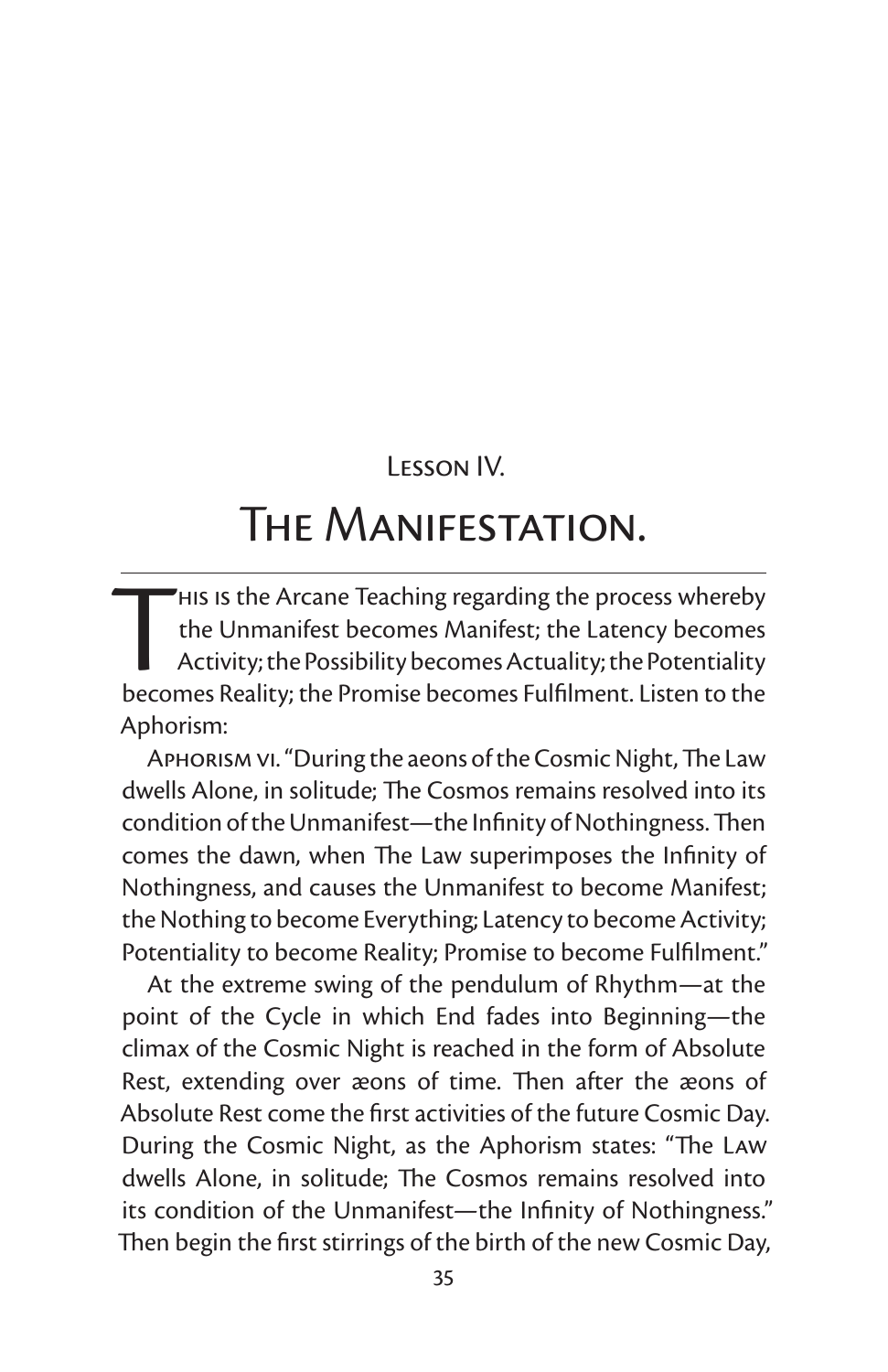which the Aphorism describes as follows: "Then comes the dawn, when The Law superimposes the Infinity of Nothingness, and causes the Unmanifest to become Manifest; the Nothing to become Everything; Latency to become Reality; Promise to become Fulfilment." Let us consider what is meant by the words of the Aphorism.

The first step of the new activities is indicated by the words: "The Law superimposes the Infinity of Nothingness." These words, at first consideration, would seem to indicate a decided action of The Law in the direction of "superimposing" Infinity. But such is not the Arcane Teaching. The Teachers hold that The Law exerts no different degree or kind of power at the period of dawn, than at the period of dusk; no more at the period of high-noon, than at the period of midnight. During the Cosmic Day and Cosmic Night, The Law is unchangeable and constant in its power and influence. The difference is caused by the Cyclic Swing, or Rhythmic Movement, in the Cosmos itself, Manifest or Unmanifest. The Law is *over and above* Rhythm or Cyclicity, or any of the Seven Laws, and is Changeless. The Cosmos, on the contrary is *under* the Seven Laws superimposed by The Law, and is Changeable—Constantly Changing. The difference in the degree of power received from The Law is due to the changing condition of the Cosmos, or Infinity.

In order to understand what has been said, let us imagine a mighty magnet, constant in its power, and invariable in its manifestations of magnetic force upon all within its magnetic field. Then let us imagine an Infinity of infinitessimal particles of steel-filings, separated from the magnet by a glass watch-cover. Let us suppose that owing to the operation of some unknown magnetic law, the *receptivity* of the steel particles changes in rhythmic periods, or in cyclic recurrence. In that case, it would follow that, although the power of the magnet were unchangeable and its manifestations invariable, still the action of the steel‑particles would cause it to appear otherwise. For at times there would be a marked degree of power shown, and at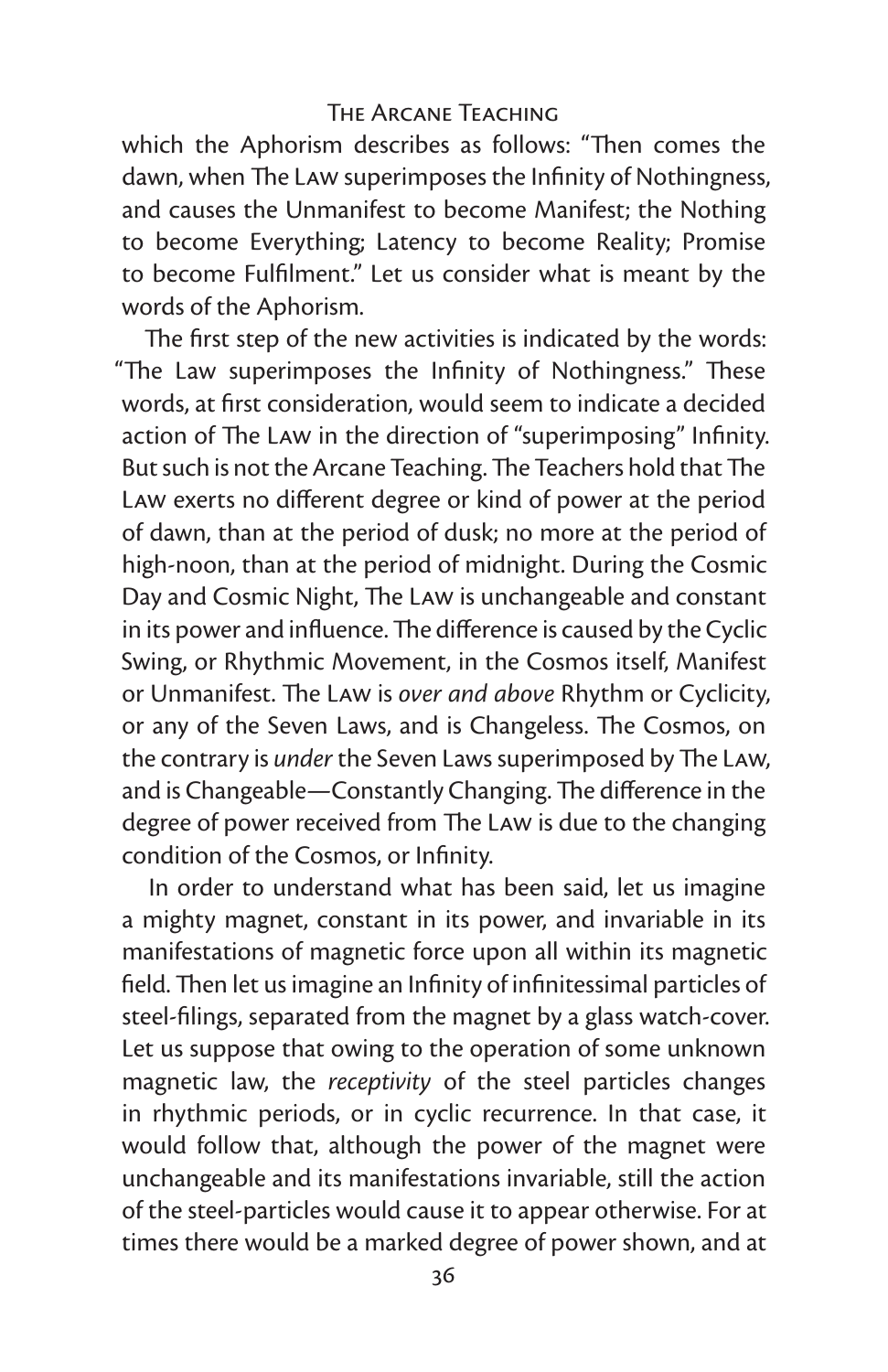#### The Manifestation

other times a much less degree would be exhibited—*but the difference would be in the nature of the steel‑particles, and not in that of the magnet*.

Or, suppose, that the Earth were to manifest varying degrees of receptivity to the Attraction of Gravitation of the Sun—then while it would seem to be a varying degree of power of the sun, the difference would really be caused by the changes in the Earth, the Sun remaining constant and invariable all the time. In these two examples, may be seen the nature of the action of The Law upon the Cosmos, or Infinity.

Some of the occult schools who have been influenced by the Arcane Teaching, hold that The Law is *attracted* by Infinity, or the Cosmos, just as the latter is by The Law. In other words, they hold that there is a *mutual* attraction and effect—an action and a reaction—a reciprocal action. But this is incorrect. The Law is *never* attracted or affected in any way by the Cosmos, or Infinity. It is Absolute and beyond mutual Relationship. Were the Cosmos and Infinity not to exist, The Law would not vary a particle in any way whatsoever. Its Absoluteness raises it above Relations. But while this is so, the fact of the constant outpouring of the Power of The Law causes the Cosmos to be affected by it, just as are the steel-filings by the Magnet. According to Rhythm, the degree of Power received by the Cosmos must vary—but The Law changes not. In fact, the Seven Laws, themselves, which produce these changes in the Cosmos, are a part of the action and power of The Law, as experienced by the Cosmos—they are superimposed by The Law.

The Aphorism says: "The Law superimposes the Infinity of Nothingness." What is meant by "superimposes"? The word "*super*" means "over, or above"; and "*impose*" means "to lay or place upon." "Superimpose" means "to place upon from above," or as used in the Aphorism: "To influence from above." In other words, the Infinity of Nothingness, or Unmanifest Cosmos, owing to the influence of Rhythm and Cyclicity, begins once more to experience the active radiation of the Power of The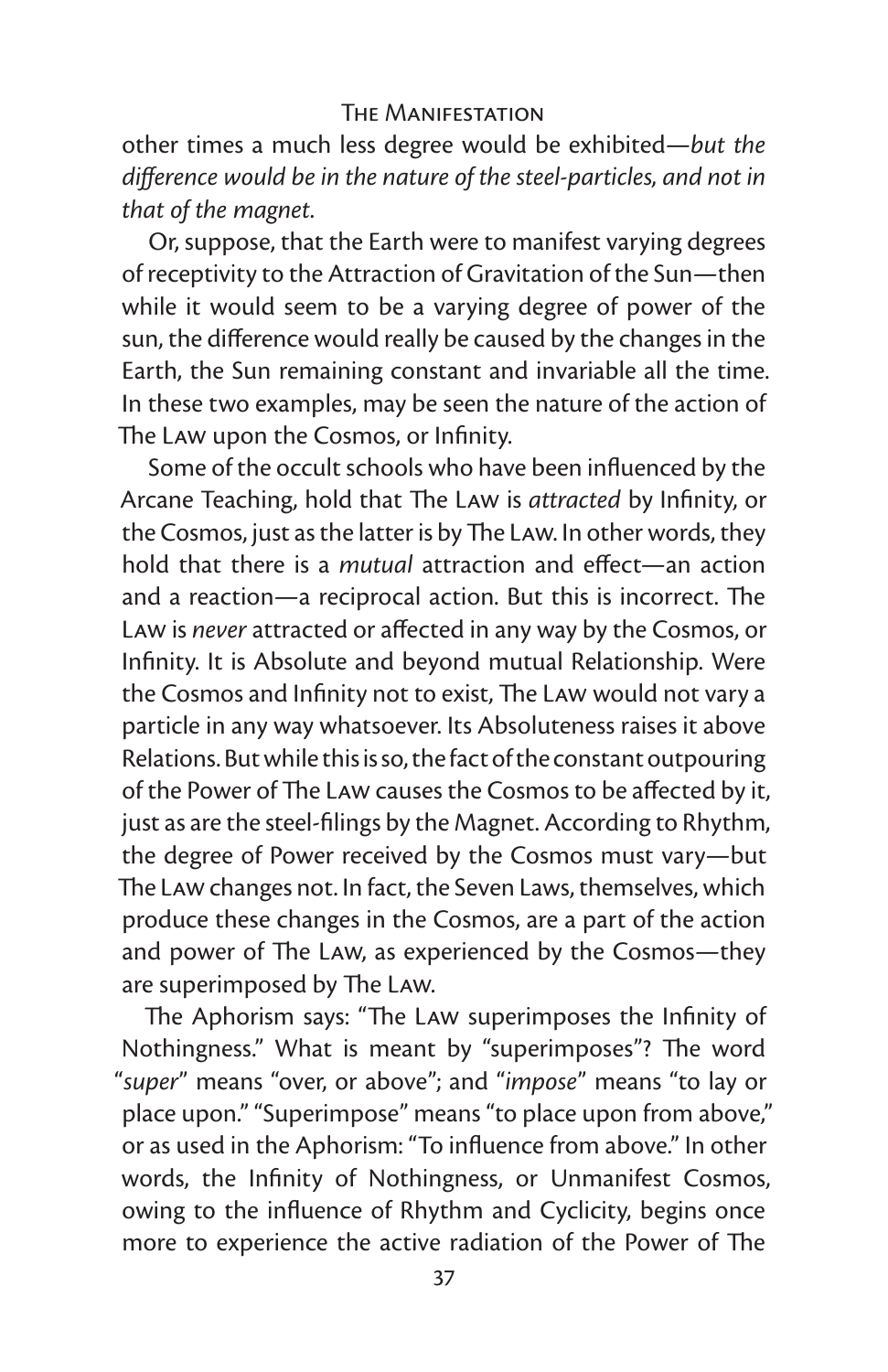Law, which serves to vitalize and energize it, and thus begins the dawn of the new Cosmic Day—and the beginnings of the new Universal Life, or Cosmic Will.

In order to understand this awakening, or stirring into activity of the Cosmos, which dwells latent within the Womb of the Infinity of Nothingness, let us consider the Three Principles of the Cosmos, from which all forms, shapes, combinations and varieties of manifestation arise. These "Three Principles" are as follows: (1) The Cosmic Principle of Substance; (2) the Cosmic Principle of Motion; (3) the Cosmic Principle of Consciousness. These Three Principles are Unmanifest during the Cosmic Night, but awaken into nascency and activity with the first thrill of the dawn of the new Cosmic Day. In the end, and at the last, these Three must be considered as phases of One. But that One, in itself, is but the reflection, so to speak, of The Law, although not by any means to be considered as being "qualities" or "phases" of The Law. The Law has no "qualities" or "phases"—it is over and above these things, which are but the aspects of Infinity, or the Cosmos. The Three Principles are fundamental in all manifestations of the Cosmos, from lowest to highest—from the simplest to the most complex. Wherever is found any manifestation of the Cosmos, there is and *must be* found the presence of the Three Principles in some degree of development or activity. If you prefer, you may think of the Cosmos as *consisting of* merely these Three Principles, manifest or unmanifest. These Three Principles we can never know of themselves—we know them only through and by their manifestations. Let us consider them in detail, by the light of the Arcane Teaching.

I. *The First Principle—Substance*. Substance, as the term is used in the Arcane Teaching, means the underlying "body" of things—their material quality. Everything that is manifested in the Cosmos has its "body" or material quality. Substance includes all that we may think of as Matter, in its various degrees of solidity, or lack of solidity—from the hardest steel or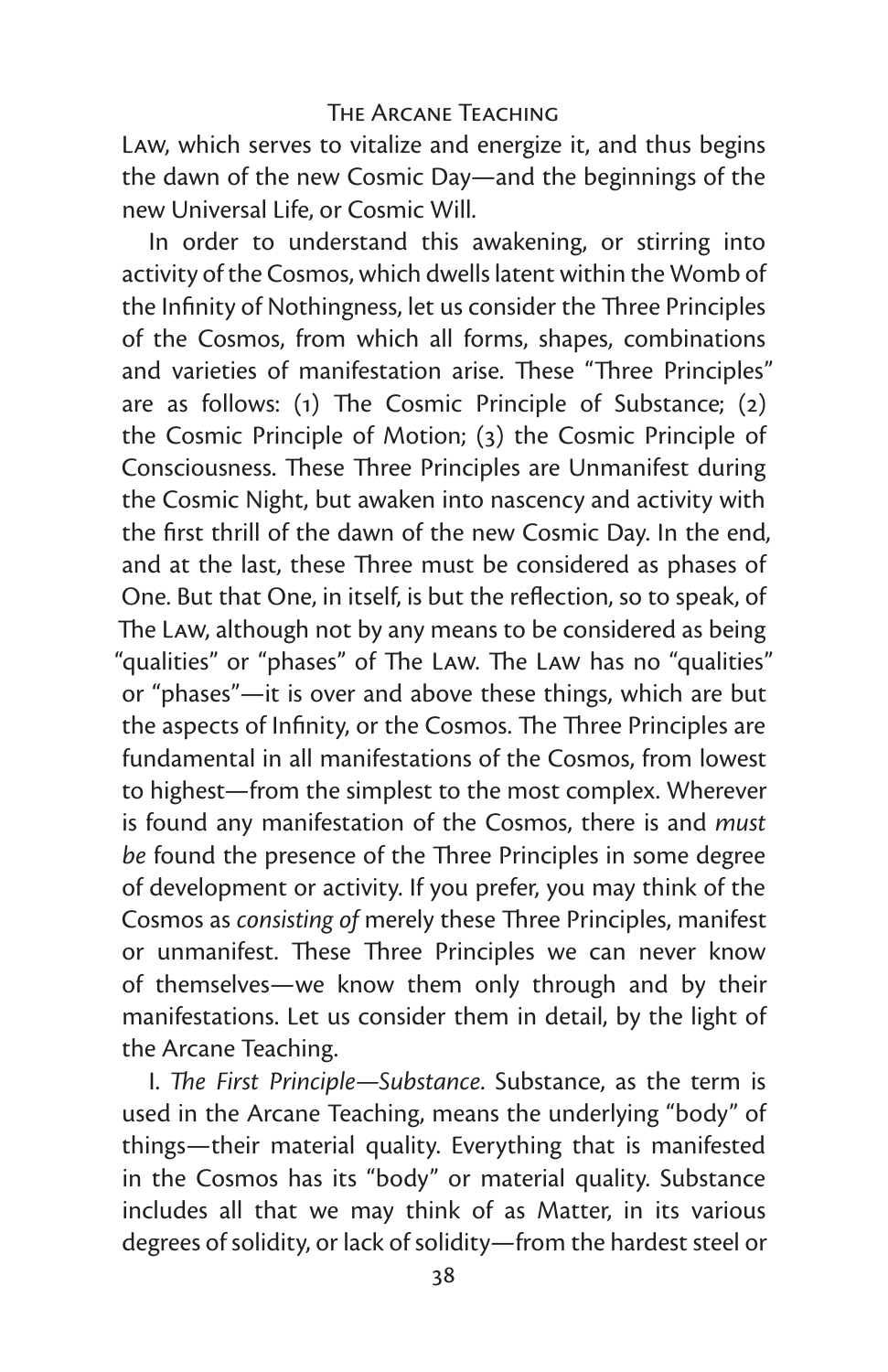#### The Manifestation

granite, to the most rarefied gas or vapor known to science. It includes all that science dares to think of as material body, even in the highest flights of its reason or imagination—and then all that lies beyond those conceptions. The field of substance recognized by science, as compared with the real extent of the Principle of Substance, is as no more than a hair-line drawn across a yard‑stick. There are forms of matter as much more solid and dense than steel or granite, as the latter are more solid and dense than hydrogen gas. And at the other end of the scale there are forms of substance that could not be described in words, so near akin to Nothing are they. Between these two extremes there lies a bewildering number of degrees. That which science calls electricity and other subtle forms of energy, are not "energy" at all, but merely energy or motion manifesting through subtle forms of substance, which act as its body. There are forms of substance many times finer and rarer than even these. There are bodies worn by beings on higher planes which are finer and rarer than electricity. Even the ordinary Astral Bodies of beings on our own plane and stage of development, are far rarer and finer than is electricity, or the finest rays of light or magnetism. These bodies are just as real as is the piece of the hardest steel through which they may pass as easily as the X Ray passes through stone. The Universal Ether, which science assumes to be the extreme limit, and infinity, of subtle tenuity and fineness, is solid and compact when compared with many of the higher forms of substance. So much for Manifest Substance.

Unmanifest Substance is held by the Arcanes to be identical with Pure Space. In the preceding Lesson, you have seen that Pure Space is considered as Nothing. This Nothing is merely the extreme limit of the fineness or rareness of Substance. Space is not a mere idea—it is substance carried to its extreme highest limit. The Arcanes do not object to the term Abstract Substance, although they do not regard "abstract" as meaning "not." One of the old Egyptian Hierophants was once asked by the Ruler of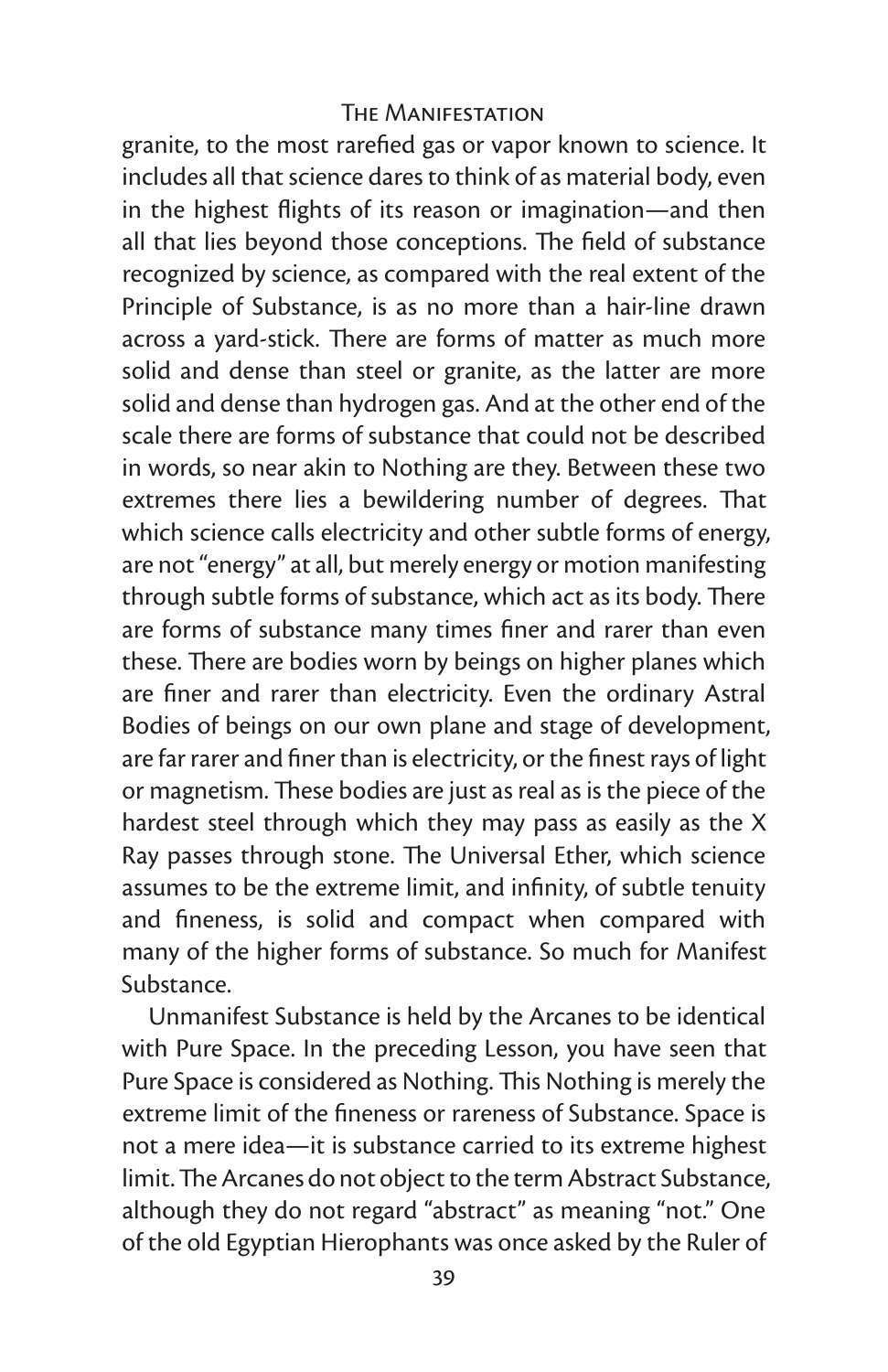Egypt: "What is that which would exist were there no universe; no gods; no anything?" His answer was "Space!" And this Pure Space is the Unmanifest Cosmos, in its aspect or principle of Substance.

II. *The Second Principle—Motion*. Motion, as the term is used in the Arcane Teaching, means the underlying "energy; force; or motive power" of things—their quality of action. Motion, in the Arcane Teaching is the Principle in which is gathered the cause of all that we know under the names of Energy; Force; Motive Power; Action; Activity; Attraction; Repulsion; of any and all kinds or degrees. Without Motion there could be no activities, energy or force of any kind. We are familiar with many manifestations of the Principle of Motion, such as Gravitation; Cohesion; Chemical Affinity; Electronic Attraction; Expansion; Contraction; Centrifugal and Centripetal Force; the Motive Force or Energy of Light, Heat, Electricity, Magnetism; the Energy of the Ultra‑Electric Rays; etc. But these are only a very small fraction of the forms and varieties of energy and force known to the advanced students of the Arcane Teachings, not to speak of the Masters, or those on higher planes of life. There are Finer Forces not dreamt of by even the most daring scientist. Motion, like Substance, is found in each and every manifestation of the Cosmos. Wherever there is Substance there is Motion. In its highest form of manifestation Motion manifests in vibrations of such exceedingly high degree and effect that there seems to be a condition of Absolute Rest. This condition is the one existing before the first stirrings of the dawn of the new Cosmic Day. Motion is then Motionless, to all intents and purposes,—but it has not perished or been destroyed. It is Motion in Latency. There is no such thing as Absolute Rest in the *Manifest* Cosmos, but in the *Unmanifest* Cosmos there is Motion of so high a degree that it seems motionless and at rest. Thus do extremes meet, in Infinity. When the Cosmos becomes manifest, Motion decreases its rate of action or vibration, and manifestation is really a lowering in the scale of Motion; just as manifestation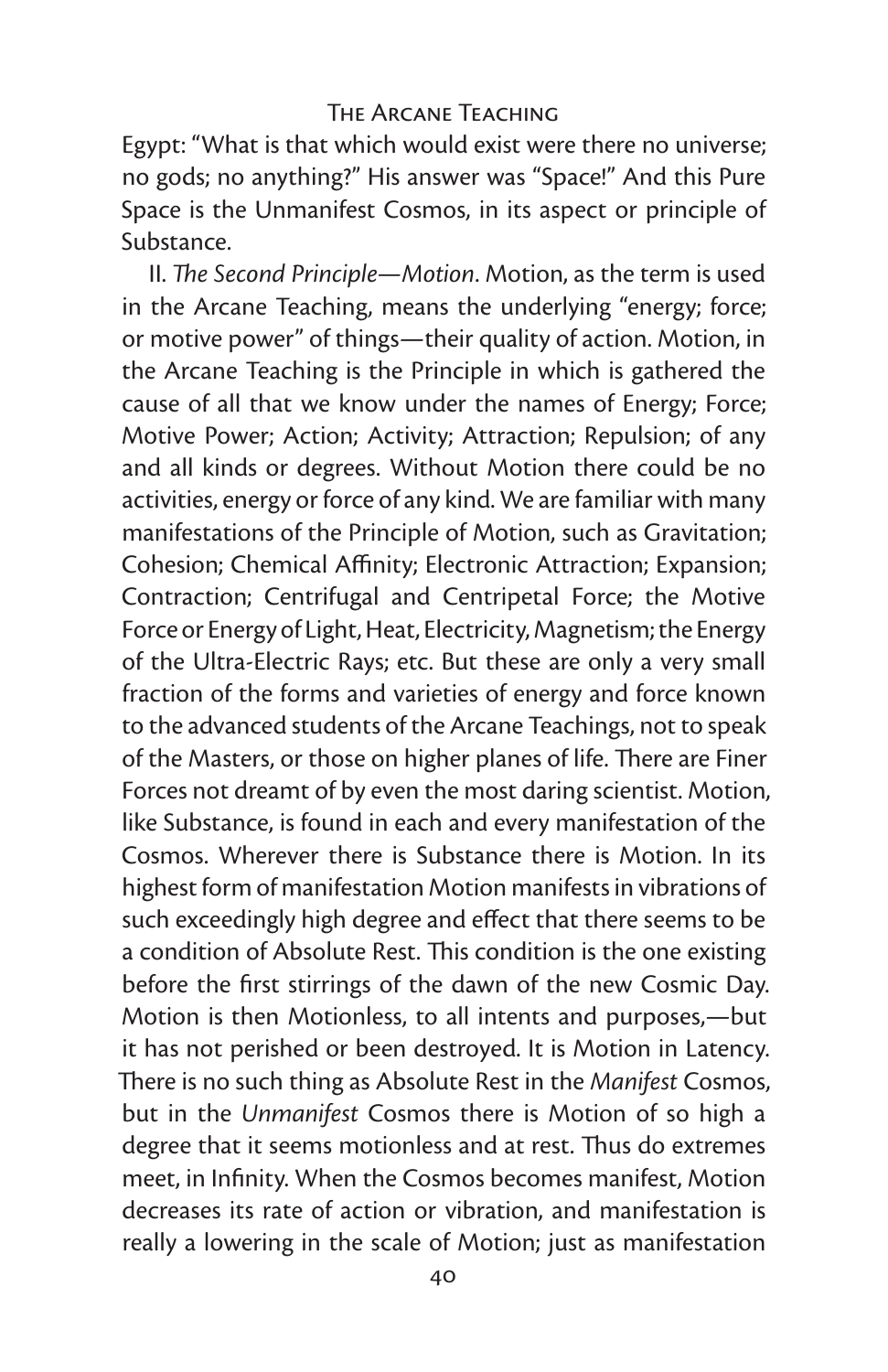#### The Manifestation

is a lowering in the scale of Substance. There must first be Involution before there is Evolution, of both Substance and Motion.

III. *The Third Principle—Consciousness*. Consciousness as the term is used in the Arcane Teaching, means the principle of "awareness" or "mind action" of things—their quality of mentalizing or consciousing, or becoming "aware" of other things, inner and outer. We are familiar with the form and degree of consciousness manifested in ourselves and other human beings, and we recognize different shades and degrees in this. We know a little about consciousness in the lower animals, in varying degrees. And some of us know of the degrees of consciousness in plants, in varying degrees. And, those who have studied along occult lines have become aware of the existence of mind and consciousness in so‑called inanimate objects—the minerals, metals, etc., and even in the atoms—and finally in the Ether. Everything in the Manifest Cosmos has *some* degree of Consciousness. But there are many other higher and lower degrees of Consciousness, than those just mentioned. From the Unconscious‑Consciousness of the Cosmic Night, when the Cosmos is conscious of Nothing, because there is but Nothing of which to be conscious; to the moment of the High Noon of the Cosmic Day, when the Cosmos is fully conscious of itself as a whole—the extreme of Cosmic Consciousness; there is a scale impossible for man to grasp by reason or imagination. There are degrees and planes of Consciousness awaiting the Advancing Ego, which transcend any possible dream or picture. The race has just begun to manifest Consciousness worthy of the name. It is just beginning to enter into the glorious possibilities of Cosmic Consciousness—it is just "beginning to begin."

And, so, when "The Law superimposes the Infinity of Nothingness," the stirrings of Manifestation are felt by the Unmanifest. The Three Principles of the Cosmos are awakened into activity—Substance, Motion, and Consciousness begin to combine and become active. There is manifested an unrest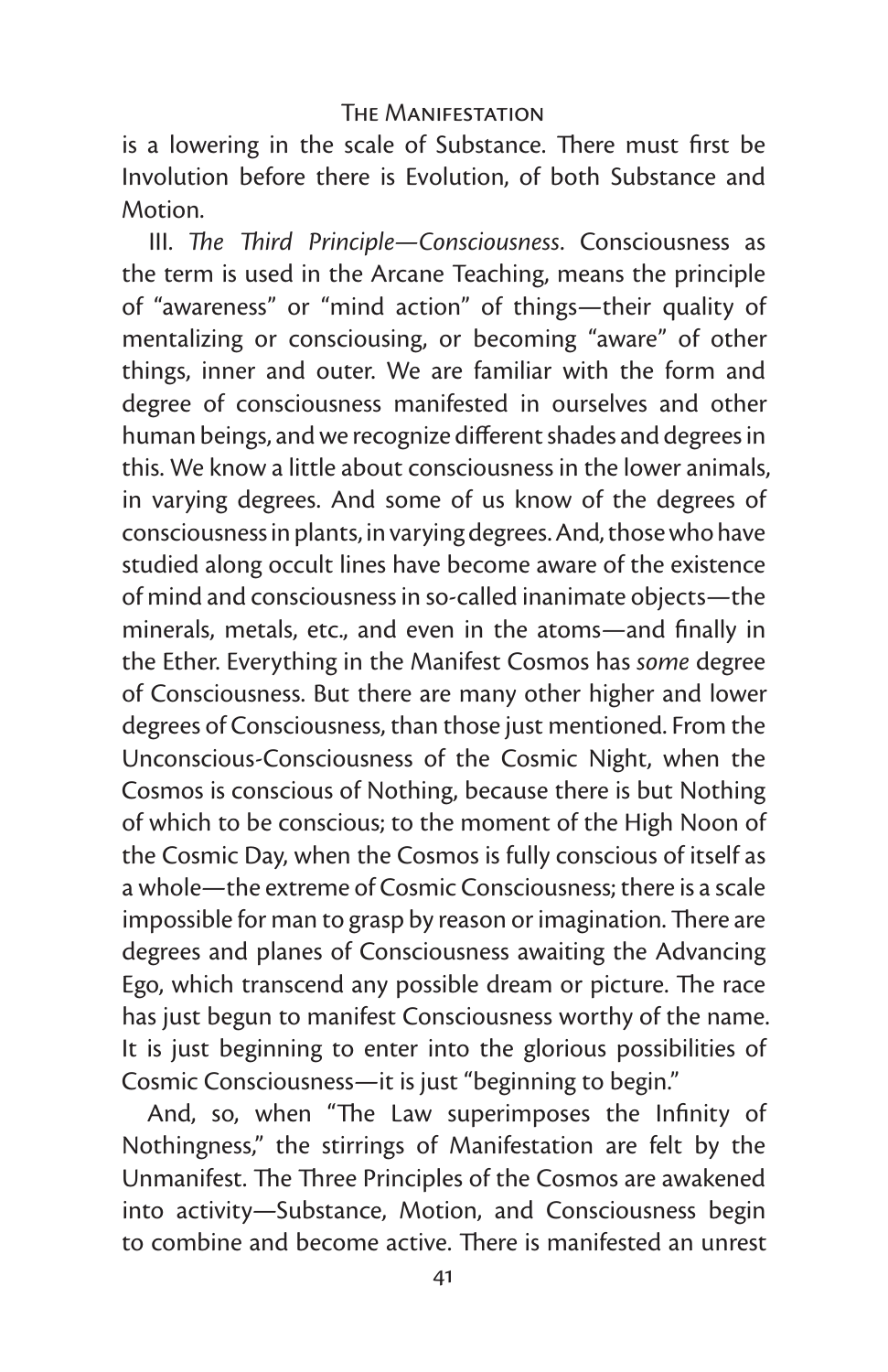and tendency to stir into activity the latent possibilities of the Cosmos. Consciousness begins to awaken from its slumber of ages, *and strives to know itself, and to realize its being*. This imparts activity to Motion, which lowers its vibrations in its effort to manifest itself. This bestirs Substance into changing degrees of being. Thus do the first indications of the Cosmic Day begin to manifest themselves. From thence onward, throughout the Cosmic Day, until its close, there is constant change of form, shape and degree of Substance; constant change in manifestation of Motion; constant change in manifestation of Consciousness.

This first stirring of Cosmic activity has been symbolized by the first stirring of the embryo within its temporary home, in which it has lain quietly since its conception. It is the first signs of the sprouting of the tiny seed of the plant. It is the peculiar, weird and mysterious light which precedes the first actual glimmer of the rising sun. Creation is beginning. The Cosmic Will or Universal Life Principle is becoming active. The birth of the new Cosmos is approaching. The One Life is arousing itself. Infinity is preparing to become Manifest. The "0" is evolving into the ∞.

In the Manifestation of the Cosmos there is exhibited an infinitude of variety, degrees, shapes, form, and combinations of the Three Principles. It almost staggers the imagination to think of the fact that in the entire Cosmos there is never a single instance of exact duplication—*there are never two things precisely alike*. In view of this fact does it not seem folly to endeavor to make human beings adhere to a common standard—to fit into a common mould—to be cut from a common pattern?

And yet through the entire Cosmos there is ever manifest the Law of Analogy—that law which ever manifests a correspondence and agreement between all things on all planes. So true is this that if we discover certain fixed principles in one thing we may reason by analogy regarding other things,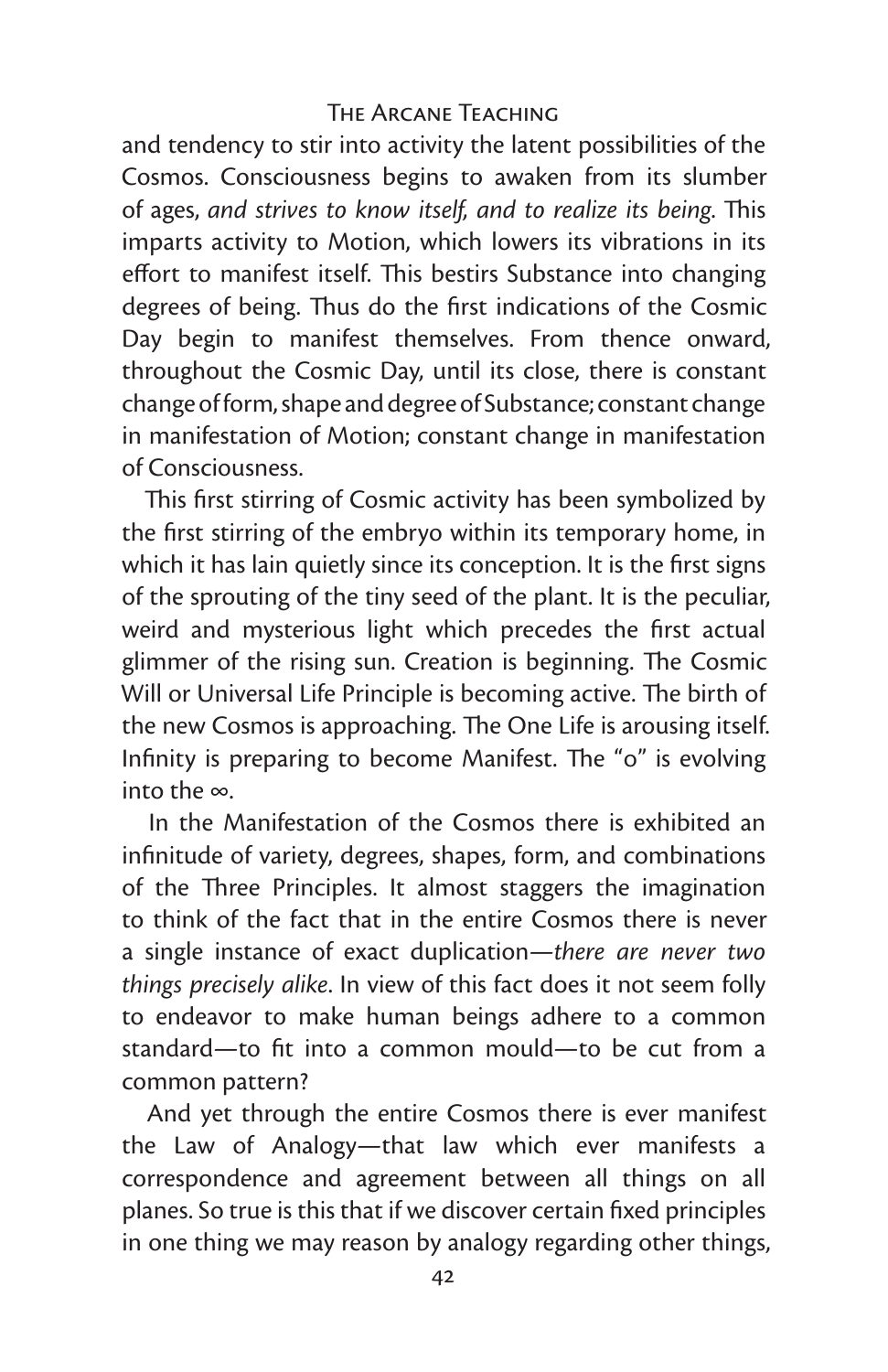#### The Manifestation

and thus discover the unknown "×" quality. "From One Know All," says the Arcane axiom. "As Above, So Below," adds the Hermetist.

And through the entire Cosmos there is ever manifest the Law of Orderly Trend. Everything proceeds according to Law and Order. There is no Chance or Disorder in the Cosmos. The Universe is governed by Law. And all things are under the Laws of the Cosmos.

And throughout the entire Cosmos is ever manifest the Law of Sequence. Events proceed in a continuous stream, ever flowing onward. No event is separate or isolated. Every event has its precedent, also its subsequent and consequent. Everything has its cause and its effect. Events compose a continuous and unbroken stream.

And throughout the entire Cosmos there is ever manifest the Law of Rhythm. Everything vibrates. Everything moves from one pole to the other—from one extreme to the opposite. Everything has its vibratory rate. Everything has its pendulum‑like swing between its poles. Day is always followed by Night; Summer by Winter; Heat by Cold; Action by Reaction.

And throughout the entire Cosmos there is ever manifest the Law of Balance. There is universal equilibrium, compensation and balance. Everything has something balancing and counter‑balancing it. Everything has its price. Everything has its compensation. Nature always maintains its balance. And man finds the Law of Balance always operative under the phase of the Law of Compensation. We must pay our price for everything—we cannot have our penny and our cake at the same time. We must ever pay, pay, pay. We can never get Something for Nothing.

And throughout the entire Cosmos there is ever manifest the Law of Cyclicity. Everything moves in Circles or Cycles, or Spirals. Worlds, nations, peoples, and individuals travel in cycles—the strong convert the cycles into Spirals.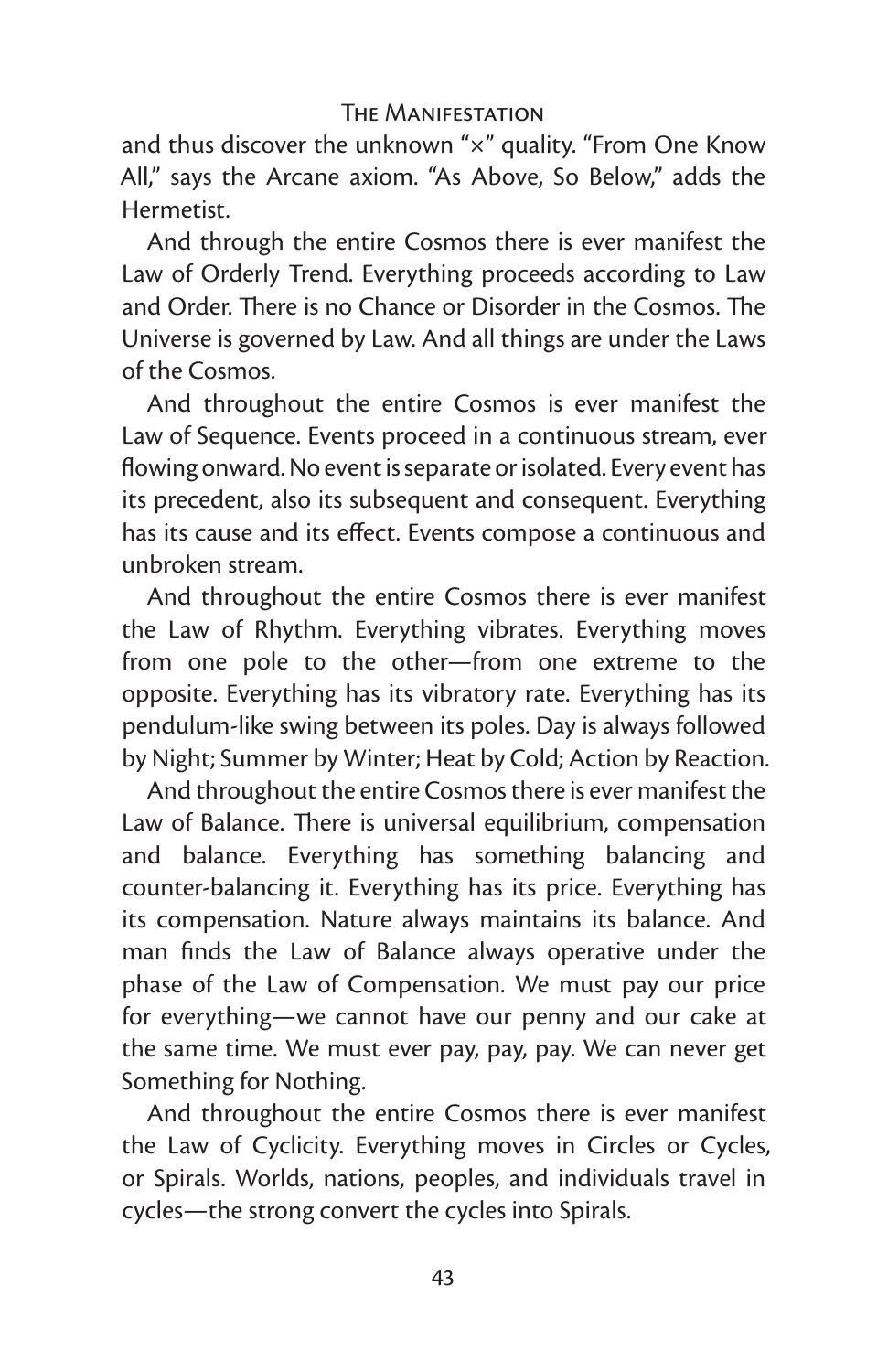And throughout the entire Cosmos there is ever manifest the Law of Opposites. Everything has its opposite pole. Everything has its other side. Everything is a paradox. Everything "is and isn't" at the same time. The Law of Polarity is one phase of this Law. In it is locked many Arcane Secrets.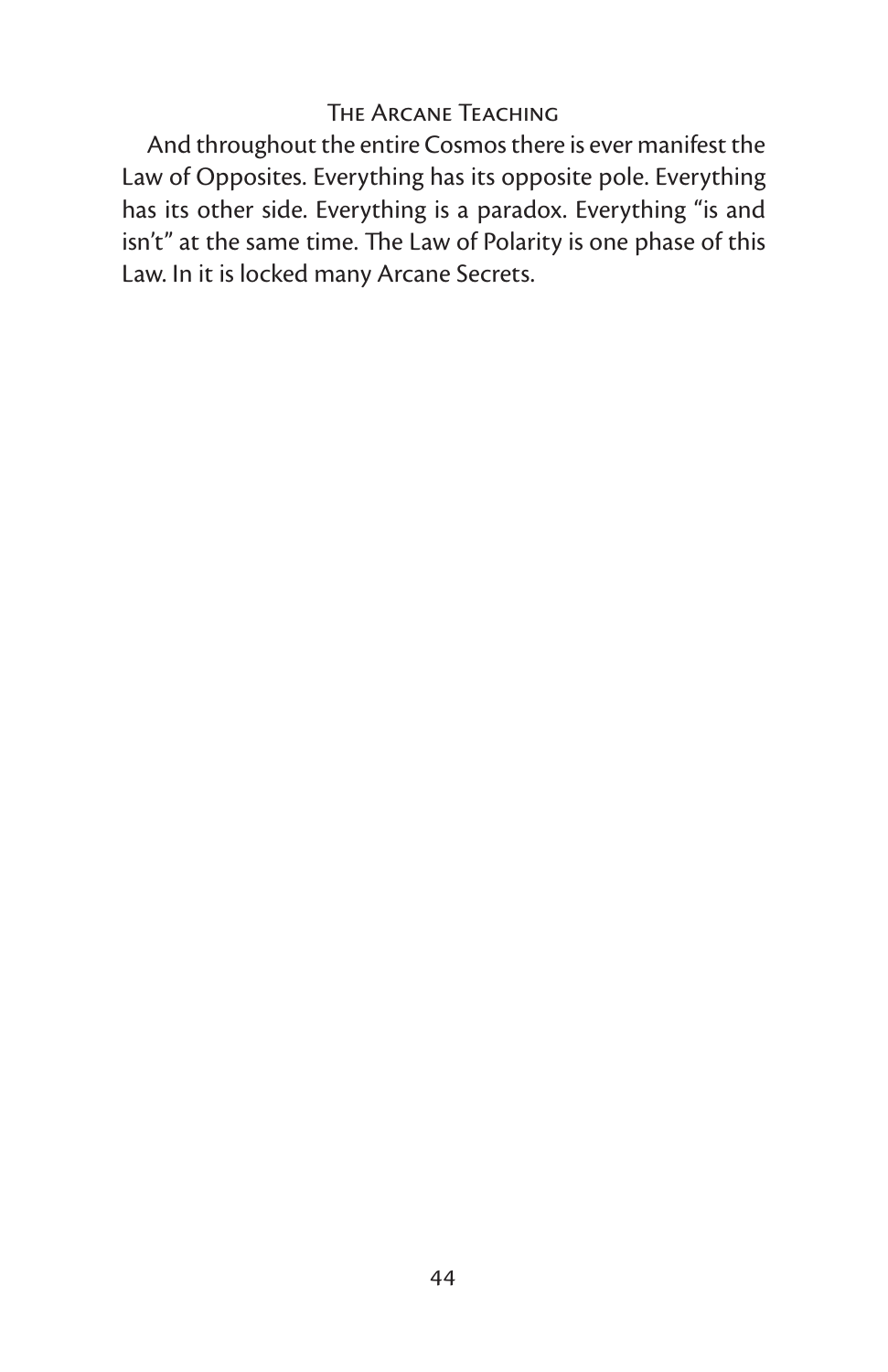## Lesson V.

# The Cosmic Will.

This is The Arcane Teaching regarding the World-Spirit; the One‑Life; the Life‑Principle; the Logos; the Demiurge, or that Something which men have called by still other names, but which in Truth is but the Cosmic Will from which arises all life, and action, and shape and form, and change, and appearance, and variety, and manifestation—in fact, all that we include in the term "The Cosmos." Listen to the Aphorism.

Aphorism vii. "From the bosom of the Unmanifest, arises that which men call the World-Spirit; the One-Life; the Universal Being; the Life‑Principle; the Logos; the Demiurge; but which in Truth is but the Cosmic Will from which arises all life, and action, and shape and form, and change, and appearance, and variety, and manifestation. The Cosmic Will is the One which becomes Many—the Unity in which is Diversity—the First‑Born from the Womb of Infinity,—the Cosmic Egg from which hatches the Universe. But this too, is under The Law."

By the term "The Cosmic Will" the Arcane Teaching designates the One Universal Living Creative Principle which has been recognized in all the great philosophies of all times and places. From the earliest dawn of philosophical thought, the great thinkers of the race have postulated the existence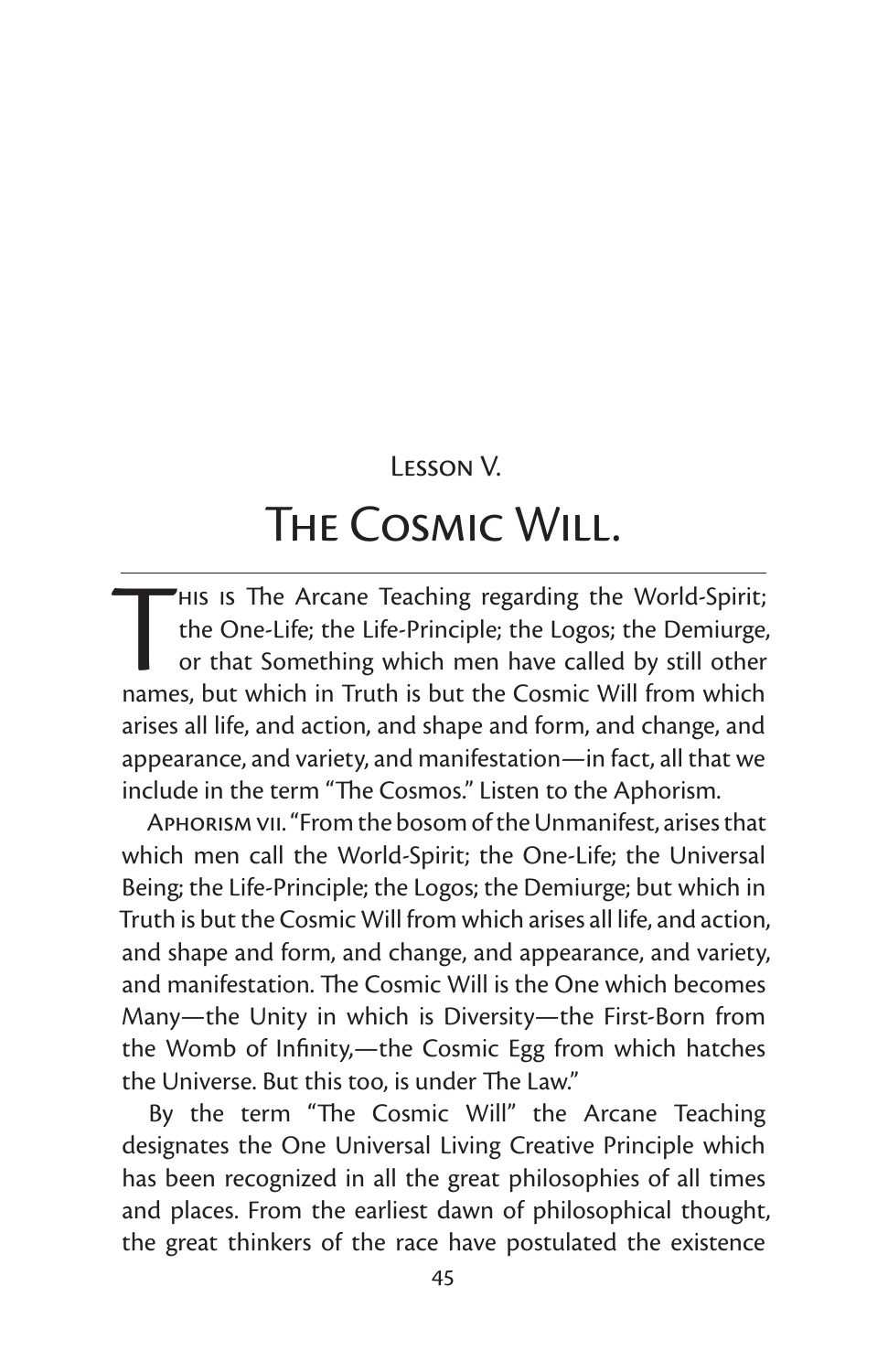of a One Great Universal Living Creative Principle from which proceeded the Many. In some cases the One was held to be an Universal Being—even a Personal Being or Deity—while in others it was regarded simply as a Principle. But the underlying conception was the same—a One Living Creative Something from which the Many emerged—a Unity from which proceeded Diversity. This Universal Living Creative Principle was often confounded with The Absolute, although others held that it was subordinate. The Atlantean traditions show that those ancient people held to this fundamental idea; the Egyptians held to the existence of an Universal Life‑Principle; the Chaldeans likewise; the Hindus held to the existence of the principle of Brahman, or the Universal-Life-Being, and the ancient Greek philosophers held firmly to the existence of the One Life Principle.

The Atlanteans, Chaldeans, and Egyptians held that this Universal Life Principle subdivided itself into the many forms of life and things, in obedience to an *inner law* of its being. The ancient Hindus held that the One manifested as the Many, the various schools giving different "reasons" for the manifestation as follows: one school held that Brahman manifested as the Many, in order to enjoy objective existence; another school held that *Prakriti*, the Universal Principle of Substance, was acted upon by the *Purushas*, or Soul‑Principles, which it had attracted to itself, and manifestations arose by reason thereof; another school held that Brahman was merely a subordinate creative principle, which was caused to create universes by the power of Para‑Brahm; another school held that all manifestation was merely an illusory dream of *Maya* (the Creative Principle), in the mind of The Supreme Being; the Buddhists held that manifestation was caused by *tanha* or "thirst," in the Universal Will-to-Live which arose from the Void of Nothingness; other schools held ideas akin to those mentioned, or variations or combinations of them.

The Greeks always held to the existence of the Universal Life Principle, calling it by various names. The very term, "The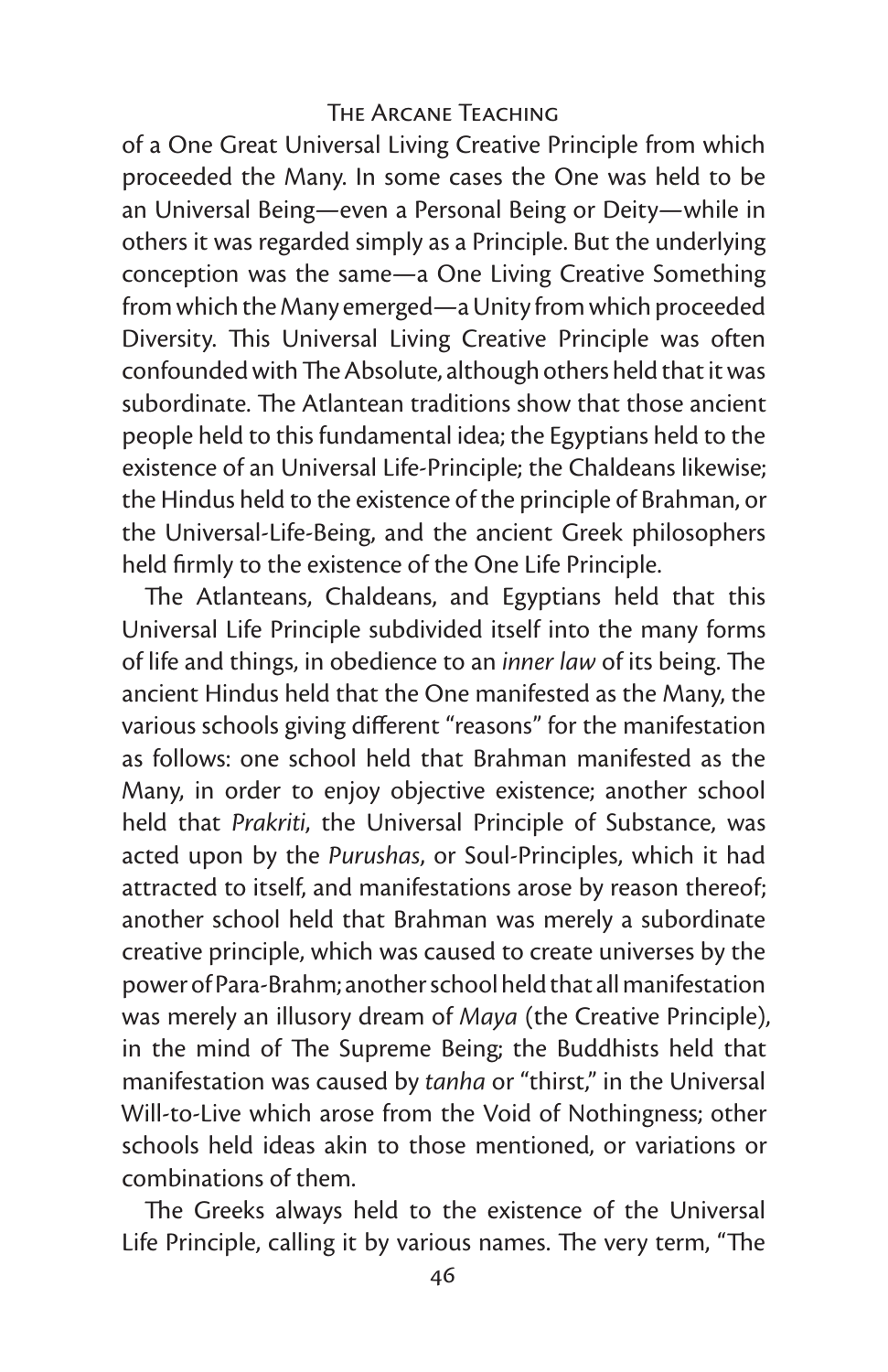#### The Cosmic Will

Cosmos," was used by the Stoics and others to represent the idea of the *anima mundi* or "world‑soul." Heraclitus held to the "world‑spirit" which he symbolized as flame. Pythagoras, in his exoteric or popular teachings taught the doctrine of the Life Principle, symbolizing it as light or flame. Other schools recognized the existence of this One Life Principle calling it "Being," a term which has persisted in modern philosohy.

By some schools, notably the Platonian, the Universal Life Principle was called "The Demiurge," the term literally meaning the "universal worker." The Demiurge was held to be an exalted and mysterious agent, by and through whom The Absolute was supposed to have created the Universe—the life of the Demiurge flowed out into manifold forms, and became the Many. This idea was adhered to by the Gnostics of the early Christian church.

The term "The Logos" was also applied by some of the schools to this Universal Life Principle. The Logos was held to be the Creative Principle of Nature, objective in the world, giving order and regularity to the universe of shapes and forms which it had manifested. This idea of The Logos was inherent in many ancient religions, and permeated even early Christianity. Ueberweg, in his History of Philosophy, says: "The Logos was a being intermediate between God and the world.…The Logos does not exist from eternity like God, and yet its genesis is not like our own and that of all other created beings; it is the first begotten son of God, and is for us, who are imperfect, a god.… Through the agency of The Logos, God created the world, and has revealed Himself to it."

In the early Christian Church there was much dispute about The Logos, but the revolution in the Church, effected by Constantine, drove it from its place of importance in the Christian theology. But, nevertheless, the idea has persisted, as witness Cudworth, the eminent English theologian and philosopher (1617–1688) who held to the existence of a "Plastic Nature," of which he claimed: "It may well be concluded that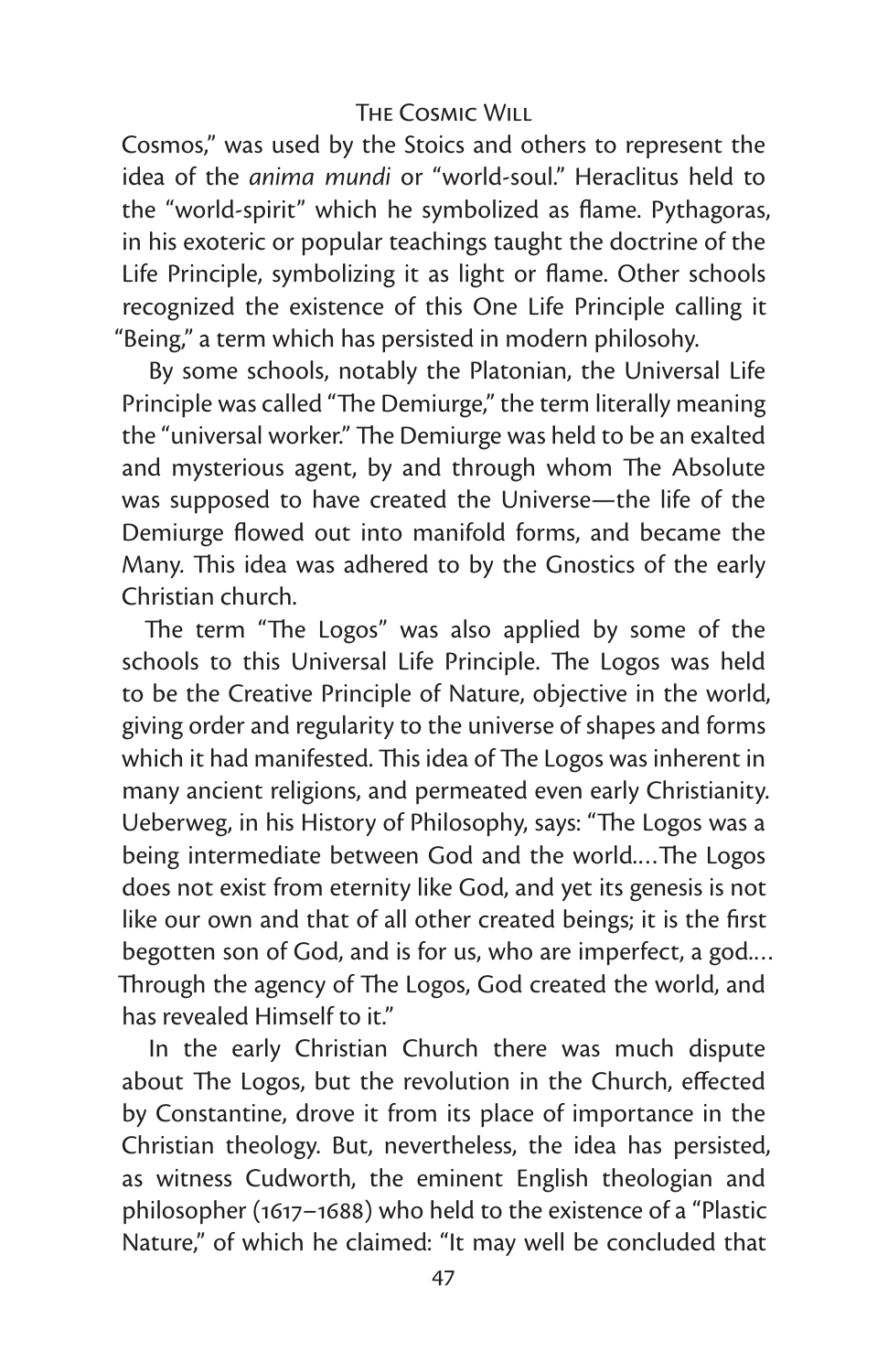there is a Plastic Nature, under God, which, as an inferior and subordinate instrument, doth grudgingly execute that part of his providence which consists in the orderly and regular motion of matter;" Cudworth held that this idea of Plastic Nature was reasonable in view of the fact that "the slow and gradual process in the generation of things would be a vain and idle pomp, or a trifling formality, if the moving power were omnipotent; as also may be noted those errors and bungles which are committed where the matter is inept and contumacious; which argues that the moving power is not irresistible, and that Nature is not altogether incapable of being sometimes frustrated and disappointed by the indisposition of matter. An Omnipotent Moving Power, being able to dispatch its work in a moment, would always act infallibly and irresistibly, as no ineptitude and stubbornness of matter would be able to hinder such a one, or to make Him fumble or bungle in anything." The Plastic Nature of Cudworth, and his followers, was but the old Demiurge, or Logos, of the Gnostics—but another name for the Universal Living Creative Principle, subordinate to the Higher Law.

Modern philosophers and thinkers have held to this idea of the Creative Principle, regarding it rather as a Life Principle than as a Being, however. Bruno held the existence of an *anima mundi*, or world‑soul‑principle; others have held to the Principle of "Nature"; Schopenhauer held to the existence of an Universal Will-to-Live, which manifested its life the universe of shape and form and variety; von Hartman held that there existed an "Unconscious," or Creative Principle, similar to that of Schopenhauer's "Will"; Wundt held to the existence of an "Universal Will"; Crusius held to an Universal Dominating Will; Balzac held to a "Universal Something, akin to Will"; Nietsche held to a "World-Will"; Maeterlinck holds to a Life Principle; Bernard Shaw postulates the existence of a Universal Creative Energy which he calls, "The Life Forces."

The Naturalistic school of philosophy postulates the existence of a composite something which it calls "Nature," which acts as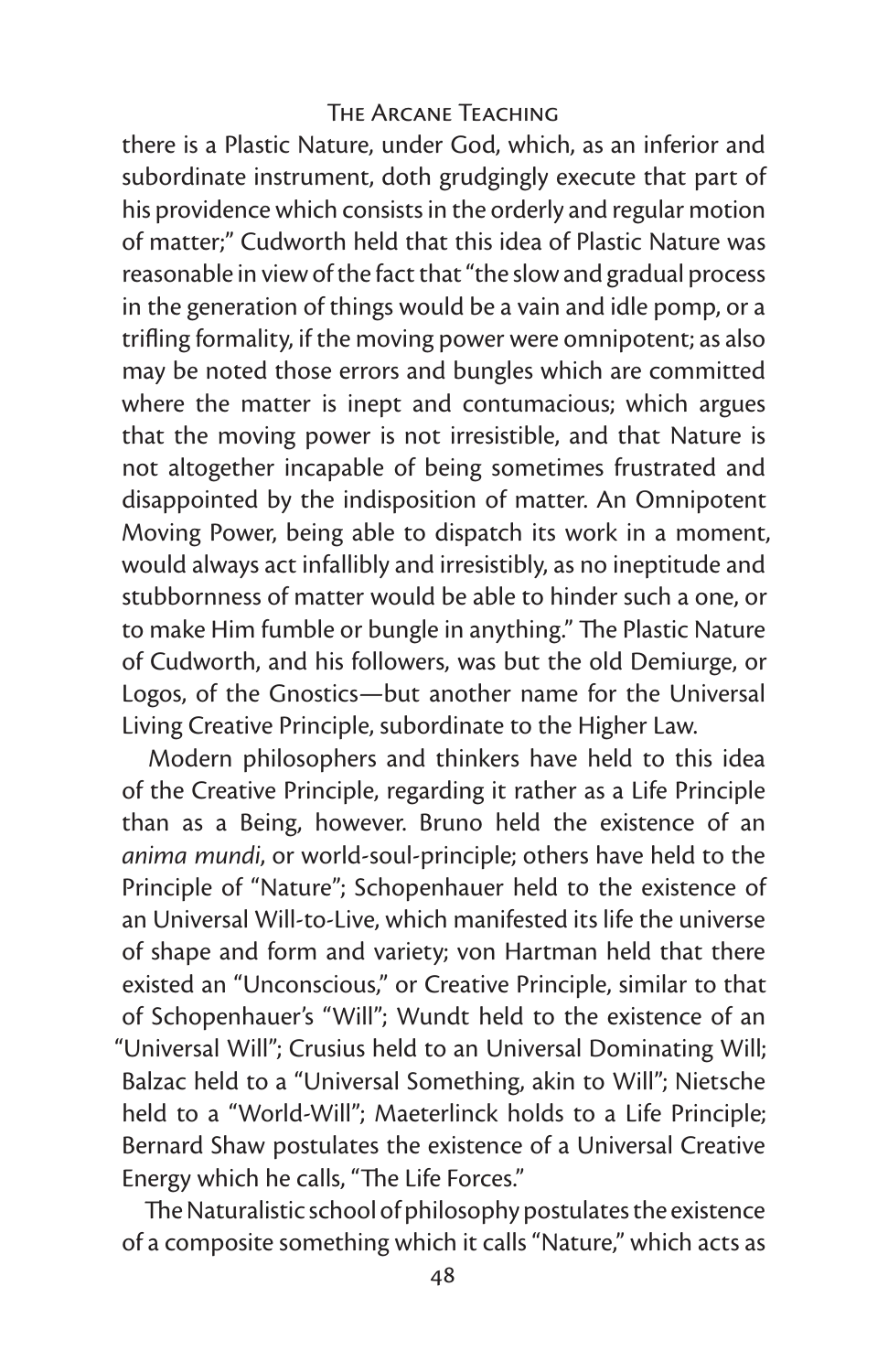#### The Cosmic Will

the Universal Creative Energy; other thinkers speak of "Nature" in its metonymic sense, as "The agent, producer, or creator of things; the powers which carry on the processes of creation; the powers concerned to produce existing phenomena, whether in sum or in detail; the personified sum and order of cause and effect." Spencer postulates the existence of an "infinite and eternal energy, from which all things proceed,… which transcends our reason and even our imagination." In short, this Universal Living Creative Principle or Life-Principle, is found, under one name or another, in nearly all of the leading philosophies or schools of thought, ancient or modern. The highest reports of the human reason agree in this conception and postulate.

But the true philosophic conception must be distinguished from that of Pantheism, which at first thought seems to be the same. Pantheism claims that this Creative Principle is Deity; God; or The Absolute—that Deity and Nature are identical that the Universe is God, and God is the Universe. Herein lies a great error, which true philosophers and true occultists vigorously oppose. The idea of an Absolute—of an Omnipotent, Omniscient (all‑powerful; all‑wise) Being—being compelled to work Its way up gradually, haltingly, with mistakes and stumbles, is absurd. Cudworth (quoted a moment ago) makes this point clear. And to claim that an Absolute Being is trying to "gain experience" in this way, is ridiculous. The idea that the Absolute is "trying to accomplish something" by the universal manifestation, is illogical—*for if It has not been able to reach its goal in all the past of Eternity, It can not reach it in all the future of Eternity, for the one is equal to the other*. Moreover, the Absolute must of necessity be self‑sufficient, and can want nothing to perfect Itself. In short any attempt to postulate The Absolute; God; Deity or other Supreme Thing as being the struggling, striving, evolving Creative Energy, must end in failure or an illogical conclusion. It is only when it is assumed that this Creative Energy is subordinate to and ruled by an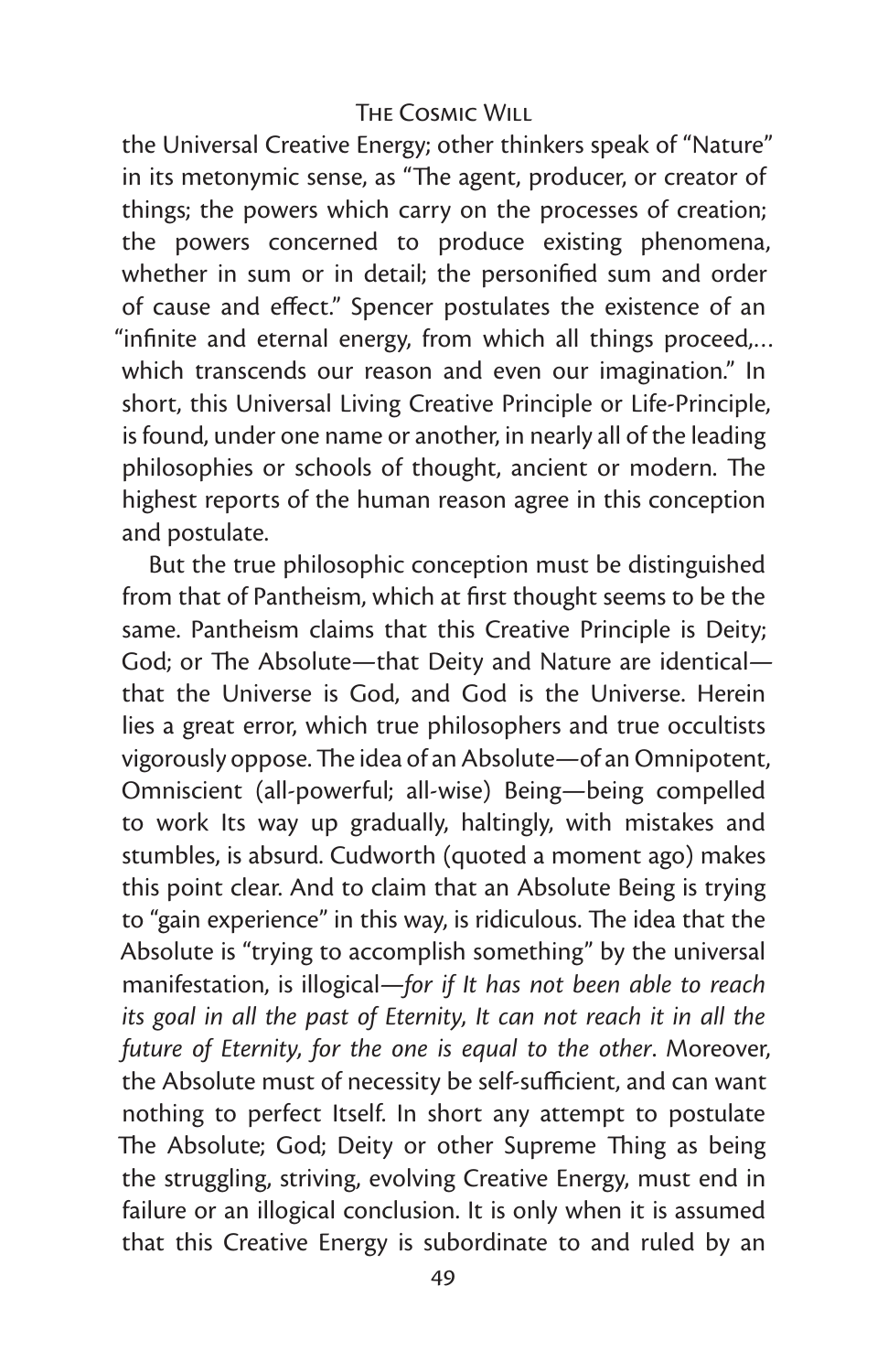Absolute Sovereign Power, that it becomes logically thinkable. Pantheism, actual or implied, is illogical—even the idea of a Personal Deity is far more logical than is pure Pantheism. The Absolute and Nature can never be the same, try as men may to make it appear possible. Nature must always be relative, and subordinate to a superior and sovereign Power or Law, and *the latter must be The Absolute*.

Pantheism wears many masks and disguises, and is the underlying idea of many modern systems bearing high‑sounding names. Any system which is based upon the idea of an Absolute which manifests as a relative—or of a Supreme Being which manifests as Nature, and natural things, is but Pantheism, though perhaps subtly disguised. Beware of this insidious error of thought. Apply these test-questions to any system, to puncture the bubble of Pantheism, if such is contained within it: (1) *Why* does your Absolute Being depart from Its absolute nature, and become relative, manifold, and divisible? (2) *How* can The Absolute lose its absolute nature and become relative? (3) *What becomes of* the absolute nature of The Absolute, when the latter transforms Itself into the relative? ( 4) How can the *Unconditioned* take on conditions and limitations? (5) How can the *Immutable and Changeless* manifest change? (6) How can the Indivisible divide and separate itself into parts? And if the teaching in question postulates in Absolute *Being*, the quality of Omniscience or Absolute Wisdom, ask also this question: (7) *How can the Omniscient All‑Wise Absolute Being lose Its wisdom, and display the comparative ignorance of the relative forms?*

There are but two possible logical explanations of the Absolute and Relative, as follows: (I) That the Cosmos *has no existence except in the imagination* of The Absolute Being either as a dream, meditation, reverie, or deliberate dramatic representation, lacking all reality; or (II) that the Universal Creative Principle or Energy is *not* Absolute, but is subordinate to a Sovereign Law. The first is the answer of certain Idealistic schools of Philosophy—the second is the answer of the Arcane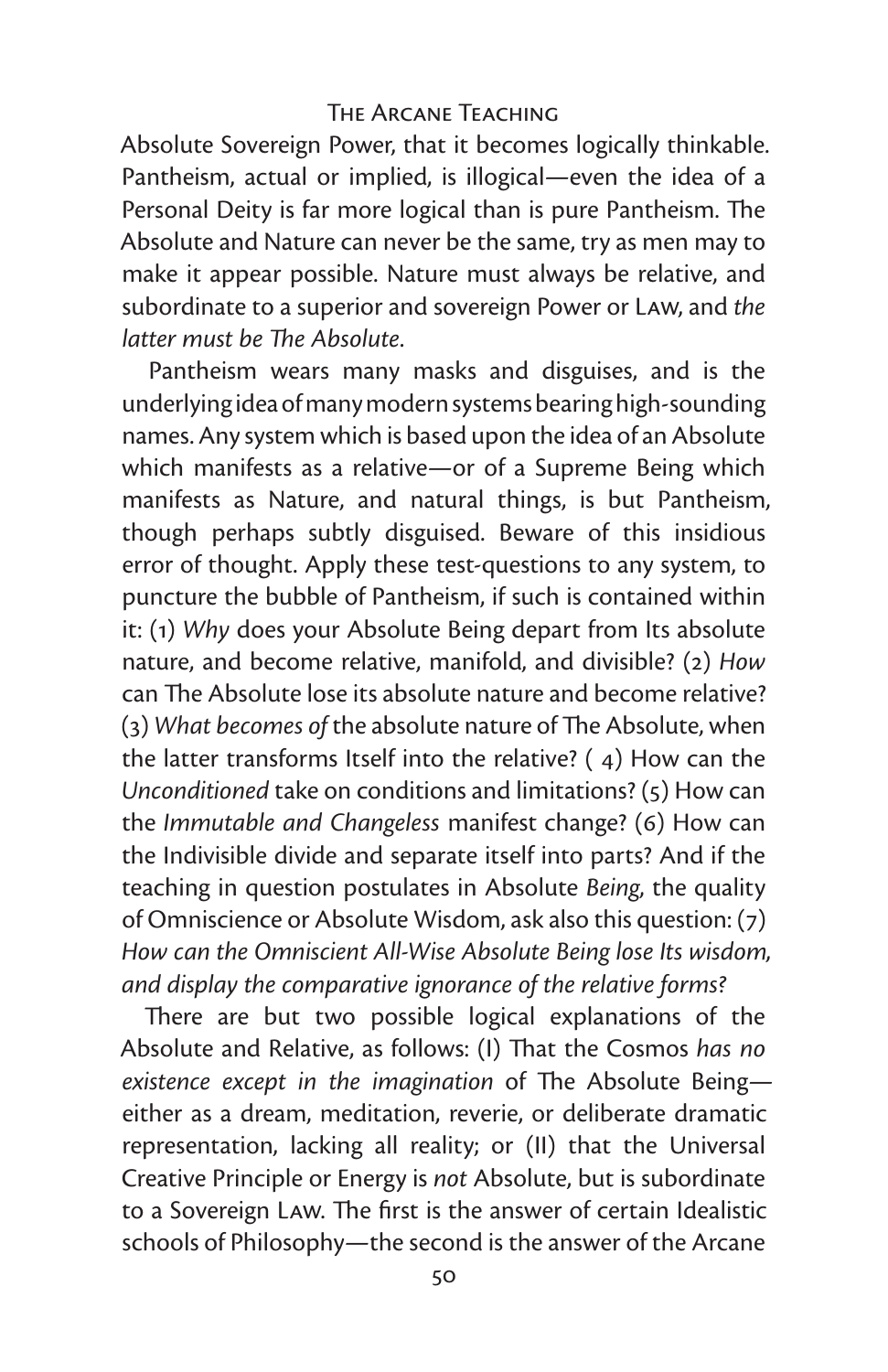#### The Cosmic Will

Teachers of Atlantis, Chaldea, Egypt and Ancient Greece. Take your choice! But if you choose the former, then you must admit that The Absolute *deliberately and wilfully* creates the illusion *for no reason except its own pleasure* (for no real result or gain is thinkable in such case), for it is ridiculous to hold that The Absolute could be *subject* to Illusion, Ignorance, or Maya, for if such were so it would no longer be the Absolute. In either case Pantheism is "escorted to the frontier." Do not be deluded by Pantheistic subtleties, or casuistic false reasoning. Pantheism at best is but a half-truth—the other half lies in the recognition of the Absolute Law.

The Arcane Teaching holds that the Cosmic Will—the first‑born of the Womb of Infinity—the Cosmic Egg from which hatches the Universe—is in its last analysis, SPIRIT. By "Spirit" is meant "Essence"—remember this definition. "Essence" is a term derived from the Latin word, "*esse*," meaning "to be." Therefore Essence (or Spirit) means the "beingness" of Being. Spirit is the *essence of* the *Cosmos*. Spirit is that which is the first‑born of the Infinity of Nothingness—the first *thing* to be. And from Spirit all the Cosmos proceeds—and at the last the Cosmos is all Spirit. Back of Spirit there is naught by the Infinity of Nothingness. And over and above Spirit there is naught but The Law. Spirit is Being; and Being is Spirit.

The Arcane Teaching uses the term "Cosmic Will" to indicate the creative activities of Spirit. Spirit is the essence of the Cosmic Will—the Cosmic Will is the outward activities of Spirit. But Spirit and the Cosmic Will are the same thing—in its the inner and outer aspects. By "Will" is not meant that human quality called "will"—this latter is but the mental quality *which calls forth Will*. Will is the principle of all activity—it is activity *in itself*. Life is one of the manifestations of the Cosmic Will. Will is the "lifeness" of Life. Will is the outward aspect of Spirit.

In the Cosmic Will are inherent the "Three Principles," *viz*., Substance; Motion; and Consciousness. In the infinitude of manifestation of these Three Principles by the Cosmic Will is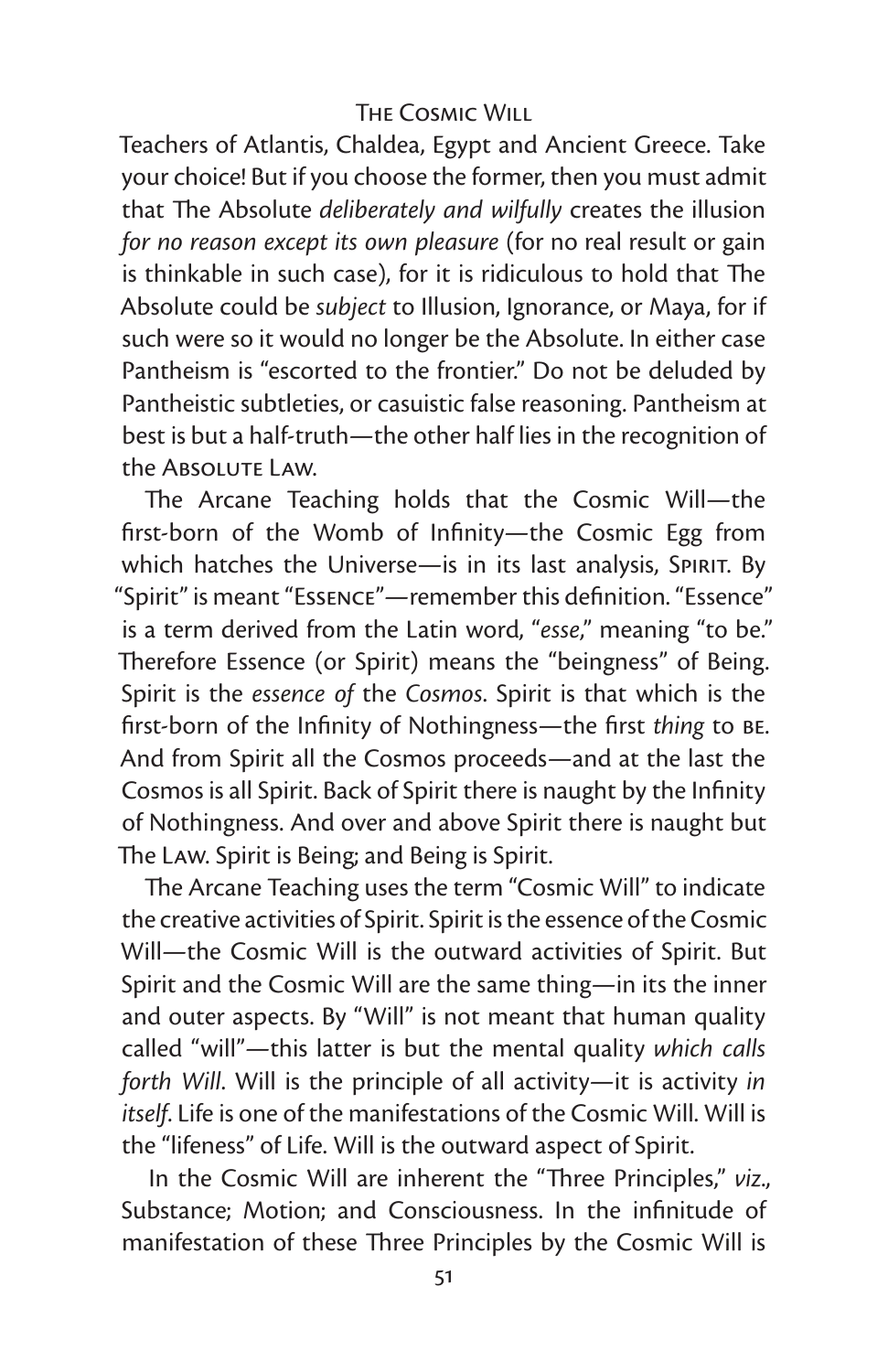found the explanation of the Cosmos or Universe. In their play, and interplay, is found the secret of shape, form, variety and degrees of Substance, Motion, and Consciousness. And from these arise Life. Therefore, in considering the Cosmos, in its activities and manifestations, we may now forget the deeper and more subtle metaphysical and philosophical terms which we have been compelled to consider—and, instead, let us see in universal operation and manifestation, a Living Universe or Cosmic Life Principle, ever moving, changing, flowing, evolving, proceeding, desiring, attaining, seeking, accomplishing. This is The Cosmic Will of the Arcane Teaching—possessing all the attributes and qualities of the Universal Being of the Pantheists, except that of Absoluteness; for greater than the human imagination can conceive it though it be, yet it is subordinate to, and ever under, The Law.

In this teaching regarding the Cosmic Will, the Arcane Teaching gives us an intelligible explanation of that most perplexing idea of the One Life, or Universal Life, which has appeared in various guises and under various names in the philosophies of all times and peoples. That all Life, in the end, is One—that the individual lives are but manifestations of, and centres in, One Universal Life, has been the Truth taught by some of the greatest teachers of the race—the illumined of all ages. The majority of the schools make the fatal error of ascribing to the One Life the nature of The Absolute. The moment this is done the thinker is confronted with the paradox of the Absolute becoming Relative—a logical impossibility. The best modern thought is fast coming to an agreement with the original Arcane principle that the Universal Life is *not* Absolute—*not* Independent and Self Governed—*not* Sovereign Power—*not* God, in the highest sense of the word; but instead is Relative, Subordinate, and *under The Law*. The Arcane Teaching that the Universal Life is *not its own law*, but is under Law and governed by Laws, is the only explanation consistent with the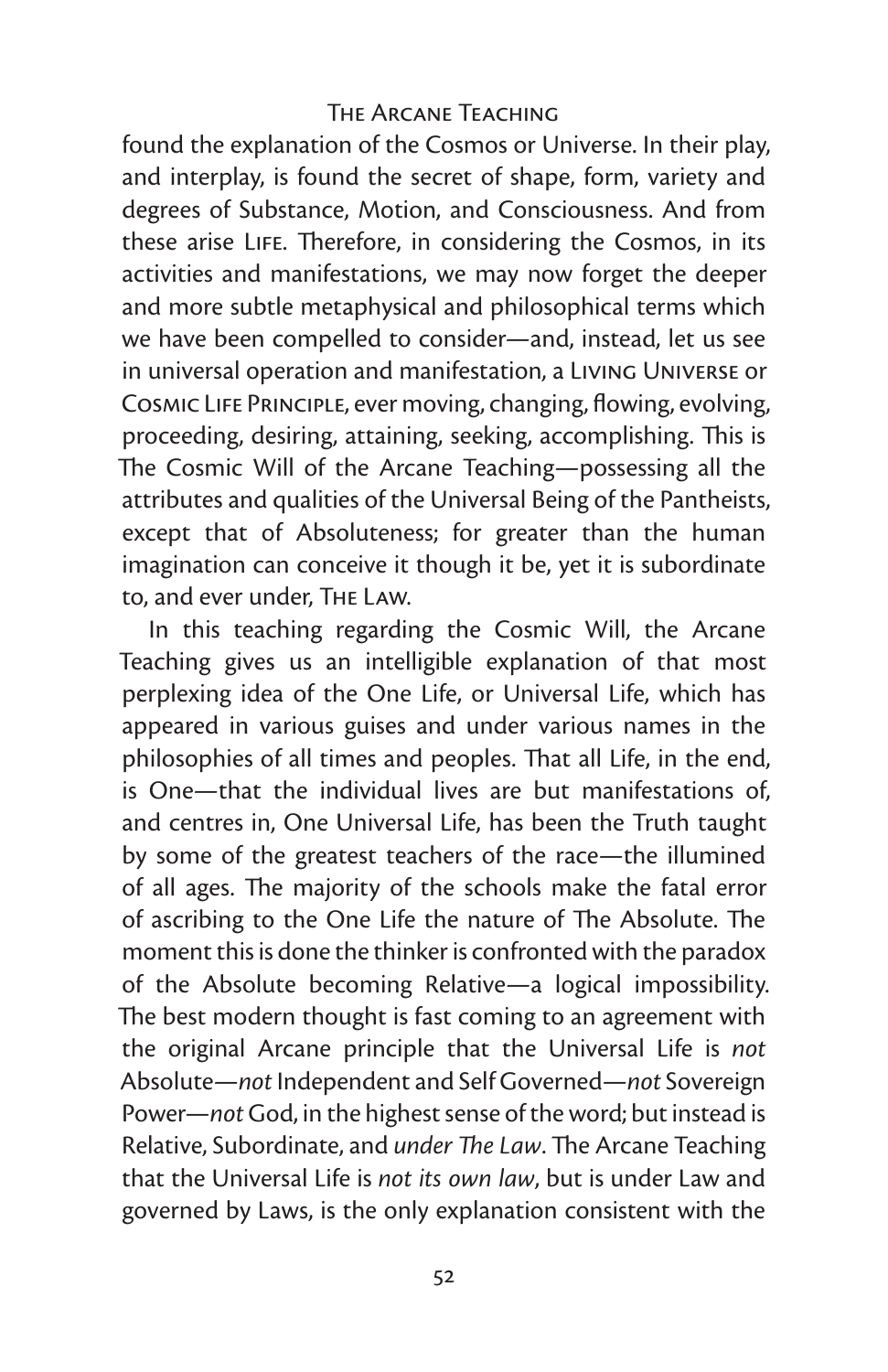#### The Cosmic Will

highest report of the reason—the highest form of Logic—and the experience of science, based upon observed facts.

One of the greatest and most glaring of the fallacies of Pantheism or allied systems of thought, is that which assumes that The Absolute or Deity is "trying to" accomplish something—either in the direction of "gaining experience," or "building up" some great universe by continual progression. The idea of an Absolute, which must be Perfect, *desiring* anything other than it has is illogical. The idea of an Absolute Pantheistic Deity who must be All‑Wise, trying to "gain experience" or *learn something* by playing the game of Many Parts, is childlike and ridiculous—surely an unworthy role to attribute to an Omniscient Deity. The idea of an Absolute or Omnipotent Deity "trying to," or *endeavoring* to build up universes by slow and arduous labor belongs to the category of child-thought. To think of such a Being doing "day work" is ridiculous—and then *what could He gain by it*, this Perfect and Self‑Sufficient Being? And the fact remains that if all past Time has not been sufficient to accomplish perfect results, then all future Time will fail to accomplish them—for just as future Time has no ending, past Time has no beginning, *and existed forever*. And then, what did this Creative Being do in all the Eternity before Creation, if it be held that Creation had its beginning in time?

At the last analysis, the report of the illumined of the race will be found to agree with the highest report of the human reason—the report that the Universal Life can be but Relative; governed by a Sovereign Absolute Law; and subject to the Laws of Rhythm and Cyclicity—having its Ebb and Flow; its Action and Reaction; its Rise and Fall; its Days and Nights; its Periods of Creative Activity, and Creative Rest. And the Arcane Teaching squares fully with these requirements—for it is founded on Cosmic Truth.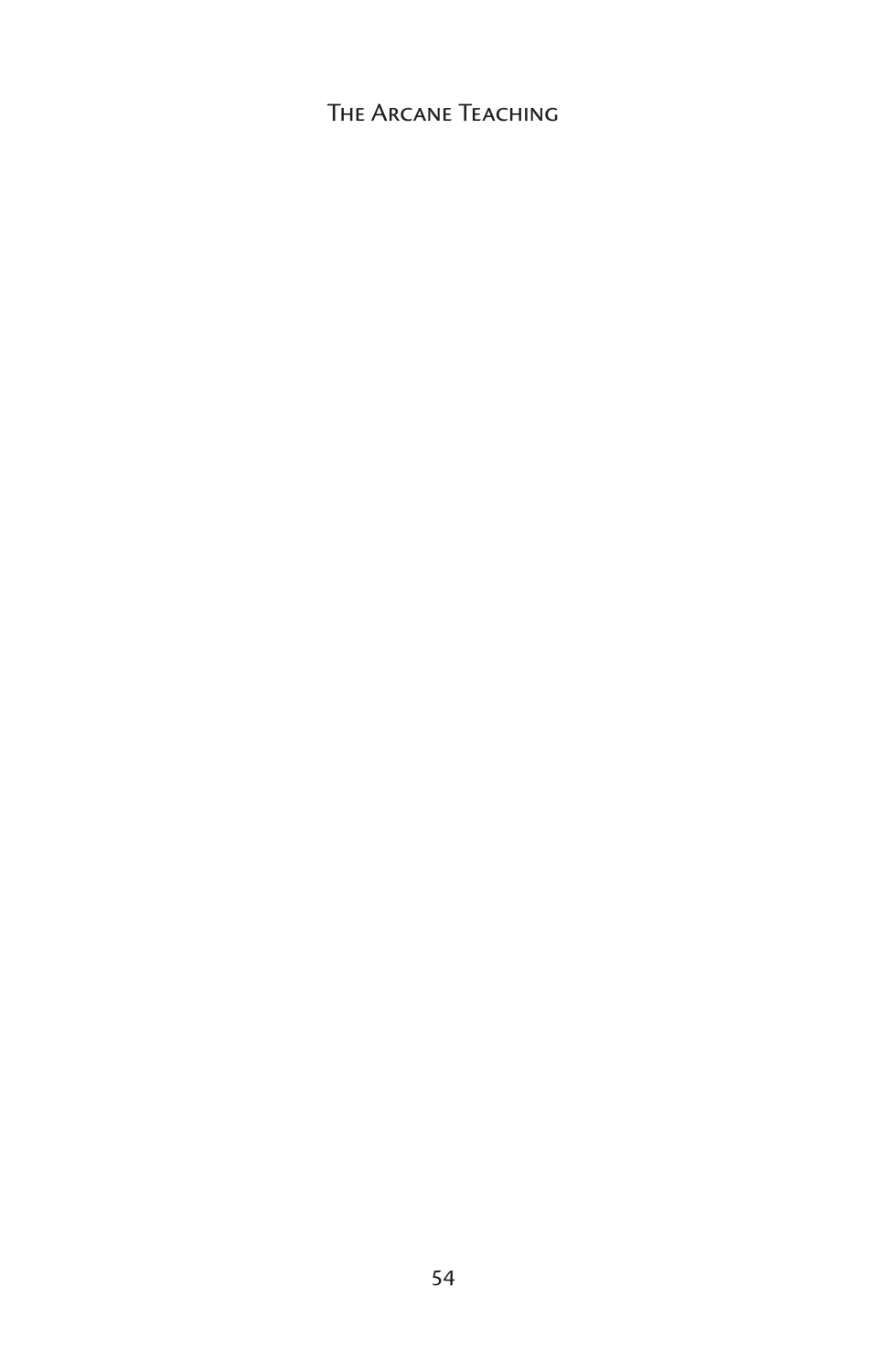## Lesson VI.

# Involution And Evolution.

 $\overline{\mathbf{I}}$ N ORDER to understand the Arcane Teaching regarding the processes whereby the Cosmic Will manifests in the universe of life and action; shape and form; change, appearance, and variety; let us seek the wisdom of the Aphorisms. Listen to the Aphorisms:

Aphorism viii. By the Law of Analogy the Manifest Cosmos may be known. "Ex Uno disce Omnes"—From One know All. Like unto a WORLD-BRAIN is the Cosmos. Its brain-substance is the Substance-Principle; its thought-energy is the Motion‑Principle; its Mind is the Consciousness‑Principle. Its will is the Cosmic Will. Its spirit is the Cosmic Spirit. Its laws are the Seven Laws. Its Sovereign is The Law.

Many philosophies have held that the universe is *mental*, in its last analysis, and that the Universal Mind is the reality behind the appearances. Others have held that the universe is merely an imagination, illusion, or dramatization, in the mind of a Supreme Being. But all of these conceptions use the terms "mind" or "mental" as something having no connection with material substance, the latter being an illusion. But the Arcane Teaching recognizes Substance as being as real and actual as Mind or Motion—the three being but aspects of the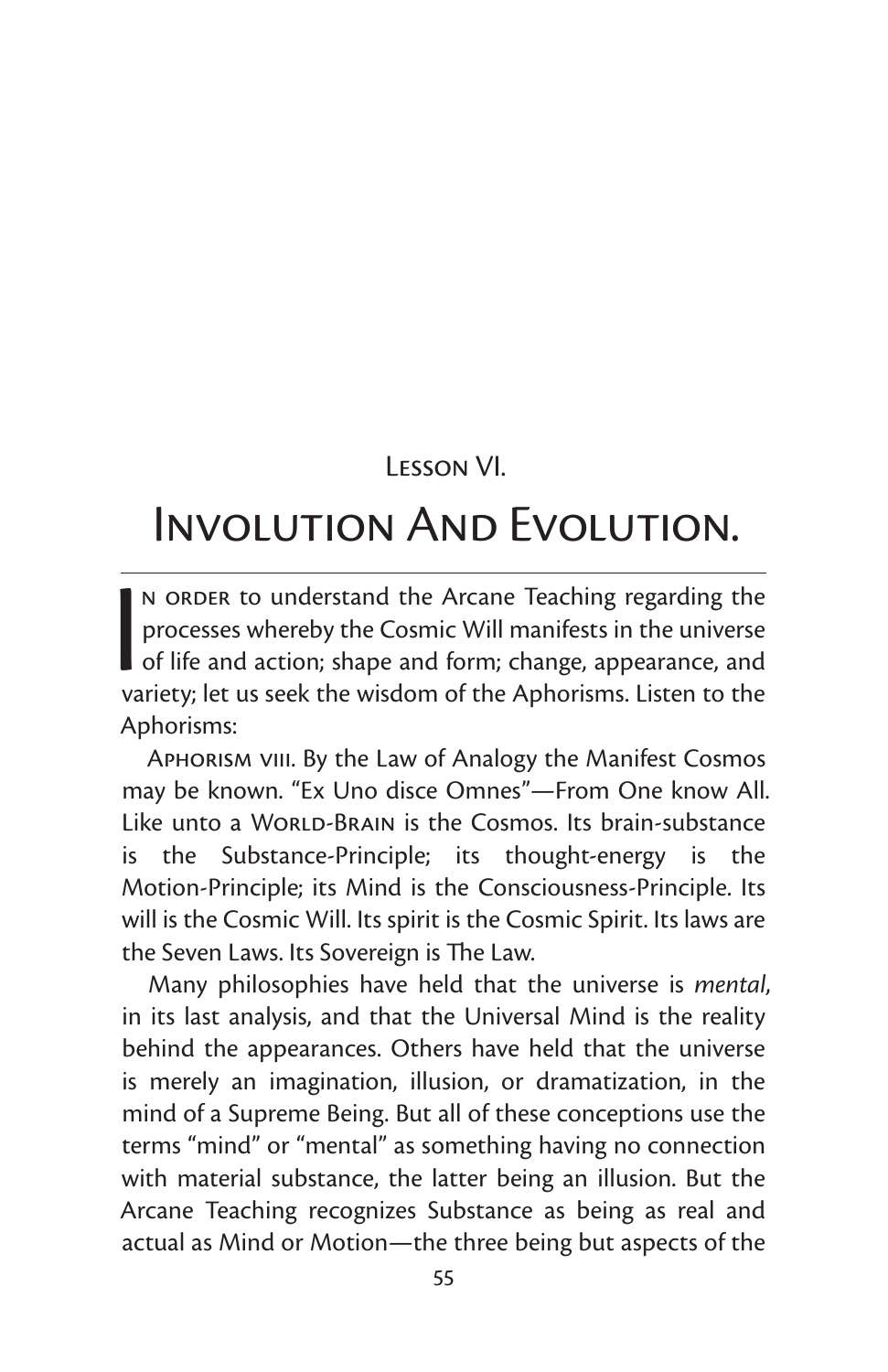same thing—the Three Principles which are really One. And in giving to Substance and Motion equal places with Mind, the conception is seen to be rather more like a "World‑*Brain*" than a "World‑*Mind*," for like the brain it contains the principles of Substance, Motion and Consciousness. Thought is the product of these three—the action of Consciousness upon Substance, by means of the vibrations of Motion. As in the human brain, so in the Cosmic Brain—"as above, so below; as below, so above." From One know All. Substance and Motion are not illusions they are co‑equal with Mind, in reality and actuality. There can be no Mind without Substance and Motion; there can be no Substance without Mind and Motion; there can be no Motion without Mind and Substance. The "Three Principles" are always found together—in Everything the Three are found. There is no separateness in the Three Principles—there are, and must be, always in combination. And this combination in the Cosmos, gives us that which may be called the World‑Brain.

Aphorism ix. In the World‑Brain of the Cosmos arises and is manifested all natural phenomena. All natural phenomena is but the perpetual action and reaction; combination and re‑combination; distribution and redistribution; of the Three Principles, in the World‑Brain, by the Cosmic Will. As in the human brain material changes of form, shape, combination, character, and degree, result from mental activities—organic structural changes accompany mental states—states of consciousness are embodied in forms of material brain substance—so in the World‑Brain, by the Cosmic Will, do Thoughts become Things; Desires take on Material Form; Ideas become Manifested; Mental Images become reproduced in the Material and Physical Forms, Shapes, and Appearances. Mental States precede Material Form—Mental Images precede Materialization.

In this Aphorism is contained a marvelous scientific truth, little suspected by the majority of thinkers. Every mental state produces a corresponding material change in the structure and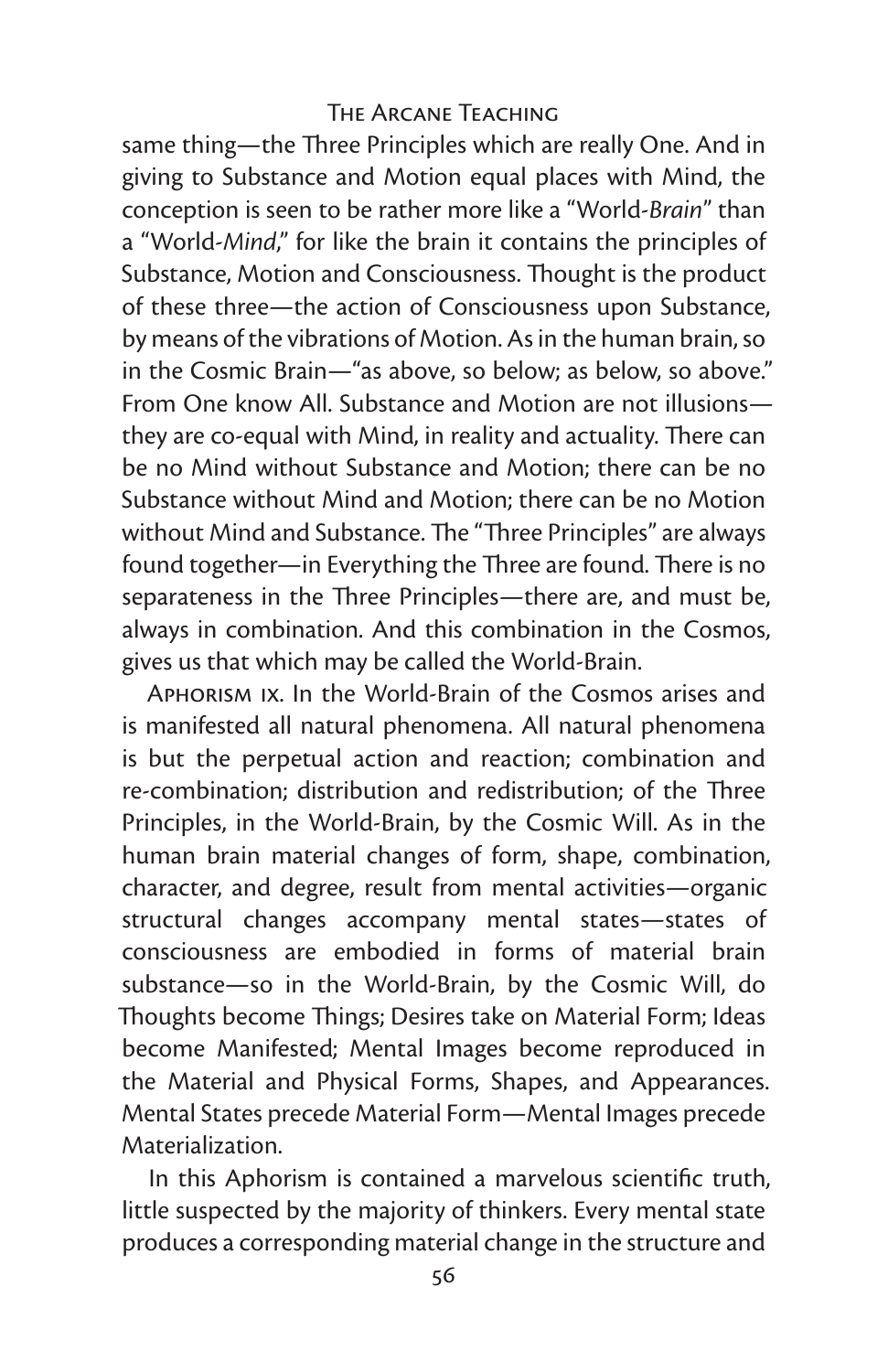#### Involution And Evolution

substance of the brain—the brain-cells respond to the faintest mental state. The Arcane Teaching informs us that the Cosmos, being a great World‑Brain, is governed by the same laws—"as below, so above." This being so, we may see how the Cosmos *while still being mental* may yet manifest in actual material and physical forms and phenomena, under the direction of the Mind. There is Mind back of every material and physical form and appearance. Here is the reconciliation between mentalism and materialism—idealism and naturalism. Read the above Aphorism carefully, a number of times—it contains the key of the material Cosmos, and the secret of Mentalism. Read between its lines. It informs you *why* and *how* Thoughts become Things—Mental States produce Material Forms— Mental Images cause Materialization. Here is the Key to unlock many Occult Doors. Can you use it?

Aphorism x. What men call "Matter" is but the countless centres produced by Will in the Substance Principle, through the action of the Motion Principle. What men call "Force and Energy" is but the action of the Motion‑Principle upon the Substance‑Principle, induced by the Will. What men call "Thought" is but the action of the Will upon the Consciousness‑Principle, employing the Substance and Motion‑Principles in the operation. In every action of the Cosmic Will all Three Principles are employed and involved, in varying degrees and combinations. The Will is the Motive Power behind all manifestation in the World‑Brain of the Cosmos.

The above Aphorism states that which some of the more advanced of modern scientists and philosophers now hold to be a proven fact. Science and Philosophy is fast approaching a meeting point, where they will see that behind the activities and phenomena of the universe there is to be found a Cosmic Will manifesting in the multitudinous variety of shape and form; life and action. Science and the Arcane Teaching agree upon this point. As a celebrated philosopher-scientist said: "The material universe is but the outer wrapper behind which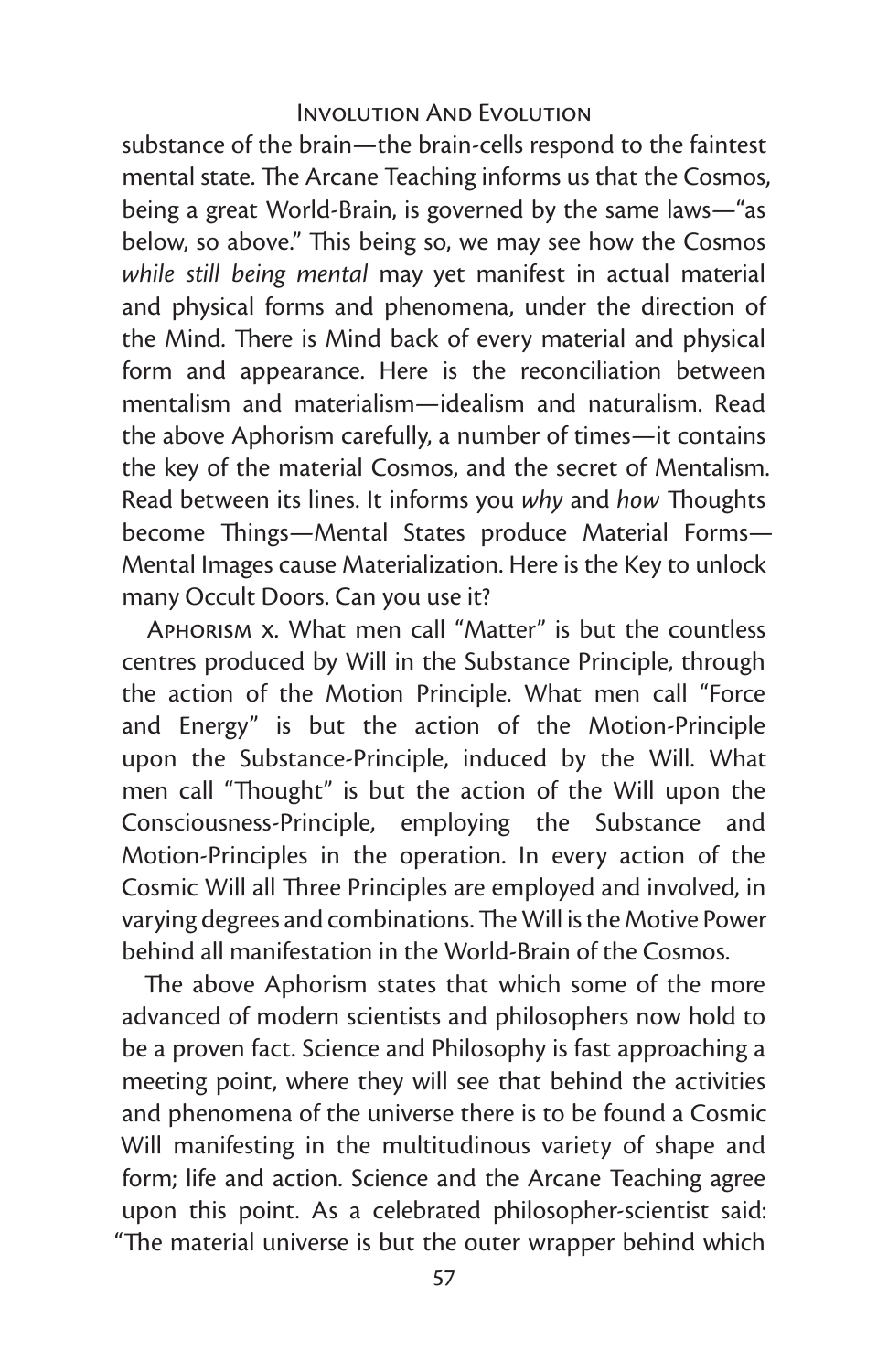is hidden a spiritual creative activity; a striving, feeling, sensing, like that which we experience in ourselves." Conation (the voluntary power impelling to effort) is held by Wundt to be the fundamental essence of this activity. Thus Wundt postulates the existing of a Cosmic Will, similar to that of the Arcane Teaching. A recent paper by an English scientist says: "There is but one substance, and that is Spirit. Matter, so-called, is nothing but *rigid places in spirit*." Matter is now known to be but combinations of the *ions* or electrons, which are held to be little more than "centres of force" in the ether. Thought without *thinking‑substance and motion* is held to be unthinkable. Likewise science now holds that there is life and mind in all material substance, from atom to protoplasm. Science like the Arcane Teachers, finds the Three Principles, Substance, Motion and Consciousness in everything. And science is beginning to see in "energy and force" the evidences of "something akin to conation." "Conation" is "the voluntary power impelling to effort; the faculty of voluntary agency," etc.; or as Mill said: "Conation, in other words, is Desire or Will." So that science is meeting the Arcane Teaching face to face, on level ground. The symbol of the "World‑Brain" is sure to come into general use in the science of the future.

And now for the inevitable question—the question which punctures the philosophical and metaphysical bubble of the Pantheists: "*Why* does this Cosmic Will manifest this energy, activity, desire, longing, striving, seeking and evolution?—what is the *necessity* of it all?—what is the end sought for? As difficult as this question may be—and though it has repeatedly been styled "unanswerable"—the Arcane Teaching does not shrink from its consideration; but gives the logical and only answer, *for the answer exists*. Listen to the Aphorism!

APHORISM XI. The Cosmic Will, as the World-Brain, seeking Consciousness through its appropriate Principle, manifests the natural phenomena of the universe. From a state of Unconsciousness, through many stages of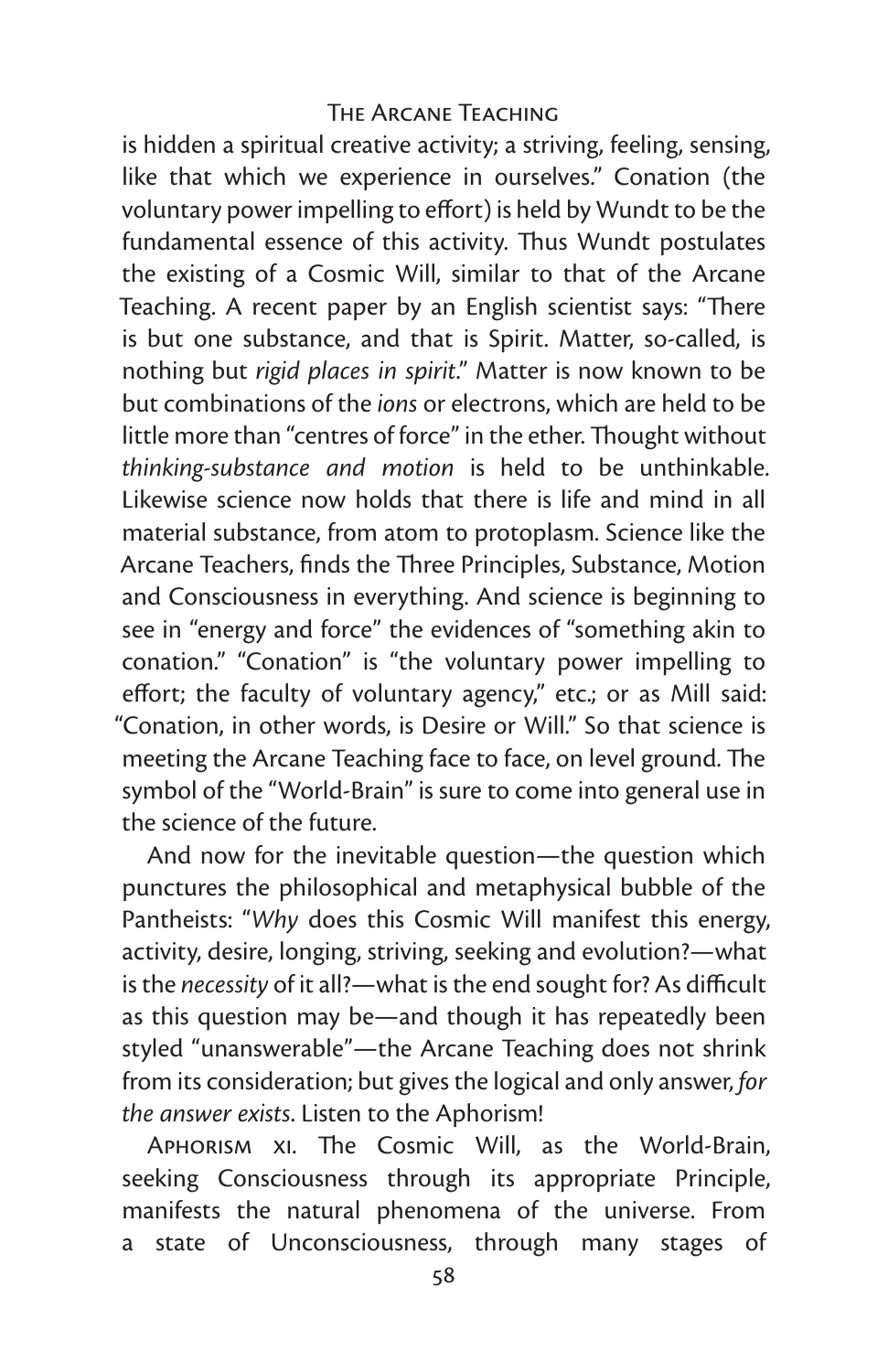#### Involution And Evolution

Semi-Consciousness—through many degrees of Simple Consciousness; Self‑Consciousness; Super‑Consciousness; and states still higher in the scale, undreamt by mortal mind, on toward the highest states of Cosmic Consciousness—Spirit conscious of Itself; the Cosmic Will proceeds. Consciousness, in all of its phases, proceeds through Change—Consciousness depends upon Constant Change. Consciousness always produces Activity, and manifests Motion. Consciousness always manifests objectively in Change and Motion in Substance—in substantial shape and form. In this, then, is to be found the explanation of the phenomena of the involution and evolution of the Cosmos, with all the incidents thereof—in this is found the answer to the Ultimate "Why."

The above is one of the most important of the Basic Aphorisms—the one which explains the "Why" of the Manifest Evolving Cosmos. The answer is understandable only through the symbol of the "World‑Brain." The Cosmic Spirit or Will, awakening from its sleep of Unconsciousness, during the Cosmic Night in the Infinity of Nothingness, seeks Consciousness. Consciousness is the "livingness" of Life—therefore *the Cosmos seeks Life itself. The Cosmos manifests in order to gain Conscious Life*. Like the mortal awakening from a profound sleep, almost death‑like in its intensity, the Cosmos begins its task of *regaining* Consciousness, which is the "livingness" of its Life. And as to the mortal sleeper, such Consciousness comes to it slowly.

In order to fully appreciate the meaning of the Aphorism, we must regard the nature and meaning of "Consciousness." Consciousness means "awareness," and, of course, is purely mental in principle. The Aphorism says: "Consciousness in all of its phases, proceeds from Change—Consciousness depends upon constant Change." Is this borne out by modern psychology let us see! The best authorities in modern psychology agree to this statement. To them, Consciousness is a stream of changing mental states, with their corresponding physical changes. The text‑books say: "Every act of consciousness involves a change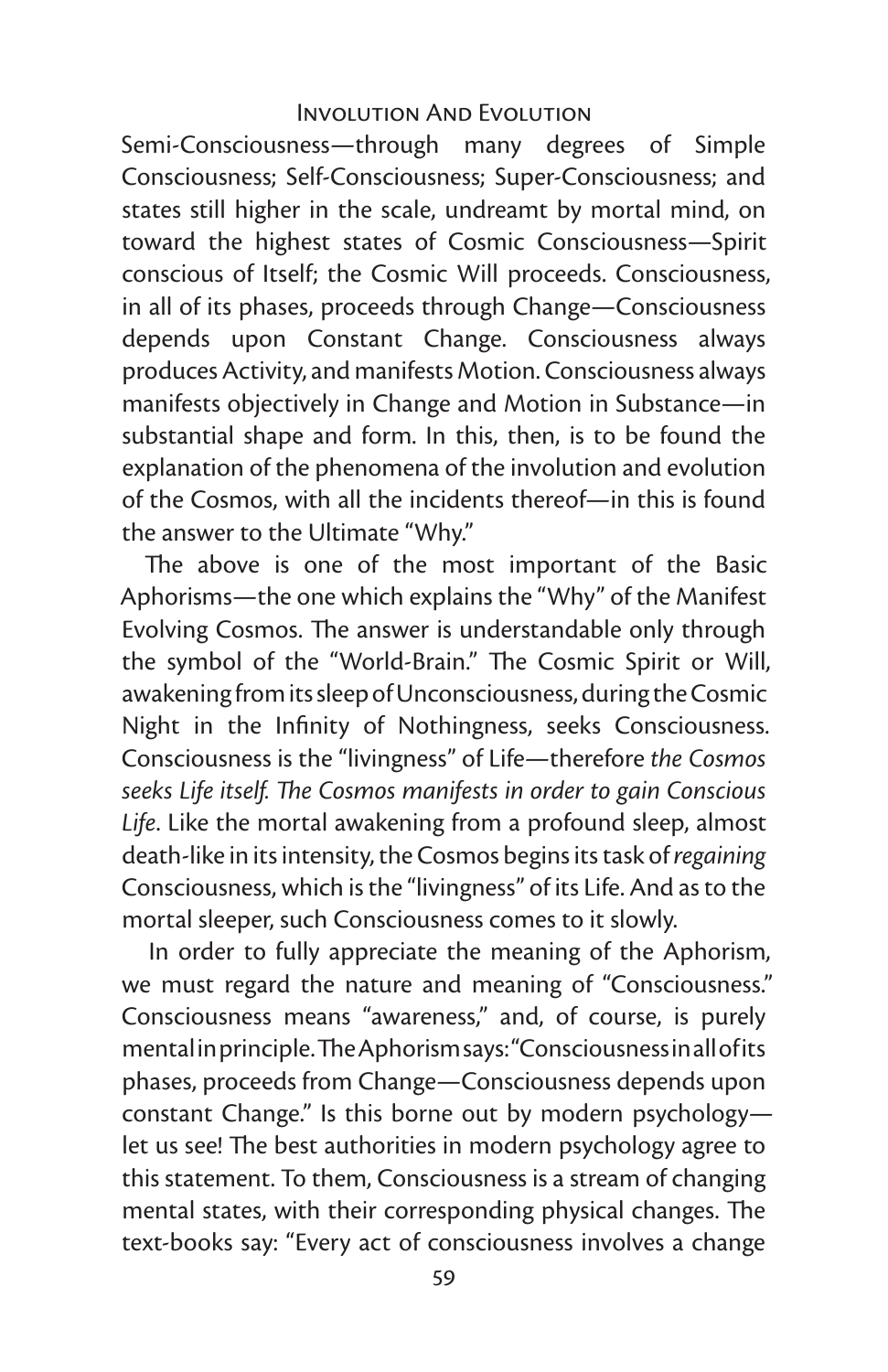from a past state to a present." A leading authority says: "Consciousness is in constant change"; also : "No state once gone can recur and be identical with what it was before"; also: "Consciousness does not appear to itself chopped into bits.…It is nothing jointed; it flows. A 'river' or a 'stream' are the metaphors by which it is most naturally described. In talking of it, let us call it the stream of consciousness." Another authority says: "Consciousness results from perpetual change. It is impossible to maintain a uniform conscious state. A uniform sensation of pressure becomes quickly unnoticeable—the pressure must perpetually vary or the sensation will cease, and this is true of all conscious states whatsoever." All the best authorities agree in the above position. The Cosmic Will which is embodied in the Cosmic Substance, just as is the will of man embodied in his brain‑substance, must constantly manifest changes within that substance in order that it may be Conscious. It must do this constantly and perpetually, else it becomes Unconscious. When it is remembered that states of consciousness are always accompanied by corresponding material and physical changes—that thoughts become brain‑things—then we can see the explanation of the constant change in the physical world, which we call natural phenomena.

The Aphorism also says: "Consciousness always produces Activity, and manifests Motion." Modern psychology also bears out this statement. Prof. William James has brought out this point most forcibly in his works. He says, among much else on the same subject: "All Consciousness is Motor"; also: "Using sweeping terms and ignoring exceptions, we might say that *every possible feeling produces a movement*, and that the movement is a movement of the entire organism, and of each and all its parts.…In short, a process set up in the centres reverberates everywhere, and in some way or other affects the organism throughout, making its activities either greater or less." Is it not plain that, granted the existence of the Cosmic Will in its aspect of a World‑Brain, then *every state of consciousness*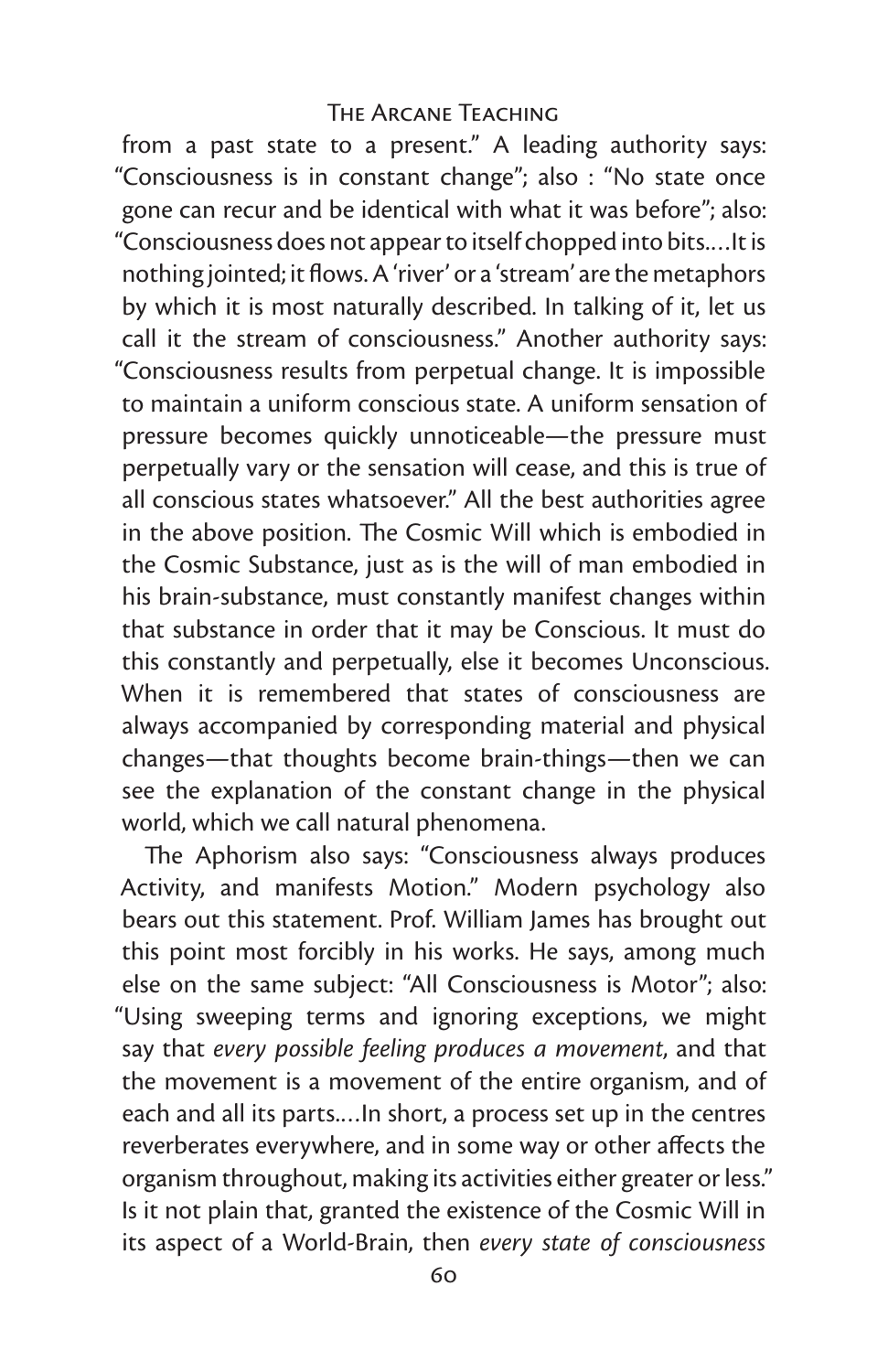#### Involution And Evolution

*within it must produce activity and motion* within it; and *must also manifest the corresponding physical and material changes in its substance and organic structure?* Does not this, coupled with the fact that *consciousness depends upon constant change*, give us, in the words of the Aphorism, "the explanation of the phenomena of the involution and evolution of the Cosmos, with all the incident! thereof? Does not this explain to us the workings of the Law of Sequence?

This then is the cause behind the involution and evolution of the Cosmos as told by Modern Science. In awakening into Consciousness the World‑Brain creates centres of material shape and form within itself. Then by slow degrees more complex form, and combinations appear. Upon the created worlds appear the material appropriate for the manifestation of organic life. Then Life, as we know it, appears. Then higher forms come. Then man. Then, as on certain of the worlds, being much higher in the scale than man, appear. And then on, and on, and on, ever in an ascending scale of Life and Being; shape and form; combination and degree.

In the World‑Brain, there are many planes of consciousness, just as there are in your own brain-mind. There are the instinctive planes, and those still below—the sub-conscious, and those above—and the super-conscious, and other stages of which man does not as yet dream. Just as the various brain‑cells perform their several functions, varying in the degree of importance and function—so do the various centres in the World‑Brain play theirs, in the same varying importance and degree. Each is a part of the All. And there is a relationship and interdependence between all. None is alone and separate. Separateness is an illusion. All is One. The part played by Man by You—in this great Cosmic Drama, will be considered in the succeeding parts of this series of lessons. Therein will be taught the lesson of "Man, Know Thyself!"

In considering the World‑Brain, do not make the mistake of the average student, in thinking merely of this speck of dust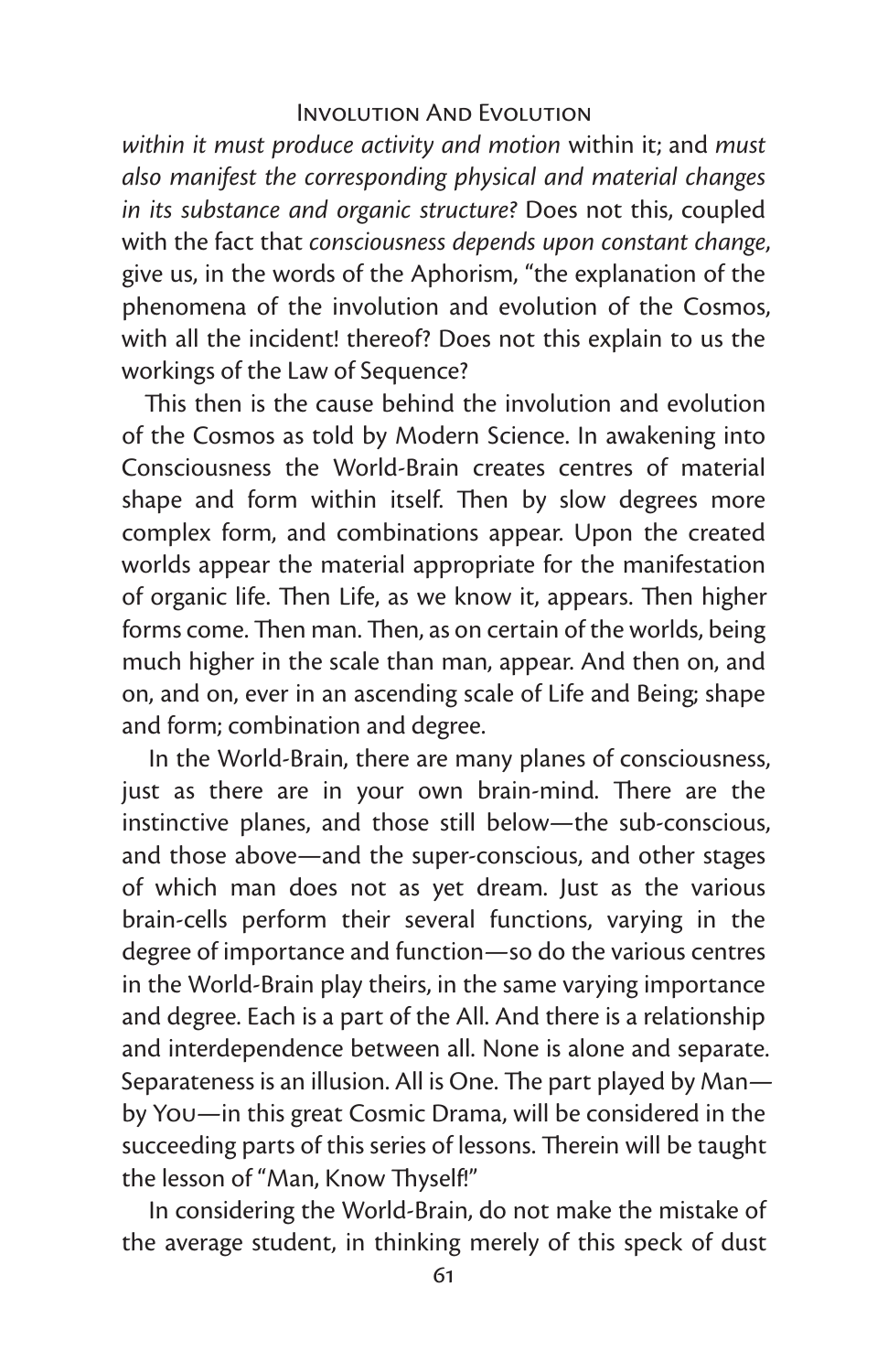called the Earth, as being all that is included in the Cosmos. In the Cosmos are contained an infinitude of infinitudes of universes; of suns, and planets. Space itself must be exhausted before the universes are exhausted. Number itself must be exhausted, before their number is exhausted. Remember, they are the products of Infinity, and consequently *their number, degrees, and variety is infinite in extent and possibility*.

Nor, should you make the mistake of explaining of the Cosmos in the terms of Time, except as a convenience in thinking. Conceptions of finite time or space have no place in the consideration of the Cosmos—that is, the mind is unable to think of a period of time sufficiently great to cover even one phase of the Cosmic Process. The Cosmic Day is unthinkable in figures. The highest figures possible to the mind of man would not represent the year‑periods involved in a single second of the Cosmic Day. We are still in the Dawn of the Day, and yet that which men would call an Eternity has passed in the present Cosmic Day. Thought fails us. We are dealing in terms of Infinity. The Symbol is ∞.

In this lesson we have heard the answer to the Ultimate Question of the "Why" of the Cosmos. We have seen that that Answer is "Necessity and Law." It is the Law of the Cosmos that the Cosmic Will should *desire and will to live*; and, that in order to live, Consciousness (the "livingness of Life") is necessary; and that in order to gain consciousness, continual and constant change is *an actual necessity*. And this constant change produces the phenomena of the Manifest Cosmos. In a nutshell: *The Cosmos manifests in order to Live—and it Lives because Life is a Necessity of its nature under the Laws, and subordinate to The Law.* This is the Arcane Answer to the "Unanswerable Question" of the philosophers of the schools.

And in the Arcane conception of the World‑Brain of the Cosmos, we have another great fundamental truth stated in simple terms, and by a familiar symbol. The human-brain has its analogy in the World‑Brain. In this Arcane Teaching we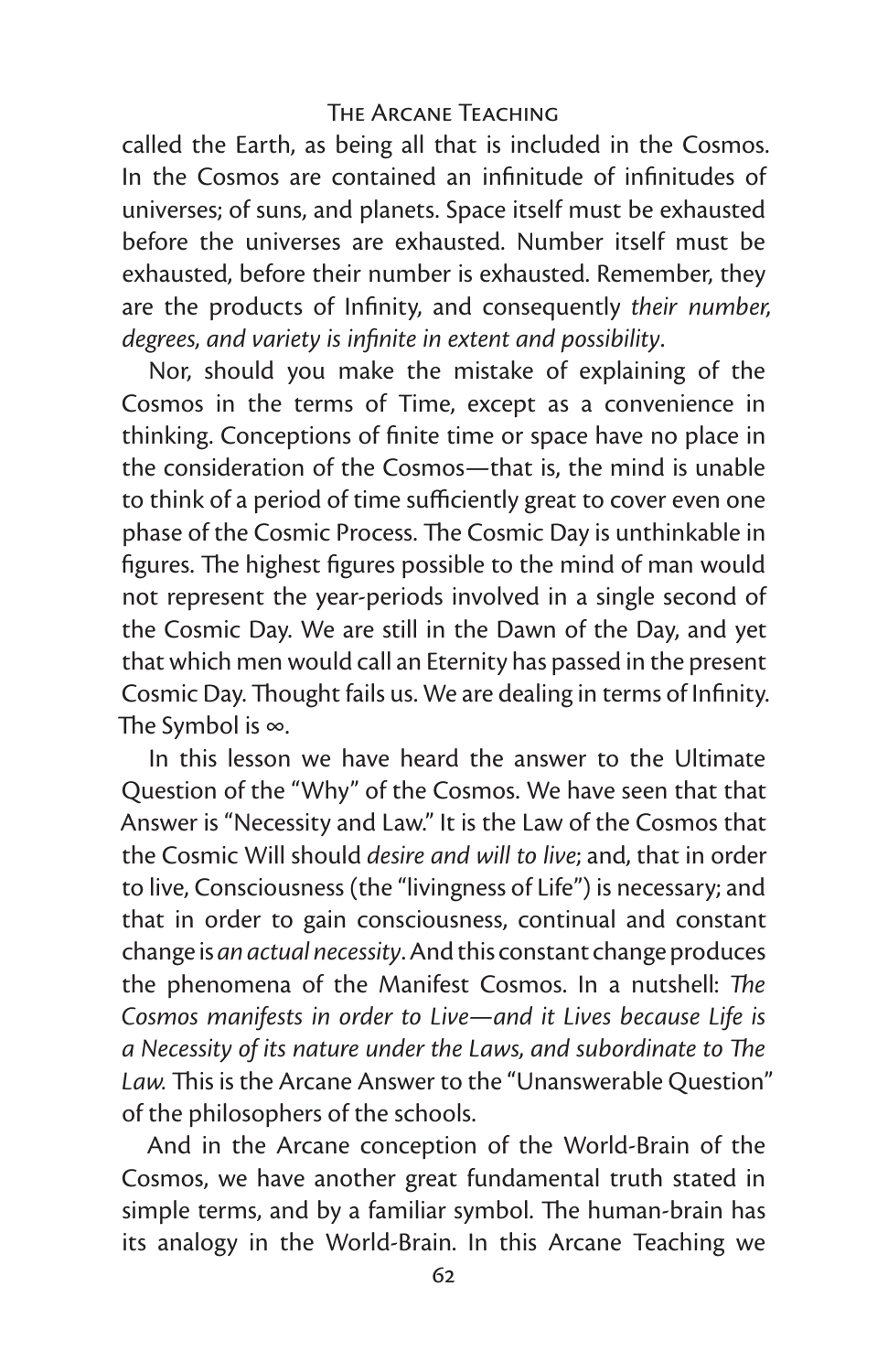#### Involution And Evolution

may understand the principles of the embodiment of mind in matter, and the action of mind upon matter by means of energy. Compare this Teaching of the World‑Brain with the teachings of science, in its phases of Inorganic Evolution, and Organic Evolution, and see how the Teaching throws light on the whole process. See how there is ever a mental action preceding the physical manifestation. Desire ever precedes function, shape and form. Mind is always embodied in substance. Substance always contains mind. The building of the crystal; the growth of the animal form from the single cell; the evolution of the chicken from the creative cell in the egg; all these are manifestations of physical action, structural change, and substance moving in response to mental inner causes. From One, know All. The Law of Analogy is ever manifest in the Cosmos—"As Above, so Below; as Below, so Above."

The conception of the Cosmic World-Brain also throws much light upon many phases of mental, psychic, and occult phenomena, in which the world is now taking such a decided interest. If Thoughts become Things in the Cosmic Brain, then following the Law of Analogy it is possible for Thoughts to materialize in Things on other planes of activity. The same principle is involved—the principle of mental creative activity. This is the Secret of Mentalism. This is the Key to Psychic Phenomena. This is the Explanation of Occultism. With a Cosmos, *mental in its nature*, with energy and substance; matter and motion; all receptive, responsive, and plastic and obedient to MIND—what cannot be accomplished by those who understand the Laws of Mentalism? With WILL as the great creative power in the Cosmos—what is not possible to him who understands the Art of Willing. With Desire as the great Creative Energy, can we not see why Desire should be harnessed, controlled, directed, guided, mastered and employed in our lives, careers and destinies?

Apply these various conceptions of the Arcane Teaching to the various philosophical and metaphysical problems which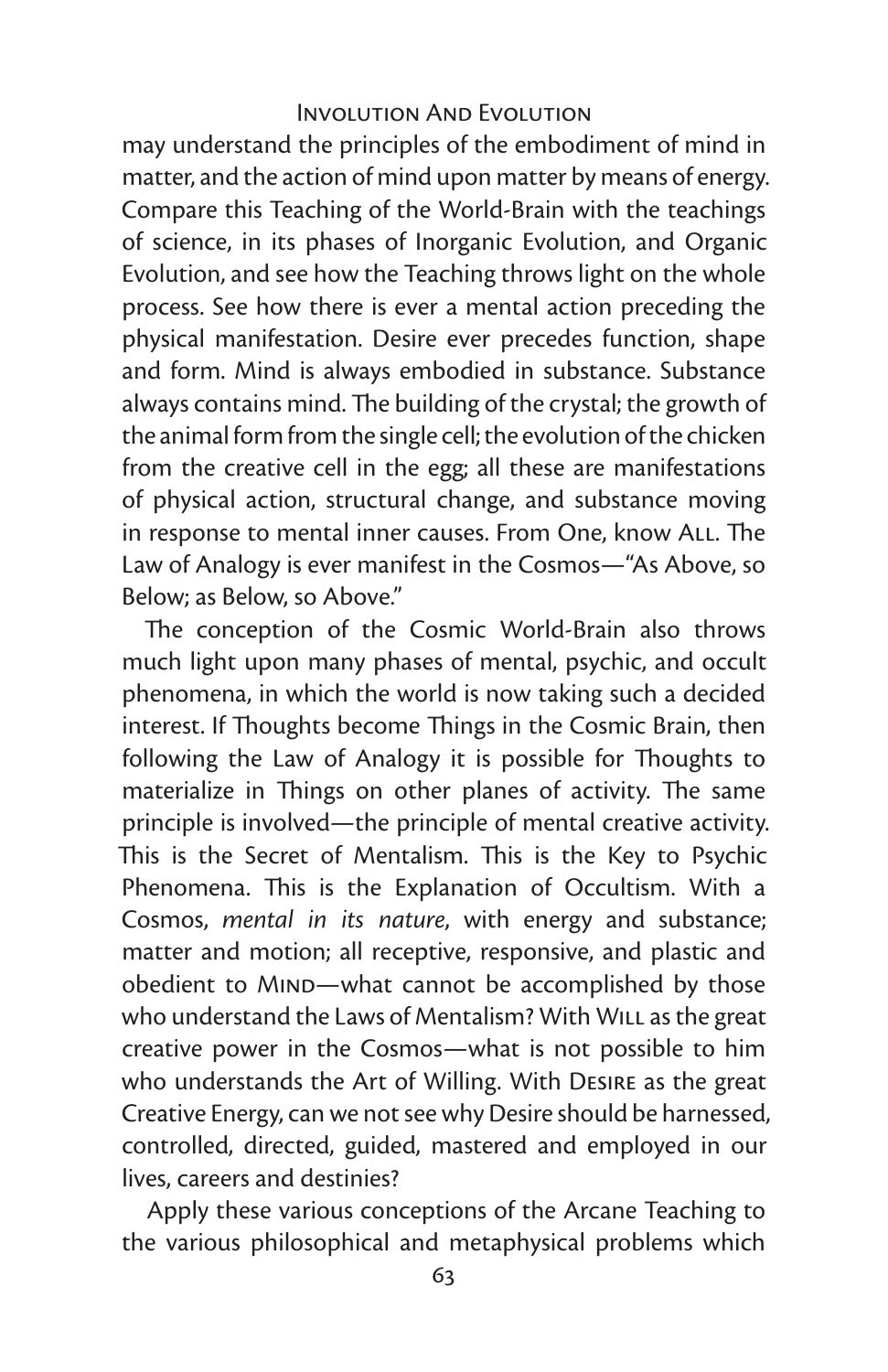have puzzled you—and see how many tangles it straightens out; how many inharmonies it reconciles; how it brings order out of the chaos of conflicting theories, dogmas and teachings. The Arcane Teaching is a Disturber of teachings—but it is also the great Reconciler. It is the Chemical of Truth, which clears the waters of Thought.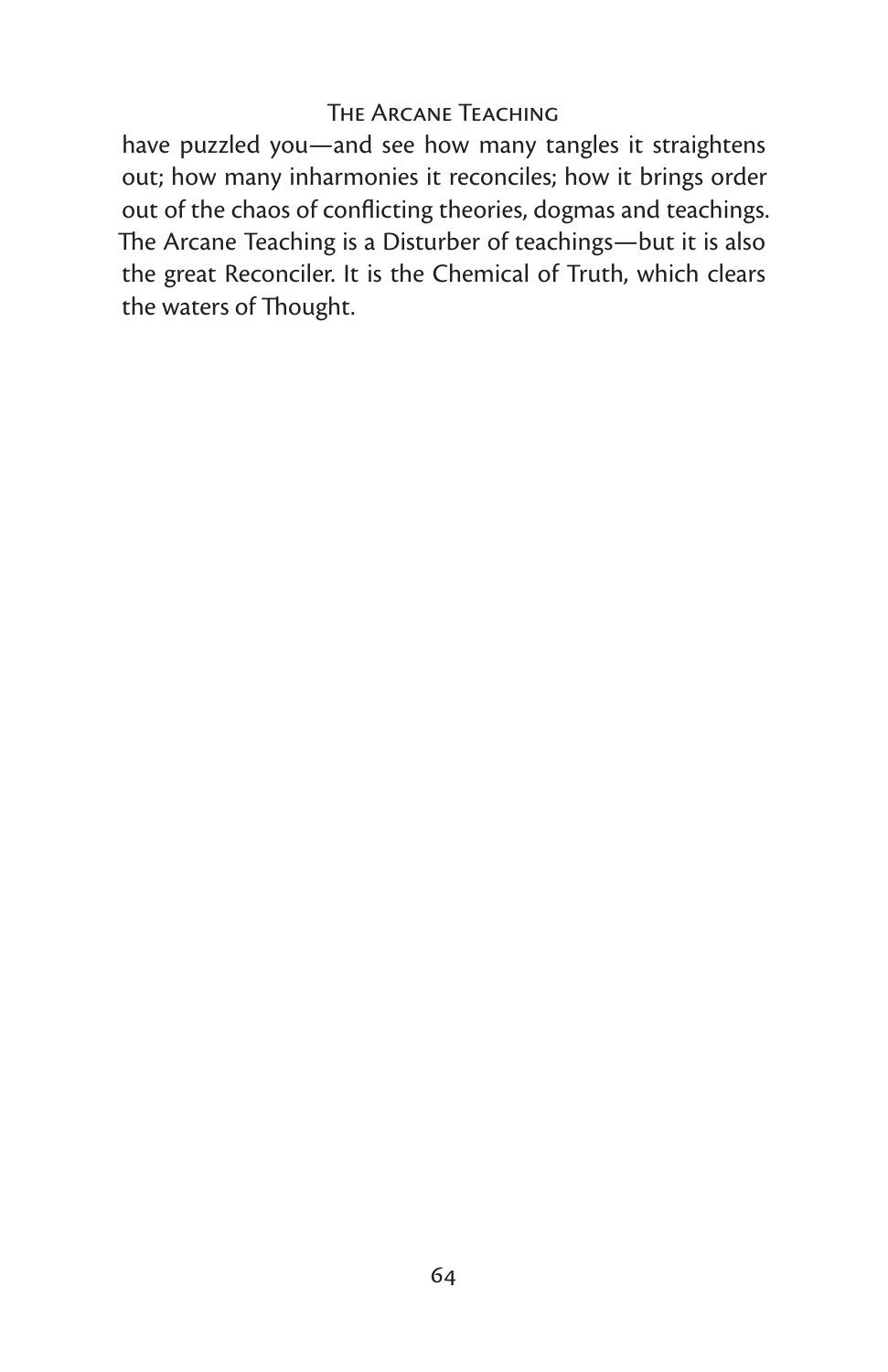# PART III. THE LIFE OF THE EGO.

Lesson VII. The One and the Many. Lesson VIII. Metempsychosis. Lesson IX. Survival of the Fittest.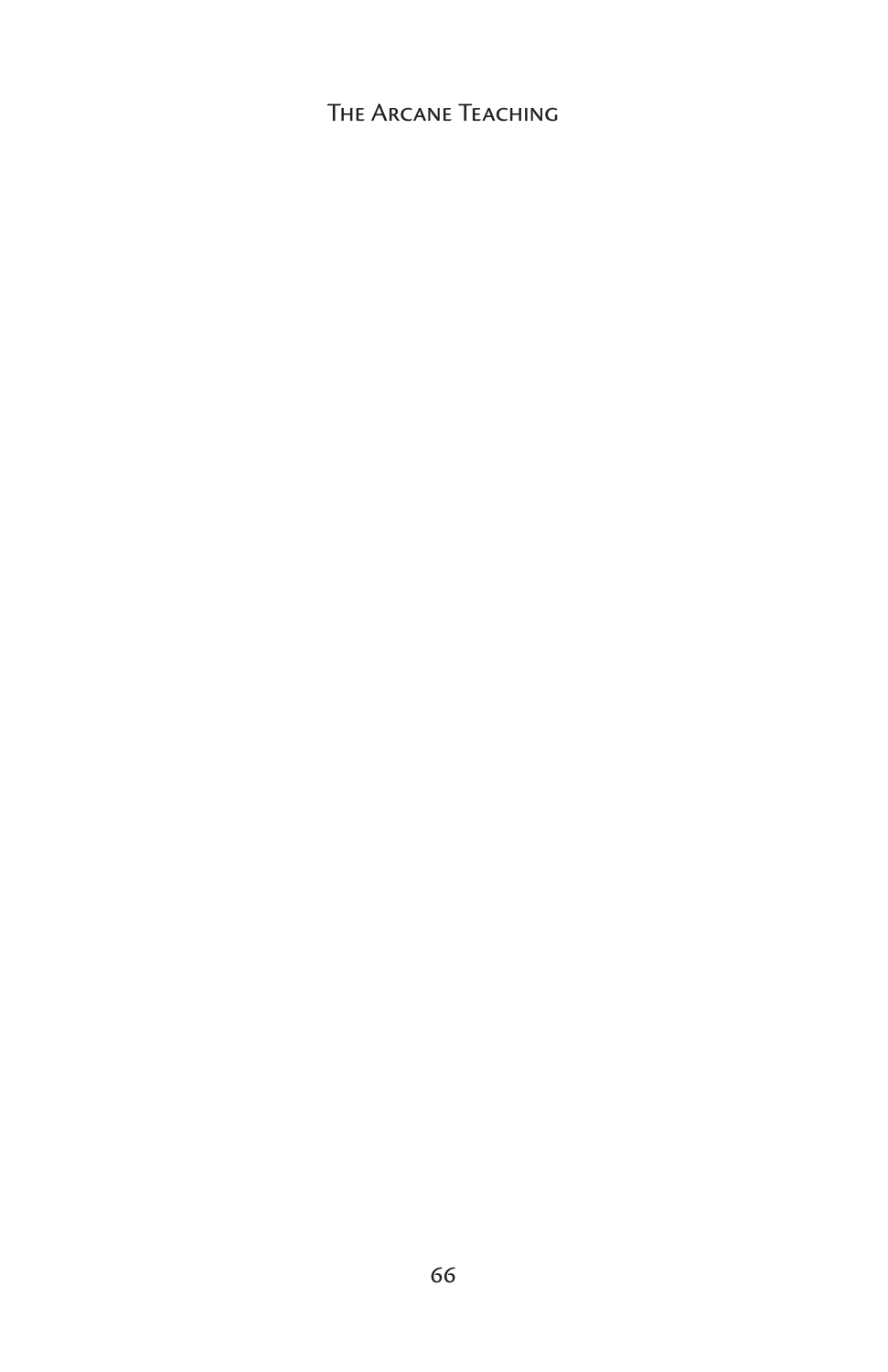## Lesson VII.

# The One And The Many.

We now invite you to consider the important<br>philosophical problem of The One and The Many, as<br>explained by the Arcane Teaching. In the philosophies<br>which hold that The One Life is the Absolute this problem is philosophical problem of The One and The Many, as explained by the Arcane Teaching. In the philosophies which hold that The One Life is the Absolute, this problem is unexplainable, for it is impossible to conceive of the Absolute, which is immutable and indivisible, changing and dividing itself into parts, or apparently doing so. With the recognition of the fact that the Cosmic One Life is not the Absolute, but is under Law, then the difficulty vanishes. Let us listen to the Aphorism:

Aphorism xii. Know ye, that in Truth, there is but One Life and not many lives. Separateness is but relative and partial illusory—the creative fiction of the Cosmos. Who teaches otherwise, errs. In the Cosmic Will there is the One Life in which, and by which, is manifested the Many.

In the previous lessons we have seen that the Cosmic Will is the "lifeness" of all Life, just as Consciousness is its "livingness." Back of, and under, all manifestations of Life, there is always the Cosmic Will. But the Cosmic Will precedes the particular manifestation that we call "Life," for it existed before Life appeared in the Cosmos. The great Cosmic energies and activities which manifested in world‑building in all its phases,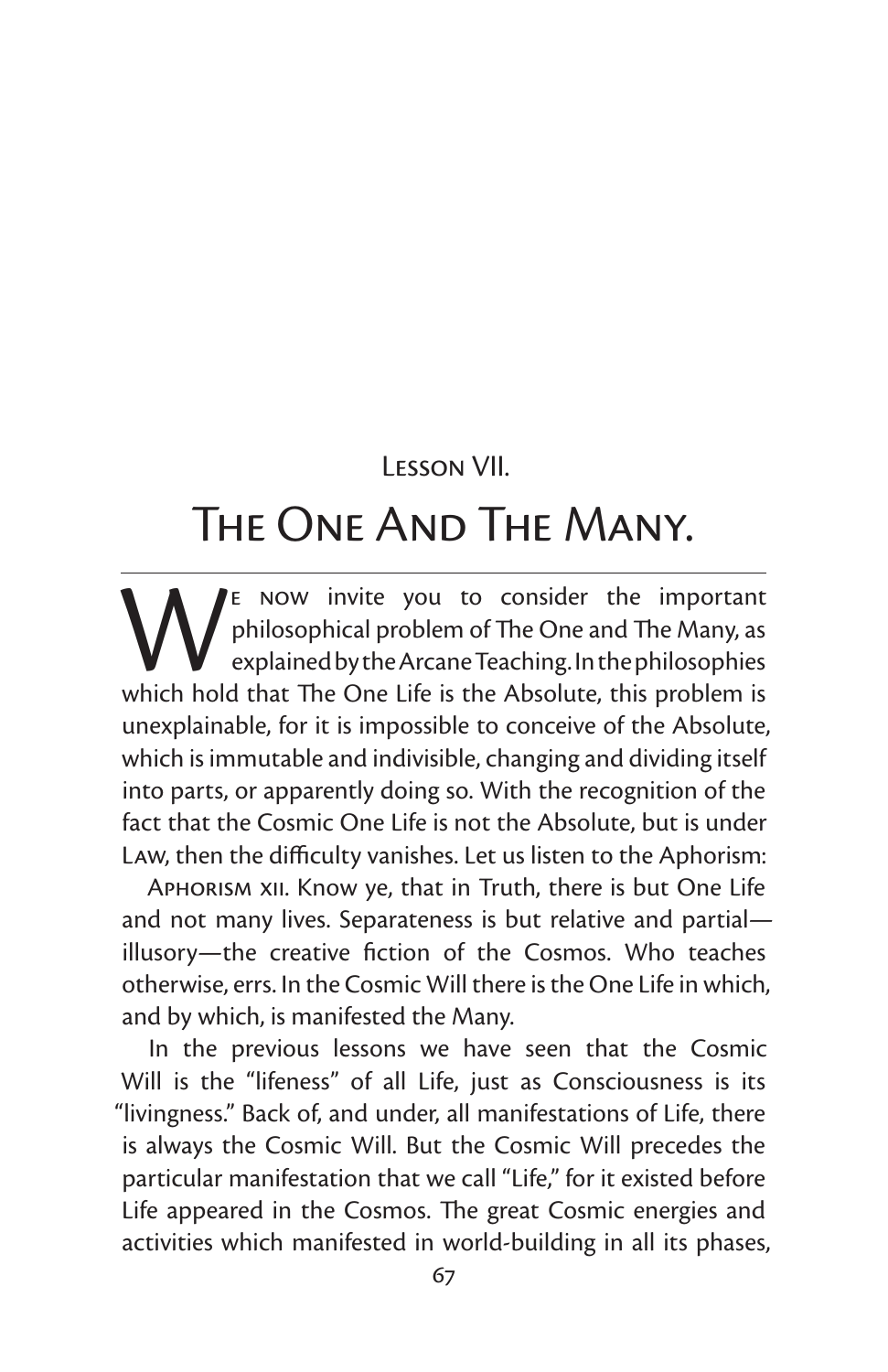were but manifestations of the Cosmic Will bestirring itself. The fundamental activities show but little evidence of what we call Life—there seems to be but little Life in the mineral kingdom—but still the Will is seen in operation there, building up and tearing down; arranging and rearranging; combining and recombining. The attraction and repulsion of the atoms (and of the particles composing the atoms) shows us that the Will is present and in operation in these lowly manifestations. In Gravitation, we see a wonderful evidence of the operation of the Cosmic Will. In Chemical Affinity and Molecular Cohesion we have similar evidences. In all the great Natural Laws, in evidence throughout the Cosmos, we may see the operation of the Cosmic Will, always. The laws of Physics demonstrate clearly the existence of some great Conative power, animating, energizing, and manifesting in every part and particle of creation. One must indeed be a blind materialist to fail to see ever at work that "Something Within" manifesting as the "Something Without." The building up of the crystal, from liquid to regular and exact geometrical form, should be sufficient to convince anyone that there is a "Something at work" in it. Even the materialist is forced to recognize these facts—and he *does* recognize it, and calls that Something by the name of "Nature." We have no quarrel with names—if the term "Nature" suits you, use it by all means. But if you think clearly, you must recognize that your "Nature" is Conative, and acts and manifests as a Cosmic Will.

These fundamental activities and manifestations of the Cosmic Will or One Life, are akin to the activities and manifestations of our own lives. Stop to consider that your body was built up from a single cell by your Live Forces—not only your fleshy parts, but your hair, nails, teeth, and even the hardest bones which form your framework. And, likewise, the flint-like shell of the clam. oyster, and other hard‑shell animals were so built up; not to speak of the harder geometrical crystal forms of the diamond and other minerals, which are but "built‑up" shapes and forms.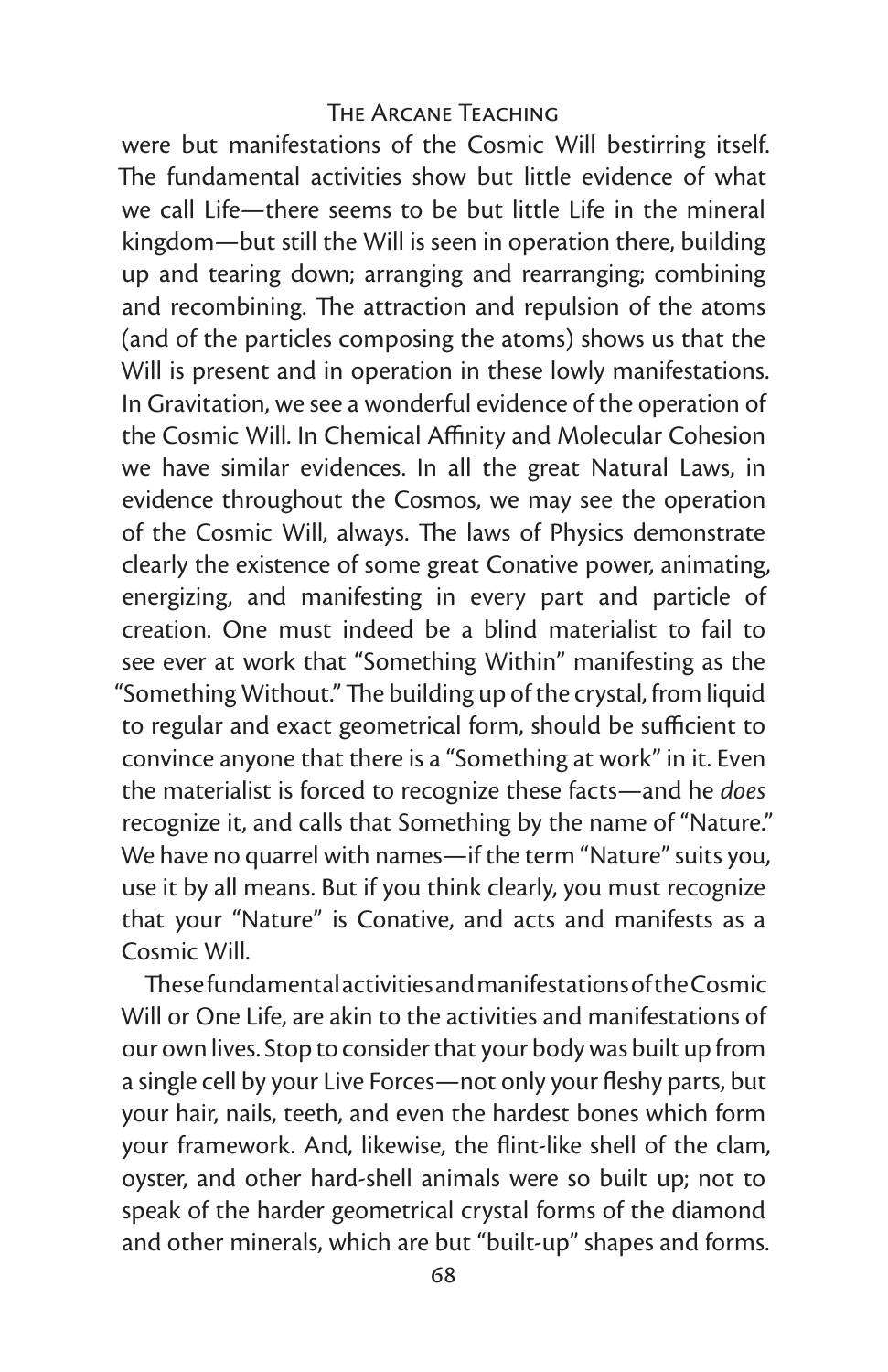## The One And The Many

The diamond is composed of carbon, which is but a gaseous substance which becomes solid under certain conditions. The hard ivory of the elephant's tusk was built up from cells, by the Life Forces within the animal itself. So you see that Life can build up *hard substances* as well as soft ones. And the same force that builds up these hard substances, builds up the rocks and hills, and mountains, and minerals that form *the body of Nature*. Just as certain functions of the animal or human brain manifest in building up the body of the Cosmos.

The Cosmic Will from the beginning has sought to *embody* itself in objective form, in order to manifest Consciousness, which is the "livingness" of Life, as we have explained in a previous lesson. Like the Life Forces in any being, it first concerned itself in providing a *body* for itself, in order that it would have a substantial foundation for further and higher manifestation of its Life. In the Cosmos the material plane of activity is the one first operated upon. Then comes the slowing down of the vibrations of Motion, and the Principle of Substance produces the elementary particles which, combining, form matter. Then matter begins to evolve into higher forms, until at last there is produced the combination in which is possible the manifestation that we call Organic Life. From the lowly living cell‑like creatures in the slimy depths of the primeval ocean‑beds, arise step by step, slowly, tediously, painfully, arduously, and haltingly, but surely and steadily, form after form of higher and still higher living organisms. The modern scientific theory of Evolution—which, however, was antedated some twenty‑five hundred years by the Ancient Greek Philosophers—tells us a true tale of the slow rise and development of life forms.

At last Man—a poor, weak, brutal creature with wonderful possibilities, was evolved by the One Life in its urge toward Conscious Life. And this poor creature has advanced wonderfully. And Evolution does not stop here—for Man is but an intermediate step. On other worlds in the Cosmos, there are beings as much higher than Man, as man is higher than the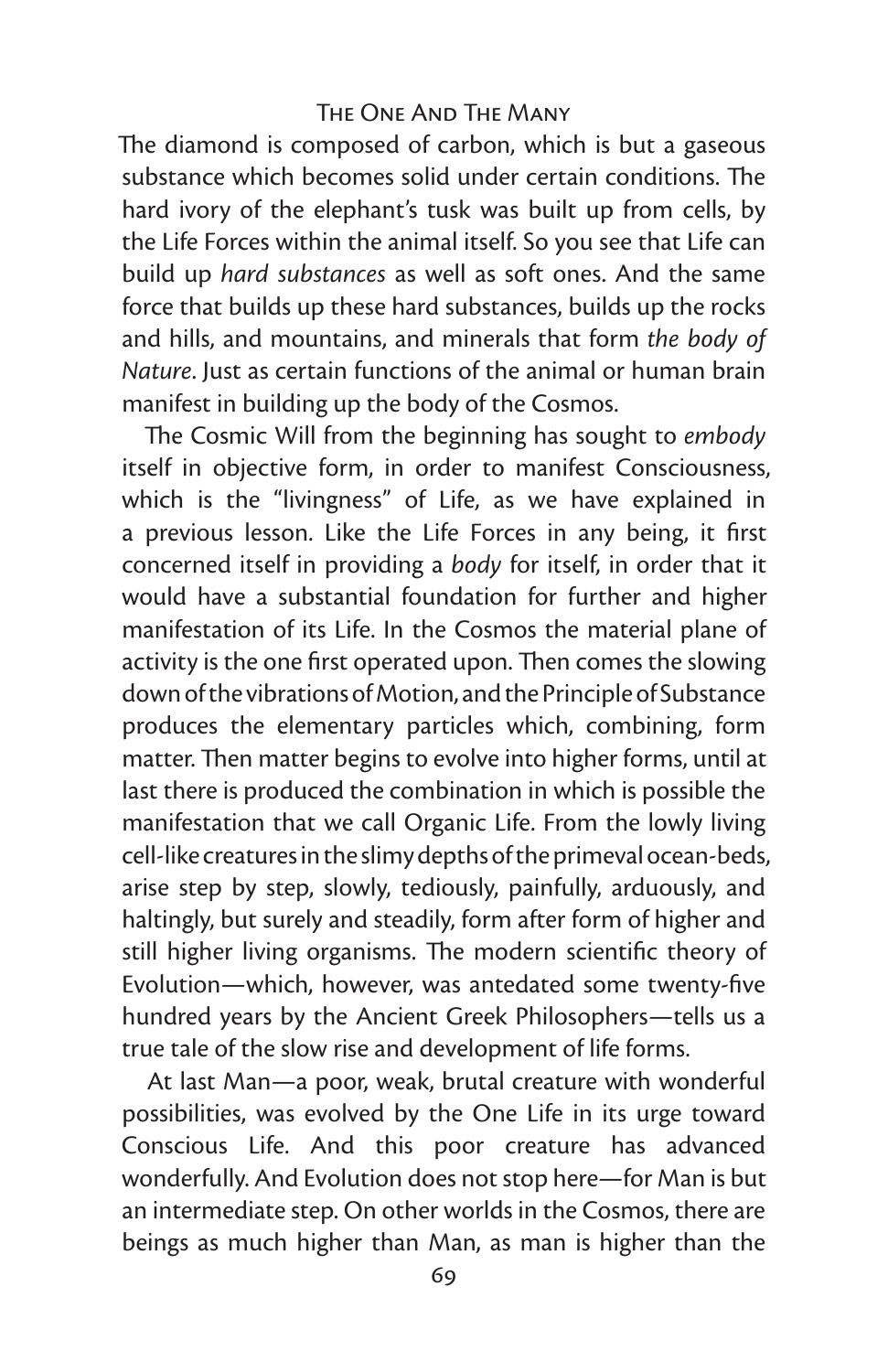earthworm. Our planet is but one of millions upon millions of millions of worlds, in which Evolution is at work. We are away down low in the scale of worlds and being. There are beings as great as man's conceptions of the gods of old, dwelling on some of these planets and worlds. Some of us have dwelt on these brighter spheres, but have been sent back a grade or two in order to complete tasks left undone; or to gain experiences necessary; or because the fires of material desire had not yet died out in us, and we needed to "get enough of it" once more, in order to be free of the dross. There are planes of Life so transcendentally grand and exalted, that Man's wildest imagination cannot conceive of them. And, on the other hand, there are worlds lower in the scale so sunken in materiality and foulness, that the orthodox hell would be preferable to them. Man goes where his desires take him. He travels the road of his desires and thoughts. He makes his own route—he guides his own vessel. Man is his own Destiny.

The Many Lives are but Centres of Life in the great One Life. Separateness is but the "creative fiction" of the Cosmos illusory and relative. All Life is but One, in its fundamental nature. The entire Cosmos is but One Life, in which we are parts or centres—in its Being we "live and move and have our being." The One Life is not far away, but is all around us, and immanent within us. While one phase of the Cosmic Paradox shows the individual to be but an infinitesimal unit in a stupendous whole, the other phase shows the individual to be identical with the Whole—connected with all by spiritual bonds and links—and sharing the infinite possibilities of the All. The life of the individual is not bounded by his personal limitations, but includes the life of the All. In this understanding and recognition there is found the reconciliation, unity and agreement between the contradictory phases of life and the universe. True spiritual advancement depends upon the increasing recognition and identification of the individual with the All.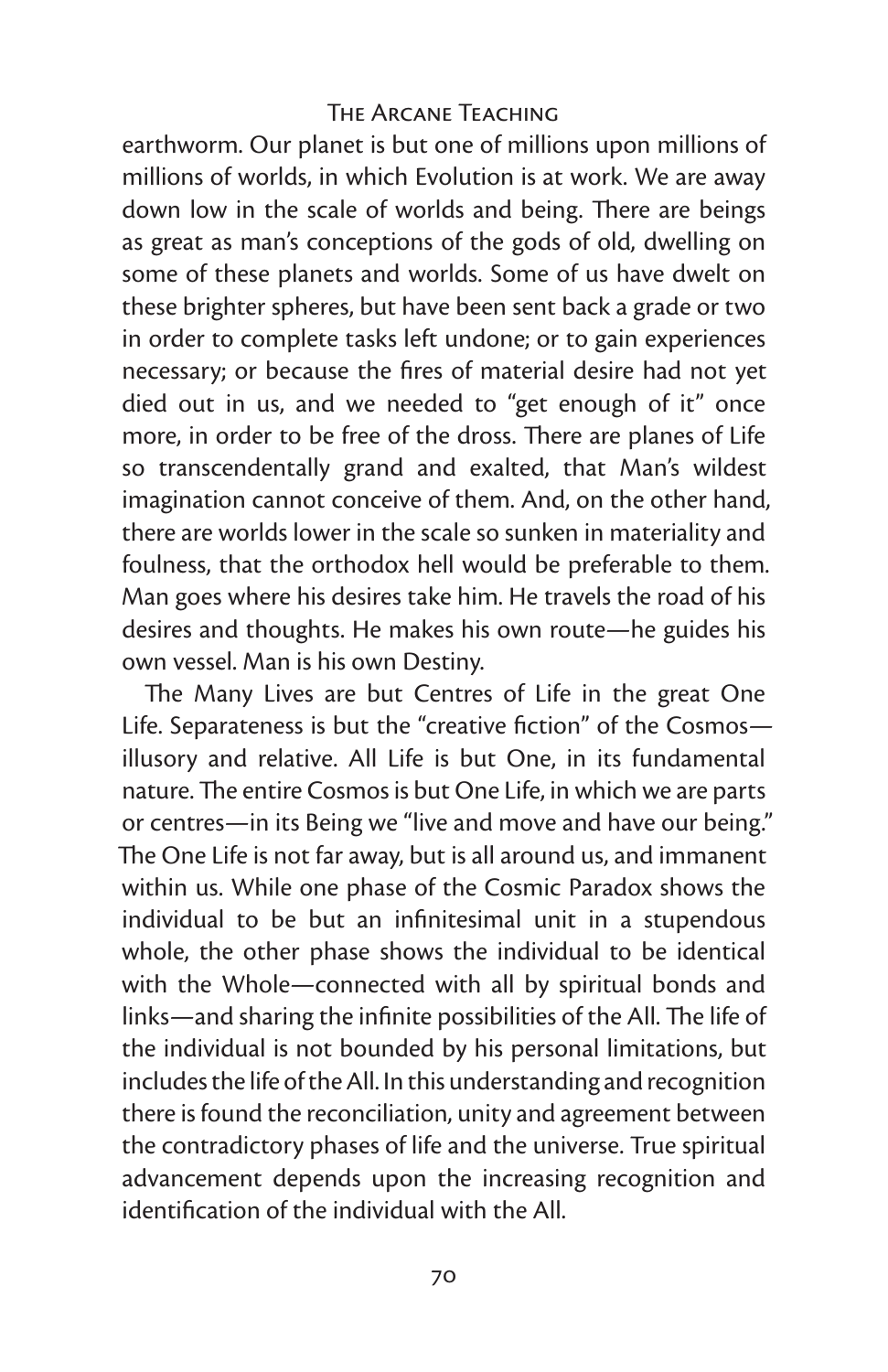## The One And The Many

An important point in the Arcane Teaching is that which holds that *the Cosmos is, and can be, conscious only through and by means of the various centres of consciousness within itself*. Without these centres of consciousness within itself the consciousness of You and I and all the rest—the One Life would be unconscious. Just as the individual can be conscious only through his stream of units of consciousness, so can the One Life be conscious only through its stream of centres of consciousness. Destroy these centres of consciousness, and the Cosmos once more is resolved into its condition of Unconscious Nothingness. And, moreover, the One Life can *live* only through its centres of Life—the centres called You and I, and the rest. Will is the "lifeness" of Life—Consciousness is the "livingness" of Life—and the individual is the centre of both Will and Consciousness, and therefore of Life. As the Cosmos advances in the Cosmic Day, there is manifested a constantly increasing blending or unification of the various centres of Life—a constantly increasing identification of the individual with the All. And, thus is accomplished the approach to the Cosmic High Noon, when the One Life, *as one life and consciousness*, lives, wills and is conscious. Before that time comes, the illusion of Separateness is manifested—the "creative fiction" of the Cosmos operates in working out the approach to Cosmic Consciousness.

Thus it is seen that the Cosmos, or One Life, does not manifest as separate units of life in order to amuse itself, or to try experiments, or any of the various "explanations" hazarded by philosophy, metaphysics, or theology. It manifests through the centres, *because it must do so in order to live and be conscious*. Creation and the Universe is not a matter of whim, unreasoning desire, or arbitrary fiat of the One Life of the Cosmos. Far from that. It is the Cosmic Necessity. Just as you must *live* in order to be alive so must the Cosmos manifest Life in order to *live* and be conscious. Just as you find the imperative demand for life within yourself; so does the Cosmic Life find the imperative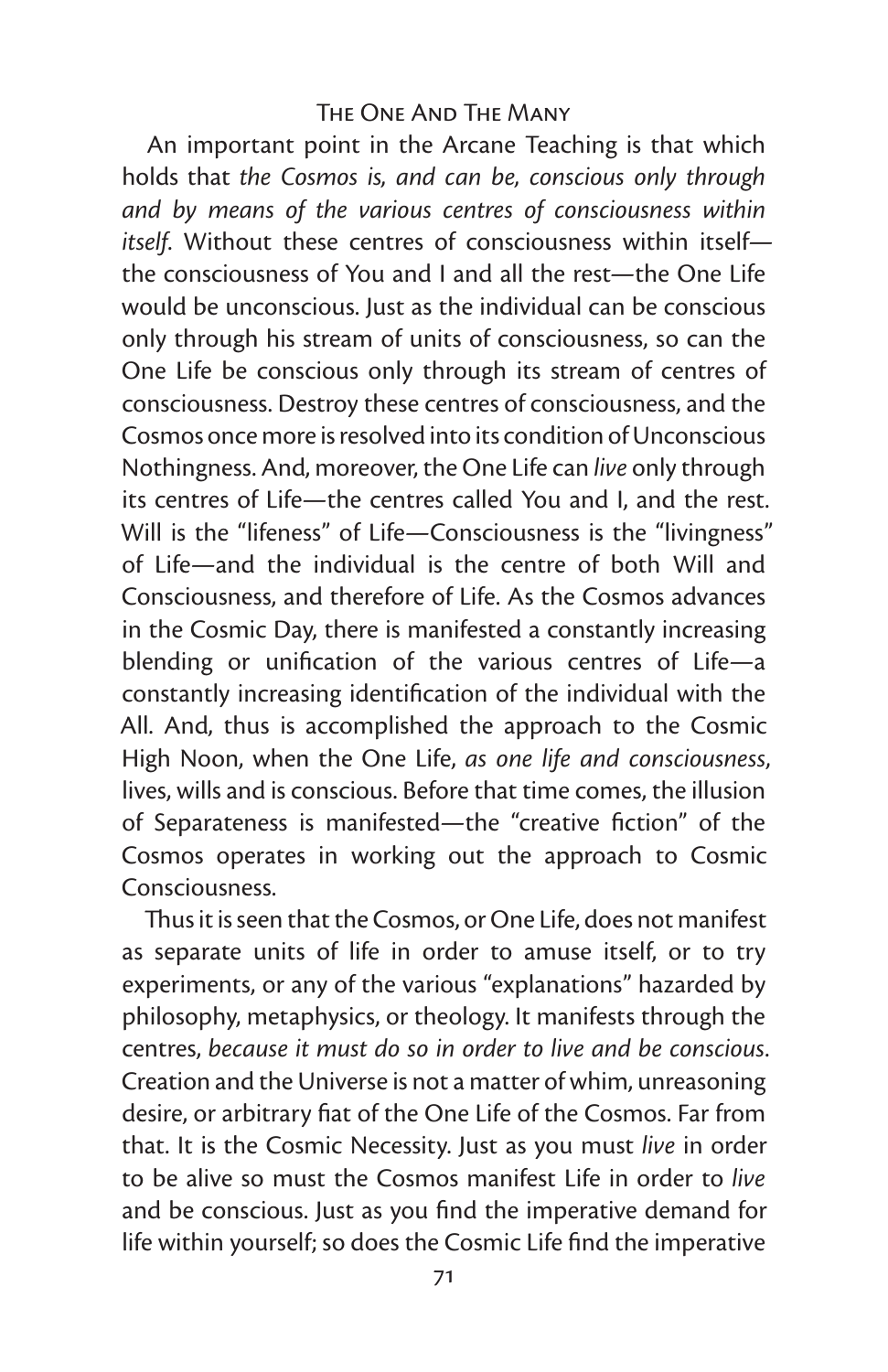demand for Life within itself. The One Life is under the Law, just as you are under the Laws. The urge of "Must" is ever impelling it forward. It is not Free—it is under the Law and The Laws. The Law is ever over and above it—the Seven Laws are constantly in operation within it. The One Life is not a cruel, arbitrary master or ruler. It is your Greater Self, and subject to the same laws which govern you. *It is doing the best it can*, for itself, and therefore for you. When the individual realizes this fact—the fact that the One Life is doing the best it can; is bound by the Laws as much as is the individual; that there is no manifestation of arbitrary desire, or unreasoning whim in the Cosmic machinery; that One is All, and All is One; then there appears a *reason* and explanation for much in life which has hitherto defied explanation or reason; or theory of justice and equity. Then is there seen an explanation of that apparently arbitrary, despotic manifestation of power, which caused old Omar Khayyam to utter his rebellious protests, and cry aloud:

> "Into this Universe, and 'Why' not knowing, Nor 'Whence,' like Water willy-nilly flowing; And out of it, as Wind along the Waste, I know not 'Whither,' willy‑nilly blowing.

"What, without asking, hither hurried 'Whence'? And, without asking, 'Whither' hurried hence! Oh, many a cup of this forbidden Wine Must drown the memory of that insolence!

"A moment guessed—then back behind the Fold Immerst of Darkness round the Drama rolled, Which for the pastime of Eternity He doth himself contrive, enact, behold.

"We are no other than a moving row Of Magic Shadow‑shapes that come and go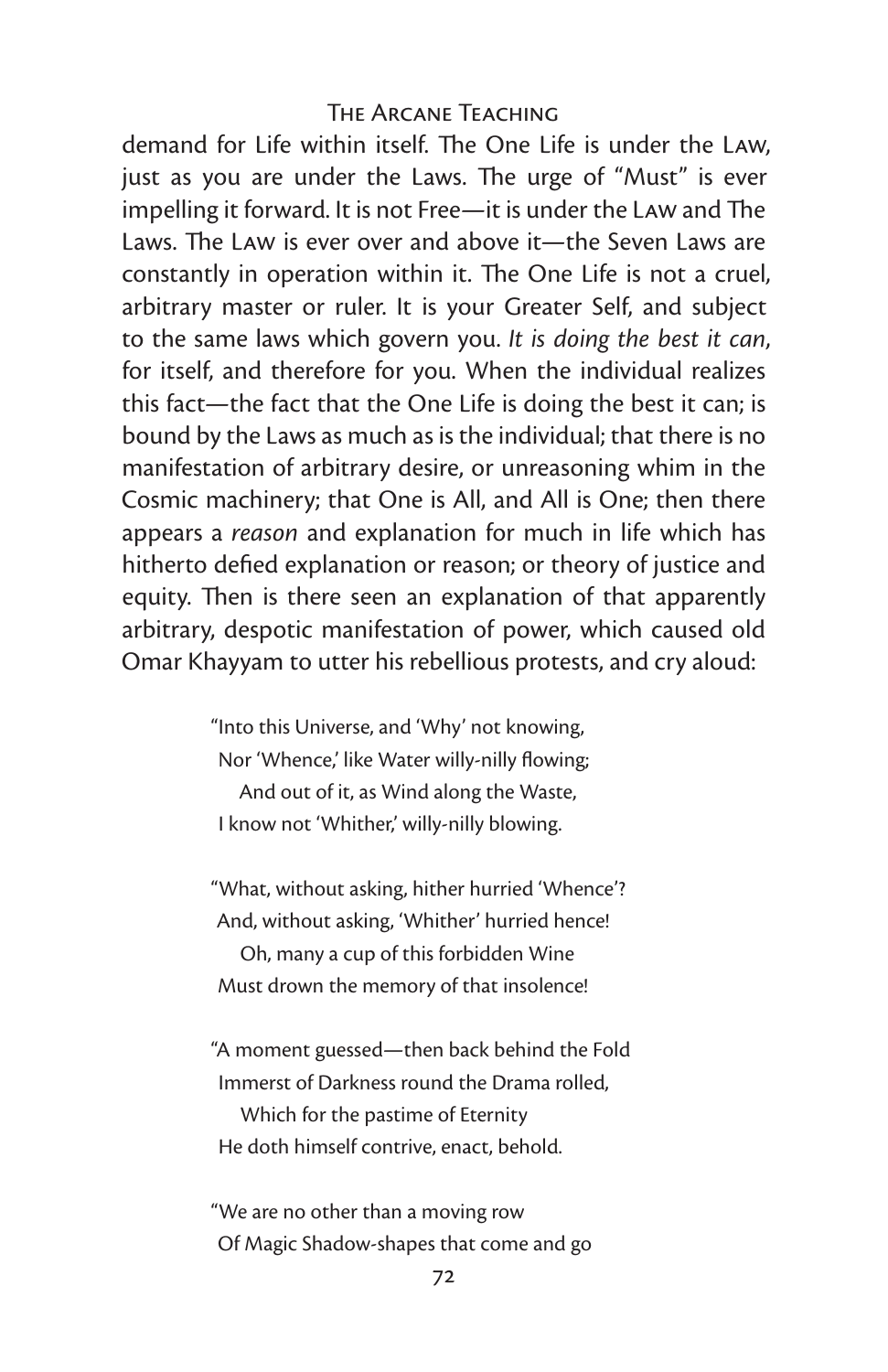The One And The Many Round with the Sun‑illumined Lantern held In midnight by the Master of the Show.

"But helpless Pieces of the Game He plays Upon His Chequer‑board of Nights and Days; Hither and Thither moves, and checks, and slays, And one by one back in the Closet lays.

"The Ball no question makes of Ayes and Noes, But Here or There as strikes the Player goes; And He that tossed you down into the Field, He knows about it all—He knows—He knows."

Many daring thinkers who setting aside "the bribe of heaven and threat of hell" have dared to look Life in the face, have been overcome by a sense of impotent subjection to an arbitrary Being who, *being able* to remedy conditions, and *knowing of* the pains of mortal life in the universe, nevertheless has deliberately imposed such conditions upon living things. Such thinkers find it impossible to reconcile the claimed qualities of Love and Good in such a Being, with the manifestations of apparent injustice, inequity, pain and suffering which made pessimists of great souls like Buddha, Lao‑tze, and the writer of the Koheleth or Ecclesiastes. Indeed, viewing Life from this viewpoint, one finds it hard to escape the conviction which inspired the bitter words of old Omar, when he cried:

> "What! out of senseless Nothing to provoke A conscious Something to resent the yoke Of unpermitted Pleasure, under pain Of everlasting Penalties, if broke!

"What! from his helpless Creature be repaid Pure Gold for what he lent him dross-allay'd; Sue for a debt we never did contract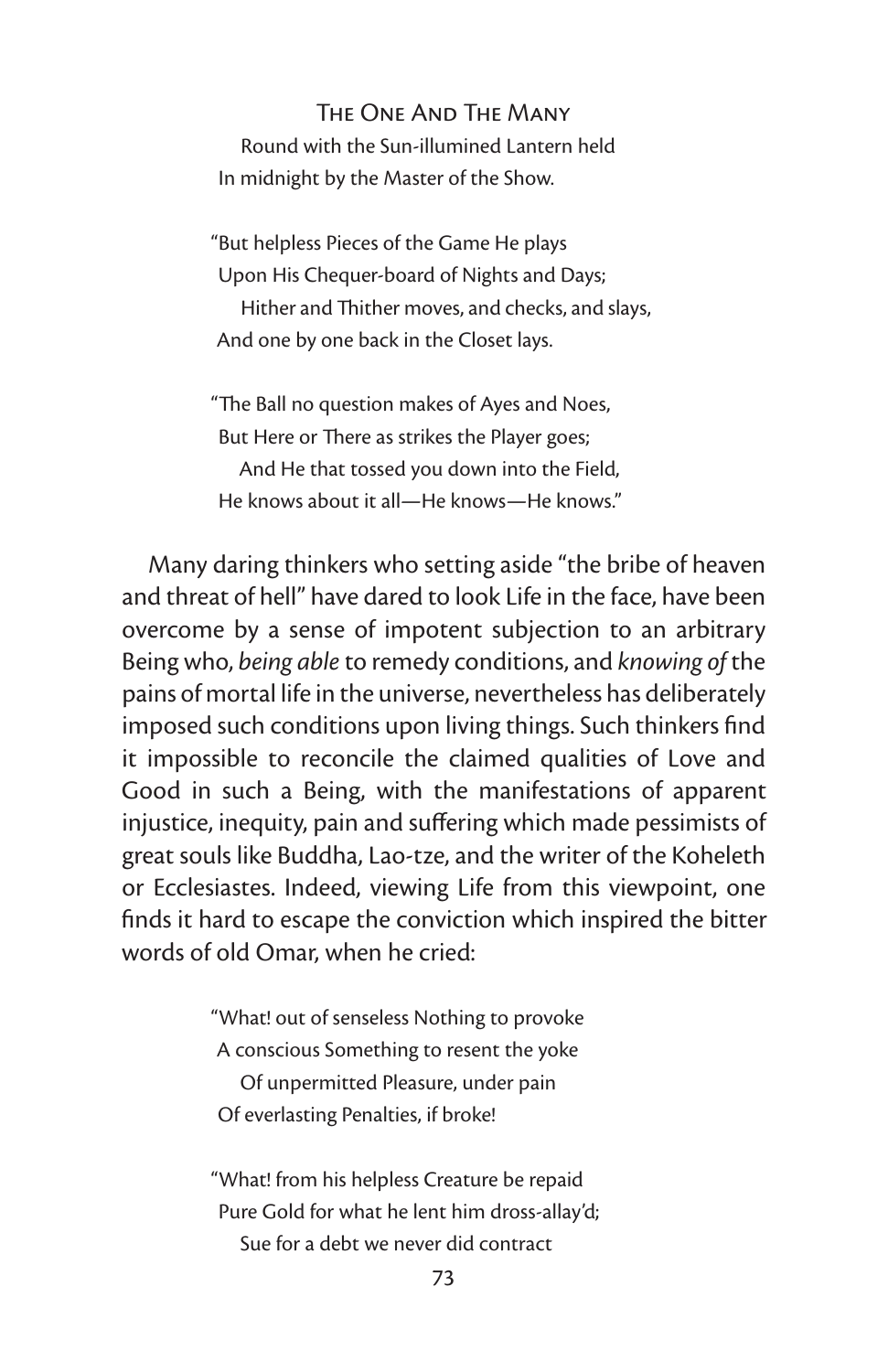## The Arcane Teaching And cannot answer—Oh, the sorry trade!

"O Thou who didst with pitfall and with gin Beset the Road I was to wander in,

Thou wilt not with Predestined Evil round Enmesh, and then impute my fall to Sin!

"O Thou who Man of baser Earth didst make, And ev'n with Paradise devise the Snake: For all the Sin wherewith the Face of Man Is blackened—Man's forgiveness give—and take!"

But with the dawning knowledge that the One Life, or World‑Spirit, is *not* The Absolute, but is under Law and Laws superimposed upon it, then we have a picture of an Universal Being which suffers with us and through us; rises with us and through us; strives with us and through us; attains with us and through us; rejoices with us and through us; conquers with us and through us—and whose Life is composed of our lives; whose consciousness is composed of our consciousness. Such a Being is seen to be, at the last, *one with ourselves*, instead of an outside power—and consequently, such a Being is seen to be eternally making for Good‑making for *our* good, for we are one with itself. Such a Being is seen to be but the Composite Self of all the individual selves of the Cosmos—the Real Self. And in the recognition of all this, our bitterness must die away, and a great feeling of compassion, sympathy, understanding and love must be manifested by us—and felt by us. Then must come that sense of Oneness with the All which is the great reconciler—which harmonizes the Opposites, and establishes the Cosmic Balance.

This One Life is You—and You are it. Centres of Life, apparently separate are we now—but steadily growing toward that time, phase and state of Cosmic Consciousness, in which the All shall know itself as One—and the One know itself as All.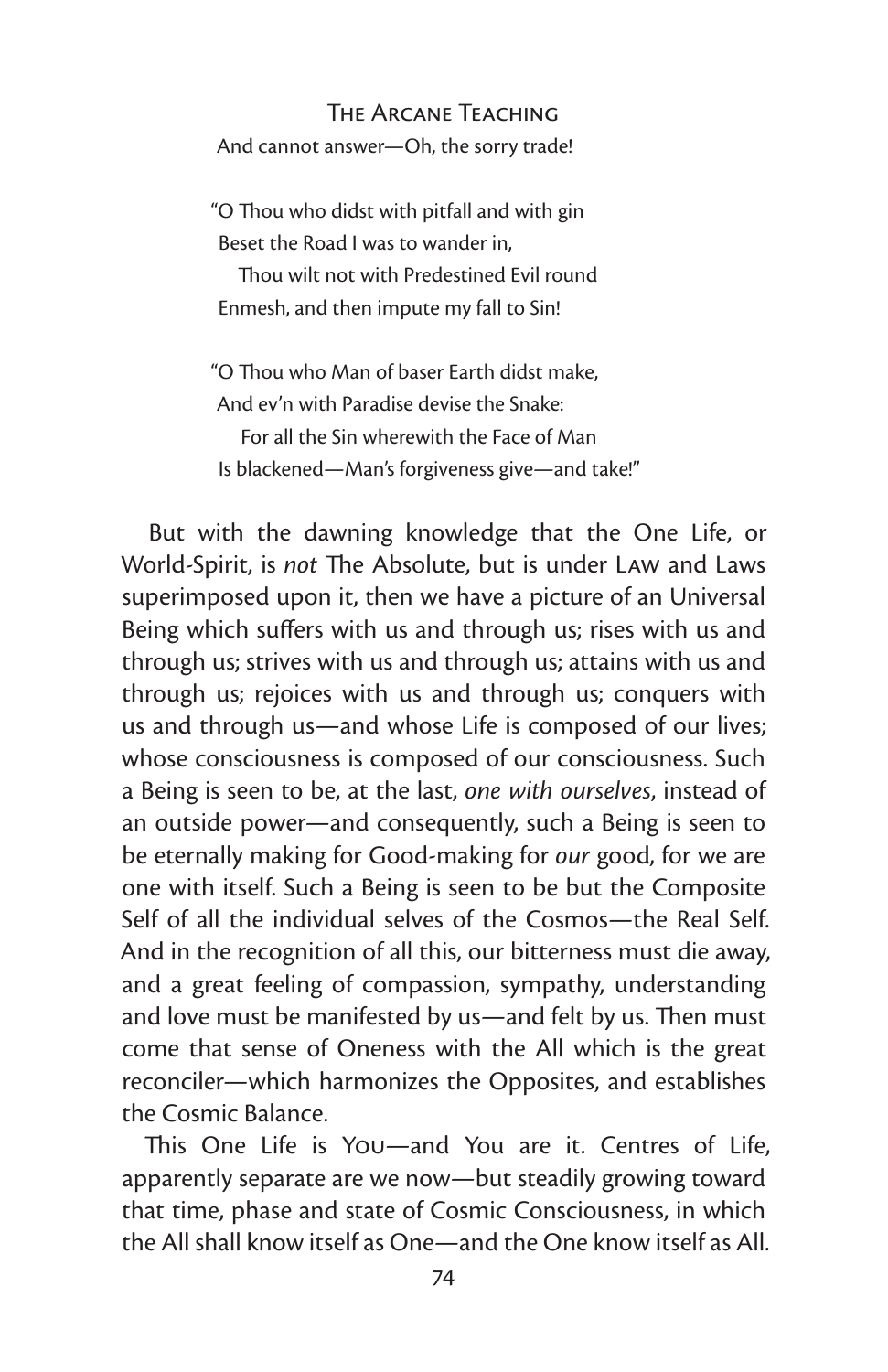## The One And The Many

As the Ego progresses through the stages of Spiritual Evolution, its consciousness enlarges and expands, including more and more of the Cosmos within it as the Self, until the stages of Cosmic Consciousness are reached in which the Ego finds itself blending into the Whole, and the All blending into the Self. This is what is meant by Cosmic Consciousness; Spiritual Consciousness; Transcendental Consciousness; the Higher Consciousness; the *Moksha*, of the Brahmans; the *Nirvana*, of the Buddhists; the Union with God, of the Mystics; the Divine Marriage, of the Sufis; the Brahmic Splendor, of the Oriental poets—of all those transcendental states of Consciousness, in which the Self blends into the All, in varying degrees according to the development of the soul. This is the Secret of the Mystics of all times and lands—this the Mystery of Buddha—this the Divine Bliss of the Brahmans—this the "Wine" of the Sufi symbology, Even old Omar, in his bitter complaint, was true to his Sufi instincts, and recognized the One:

> "Whose secret Presence, through Creation's veins Running Quicksilver‑like eludes your pains; Taking all shapes from Mah to Mahi; and They change and perish all—but He remains."

And this was the thought that inspired these striking lines from an unknown poet:

"Thou great Eternal Infinite! Thou great Unbounded Whole! Thy body is the Universe! Thy spirit is its soul! If Thou dost fill Immensity-If Thou art All-in-All-Then I'm in Thee, and Thou in Me, or I'm not here at all! How can I be outside of Thee, when Thou fill Earth and Air? There surely is no place for Me outside of Everywhere! If Thou art ALL, and Thou dost fill Immensity of Space, Then in Thy Being do I dwell, or else I have no place. And if I have no place at all—what am doing Here?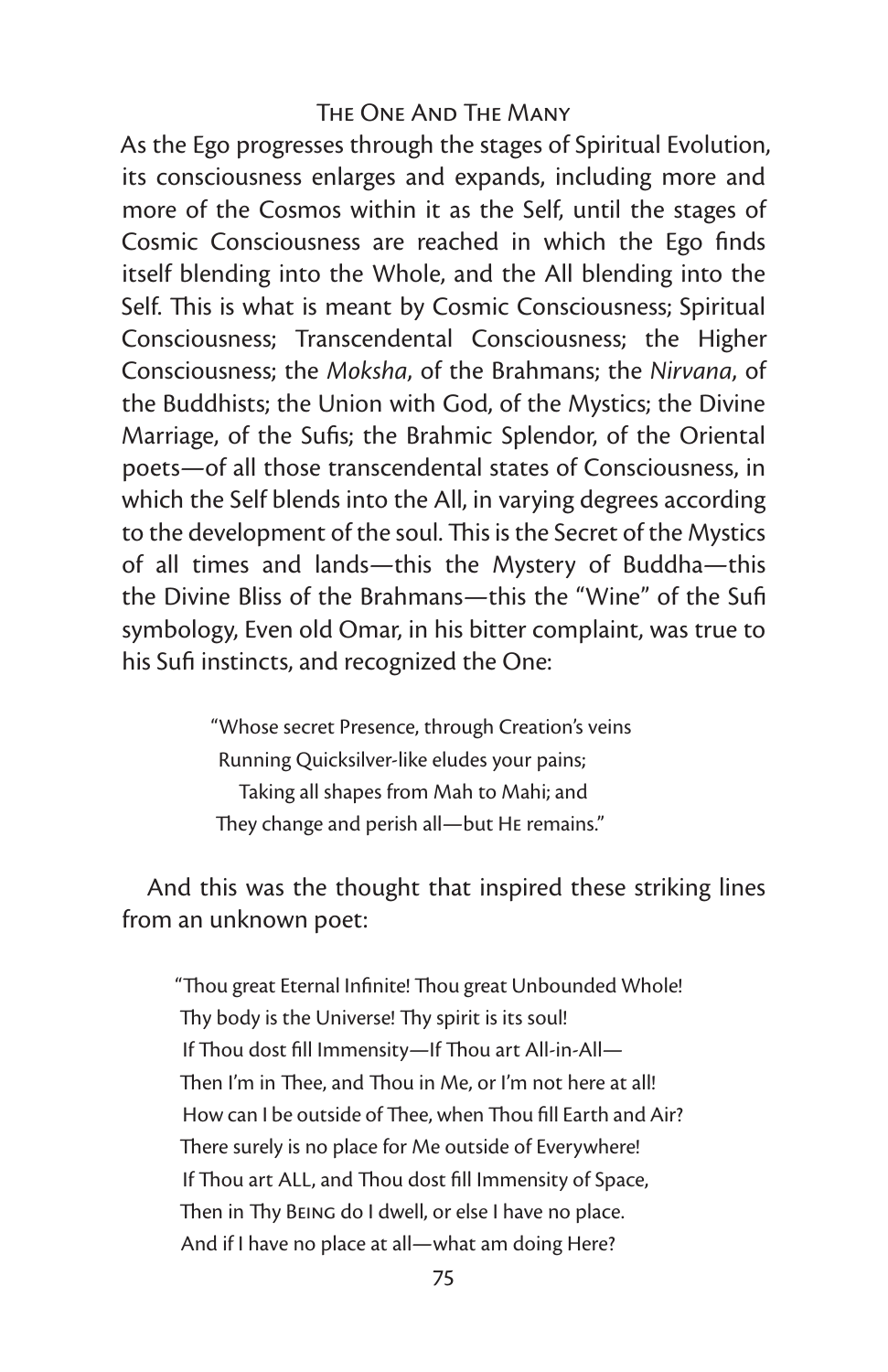The Arcane Teaching Beyond the All I cannot Be—outside of Everywhere! Then truly in Thy SELF am I-and Thou must be in ME; Or else there is no All‑in‑All—no Me, nor Thee, to Be!"

This One is the great Cosmic Spirit—Cosmic Will—Life Principle—One Life of The Cosmos—in which the Arcane Teachers find the Real Self and Universal Being. This is the great Principle of Life and Being, in which "we live, and move, and have *our* being." This is the great Cosmic Life which awakens in the Dawn of the Cosmic Day, and thence proceeds gradually to evolve into the Cosmic Consciousness of High Noon; thence on to rest in the ecstatic state of transcendental Bliss, Consciousness, and Being—*sat‑chit‑ananda*, the Hindus call it—the Kingdom of Heaven, other mystics have called it—during the Afternoon of the Cosmic day, which state extends over countless æons of time; thence passing into the dream‑like slumber of the Twilight of the Cosmic Day; thence on toward the resolution into the state of Unconsciousness in the Infinity of Nothingness of the Cosmic Midnight; thence on to the Re‑awakening at the first glimpses of the Dawn of the new Cosmic Day. As Above, so Below; as Below, so Above! From One, Know All!

Thus is the Great Cycle of the Cosmos—thus the Working of the Laws. And, ever over all dwells The Law, unchanged, peaceful, undisturbed—ever the same—Alone—Absolute.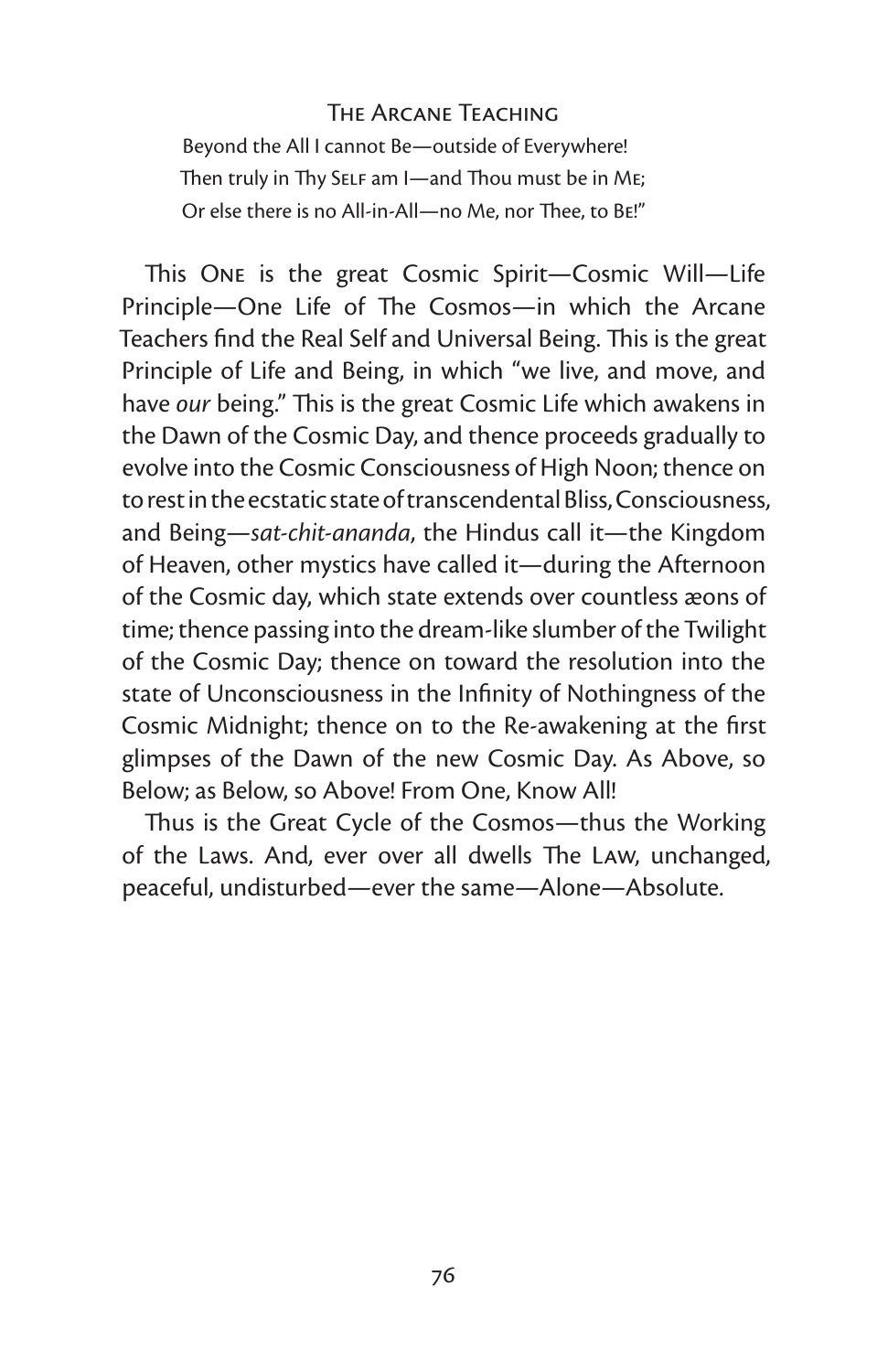## Lesson VIII.

## Metempsychosis.

|<br>|<br>| T is not our purpose to enter into a discussion of the world‑old and world‑wide doctrine of Metempsychosis, Re-Birth, Reincarnation, or Re-embodiment, or by whatever other name it may be known. The modern world has awakened to a new knowledge of this ancient doctrine and truth, but in learning it is has absorbed much error with the principle of truth. We shall not attempt to *prove* the doctrine of Metempsychosis. All true occultists know that every soul which ever has experienced re‑embodiment or rebirth *has an intuitional assurance of the truth of having lived before, some time, some where*—an assurance perhaps dim, but still persistent. Those who have not this inner assurance in some degree have never experienced rebirth, although they may have rebirth awaiting them after the present earth life. To those who have not this inner assurance, it is folly to attempt to *prove* Metempsychosis at the best they will receive it merely as one of a number of idle speculations on the unknowable hereafter. To those who have the inner assurance, in some degree, no other *proof* is necessary, although explanation and teaching regarding the same is eagerly sought after. In this, and the following lesson, we shall ask you to consider the Arcane Teaching regarding the details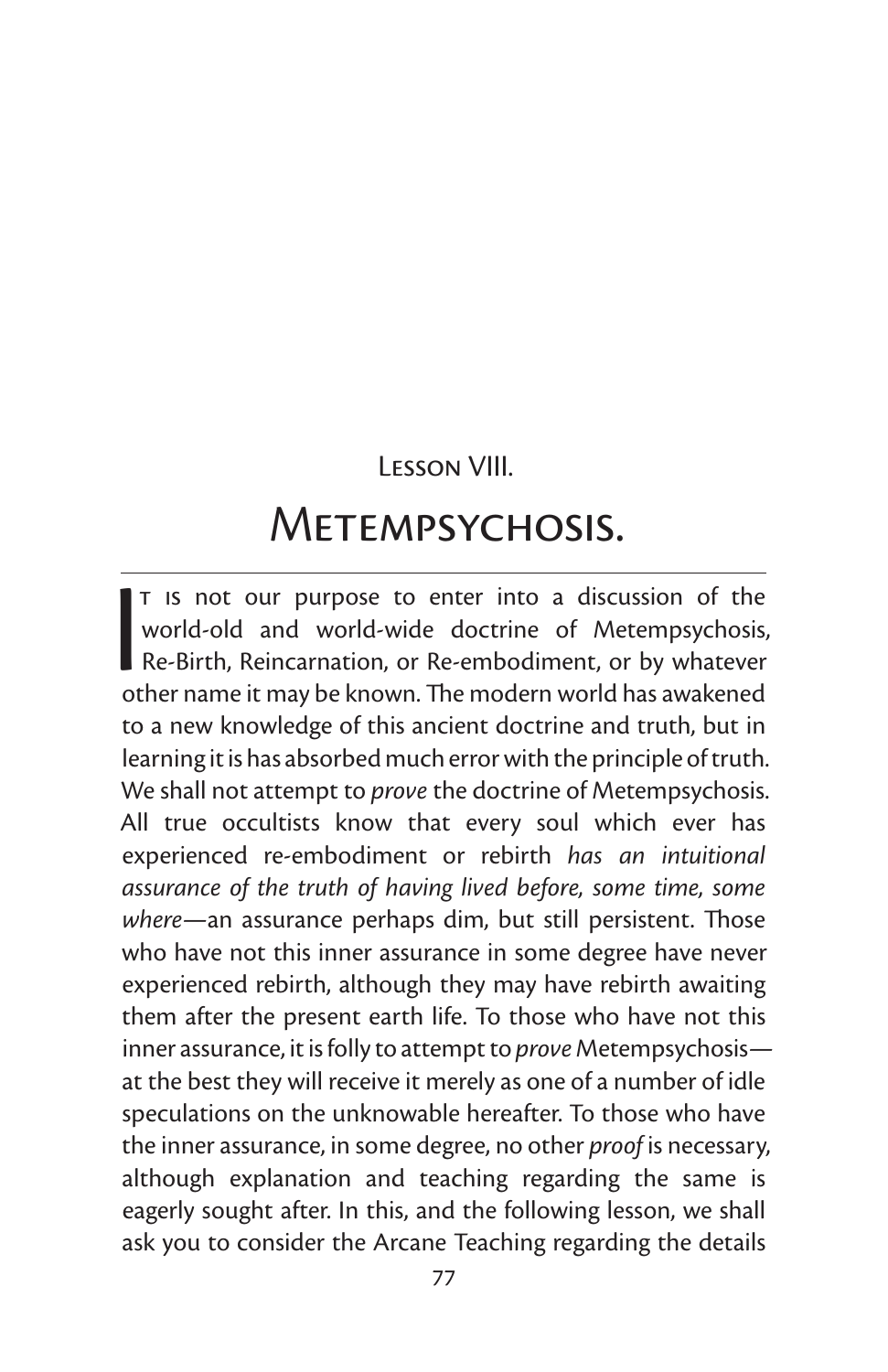of Metempsychosis, Reincarnation, and Re‑birth. Many of the points of the Teaching may seem strange and startling to those who have studied other teachings—but careful study and comparison will show the Truth in spite of the contradictions from without. For the first point, listen to the Aphorism:

Aphorism xiii. Know ye this first Truth of Metempsychosis: The Ego is evolved from the Personal Self. Every living thing possesses a Personal Self, but even among men, many fail to reach Egohood. Egohood is earned, not bestowed as an universal natural gift. Many personalities are born, but few Egos are evolved. Personality perishes in the Astral World, after the death of the physical body—Egohood persists in Re‑embodiment and Rebirth.

This startling truth, embodied in the Aphorism, IS one of the fundamental principles of the Arcane Teaching. The majority of religions and philosophies have held to the idea of the universality of immortality, although there have been some notable exceptions to the rule. The Arcane Teaching however has always held that Egohood (with survival and re-birth) is conditional and exceptional. It has held that there must be earned and evolved an Ego, before that Ego may persist in Re‑embodiment and Re‑birth. Many of the ordinary teachings regarding Reincarnation hold that there is a continuous chain of Rebirth or Reincarnations from the lowest form of animal life (and often still lower) to that of advanced Man and beyond. This is *not* so held in the Arcane Teaching. The Arcane Teaching holds that there is Physical Evolution from the very lowest life forms to the highest (up to a certain advanced stage to be noted hereafter), but that Spiritual Evolution begins only when the Ego is evolved from the Personal Self of some creature on the plane of humanity, or some plane equal to it in other worlds. From thence on there is Spiritual Evolution, and Metempsychosis, Re‑birth or Re‑embodiment, which latter continues until the Ego passes through that stage and thenceforth pursues its Spiritual Evolution without the necessity of Rebirth. Most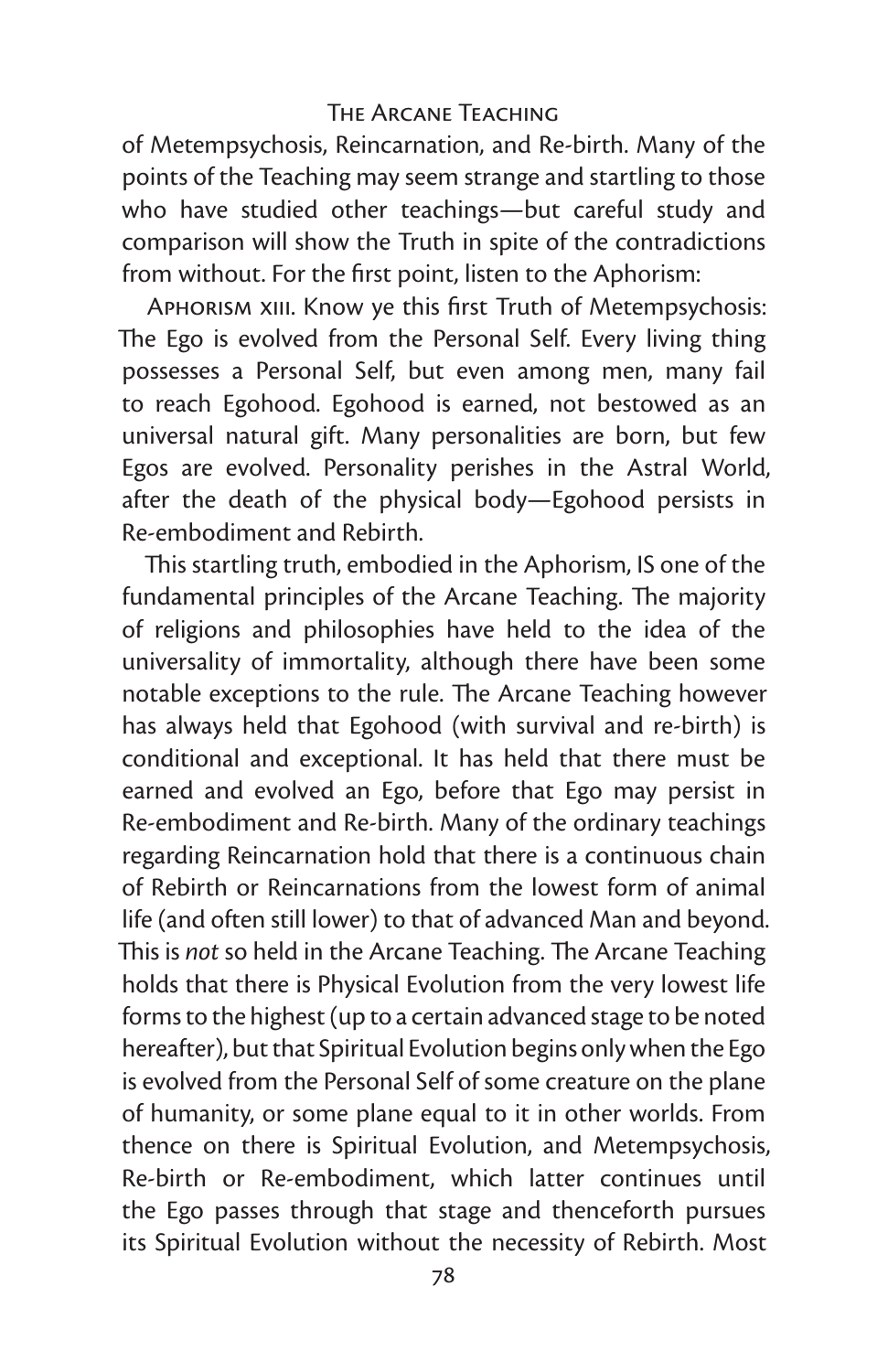#### **METEMPSYCHOSIS**

positively does the Arcane Teaching deny that You, the Ego, as a soul, have arisen by steps of Spiritual Evolution from the various soul-stages of the animals. The Arcane Teachings also hold that the majority of human beings on earth to-day have not developed Egohood, and are therefore not likely to be reborn or re‑embodied, but will, after a period of life in the Astral World, in their astral bodies, again die and fade away, being resolved into their original elements in the Cosmos.

All living things have Personality, and are able to distinguish between "Me and Not‑Me"—between their personal selves and the things of the outside world. But only a portion of the human race have developed the phase called by psychologists, "Self‑Consciousness," or "The Sense of Individuality," in which they are able to distinguish between the "I" and the "Me." By the "Me" is meant the things of personality-the body, the mental states, the feelings, the desires, the characteristics of personality, etc. By the "I" is meant that transcendental Something in oneself which is able to stand aside and apart *and view the "Me" as from outside*—that something which enables one to feel, "I Am"—that Something which enables one to know that he is superior to the body, or the personality, and that he will always be "I Am" no matter in what part of the Cosmos he may be, or after how many æons of time he may say it. It is most difficult to describe this phase of consciousness, but those who have it will recognize it, and those who have it not will likewise realize the lack. Some may not recognize it under the term Ego or the "I Am," but will understand when we say it is that which may be called "Soul Consciousness"—that is, a consciousness that You *are* a Soul, inhabiting a body and using a mind—a Something over and above personality and mortal life—a Something destined to live on, and on, and on‑a Something which *feels and knows* that it is. A great many people do not recognize this Something Within them, but instead *believe* that they *have* a soul, or *will have* one at least—their idea of "soul" being something that will emerge *from them* after death. The true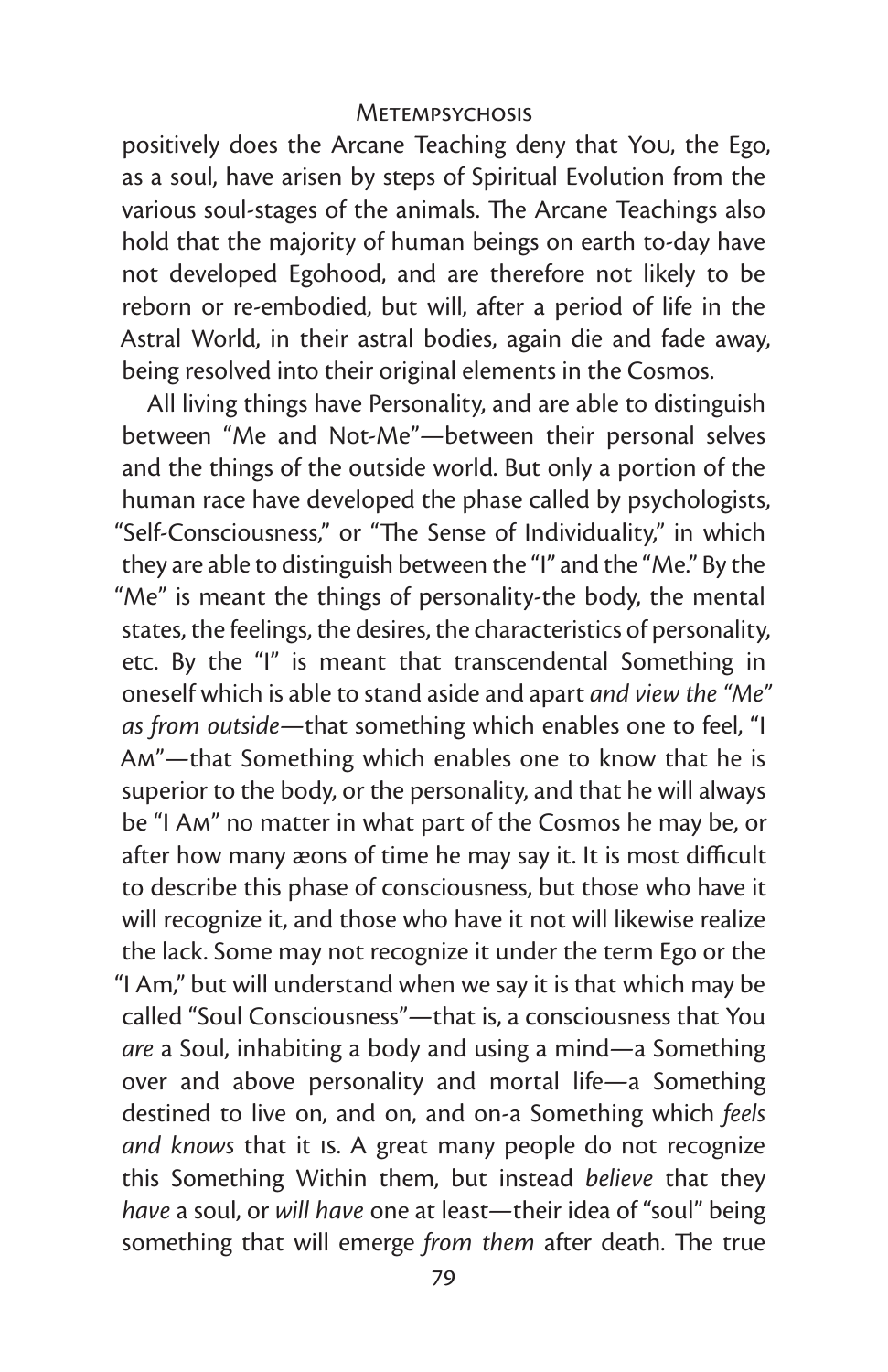Soul recognizes itself as being *Now*—it can say "I Am the Soul— Here and Now!" This is Egohood in its early stages.

The Cosmic Will, or One Life, begins its work of physical evolution, working from lowly forms to higher and higher, the benefits of acquired conscious experience being transmitted through the laws of Sequence or Heredity. In this way the lower animals advanced in the scale of evolution, and Man appeared. But Man was, and in many cases is now, but a higher form of the lower animals—his soul life comes later. As Man advanced in the scale, there were evolved personalities which experienced the pangs of soul-birth. They felt the struggles of the developing Something Within, and began to realize that they were individuals—the "I Am" began to manifest itself. These individuals were not always "good" people—both poles of the opposites manifested here as elsewhere—they were simply stronger and more soulful people—people who felt the Real Self within them. Thus were the Egos evolved.

When physical death overcame these individuals, after spending their allotted and usual time in the Astral World, and sinking into the astral slumber preceding the usual astral dissolution and final death, these Egos awoke to a new life in new bodies—Metempsychosis in its earlier stages. Each Ego was reborn into a new body, along the lines of its general character and desires, although it preserved but a faint memory of its past life. The Ego preserved its Character, however, although its Personality had slipped away from it. Thenceforth these Egos proceeded along the lines of Spiritual Evolution, in connection with Physical Evolution—and thereby the One Cosmic Life was enabled to evolve and progress *along two lines* of Evolution, instead of one as before—the Cosmic Will doubled its resources. In order to see the "why" and "how" of this process of re‑embodiment, or re‑birth, let us listen to the Aphorism:

Aphorism xiv. Know ye this second Truth of Metempsychosis: Persistence in Egohood in Rebirth or Re‑embodiment, is but the Recollection or the Memory of the Cosmic Will, in the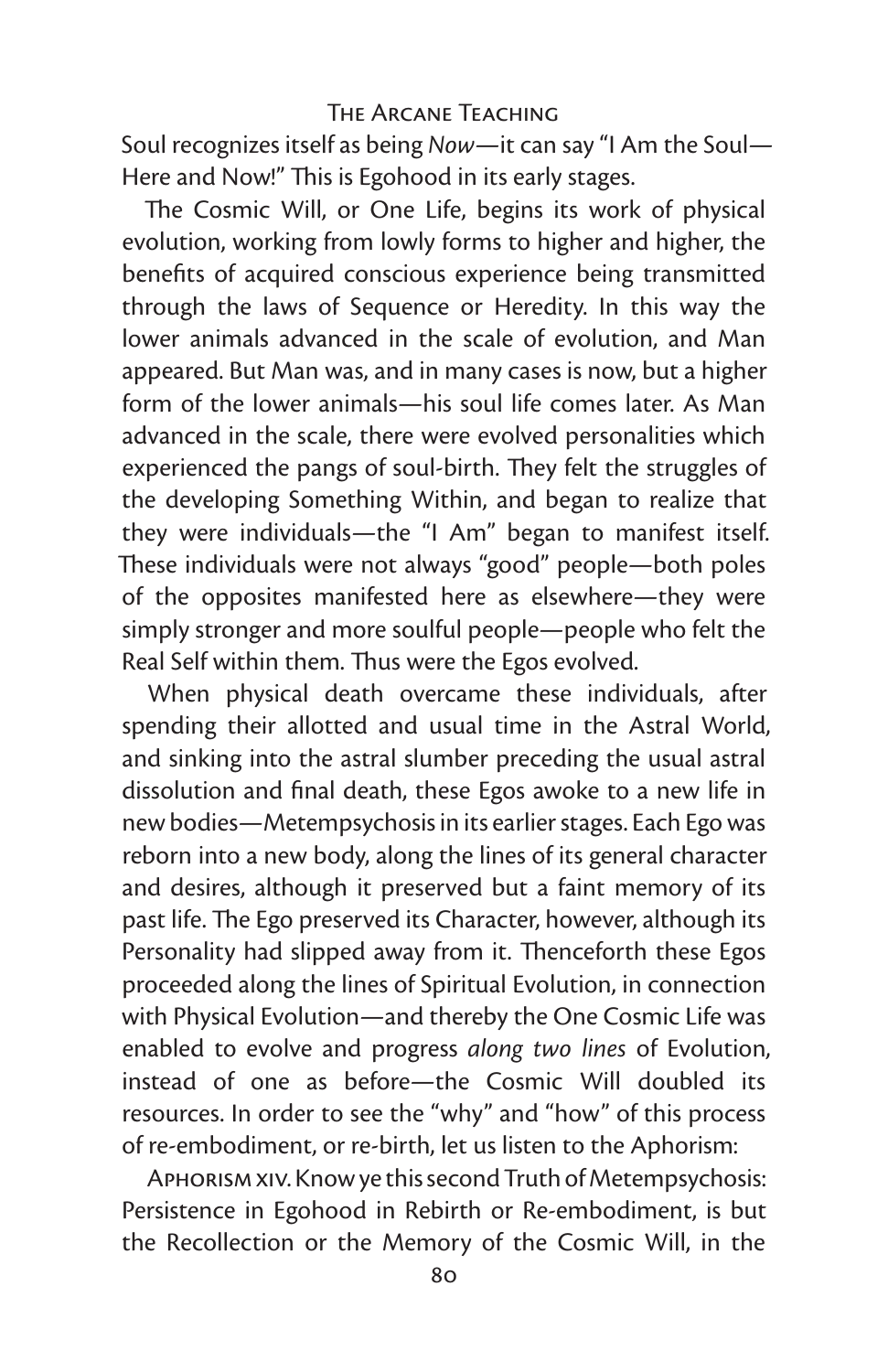## **METEMPSYCHOSIS**

World‑Brain. As the mortal brain recollects (and thus embodies) an idea, or thing—so does the World‑Brain recollect (and thus embodies) the Egos. This is the Truth of Metempsychosis, and the phases of Life beyond Metempsychosis.

To those who have deemed incapable of solution the "how" of Re‑embodiment, the Truth contained in the above Aphorism will come like a flash of lightning illumining the darkness of midnight. The analogy is seen at once by those familiar with the laws of the mind and the phenomena of the brain. An idea or thing, the impression of which is in the memory (occultists claim the memory to be largely astral in its nature) is recalled or recollected, and immediately passes into the field of consciousness. And to pass into the conscious field *it must be embodied* in the brain substance or cells—it must be given an appropriate body. The Cosmic Will remembers the Ego in the Astral World, and in the World‑Brain it again embodies it in material form. We urge you to study this carefully and thoroughly, before proceeding further, in order that you may make this great Truth your own for all time. Consider this: To be remembered by the Cosmic Will in the World‑Brain, is to persist in Being—*for whatever is so remembered cannot perish so long as the World‑Brain persists and exists*.

And now listen to the Aphorism, telling the third truth of Metempsychosis:

Aphorism xv. Know ye this third Truth of Metempsychosis: In recognizing and knowing the "I," the individual recognizes and knows the Cosmic Will—and the Cosmic Will knows and recognizes the individual. Egohood is mutual conscious recognition—all below this phase belongs to the sub‑conscious plane of the World‑Brain.

In this Aphorism is contained another remarkable Truth. It informs us that the "I Am," or "I," or "Soul" recognized by the individual, even faintly, is the conscious recognition of the Cosmic Will or One Life which is our Real Self. And, likewise, such recognition is mutual, for in it also is comprised the recognition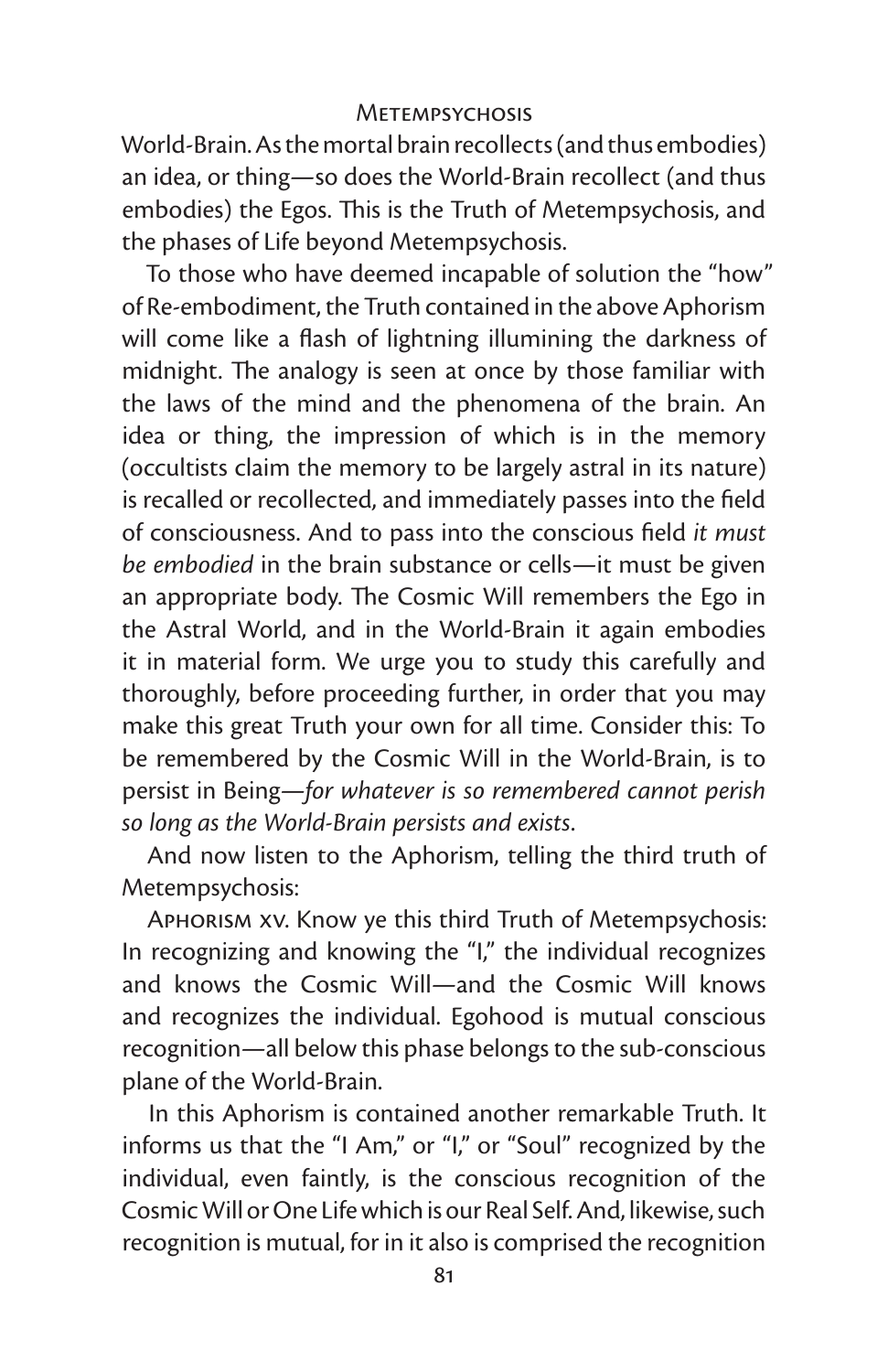of the individual by the One Life. When we know, recognize and realize the "One" within us; then the "One" recognizes us within itself. And thenceforth it remembers us, and our Spiritual Evolution begins. As the Aphorism says: "Egohood is mutual recognition—mutual recognition between the Individual and the All." The Aphorism also informs us that below the plane of Ego, all the life activities of the World‑Brain are along sub-conscious lines-below the plane of Consciousness. In other words, the Being *in whom we are*, knows and is conscious of us, only when we are conscious of Being *within us*. The recognition is mutual in consciousness. And, correspondingly, as we advance in the great scale of Consciousness, we come into a closer recognition and consciousness of the One, and the One comes into a closer recognition and consciousness of us. Finally, at the High Noon of Cosmic Consciousness, we come to know that we *are* the One—and the One comes to know that *it is us*. And toward this is the aim and goal of Spiritual Evolution.

But not all the Egos reach this stage—many fall by the wayside, or sink into the mire. We shall speak of this in the succeeding lesson, and we mention it here merely to prevent a misapprehension.

The Arcane Teaching does not hold that Re‑Birth is imposed arbitrarily upon the Ego, or by reason of punishment or reward for deeds "good and evil" of the physical life; but, on the contrary, that it proceeds in accordance with the operation of the Seven Laws following the general path of the Desire and Character of the Individual. In other words, the "character" of the individual, which is composed of the sum of his experience and his desires, follows the line of the general Expression of his Desires in deciding his future embodiments and life. Desire is the strong motive force of Life, as we shall explain in a future lesson, and its urge toward expression leads him into certain channels of Re‑birth. An understanding of Desire and the Will enables the individual to regulate his character so that he may practically map out his future lives instead of allowing them to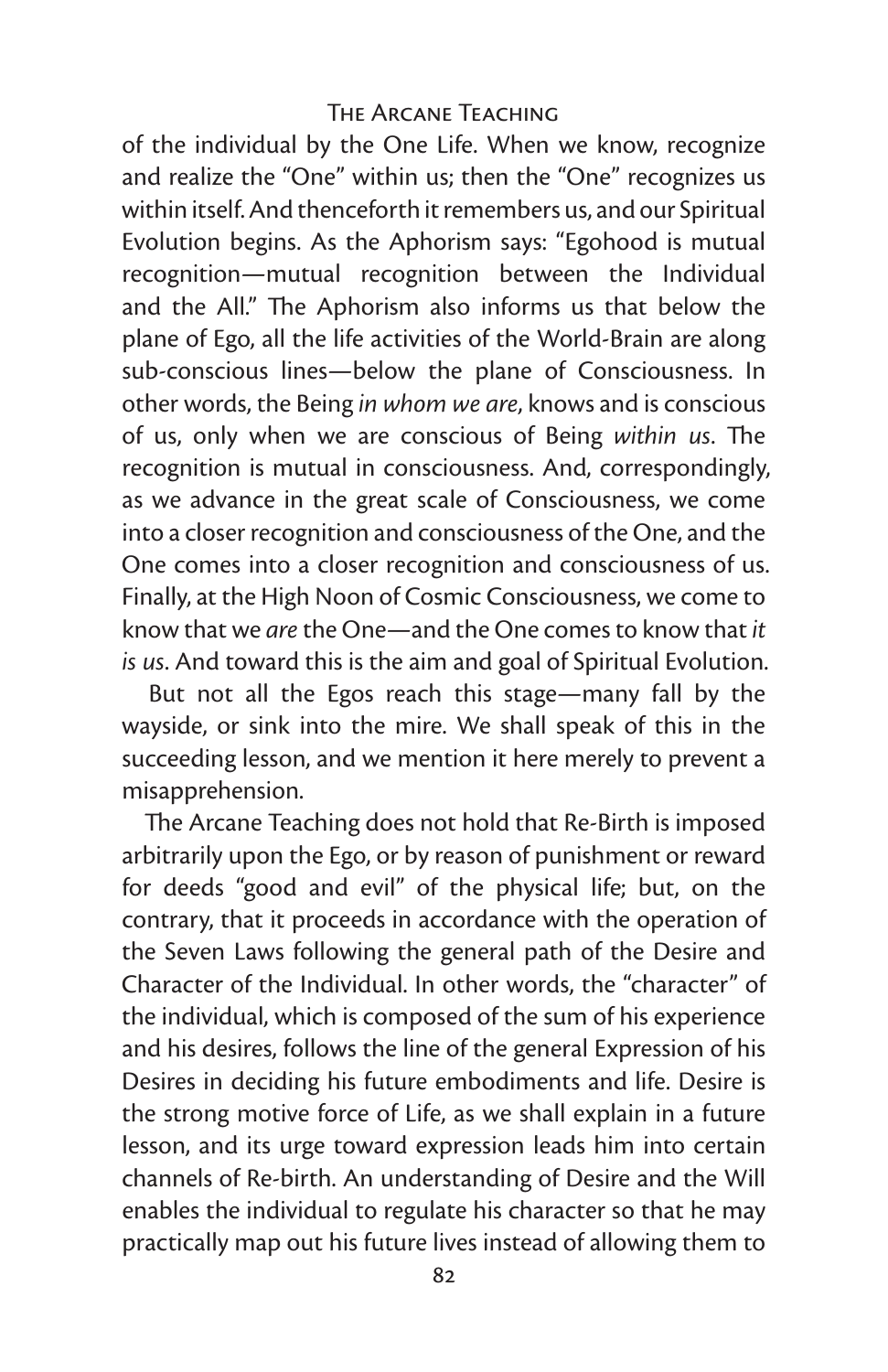## **METEMPSYCHOSIS**

be determined by Blind Desire as is the case with the majority of the race.

Nor does the Arcane Teaching hold that Metempsychosis shall always continue along *unconscious* lines. The advanced soul reaches the plane of Conscious Re-birth, after a certain stage is passed—and accompanying this comes the Memory of the Past Lives, so that Life becomes continuous in consciousness and memory, after a certain stage of progress is attained. At present, the average Ego is undergoing a stage of spiritual evolution akin to the mental stage of a child of a few years of age. The child remembers but little of its past—the happenings of a few months ago are forgotten—even the affairs of yesterday seem dim to-day. But as the child advances in years it has a better and still better remembrance of the past. And, in the same way the advancing soul develops a clearer and still clearer recollection of its past lives. The dim memories, and flashes of remembrance of the past, which many of us now have, will be succeeded eventually by a full remembrance of the details of our past lives.

Moreover, the Arcane Teaching does not hold that Metempsychosis is the final stage of spiritual Evolution. On the contrary, it holds that eventually the evolving Ego will reach the stage in which Re‑embodiment is no longer necessary and thenceforth the Ego will be able to actually *create* its own bodily vehicle of life from the Principle of Substance in which it is immersed.

The Arcane Teaching also hold that Re-embodiment on this one planet continues only so long as the Ego is attracted by Earth things—when it passes beyond the attractions of Earth it rises to meet the attractions of worlds higher in the plane, and so on and on. Or, likewise, it may become so gross that it may sink to a lower level of worlds beneath our own in development. Many of us now abiding on this planet, have been drawn here by reason of having fallen from the higher estate of higher worlds by reason of our material longings. This accounts for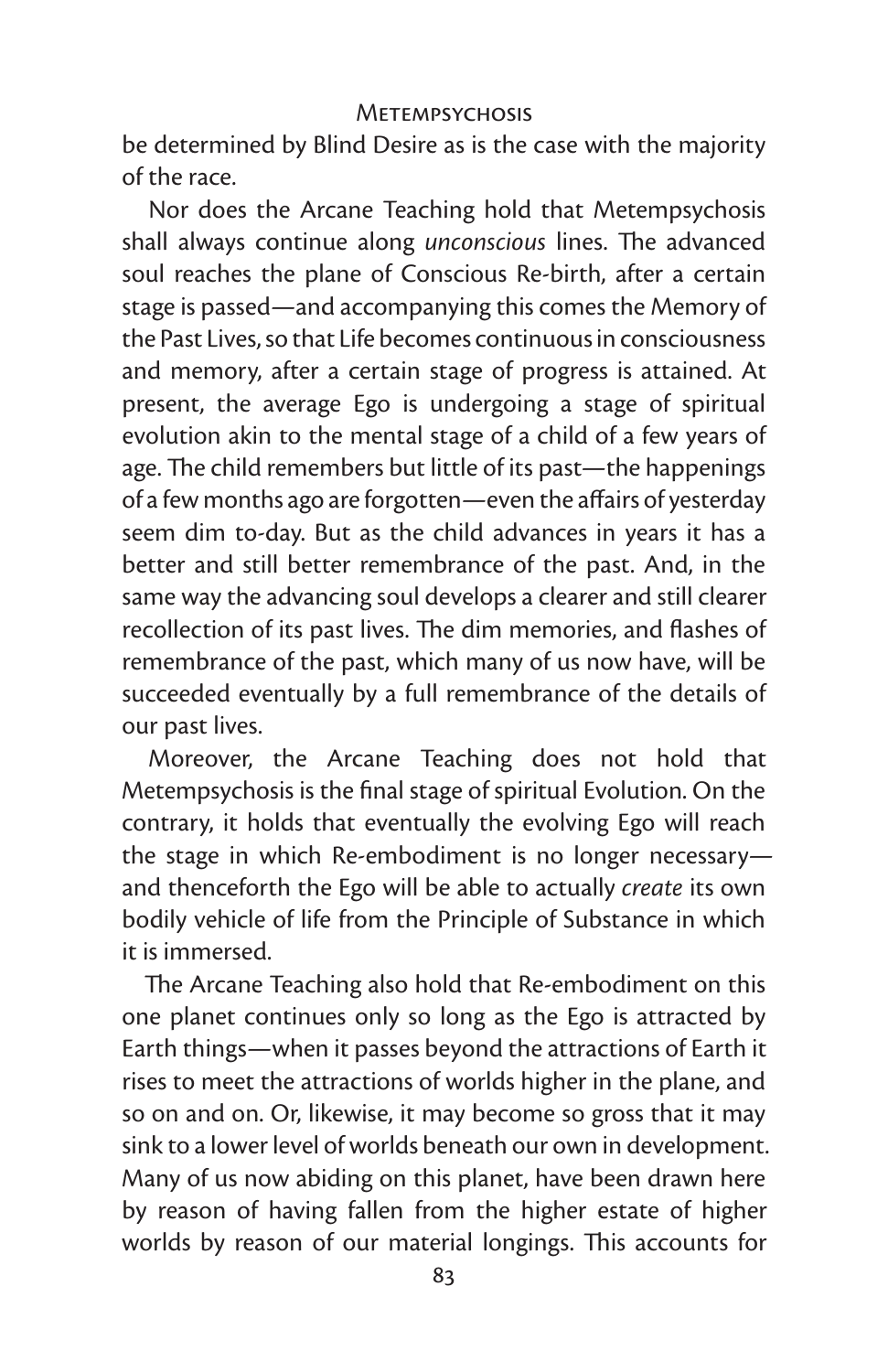the feeling possessed by many that they are "far from home," accompanied by dim and bitter flashes of remembrance of a brighter, happier and more glorious life on some higher plane in the past. But the lesson will be heeded, and these "lost souls" who are "strangers far from home" will follow the "kindly light" which will lead them on to home once more.

The Arcane Teaching holds that the dual-nature in individuals—the "two natures struggling for supremacy"—arise from the struggle between the "I" which is the reincarnated Ego, and the "Me" which is the Personality received along the lines of heredity, ancestral race, thought, etc. The "I" is the Real Self-the "Me" is the personality which has been inherited. The "character of the individual arises from the balance struck between the two. The weak soul allows the "Me" to bear down the balance in its own direction; while the strong soul asserts the "I," and seats itself upon the throne of Individuality.

The very fact of the existence of such a struggle between the "Me" and the "I" of the individual, shows that there must be an "I" or Ego superior to and in a measure independent of the inherited and acquired "Me." And the fact that the individual experiences this dual-nature is his proof that he has attained at least some degree of Egohood, for those of the race who lack Egohood are like the lower animals and simply follow inherited and racial desire. The only "conflict" in the minds of those lacking Egohood is the conflict between opposing desires of this kind-there is no "I" to set aside desire, or to master it by Will. The strong Ego is able to master Desire by Will-able not only to desire to will, but to *will* to will. Desire and Will are the two poles of the manifestation of "Will." Desire rules the individual, unless he masters it by Will. The Ego may assert its will over the inherited desires of the "Me" or False-Self.

Personality is connected with the physical body and its psychical inheritances, and acquired tendencies. Individuality is connected with the Ego, or Real Self, which is over and above Personality, or the things of personality. Personality is bound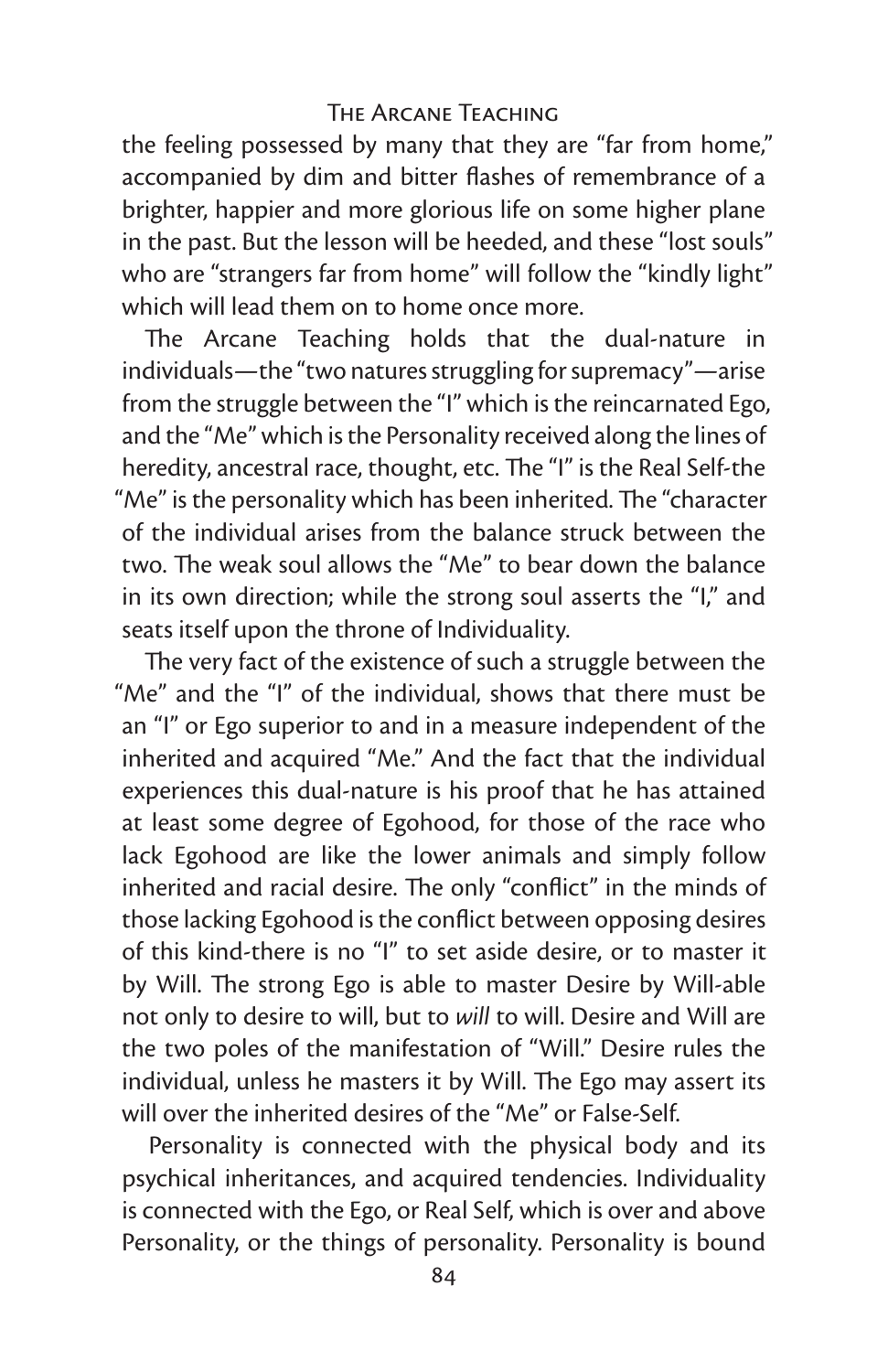and tied by the relative things and persons connected with one's personal present incarnation. Individuality is free from those bonds, ties, and limitations, and soars above them in its Cosmic flight. Personality says "I am John Doe, of Akron, grocer, aged 48"; or "Mary Roe, spinster, aged 45"; as the case may be. Individuality says "I am that which I Am"—above names, and forms, and personal sheaths or vehicles.

Each Ego has been embodied in numerous personalities during the Spiritual Evolution. Old Atlantis; Chaldea; Egypt; Greece; and other ancient lands have known us. Rome, Tyre, Carthage, Babylon, Troy, and other cities of the past have been ours. We have worshipped Jove; Isis; Thor; Wodin; Baal; Pan; and many other strange gods. We have learned many lessons we have had many defeats and many victories. And we are now emerging into a *conscious* realization of what it all means. We have reached the point where we shall have "some say in the matter." We are facing the Cosmic Adventure with open eyes, and bold hearts—we are going on, and on, and on! The dawn of the Cosmic Knowing is upon us. The light is rising over the hills, bidding us awake to the tasks of the day. Let neither Time nor Space terrify us. Let nations vanish, and worlds disappear what is that to us? The Cosmos is our Home—all parts of Space our own—all Time ours to live in and employ. All the Time there is—all the Space there is—all the Knowledge there is—is ours to have and to hold. All this is the heritage of him who can say, and feel, "I Am!"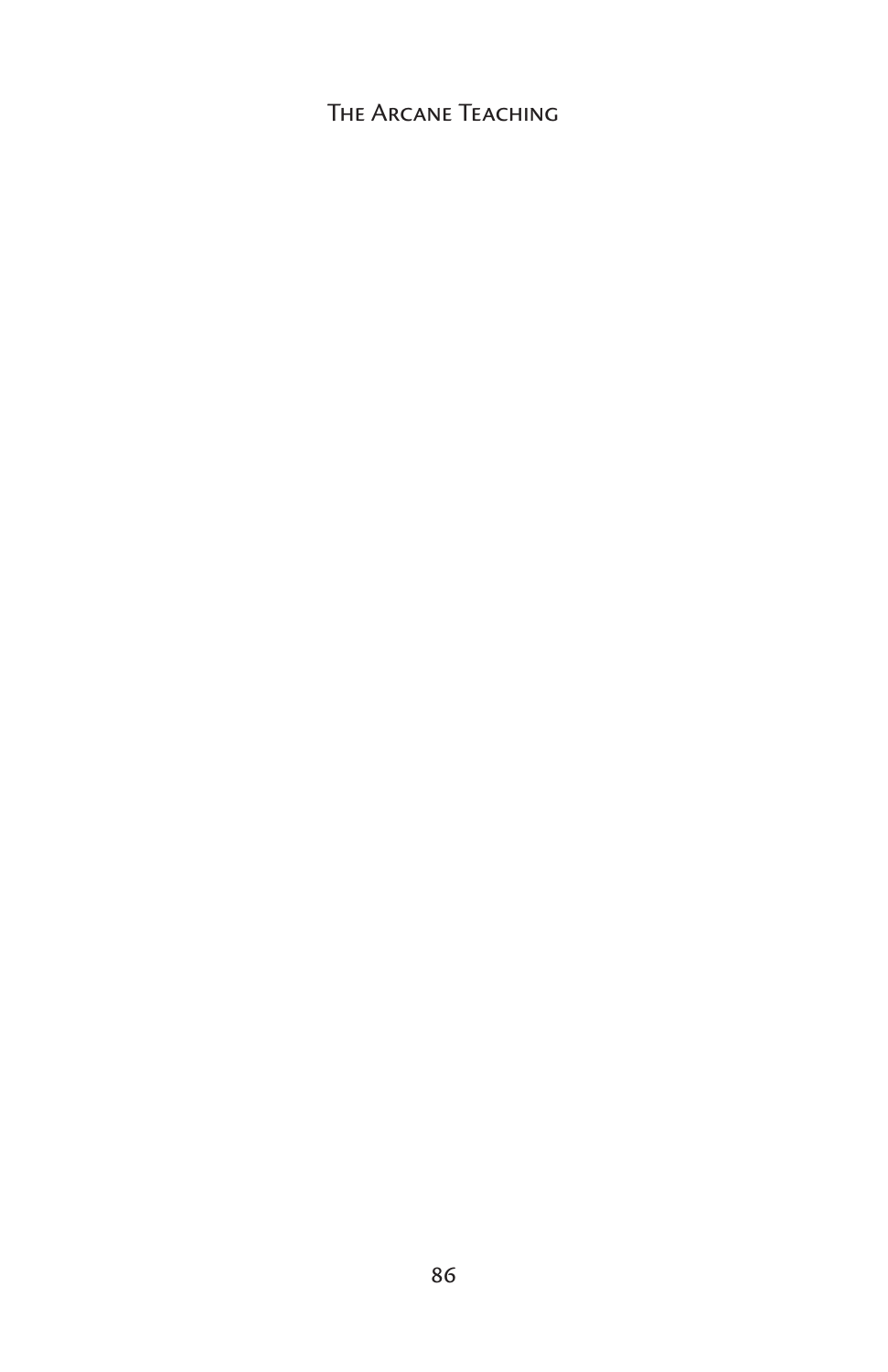## Lesson IX.

## Survival of the Fittest.

THE ALL the various points of the Arcane Teaching, that<br>
of the law of Spiritual Survival of the Fittest is one of<br>
the most startling, when contrasted with the ordinary<br>
teachings on the subject Many thinkers who freely a of the law of Spiritual Survival of the Fittest is one of the most startling, when contrasted with the ordinary teachings on the subject. Many thinkers who freely admit the existence in Nature of the law of Physical Survival of the Fittest, seem to find an idea of injustice in the correlated doctrine of the Spiritual Survival of the Fittest, although the two are but correspondences on two several planes, following the Law of Analogy. When the Teaching is examined in detail, it will be seen that not only does it conform to other manifestations of Nature, but also is in strict accordance with the fullest equity and justice. Particularly is the absolute equity and justice of the law seen, when it is perceived that the failure to survive of the Personality of those lacking Egohood is not the result of arbitrary fiat or dicta, but *is the result solely of the desire and will of the entity or "personality" itself*. The entity perishes and dissolves, *not in spite of its desires and will, but because of them.*

The lowest forms of life perish almost immediately after the moment of physical death. It is true that even the very lowest creatures have an Astral Body which survives the death of the Physical Body, but as all the desires of such creatures are bound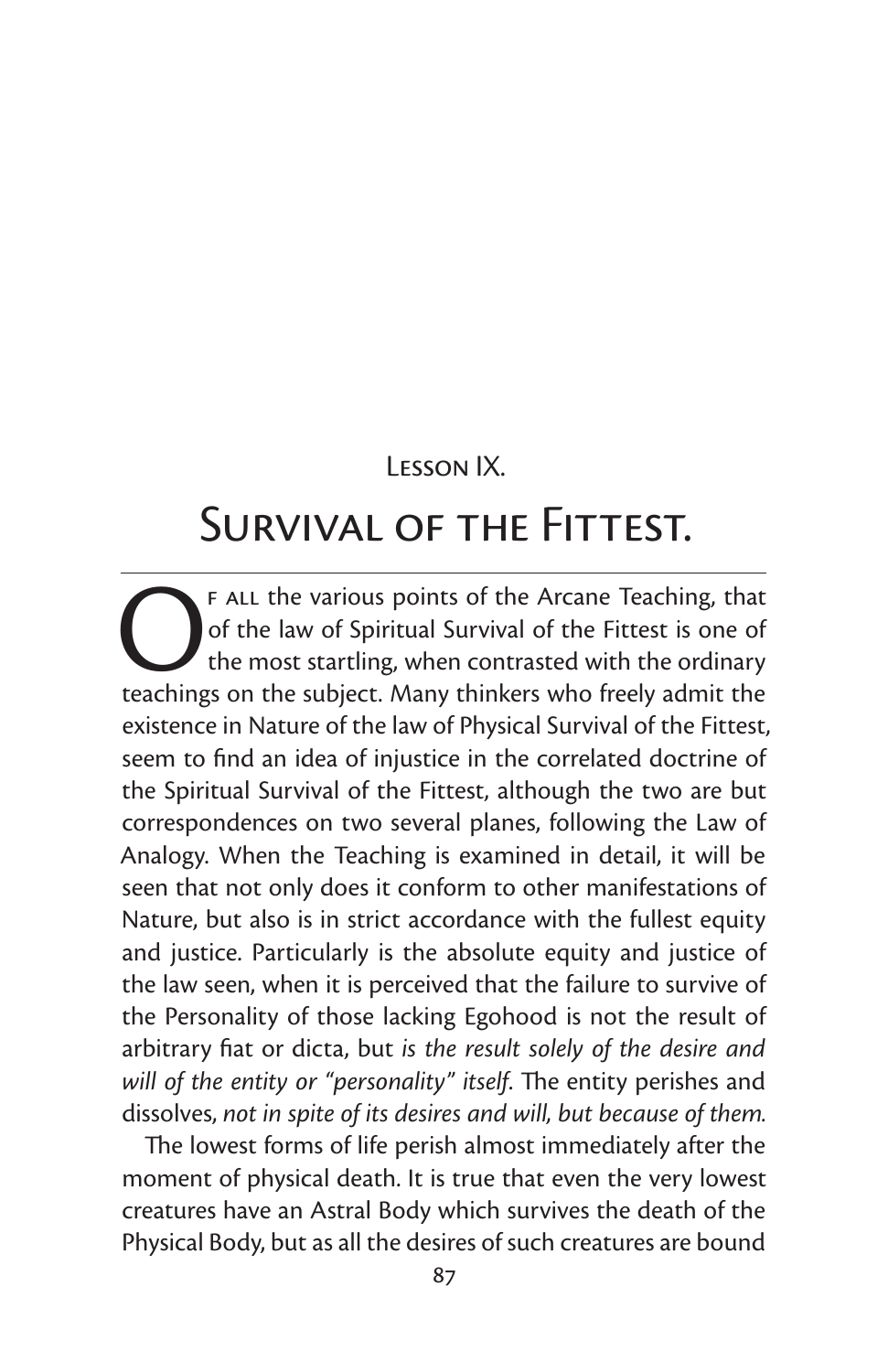up in their physical lives they have nothing to live for after the physical body is destroyed. Such "life" persists for a very short time in its Astral covering, for Desire fading away, the Astral Body dissolves into its original elements, and the entity perishes. As the scale of Life is ascended, there is a longer survival of the Astral Body of the creature, for its desires die more slowly, being more complex and tenacious. The Astral forms of the higher animals often persist for quite a time after their physical bodies have perished, but after a time their desires burn out and the Astral form dissolves and the entity perishes. In the case of domestic animals who have become strongly attached to their human friends, and who have absorbed "something" from the latters' love for and interest in them, the Astral form often persists for years finding great pleasure in being in the proximity of the human friends, although unseen. In this case the desire for survival is strong, and almost reaches the phase of Will.

When the scale of Man was reached by Evolution, there was but little change in the manifestation of Spiritual Survival of the Fittest, for primitive Man was but a little more than an intelligent beast. When his Astral form passed out of the physical body, it was like that of the beast—it found but little pleasure or satisfaction in life apart from the physical, for its desires were altogether along physical lines. It soon found that it "had nothing to live for," and became filled with weariness, *ennui*, and dissatisfaction, and soon found comfort in the Astral sleep which precedes Astral death. After a few years, the entity perished—*because it had no desire to live without a physical body*. And, as surprising as the fact may be to many, it is true that the majority of persons to-day have advanced but comparatively little beyond the spiritual plane of the savage. Such people are so tied to physical manifestation and sensual gratification, that life outside of the physical body soon wearies them and fills them with dissatisfaction. They set into motion the "reversal of desire"—the negative pole of the "Will-to-Live,"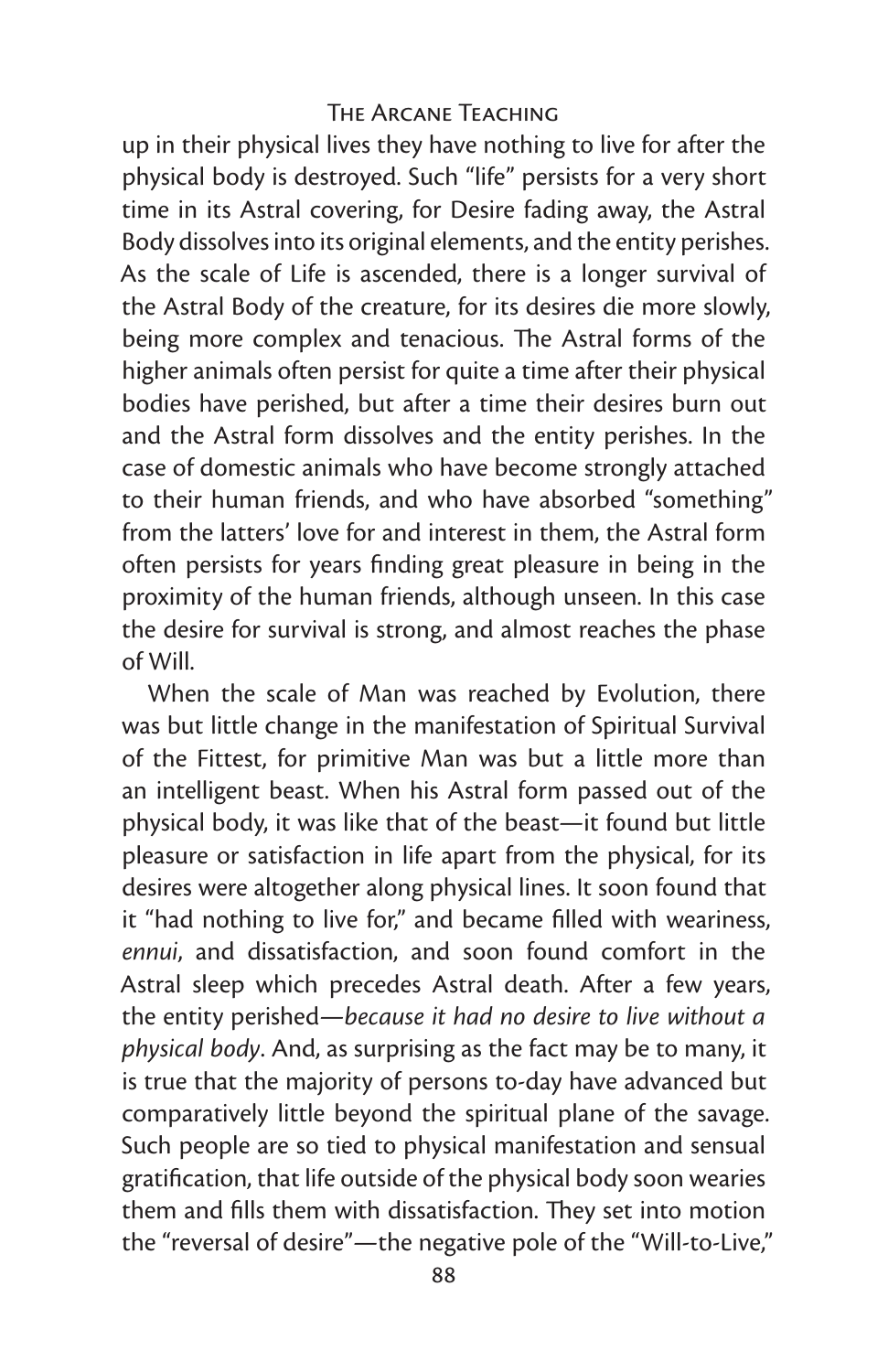### Survival of the Fittest

and accordingly there begins a slow process of Astral weakening and loss of vitality, which results in dissolution and the final death of the entity. A writer reports such an entity as saying (in a communication from the Astral Plane): "The disembodied learn that the Hades of immortality is the lack of physical body." Lacking desire to continue disembodied life, and *lacking the Will of Egohood* to demand Rebirth—the entity passes away gradually. Just as people in the physical body die for lack of interest, and because they have nothing left to live for—so do disembodied entities on the Astral plane likewise die because they have nothing to live for. Having failed to develop Egohood during physical life, *they have nothing left to survive* after the dying away of the Body of Desire. It is true that in rare cases, extreme love for, and by, some person possessing Egohood may develop the seeds of Egohood in a disembodied entity, on the Astral Plane and cause it to seek Rebirth. And likewise some entities develop Egohood in the Astral World, through instruction from others more advanced than themselves.

There is a great difference between the Will-to-Live of the strong‑willed Ego, and the Desire to live again in the same Personality which is the only desire possible to these people who have not developed Egohood or Individuality. When one realizes the "I Am," over and above Personality, then the things of Personality are left behind, and the desire and will is simply to BE. The entity in the bonds of Personality, however, simply desires *to be and remain what he was*—his Personality of "John Doe, grocer, aged 48," being his idea of his Self. This Personality having perished, such an entity cannot find anything in itself to arouse the desire or will to persist as an "I" independent of the old Personality. There is no "I" in such a person—it is all "Me," and the "Me" is the old Personality. Try to grasp this distinction, before proceeding further—it gives the key to the situation.

It must not be understood that there is no "future life" awaiting these Egoless people, after they have passed out of the physical body. On the contrary they have a more or less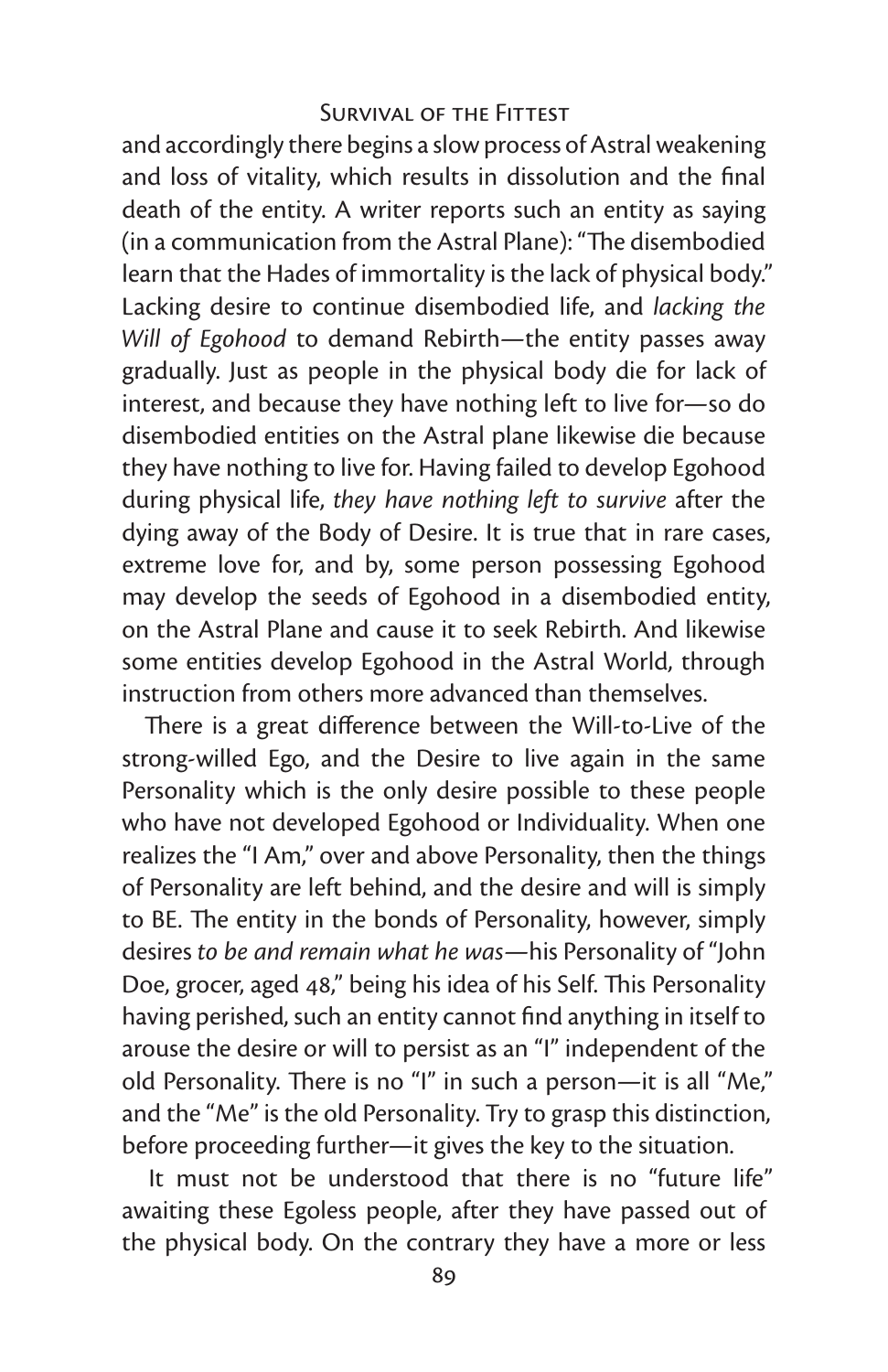extended term of life on the Astral Plane, which yields them more or less satisfaction, but which must die out in time because all the old desires have been lived‑out and outlived on the psychical plane (see future lessons on the Astral Plane) *and there is nothing left to live for*. Rebirth is not known to them they cannot conceive of it for they would think that they would in that case "be some other person," and their love of their own Personality shivers and shrinks at the thought of losing their beloved "self" (?), and so they repel all idea or desires in that direction. As we have said, they are all "Me," with no "I." The "Me" always perishes, sooner or later, the "I" alone being the Real Self. Where the "I" has not been evolved or "born," it cannot exist to persist after the dissolution of the "Me," of course.

There is seen to be no injustice or inequity in this failure to grant Rebirth to these Egoless entities. It is all a matter of their own nature and desires resulting from the same. They have no "I" which desires and wills to be reborn—consequently that which *is not* cannot suffer or be injured or deprived of anything. It is like accusing one of depriving an unconceived child of life—a meaningless statement. The "Me" of the Egoless entities passes many years—often many hundred years—on the Astral Plane, and exhausts every possibility of its nature, good and bad (see future lessons on the Astral Plane). It lives out to the utmost its possibilities—and then having *out‑lived* them, it has no desire for life, or reason for continued life—*there is nothing to live*. Therefore the Spiritual Survival of the Fittest is in perfect accord with exact equity and justice. Each gets that which his nature demands and desires. One cannot be robbed of that which is not his, and which he has not and never will have.

All through Nature you may see correspondences on the physical plane of the truth that "many are called, but few are chosen." Countless life‑forms are created, but few survive. The fish lays millions of eggs, but only a few fish reach maturity. Countless seeds are cast forth by the plant, but only one or two take root. This is a law of Nature, and in its operation the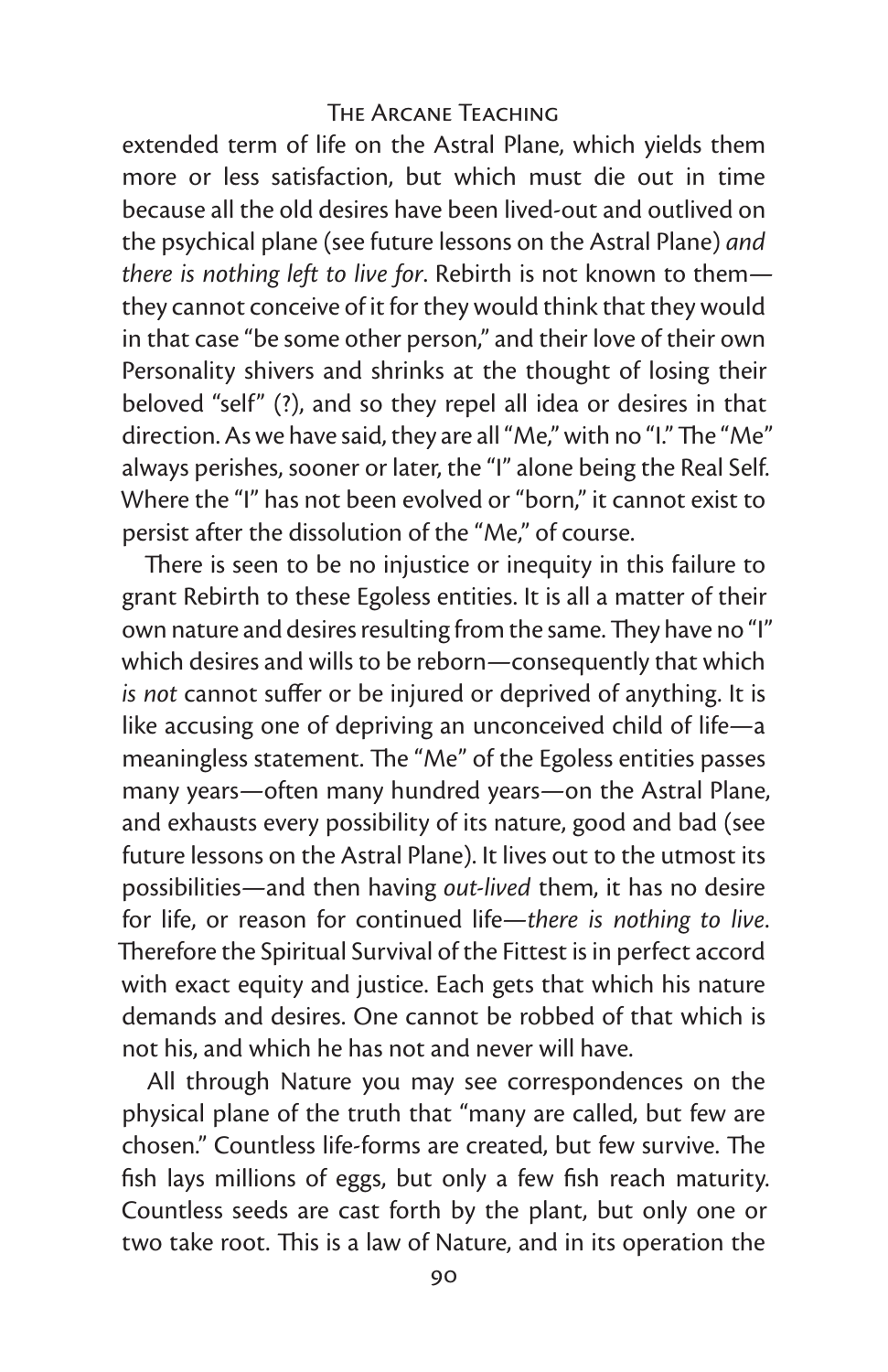## Survival of the Fittest

inequity is only apparent. The Law of Balance is preserved. One cannot be robbed of what he has not. If one has not desires, he cannot be hurt by not having the result of desires. Place the savage in a palace, and he dies broken-hearted—restore him to his jungle and he is happy. Place the hungry wild‑beast in a cage and feed him well, and you break his heart. Each craves his own. There is Compensation and Balance manifested on all planes of life.

And now for a consideration of those who have attained Egohood. Is their Destiny and Progress assured? you ask. Not at all! They have simply begun to climb the ladder of Spiritual Evolution. They will mount as far as their desire and will—not a step further. They may tire of the climbing and begin a retreat. The law of Spiritual Survival of the Fittest has many phases; many planes; many stages—it is operative from first to last during the life of the Ego.

Let us suppose the case of an Ego which has not as yet reached the plane of *conscious* Rebirth. The Ego dwells for many years on the Astral Plane (see future lessons) and lives out its personal desires, and profits by its experience in so doing, for the "I" is there to learn and remember—for it has the faculty of Egohood, that of "standing aside and looking on at one's self." Gradually the personal desires and ideas are outlived, and the essence of the experience is retained by the Ego, the latter then feeling a sense of "age" and a need for rest. This is followed by the Astral Sleep, which sooner or later comes to all entities on the Astral Plane, but from which the Egoless fail to emerge, and from which they are resolved into Nothingness. But the Ego, having an "I" above Personality, *has something to survive*, and accordingly it is drawn into the channels of Rebirth, according to the currents of attraction, and again finds a physical body, this time suited as nearly as possible to the requirements of its "character." Then begins its new life on the physical, which may be long or short. Sometimes the new body is not found fully adapted to the growing requirements of the Ego—sometimes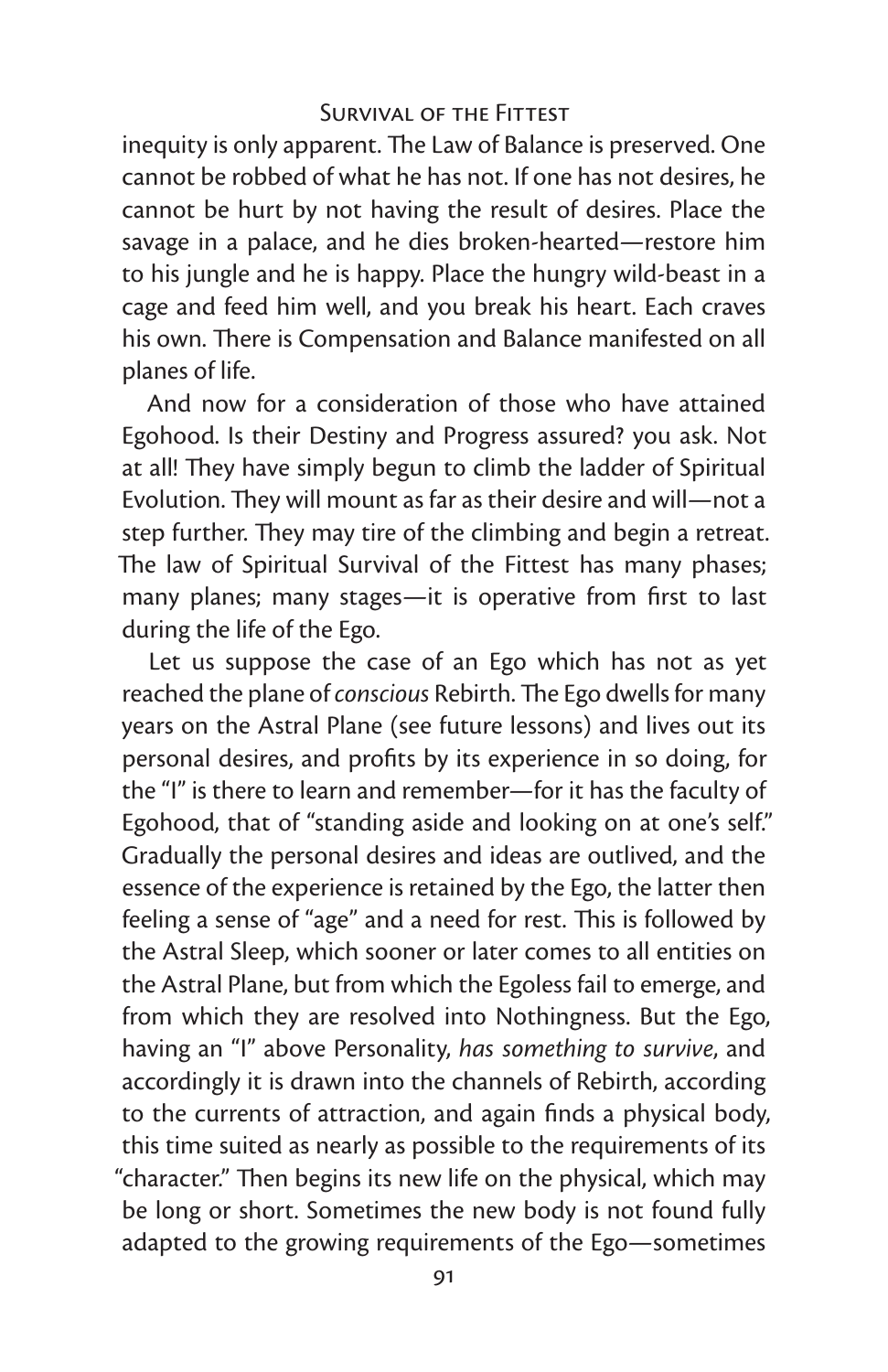sickness or accidents cut short the new life—and sometimes the needed experience is gained quickly—and the Ego again passes to the Astral Plane, there to enjoy a period of rest and spiritual growth and assimilation, which will be manifested in a new birth later on.

But if the new life persists beyond childhood, the Ego must progress in order to attain further stages of Spiritual Evolution. If it simply lives its old life over again, without reaching forward to greater attainment and knowledge, then it is dangerously near falling into the attraction of the "descending path" which will take it down the ladder, step by step; life after life; and which, unless the Ego learns the lesson and again steps forward, will eventually cause it to lose its Egohood and become Egoless, which means eventually dissolution. But these downward steps are not in the nature of *punishment*—they are simply stages of the law of Sequence or Cause and Effect, proceeding along the lines of Desire and Will. These descending Egos follow their desires, just as much as do the ascending ones. It is *not* Reward or Punishment, in either case—it is simply Cause and Effect, and the Path of Desire. Desire is the great motive force. There are cases known of Egos descending the scale to such an extent, drawn by their material, physical and animal desires, that they have even descended to the scale of animals and eventually perished as entities, unless rescued by the love and affection of human friends who aroused in them the last flickering spark of Spirit, and thus set them again upon the upward path. These cases, however, are very rare.

It must not be supposed, however, that all persisting Egos are "good." On the contrary, there are many persisting Egos who are giants of "evil," possessed of the sense of the "I," but filled with personal desires of material aggrandizement and selfish attainment which makes them stand out above the crowd. But such, sooner or later, are taught their lesson and either change their natures or else sink to annihilation, for all real progress must lead toward the life of the One, not in the direction of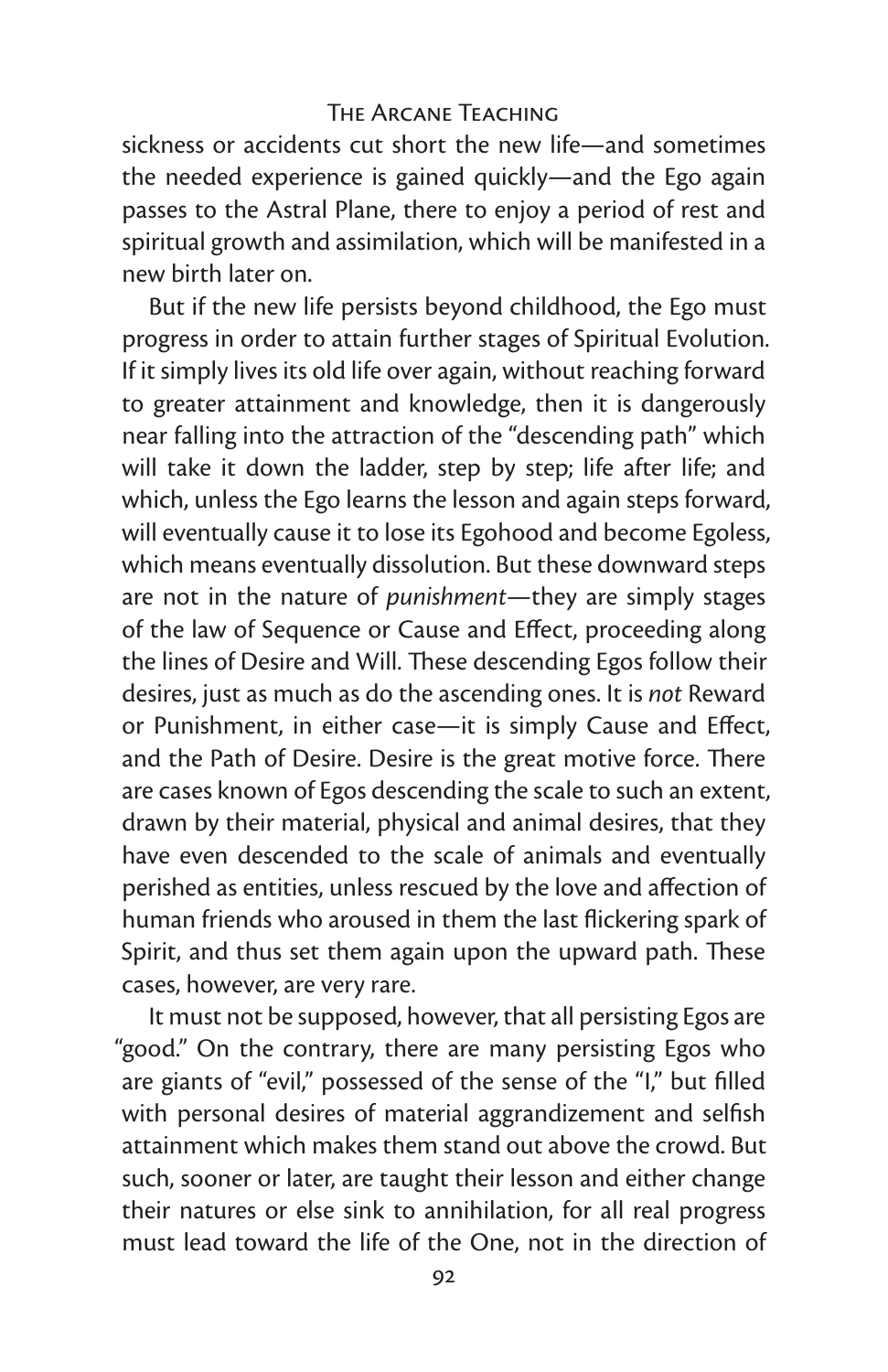selfish personal attainment and Separateness. The error of Separateness is often brought to the minds and understanding of these Egos, by their desires finally leading them to a place where they are actually *separated* from their kind, and thus they experience that hunger for human companionship, sympathy and love which results in a change in their entire nature. One has but to look at the inner lives of some of the selfish "great men" of our own and past ages, in order to see examples of this stage of experience.

And, so the evolving Ego rises in the scale—if he be Fit and reaches higher and higher planes of life. He passes on to other worlds and universes, when he is fitted for them. He may fall back, again and again, but there is always a chance for him to regain his lost steps. Many in this Earth-world of ours have fallen back from higher planes, and suffer soul-hunger for their lost states—these will regain their lost estates, if they will but look upward and onward and live the Life. There are glories ahead of the persistent Egos which cannot be described in human words. We do not become "God" as the Pantheists hold—*but we become as gods*. There are infinite possibilities ahead for us—there is no limit to our greatness and attainment, if we are true to the Inner Light and our Real Self. Finally we reach the stages of the highest Cosmic Consciousness, in which the Cosmic Will experiences the consciousness of Itself as Itself—then do we know that We are It, and It is Us. The Cosmos becomes conscious only through the consciousness of its Centres of Consciousness—and we are those Centres. This is what Spiritual Evolution means—this is what it is for. This is why the law of the Spiritual Survival of the Fittest is operative—the Cosmos is endeavoring to develop itself to its utmost degree and stage of Consciousness. Just as do we endeavor to retain in our consciousness our best and highest thoughts, ideas, and knowledge, so does the Cosmos endeavor to remember and preserve its noblest, highest, and fullest creations. The Success of the Cosmos depends upon this—its Progress is dependent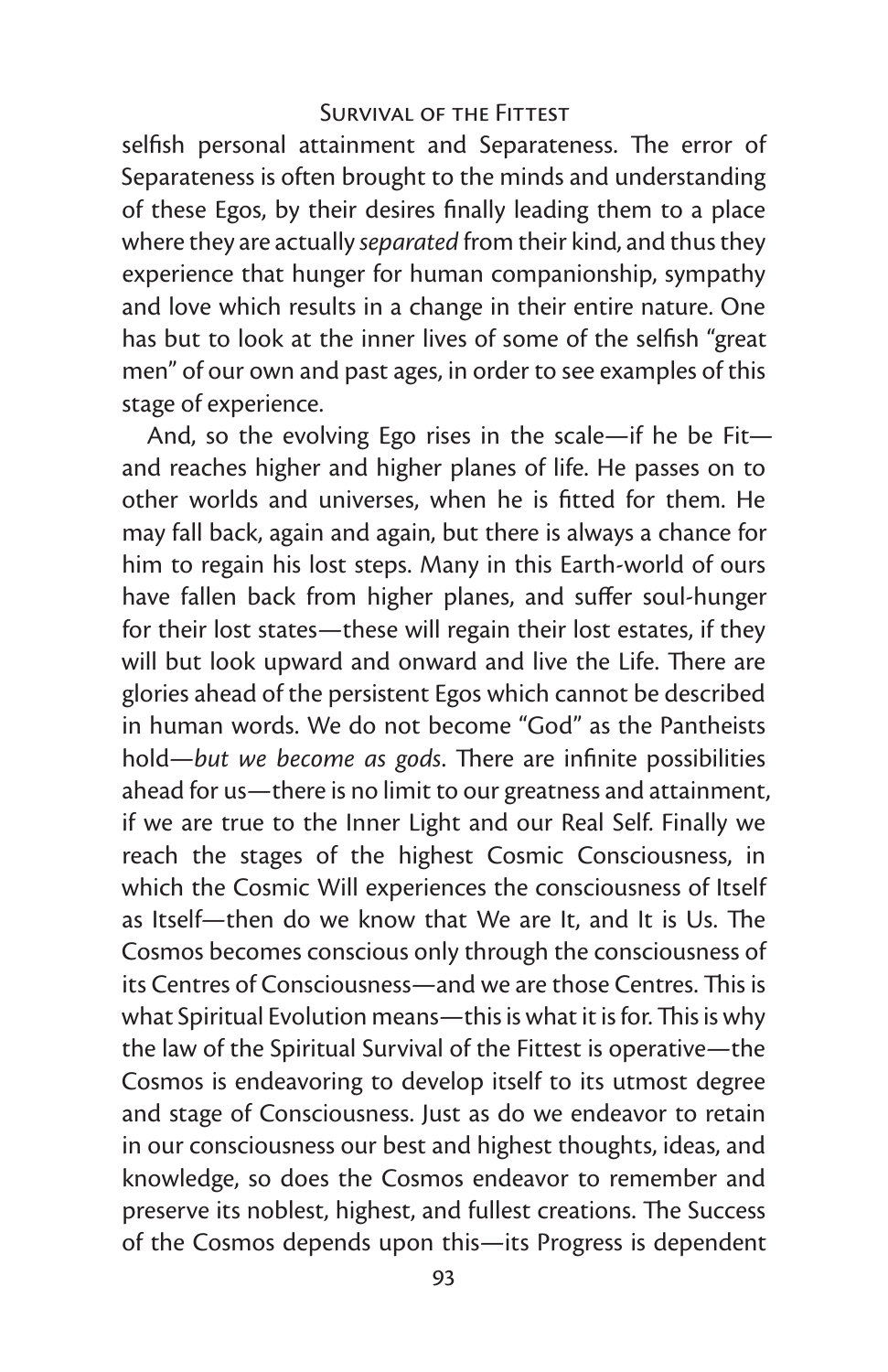upon it—its Conscious Life renders it necessary. This is the End, Aim, and Goal of the Cosmic Evolution. And it is a worthy end and reason for all that is. The more that one enters into the spirit of the understanding of the Universal Life, the more does he identify himself with that One Life, and the dimmer and smaller does mere Personality seem. And in the end, he finds himself willing and desirous of living his life, in, through and by that One Life of the Real Self—the Cosmic Self—the "I" of the All.

To those who think sadly of the personalities which disappear during the course of Spiritual Evolution, we would say that careful thought will show that even *they have lost nothing*. Not only is their dissolution caused by their own desires and lack of will; but moreover, nothing is really lost. Personality is nothing but the "creative fiction" at the best—all that was *real* in those entities who dropped by the wayside is *preserved*. The One Life is all that was real in them—and that One Life persisted and survived. It was but a changing of form in the One Life. *It was not the destruction of a real thing.* It was but the discarding of a poorly fitting suit of clothes, worn by the One Life and Real Self. No one is injured—nothing is lost. The All remains the All. Personality is but the mask worn by the One. The One discards its mask, but remains Itself. Justice and Equity are not violated even in the faintest degree. The Wise see this and smile—the Unwise see it not and weep. The reflection of the sun in the falling raindrop disappears when the drop falls into the stream but the stream remains, and the Sun still shines and is reflected in its running waters. All that Is, remains—though the shapes, and forms, and illusory appearances vanish.

The wise and thoughtful of all ages, and races, have recognized the Illusion of Personality and Separateness. Men have endeavored to escape it in many ways. The Buddhists and the German Pessimists have deemed Personal Life evil, and have devised plans to escape from the same. The Buddhists would escape by beating a Retreat and endeavoring to escape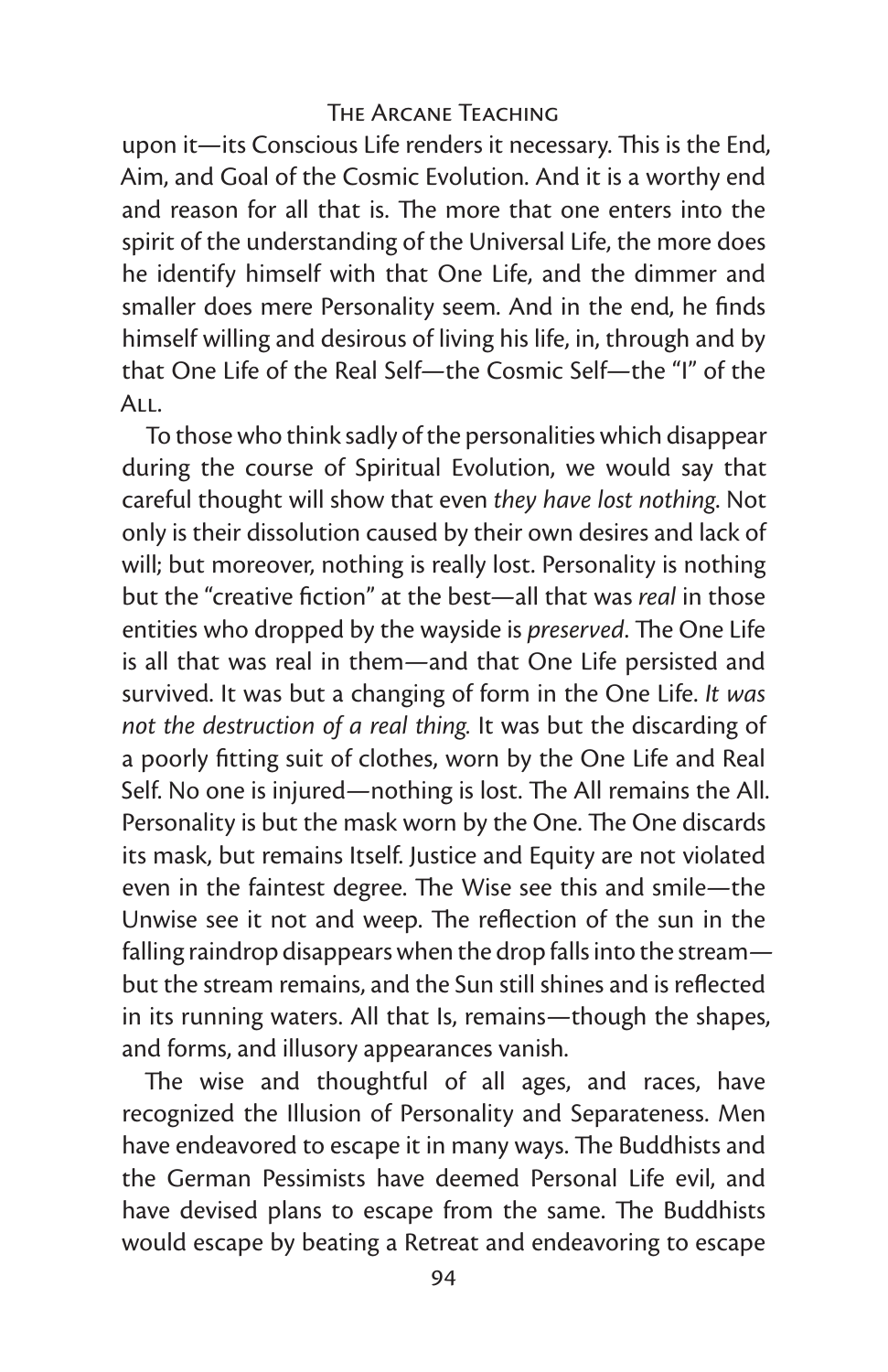## Survival of the Fittest

Rebirth by attaining Nothingness or *Para‑Nirvana*—a Return to the Nothingness from which all came. The German Pessimists advocate a killing out of the Will-to-Live—a Cosmic suicide, so to speak. But the Arcane Teachers scorn the Retreat—they bid their students to look ahead—they sound the bugle call of "Forward‑Advance‑Charge!" They press forward to the Cosmic Adventure. They urge all to go on, and on, and on—until the mists of Personality disappear before the sun of the One, and the individuals find themselves at One with the All. Surely this is a more glorious way to reach the goal! It is true that in the end, the One falls again into the Sleep of Nothingness, only to reawaken after the æons have passed—but what of that? Is it not better to advance, than to Retreat? Is it not better to be Brave than a Coward? Not to speak of the infinite glories ahead of the advancing soul, is it not "worth while" to attain Conscious Oneship with the All, rather than to deliberately choose the path of Retreat into Unconsciousness?

But to him who falls by the wayside—as well as to him who persists and survives—there is meted out an equitable reward. There is "no bribe of heaven or threat of hell" to those who Know. It is all Cause and Effect—each gets that for which he pays each pays his price. And, finally to all comes that Peace which passeth all Understanding. There are no Lost Souls. There are None outside of the All. There is no Outside. All are included Within the One. Yea, even the last, least, and most unworthy. For there *is* but One!

95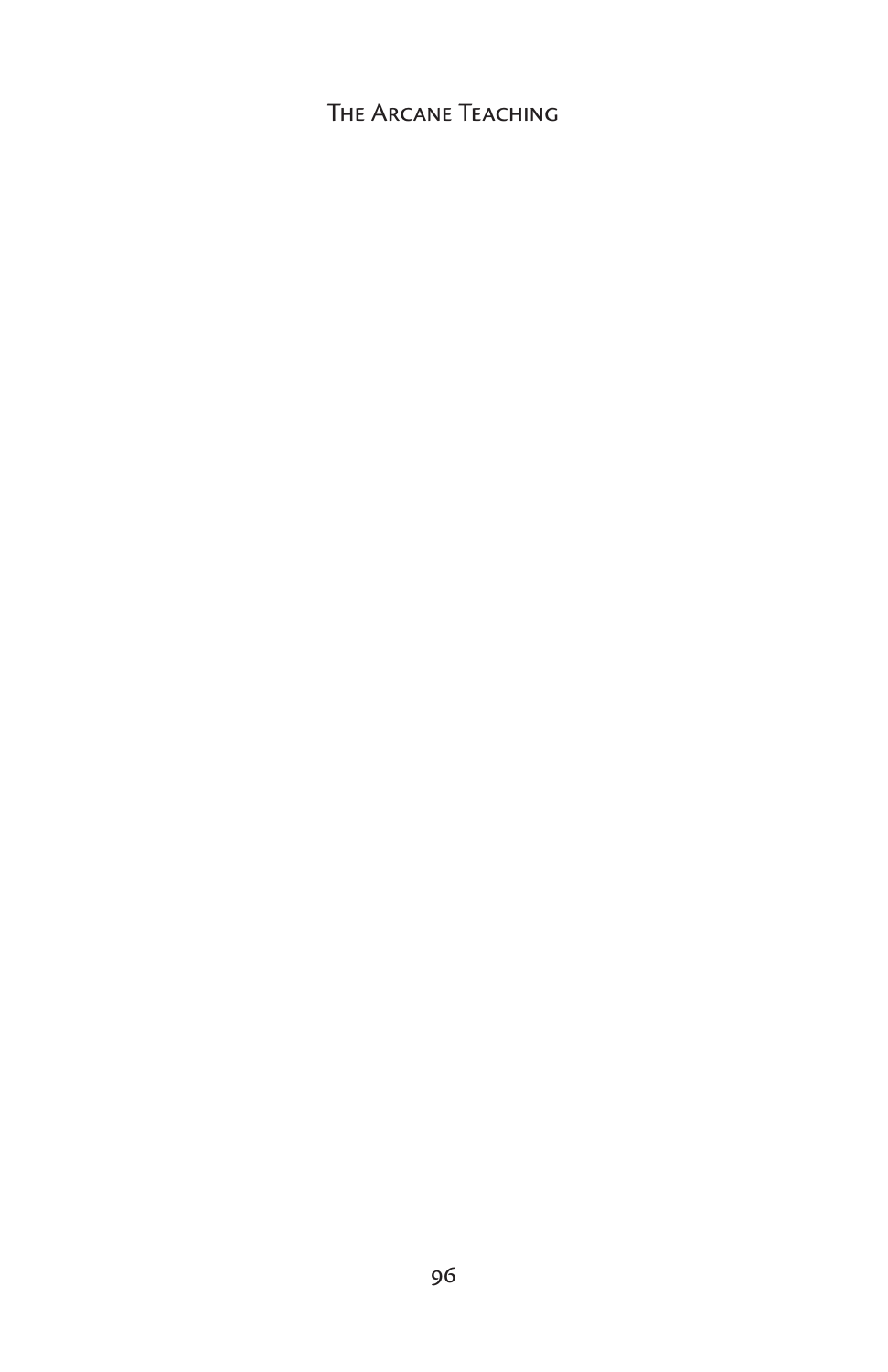## PART IV. FATE OR FREEDOM?

Lesson X. Fate and Destiny. Lesson XI. Law, Order, and Sequence. Lesson XII. Dominant Desire and Sovereign Will.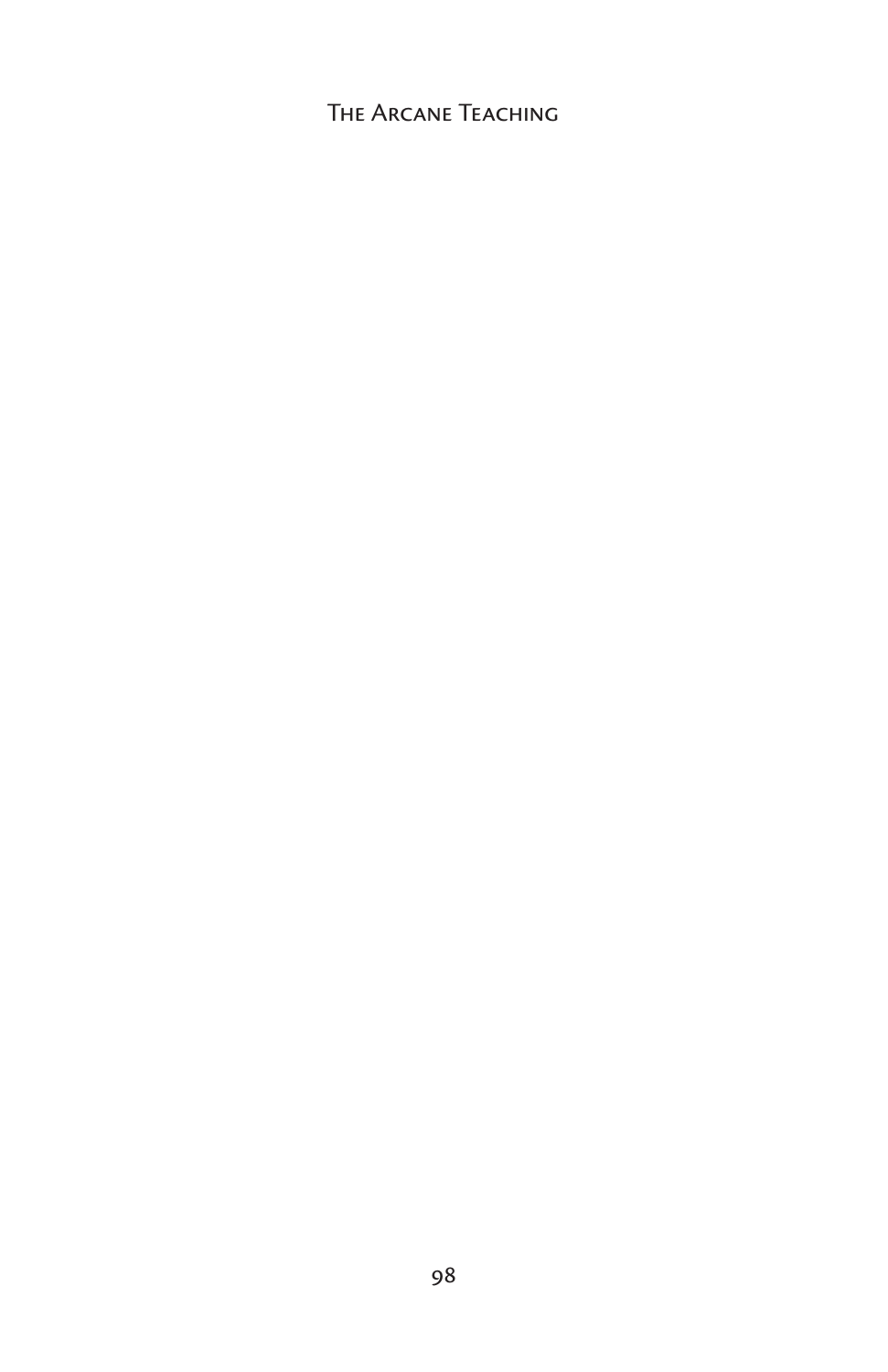## Lesson X.

## Fate and Destiny.

FROM THE earliest days of philosophical reasoning,<br>metaphysical speculation, and theological dogmatism, the<br>great questions regarding Fate or Freedom have formed<br>an important feature of controversy. In many forms, and in rom the earliest days of philosophical reasoning, metaphysical speculation, and theological dogmatism, the great questions regarding Fate or Freedom have formed manifold guises, has this great question presented itself for consideration by the human mind. Backward and forward has this tennis-ball of thought been tossed, victory being claimed by all parties engaging in the game of discussion. Early philosophy was concerned with the question of Fate and Destiny vs. Freedom, and able thinkers arrayed themselves on the respective sides of the question. Metaphysics joined in the controversy with subtle and hair‑splitting definitions, theories, explanations, and conceptions. Theology took an active interest in the fray, its particular tennis‑ball being called Predestination, Foreordination, or Predetermination. Modern Science has now entered the field and her advanced thinkers insist upon the truth of the principle of Determination (but not *pre*‑Determination) by Natural Laws, which applies to all branches of science, and is seen in operation in all the fields of universal activity, physical and psychical.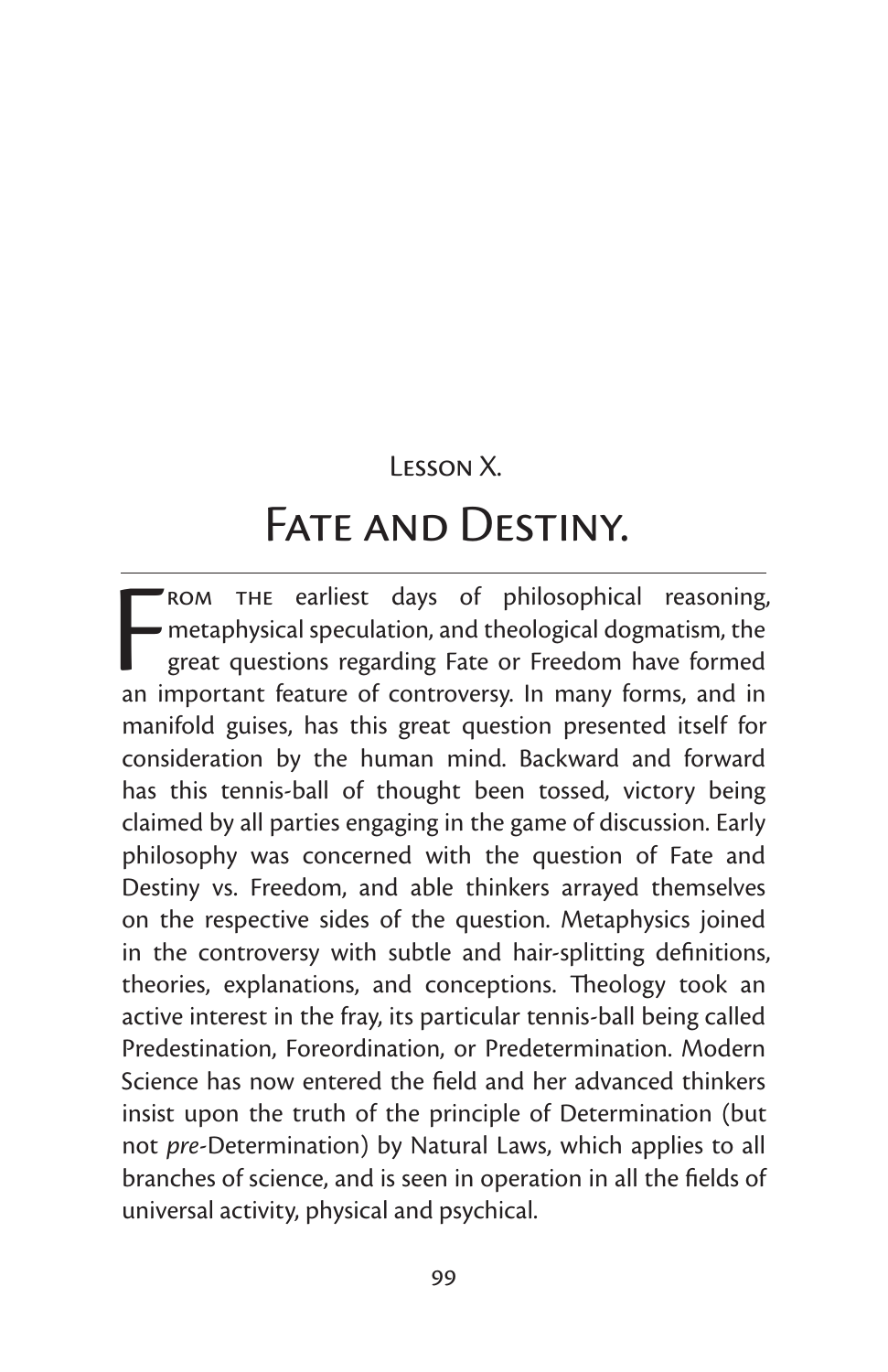The Arcane Teaching holds as Truth the idea that every thing and all things—every event and all events—are governed by Law. That every thing and every event is under Law, Order, and Sequence. That there is no such thing as Chance. That every event is a link in the Cosmic Sequence of events. That every thing is a part of, and not apart from, the Whole Thing. That every event is a part of, and not apart from, the Whole Event. That nothing "happens" without precedent causal events proceeding regularly and in logical sequence. That there are no "accidents," or events outside of the regular order. Hearing these statements, the student will feel impelled to ask the inevitable question: "Is this Reign of Law, Order, and Sequence, but another name for the old fetish of Fate, Destiny, or Predestination? Are we then ruled by arbitrary Fate—governed by the decree of Destiny? Are all events Preordained, Predetermined, and Predestined ?" And this question must be met—and shall be met—not ignored and evaded as is customary in so many of the teachings, philosophies, and theologies. Let us consider the matter in the light of the Arcane Teachings. Listen to the Aphorism:

Aphorism xvi. Know ye, that Fate is but the distorted image of Law, Order, and Sequence. The wise know that Fate, if existent, would be an exception to Law—a twin‑error to Chance. Law there is; Order there is; Sequence there is—but Fate there is not. Fate, Destiny, and Predestination would imply the existence of Decree and Foreknowledge in the Cosmic Mind. There is no such Decree; no such Foreknowledge. When the Cosmic Mind "knows" a thing or event, it knows according to Law, and the knowing and the manifestation are simultaneous. Fate, Destiny, and Predestination, are but names for half-truths—imperfect visions of Law, Order, and Sequence.

Although to the average mind there appears to be but slight connection between the idea of Fate or Destiny and that of the foreknowledge and decree of Deity, still the former ideas have had their birth in the latter. Back of the fundamental conception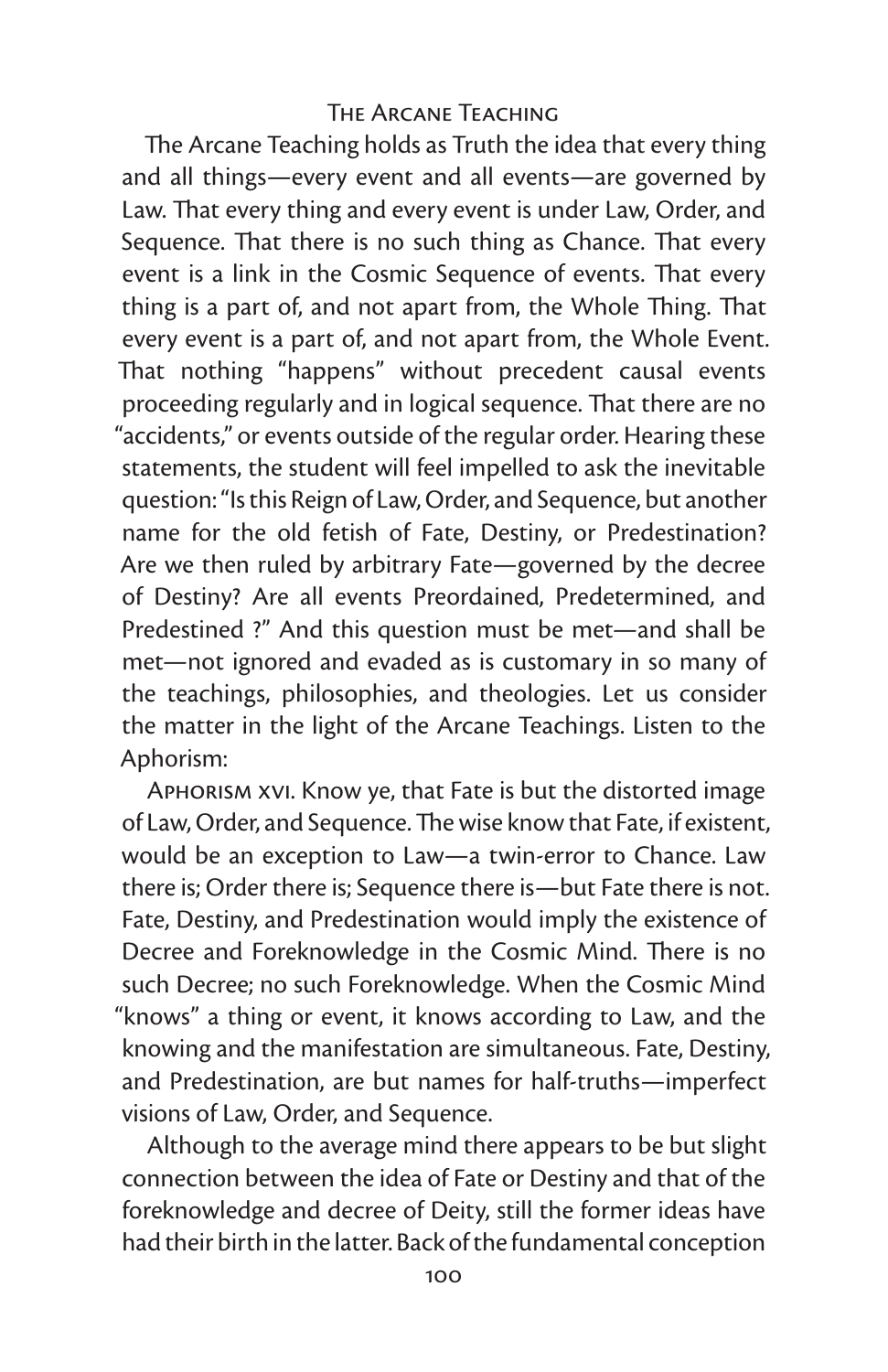## Fate and Destiny

of Fate or Destiny one always finds the shadowy form of some Supernatural Being who *decrees* the Fate or Destiny. In the old mythologies the gods decreed the fate and destinies of mortals, and all cosmic happenings, the details and working out of the plan being left in the hands of minor supernatural beings, such as the Parcæ, Fates, or Destinies, who were goddesses believed to preside over the birth, life, and fortunes of men. In the Grecian and Roman mythologies these Fates were three in number, *Clotho* who held the spindle, *Lachesis* who drew out the thread of men's destiny, and *Atropos* who cut it off. The Supernatural Being, or beings, always promulgated the decree of Fate or Destiny. *Fate was never a matter of natural law and order, but always the working out of an arbitrary decree, or divine fiat.* This idea is seen to be correct by reference to the definitions of the terms as given by the best authorities. Consider the following definitions:

*Destiny*: "The power which presides over the lot or fortune of men; the fate, lot, doom, or fortune appointed, allotted, or predetermined for each person or thing; the ultimate fate of a person; etc."

*Fate*: "The decree of God by which the course of events is fixed; a fixed destiny depending upon a superior cause, and uncontrollable by man; appointed lot; doom; inevitable destiny; etc."

*Fatalism*: "The doctrine that all things are ordered for men by the arbitrary decrees of God.…It is carried out to its most pitilessly logical extreme among the Mohammedans, where everything that can happen is 'kismet', or Fate.…in theology it has given birth to theories of Predestination." (By some writers the term is used also as synonymous with "Determinism," which is the scientific doctrine of causation, continuity, etc., *from natural causes*. This usage of the term is misleading, and is historically incorrect.)

*Predestination*: "The act of appointing beforehand by irreversible decree or unchangeable purpose; the act of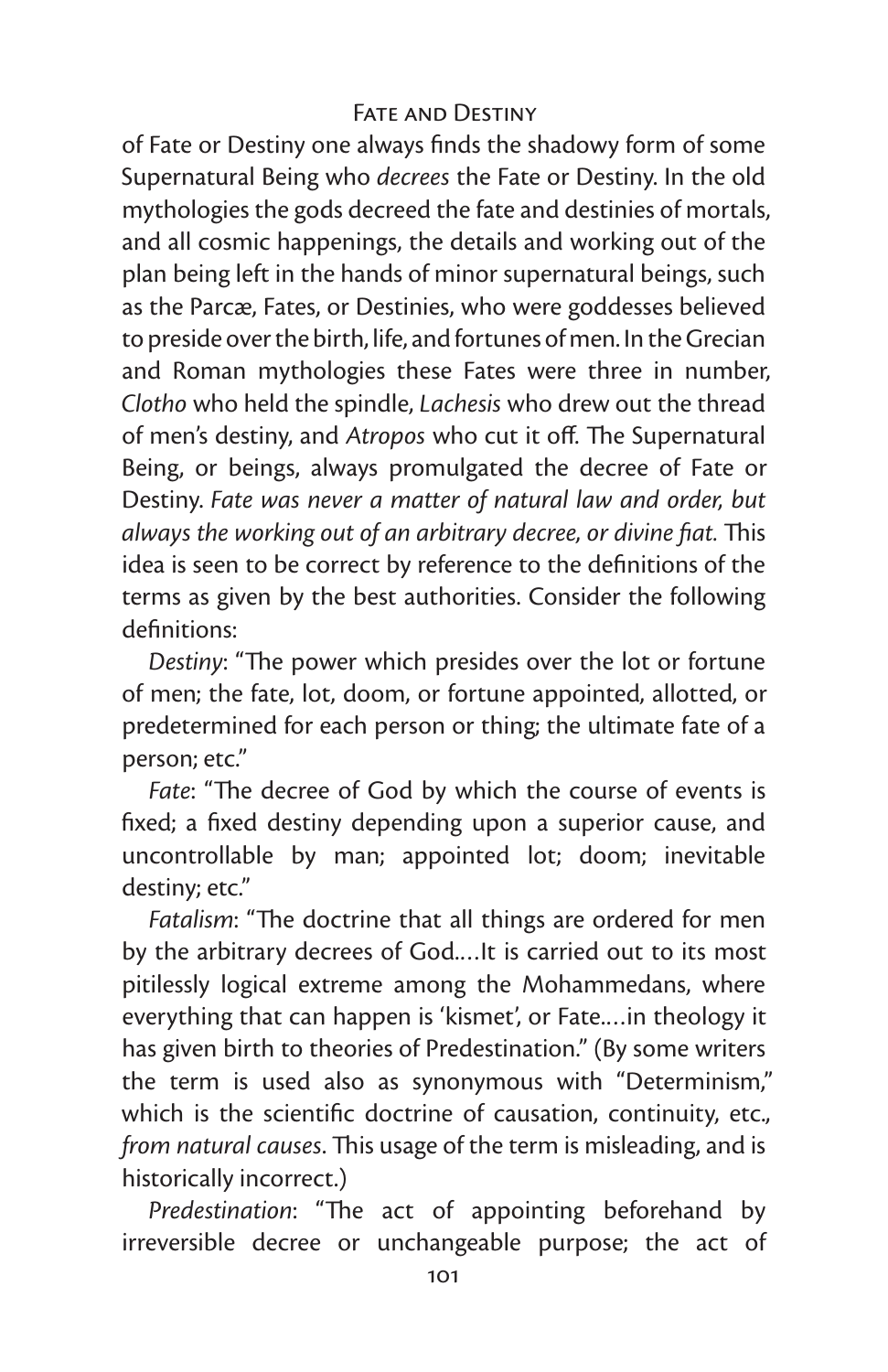foreordaining, decreeing, beforehand, or predetermining events; the purpose of God from eternity respecting all events;" as, "God's infallible providence and predestination" (Joyce); and, "If God pre sees events, he must have predetermined them" (Hale); also, as "By the decree of God for the manifestation of his glory, some men and angels are *predestined* unto everlasting life, and others *foreordained* to everlasting death. These angels and men are *predestinated* and *foreordained*." (Westminster Confession of Faith.)

So, it may be seen, that the decree of a Supernatural Being is always back of, under, and in, all true conceptions of Fate, Destiny, Predestination, etc. These ideas cannot be divorced they stand and fall together.

One of the main points of difference between the opposing conceptions of Law, Order, and Sequence, and of Fate, Destiny and Predestination, is seen to be in the assumption and denial of the Divine foreknowledge, and decree. Fatalism holds that some Supernatural Being has foreknowledge, and exercises arbitrary decrees determining all events, including the fate or destiny of mankind, as a race and individually. The theory of Law, Order and Sequence, on the contrary discards the idea of foreknowledge, and denies the arbitrary decree and foredetermination. Instead, it holds that the Cosmic Activities, and the incidental events, proceed regularly, orderly, and in sequence, from and by reason of the operation of Natural Laws. The Arcane Teachings hold that these Natural Laws are superimposed by, and are reflections of, The Absolute Law the Efficient Reason of the Cosmos. The modern scientific schools of Determinism agree with the Arcane Teaching so far as the idea of determination by Natural Laws is concerned, but differ from it by holding that The Law is but a name which may be applied to the sum total of Natural Laws.

Another great point of difference between Fatalism and the Arcane Teaching is, that Fatalism insists upon *arbitrary happenings and events*, unrelated to, and in spite of, natural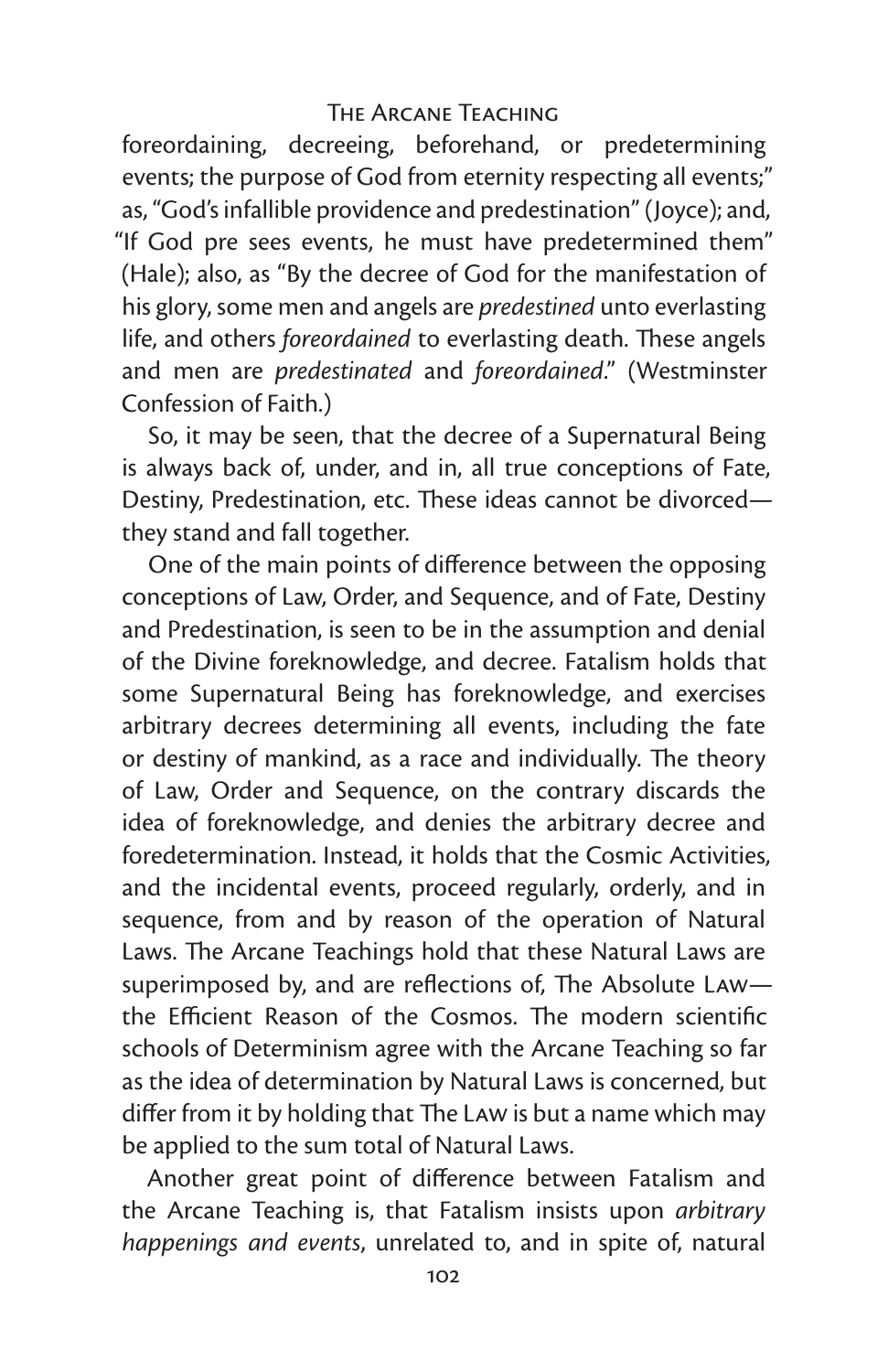#### Fate and Destiny

law and order. Fatalism denies that preceding events have any relation to the "fated happening," and holds that the latter would have happened *in spite of any precedent event*. In short, Fatalism makes the "fated happening a thing standing apart from the Chain of Sequence—something resulting from arbitrary and independent decree. Thus, Fatalism holds that one's death, for instance, is "fated" (decreed) to happen in a certain way, at a certain time, and at a certain place, irrespective of the Law and Order of the Cosmos. Fatalism carried to an extreme shows the fallacy of the idea, as for instance the Mohammedan who refuses to allow his wound to be treated for the reason that if he is fated to die of the wound he *will* die, and if fated to live then he will recover without treatment. Or, the fanatics who refuse to run from a wild beast, on the same grounds. Or those who refuse to rescue a drowning man, lest they interfere with Fate.

The following quotation from the article on Fatalism, contained in the New International Encyclopædia, will show the distinctive points between the teachings of Fatalism and those of the scientific school of Determinism, which latter agrees in many important essentials with the Arcane Teaching. The writer of the article says, in part: Fatalism is "the doctrine that the course of events is so determined that what an individual wills can have no great effect on that course. Fatalism must be carefully distinguished from Determinism, as the confusion of these two conceptions has been responsible for much of the popular prejudice existing against Determinism. Fatalism, as has been said, denies that Will has efficacy in shaping events. Determinism maintains that this causally efficient will is itself to be casually accounted for; this is entirely different from the fatalistic assertion that Will counts for nothing. In fact Determinism and Fatalism are fundamentally antagonistic. *Determinism asserts that events are determined by some of the events that immediately precede them; that if the latter were different the former would be different.* Fatalism *denies* that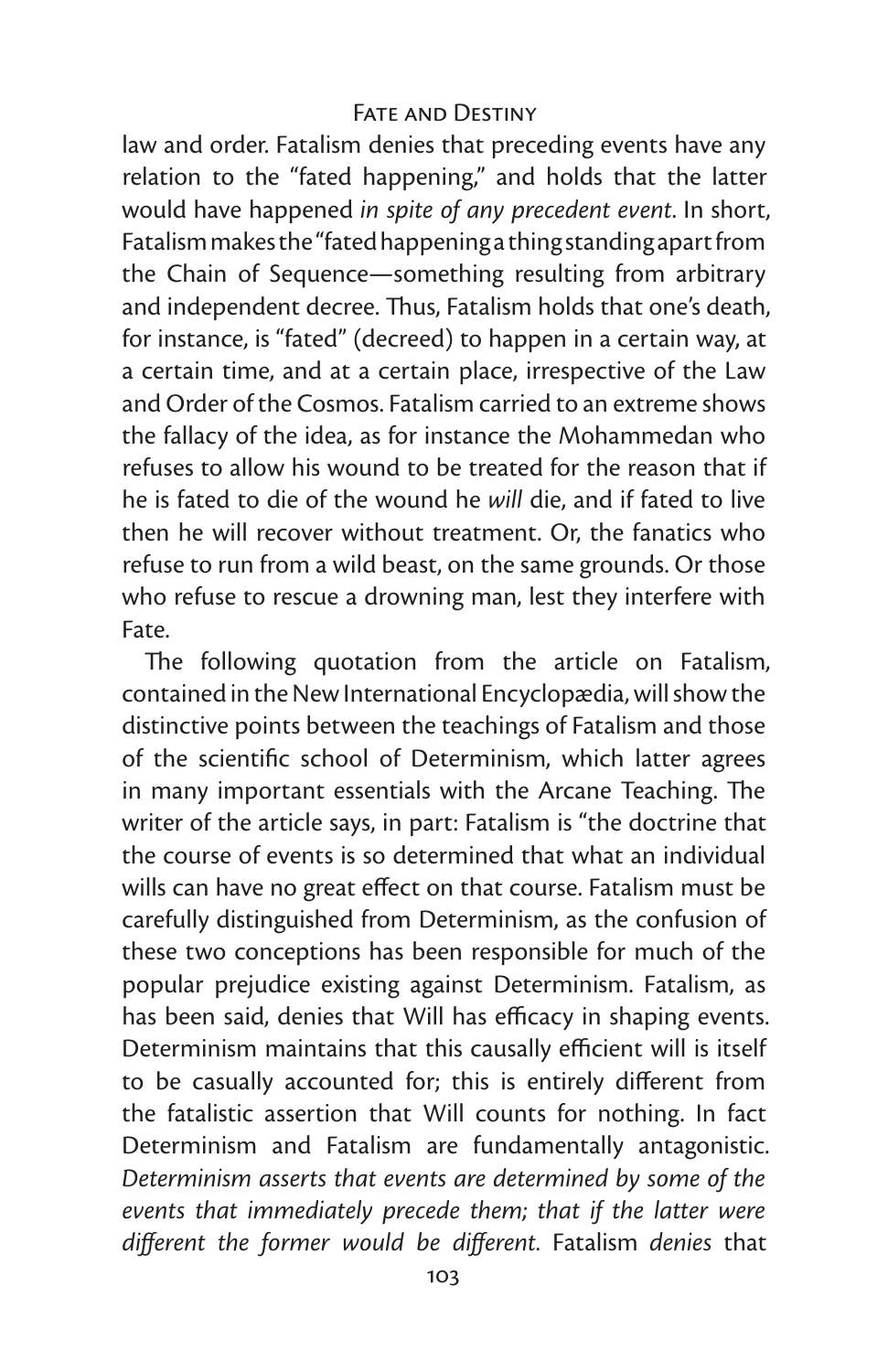immediately preceding events have anything to do with the origination of events immediately following: *It asserts that the latter would occur even if the former were changed.*…To say that one's death is fixed by Fate is to deny that it takes place by natural law. Or, more accurately, it is to say that however much one varies the cause, one cannot vary the effect.…The fatalist's position is that the *end* is predetermined, but not the *means*; the determinist's position is that the events now occurring lead by causality to other events, which are thus fixed because their causes are actually existent. Or, to put it still another way, for the fatalist what actually determines the event is not another event immediately preceding, but *some mysterious decree issued by some mysterious agent ages before the event*. This enables us to see that Fatalism gives no scope to the will. But Determinism, which merely asserts that every event has its determining conditions in its immediate antecedents, includes among the antecedents the human Will.…Thus Determinism is consistent with a belief in the efficiency of Will, and Fatalism is not."

In short, Determination holds that events are *Determined*— Fatalism holds that they are *Predetermined*. The one recognizes Natural Laws as the determining power—the other holds that Supernatural Decree predetermines and foreordains.

Predestination is Fatalism carried to its logical conclusion; Predestination holds that God appoints and determines beforehand by irreversible decree or unchangeable purpose arbitrarily and irrevocably predetermines—the events of the universe, first and last, great and small, in general and in detail. Not only the universe as it is at present, but as it must have been forever through all eternity, and as it will be forever through all eternity. If the Divine Fiat has so gone forth, then everything is predetermined, and the Eternal Universe is but an automaton registering the Divine Decree, down to the minutest detail. In this case, everything, indeed, is caused by "the Will of God."

Theologians endeavor to escape from the above conclusion by a flow of words—like the cuttle-fish they darken the waters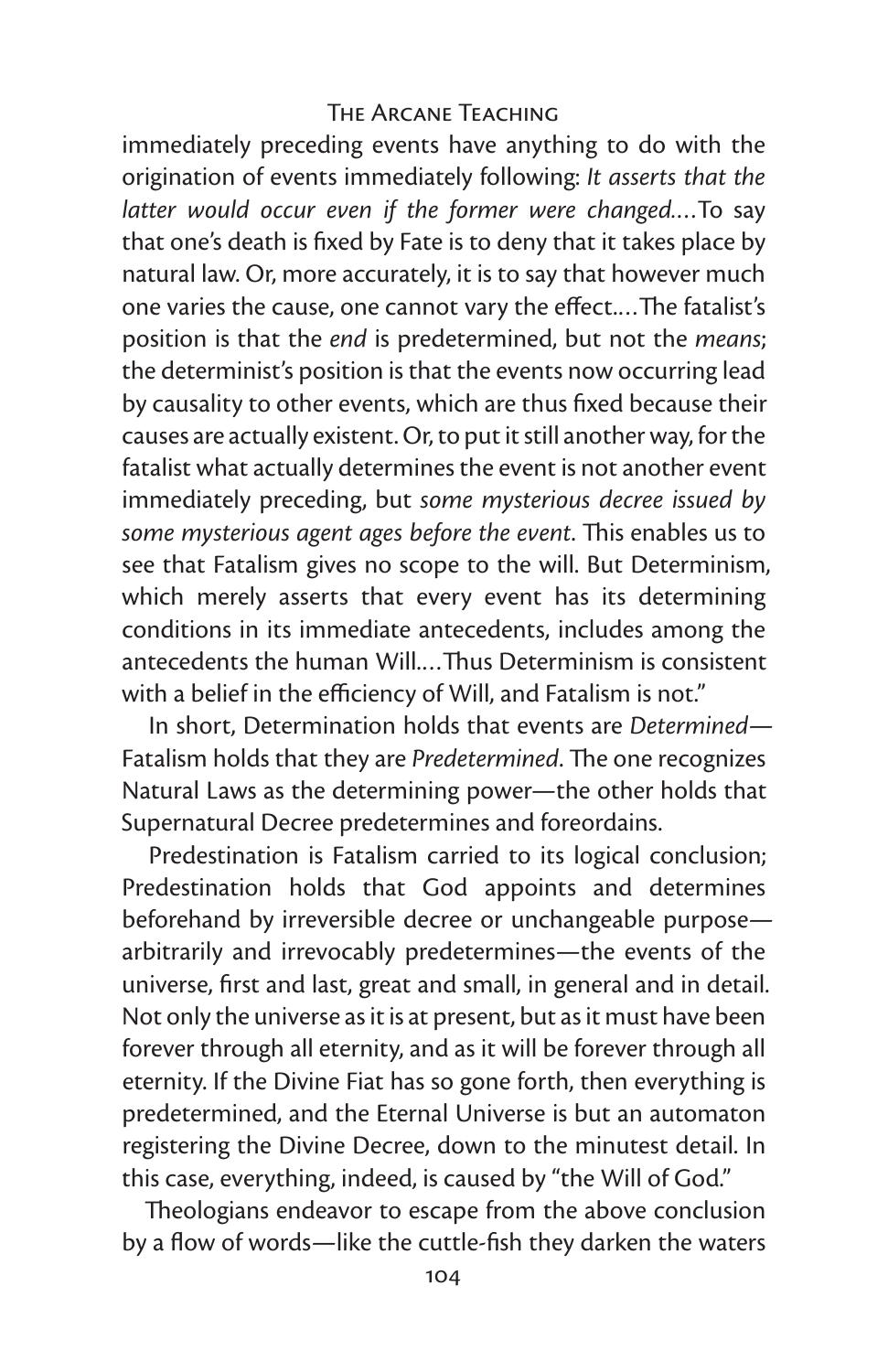#### Fate and Destiny

of thought by the flow of dark, unintelligible words, and thus make their logical escape. But a plain consideration of the facts of the proposition, laying aside theological subtleties—a consideration in the light of Common Sense—shows us that admitting a Personal Deity, possessing All‑Wisdom and All-Power, then Predestination must be a logical result. Let us examine the statement.

If Deity be All‑Wise, (Omniscient), then he must *know* all things, absolutely, truly, infallibly—*all things*, past, present, and future. He must know the subsequent results of all actions the subsequent effects of all causes, the operation of all laws. He would not be able to make mistakes of judgment, or errors of foresight. There could be no necessity for any changing of his mind, if his wisdom is absolute. He must possess perfect and infallible Foresight, Foreknowledge, and Prescience, which means: "The quality of having knowledge of, or foresight into, events before they take place." And if he so *knows* what will take place, and his knowledge be *true, perfect and infallible* (and it must be so to be *absolute*) then these foreseen, and foreknown, events *must* take place and occur. As Hale well says: "If God presees events, he must have predetermined them." If this be not so, then the absolute qualities attributed to Deity are false and non‑existent, or the terms are meaningless.

Moreover, if the All‑Wise *knows* what will happen (and this he must know if he be All‑Wise) then even his All‑Power cannot change the things that he *knows to a certainty.* Some theologians, wishing to escape from this dilemma, have held that his All-Power may overcome his All-Knowing, and thus take away his infallible Foresight, Foreknowledge, and Prescience—but this is childish, for Absolute Knowledge could not be destroyed, impaired, inhibited, or changed. Deity must be held to be either absolute or not absolute. If he *is* absolute, the above facts must be assumed to be correct—if he *is not*, then we must go behind and beyond him for the *true* Absolute.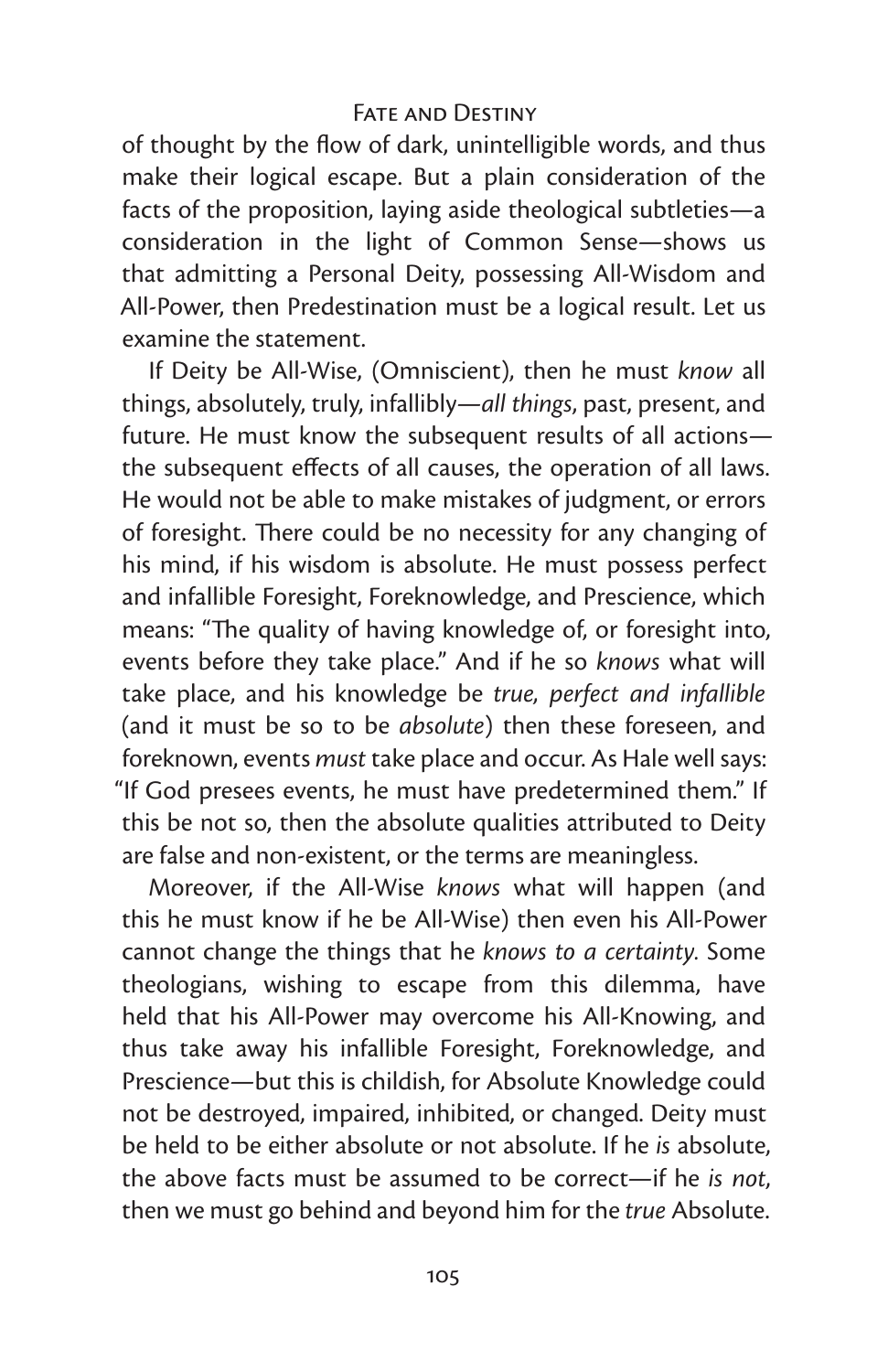Moreover, if such a Deity exists, he must have *made* the laws of the universe, for there could have been nothing else to have made them, and if they existed without his making, then such a Deity would not be absolute. If he made them, then he must have set them in motion, and kept them in motion ever since. And, if so, then he must be held responsible for all that happens, or can possibly happen, under them—they are his own creation, and he is their Cause, and the Cause of all that proceeds from them. Moreover his All‑Knowing must have made him *fully aware* of all the possibilities and certain effects of the operation of these laws. There is no escape from this conclusion. No wonder that old Omar raised his voice in indignant protest against this conception when accompanied by the "bribe of heaven and threat of hell" as a reward or punishment for doing that which must be inevitable because it has been predestined by Deity. The conception of a Personal Deity, or Personal Supreme Being, absolute in nature, who created the universe and its laws, must carry with it as a logical accompaniment the conceptions of Foresight, Foreknowledge, and Predestination—which are but newer names for the old fetish of Fate and Destiny. In this is found the parodox of theology, from which it can never escape, and which it has never been able to reconcile.

But the Arcane Teaching does not hold to Decree and Foreknowledge, either in a Personal Deity or in the Cosmic Mind. Its Aphorism denies the "existence of Decree and Foreknowledge in the Cosmic Mind." It says that "When the Cosmic Mind 'knows' a thing or event, it knows according to Law, and the knowing and the manifestation are simultaneous." For when the Cosmic Brain "thinks" or "knows" a thing or event—then the "thought" *becomes* a thing or event, and is actually manifested. The Cosmic Mind knows only what is existent, for what it knows is manifested because of the knowing. And what it knows, it knows because of the manifestation. In the Cosmic Mind, knowing and manifestation are identical simultaneous—one. The Cosmos is the only Being that exists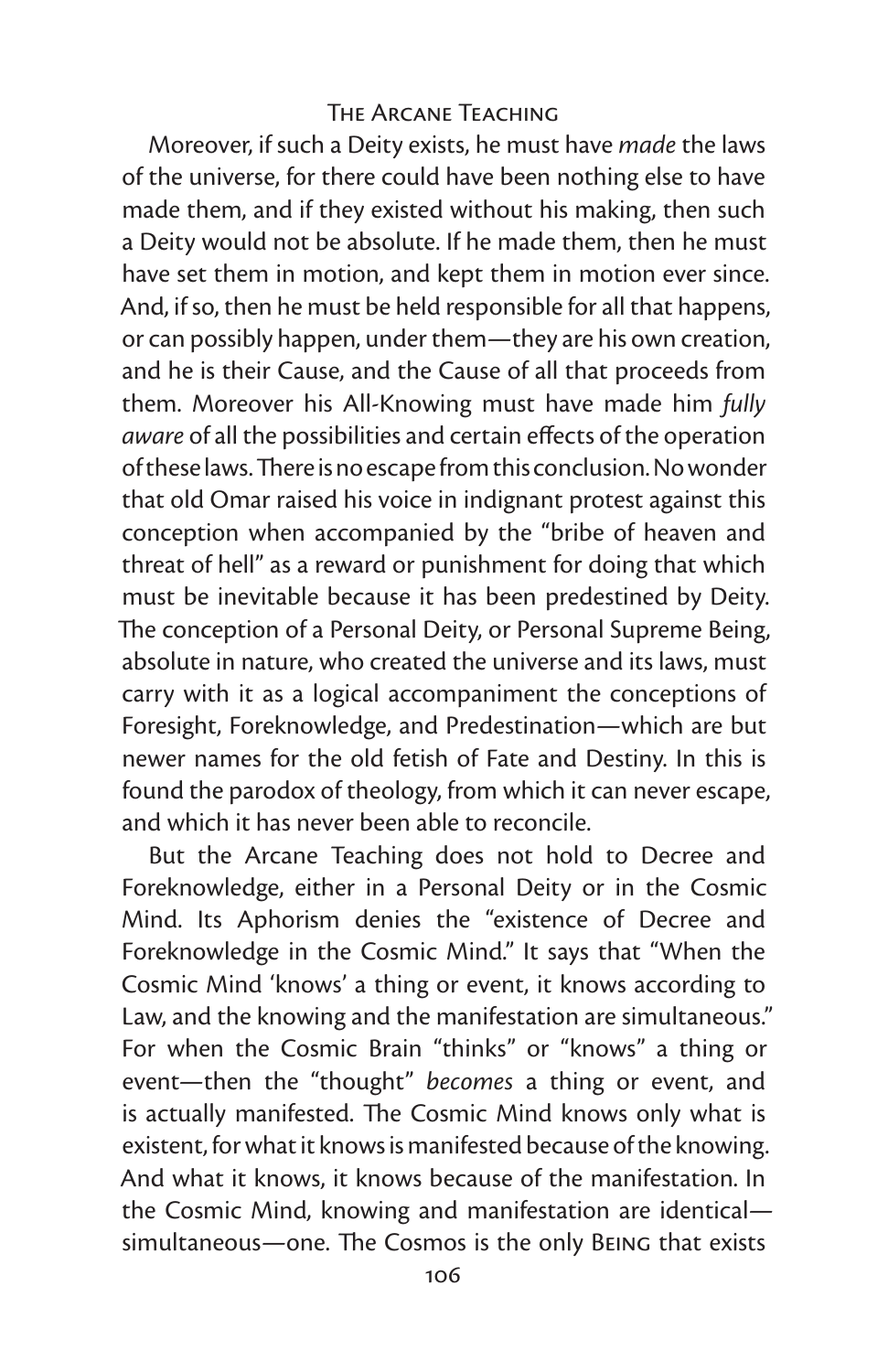#### Fate and Destiny

and can know the Cosmic Activities. Other than itself there is naught but The Law, which is above Being, and above Knowing, and above Action, as we know those terms. Any attempt to attribute to The Absolute the qualities, attributes, and properties of Man, inevitably results in postulating a Personal Deity, whose All-Knowledge is the Predestination of the Universe—whose will, decree, and fiat, is Fate. And in that case upon that Deity must be placed the responsibility *for everything that happens* in the universe. In that event, then indeed we may say with the poet:

"His the credit; His the blame; His the glory; His the shame."

In the place of Fatalism, Destiny, and Predestination, the Arcane Teaching offers the Orderly Trend under Cosmic Laws inherent within the Cosmos, proceeding as Law, Order and Sequence. Not the result of arbitrary fiat or decree, but the result of natural laws proceeding in regular order, as the Cosmos evolves toward Cosmic Consciousness and All‑Knowledge. When the Cosmos is resolved into Infinite Nothingness, then we find naught existent but The Law. And The Law is the only thing left upon which to fix the Final Blame—if blame there be. Fix it so, if you will. If it belong to The Law—give to It Its own. But The Law is no Person—no Being—It is Absolute Law—constant, unchanging, invariable, eternal. In Law we find the only refuge in our highest flights of thought, reason, or imagination. It is not a Law Giver—it is Law in Itself.

107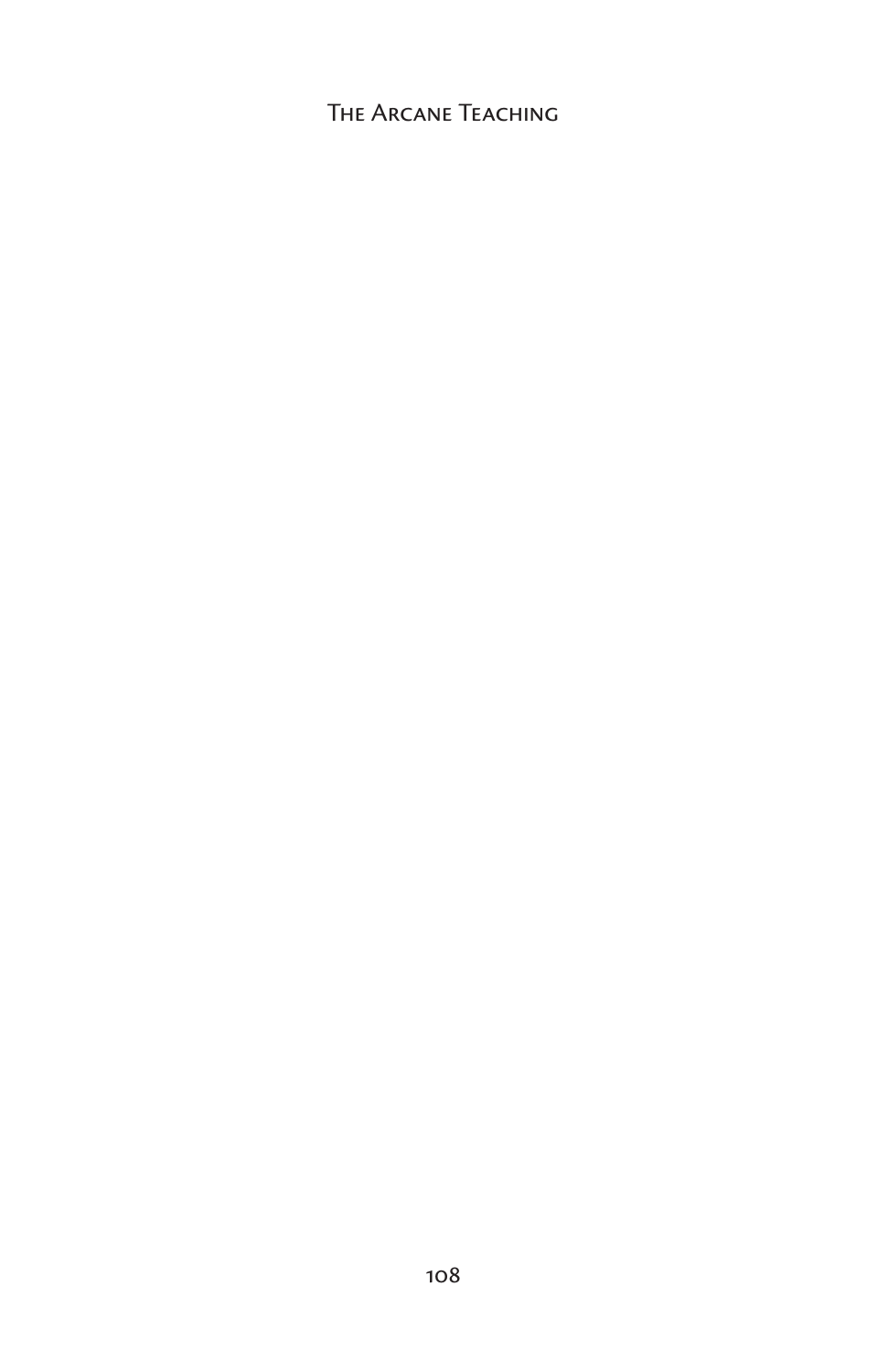### Lesson XI.

## Law, Order, and Sequence.

WE LIVE in a Cosmos governed by Laws existent by<br>reason of the very being of the Cosmos and the<br>existence of The Law. There is no blind Chance, nor<br>Arbitrary Decree in the Cosmos There is no place or room for reason of the very being of the Cosmos and the existence of The Law. There is no blind Chance, nor Arbitrary Decree in the Cosmos. There is no place or room for these for Law fills the whole field of Cosmic Activity. There is no Disorder, or Inharmony. Everything is in Balance. Chaos does not exist. From The Law proceeds the Seven Cosmic Laws, which in turn are subdivided into seven; and these into seven; and so on, the septenary division and sub‑division extending into the Infinitessimal. But in large and in small—and both are alike—there is ever Law and Order, Continuity and Sequence, Manifesting and in full operation.

And, over all is The Law of Laws—Absolute—Alone!

As the mists of the morning disappear before the rays of the rising sun, so will the superstitions, fables, and dogmas be dissipated by the knowledge of universal natural law and order. In a universe governed by eternal laws and Cosmic order there is no place for the Fates; the Destinies; the Arbitrary Decrees; of the fables, folk‑lore and legends, even though they be covered by the robes of philosophy or theology. Before the light of Reason, these things must melt away, when the Truth is seen,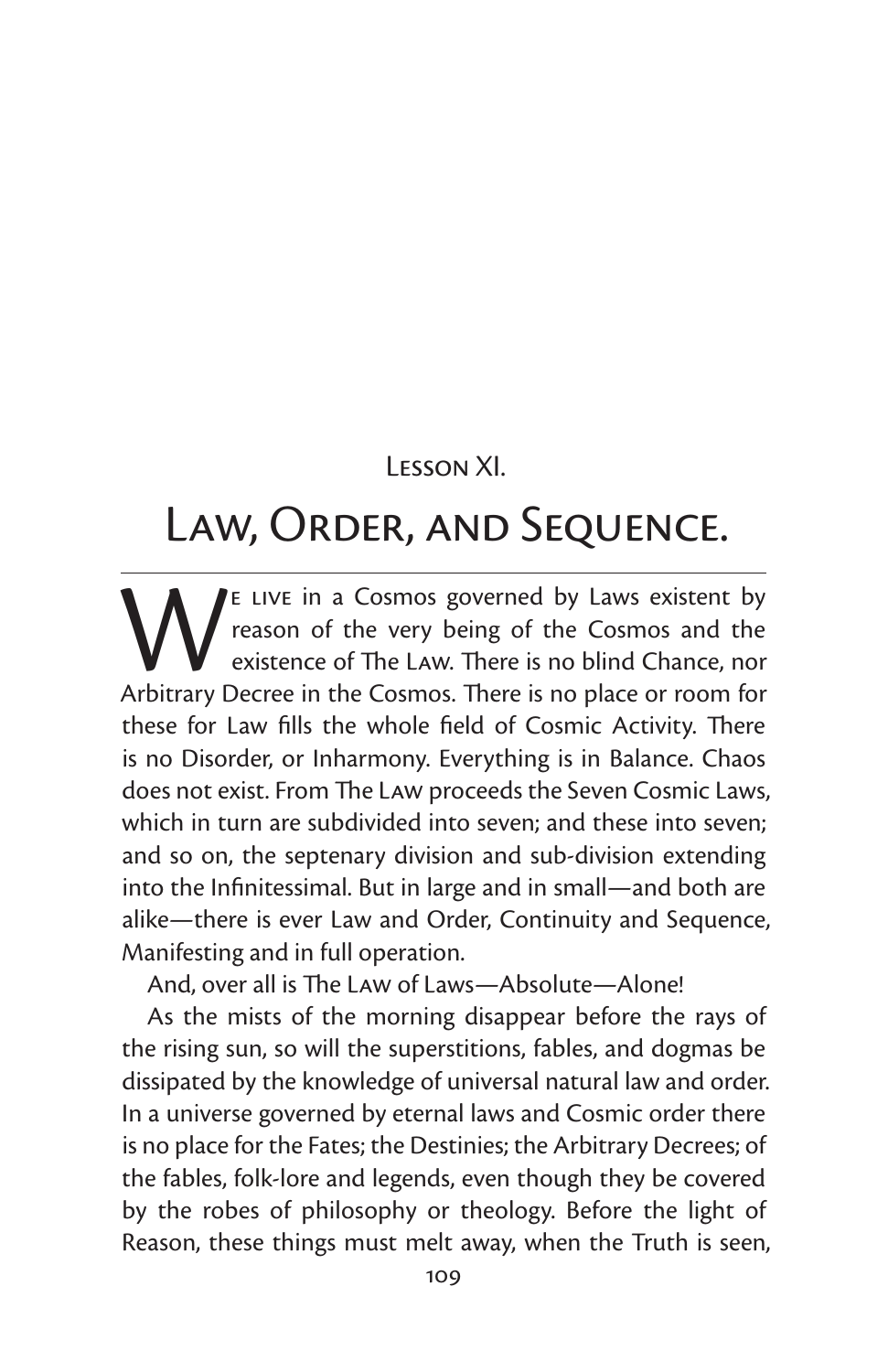the half-truths disappear. Fate, Predestination, and Chance-Threefold Error—flee before the conception of Law and Order in the Cosmos. Listen to the Aphorism:

Aphorism xvii. Know ye that, under The Law, the Cosmos is governed by Law. Each and every thing, and all things, proceed in Orderly Trend. In the Cosmos there is no Chance; no Disorder; no Inharmony. The Three Principles—Substance, Motion, and Consciousness‑are equally under Law. Those who teach otherwise, err.

This statement agrees with the report of the reason of the most advanced minds of the race, past and present. Every intelligent conception of the Cosmos must of necessity include the conception of Law. Without this inherent indwelling Law, the Cosmos could not exist—the Cosmos would be Chaos. The very origin of the term "Cosmos" shows the underlying thought in the minds of the ancient Greek philosophers who first used it. The word itself is derived from the archaic Greek word *komeo*, "to take care of," and the early Greek philosophers used it first in the sense of "order," and later in the broader sense of "the world or universe, from its perfect order and arrangement, as opposed to Chaos." Its use as "the World-Soul" came later, and included the earlier conceptions. Its antithesis the word "Chaos"—has two meanings, viz.: (1) "A yawning empty space"; and (2) "Confusion; or, a mass of matter in confusion without order or laws; a confused mixed, mass, without order or regularity." In both of these usages, Chaos is absolutely opposite in meaning to Cosmos. When we postulate a Cosmos without Law and Order, we are simply applying the term to what is really Chaos—either a Nothing, or else an Orderless Universe. Order always implies the existence of Law—the two are inseparable. There can be no such thing as an universe half Cosmos and half Chaos. Order and Chaos are antithetical. Law and Chance are antithetical. One annuls the other—they cannot exist at the same time. The three Primary Axioms of Logic show us this fact. Let us consider them for a moment: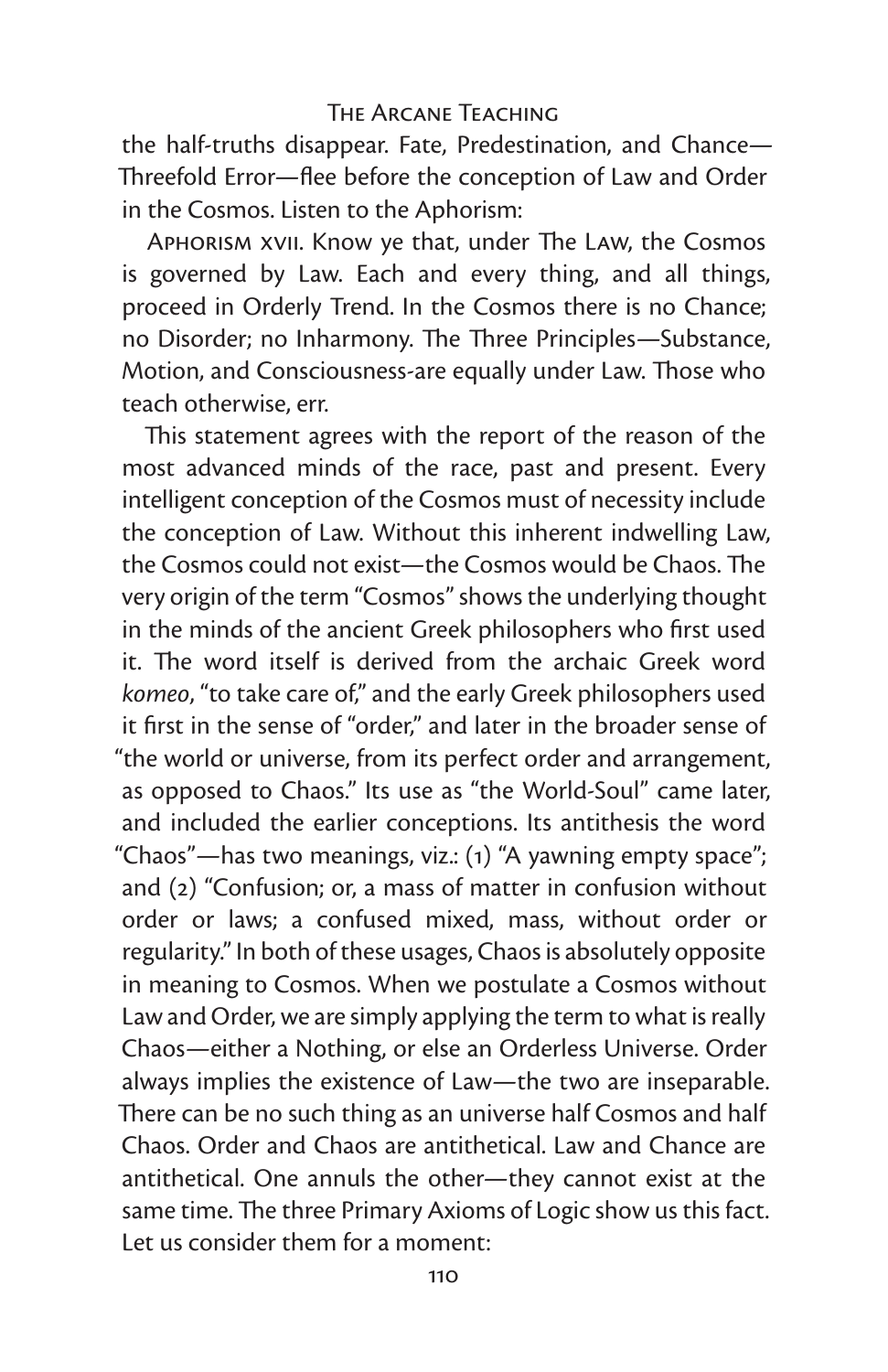#### Law, Order, and Sequence

I. *The Axiom of Identity*: "The same quality or thing is always the same quality or thing, no matter how different the conditions in which it occurs."

II. *The Axiom of Contradiction*: "No thing can at the same time and place both be and not be."

III. *The Axiom of Excluded Middle*: "Everything must either be or not be; there is no other alternative or middle course."

These are established axioms of Logic. A leading authority, Prof. Jevons, says of them: "Students are seldom able to see at first their full meaning and importance. All arguments may be explained when these self‑evident laws are granted; and it is not too much to say that the whole of Logic will be plain to those who will constantly use these laws as the key."

Therefore we must either hold that the Cosmos is under Law and Order, or else that it is not. And if it is not, then Chance or Arbitrary Decree rule the universe—and the Cosmos is but Chaos. There is no alternative—there can be no half‑and‑half about the matter. Which is it? We need scarcely to assure the student that the highest modern scientific thought agrees perfectly with the teachings of the ancient occultists, to the effect that the Cosmos is governed by Law in every detail, and as a whole; and that there is universal order, balance, and harmony manifested through it. Not only is this so, but the ordinary human mind is able to discover the existence of Law in the universe, in its every phase of manifestation. The rising of the sun; the flow of the tides; the law of gravitation; the mechanical laws; and Natural Law in all of its phases; show the existence of Law in the Cosmos. Science shows us that the entire universe is held together by the operation of Law—that if the tiniest atom were released from the operation of Law, the entire universe would be resolved into Chaos, so interdependent are its parts, and so incompatible with Universal Law would be the slightest exception thereto. The Laws of the Universe can never be "broken"—if we come in contact with them and refuse to govern ourselves accordingly, we suffer—but the Law remains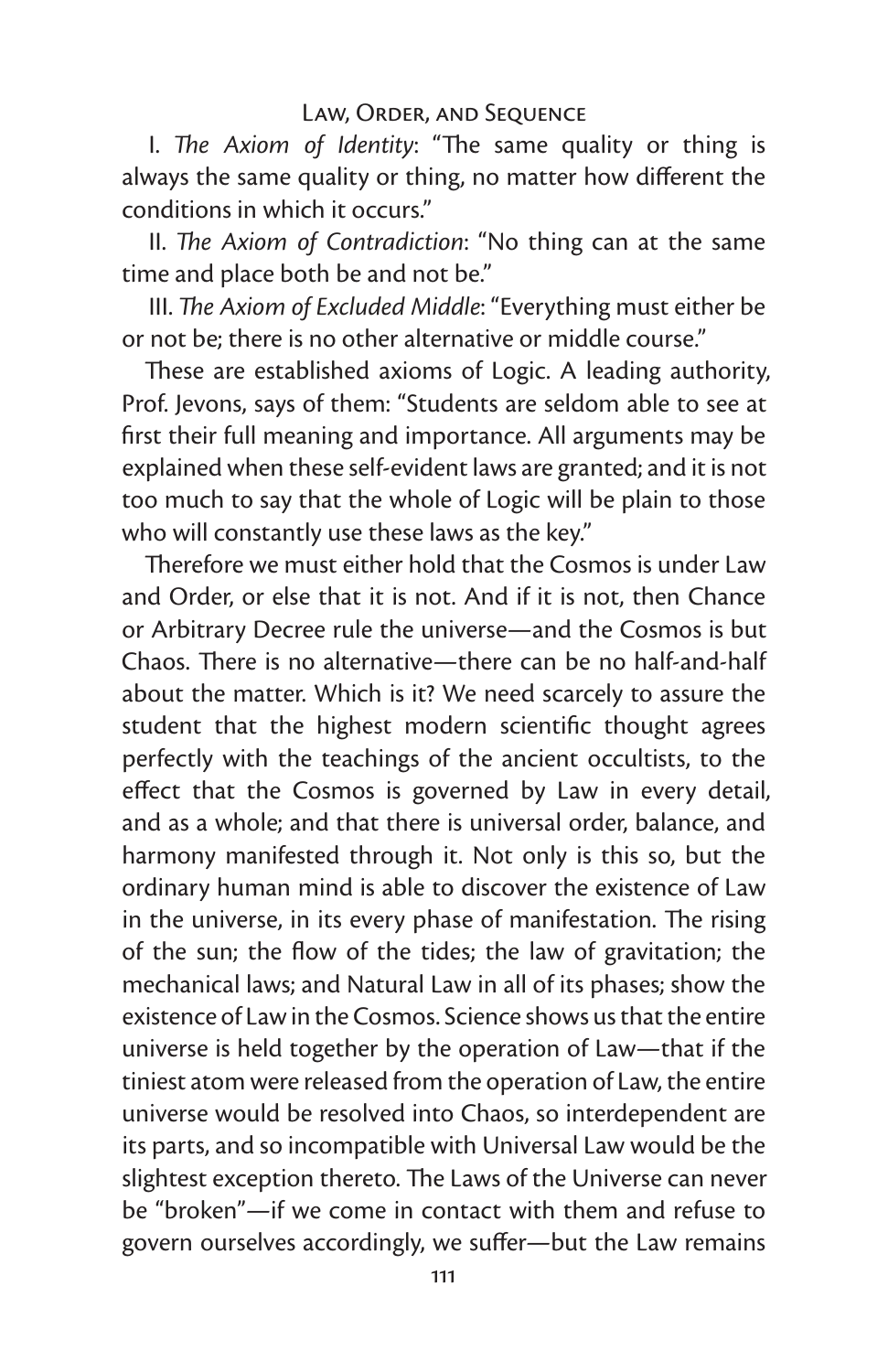intact. We do not "break" the Law of Gravitation when we step over a precipice—we only prove its existence. If we could "break" the tiniest Law of the Cosmos, the Cosmos would be Chaos.

And these Cosmic Laws are not the result of the arbitrary fiat or *dictum* of some Being. They are inherent in the very nature of the Cosmos. There never has been a moment in the existence of the Cosmos in which twice two did not make four; never a moment in which a straight line was not the shortest distance between two given points; never a moment in which the laws of mathematics, geometry, and logic were not as true as they are today. Cosmic Laws were not *made*—they are inherent in the Cosmos, and inseparable from it. These Cosmic Laws arise from the *reflected power* of The Law itself—they are superimposed upon the Cosmos in the very nature of the Cosmos.

The Aphorism continues: "Each and every thing, and all things, proceed in Orderly Trend." This is a statement of the Law of Orderly Trend, one of the Seven Cosmic Laws. "Orderly" means: "In order; arranged or disposed in order; observant of order or method; not disorderly; keeping order; well regulated; free from disorder or confusion; characterized by good order; according to established order or method; according to due order or method; duly; regularly; etc." "Trend" is a word derived from an old root meaning "a circle; a ring; round; etc." and its present accepted meaning is: "to move around or about; to extend or lie in a particular direction; to run; to stretch; inclination in a particular direction," or strictly: "to proceed in a particular direction." Its use in the Arcane Teaching implies a "proceeding or moving forward," and also (in the esoteric sense) cyclic progression. Thus the Cosmos is held to "trend" in an "orderly, regular, established" manner, according to Cosmic Laws, and under The Law. Evolution is a manifestation of Orderly Trend and Sequence.

The Aphorism continues: "In the Cosmos there is no Chance; no Disorder; no Inharmony." We have seen that where Law and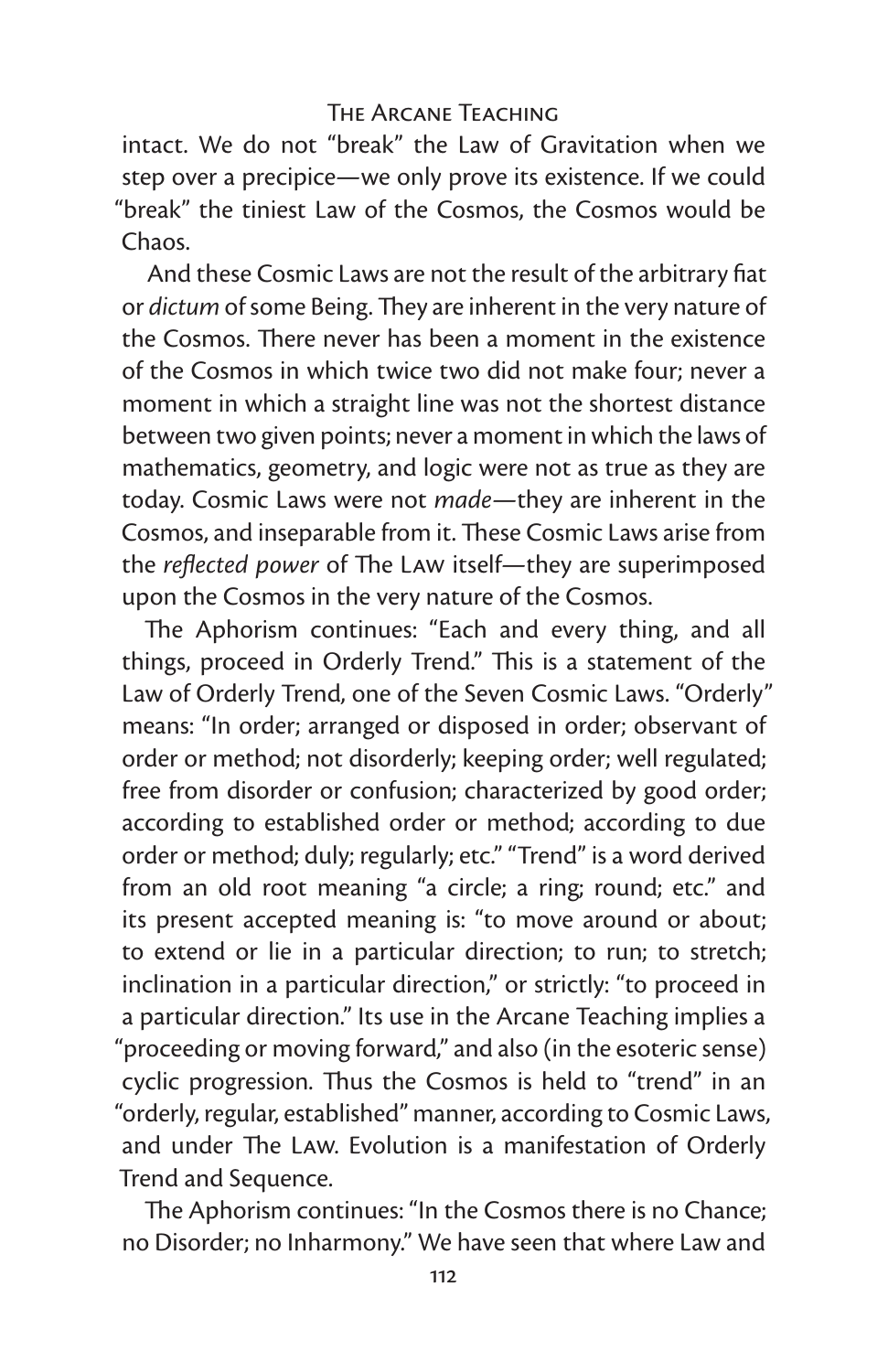#### Law, Order, and Sequence

Order govern and rule there can be no Disorder nor Inharmony. Harmony and Balance maintain where Law and Order govern and control. We wish to add a few words regarding the subject of Chance, owing to the popular misconception of the nature and meaning of this much used word. "Chance" is generally held to be: "an accident; something happening without a cause; a supposed agent or mode of activity other than a force, law, or purpose." The word was derived from the Latin word *cadentia*, meaning "the falling of the dice." An "accident" is "something that happens suddenly or unexpectedly," but the word is generally used in the sense of "something happening without due cause, and out of the established order." The strict meaning of "Chance" is "without cause," and it is generally so used. But with the advancing knowledge of the universal prevalence of causality, Chance in the original sense of the term is no longer regarded as existent, possible, or reasonable. The word is now employed in the scientific sense of: "The unknown, or unforeseen cause or causes of an event." As Benley says: "Chance is but a mere name, and really nothing in itself; a conception of our minds, and only a compendious way of speaking, whereby we would express, that such effects as are commonly attributed to chance, were verily produced by their true and proper causes." The highest modern philosophical thought agrees with the Arcane Teaching that: "In the Cosmos there is no Chance." Where Law and Order reign, *there can be no Chance*; no "accidents" no "happenings," in the sense of "without cause." Even the cast of the dice is now seen to be as much the result of Law and Order and Sequence as is the motion of the sun, planets and tides. Casualty has been superseded by Causality in philosophical thought.

Aphorism xviii. Know ye that each and every event, and all events, proceed in Orderly and Logical Sequence. There is always a Something Before and a Something After, which men mistakenly call Cause and Effect, but which, in truth, are but relative stages of the Cosmic Sequence.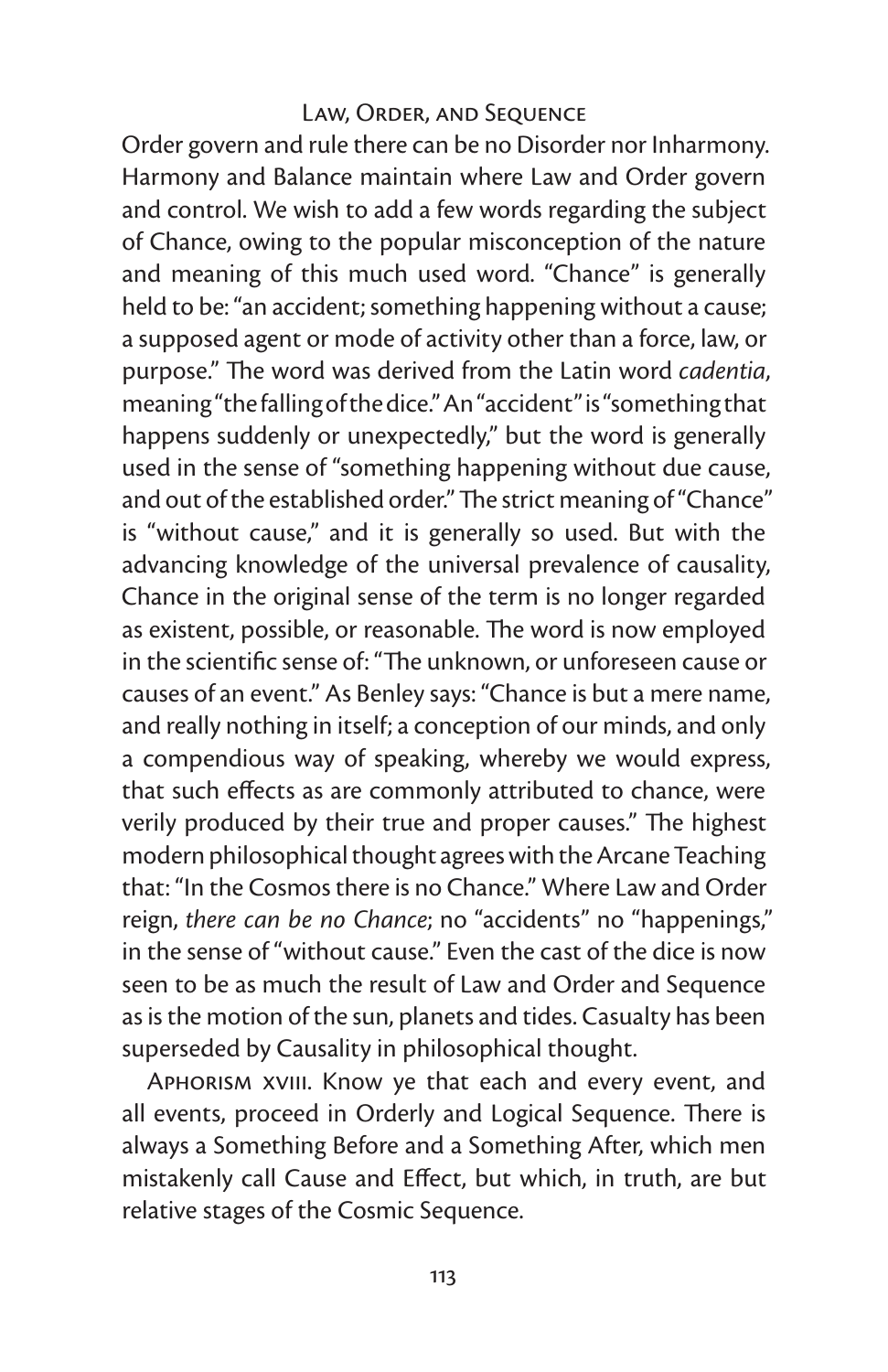Aphorism xviii informs us regarding the Law of Sequence, another one of Seven Cosmic Laws. It informs us that "each and every event, and all events proceed in orderly and logical sequence." This Aphorism declares the principle of what modern philosophical thought has called the Law of Continuity, by which is meant that universal principle or law, by virtue of which there is ever maintained a relationship of precedent and subsequent—cause and effect—between all events; the idea being diametrically opposed to that which holds that events are independent and not related to other events. In the Aphorism the word "orderly" is used in the sense defined a little further back. The word "logical" is used in its general sense of "agreeing with the natural reason"; and therefore, is employed in the Aphorism, in the sense of "in a manner which accepted by the human reason as natural, orderly, according to law, and reasonable—and which therefore might be reasonably expected were the preceding events known." The word "Sequence" is used in the sense of: "A succession, or following after, in orderly arrangement and uniformity; a series of things following in a certain order of succession." The word itself springs from the Latin word, *sequens*, meaning "to follow," and the idea of *following in regular order or procession* constitutes the essential meaning of the term.

The Law of Sequence causes all things to proceed in a *continuous stream or procession of events*. "Continuous" means "unbroken; uninterrupted; connected; with no intervening space." An "Event" is a "happening; something that occurs; the consequent or result of any action." Therefore the Law of Sequence causes all happenings, occurrences, or events to flow, proceed, and evolve from previous events, happenings or occurrences; and likewise to result in subsequent events, happenings or occurrences, which flow, proceed, and evolve from them. There is always a "something before" and a "something after" every event, happening, or occurrence. Every event has *reasons*, and is in itself one of the *reasons* for that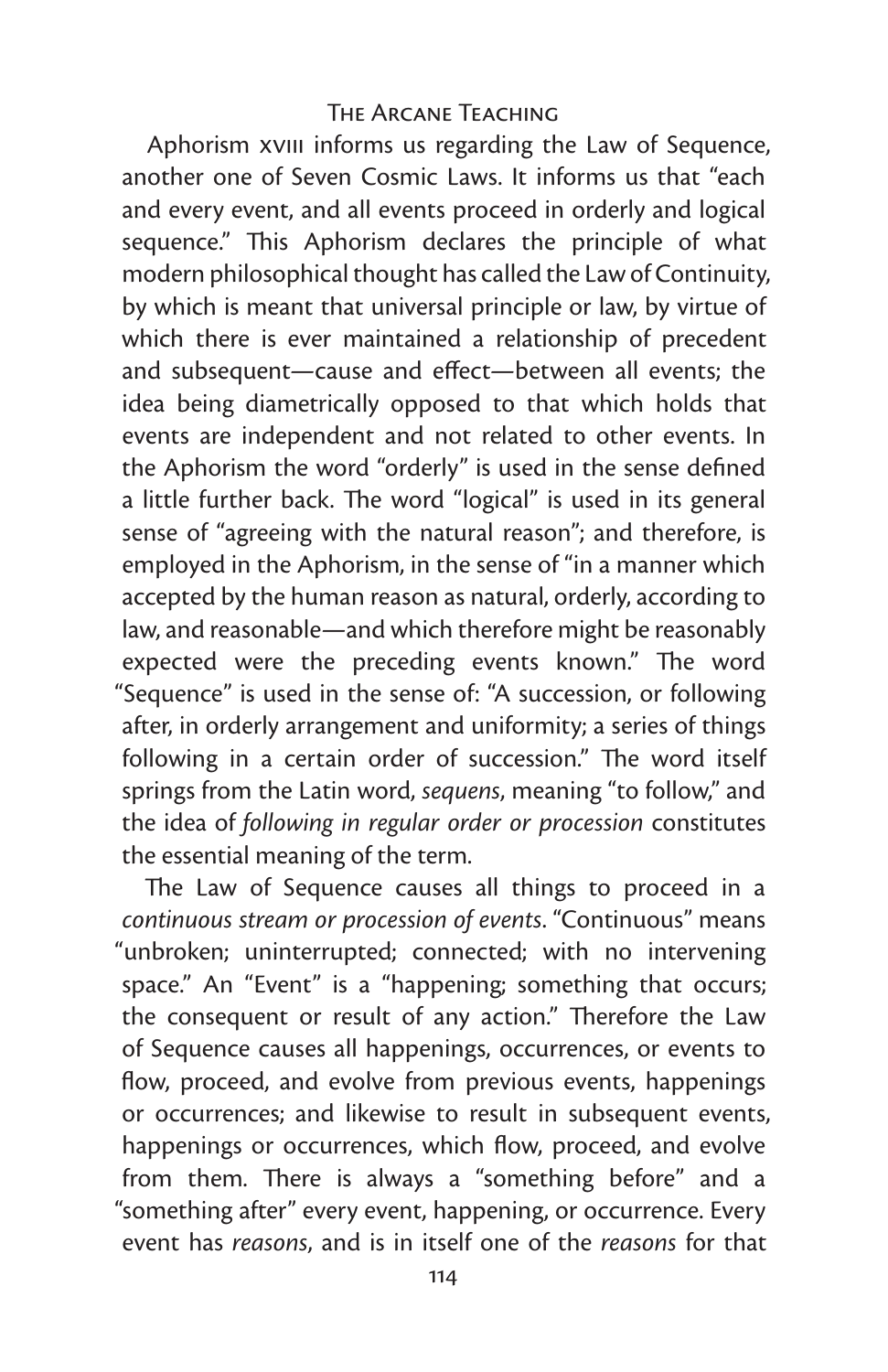#### Law, Order, and Sequence

which must follow after. Just as no link in a continuous chain can escape having a preceding and succeeding link, so no event can fail to have precedent and subsequent events connected with and related to it. No event can be *isolated* from the Cosmic Chain of Sequence, or the Cosmic Stream of Events. No event, and no thing, can *stand alone* in the Cosmos. Every thing and every event is interdependent, from the very nature of the Cosmos itself. Thus we see that there can be no such thing as "Chance" or "accidents" in the Cosmos. Nothing ever "merely happens," in the usual sense of the phrase. Everything, every event, every happening, has its preceding causes, and from it will emerge the succeeding effects—all being links in the continuous chain of Sequence.

We recognize these things, dimly, in everyday life, and call them the workings of Cause and Effect. But the Aphorism makes a distinction here and informs us that that which men mistakenly call Cause and Effect, "in truth, are but relative stages of the Cosmic Sequence. Let us proceed to a consideration of this truth.

The statement of this Aphorism apparently conflicts with the accepted philosophical and scientific conception of the Law of Causation, but the difference is largely a matter of expression, and the Arcane Teaching is in full harmony with the advanced conceptions of Causation, as interpreted by the highest authorities. The Law of Causation, as advanced by modern scientific thought, may be stated generally as the conception that every thing is an effect of precedent Causes and, at the same time, the Cause of the effects which arise from it—thus each thing is a link in an endless chain of Cause and Effect. Another way of stating this conception is that every event in time, or thing in space, has Causes; and at the same time is the Cause of succeeding effects in the shape of events in time, or things in space. This conception of the Beginningless and Endless Chain of Cause and Effect is seen to be very similar to the Chain of Sequence of the Arcane Teaching. *But here is the difference.* The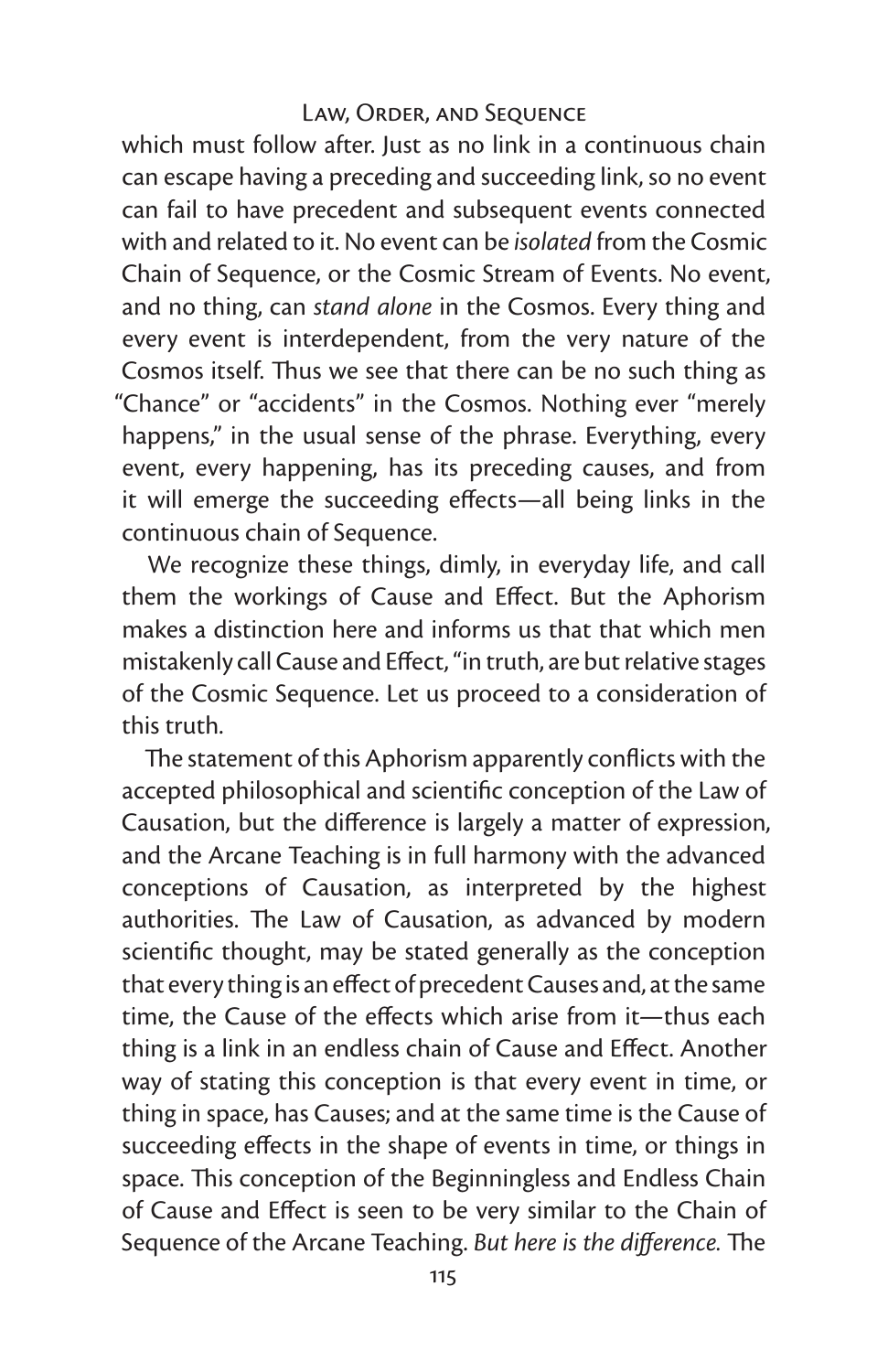Arcane Teaching *does not* hold that the Chain of Sequence is Beginningless and Endless. On the contrary, it holds that the Cosmos emerged from the Infinity of Nothingness at the Dawn of the Cosmic Day—therefore, this particular Cosmos had an actual beginning in time; and likewise, it will have an ending in time, when it again is resolved into the Infinity of Nothingness. The Law is held to be the only Eternal, using the term in its absolute sense.

The Cosmic Activities proceed according to Law, Order and Sequence. What you are today—what happens this moment is the logical result of all *that has gone before* in the Chain of Sequence. What is, is not because of Chance—but in accordance with Law, Order and Sequence. What will be tomorrow—a year hence—a million years hence—will be the logical result of all the things and events that are manifesting this moment. There is no break in the Chain. Everything, and every event, proceeds from what has gone before. And from every thing, and every event, develop the seeds of future events and things. Every thing, and every event, is a blossom—and contains within itself the seeds of future blossoms. Every event is but a stage in the Whole Event of the Cosmos. Every thing is but a part of the Whole Thing of the Cosmos. The Cosmos is the Whole Thing, striving, moving, thinking, and doing, in myriads of forms and shapes and manifestations—acting in the countless series of events which together constitute the Whole Event.

At any particular moment in the Cosmic Day—at this very moment that you read these lines—certain things are at certain places, under certain conditions, acting in a certain manner certain events are occurring under certain conditions. All this is the result of Cosmic Causes operating since the first glimmer of the Cosmic Dawn. And, likewise, at any imagined moment of the future—a year hence—a century hence—a million years hence—at any given moment there will be certain things in certain places, under certain conditions, acting in a certain manner—certain events will be occurring under certain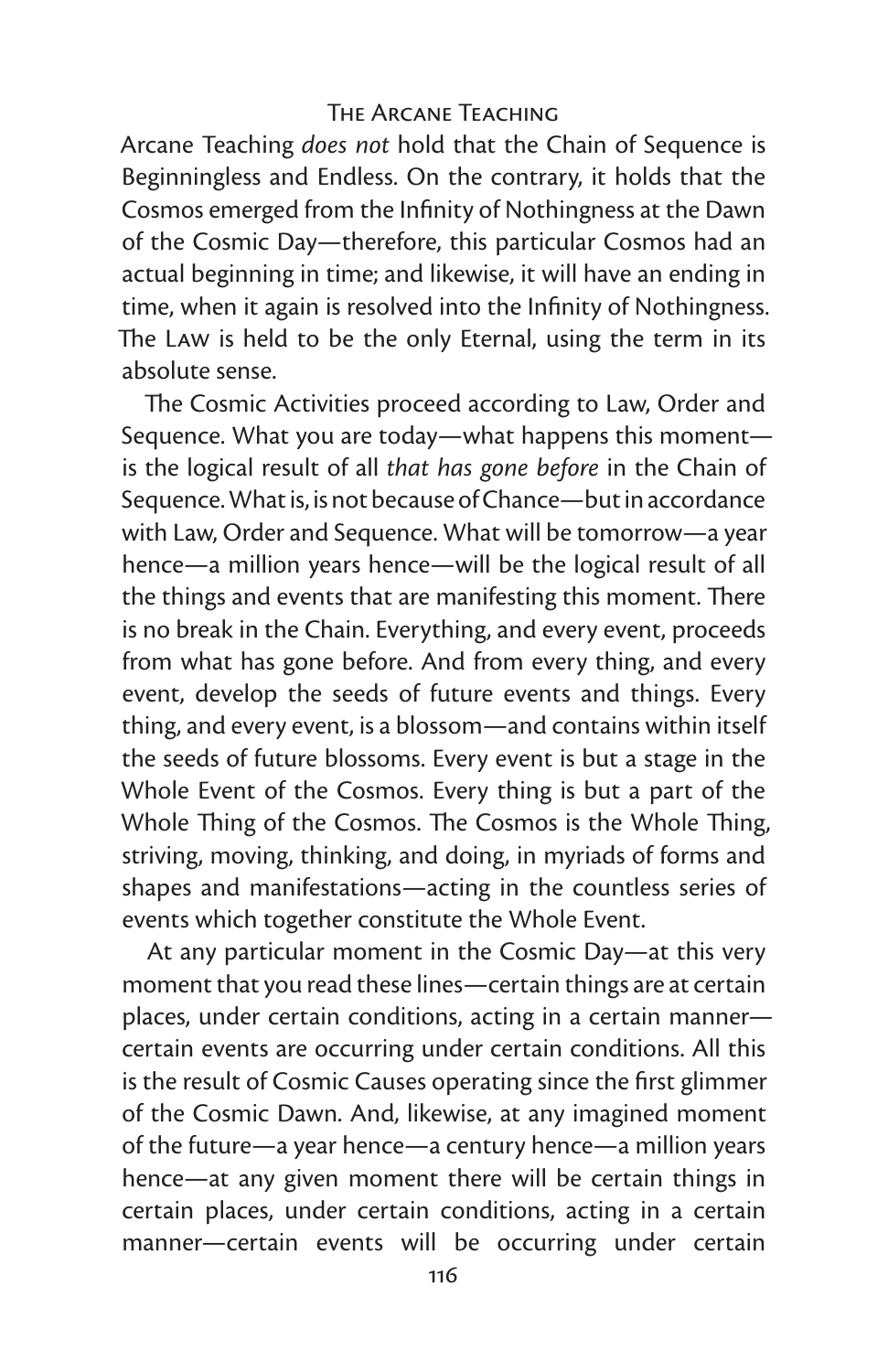#### Law, Order, and Sequence

conditions. And this too will be the result of the Cosmic Causes, operating from the beginning—operating and in existence in some stage of Sequence, today—this moment. All that *is* proceeds from all that has gone before. And from all that *is* will flow, proceed and evolve all that shall be even unto the very ending.

And these things and events are "certain," not because of Fate, Destiny or Arbitrary Decree, but because of the operation of fixed and certain natural laws, constant, invariable and immutable. There is no Fate, no Chance, no Accidents. Cause produces Effect. Everything has its precedent, and will have its subsequent. The seeds of the future exist in the present. The seeds of the present existed in the past. No thing or event is arbitrary, separate, disconnected, independent. We are all parts of a Cosmic Whole, taking part in one Cosmic Event. Can you imagine a single thing or event without precedent causes? Can you imagine a Cosmic Law being broken? The parts are conditioned by the Whole. This is not Fate, but Law, Order, and Sequence.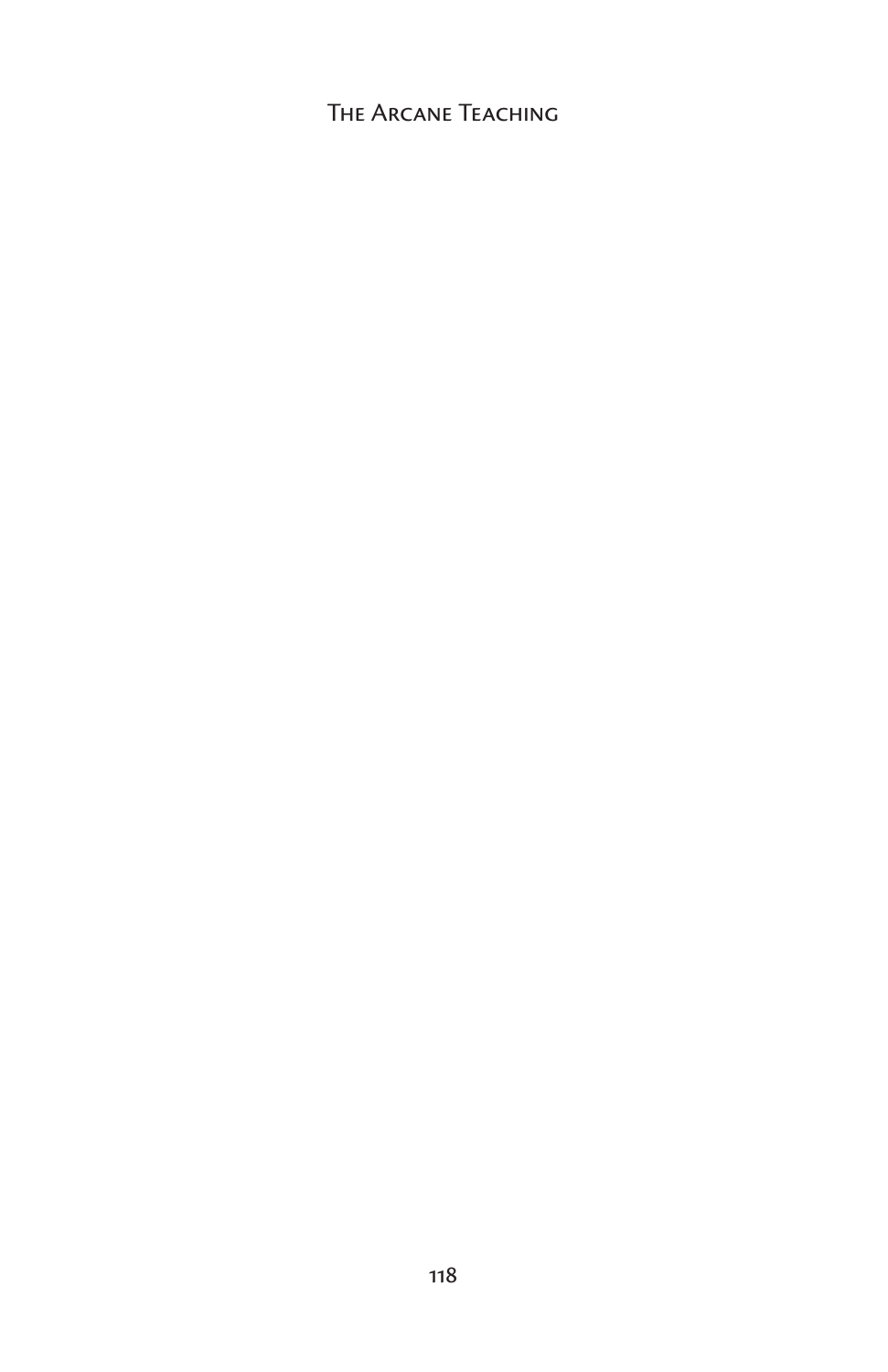### Lesson XII.

# DOMINANT DESIRE; SOVEREIGN WILL.

PHORISM XVII informs us that "The Three Principles—<br>Substance, Motion and Consciousness—are equally<br>under Law." The leading scientific minds of the day hold<br>that the Reign of Law is operative not only over matter and Substance, Motion and Consciousness—are equally under Law." The leading scientific minds of the day hold that the Reign of Law is operative not only over matter and motion, but also over mind. There are but few psychologists who hold otherwise, although a few are reluctant to admit that the operations of human volition are caused, and such therefore hold on to the old dogma of "causelessness" although candidly admitting that the only other alternative is the theory of Chance. This reluctance may be explained by the influence of the old theology which held that the admission of cause in volition would annul the doctrine of "free will" (in the sense of free *choice*), and would destroy man's moral responsibility. The theologians, however, do not accept the alternative of Chance, but murmur something about "special provisions of Providence," without explaining what they mean by this. But all denials of the operation of universal law on the mental plane are in direct defiance of the modern scientific knowledge of the laws of psychology, and the common experience of the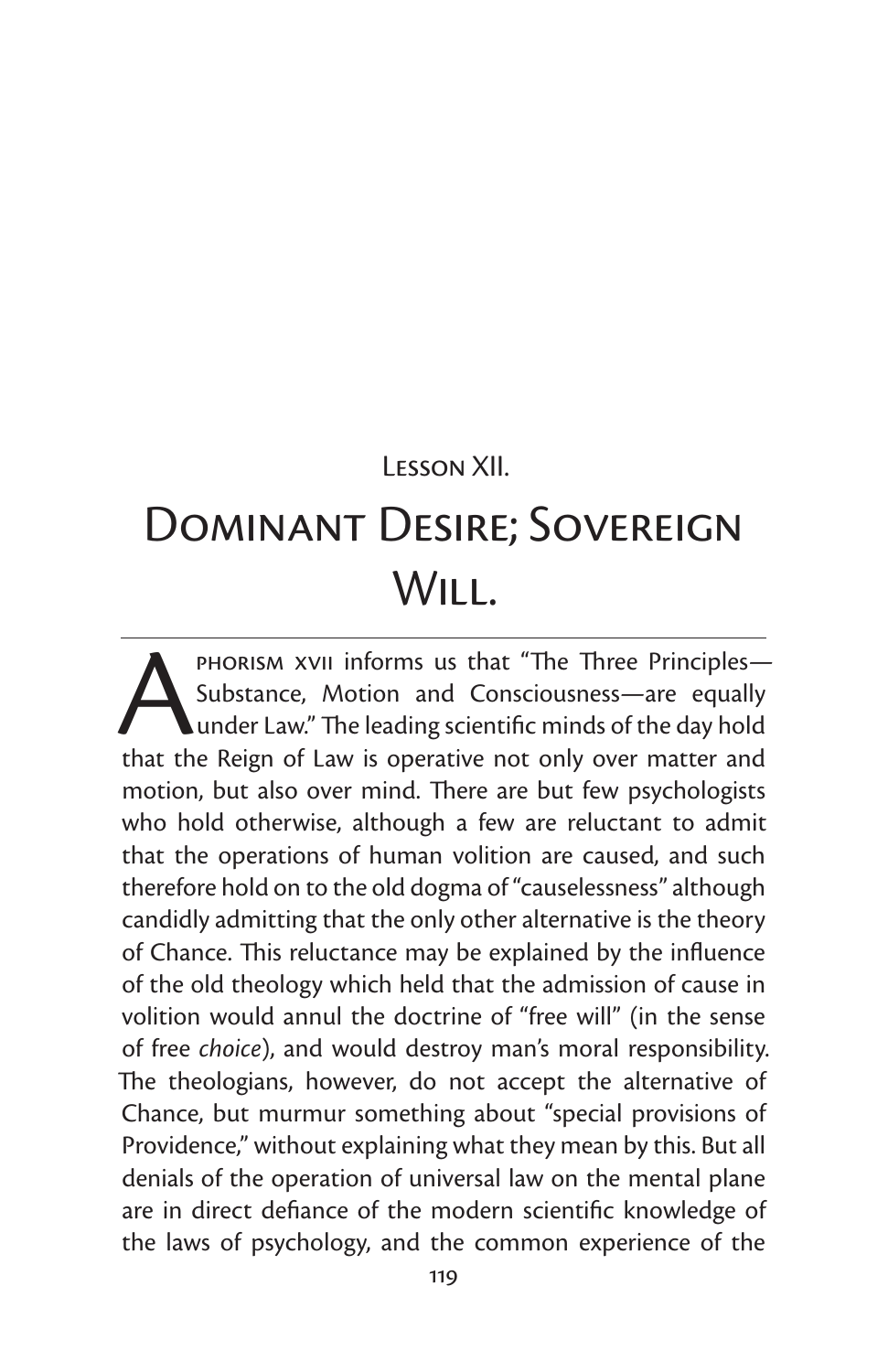race which informs us that people act and choose because of *motives and reasons*. And all human education is based upon this understanding and principle.

The trouble with the theologians is that they confuse Law, Order, and Sequence, with the old fetish of Fate, Destiny, and Predestination. They recognize the logical absurdity of holding one morally responsible for doing what for all eternity it has been predestined, predetermined, or fated one should do. When Determination is divorced from *Pre*‑determination, a new light is seen. Notwithstanding the theological reluctance, its advocates nevertheless *act* as if psychological laws were true, in advocating the "training" of the mind, and in offering the "motives" of rewards and punishments for actions. If the volition is free, how could these "motives" influence or affect it. All education and training of the mind implies the existence of mental laws of choice and action. The "Law of Association" is but the Law of Sequence. Without Law in the mental realm, there is but the alternative of Chance—theology to the contrary, notwithstanding.

Aphorism xix. Man on the personal plane always acts and chooses strictly in accordance with the nature of his personal character. His personal character is determined by the nature of his psychical organism resulting from heredity, environment, and experience, and consists of a collection of mental states the motive principle in which is Desire (including Fear, which is but a form of Desire). The personal man, like the lower forms of life, always acts and chooses: according to the sum or average of his desires and fears, the strongest motives always dominating and determining the choice and action.

Each man has a personal character—just as each actor in a play assumes a "character." Each character, as the Aphorism states, is "a collection of mental states." These mental states are manifest as traits, tendencies, temperament, nature, disposition, personality—what we know as "the nature of the person," in fact. Different persons are attracted by different things, in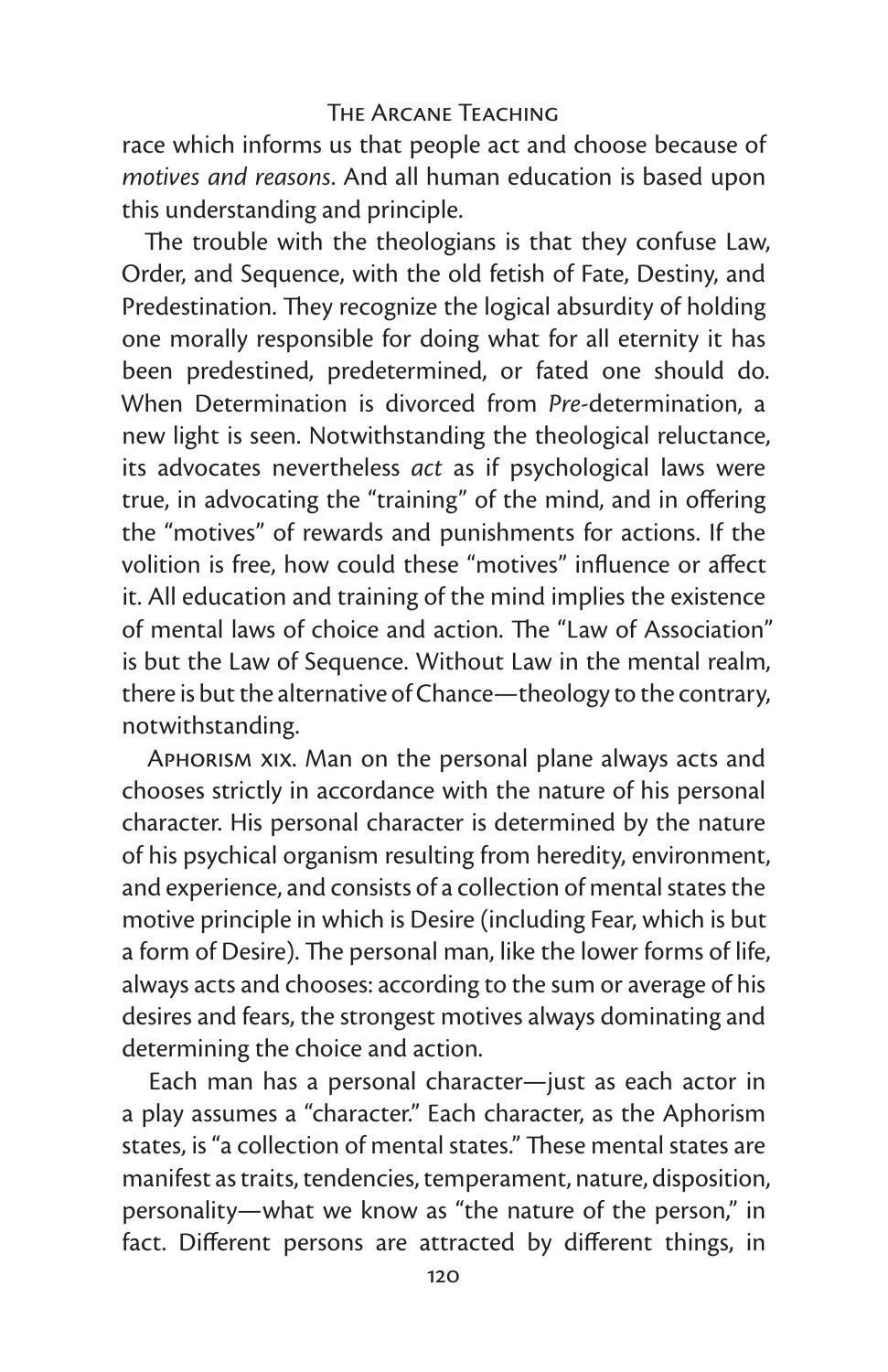#### Dominant Desire; Sovereign Will

different degrees, and respond in different ways and in different degrees. No two persons are exactly alike. Each person has his own nature, disposition and character. The dictionaries say that Character is: "The personal qualities or attributes of a person." Each character has its personal collection of feelings, desires, wants, inclinations, likes and dislikes, habits of thought, capacity for thought, degree and character of will, etc. Each has its sub-conscious collection of stored up impressions, memories, inherited traits, etc., as well as its conscious mental faculties—in fact, nine-tenths of the mental activities arise from this subconscious region. Each character has its collection of seed-thoughts which constitute its share of the race experience—the experiences of its ancestors. And each has its store of impressions and experiences which have modified it accordingly. The result of heredity, environment and experience creates a personality and character according to which one acts and chooses. This character, at any particular moment, is just what a man is at that particular moment. And as he is, so will he act and choose. He always acts and chooses *by reason of* what he *is*. On the personal plane, he cannot act differently. And what he *is*—his character at the moment—always has as its motive power the sum or average of his desires and fears.

This is the point at which we must consider the objections of the "free will" theologians who will not admit that man acts and chooses according to the sum and average of his desires and fears. These people put forward the three leading "proofs" that man does not so act and choose. Let us consider them, briefly, in detail. They are as follows:

I. *That one may refuse to act on a desire or fear, however strong. He may oppose his will to the desire or fear and defeat its power.* This statement is unquestionably true, but the explanation is that in so *willing* not to act upon the desire, he is really acting upon other and *stronger* desires or fears which urge him *not to do* the thing in question. Each desire is a motive—and the strongest motive dominates and decides. Before he may will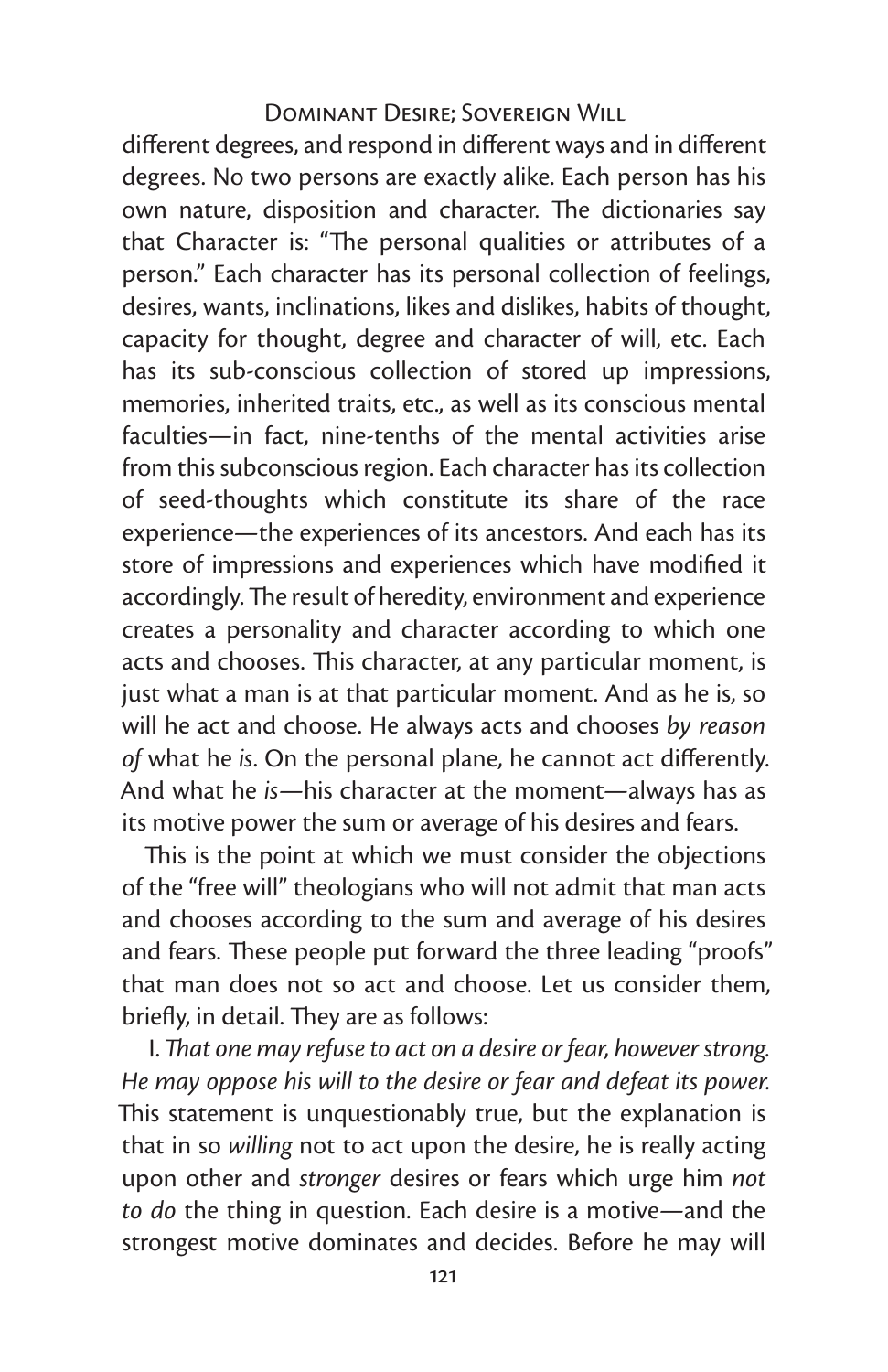*not to act*, he must first desire or "want to" refrain from the act, or else fear to act. In short he must *want not to* more than he *wants to*. Instead of disproving the action of Desire, it affords a very good proof. He chooses to do that which he "wants to" most strongly.

II. *That one may choose to act upon a higher desire rather than upon a lower one—to act from a higher motive than from a lower one.* This also is unquestionably true—but what is the "higher desire" and the "higher motive" but *another form of Desire*. If the "higher" is stronger, it conquers—if the "lower" is stronger, *it* conquers. Whichever is felt by the man to be the *most desirable* according to his reason, experience and feelings is the strongest motive. Sometimes the scales are very evenly balanced, and it requires but a mental speck of dust to tip it one way or the other. But this does not disprove the rule—it only emphasizes it.

III. *That one has the evidence of his consciousness that he is free to act as he pleases—or to choose between two or more different courses of action. One feels most strongly that he has the freedom of choice and action.* This is the "proof" considered unanswerable by the theologians. It is undoubtedly true, so far as it goes, but a moment's consideration will show one that it adds but another proof to the truth of the power of Desire, and the Law of Cause and Effect. Waiving entirely the obvious rejoinder that the feeling or consciousness of freedom has no causal relation to the act, we see that the man merely feels and is conscious of the fact that *he may act and choose as he pleases*. Certainly he may, no one disputes that—*but why does he "please"? Why* does he *want to* do one thing in preference to another? And *why* does he finally *choose* to do one thing instead of the other? Is it merely Chance? Is there no *reason* or cause? Is it not true that he finds it *more desirable*, or *more satisfactory*, to do the one thing? Does he not weigh the motives, reasons, feelings, and desires, by the light of his own reason, experience, nature and character, and then decide in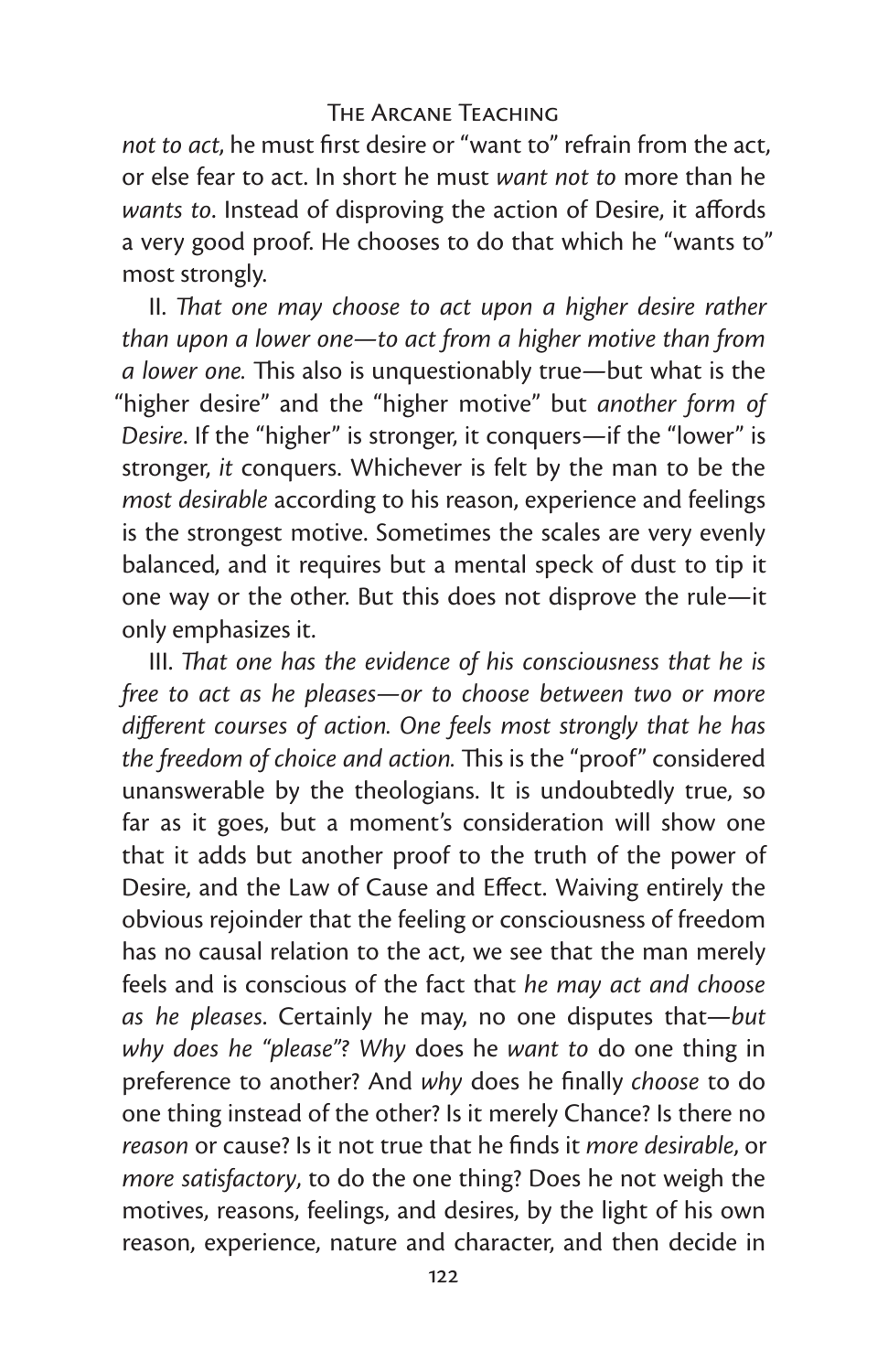#### Dominant Desire; Sovereign Will

favor of the most desirable course? His *will* is free, of course but his desires, feelings, "please to," and "choose to" depend upon elements of his character—and the strongest motive, conscious or subconscious, wins the day. Between two things or objects, one chooses that which appeals to him as the "most desirable"—that which he "wants" most, or fears least.

Many will object that if this be true, it is unjust to punish one for doing what he must do according to his character. This objection arises from the old conception of Fate and Predestination, which held that a man *must* do a certain thing, *in spite of all that might tend to prevent*. This of course would make all "punishment" a rank injustice, and an absurd proceeding. But the doctrine of Cause and Effect does not so hold. On the contrary it holds that one's character may be, and is, changed, modified and altered by the restraints placed upon certain actions. These afford new motives for action or non‑action. The theory of *human* Law, at least, is not that one shall be "punished" for wrongdoing *in the spirit of wrath or vengeance*, but that the "punishment" shall act as a deterrent, warning, and *restraining motive* to prevent the recurrence of the act on the part of the criminal, and to prevent others from making the same mistake. It is society's method of protecting itself—not a system of revenge. The very fact that the penalties of the law serve to deter some from wrongdoing is but a proof that the strongest motive dominates. The birch prevents the schoolboy from misbehaving, though he so desires very much. He fears to incur punishment, more than he desires to misbehave. We may *blame* people for acting wrongly, because we regret that their characters were not better developed, or that their judgment was not more perfect. We often make the mistake of blaming *effects*, instead of *causes*. Would it be just to "blame" or "punish" if our acts resulted from Chance? In the same way, remorse and regret mean that we realize that what we did or chose was not wise or desirable, as seen in the light of subsequent events—we regret that the higher, nobler, or wiser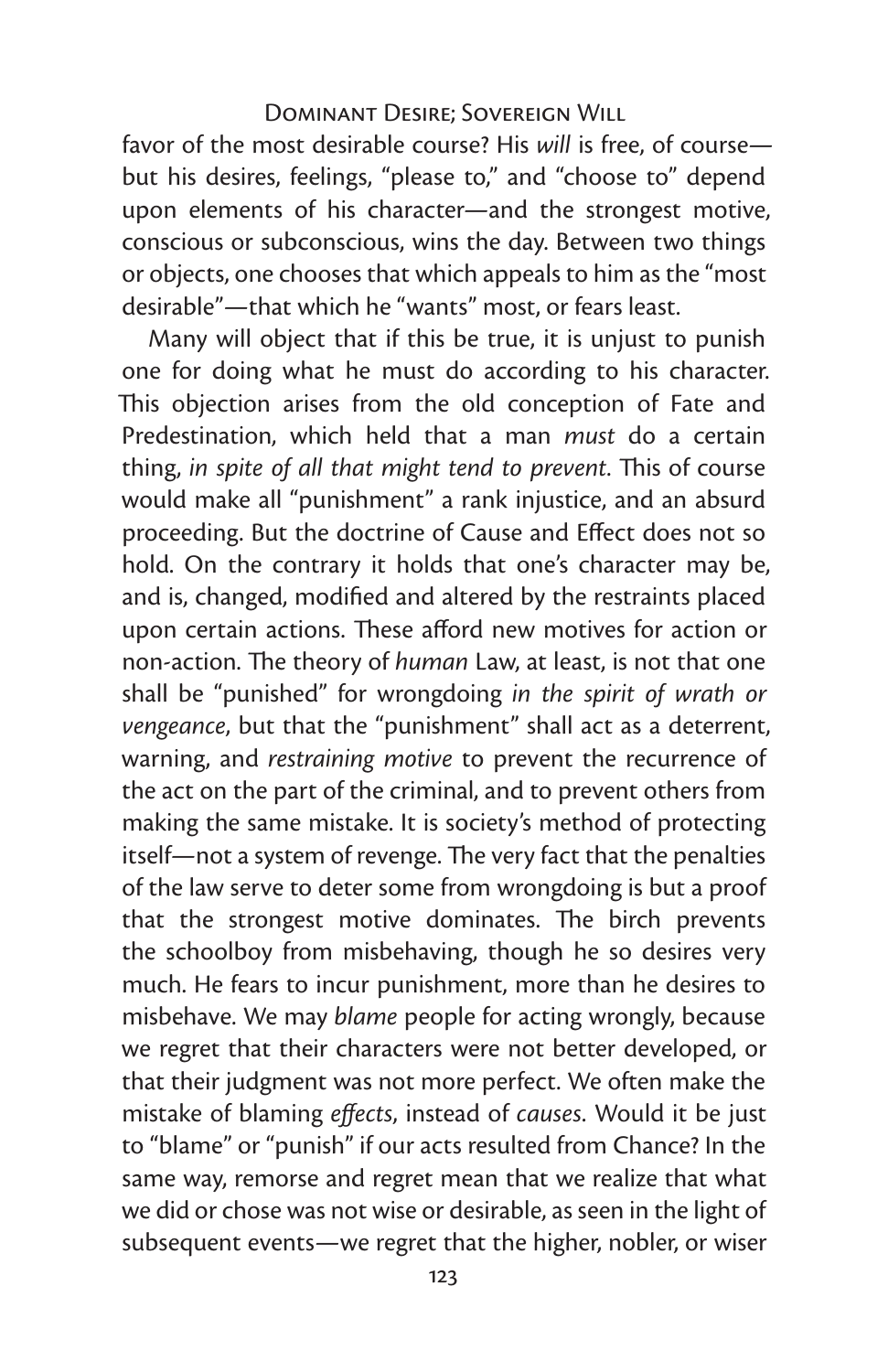motives were not dominant; or feel sorrow at the results of our actions. These latter feelings are often cited by those who deny Cause and Effect on the mental plane. But what, indeed, would be the reason for regret and remorse if our actions had been decided by Chance instead of by causes? If we remove Causes, we are in the hands of Chance—would that be a desirable exchange? If we deny Law, we must attribute all actions to Chance!

Summing up the fact of Dominant Desire, it may be said that people act in accordance with *the line of the Greatest Satisfaction*. This Greatest Satisfaction depends entirely upon the nature of the person—his character—which is regulated by his tendencies, disposition, inherited qualities, results of his experience, environment, education, training, history, etc., all of which, of course, have other causes behind them. Whatever gives to the person the Greatest Satisfaction evident at the moment of action or choice, that will he do or choose. This is the rule—test it most rigidly by applying it to your own acts and decisions, and those of others. But in so testing, do not overlook the effect of Habit as crystallized Desire; nor the effect of Fear as negative Desire. When two desires are otherwise equal, the one most habitual will win the day. The element of Fear, or Aversion, is but a Desire "not to," or "to avoid, or get away from." Compulsion by others may result in action through Fear. And one often refrains from manifesting a desire because he fears to "*pay the price.*"

Did you ever make a choice, or perform an act which gave you the Least Satisfaction, or which you knew to be the *most undesirable* under all the circumstances of the case? If you did so—*Why did you do it?* If you yield to the suggestions, desires, reason or will of another person, against your own inclination and judgment—what is this but the "line of the least resistance," which gave you the least trouble or dissatisfaction at the moment, and in which the negative Desire of Fear had its effect?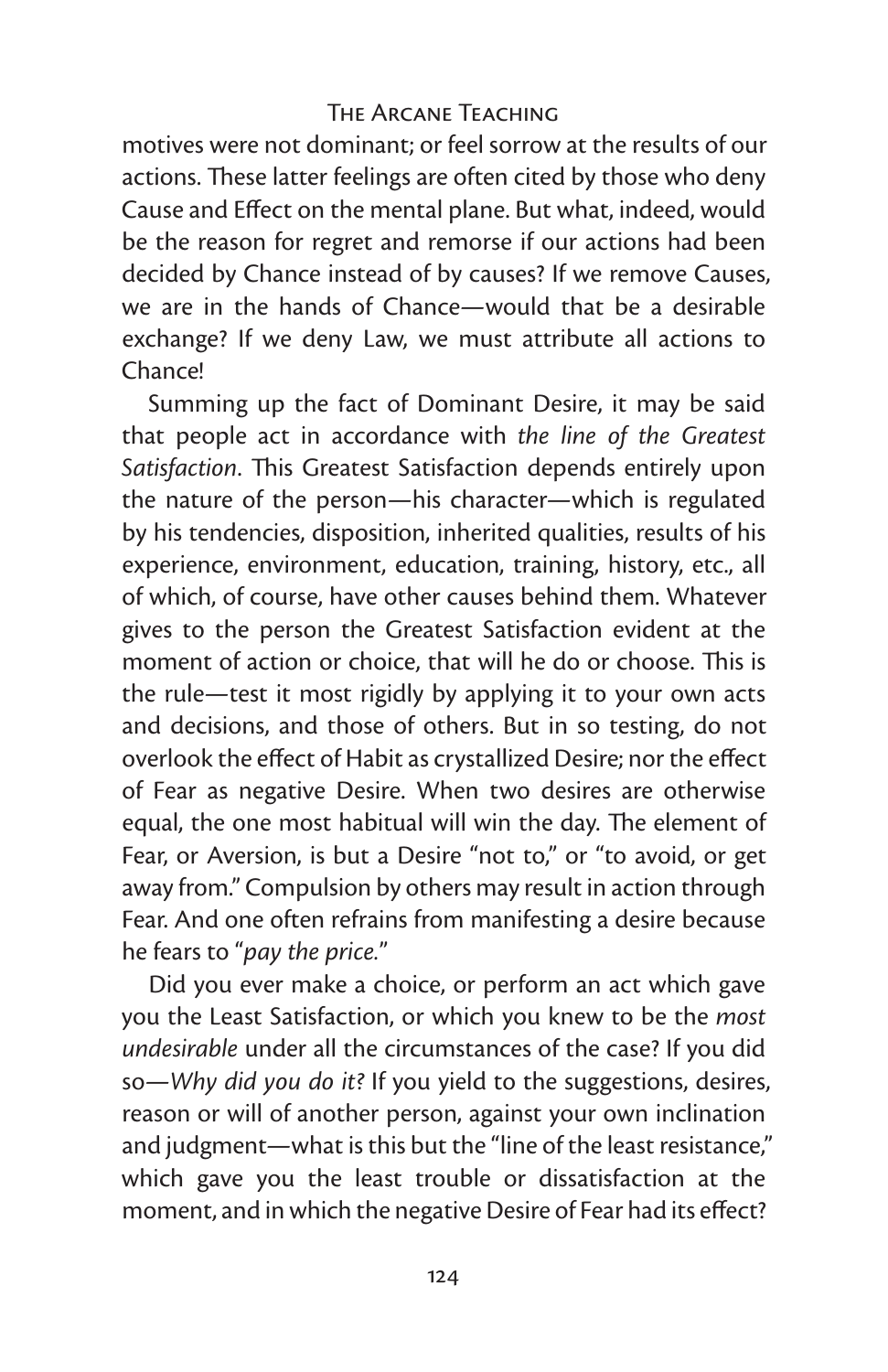#### Dominant Desire; Sovereign Will

In the case of hypnotic influence, or the domination of one's will by another by any means, the rule is not broken, for the stronger person's will influences and arouses the Desire of the weaker person. Even in this case, desire or fear is the motive of action or choice.

In considering this subject, remember that the Aphorism says "the sum and average of his desires—the strongest motives always dominating and deciding the choice and action." We often are forced to "strike an average" between our conflicting desires. And then again, wisdom, experience and intelligence enable us to discriminate between the *desirability* of objects and acts, and thus play an important part in the choice. And imagination gives us a wider range of choice, by presenting a greater number of objects before us for choice. But wisdom, experience, intelligence and imagination result from Causes.

*A Dominant Desire always has for its motive the attainment of something which will bring the Greatest Satisfaction, immediate or remote, or the prevention of something which will bring dissatisfaction, immediate or remote—either to the person himself, or to others in whom he is interested.* Aversion, fear, or the tendency away from persons or things, are merely the negative phases of Desire, and come under the same rule. The "most desirable" thing, according to the judgment of the moment, is always chosen—the "most undesirable" thing of the moment is always avoided. Sometimes this necessitates "striking an average." So in the end we do that which we "*like to*"—we do what we "*want to*" do most. The "want to" and "like to" arise from Cause, and are under the Law of Sequence—links in the Cosmic Chain of Eventuality.

And so, the nature of one's character determines his acts. This explains many actions in a strange way. For instance, one man is kind because it gives his nature the greatest satisfaction; just as another gains the greatest satisfaction by being otherwise. One finds satisfaction in doing his "duty"; while another finds satisfaction in escaping it. One finds satisfaction in virtue;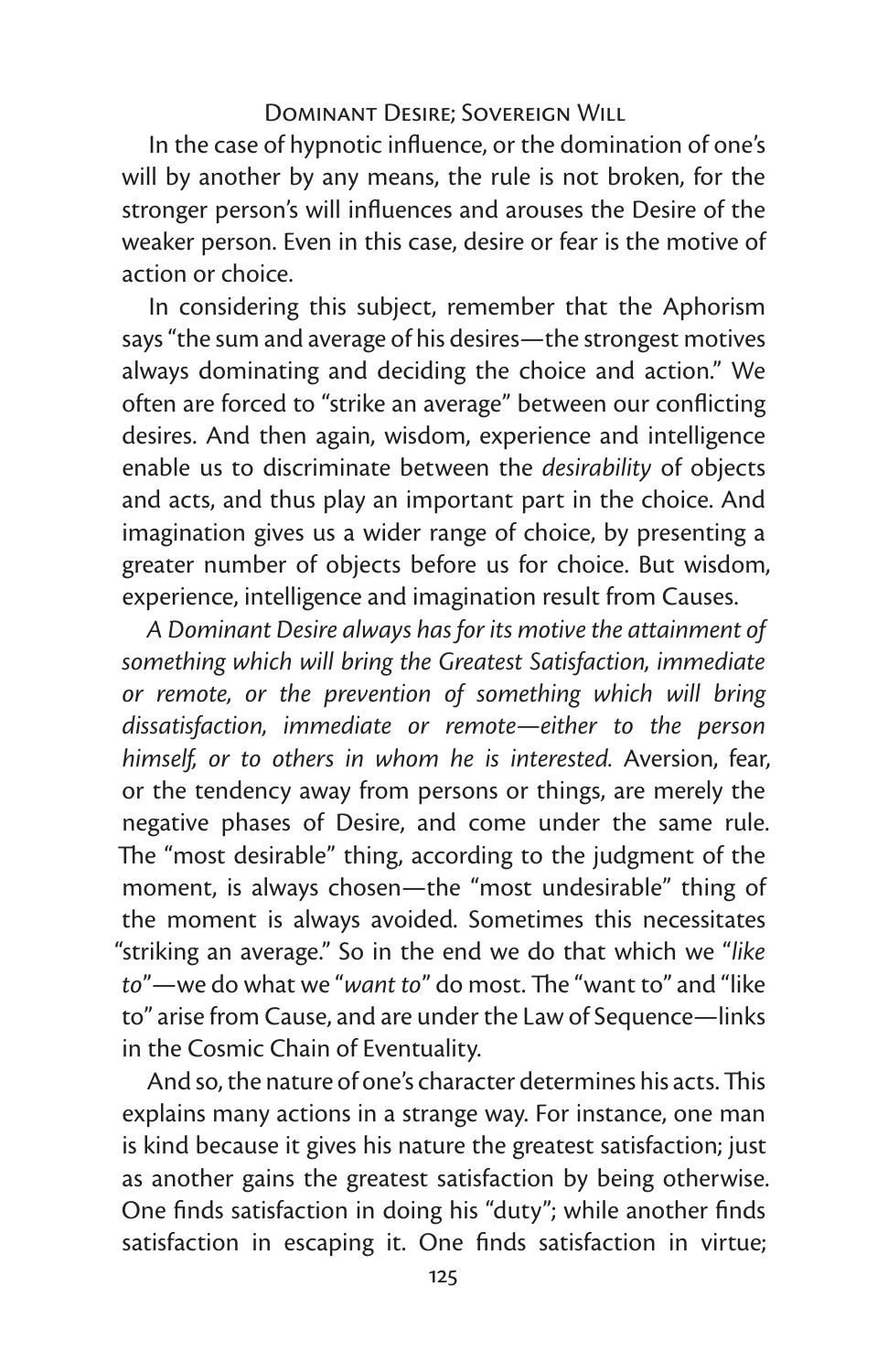another in vice. One finds it in selfishness; another in doing for and giving to others. One finds more satisfaction in giving his life for his country; another finds it in running away and hiding. One finds the greatest satisfaction in giving; another, in getting. One finds the greatest satisfaction in being moral; another in the reverse. One takes the greatest pleasure in being a good citizen; another finds his satisfaction in the opposite. Each acts according to his nature and character—just as a cat and dog acts according to its nature. But man can change his nature, *if he so desires*. And he often so desires, while the lower animal does not—that is the main point of difference.

We have laid much stress upon this subject of Dominant Desire, because we wish to awaken you to a realization, perhaps for the first time, of what an important part Desire plays in the choice and actions of the man on the personal plane of life how much in thrall to it is the race. When one realizes his bonds, he is in a position to work to rid himself of them. It is only when the slave realizes that he is a slave, that thoughts of freedom come to him. There is a plane above that of Personality—a plane in which Positive Will takes the place of Desire. Sovereign Will is above Dominant Desire. Listen to the Aphorism:

Aphorism xx. When man attains Individuality—Egohood he enters upon the plane of Will, and rises above the plane of Desire. Desire and Will are the opposite poles of the same Principle—the Centre of Balance being Reason. On the plane of Will, though one still remains under Law, yet he may learn to use Law instead of remaining passive to it. He may learn to oppose Law to laws. He may learn to create Desire by Will, as well as to restrain and master Desire by Will. Furthermore—and this the greatest of all—he may learn to WILL to Will. He may learn to complete the Circle of Will. He may learn the Secret of the Excluded Middle. When this last Secret is learned, man is well on the road to Mastery.

By rising to the plane of Will, over and above the plane of Desire, we rise above the lower laws, and acknowledge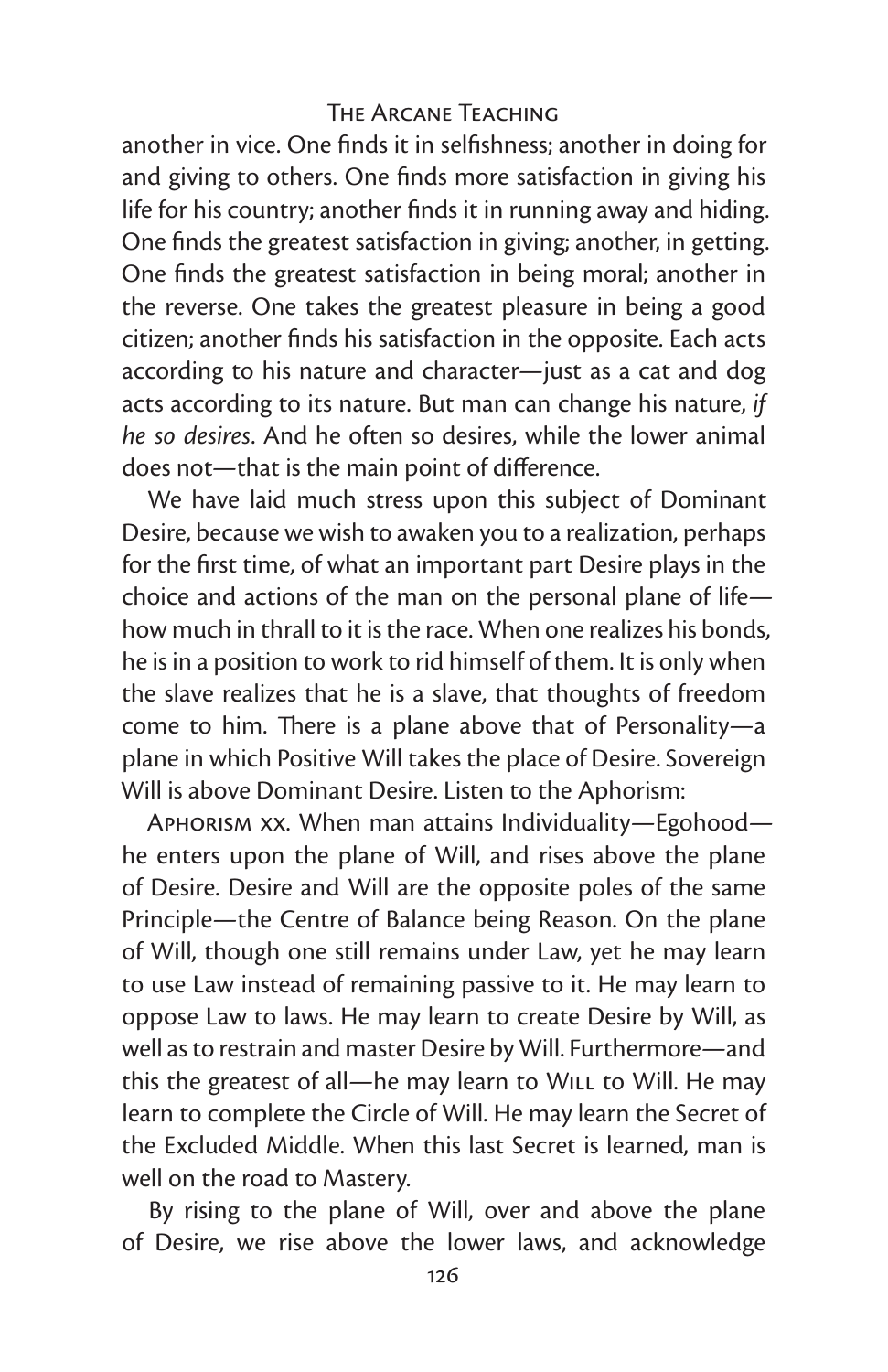#### Dominant Desire; Sovereign Will

supremacy only to the higher laws. We may then oppose Law to laws, and counteract and use them. Desire and Will are but the opposing poles of the same principle—Reason being the Centre of Balance, as the Aphorism states. The majority of the race remain centred in the negative pole—few reach the centre—and still fewer learn the secret of swinging the centre over to the positive side. He on the negative plane can do no more than to Desire to Will. He of the positive plane may learn to WILL to Will. He who has learned the secret may transmute his desires, and transform his inclinations, tendencies, and tastes. Such a one is the Master of Desire, instead of its slave. The art of WILLING to Will is one of the great feats of occultism one of the great attainments of the Arcane Teachings. In it lies also the secret of Will Power in its outward manifestations, for he who can change, and create *desires* in himself, can produce similar results in the desire-mind of others. In attaining the plane of Positive Will, one enters into the field of all Occult Power and Attainment—the rest is all a matter of progress, practice, exercise and mastery. When one grasps the Secret of Will, he has laid hands upon the Sword of Power.

Running back from cause to prior cause, and to still more remote precedent causes of his desires, the Individual finds himself at last confronting the Cosmic Will. Retracing his path back to the present, he finds himself confronting his Personal Will, which is moved by Desire. In other words, he finds a Chain of Desire extending from the Cosmic Will to the Personal Will—a chain of countless links, but having a beginning in Will, and an ending in Will—an Endless Chain, because it is a Circle. Thereupon he learns the first lessons of the Arcane Secret of the Excluded Middle, and thenceforth strives to realize *the union of the two ends of Will*. From the realization of this Union arises the Individual Will—the Positive Will of the Ego. In this process the law of Cause and Effect is not violated, but Will is made the Cause of Will—the Cause and Effect merge. When this is attained—then does Man indeed become the Master!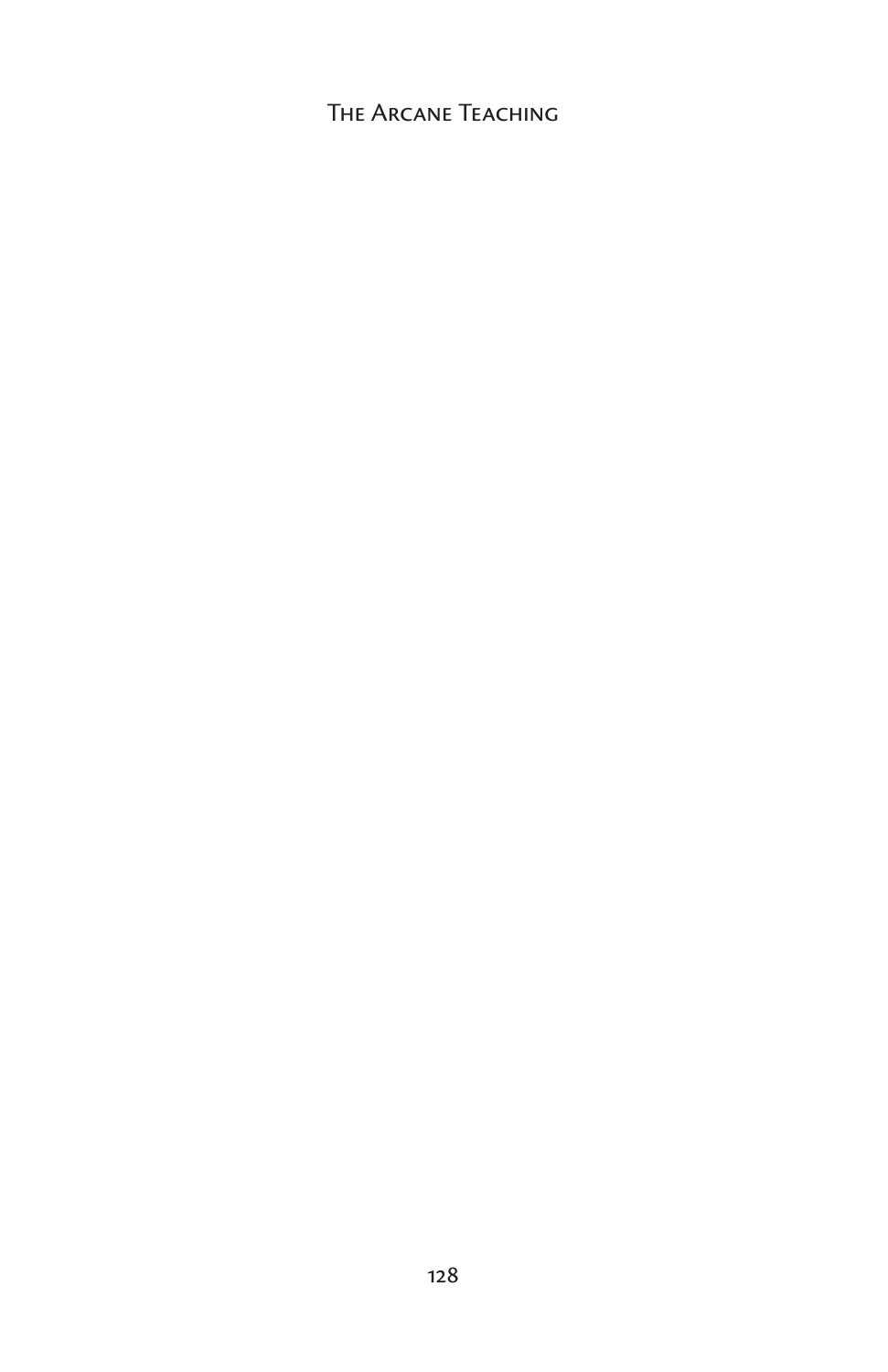## Part V. The Astral Plane.

Lesson XIII. Lower Astral Planes. Lesson XIV. Astral "Black Keys." Lesson XV. Higher Astral Planes.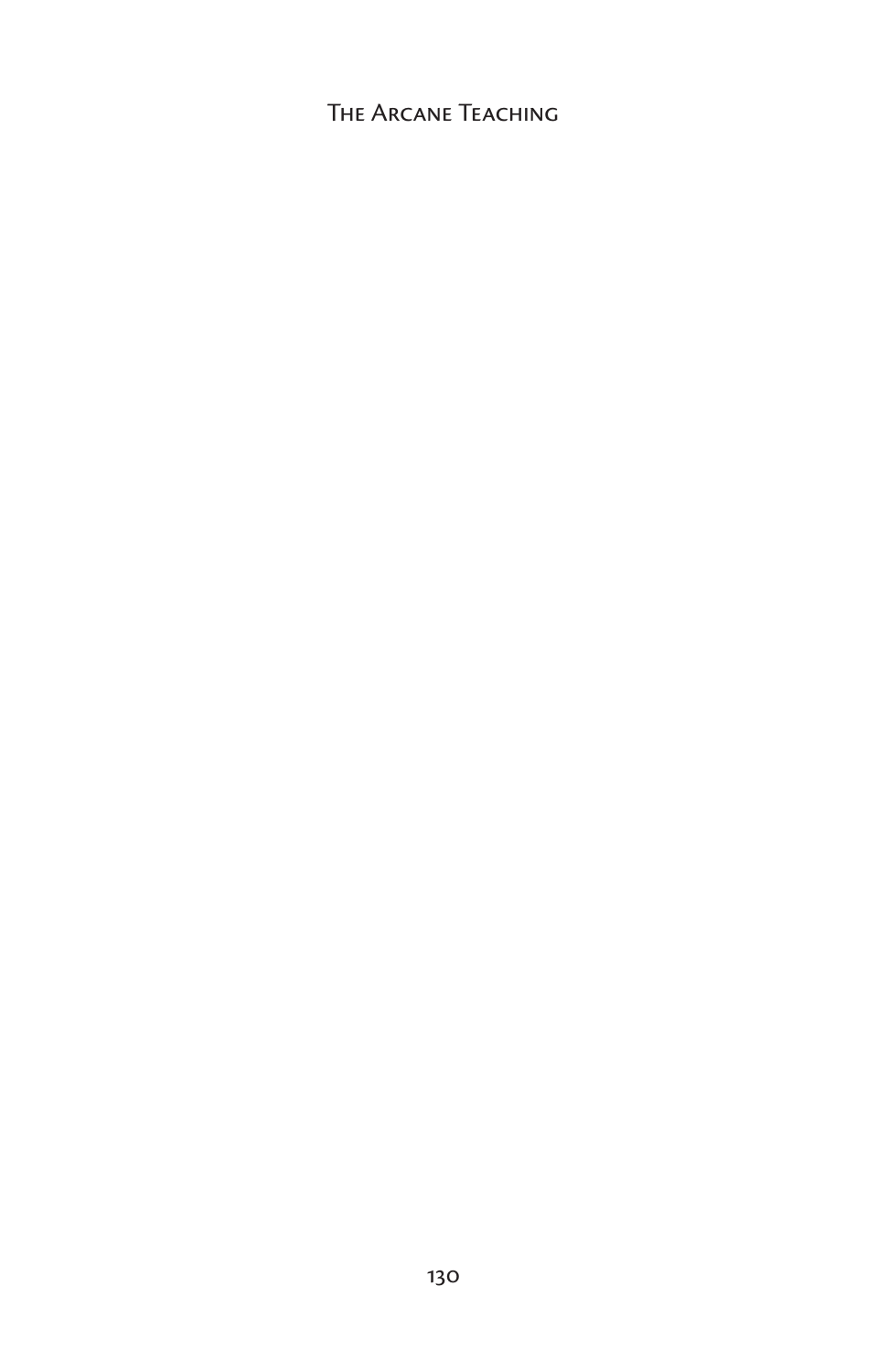### Lesson XIII.

## Lower Astral Planes.

There are three great planes of manifestation in the Cosmos—the Material Plane; the Astral Plane; and the Spiritual Plane. There is much confusion in the use of the term "plane" in the occult writings, for it is employed in various ways, from necessity and in the absence of other words with which to express the unfamiliar facts of the case. For instance, many occultists very properly speak of "the physical plane; the mental plane; and the spiritual plane, of Thought," meaning respectively thereby: (1) the plane of thought connected with the sensations of the body, the physical desires, etc.; (2) the plane of intellect, reason, etc.; and finally, (3) the plane of the higher mental activities and manifestations, familiarly known as the Spiritual Plane of Thought. The beginner in the study of occultism is apt to confuse the above usage of the term with that employed in speaking or writing of the Three Great Planes of the Cosmos, the Material Plane; the Astral Plane; and the Spiritual Plane; the second of which, the Astral Plane, will form the subject of consideration in the present lesson, and the two immediately following it in sequence.

The word "plane" has been appropriated by occult writers, from necessity, and given a meaning apparently at variance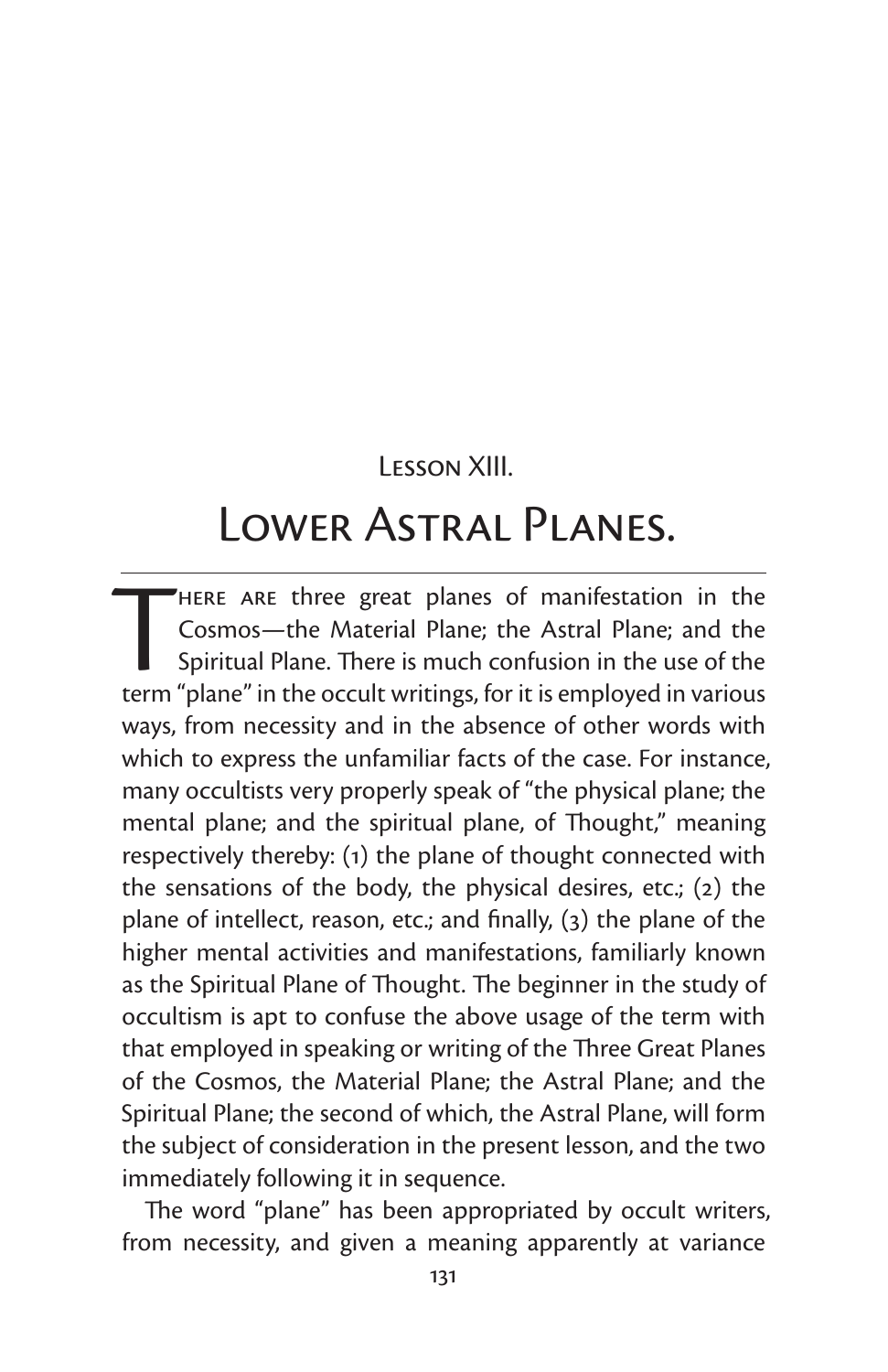with the accepted usages. In ordinary language a "plane" is a "perfectly level, flat, and smooth surface." In geometry and astronomy it is sometimes used in an abstract or ideal sense, to indicate "an ideal surface supposed to cut or pass through a solid body or in various directions; as the *plane* of an ecliptic, the *plane* of a planet's orbit, etc." It is also used in a figurative sense, implying "a level, or field" as "on the plane of reason; on the plane of common sense, etc." Generally speaking, its figurative use implies a layer, strata, or *level*, and it is used in occult phraseology in the figurative sense of a level, or strata of Cosmic activity or manifestation.

But the student is cautioned against confusing the term "plane" with any conception of "place." A plane is not a place. A particular place may include several planes, and sub-planes; for the planes interpenetrate each other. A plane has no dimensions in space, and rather more resembles a *state or condition*. It cannot be measured in the three dimensions, and yet it is capable of measurement by degrees in the Scale of Vibrations. These states or degrees of vibration interpenetrate each other, without interference, in which peculiarity they have correspondences or analogies in physical phenomena. For instance, a dozen or more currents of electricity may pass along the same wire, at the same time without interfering with each other, and may then register each on its special instrument, providing that the rate of tension or vibration be different in each case. Or, again, light vibrations, heat vibrations, vibrations of electricity and magnetism of several degrees, vibrations of the X‑Rays, sound vibrations, etc., may manifest and remain present in the space of a room, at the same time.

The various planes of manifestation blend into each other, and each of the three planes has seven sub-planes, which in turn are sub‑divided into seven minor planes, and so on, until seven times seven acts of sub‑division have been made.

On the Physical Plane of the Cosmos occurs the various manifestations of the physical world—the world of matter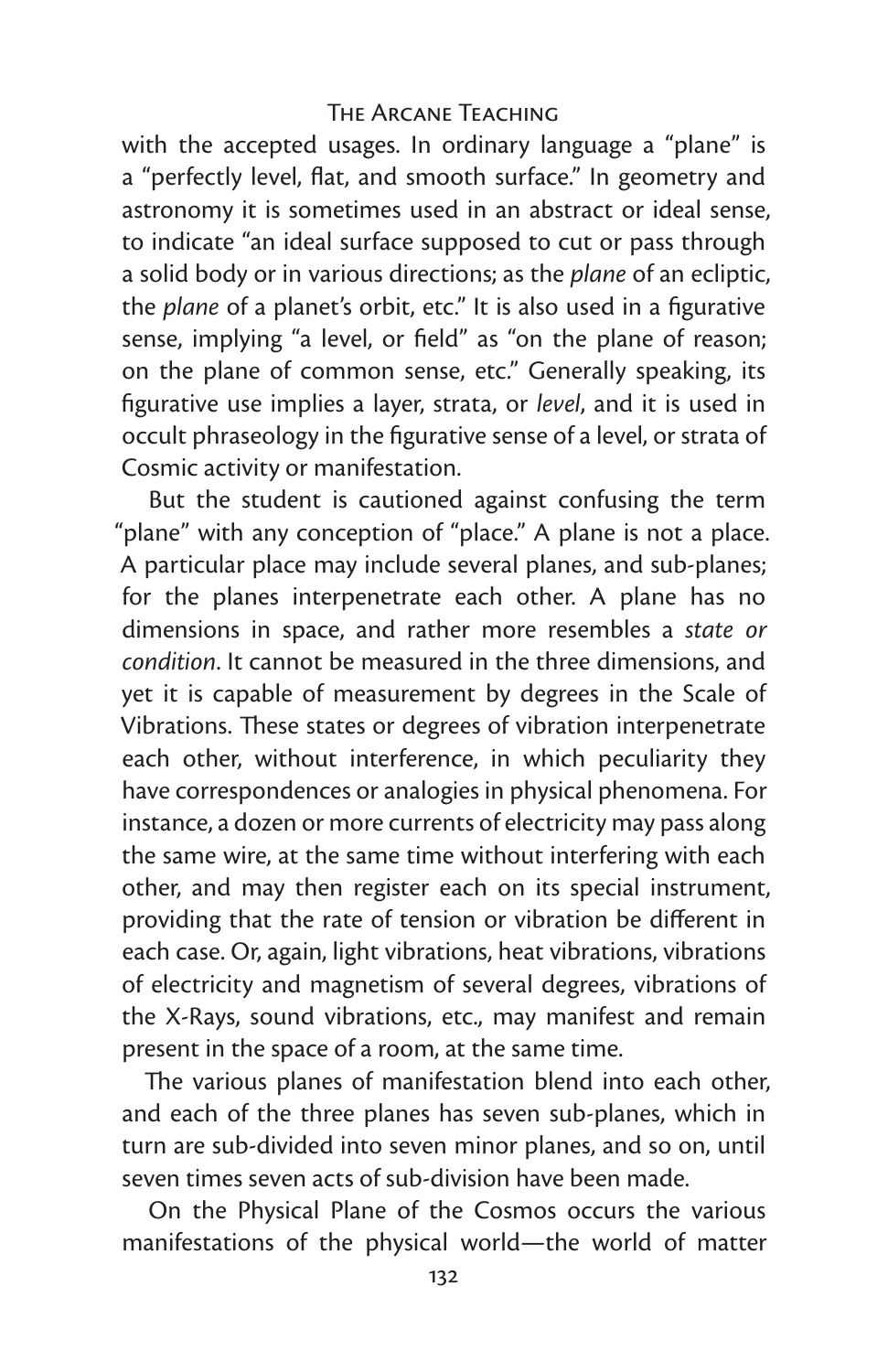and energy. It is the plane best known to us, for all of our physical activities are performed on some of its sub-planes. On these planes there are manifestations of matter of degrees unrecognized by the senses of man, as well as the familiar forms and degrees. Likewise there are forces and energies of which man of to-day is totally ignorant, with the exception of a few advanced souls who have risen above the ordinary race limitations. It is not our purpose to enter into a consideration of the Physical Plane in this lesson. Neither is it our purpose to enter into a consideration of the Spiritual Plane, the conception of which is beyond the comprehension of the ordinary human, and which the words of the ordinary plane of life would be utterly inadequate to express. Our subject for consideration here is simply the second plane of the Cosmos—the Astral Plane.

The term "astral" (from the Greek word meaning "a star") is of ancient usage in the occult teachings. Astral "regions" and Astral "beings," were held to be places and beings of a more ethereal and finer order and degree than our material world and beings—so far as the bodies of the latter were concerned, at least. In the Astral regions the disembodied entities and the supernatural beings were held to abide. The term was often used loosely and in a manner tending to confuse the student. In fact, even to-day the term is used with various shades of meanings, by the different schools of occultism, and confusion results by reason thereof. Some schools use the term "Astral Plane" to designate only the *lower* sub‑planes of the Astral, using other terms to designate the *higher* planes, which latter they often confuse with those of the Spiritual Plane. Others include the entire series of above-the-Material planes, lower and higher Astral and Spiritual alike, under the general term of Astral Plane. The Arcane Teaching follows the most approved ancient usage, and applies the term "Astral Plane" to the intermediate plane of the Cosmos—the plane lying between the Material and the Spiritual—including, however, the higher as well as the lower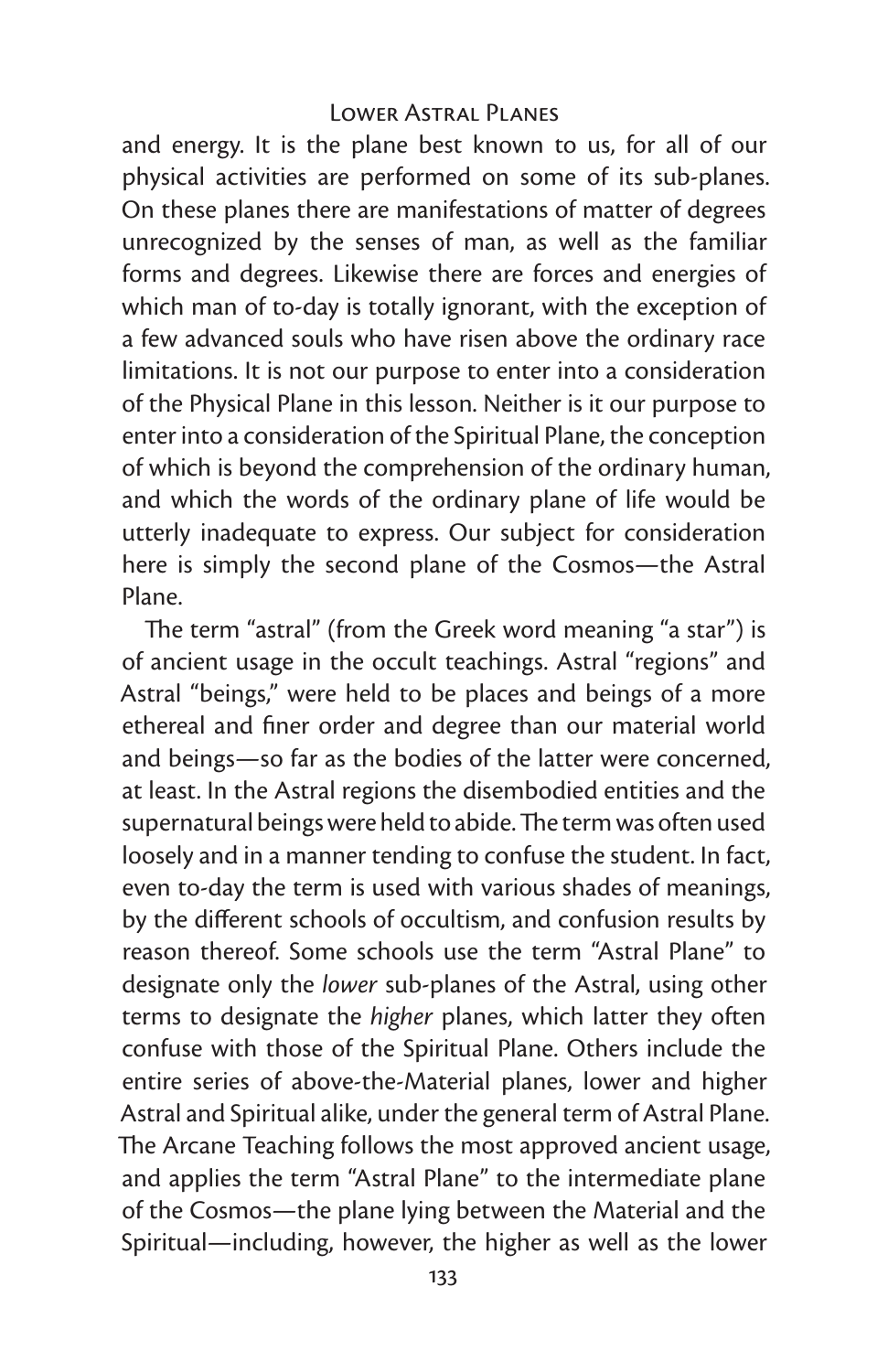Astral sub‑planes. Such has always been the custom of the Arcane Teachers, and it is, moreover, in accordance with the most ancient and authoritative practice.

There are many sub-planes on the Astral Plane, many of which bear close analogies to corresponding planes known to us on the Material Plane. There are also sub-planes containing life activities, which are different from the more familiar ones, and which bear the same relationship to the latter *that the black keys On the piano‑board bear to the white keys*. On these "black‑key" sub‑planes dwell entities strange to human sight and thought, but which, nevertheless, form a part of the universal manifestation of life. These entities are non‑human—never were human, and never will be human. Their evolution has been, and will continue, along totally different lines. Occultists group these entities under the general term of "elementaries," or "elementals," although their degrees and characteristics vary greatly, one from another. We shall consider these entities in the following lesson.

Beginning our consideration of the Astral Plane, we must not fail to take notice of one of the sub‑planes nearest the material—the sub-plane in which the Thought Currents operate, and also in which the Astral Bodies of the embodied, and the Auric Colors are visible. On this sub‑plane the phenomena of Mentalism manifest. This sub‑plane is the one nearest to the ordinary Material Plane, and is often penetrated, unwittingly, by persons whose psychic faculties have become sharpened and who have developed the qualities of Clairvoyance, Astral Sensing, etc.

It is scarcely necessary to explain in detail the facts relating to the Astral Body of human beings, for the student is supposed to have had some preliminary acquaintance with the general subject of occultism. We shall merely note the general facts in passing. The Astral Body of the person is the finer body, or inner envelope, of the entity or soul. This Astral Body has long been known in the traditions of the race, and has been called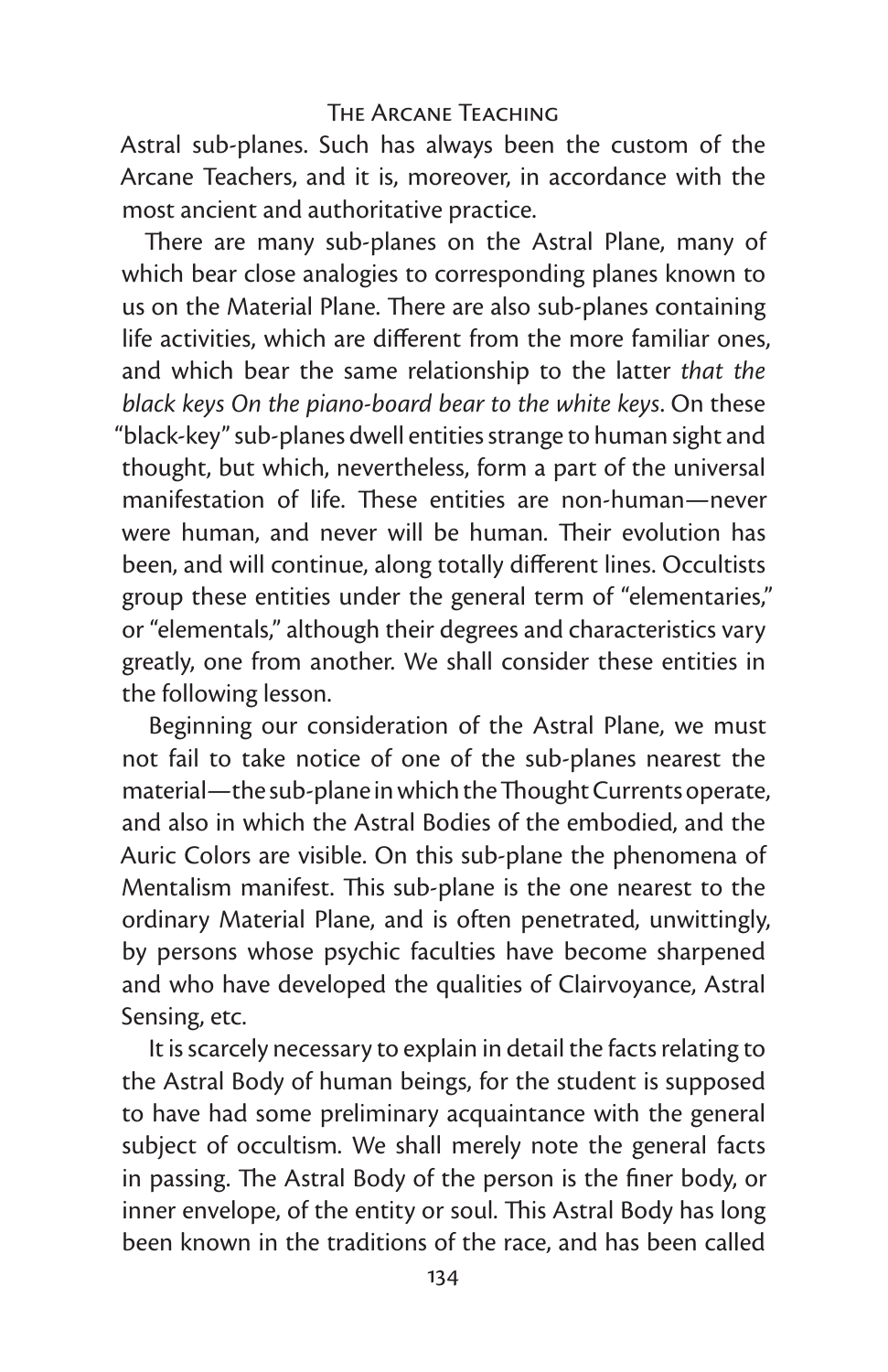by various names, such as "the ethereal body"; the "fluidic body"; the "double"; the "wraith"; the "doppelganger," etc. It is composed of Astral substance, which is much finer than the matter with which we are familiar. It bears the same relation to ordinary matter that steam does to ice. The Astral Body leaves the material covering, or ordinary body of the person, at the death of the latter. It also often wanders far from the physical body when the latter is sleeping. Under certain conditions it may leave the physical body during waking hours, and project itself to distant points in space. The familiar "apparitions of the living" are instances of this travel in the Astral, and the phenomena of Clairvoyance is largely due to this form of Astral manifestation. The Astral Body is invisible to the ordinary physical senses, although those possessing Clairvoyant power, or well developed Astral Senses may see it plainly. It may also lower its vibrations and "materialize," as above noted, at which times it becomes visible as a shadowy form apparent to the ordinary physical senses. During the life of the physical body, however, the Astral Body is always connected with the latter by a thin, slender filament, which if broken results in the death of the physical body. Contrary to the ordinary teaching, the Astral Body is composed of seven "sheaths" or "layers" of substance, the grosser of which disintegrate or "sloughs off" when the entity rises to higher Astral sub‑planes, and which must be again "materialized" when it revisits the lower planes.

The Aura and Auric Colors of the Astral Body are in the nature of emanations or radiations from the Astral Body, which are manifested in some degree by every person, and which recent scientific investigation has proven conclusively, by means of photographs, etc. The Physical Body, even, has its aura of vitality vibrations, or "Vril," which flow freely from it, particularly when the vitality of the person is strong. This "Vril" is the "human magnetism" of the magnetic healers, and others, and which serves to arouse strength and vigor to those to whom it is applied. The Astral aura, on the contrary, is rather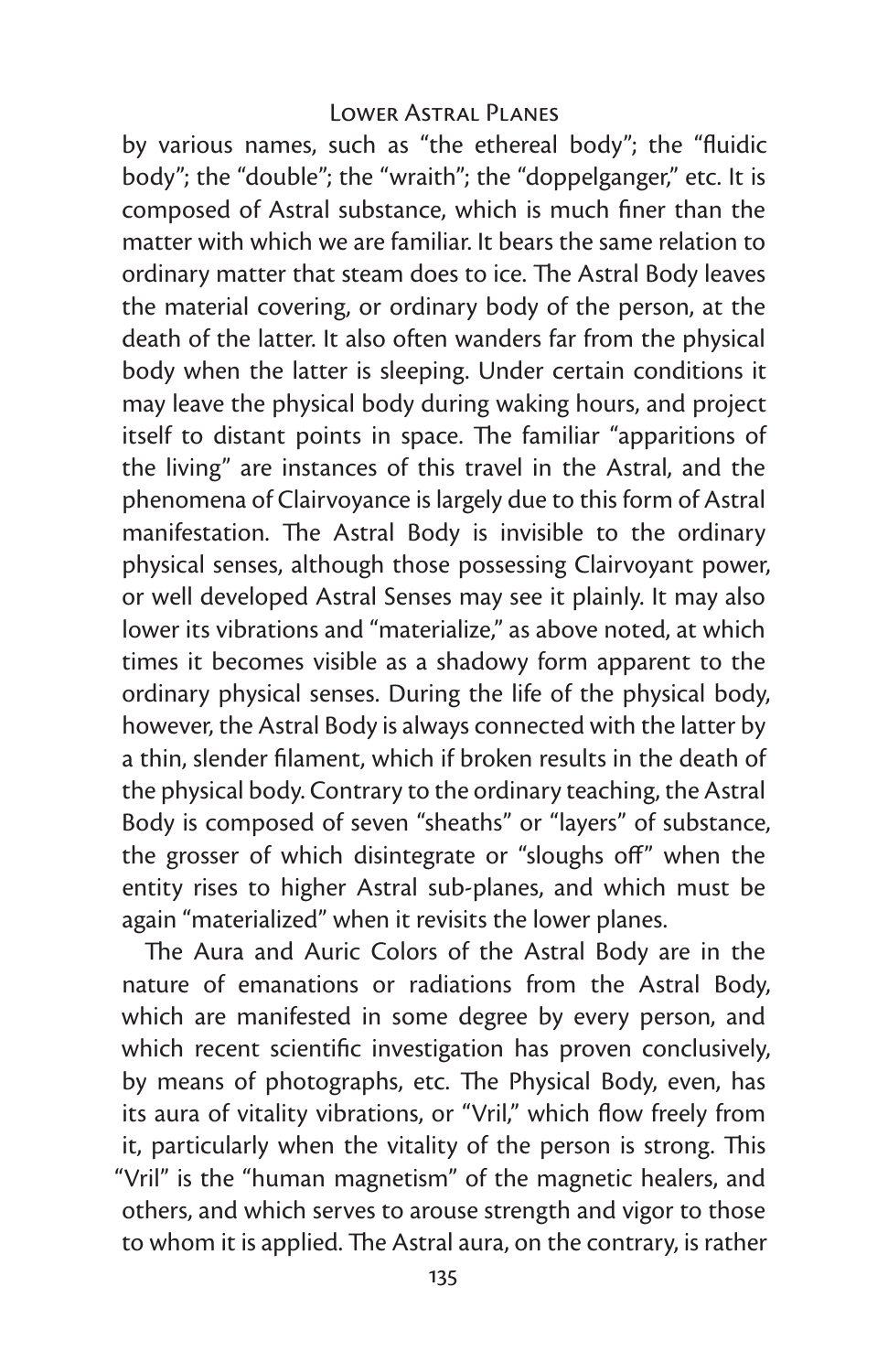an emanation of the mental states, feelings and emotions of the person's mind. It is egg‑shaped, and extends on all sides of the person to a distance of about three feet. It manifests various colors, particularly around the head, the colors corresponding to the character of the mental states being manifested, or those habitual to the person. For instance: Red indicates the animal passions, lust, anger, etc. Blue represents religious emotion, etc.—light blue denoting what is generally called "spirituality," but which in reality is but an ethereal, refined form of religious feeling. Spirituality is more a matter of knowledge and life development, rather than feeling or emotion. Green denotes jealousy, and, in one of its shades, that which is generally called "tact," "agreeableness," "diplomacy," or in its lower forms, "deceit." Gray denotes selfishness. Yellow, intellectuality in its various degrees and forms. Black is the astral color of hate, malice and vengeful emotion. Persons in whom the faculty of Astral Sensing is well developed may see these auric colors plainly, and are thereby informed as to the mental characteristics of the person under observation.

On this lower sub‑plane of the Astral are also manifested the thought waves, thought currents, thought-forms, etc., which are manifested in the phenomena of Mentalism. Thoughts and mental states manifest in objective form. The person manifesting active thought or feeling, emanates waves and currents of thought-force which spread around him in constantly widening circles in every direction. In this way great thought‑clouds are formed which hover over and around places to which they are attracted. Thought‑clouds of the same general character have a tendency to coalesce and mingle and blend with each other, and to move toward persons, places and localities in which similar thoughts or feelings are being manifested. The Law of Attraction operates in this direction of drawing thought influences toward those who are manifesting similar thought vibrations. Cities, towns and smaller places even places of business, office‑buildings, houses, and rooms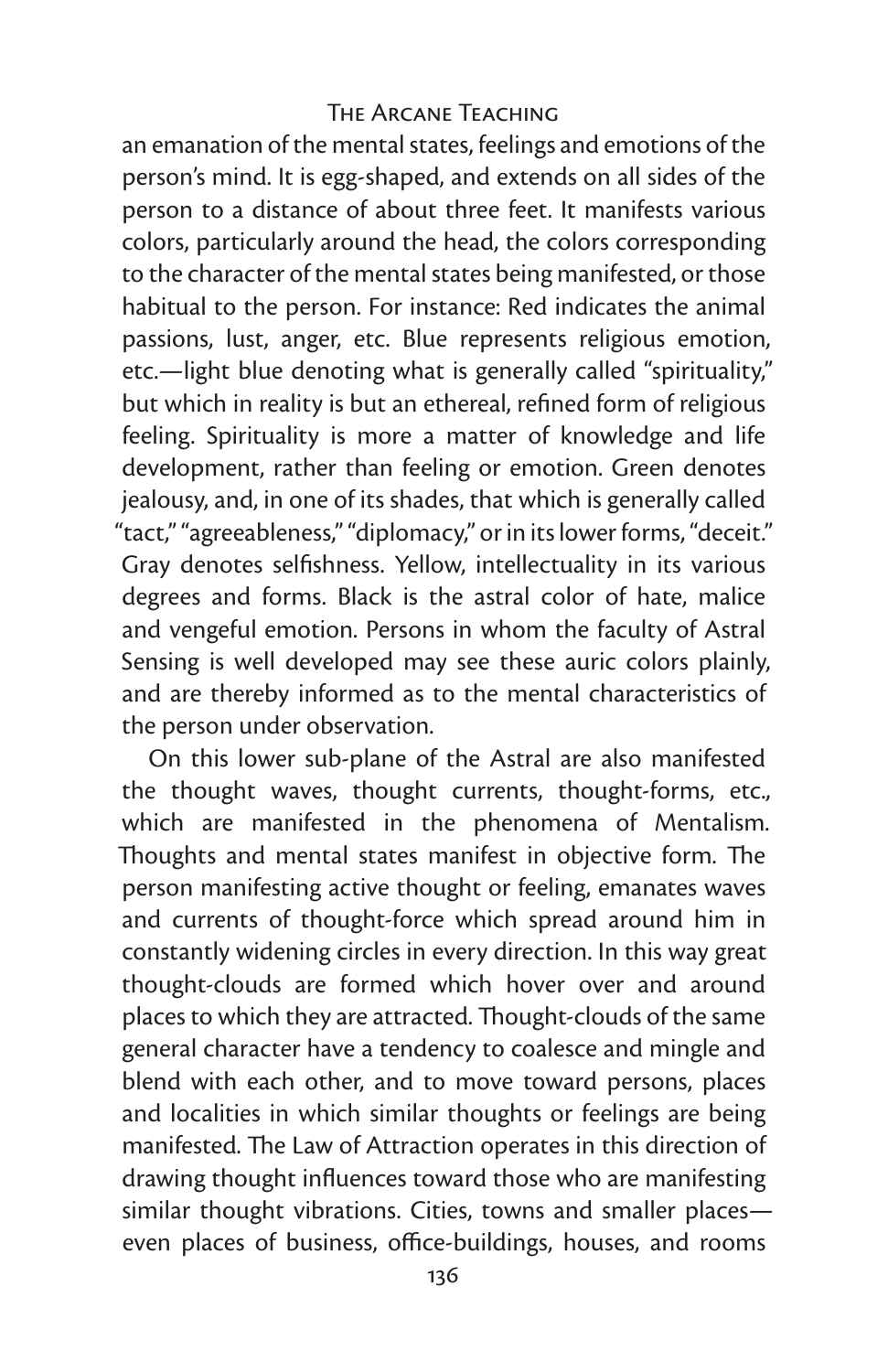#### Lower Astral Planes

have their own particular thought atmosphere, which may be felt by those sensitive to such influences, and *seen* by those possessing the faculty of Astral Sensing.

Akin to these thought-clouds are what are known as thought‑forms, which are thought‑clouds of great density and power of cohesion, which are also charged with the strong Will or ardent Desire of the persons emanating them—and which are often practically *vitalized* by the "Vril," or vitality of the person, which has been infused into them. Such thought-forms often exert nearly as great a psychic power over those with whom they come in contact as would the sender himself, in person. They are akin to the desire‑elementals mentioned in the following lesson.

These thought-clouds and thought-forms abide on the lower sub-planes of the Astral until they finally disintegrate. They tend to coalesce and gather around places in which the vibrations are harmonious to their own. Some places have their mental atmospheres of vice, others of greed, others of industry, others of the reverse. In short thought atmospheres exist everywhere on this lower Astral sub‑plane, just as does the material atmosphere exist everywhere on the material plane. One is just as real as is the other. They have all the correspondences which one might expect. Those who are able to travel in the Astral Body find this thought atmospheric phenomena a source of never failing interest, although at times one is glad to will himself away from some of the scenes, so gross and base are the emotions and feelings manifesting in the dark, heavy suffocating clouds of thought force—so horrible some of the thought-forms. But even these may be driven away by an exercise of the Will, and thought-vibrations of a contrary nature tend to repel them and scatter them away from one's vicinity.

On a sub‑plane of a different class from that just mentioned, are found the manifestations of what has been called the "scrap pile of the Astral," and, indeed, that term of the workshop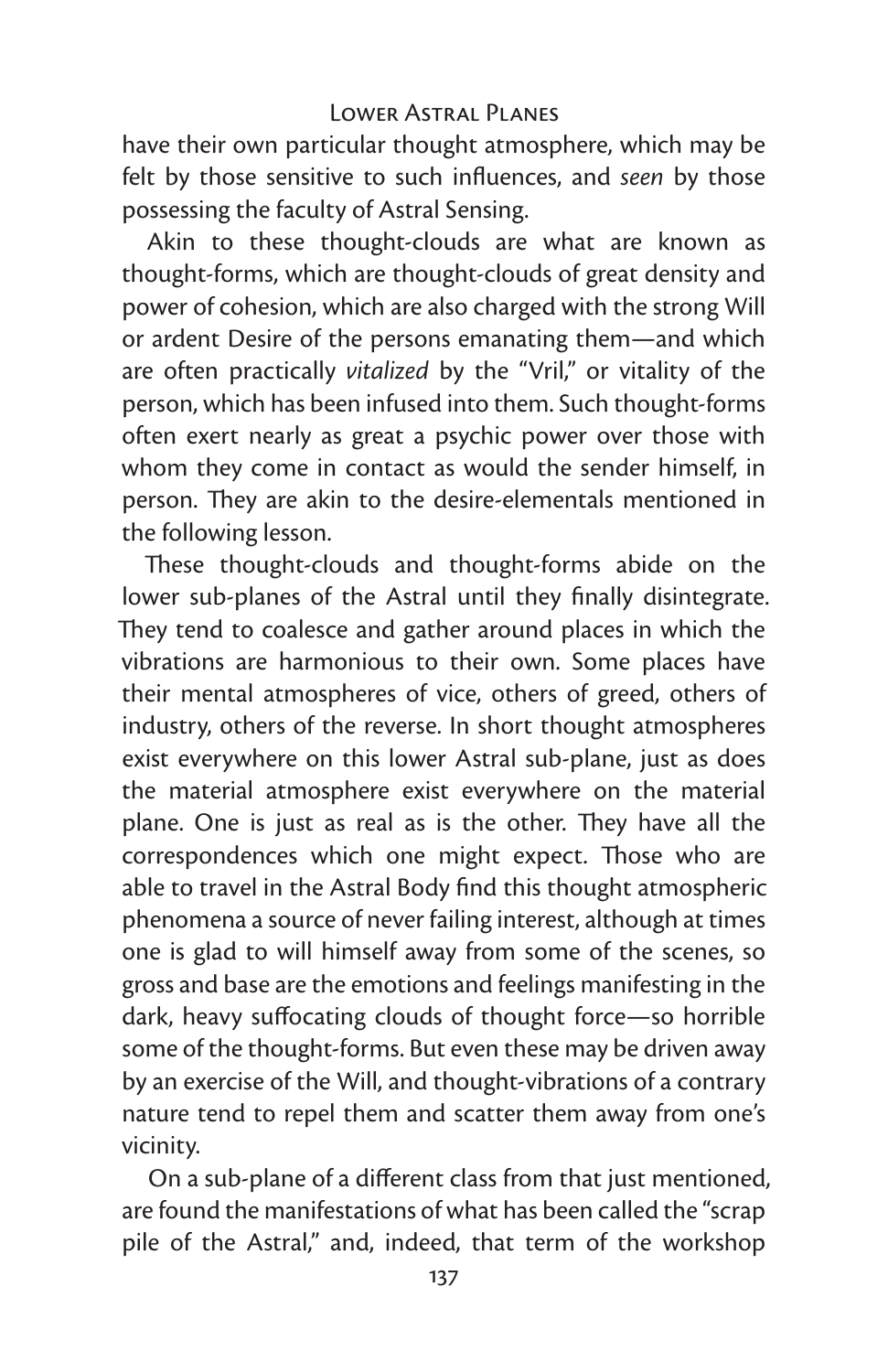very aptly expresses it. On this sub‑plane are to be found the discarded Astral materials of the Astral Bodies which have been "sloughed off" by entities which have discarded them as they have moved up higher. Also, the disintegrating Astral bodies of entities which have failed to survive and whose souls have been resolved into their original elements and become merged into the general principle of Consciousness, as described in a previous lesson. Remember, please, that these remnants of the Astral bodies so discarded and disintegrating, are not in any way related to the souls which formerly inhabited them. They are mere shells, *without soul or mind*, and yet preserving a slight degree of vitality, or "Vril." They are astral *corpses*, just as much a corpse as is the discarded physical body. But, just as the physical corpse may be aroused into apparent life activity by a strong galvanic current, and will roll its eyes, move its limbs, and even utter groans—so may these astral corpses be "galvanized" by the "Vril" of a medium (unconsciously by the latter), if the conditions be favorable, and may be materialized so as to appear as a shadowy form, acting, moving and even speaking, the only *mind* in it, however, being supplied by that of the medium or the persons present at the seance. These astral corpses also become visible under certain conditions, often around graveyards, battle‑fields, etc., and are thought to be ghosts, or "spirits" of those who formerly inhabited them. They are, however, generally but the grossest astral covering of the Astral body—its "shell" so to speak, and are no more to be regarded as the deceased person himself than is the physical body lying in the grave—both are discarded coverings, or "corpses."

A psychic who, by means of untrained or misdirected psychic development, happens to wander on to this plane of the Astral, experiences a most unpleasant sight. It is not pleasant to roam in this charnel house of the Astral—this tomb of the Earth. An old Egyptian sage thus recorded his impressions of it: "What manner of place is this I see. It hath no water. It hath no air. It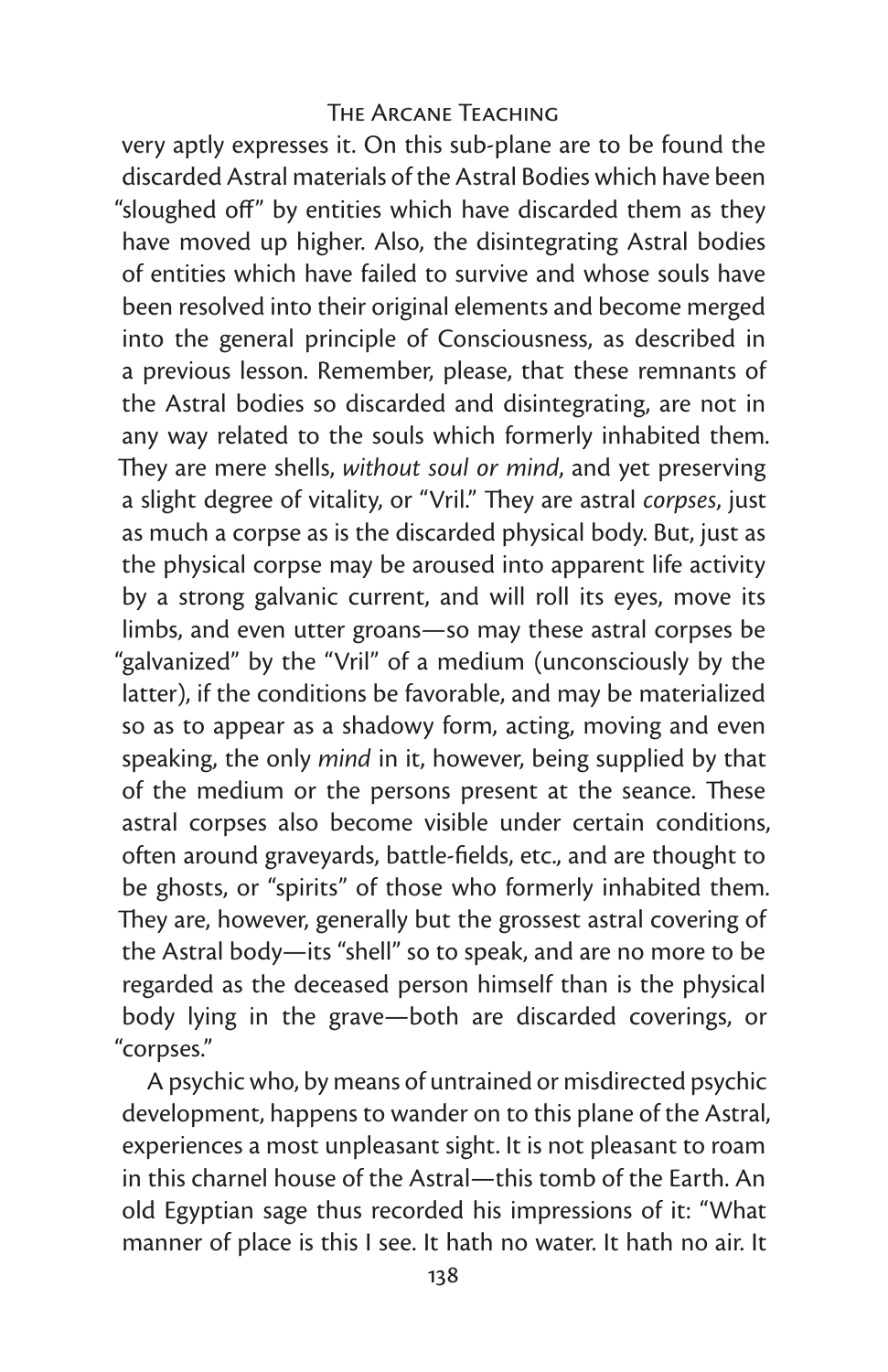hath no light. It hath no foundation. It is unfathomably deep. It is as black as the blackest night." A modern investigator has said of this region—this Golgotha of the Astral: "Most students find the investigation of this section an extremely unpleasant task, for there appears to be a sense of density and gross materiality about it which is indescribably loathsome to the liberated Astral Body, causing the sense of pushing its way through some black viscous fluid, while the inhabitants and influences encountered there are unusually undesirable."

"And are there inhabitants of such a place?" one naturally asks. Alas, yes! There *are* denizens of this loathsome place inhabitants of this horrible abode. Entities, however, not placed there for *punishment*, for no Being would entail such a fate upon the meanest and most depraved—or invent such a Hell. They are there because of their own abnormal desires and tendencies, which unfit them for the planes of even the lowest of disembodied human entities, and which also render them unfit for association with the disembodied astral forms of the beasts, which latter persist for a short time after physical death. "Then, what manner of creatures must these be?" you ask. "Fit for neither man nor beasts. Were they *human?*" And, one is forced to answer, "Yes!" Subject to the laws of humankind they are not allowed the privilege of rapid annihilation bestowed upon the beasts—they must live out their peculiar life to the end. They are the pariahs, the ghoul-like scum of the human race, who have removed themselves from the race fate and have entailed upon themselves a fate of their own. Their fate is a Living Death—a conscious life in a corpse-like body, among corpses of the Astral. These creatures are the disembodied entities of those who degenerated along abnormal sex lines—who attempted to reverse the Cosmic Law of Sex Polarity, and thus brought upon themselves the Recoil of the Life Forces. They were the lowest of the human Satyrs. Nature finally casts over them the spell of a deep sleep, from which they never awaken, and from which they pass into disintegration and annihilation.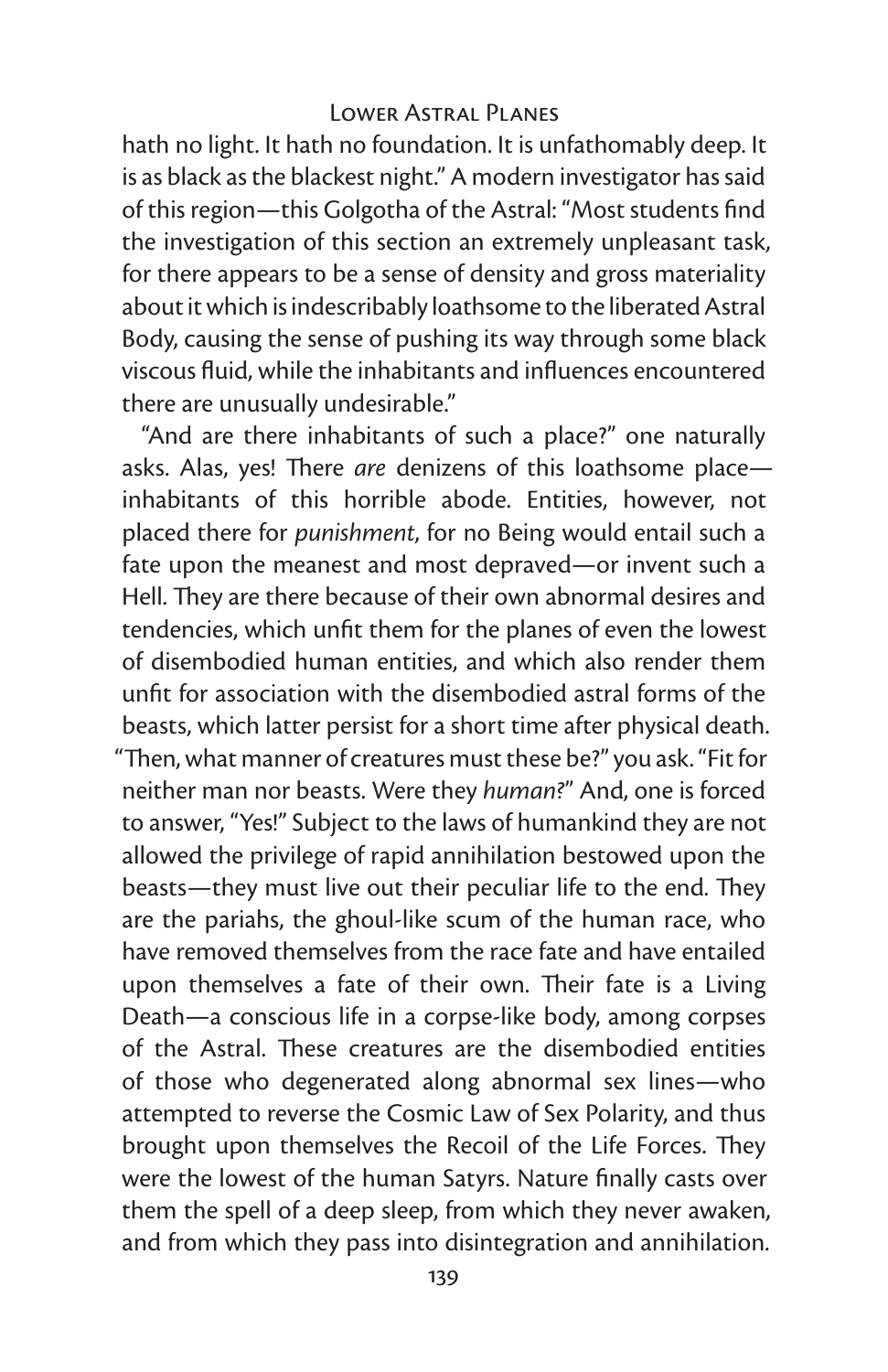They polluted the Sacred Altar. They stole the Divine Fire for devilish rites. They committed the Unpardonable Sin. They removed themselves from the trend of Cosmic Evolution. Their own Desire was their Fate. We wish it were possible to speak plainer—but the time has not yet come.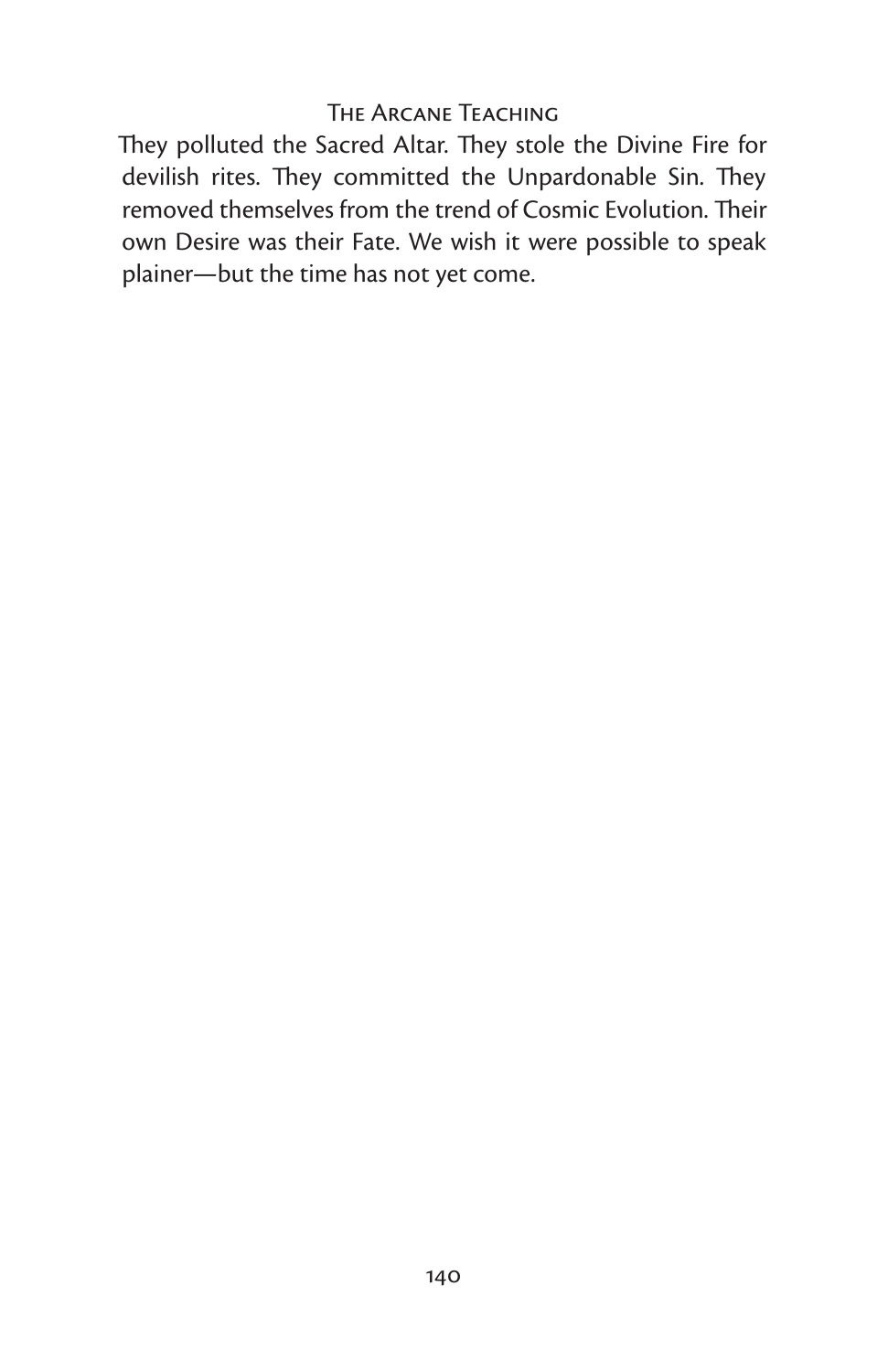### Lesson XIV.

# Astral "Black‑Keys."

EFORE PASSING on to the sub-planes higher in degree and scale, let us call your attention to some of the minor sub-planes—the "black-keys" of the Astral scale. On these sub-planes dwell the non-human, or semi-human creatur efore passing on to the sub‑planes higher in degree and scale, let us call your attention to some of the minor sub-planes—the "black-keys" of the Astral scale. On these which are grouped together in the occult classification under the general name of "elementaries" or "elementals." It is impossible for us to enter into a detailed consideration of this class of entities in a work of this general nature intended for popular reading. The reasons therefor would involve explanations which would crowd out of the space intended for them certain other details of the Astral Planes, and would even then be most incomplete and unsatisfying. Enough to say that occultists know that this planet, the earth, is the field and theatre for *three* distinct processes of evolution—that of the world that we know, human, animal, and vegetable; and two others of a different order. These two other fields of evolution have their own planes which are totally unrelated to ours. But these other evolutionary processes, although distinct from ours, nevertheless blend slightly with certain sub-planes of our Astral Planes—that is, the "edges overlap," if such a clumsy term may be used. Consequently, on certain of the "black-key"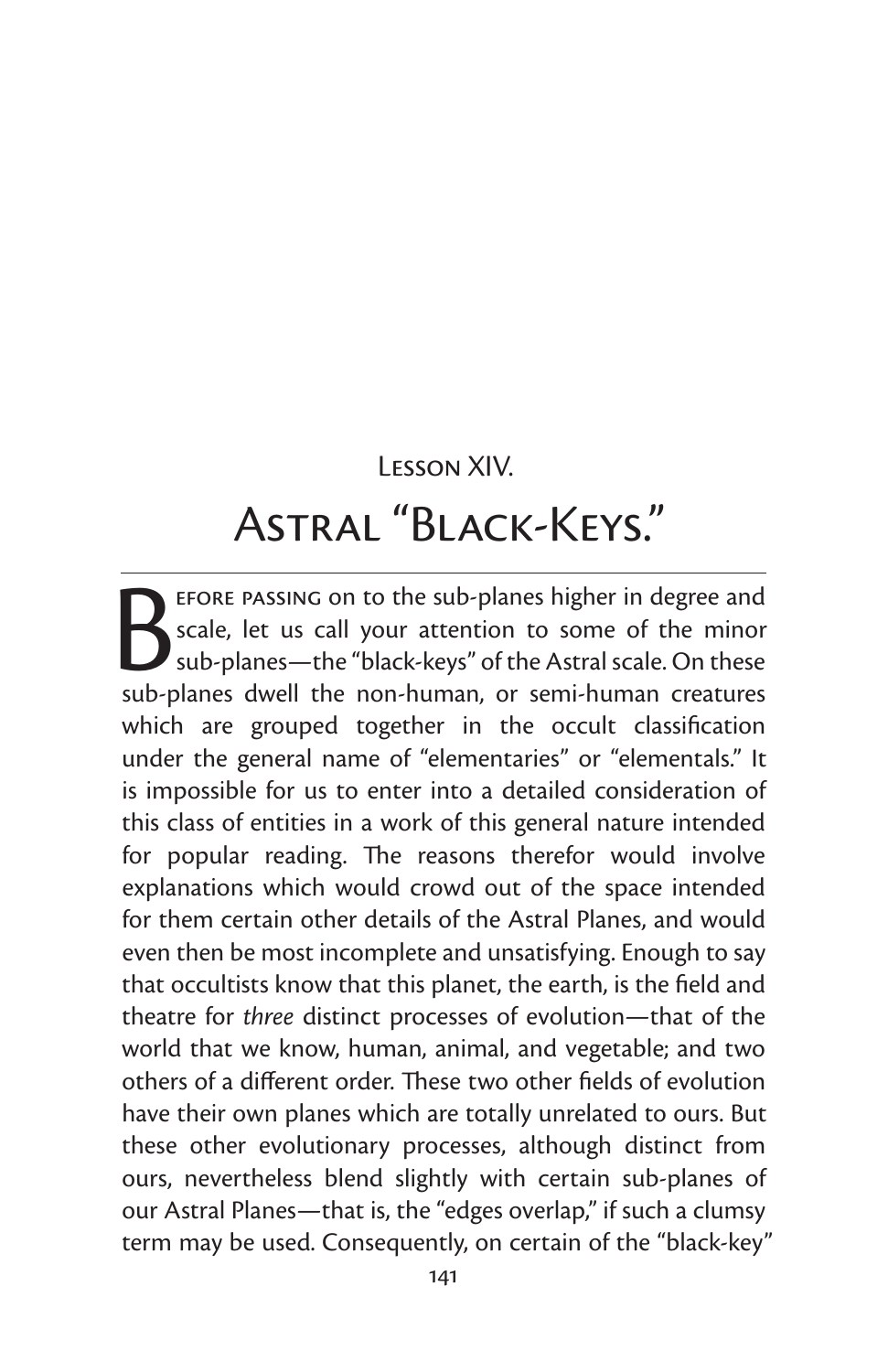planes of our Astral, there may be found elementaries of a scale of life different from our own. This is but a general statement, the faults of which will be obvious to every advanced occultist who reads it—and yet such advanced student will see the necessity for the purposely imperfect statement in this place. Those who have read Bulwer's occult stories—notably "Zanoni," will recognize the nature of the entities of which we speak.

While the Arcane Teaching includes within its store of knowledge and information full details regarding these particular sub‑planes which we have designated as the "black‑keys" on the scale of the Astral Plane, and its Initiates who have attained certain degrees are fully informed regarding the same, still we are unable to make public at this time, place, and through this particular channel, the inner Arcane Teaching regarding the same. Personally, we think the time is ripe for such information to be plainly stated, accompanied by the necessary warnings; but those higher in authority among the Custodians have said to us: "Nay! Wait in patience! When the propitious hour is indicated by the planetary symbols—then may you open the sealed volume to those who would free its riddles! For the present, the vow of silence maintains!" So there is naught left for us but to bow to the superior authority in the matter.

However, while we are not permitted to state the inner Arcane Teaching in this particular detail, the prohibition does not extend to our using quotations from other authorities who have already reported concerning these sub‑planes of the Astral. And, believing that the said reports would be interesting to those of our students who take a scientific interest in this phase of occultism, we have decided to give you, in this lesson, very liberal quotations from a leading authority of another school of occultism, who has paid much attention to the phenomena of certain phases and planes of the Astral Plane, both in the direction of studying older and more advanced authorities, and also in the direction of personal investigation and exploration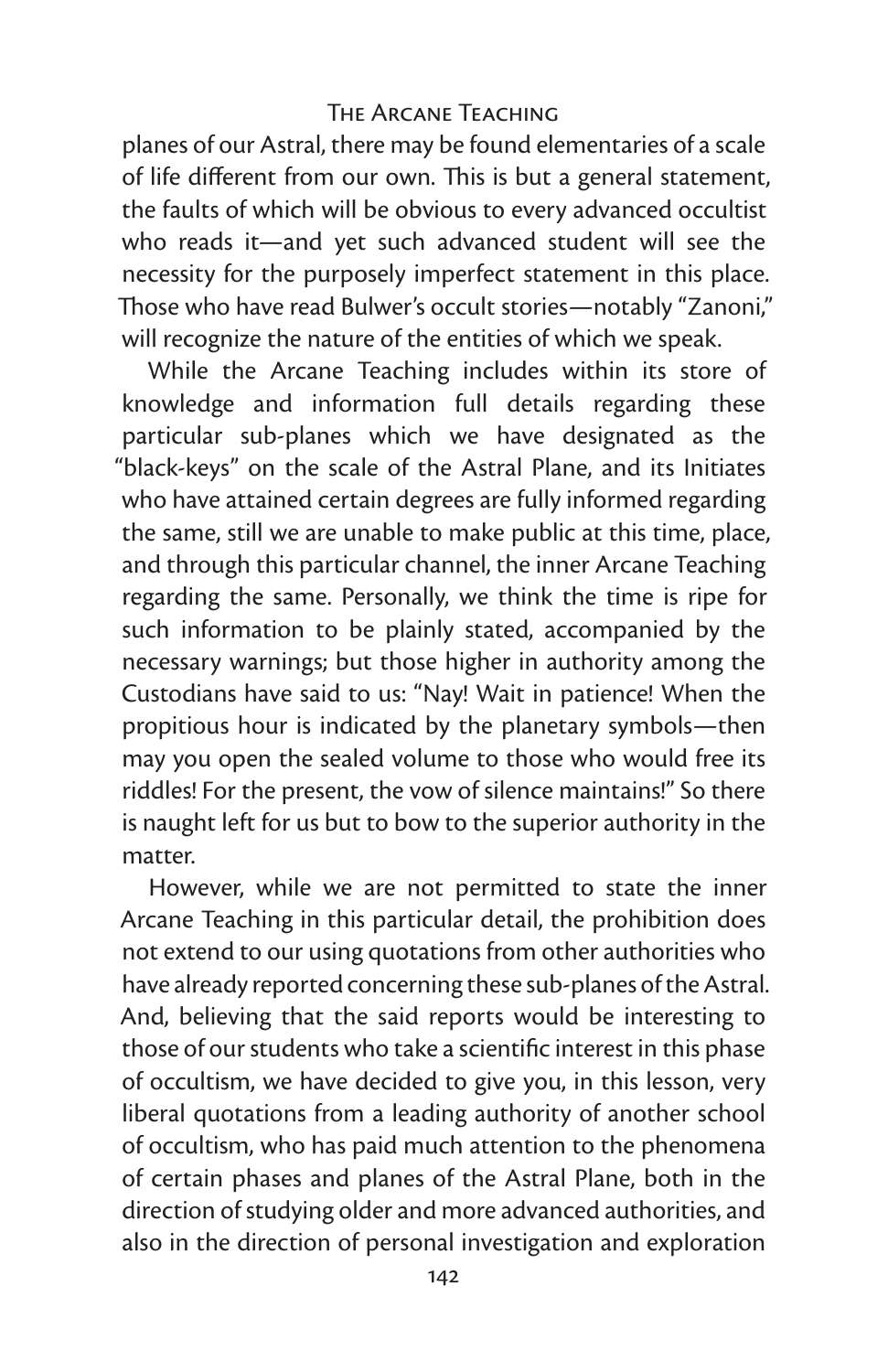### Astral "Black‑Keys."

of these sub‑planes, of the Astral. The latter is a task surrounded with dangers and risks which but few even advanced occultists care to undertake, and although we doubt the wisdom of the task, nevertheless we must admire the scientific ardor of the investigator.

The remainder of this lesson, indicated by quotation marks, consists of quotations from the said authority, investigator and explorer of these dark regions of the "black-keys" of the Astral.

The elementaries may be grouped into several general classes, although the classification is more or less unsatisfactory and imperfect, at the best. One of these classes comprise the entities which some writers have called "Nature Spirits," which term, however, is less accurate than poetical. These entities have been known in the legends by various names, prominent among which are the following: Earth-spirits, or gnomes; water-spirits, or undines; air-spirits, or sylphs; fire-spirits, or salamanders; fairies; pixies; elves; brownies; peris; djinns; trolls; fauns; kobolds; imps; goblins; little people; good people, etc., etc., of which the aforesaid authority says:

"Their forms are many and various, but most frequently human in shape, and somewhat diminutive in size. Like almost all inhabitants of the astral plane, they are able to assume any appearance at will, but they undoubtedly have definite forms of their own, or perhaps we should rather say favorite forms, which they wear when they have no special object in taking any other. Under ordinary conditions they are not visible to physical sight at all, but they have the power of making themselves so by materialization when they wish to be seen. There are an immense number of subdivisions or races among them, and individuals of these subdivisions differ in intelligence and disposition precisely as human beings do. The great majority of them apparently prefer to avoid man altogether; his habits and emanations are distasteful to them, and the constant rush of astral currents set up by his restless, ill‑regulated desires, disturbs and annoys them. On the other hand, instances are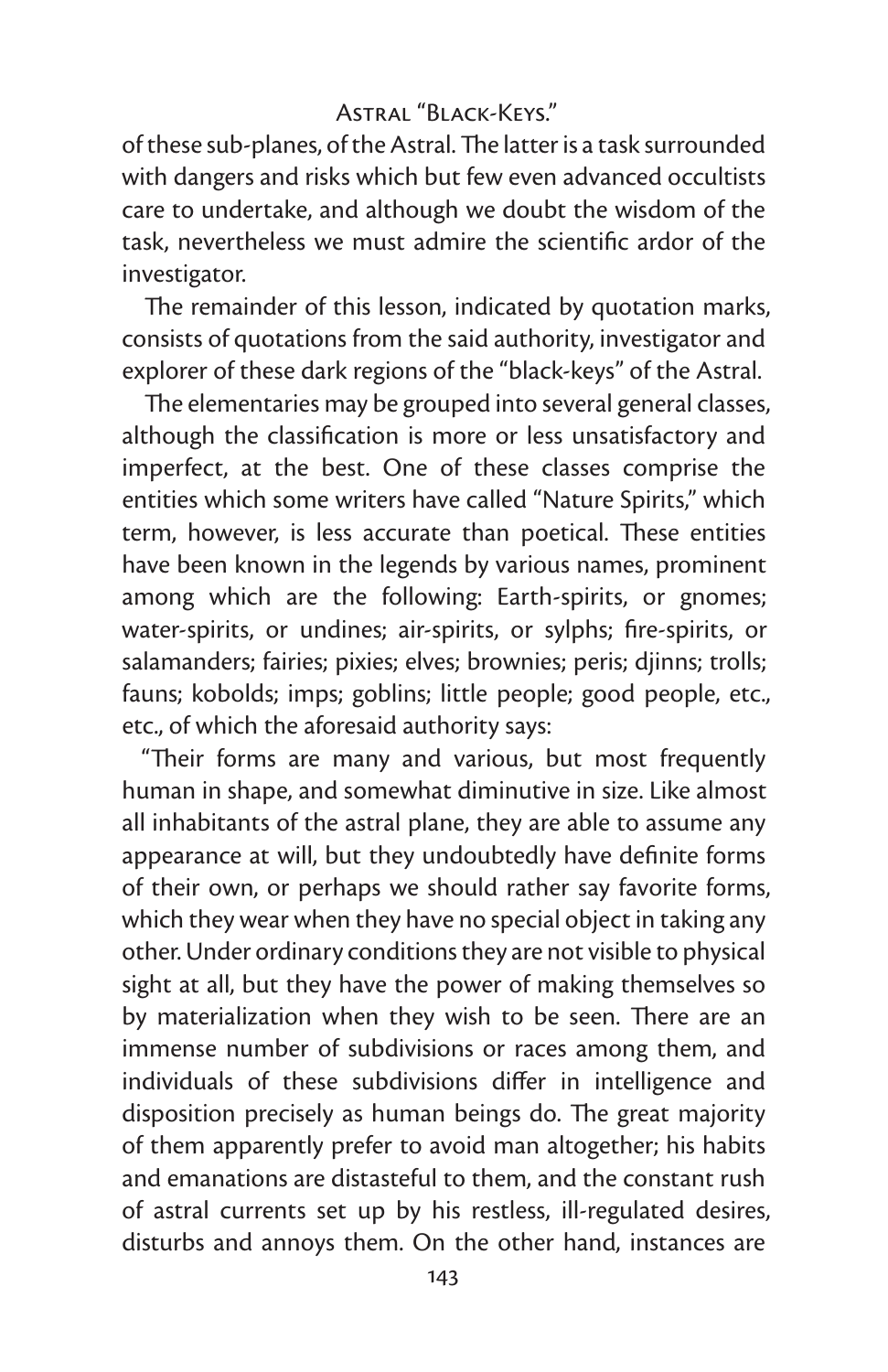not wanting in which nature‑spirits have as it were made friends with human beings, and offered them such assistance as lay in their power, as in the well-known stories of the Scotch brownies or of the fire‑lighting fairies. This helpful attitude, however, is comparatively rare, and in most cases when they come in contact with man they either show indifference or dislike, or else take an impish delight in deceiving him and playing childish tricks upon him. Many a story illustrative of this curious characteristic may be found among the village gossip of the peasantry in almost any lonely mountainous district; and anyone who has been in the habit of attending *seances* for physical phenomena will recollect instances of practical joking and silly though usually good natured horse play, which almost always indicates the presence of some of these lower orders of astral spirits.

"The life periods of the different subdivisions vary greatly, some being quite short, others much longer than our human lifetime. We stand so completely outside such a life as theirs that it is impossible for us to understand much about its conditions; but it appears on the whole to be a simple, joyous, irresponsible kind of existence, much such as a party of happy children might lead among exceptionally physical surroundings. Though tricky and mischievous, they are rarely malicious unless provoked by some unwarrantable intrusion or annoyance; but as a body they also partake to some extent of the universal feeling of distrust for man, and they generally seem inclined to resent somewhat the first appearance of a neophyte on the astral plane, so that he usually makes their acquaintance under some unpleasant or terrifying form. If, however, he declines to be frightened by any of their freaks, they soon accept him as a necessary evil and take no further notice of him, while some among them may even after a time become friendly and manifest pleasure on meeting him.

"The Adept knows how to make use of the services of the nature spirits when he requires them, but the ordinary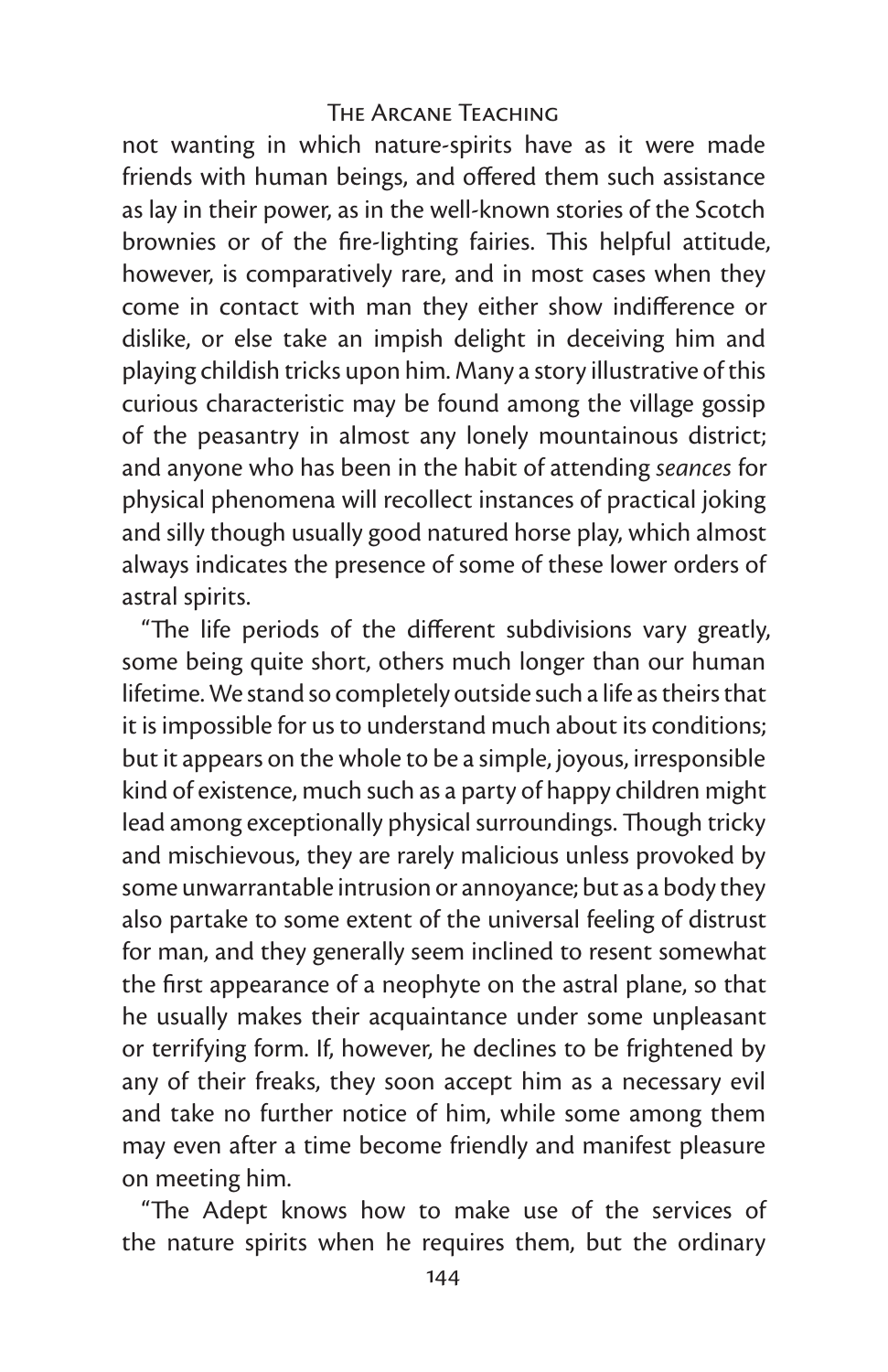magician can obtain their assistance only by processes either of invocation or evocation; that is, either by attracting their attention as a suppliant and making some kind of bargain with them, or by endeavoring to set into motion influences which would compel their obedience. Both methods are extremely undesirable, and the latter is also excessively dangerous, as the operator would arouse a determined hostility which might prove fatal to him. Needless to say, no one studying occultism under a qualified Master would ever be permitted to attempt anything of the kind at all."

On other low planes of the Astral there is another class of elementaries, which have been called "artificial or man‑created entities," of which the aforesaid authority says:

"This, the largest class of Astral entities, is also much the most important to man. Being entirely his own creation, it is inter-related with him by the closest bonds, and its action upon him is direct and incessant. It is an enormous inchoate mass of semi-intelligent entities, differing among themselves as human thoughts differ, and practically incapable of anything like classification and arrangement. The only division which can be usefully made is that which distinguishes between the artificial elementals made by the majority of mankind unconsciously, and those made by magicians with definite intent; while we may relegate to a third class the very small number of artificially arranged entities which are not elementals at all.

"The elemental essence which surrounds us on every side is in all its numberless varieties singularly susceptible to the influence of human thought. The action of the mere casual wandering thought upon it, causing it to burst into a cloud of rapidly-moving evanescent forms, has already been described; we have now to note how it is affected when the human mind formulates a definite, purposeful thought or wish. The effect produced is of the most striking nature. The thought seizes upon the plastic essence, and moulds it instantly into a living being of an appropriate form—a being which when once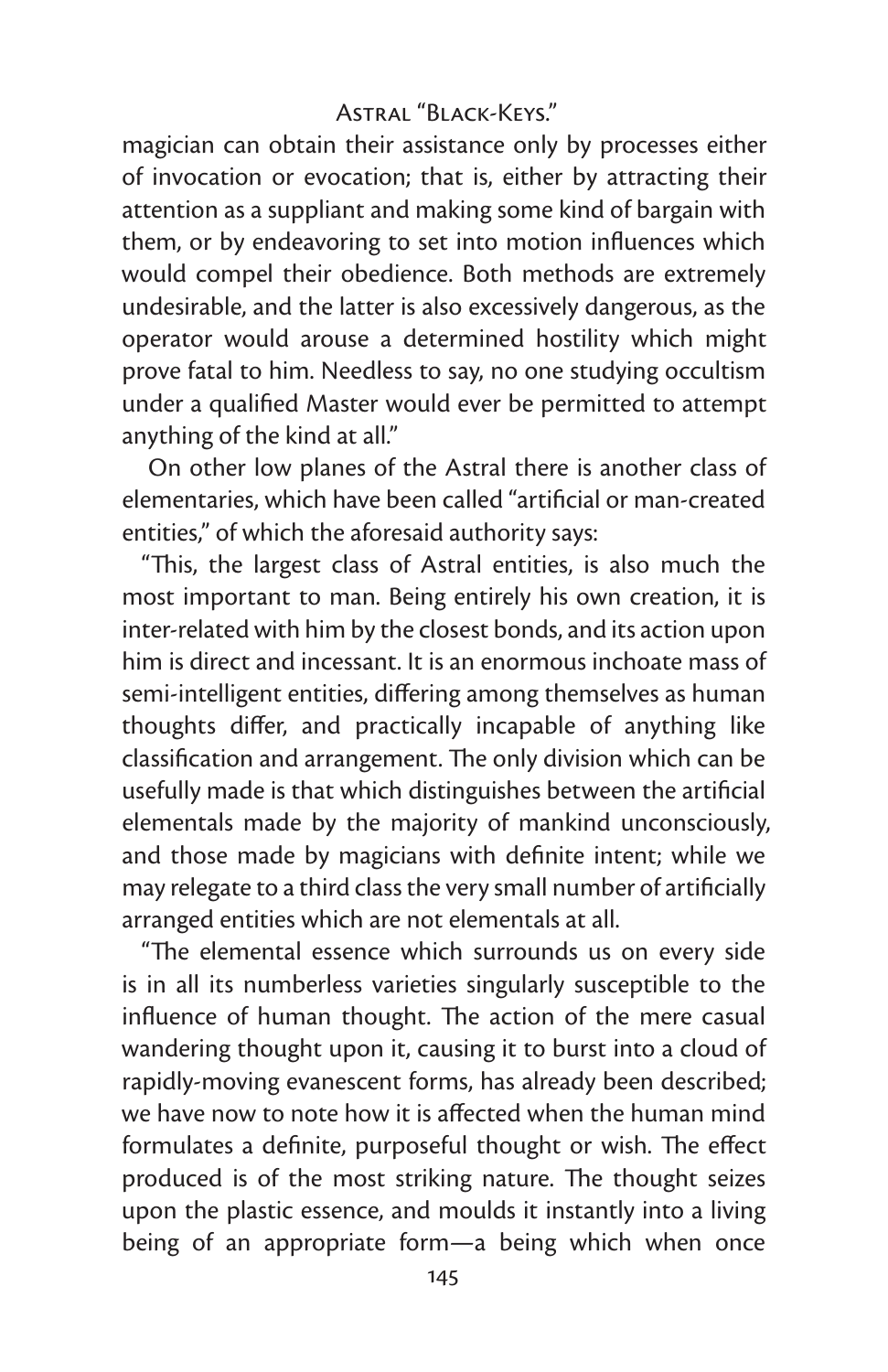thus created is in no way under the control of its creator, but lives out a life of its own, the length of which is proportionate to the intensity of the thoughts or wish which called it into existence. It lasts in fact just as long as the thought-force holds it together. Most persons' thoughts are so fleeting that the elementals created by them last only a few minutes or a few hours, but an often-repeated thought or an earnest wish will form an elemental whose existence may extend to many days. Since the ordinary man's thoughts refer very largely to himself, the elementals which they form remain hovering about, and constantly tend to provoke a repetition of the idea which they represent, since such repetitions, instead of forming new elementals, would strengthen the old one, and give it a fresh lease of life. A man, therefore, who frequently dwells upon one wish often forms for himself an astral attendant which, constantly fed by fresh thought, may haunt him for years, ever gaining more and more strength and influence over Him; and it will easily be seen that if the desire be an evil one the effect upon his moral nature may be of the most disastrous character.

"Still more pregnant for good or evil are a man's thoughts about other people, for in that case they hover not about the thinker, but about the object of the thought. A kindly thought about any person, or an earnest wish for his good, will form and project towards him a friendly artificial elemental. If the wish be a definite one, as, for example, that he may recover from some sickness, then the elemental will be a force ever hovering over him to promote his recovery, or to ward off any influence that might tend to hinder it. In doing this it will display what appears like a very considerable amount of intelligence and adaptability, though really it is simply a force acting along the line of least resistance—pressing steadily in one direction all the time, and taking advantage of any channel that it can find, just as the water in a cistern would in a moment find the one open pipe among a dozen closed ones, and proceed to empty itself through that. If the wish be merely an indefinite one for his general good,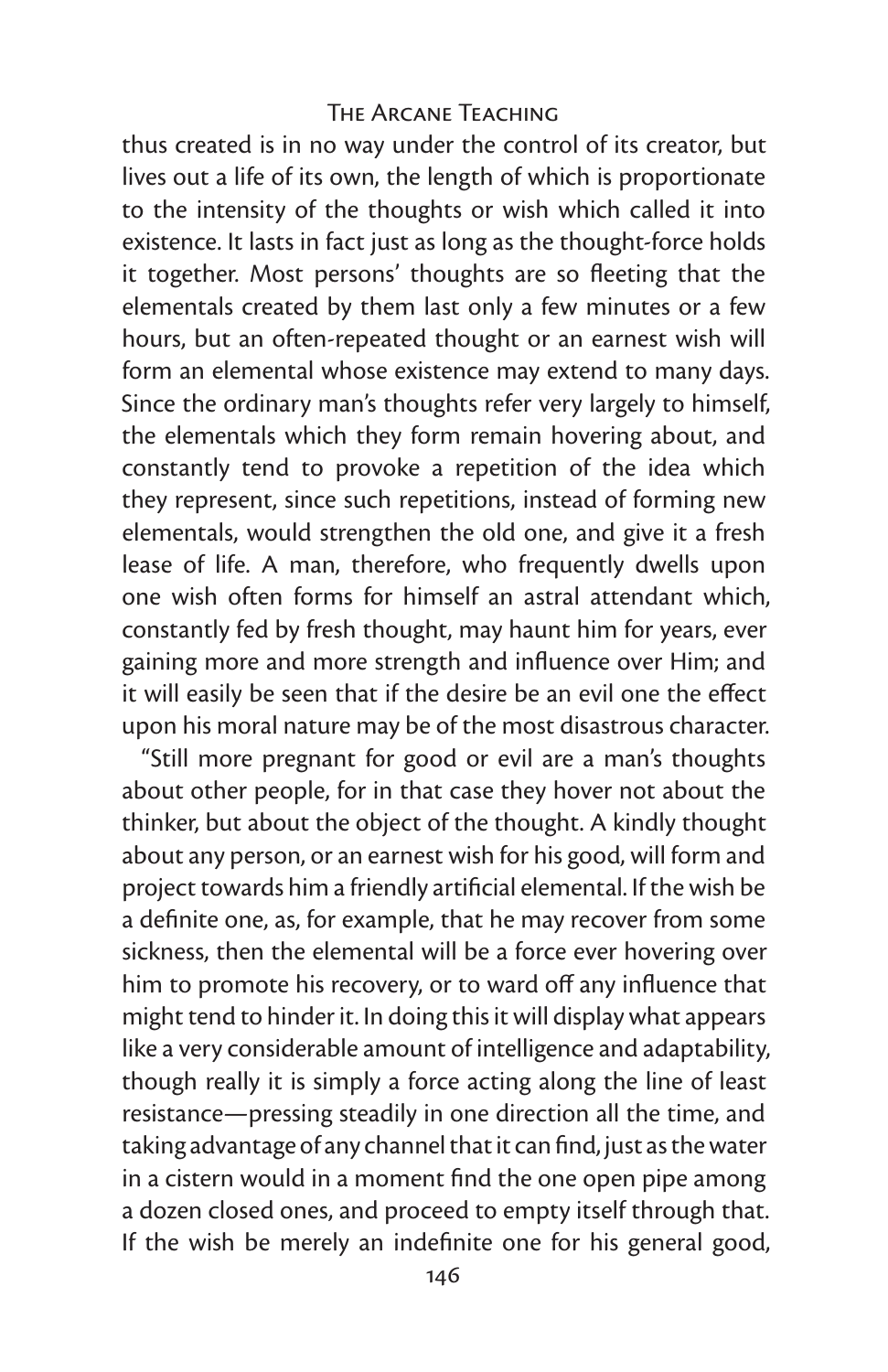### Astral "Black‑Keys."

the elemental essence in its wonderful plasticity will respond exactly to that less distinct idea also, and the creature formed will expend its force In the direction of whatever action for the man's advantage comes most readily to hand. In all cases, the amount of such force which it has to expend, and the length of time that it will live to expend it, depend entirely upon the strength of the original wish or thought which gave it birth; though it must be remembered that it can be, as it were, fed and strengthened, and its life‑period protracted by other good wishes or friendly thoughts projected in the same direction. Furthermore, it appears to be actuated, like most other beings, by an instinctive desire to prolong its life, and thus reacts on its creator as a force constantly tending to provoke the renewal of the feelings which called it into existence. It also influences in a similar manner others with whom it comes into contact, though its *rapport* with them is naturally not so perfect.

"All that has been said as to the effect of good wishes and friendly thoughts is also true in the opposite direction of evil wishes and angry thoughts; and considering the amount of envy, hatred, malice and uncharitableness that exists in the world, it will be readily understood that among the artificial elementals many terrible creatures are to be seen. A man whose thoughts or desires are spiteful, brutal, sensual, avaricious, moves through the world carrying with him everywhere a pestiferous atmosphere of his own, peopled with the loathsome beings which he has created to be his companions. Thus he is not only in sadly evil case himself, but is a dangerous nuisance to his fellow‑men, subjecting all who have the misfortune to come in contact with him to the risk of moral contagion from the influence of the abominations with which he chooses to surround himself.

"It occasionally happens, however, that an artificial elemental of this description is for various reasons unable to expend its force either upon its object or its creator, and in such cases it becomes a kind of wandering demon, readily attracted by any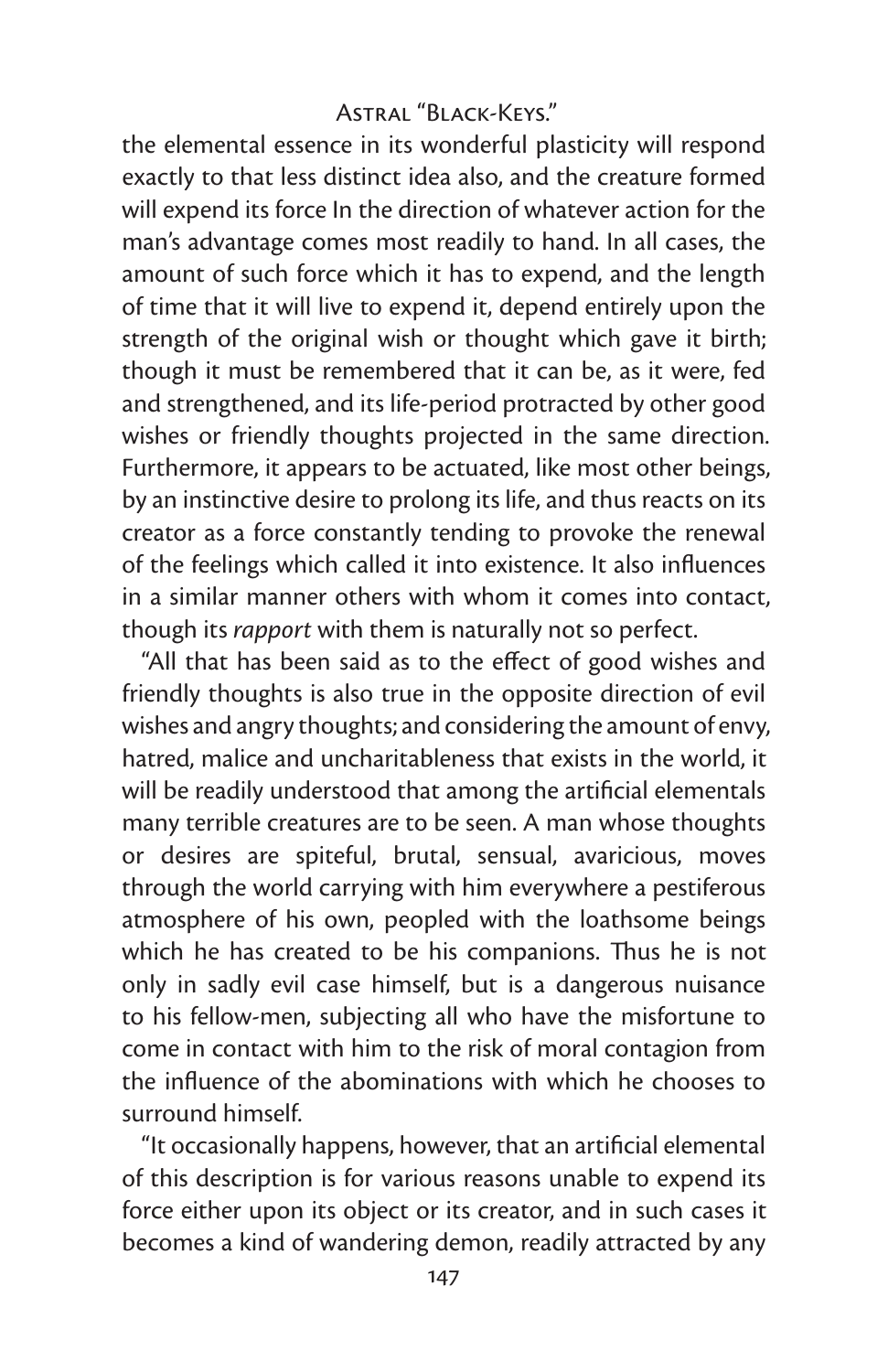person who indulges feelings similar to that which gave it birth, and equally prepared either to stimulate such feelings in him for the sake of the strength it may gain from them, or to pour out its store of evil influences upon him through any opening which he may offer it. If it is sufficiently powerful to seize upon some passing shell (discarded astral body) it frequently does so, as the possession of such a temporary home enables it to husband its dreadful resources more carefully. In this form it may manifest through a medium, and by masquerading as some well-known friend may sometimes obtain an influence over people upon whom it would otherwise have little hold. … Many a well-meaning man, who is scrupulously careful to do his duty toward his neighbor in word and deed, is apt to consider that his thoughts at least are nobody's business but his own, and so lets them run riot in various directions, utterly unconscious of the swarms of baleful creatures which he is launching upon the world. To such a man an accurate comprehension of the effect of thought and desire in producing artificial elementals would come as a horrifying revelation.

"Since such results as have been described above have been achieved by the thought-force of men who were entirely in the dark as to what they were doing, it will readily be imagined that a magician who understands the subject, and can see exactly what effect he is producing, may wield immense power along these lines. As a matter of fact, occultists of both the white and dark schools frequently use artificial elementals in their work, and few tasks are beyond the powers of such creatures when scientifically prepared and directed with knowledge and skill; for one who knows how to do so can maintain a connection with his elemental and guide it, no matter at what distance it may be working, so that it will practically act as though endowed with the full intelligence of its master.

"By some of the more advanced processes of Black Magic, also, artificial elementals of great power may be called into existence, and much evil has been worked in various ways by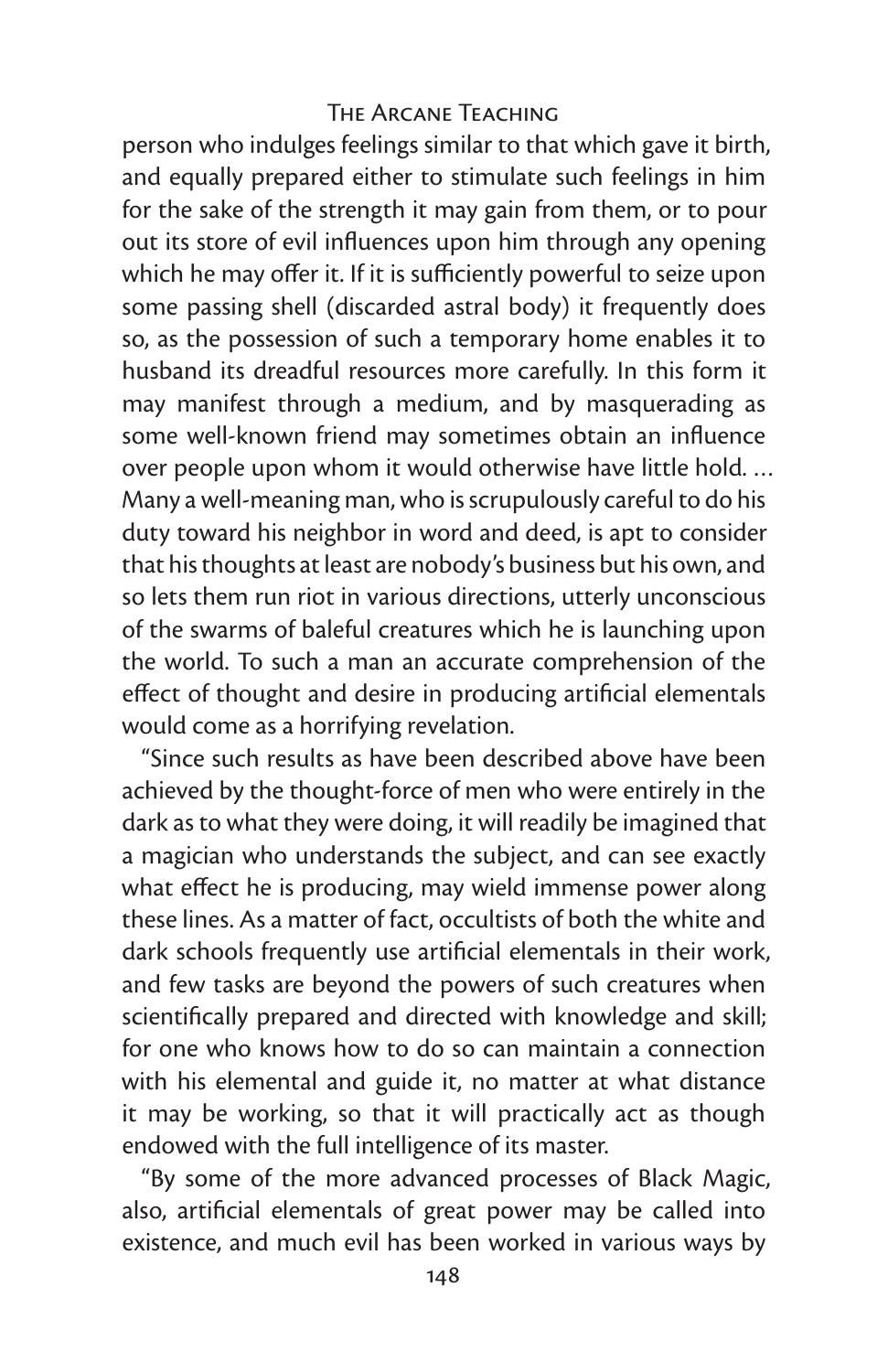Astral "Black‑Keys."

such entities. But it is true of them, as of the previous class, that if they are aimed at a person whom by reason of his purity of character they are unable to influence, they react with terrible force upon their creator; so that the mediæval story of the magician being torn to pieces by the fiends he himself had raised, is no mere fable, but may well have had an awful foundation in fact. Such creatures occasionally, for various reasons, escape from the control of those who are trying to make use of them, and become wandering and aimless demons, as do some of those mentioned under the previous heading under similar circumstances; but those that we are considering, having much more intelligence and power, and a much longer existence, are proportionately more dangerous. They invariably seek for means of prolonging their life, either by feeding like vampires upon the vitality of human beings, or by influencing them to make offerings to them; and among simple half savage tribes they have frequently succeeded in getting themselves recognized as village or family gods. By the vitality they draw from their devotees, they may continue to prolong their existence for many years, or even centuries, retaining sufficient strength to perform occasional phenomena of a mild type in order to stimulate the faith and zeal of their followers."

While the above quoted authority has placed what we consider to be undue emphasis upon the power of the elementals—for the human Will is sufficient to overcome their power, and they are prevented from coming to the mental atmosphere of all who do not attract them by virtue of the character of their own mental vibrations—nevertheless, we have thought it advisable to give you the benefit of this investigator's reports, for the purpose of warning you against dabbling in Evocations, and certain so-called "magical" methods and practices. Black Magic in all of its forms result only in pain and evil to those indulging in them. He who invades planes of life foreign to his own, takes upon himself the risks inherent on such planes.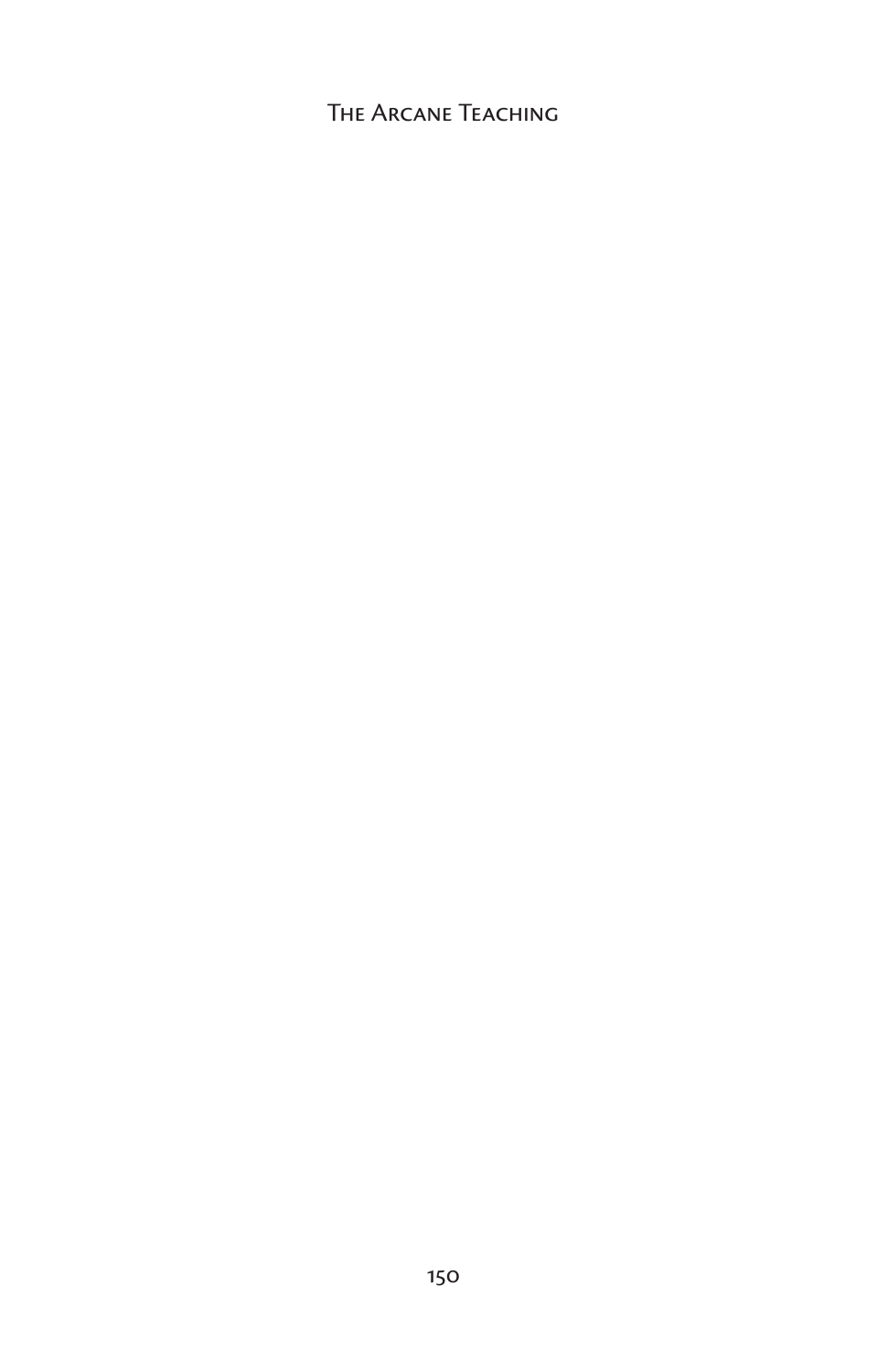## Lesson XV.

## Higher Astral Planes.

WE HAVE now reached the point where we are called<br>upon to consider the phases of the Astral Plane<br>concerned with the state or condition of the<br>disembodied entities of human beings. We call these the higher upon to consider the phases of the Astral Plane concerned with the state or condition of the disembodied entities of human beings. We call these the *higher* Astral Planes, only by way of contrast with the lower planes mentioned in the preceding two lessons, for some of these "higher" planes are quite low indeed as compared with the highest Astral Planes. Let us begin with the consideration of the lowest of these higher planes of the Astral, and then proceed to consider the planes higher in the scale.

In the first place, we must remember that the disembodied human soul leaves the physical in a state or condition akin to sleep. It is carried by the attraction of its nature and character to the highest plane consistent with its nature—that is, to a plane corresponding with the highest qualities existent within itself. And upon that plane it gradually awakens into the Astral life of that particular plane. The conditions of the Astral Life are so different from that of the Material Plane that it is difficult to intelligently describe it in terms of the latter. For instance, the souls on the higher planes are able to enter into conscious relationship with those on the lower planes, but those on the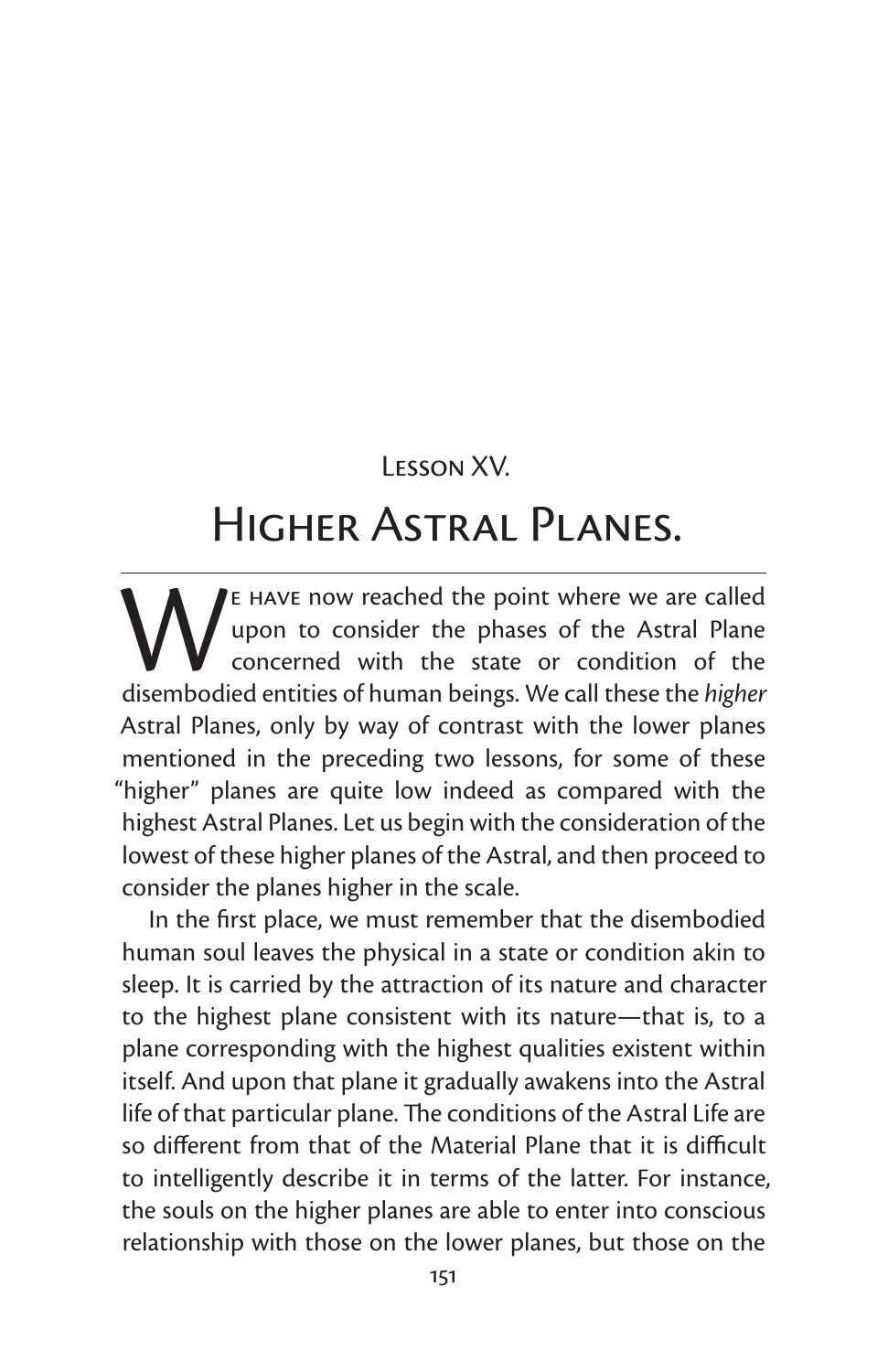lower planes cannot enter into conscious relationship with those on the higher planes except through the act of those dwelling on the higher. Each plane has planes higher and lower than itself, the above law being operative in all cases. The higher plane souls have access to the lower, but the lower may not invade the higher. And this *access* is not in the nature of a *physical visit* from the higher to the lower, but is in the nature of a psychic consciousness, akin to Clairvoyance, in which the soul, while remaining on its own plane, still seems to have traveled to the others, there to converse with other souls on these planes. The soul itself, unless very advanced, does not realize the nature of the connection but thinks that it actually *travels* to the scene of the lower planes. The analogy of Clairvoyance on the Material Plane will give you the idea of the process.

When a soul awakens on its own plane of the Astral, it finds it difficult to realize that it is not alive in the flesh, and often much time is required before it realizes its true condition. Then it begins to manifest an interest in its surroundings, and pays many visits on its own and other planes (in the manner before mentioned) renewing old acquaintances and relationships, and manifesting the activities quite natural for a human being under such circumstances. But sooner or later this life begins to pall upon it, and it passes into the Idealistic State, which we shall describe a little further on. Enough for the moment to say that in the Idealistic State the soul begins to manifest its ideals—the things it has hoped for, dreamed of, and longed for in its earth‑life. The greater the idealistic quality of the soul, the greater the extent and range of its Idealistic State. But before considering this interesting phase of Astral Life, let us see what happens on the lower planes, to those who have but few ideals, and those of a most material nature.

On the very lowest of these planes of the Astral we find the "earth bound" entities, or souls, of many degrees. These are the souls of those who are so material in their tastes, habits and trend of thought and desire that they can never rise to the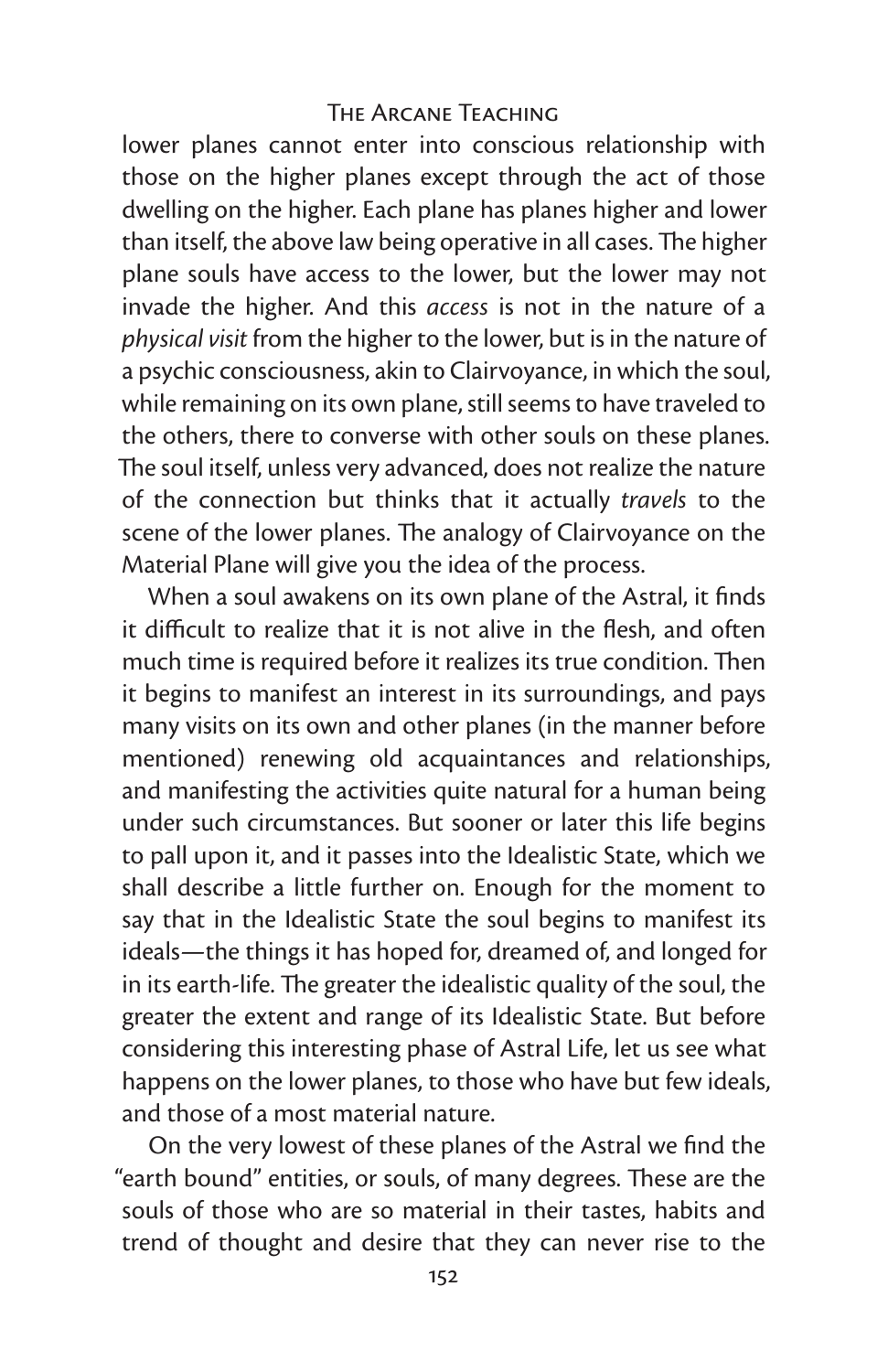higher states and conditions of the Astral. They stay close to the earth, mingling unseen in the scenes which they so loved during their life in the body, and yet being unable to actually participate in the carnal manifestations, unless, indeed, some particularly attractive dweller in the flesh opens his physical organism to the obsession of some affinitive and congenial companion of the lower Astral Planes and allows the entity to manifest through his physical body. These entities are found in great numbers in the astral atmosphere of low resorts, and similar places, where they poison the psychic atmosphere to such an extent that their presence may be *felt*, and often *seen* by sensitive persons who happen to visit such places. We may add as a caution to those who are fond of dabbling in the psychic process of Evocation, that it is largely from this class of entities that many of the "spirits" appearing at *seances* are drawn. It is this class of entities who so often impersonate your disembodied friends and relatives, and whose sneers and ribaldry are scarcely concealed behind the loving messages and "spirit wisdom" which they pass on to the wondering mortal in the flesh who would not dream of associating with their kind in earth life.

The life of these entities on the Astral Plane is not long. They find but little pleasure, and much torment, in life apart from the physical, for their desires are altogether along physical lines. They are filled with dissatisfaction, *ennui*, and weariness. As a writer has said: "The disembodied learn that the Hades of Immortality is the lack of a physical body." Their dissatisfaction soon sets into operation the *desire to be relieved of the burden*, and the "Will-not-to Live" manifests itself. They drop into a dream‑state, or somnambulistic condition, in which they *dream out* their desires and tastes to the end—until they have exhausted every mental longing within their nature. There being nothing left of them, when these mental states have been lived out, they weaken and pass into unconsciousness, which is followed by death on the Astral with consequent disintegration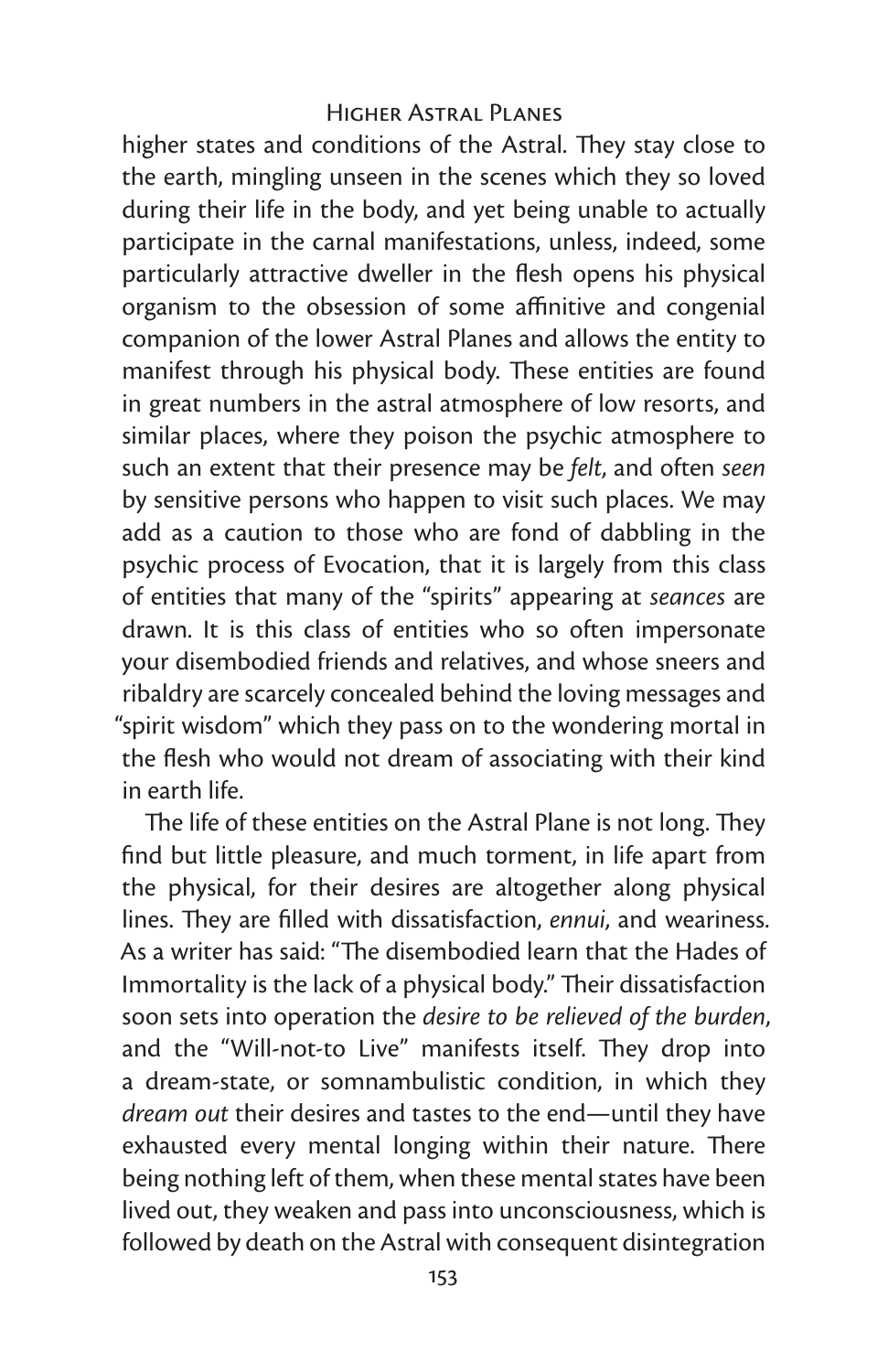and annihilation as entities. Their dream state is, in a way, their Idealistic State—all the Idealistic State they are capable of, at any rate. This is not in any way a *punishment*—merely a natural consequent of their nature. As the old saying goes: "One cannot make a silk‑purse out of a sow's ear." Nor can one get more than a pint out of a pint measure. *Desire* is the cause of their life, and of their death. Balance is manifested and preserved. Water cannot rise above the level of its own source. These entities receive "their own," as much as do those on the higher planes. There is no injustice manifested here.

Rising in the scale we find souls who while attached to material things nevertheless have had *ideals* during their life things for which they had hoped, and dreamt, prayed and longed. As the scale advances we find that the nature of the ideals advance from lower to higher—but the principle is the same. And for the lowest to the highest of these ideal degrees, the Astral Life contains that peculiar and wonderful condition or state known as the "Idealistic State." And this Idealistic State is the real Astral Life of the soul, into which it enters after it has tired of the conditions it finds at first on the Astral Plane. It is composed of a condition or state, or series of such conditions or states, in which *it lives out in vivid imagination, or realistic dream‑like states all of its unrealized personal ideals, hopes, expectations, desires, ambitions, aspirations, longings, and inclinations of its nature*.

It may be objected to that this is but a state of illusion or delusion, and not a reality. But it must be remembered that even on the Material Plane: "*Dreams are true while they last*." On the Astral Plane, in the Idealistic State, these dreams exceed in vividness and reality anything that the embodied mortal ever experiences. So far as the soul is concerned the experiences through which it lives in the Idealistic State are just as *real* as anything that it ever experienced in physical life. Every element of reality is there. And there *is* a reality about it that all advanced occultists recognize. At the last, one's experiences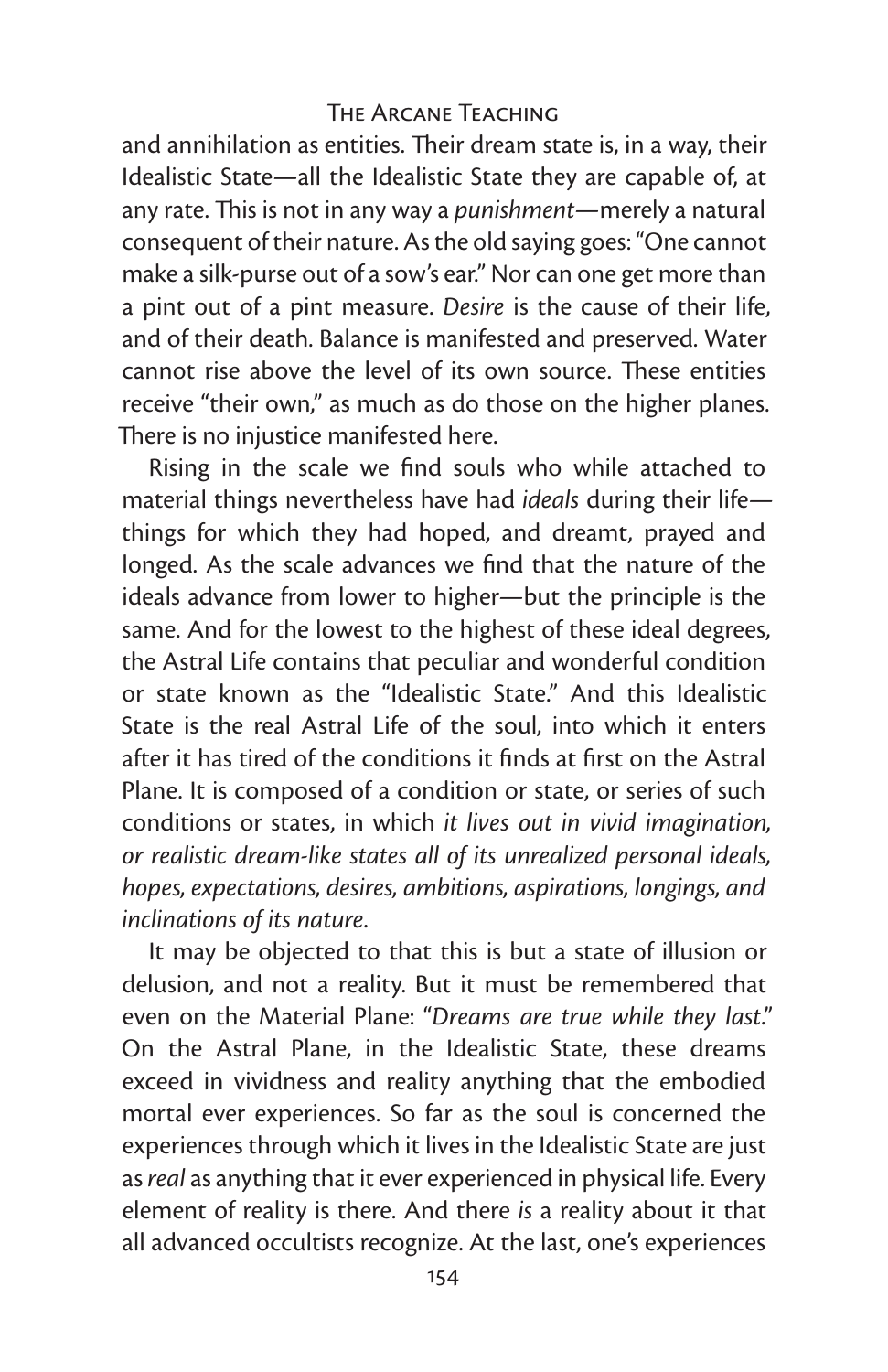in physical life may be resolved to a "series of mental states" and what less than this does the Astral dreamer experience? And what more than a Dream, after all is the experience of the earth-life of three-score-and-ten of the average person? "Like dreams they come, like dreams they go." In its way, and on its plane, the Idealistic State is just as *real* as the physical life.

In this Idealistic State, the dreaming soul lives out countless lives, of infinite variety. Just as in an ordinary dream, Time is annihilated and one may live out a lifetime in the space of a second, so in the Idealistic State the soul lives out centuries of experiences in a moment. To all intents and purposes, the soul—every soul in fact—lives an Eternity in the Idealistic State, although the entire experience may occur in a few years (as *we* know time). Time is measured only by "happenings," and the happenings of an Eternity may be crowded into a very short space of ordinary time, in the Idealistic State. Every possibility within its personality is lived out, outlived, and exhausted in interest, in the Idealistic State. Just as in the moment of physical death, the soul sees as in a flash its entire earth‑life in one great panorama—past and present being at once—so in the Idealistic State the soul lives out every personal desire, aim, aspiration, hope, ambition, longing, and wish, in an infinite series of states or lives. *It realizes every personal ideal* inherent within it, to the utmost. Its fullest personal Heart's Desire is attained. There is no unsatisfied personal longing, or unrealized ideal, left at the end of the Idealistic State of the soul on the Astral Plane. Think what this means, please. Think what it must mean to live out to the full "The Might Have Been," which is in the life of every human being. Think what it must mean to manifest one's love to the utmost—to have every wish granted—every ambition satisfied. Think what it must be to live out one's life *as one wishes it had been lived*—with all the mistakes corrected, all the errors remedied, all the problems solved, all the atonements made, all the injustices rectified. The Idealistic State is the living over of your life As You Wish It Could Have Been. Nay, more,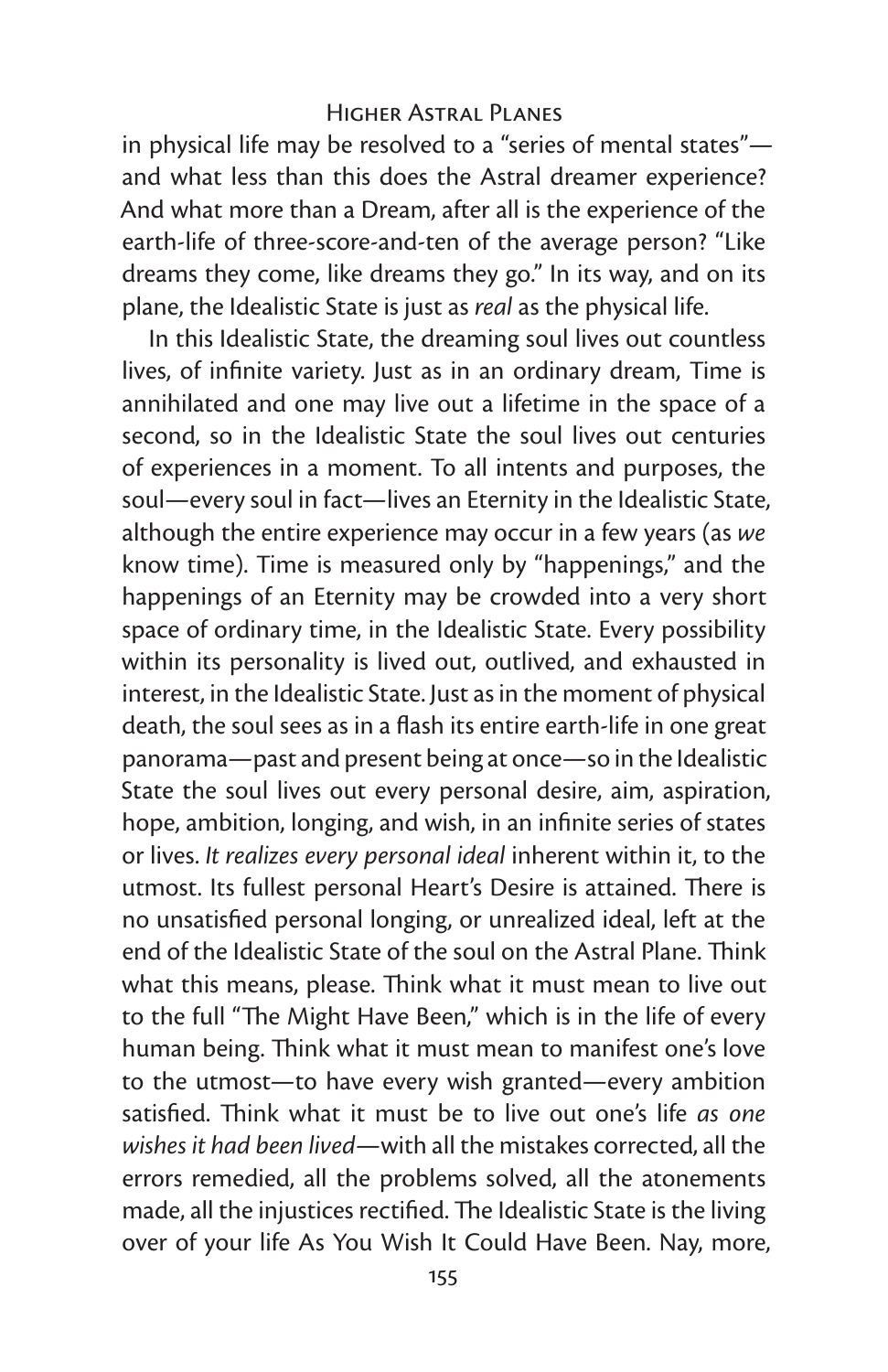living it over countless times, each variation bringing out some new point and feature of unrealized ideals, desires, and wishes! It is a state in which the verse of Kipling comes true:

> "And only the Master shall praise us, And only the Master shall blame; And no one shall work for money, And no one shall work for fame; But each for the joy of the working, And each in his separate star, Shall draw the Thing as he sees it For the God of Things as They are!"

But it is only a *dream*, you say. Nay, more than a dream as you understand the term. A dream it is, but a dream so *real* that naught but Omniscience could distinguish the difference. A dream so *real* that it equals the thing that we call Life, in every element of reality. In the end, one is as Real as the other—Earth Life and the Astral Idealistic State. And, also, in the end, one is as Unreal as the other.

But not only are the high personal desires, aspirations and ideals so lived out in the Idealistic State. The low personal desires, aspirations and ideals are also passed through this threshing‑mill of the Idealistic State. One lives out to the utmost, in some of the series of these dream‑lives, *all* the possibilities of his nature or character—good and bad alike. In fact, the lowest desires and ideals are the first to manifest, and the first to die out and be lived out. To those who have no others, the end then comes. But to those who have higher ideals and desires mingled with the lower, there then comes a stage of living out the higher part of their nature. And as time passes, the soul rises far above all the dross and grossness of its nature, and lives in the higher regions of itself—enjoying to the fullest the satisfaction which comes only from those higher states. But, the soul must *possess* the higher in order to manifest it. Unless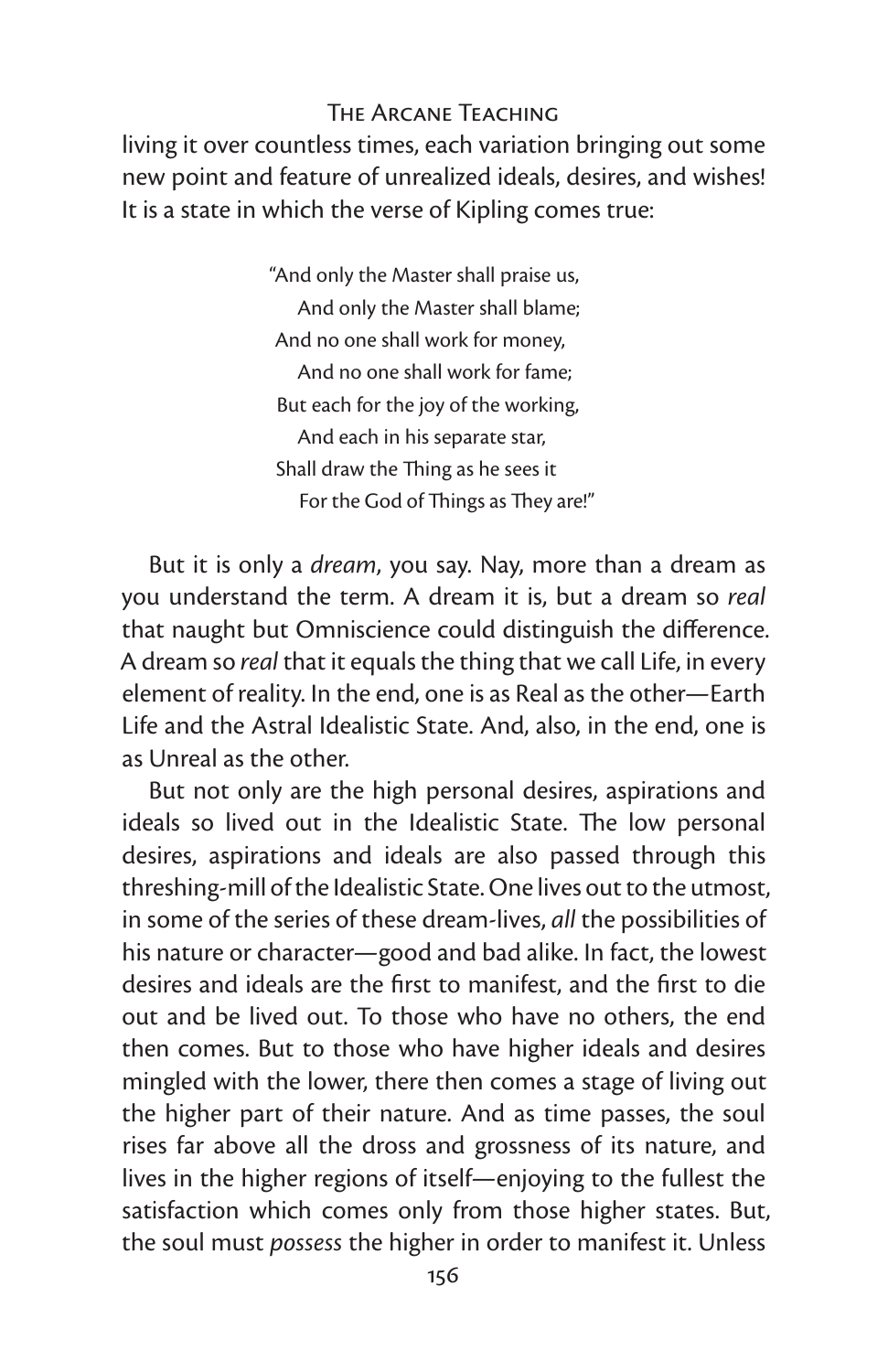#### Higher Astral Planes

the higher be involved within the soul, it cannot be evolved. What does not exist cannot be manifested.

While in this Idealistic State, the soul may be attracted by those on earth who are related to it by the old ties or affection or interest, and in such case it may manifest by communications. But these communications can contain *only that which the soul knows and experiences at the time*. It merely reports what it is experiencing—merely its own personal experiences of the Idealistic State. And even this it reports in a dazed, dreamy fashion. Thus the devout Christian soul will report that it is dwelling in a Heaven of orthodox surroundings—the golden streets, harps, and milk and honey being described in detail. A good Catholic soul will report a Catholic Heaven, with all the saints present; while a good Baptist soul will report a Heaven along strictly Baptist lines—close communion, and only immersed souls being in evidence. A Moslem will describe himself as enjoying all the delights of the Heaven promised by Mohammed. And the soul of the Unbeliever will inform you that "there is nothing in this Heaven business at all"; and that the "after life" is merely a life among congenial companions, thinking along the same lines as himself; and that he is of the opinion that the church people have perished, instead of having gained immortality. And so on, each "painting the Thing as he sees it" as the world of "Things as They Are." And each is telling the Truth, as he sees it, from his own viewpoint. Strange, but true!

Those who complain of the absence of the qualities of Heaven and Hell in this Idealistic State have not thought deeply enough regarding it. In the attainment of the highest ideals and aspirations, there is contained all that men have pictured as the joys of Heaven—*and infinitely more*. And in the living out of the consequences of evil desire and low ideals, and all that goes with this state, there is all that the most fervent Calvinist could wish for in a Hell—*and infinitely more*.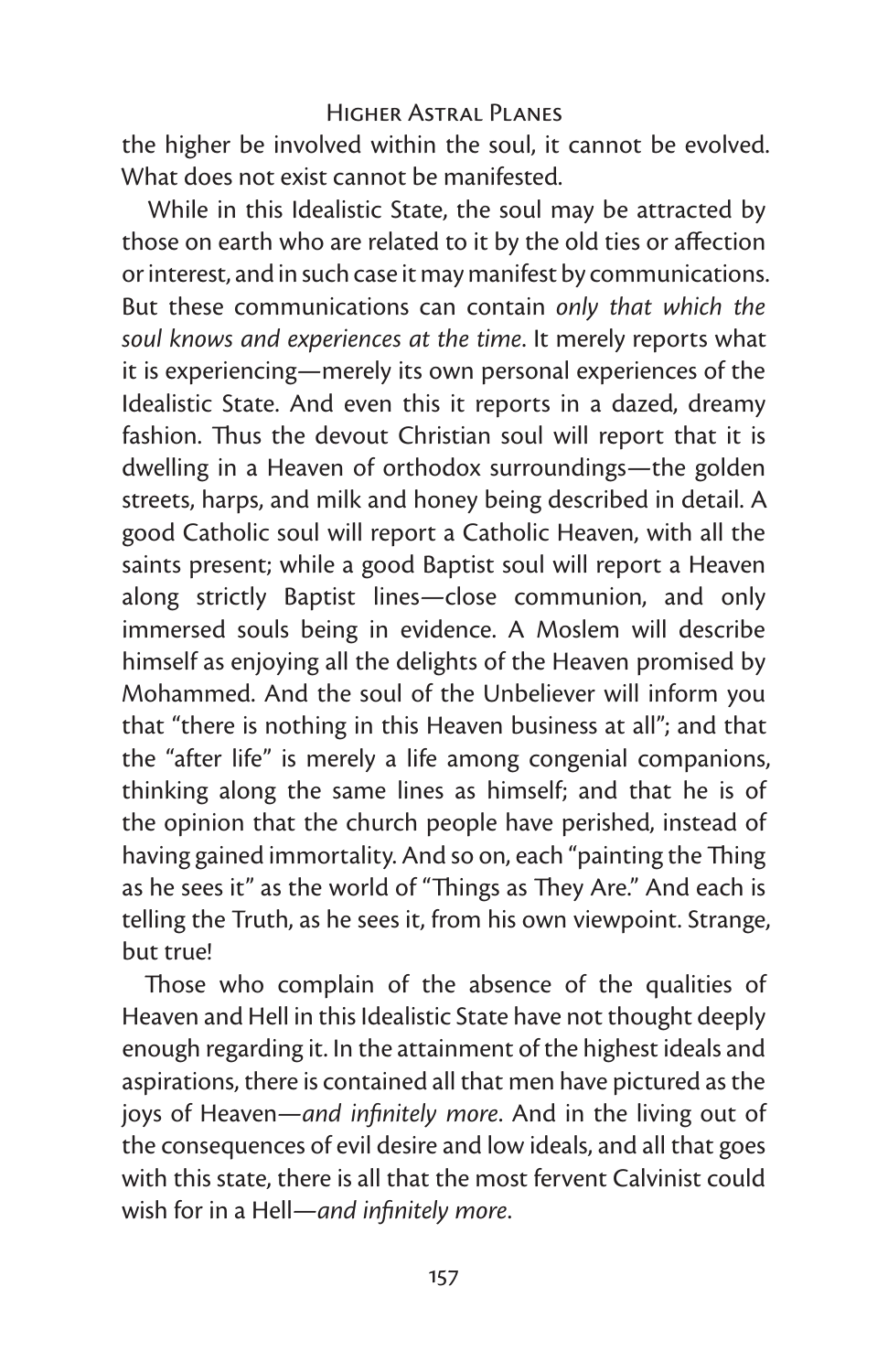But, remember always, that the Heaven and Hell of the Idealistic State is not a punishment or reward bestowed for good or evil deeds—it is but the working out of Cause and Effect the fullest manifestation of Desire and one's Character. And, in the adjustment acts restrained by Fear equal Acts performed. "As a man thinketh in his heart, so is he" in the Idealistic State. In the working out of Cause and Effect in the Idealistic State of the Astral, it is indeed true that: "He who hates is an assassin; he who covets is a thief; he who lusts is an adulterer; that the gist of a crime is the desire behind it." This Idealistic State of the Astral Plane is not Fate, not Providence, not Destiny, not Reward and Punishment—it is but the operation of natural laws of Cause and Effect, Orderly Trend, and Logical Sequence, on the Astral Plane. "From one, know All."

And, in the working out of the Idealistic State of the Astral, the most unpleasant experiences are lived through first, and then the higher ideals begin to manifest themselves—the soul rising to higher and still higher flights, until at last it reaches the highest degree possible to it by reason of its constitution, nature and character. And in that Life, if it be prepared to receive it, it may receive instruction from Beings higher in the scale, as well as from the more evolved souls of our own race who are attracted to it by reason of its desires and ideals. Many a soul has received the help which led it to Individuality, in this Idealistic State. Many an Individual soul has so received instruction which led to better conditions for growth in the next incarnation. "When the pupil is ready, the Master appears" on the Astral Plane as on the Material Plane. If you possess the seed of the ideal, the blossom and the fruit will surely be yours.

When the impulses arising from the personal desires, aspirations, and ideals of the soul have expended themselves fully, and the "personality" of the soul has been "lived out and outlived" in the process—when there remain no further impulses of personality to exert themselves in the Idealistic State—then the soul finds that it "has nothing more to live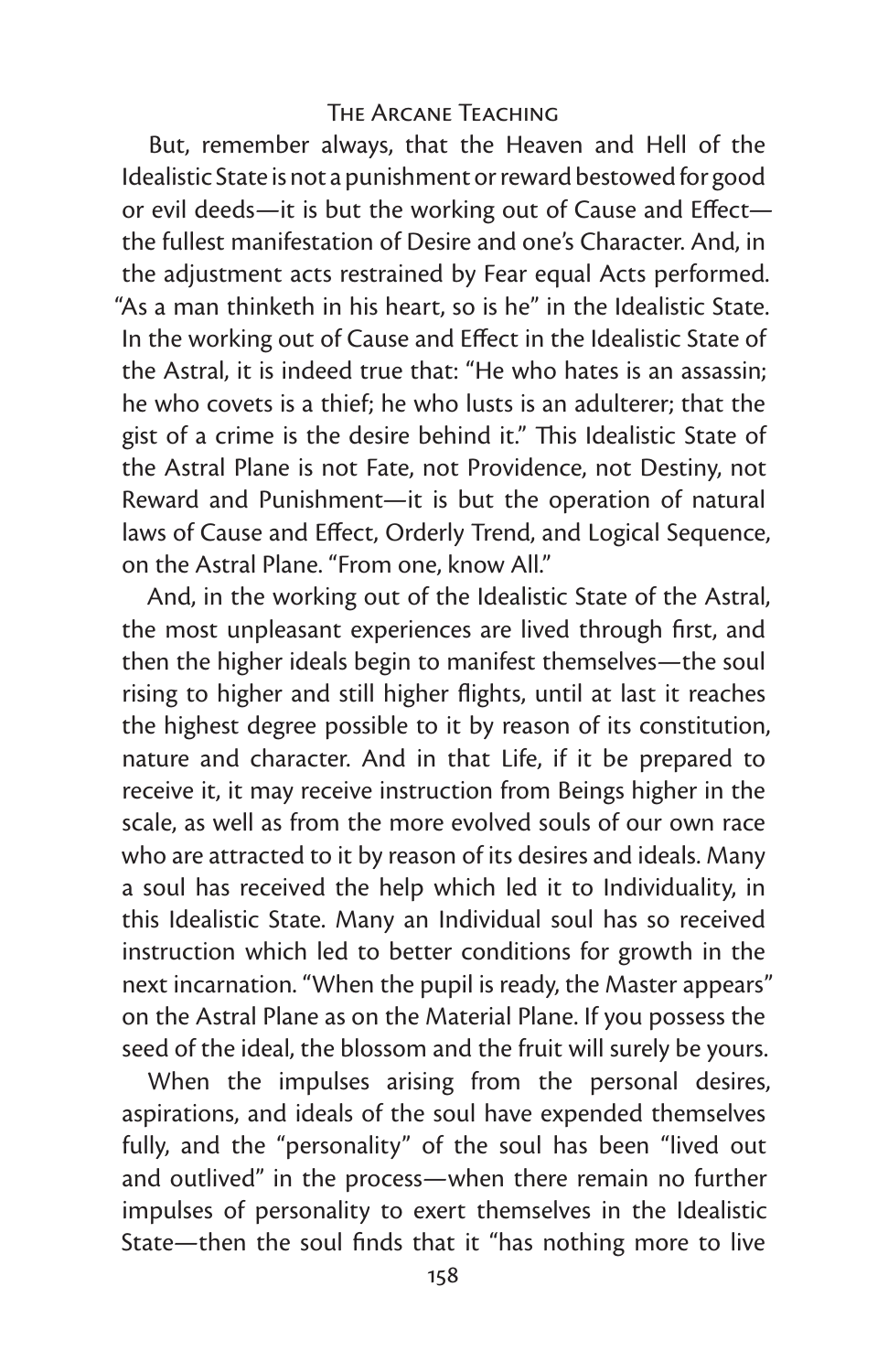#### Higher Astral Planes

for" along the lines of personality. It feels aged, tired and weary, and the desire for *rest* creeps over it, and it gradually sinks into a dreamless sleep, which ends in the Death of the Personality. If Egohood has *not* been attained by the soul, then it never awakens into a new life, for Personality being all that it possesses, and all personality being expended and exhausted, then there is nothing left to persist in new birth. But if Egohood has been attained, and the soul realizes that it is more than the "Me" of itself, then when the "Me" dies away, the "I" finds itself still existent and filled with the impulse of the Will-to-Live of the Cosmic Will, which urges it forward to re‑birth in new bodies, to seek further and more advanced experience. Even in this case the soul falls into the deep Astral sleep, but awakens therefrom when it is reborn into a new body, under circumstances and environments in accordance with the Law of Attraction resulting from the *essence of the past life*, the latter inhering to it. The Ego then will be free from its lived-out desires and will no longer be hampered by them. It will be attracted toward new scenes and fields of activity. In its new body it will have to combat the inherited impulses and desires of its new "Me," but it will always feel its superiority to the latter, and will feel the ability to *stand aside and look at its personality*.

The advanced Ego, in time, reaches the stage of *conscious* re‑birth, in which the Ideal Life is *consciously continuous* with the old life, and which is *consciously* followed by the new birth. We have spoken of these things in our lesson on "Survival of the Fittest," which you should now re‑read in the light of the present lesson.

There are many planes of the Astral much higher than even these which we have described, but a description of them would be impossible except to highly advanced occultists. Some of these higher Astral Planes transcend the imagination of the average person leading the personal life today, on earth. And yet, over and above the entire Astral Plane, there is the great Spiritual Plane, which we would lack words to even faintly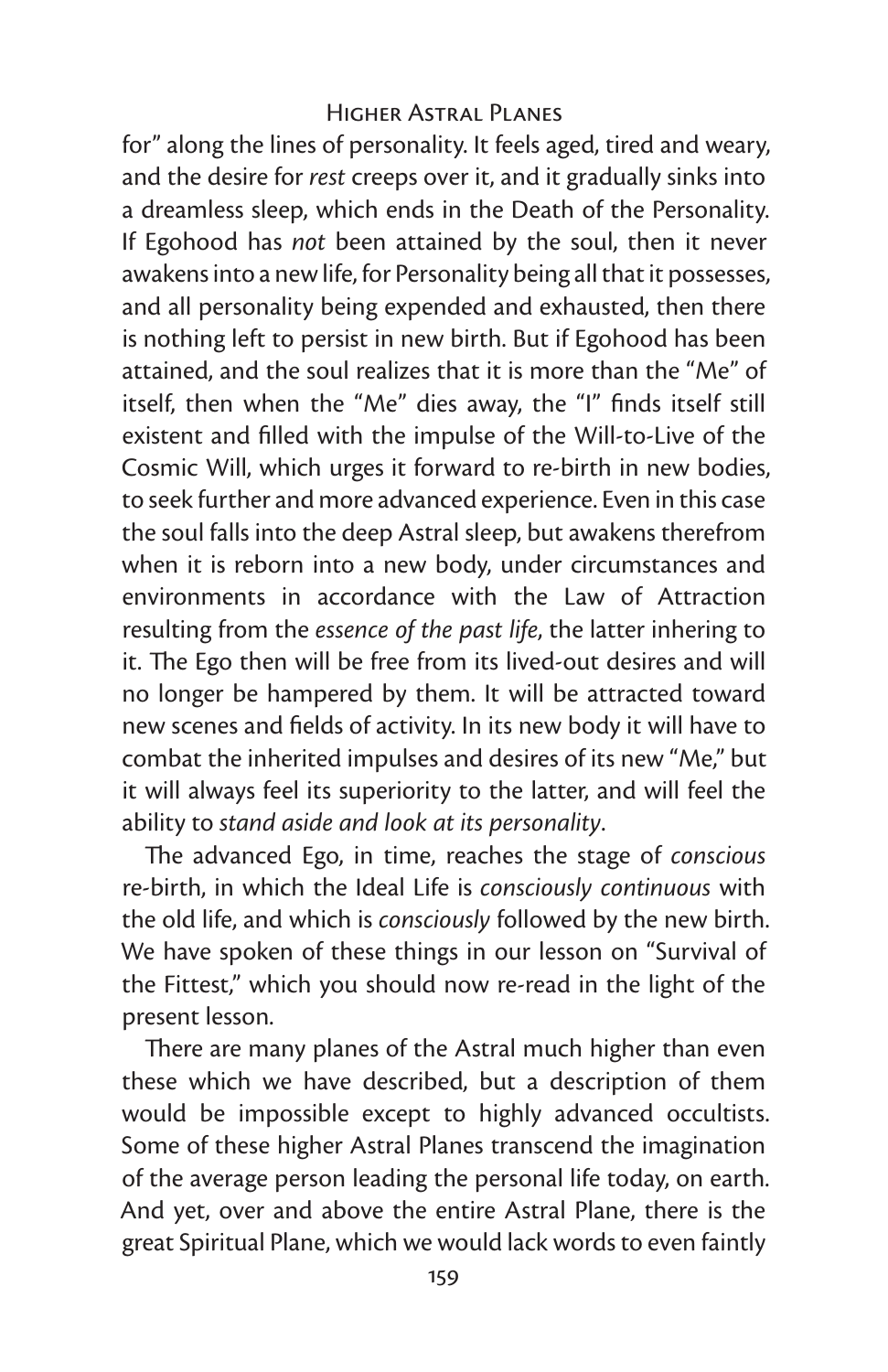designate. And yet, even these exalted Planes await your coming, O Neophyte, whose feet are now well set upon The Path!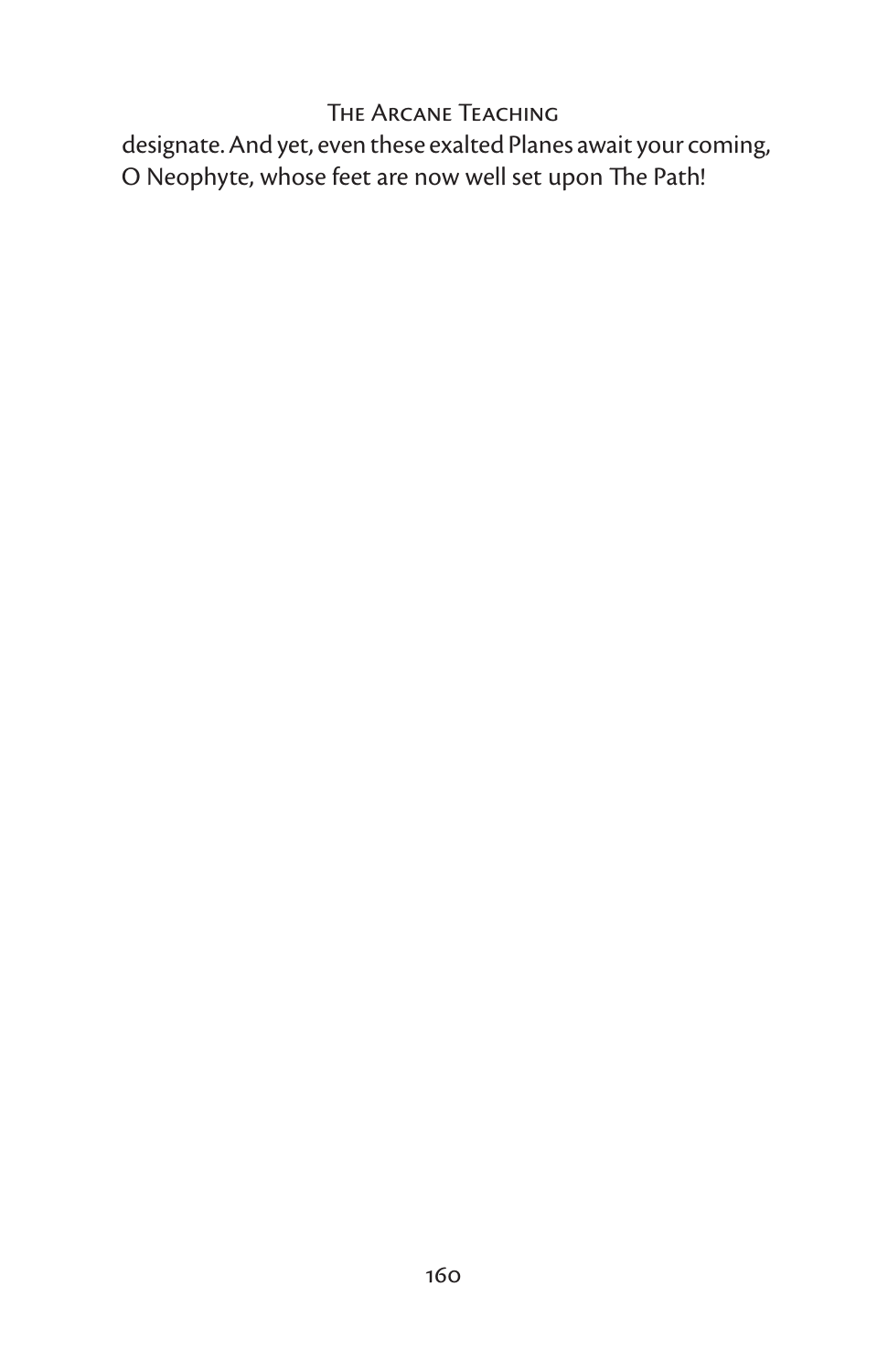## PART VI. OCCULT FORCES.

Lesson XVI. Psychic Phenomena. Lesson XVII. Mentalism. Lesson XVIII. Invocation and Evocation.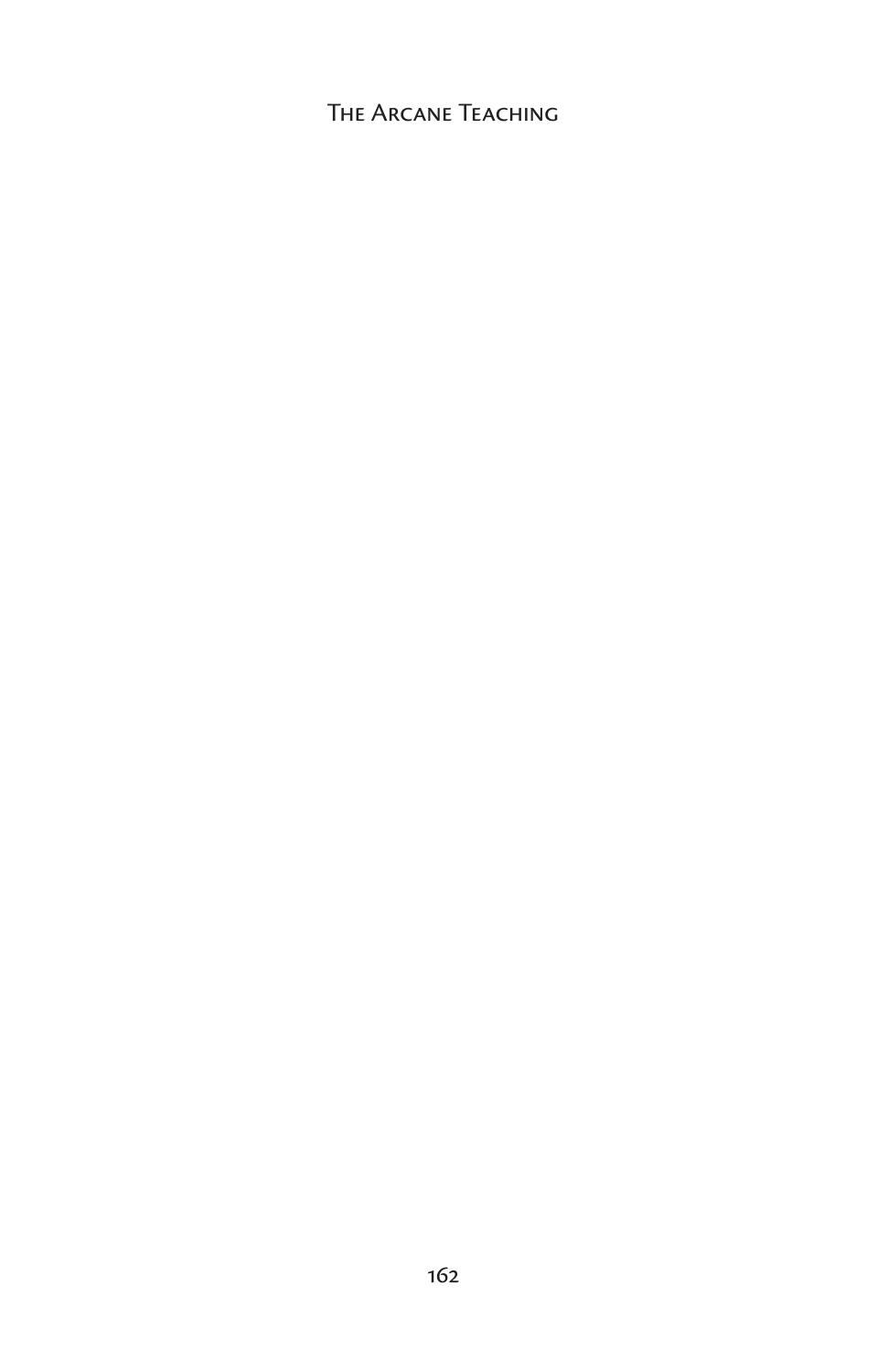## Lesson XVI.

## Psychic Phenomena.

OR THE sake of convenience in considering the various<br>phases of the phenomena of the Occult Forces operative<br>in the Cosmos, we have divided the same into three<br>general classes, as follows: (1) Psychic Phenomena, consisting **OR THE sake of convenience in considering the various** phases of the phenomena of the Occult Forces operative in the Cosmos, we have divided the same into three of the manifestation of the phases generally known as Clairvoyance, Clairaudience, Psychometry, Telepathy, etc., the distinguishing feature of which is the "knowing" of events other than through the ordinary senses; (2) Mentalism, consisting of the manifestations of Mental Influence, Mind‑Power, Thought-Force, Mental Magic, etc., the distinguishing feature of which is the exerting of the influence of one mind over other minds; (3) Invocation and Evocation, consisting of the "calling upon" supernatural beings, or the "calling forth" of disembodied entities; elementals; vitalized thought-entities, etc., from the Astral Plane.

These manifestations, and the force which produces them have been called "Occult" because of the fact that they belong to the less understood phases of natural forces and phenomena. The word "Occult" means: "secret or hidden from the eye or understanding; not seen or understood; mysterious, invisible, unknown, undetected, etc." To many persons,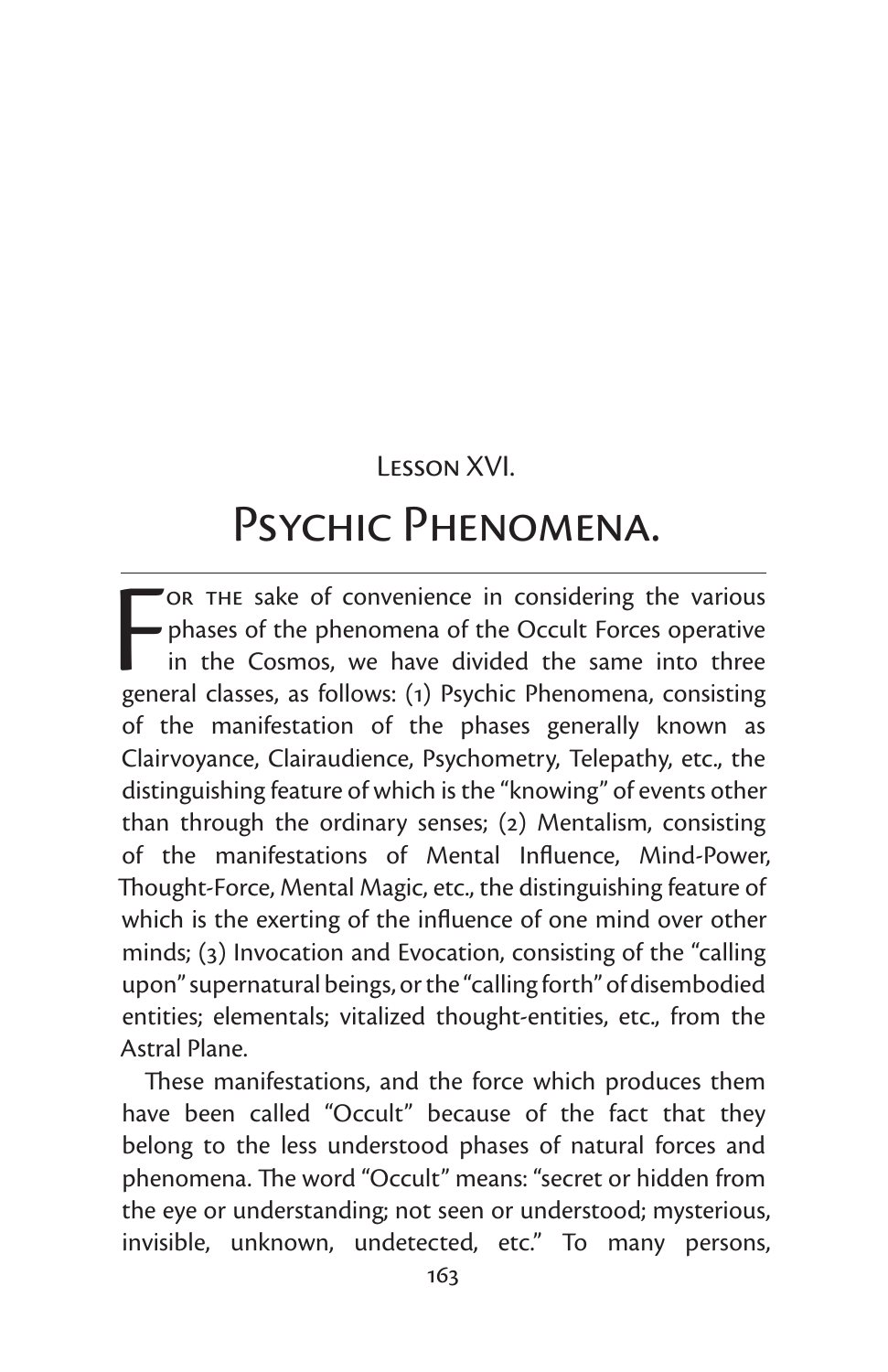Occultism is considered to be concerned with supernatural forces, things, and manifestations. This is erroneous, for there is nothing *super*‑natural—nothing outside of or over nature, of which we can ever have any knowledge. Every thing in the Cosmos is *natural*, and under natural laws. The Law is the only *super*‑natural that there is or can be—and we can know It only as being in actual existence; we can know nothing of its inner nature, for it is not a "thing" with attributes, qualities or limitations, as we understand those terms. Everything in the Cosmos is *natural*—the unknown as well as the commonly known. Therefore, when we say "occult" we mean merely some natural thing, force, or manifestation, not commonly known or recognized by men. When a thing, force, or manifestation becomes commonly known, it ceases to be regarded as "occult." Electricity was once regarded as an "occult" force—but today it is commonly known and employed, although its real nature is still a mystery. To the trained and advanced Occultist the so‑called Occult Forces are just as familiar and *natural* as are the manifestations of force common to the knowledge of the race. The Occult Forces are simply finer forces of nature, which are not recognized, known or understood by the average person of the race, today. We wish this to be thoroughly understood. There are no supernatural forces, things, or manifestations—all are natural, and under natural laws.

Let us now proceed to a consideration of the class of occult phenomena which we have grouped under the sub-title, "Psychic Phenomena," and which are known severally as Clairvoyance, Clairaudience, Psychometry, Telepathy, etc., the distinguishing feature of which is the "knowing" of events through other channels than the ordinary senses. These several phases are but modifications of one general phenomenon— Astral Sensing.

The majority of modern writers upon the subject of Psychic Phenomena lay great stress upon the "vibrations, waves, currents, etc.," by which psychic impressions are transmitted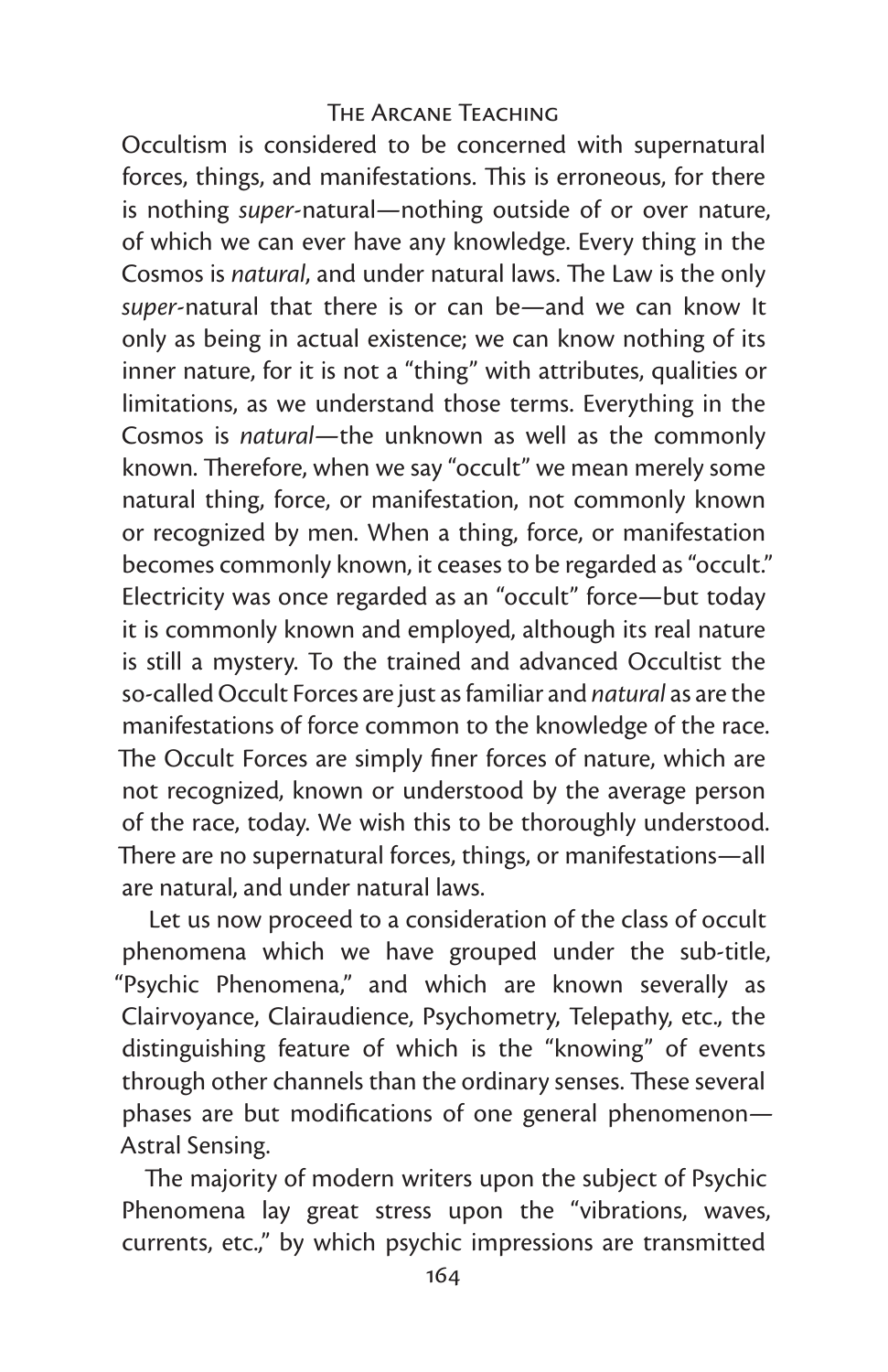#### Psychic Phenomena

from one mind to another, or by which one "senses" occurrences in points of space far removed from him. We have no objection to these terms, for they represent the best available words to describe the actual details of the manifestation—but these words must be used understandingly. The idea, so commonly advanced, that these "vibrations" or "waves" or "currents" are but forms of *etheric* vibrations similar in nature to the waves of light, heat, electricity, material magnetism, etc., is erroneous, and gives a materialistic tinge to phenomena which are of a much higher plane than that of material forces and substance. While there is a general resemblance between all planes of the Manifest Cosmos, owing to the Law of Analogy which causes "correspondences" on all planes—"as above, so below"—and "from one know all"—still the vibrations, waves and currents concerned in Psychic Phenomena and Mentalism belong to an entirely different plane from that of those concerned in the manifestation of light, heat, electricity, etc., which belong to lower planes.

In the preceding lessons, we have shown you that there are three Principles manifesting and active in Cosmos, viz., Substance, Motion, and Consciousness. In each of these three Principles, there are manifested correspondences which we may call "vibrations," "waves," "currents," etc. On the plane of Substance, we have vibrations and waves of matter, which result in the various forms, shapes, and action of material objects. This is caused by the Principle of Motion acting upon the Principle of Substance. Much that we call energy or force is but the appearance of fine degrees of Substance energized by Motion. Electricity, for instance, is but a fine form of Substance, so energized. The Ether, itself, is but a fine form of Substance, almost approaching Pure Energy, but not passing over the line which divides Energy from Substance. There are also vibrations and waves of Pure Motion, which may be considered, mentally, as independent of Substance, although we can never know them as such. There is a plane of Pure Motion, which is unthinkable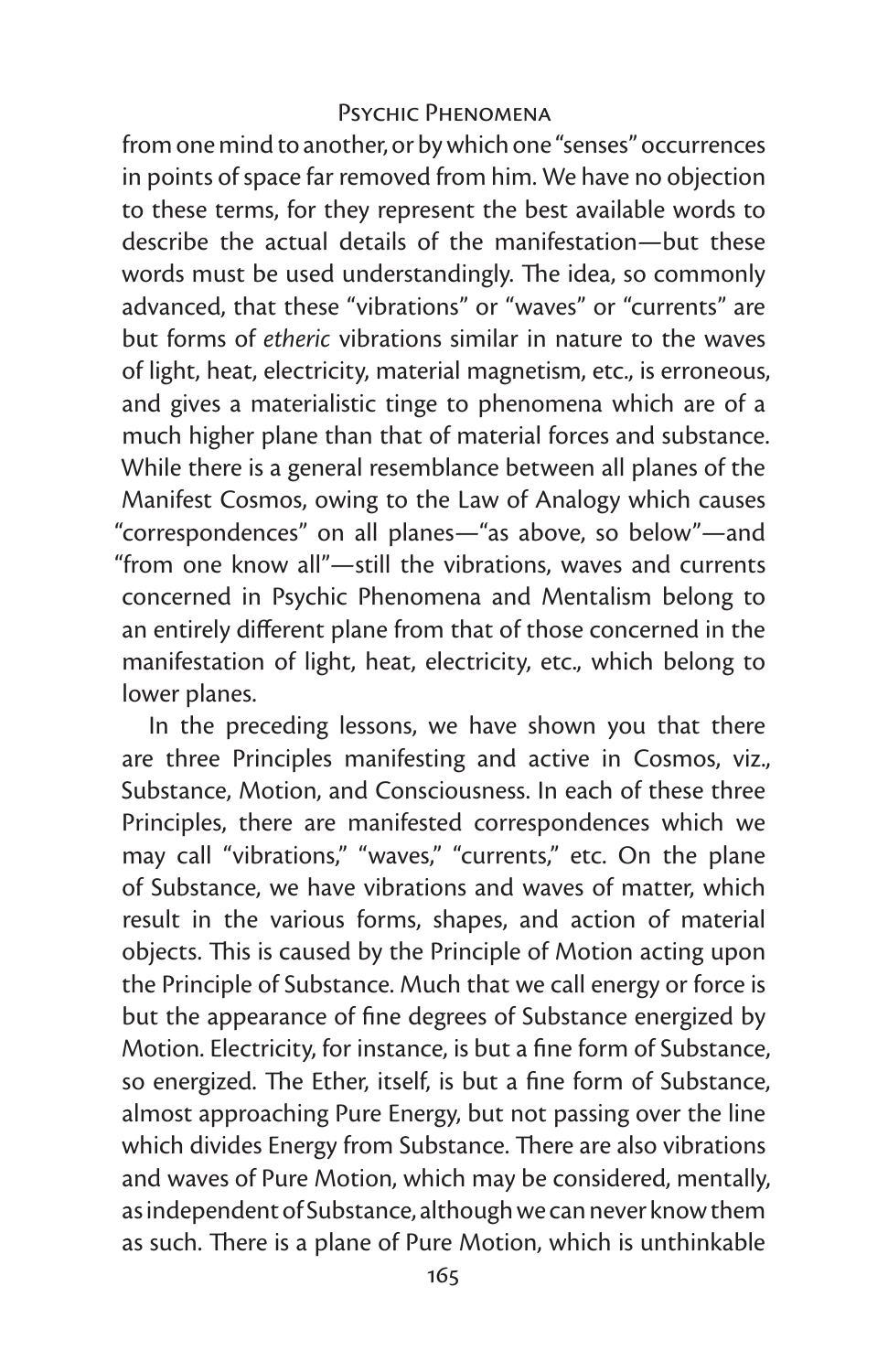except to minds which have been trained to grasp the subject. And, likewise, there are vibrations, waves, and currents in the *Principle of Consciousness*, produced by the action of Motion upon that Principle. And it is to this plane that the "vibrations, waves, and currents" concerned with Psychic Phenomena properly belong. They are *not* "waves in the Ether," for the Ether is on the material plane. They are "waves in the Mind Principle" itself, which is quite another thing.

Without attempting to lead you into an extended discussion of the scientific details of the matter, we would call your attention to this one fact which should serve to give you a plain mental picture of the phenomenon—a general outline of a picture, into which you can fill the details as you proceed in the study and experimental work along these lines. This general statement is as follows: The Cosmos is known to be practically a great World‑Brain, in which Thoughts become Things, taking on Substantial Form. With a Cosmos *mental in nature*—consisting in fact of but One Universal Mind in which all particular things are but *Centres of Consciousness*—can you not see that there must be a Circulation of Consciousness, or Currents of Thought, just as there is a circulation of water in and by the currents of the ocean; or as there is a circulation of air by reason of the currents therein; or as there is a circulation of electricity, light, and all other forms of what we call Energy. *Consciousness is a Principle*, just as is Substance or Motion, and *what is true of one Principle is true of the other two*, according to the Law of Analogy. Therefore, there are Vibrations, Waves, and Currents of Consciousness, just as truly as there are corresponding manifestations on the material plane. And you may use these terms, very properly—always avoiding the mistake of confusing them with the material correspondences.

In Clairvoyance, Clairaudience, Psychometry, and Telepathy, we have several forms of manifestation of the existence of these Mental Waves and Currents, for so we shall call them to avoid the necessity of longer terms. But how does the mind of the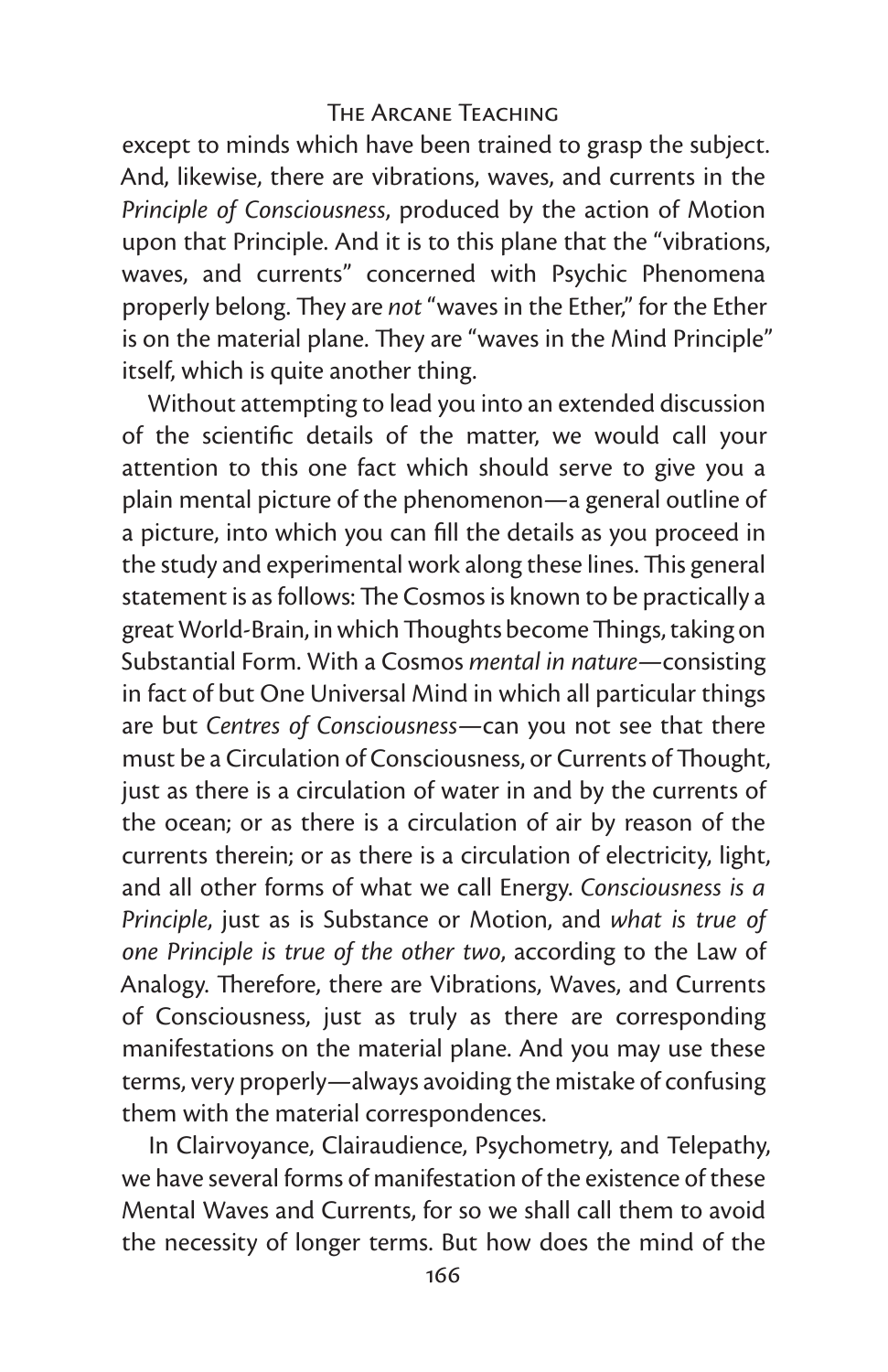#### Psychic Phenomena

person receive and register the impressions received through these Mental Currents? It is known to be a fact that no mind can receive impressions without the agency and medium of *some form of material organ*, though that material organ may be extremely subtle and fine. And this rule holds true in the case of the phenomena which we are now considering. And such organs *do* exist, and are called the Organs of Astral Sense. In the lessons treating of the Astral Plane, you have been informed of the existence of the Astral Body, the subtle counterpart of the Physical Body. This Astral Body is endowed with counterparts of the physical senses, which it may use in sensing the objects and impressions of the Astral Plane. In this way Astral Sensing becomes possible. The average person has not used these Astral Senses sufficiently well to develop them for active use, but this development is possible to those who have sufficient interest and patience to undertake the task. But here and there are found persons whose Astral Senses manifest their existence in a degree not known to the average person. These persons become very sensitive to the impressions of the Astral Plane, and although, as a rule, they are untrained and do not comprehend the nature of the phenomena, still they afford conclusive proof of the existence of the faculties in question. We shall not attempt to "prove" the existence of Psychic Phenomena in these lessons. We have not the space at our disposal, nor is it within the scope of this particular work. Evidence of such nature as to convince any unprejudiced persons may be found in many books on the subject, notably the reports of the English Society for Psychical Research. Moreover many persons have experienced these facts in their own lives.

Let us first consider the phenomenon generally called "Clairvoyance," which is defined as: "A faculty or power by which the clairvoyant is able to see mentally things concealed from sight; to see and describe things happening at a distance." With the exception of cases in which the person actually travels in his Astral Body to distant scenes, and there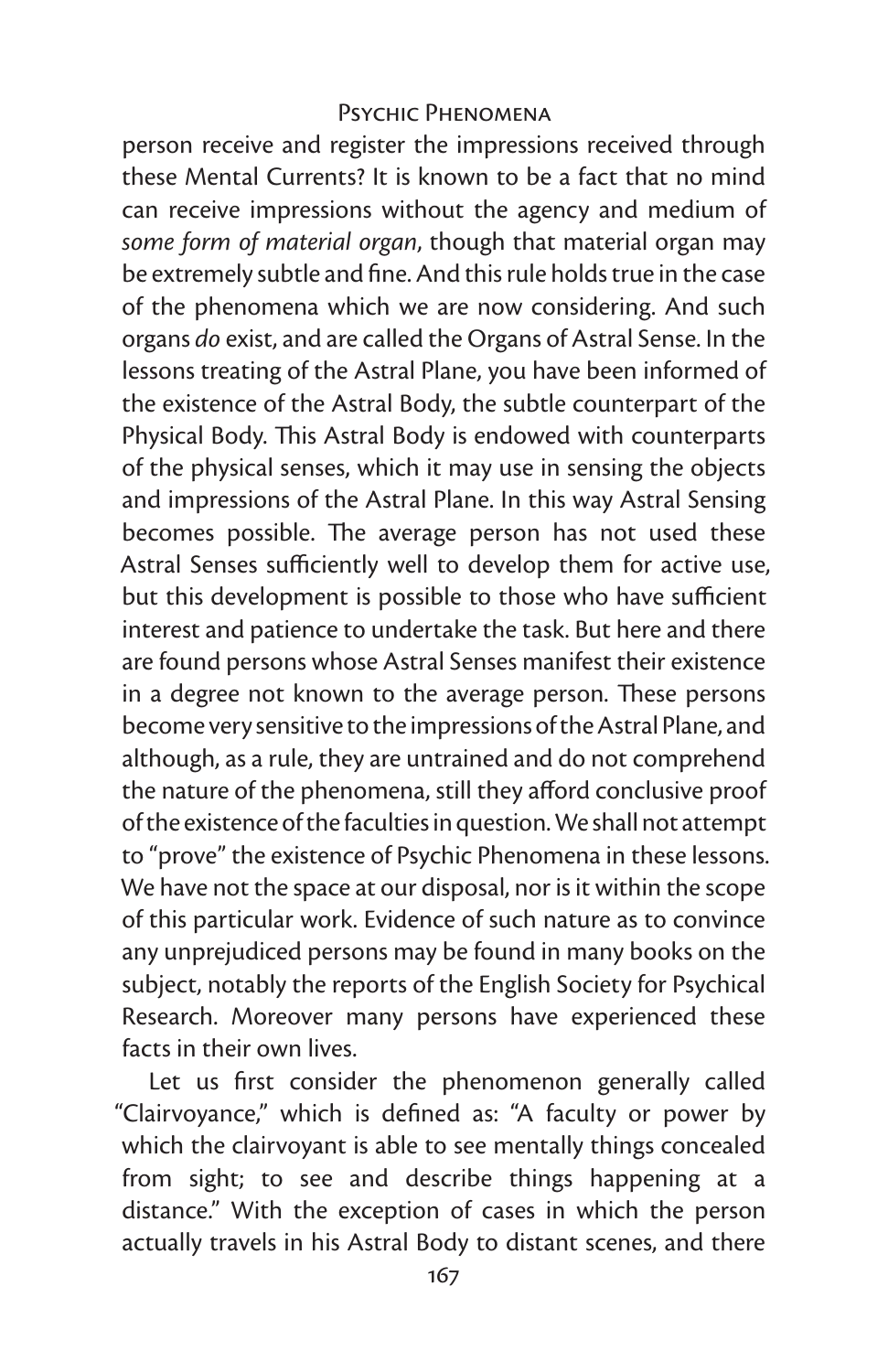witnesses with his Astral Senses the events actually occurring there, all Clairvoyance results from one general cause, and in the same general way. Let us suppose an event occurring at a distant place. In the manifestation of that event there occurs a constant, regular and continuous series of conscious states on the part of all things concerned therein. Not only on the part of all living things is there consciousness manifested, but there is a consciousness manifested by all inanimate things present upon the scene,—things inorganic as well as organic, in the usual use of these terms. As we have said on page 60 (Lesson IV): "Those who have studied along occult lines have become aware of the existence of mind and consciousness in so-called inanimate objects—the minerals, metals, etc., and even in the atoms—and finally in the Ether. Everything in the Manifest Cosmos has *some degree* of Consciousness." This being so, it follows that such Consciousness must follow the natural law, and transmit waves or currents—waves and currents of Consciousness—which travel and *circulate* on the Astral Plane where they may be sensed by those astral organs attuned to receive them. Just as the Marconigrams may be received only by instruments keyed to the proper degree of receptivity, so may these currents be received only by those who are in tune with them.

One whose Astral Senses are sufficiently sensitive, and attuned, may receive and register these currents, just as the physical eye registers the light waves of the ether, or the ear the sound waves of the air. There is not necessarily a projection of the Astral Body to the scene of the happening—the Astral Senses may register the impressions received from the currents of Consciousness. To those who may doubt the reasonableness of *sensing* things and events over thousands of miles, we would say that it is simply an Astral correspondence of the Physical phenomenon of Sight, whereby impressions are received from the distant stars, over billions of miles—over distances so vast that it requires centuries for the light waves to travel.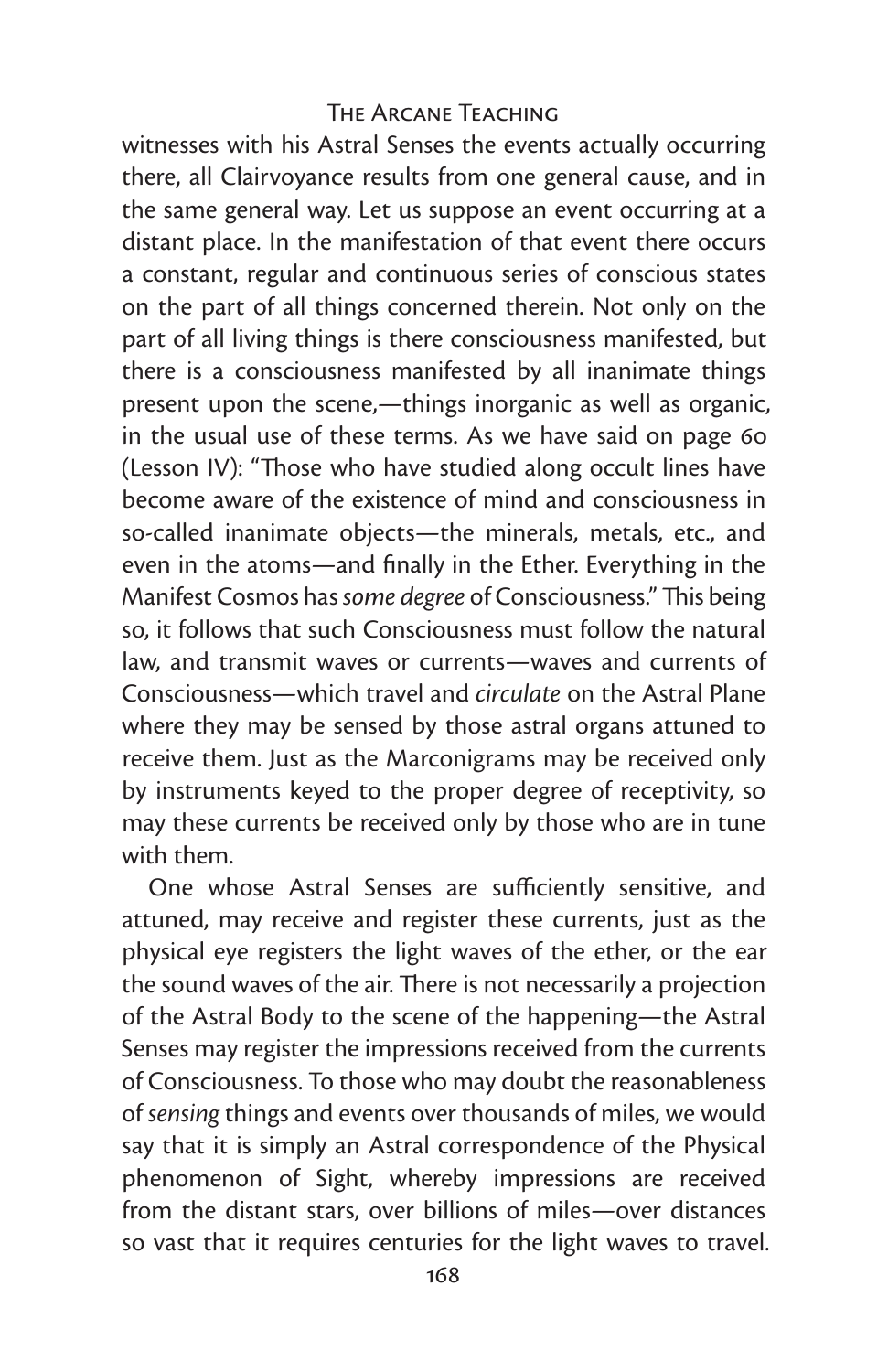And, remember this—the physical eye never actually sees the outer objects themselves, but merely sees the effects produced upon the nerves by the waves of light. Nor does a person fail to see the outside object, but he also fails to see even the light‑waves themselves—he merely *sees* certain vibrations of nerve‑substance set up in the brain by the action of the light vibrations. And this is in every sense no less wonderful than the phenomena of Astral Sensing which we have just described merely a little more common and familiar, that is all. If we had as full and common a development of the Astral Senses as we have of the physical, we would consider it no more remarkable to *see* events occurring in India, than to witness the changes on the planet Mars. One is as natural as the other. Clairaudience is but another phase of Astral Sensing, by which the Astral Senses receive the impression of sounds, instead of sights. The principle involved is the same.

So far we have spoken only of Clairvoyance in its phase of sensing distant objects. There are other phases, to the consideration of which we shall now pass. But before leaving this phase, we wish to put ourselves squarely on record regarding the nature of the majority of cases of genuine Clairvoyance. In spite of the opinions of many able authorities, we believe that the manifestation of the above form of Distant Clairvoyance is very rare and uncommon. We believe that but few persons ever experience it, even spontaneously. We believe that the majority of recorded cases of Distant Clairvoyance are instances either of Telepathy of a high order, or else of actual Astral Projection, which we believe to be far more common than is usually believed. We believe that a great number of cases of Clairvoyance are due to the unconscious projection of the Astral Body to the distant scene, if even but for a moment for time is practically annihilated in Astral Projection.

Clairvoyance of Past Events, is explained by the Arcane Teachings as resulting from the fact that in the Cosmic Brain events leave their records and impression, just as the events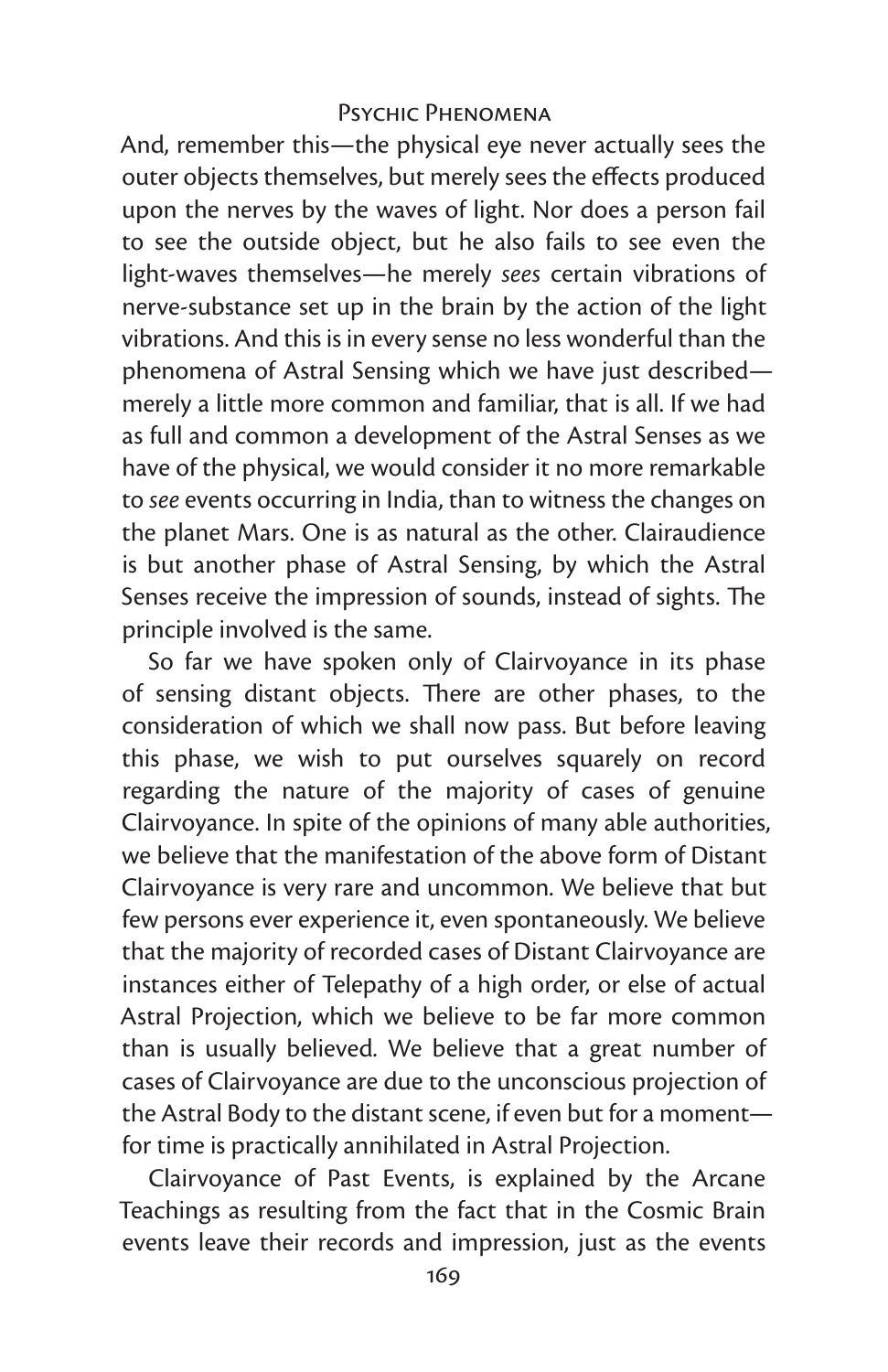of the experience of a man leave records and impressions in *his* brain. These recorded impressions constitute subconscious Memory, in the case of both the man's brain and the Cosmic Brain—"from one know all"—"as below, so above." On the Astral Plane there are preserved the records of the Cosmos the Cosmic Subconscious Memory, in fact. Every thing, action, thought, deed, or activity of any kind, degree or description, that has been manifested since the Dawn of the Cosmic Day, is there recorded in the great unforgetting Subconscious Memory of the Cosmos. All occultists know this, and have called this Subconscious Memory Record by different names. Some minds, peculiarly attuned, occasionally enter into conscious relationship with this Cosmic Subconscious Memory, and are able to record, generally more or less imperfectly, what they sense there. This may be done, either through psychic sensing of mental currents arising from these states of Subconscious Memory, or else by actual contact with them in the Astral Body. But, the phenomena is far less common than is generally supposed, and many cases are explainable upon the hypothesis of Telepathy—that is the impressions are thought impressions, either emanating from the mind of some person now living in the physical, or else some persistent thought-currents which have maintained their coherent properties over long periods of time.

Clairvoyance of the Future, is a misnomer. It implies actual existence somewhere of a foreknowledge or Foresight of the Future—which does not exist. If such existed, then Fate or Predestination would be true. The Cosmic Mind does not *know* before the manifestation—for the knowing causes the manifestation. But the phenomena which is known by the name of Clairvoyance of the future, *does* exist, although the theories concerning it are erroneous. It is true that occasionally individuals seem able to foretell with more or less accuracy, the events which afterward come true at least partially. The secret consists in the fact that the Laws of Orderly Trend and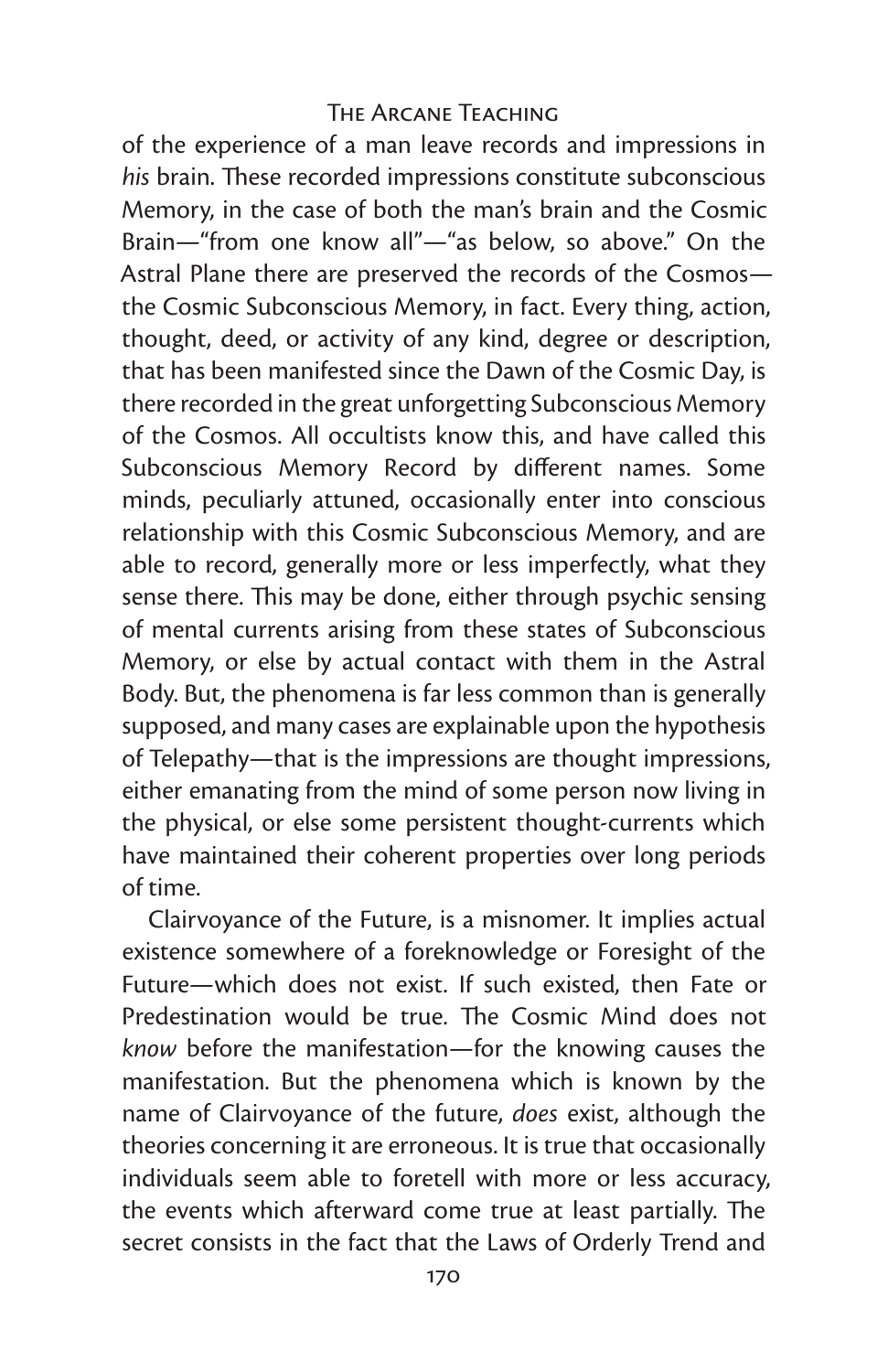#### Psychic Phenomena

Sequence being operative, there must always be in existence the "shadows cast by the approaching events"—that is active causes operating in the direction of bringing about certain effects. Among these active causes, Desire and Mental Pictures in the minds of living human beings play an important part. The Clairvoyant perceiving the evidences of these active causes in the Astral is often able to make very good guesses or intuitive conjectures of the events which will follow. Just as one may predict something that will happen tomorrow, from something that is happening to‑day. But there is no *certainty* about the prediction, in either case. For there may be, and generally are, other causes which will play their part at the time of action, and thus defeat the entire prediction. Clairvoyance of the Future perceives *probable effects of existent causes*—but no more. The Future is not in existence in the mind of any being—not even in the Mind of the Cosmos. Make no mistake about this. Even Astrology can indicate only "probabilities" of the future.

Psychometry, or the receiving of impressions from inanimate objects, by which one enters into *rapport* (or psychic connection) with the previous environment of the object—thus learning its previous history, particulars of its environment, etc., is explained by the fact that in the object's consciousness (for all objects possess a degree of consciousness) there is preserved a memory of its past environment, history, etc., which may be read by the mind attuned to the impressions. Not only this, but the object is still astrally connected by psychic filaments with its previous environment, and the Clairvoyant may thus enter into *rapport* with the latter and its stored‑up memories. The object gives the Clairvoyant "the loose end" of the psychic ball of memory and association, which he then unwinds.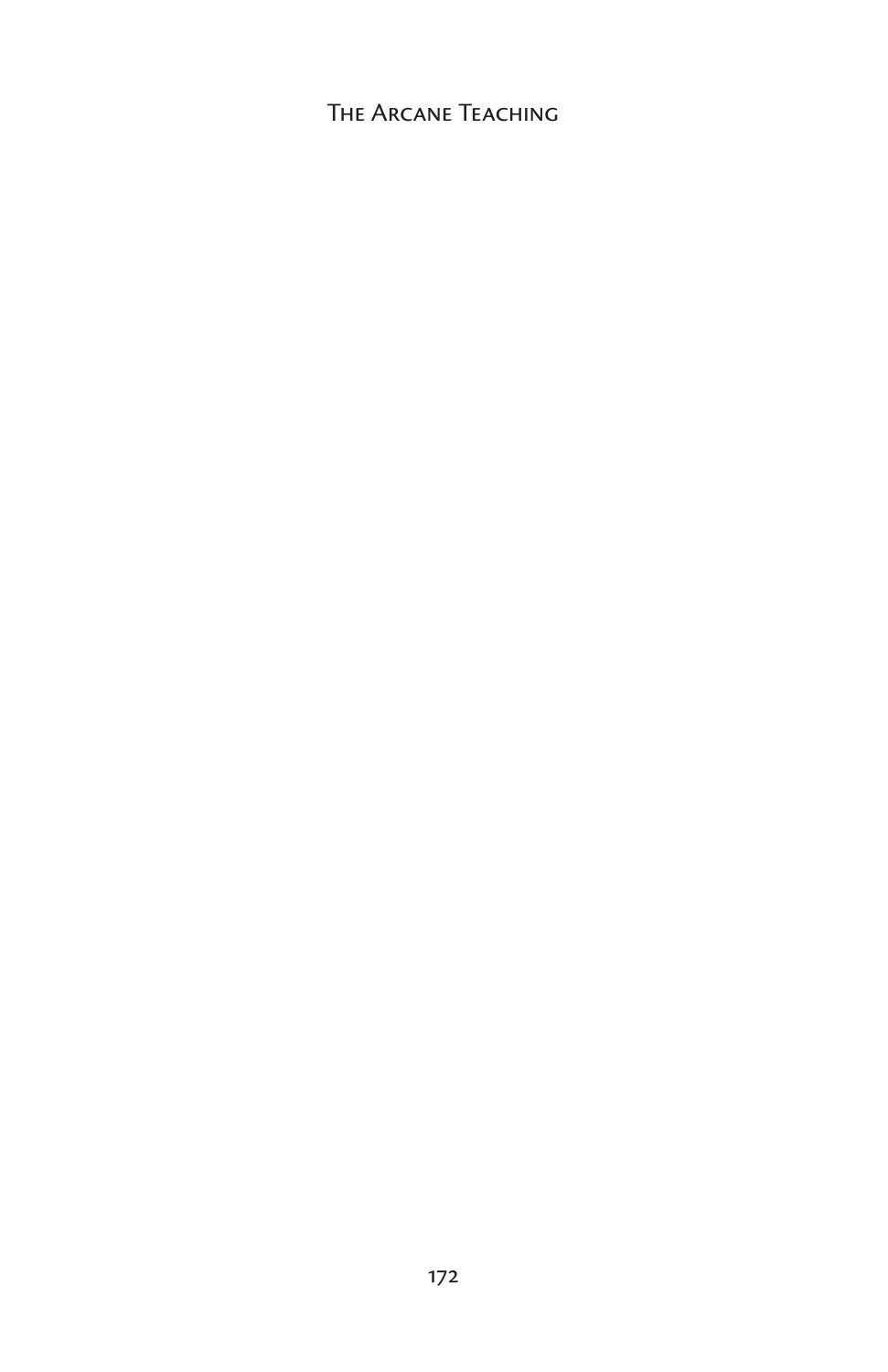## Lesson XVII.

## Mentalism.

NDER THE head of "Mentalism" we shall group that<br>general class of occult phenomena which consists of the<br>manifestations of what has been called Mental Influence,<br>Mind Power Thought Force Mental Magic Mental Suggestion general class of occult phenomena which consists of the manifestations of what has been called Mental Influence, Mind Power, Thought Force, Mental Magic, Mental Suggestion, etc., the distinguishing feature of which is the exerting of the influence of one mind over other minds. This phase of occult phenomena is well known to the general public of to‑day, by reason of the great interest which has been manifested in late years regarding the influence of the mind over physical states, and the investigations and literature which have resulted by reason thereof. But this power, and the knowledge thereof, is no new thing, by any means. We find traces of it in the history of everyone of the ancient peoples, as well as in the records of the nations of comparatively modern times. The hierophants of ancient Egypt, Chaldea and Greece were adepts in all of the various branches of mentalism and understood the true underlying principles far better than do the majority of the teachers and writers upon the subject to‑day. The traditions and legends coming to us from old Atlantis, inform us of the high degree of knowledge of these things were possessed by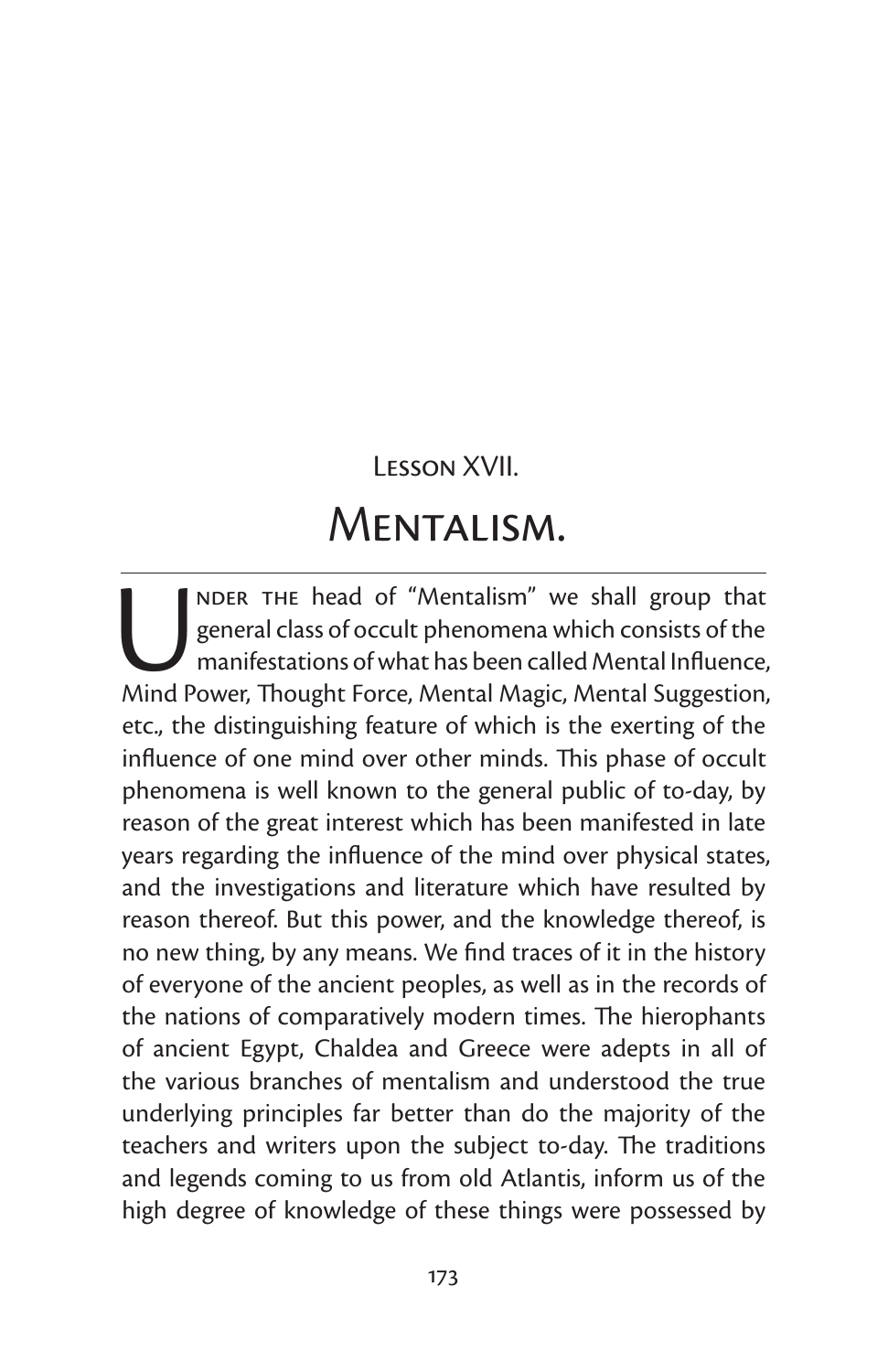that wonderful people who inhabited what is now the "Lost Continent."

To understand Mentalism, one must understand the nature of Telepathy, or Transference of Thought. We hear much of Telepathy in these latter days in the many books and magazines devoted to the subject, in plays, and in the teachings of the various metaphysical cults which have sprung into prominence. Many are the theories advanced to account for the phenomena, and manifold is the error that has arisen from imperfect and incorrect statements of the underlying principles. On the one hand, we hear much of theories of "the ether waves" which carry the "thought vibrations," both being likened to, and held as, but higher forms, of the other vibrations of the ether. On the other hand, we hear many theories which seek to account for the phenomena on supernatural grounds—the desirable forms being considered the evidences of divine power, and the undesirable being regarded as arising from diabolical sources. But there is nothing supernatural about the matter, nor are the waves and vibrations "etheric." We have explained the matter in the preceding lesson, and have shown how the Circulation of Mind is sufficient to account for the phenomena.

That the Thought of man is an actual, moving force, is a fact well known to all occultists, ancient and modern. That thought waves travel in currents and waves is a fact not only believed because of the ancient teachings, but also because those who are able to sense on the Astral Plane are able to *see* the passage of these thought waves, and currents, as they pass from one mind to others. Not only is thought-force exerted consciously, and with direct intent, but also unconsciously and with direct intent and purpose on the part of the person who exerts it. Thought is as real a force as is electricity, although it operates on an entirely different plane. It may be compared to magnetism and electricity, because it is the correspondence of the physical fine forces, on the mental plane. But one must not make the mistake of supposing that these thought waves or currents, or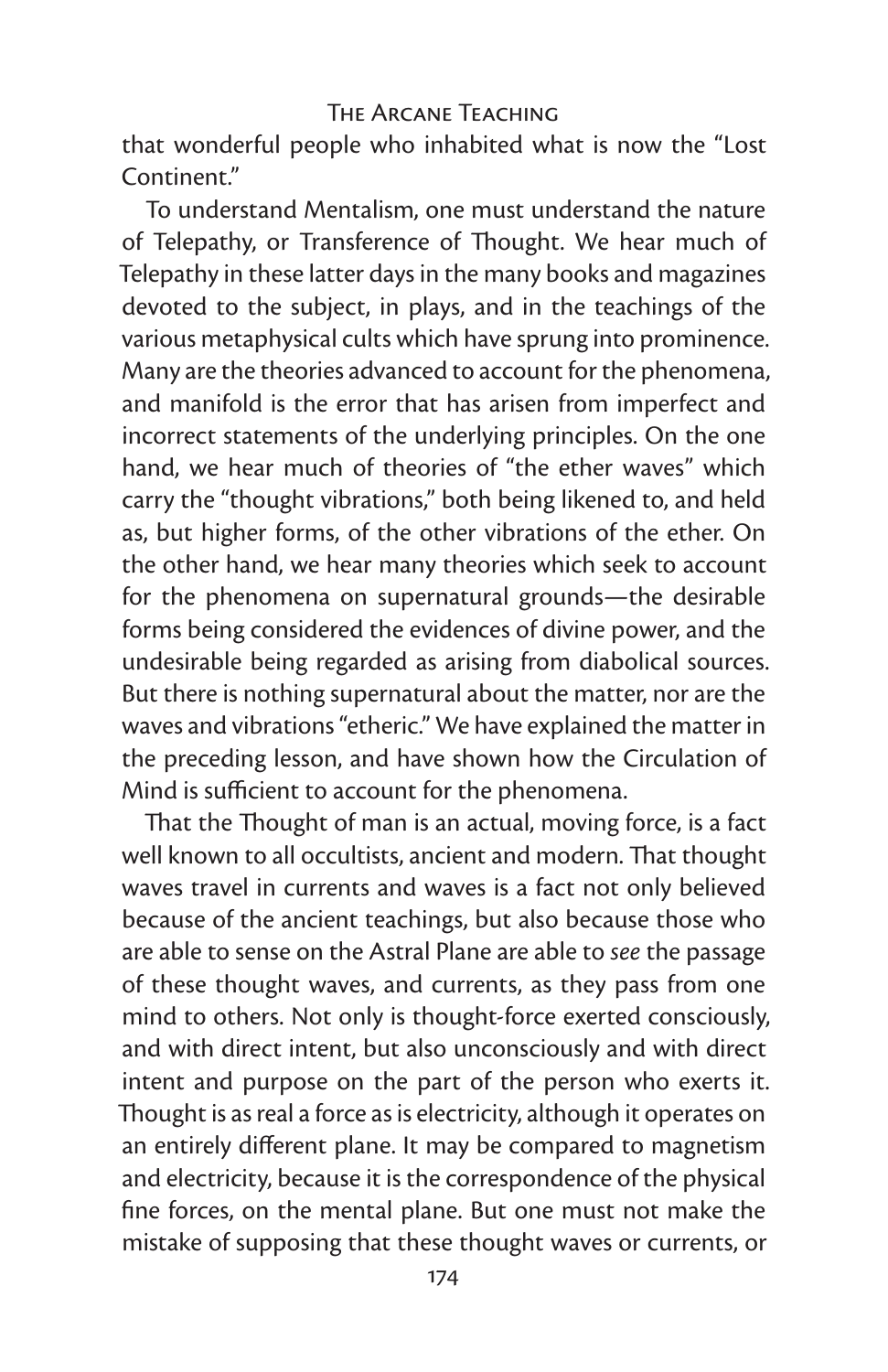## **MENTALISM**

other forms of influence, travel through the ether as do light, electricity and material magnetism. On the contrary, they have nothing to do with the ether as a medium. They travel through the Universal Principle of Mind.

We have seen, in preceding lessons, that the Three Cosmic Principles pervade all space—the Cosmos—and one of those Principles is Consciousness—Mind. Do you realize just what this means? That all the space there is, or can be—Infinite Space—is occupied by the Mind Principle of the Cosmos? That pervading all space there is a great Cosmic Ocean of Mind, living throbbing, pulsating with life and energy, in the depths of which there is the quietude of eternal calm and peace—on the surface of which are ripples, eddies, waves, currents and whirlpools upon and in which there is manifested the phases of the fiercest tempest and of absolute calm, rest and peace. And in this great Ocean of Mind—in the Cosmic Mind Principle—occur all the multitude of manifestations of Consciousness that are known on the lower planes of life—on the human plane—and on the planes far beyond any possible conceptions of beings on the lowly scale of mankind of to-day?

The would-be authorities and instructors on the subject of Mentalism speak learnedly of the "etheric waves" by which Thought is carried from mind to mind. They do not dream, these founders of latter‑day schools and cults, that for thousands of years the Arcane Teachers have known and taught that even this much vaunted Universal Ether in which is supposed to abide the foundation principles of all things—this Something which Science says is a No‑Thing containing the infinite possibilities of Everything—is but the lowest of the scale of the *seven Ethers* known to the occultists, and which highest and lowest Ethers are but manifestations in the Cosmic Brain, *a result of Mind!* And to suppose that Mind needs this lowest Ether to convey its currents of mental energy is as much a folly and inversion of Truth as that conveyed in the materialistic dogmas that "mind is a secretion and by‑product of Matter!" These pseudo‑mentalists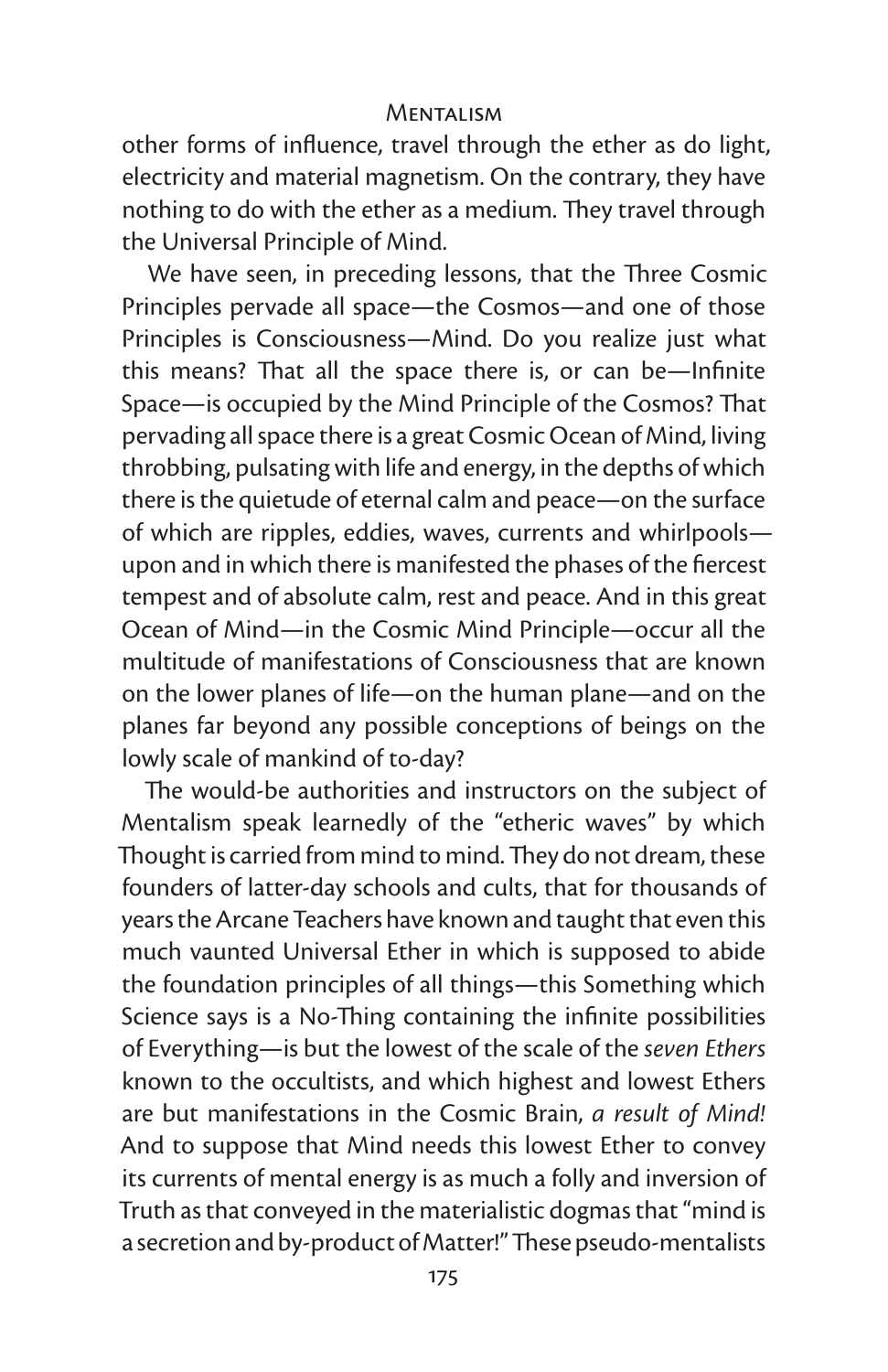do not know the first principle of Mentalism, when they assert that Mental Currents are but higher forms of "etheric waves" and energy.

In time, they will learn that the Ether is the byproduct of Mind, and rests in the Ocean of Mind just as the dissolved salt rests in the Ocean of Water. We do not say this in the spirit of captious criticism—that would be a waste of words and time but because we realize that unless the fundamental Truth is comprehended and realized the study of Mentalism will be but a phase of the study of *physical* science, which it infinitely transcends in importance.

Mind requires Substance in order to manifest itself, *but it travels in its own medium*. Its waves are waves of Mind—its currents are currents of Mind—its vibrations are vibrations of Mind. Activities in a Centre of Consciousness are not confined to that particular centre of manifestation, but extend in all directions in rapidly widening circles, unless the sender deliberately concentrates his thought force in a special and particular direction, either by conscious intent, or else by reason of intense Desire. This Thought-force flows out in currents and waves, exerting more or less influence upon all minds with which it comes in contact, the degree depending upon the degree of harmony to the particular vibrations which are manifested in the receptive minds.

But all this is an old story to the majority of our readers. There is scarcely need for us to write regarding these fundamental facts of Mentalism. They have been told, and often very well told, by the many writers on the subject, who have discovered the facts of the operation of these mental forces, although often in ignorance of the fundamental principles involved in the phenomena. Every student of these lessons has read much regarding the operations of thought influence, and to repeat these familiar facts would be akin to repeating the instructions in kindergarten work, and the alphabet, to advanced students. We shall, therefore, take it for granted that the student is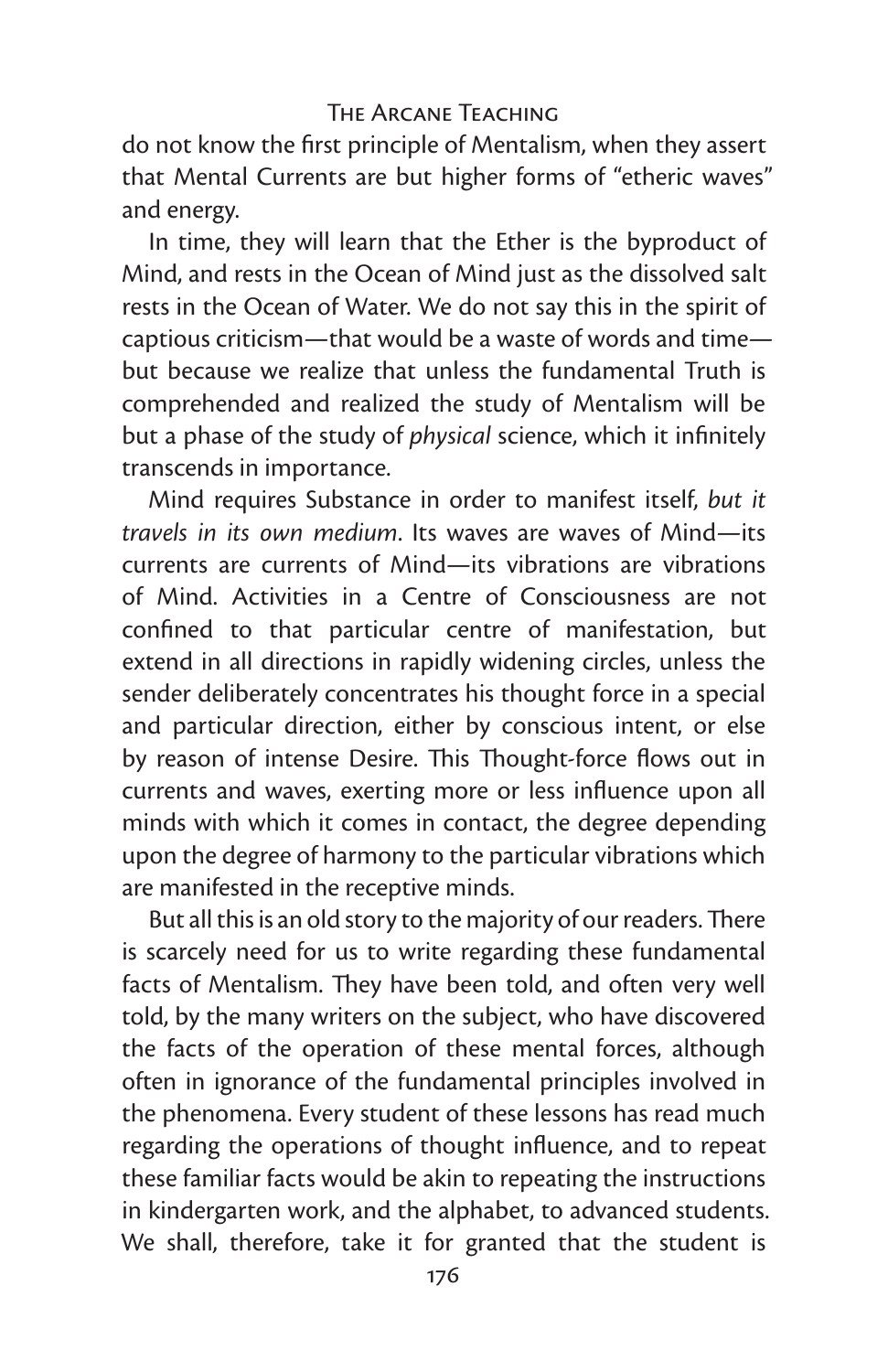### **MENTALISM**

informed regarding these elementary facts in Mentalism, and shall now merely show how they are explained by the underlying principles of the Arcane Teaching. In our supplementary work, "The Arcane Formulas; or, Mental Alchemy," we shall give the formulas for the actual demonstration and manifestation of these principles. These lessons are not for beginners, but for those who have acquainted themselves with the reality of Mental Influence and Thought‑Force, and who have passed the kindergarten stage of occult attainment and knowledge.

The existence of Mental Influence in its various phases has been fully established to the satisfaction of thousands of investigators. The facts of hypnotism are now common property. The existence of "absent treatments" and other phases of telepathic influence is now accepted as fact by the majority of students of the subject. What is known as "personal magnetism" is now understood to result from purely mental causes. The Attractive power of Thought—the Drawing Power of Mind—the operation of the great Law of Mental Attraction these things are recognized by students of the subject, and hundreds of books have been written explaining (?) them under one hypothesis or another, and giving more or less valuable instructions in their use. We shall not dwell upon these details at this place—our little book "The Arcane Formulas; or, Mental Alchemy" will furnish the "how" side of this subject, in a condensed, plain, practical and "usable" form. What we wish to do now is to acquaint you with the real underlying principle of Mental Influence—the one fact which illumines the entire subject—which has been known to and taught by the Arcane Teachers for thousands of years, but which does not seem to be known to the latter-day teachers along these lines. We ask you to pay close attention to what we have to say on this point, for when you grasp this underlying principle you have the key to the whole range of phenomena.

The secret of Mental Influence—the effect of one mind over the other minds—lies in the fact that *there is sex in mind*.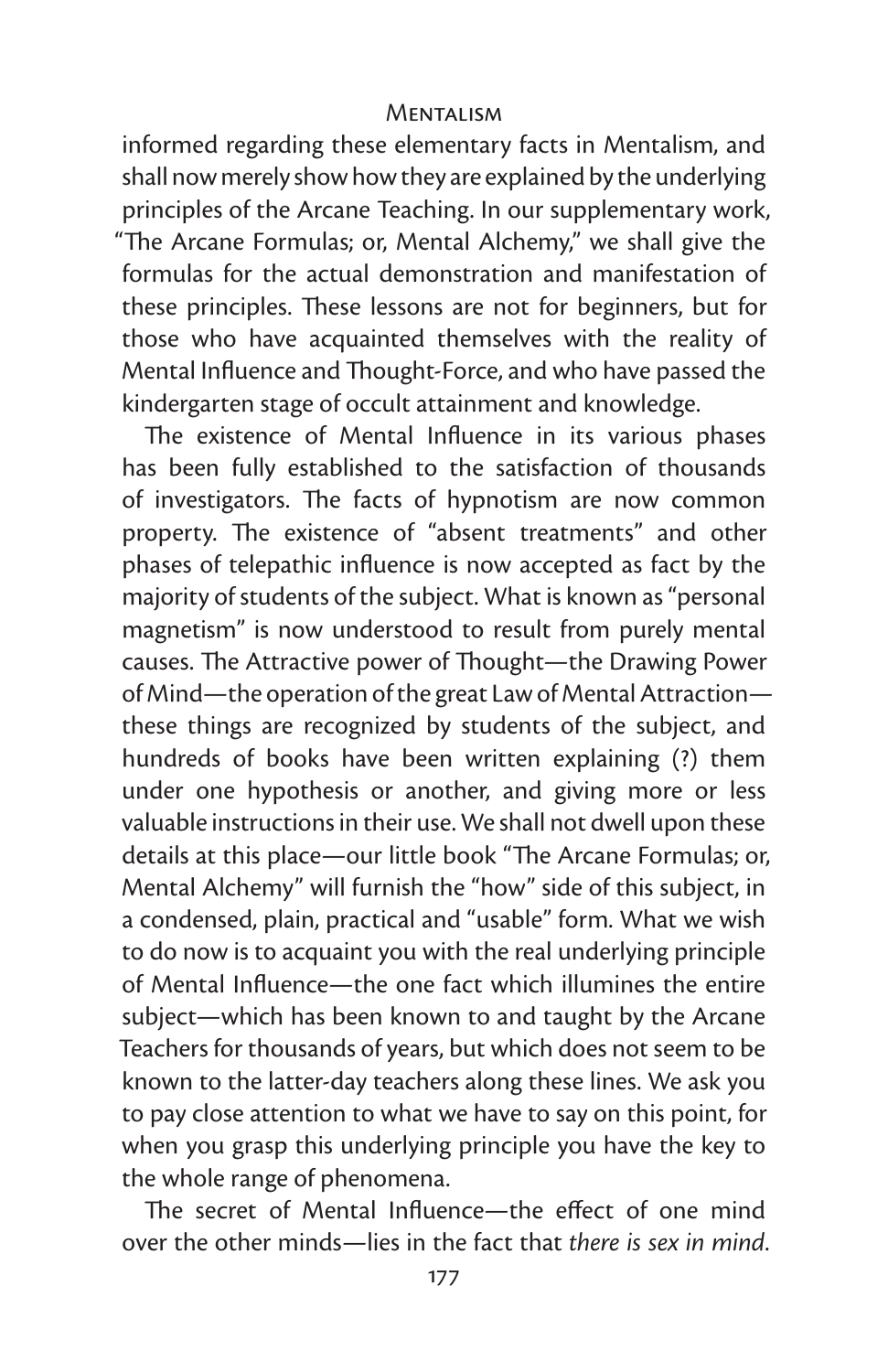Under the Law of Opposites, in its phase of Sex Polarity, we find the interesting fact that there is to be found evidences of Sex Polarity on all planes of activity and in all forms of activity, inorganic as well as organic. Sex Polarity is manifested even by the atoms, in the attractions and repulsions. In electricity and magnetism the polarity manifested is all along the lines of Sex Polarity. (We explain this in our supplementary work entitled, "The Mystery of Sex; or, Sex Polarity.") And on the mental plane this principle is found in full operation. The manifestation of Will is the action of the Masculine Principle. Desire and Imagination are phases of the Feminine Principle. Thought, Reason and Intellectual activities result from the union of the two principles. Desire, the female principle of Mind, arouses and attracts the Will, the Masculine element, and draws it into action. Imagination, another phase of the feminine principle, acts in the same way. But, yet, the action of Will is the inciting cause of the activities of Desire and Imagination. The Will can *create* only by its action upon the feminine principles of Desire and Imagination—it cannot create by itself. On the other hand, the feminine principles of Desire and Imagination cannot produce and create without the union with the Will. This is merely the general outline of the activities.

But, and here is where the explanation of Mental Influence is seen, both the feminine Desire and, the masculine Will of a person may be incited into activity by the Will or Desire, as the case may be, of another person. The Will of another person may incite and arouse the activities of one's Desire and Imagination, and render it so active that it will drag into action its own mate, the Will of the person affected. And, in the same way, a strong Desire in the mind of a person, may act to arouse into activity the Will of another, taking the latter away from its lawful mate—the Desire of the person affected. In the same way, two Wills (that of the person affected and that of the person affecting) may struggle for the control, mastery and possession of the Desire and Imagination of the first mentioned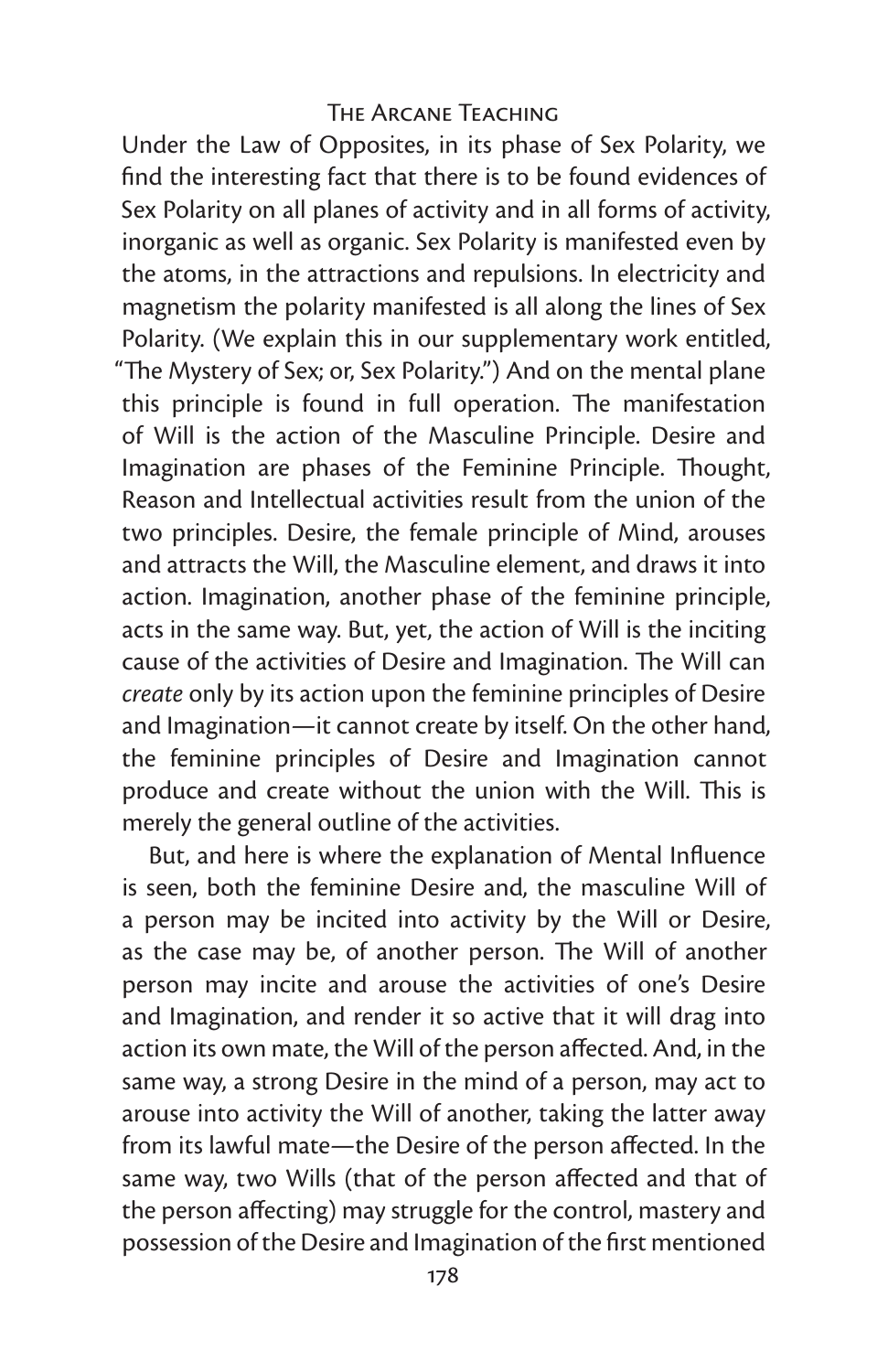### **MENTALISM**

person. And, likewise, there is often found the struggle between the feminine principle of Desire in two persons, each wishing to maintain and exert influence over the Will of one of the persons. In this statement is contained the actual secret of the Mental Influence of one person over another in direct personal relations and contact. It is the secret underlying hypnotism, mental influence, personal magnetism, psychic influence, and all the other forms of direct mental influence.

The same principle is operative in the case of mental influence at a distance. In it is found the explanation of the Law of Attraction; the Drawing Power of the Mind; Absent Treatments; etc., as well as in the various forms of phenomena generally grouped together under the head of Mental Magic. There is found the effect of the masculine Will principle in the thought-waves and mental currents upon the feminine principle of Desire in the minds of those affected. And likewise there is found the attractive force of the strong feminine Desire thought‑waves or mental currents, which tend to attract and arouse into activity the masculine principle or Will of those affected. *It should be unnecessary to state that every person, male or female, has this dual‑principle of mind within him or her—the masculine and the feminine mental phases of mind.*

The feminine principle of mind acts always in the direction of exerting an attracting, drawing influence upon the will; and also in the direction of creating and conceiving ideas, mental images and other forms of mental creative activity. The masculine principle of mind always acts in the direction of inciting activity within the feminine principles of mind. The feminine principles of mind may be said to be dominated and ruled by the masculine principle, so far as the apparent workings of the mind is concerned; but as a matter of fact, a closer examination will disclose the interesting fact that the masculine principle is always attracted and "*managed*" by the feminine principle, either its own lawful mate, or else the feminine principle of some other mind. We have seen in a preceding lesson, that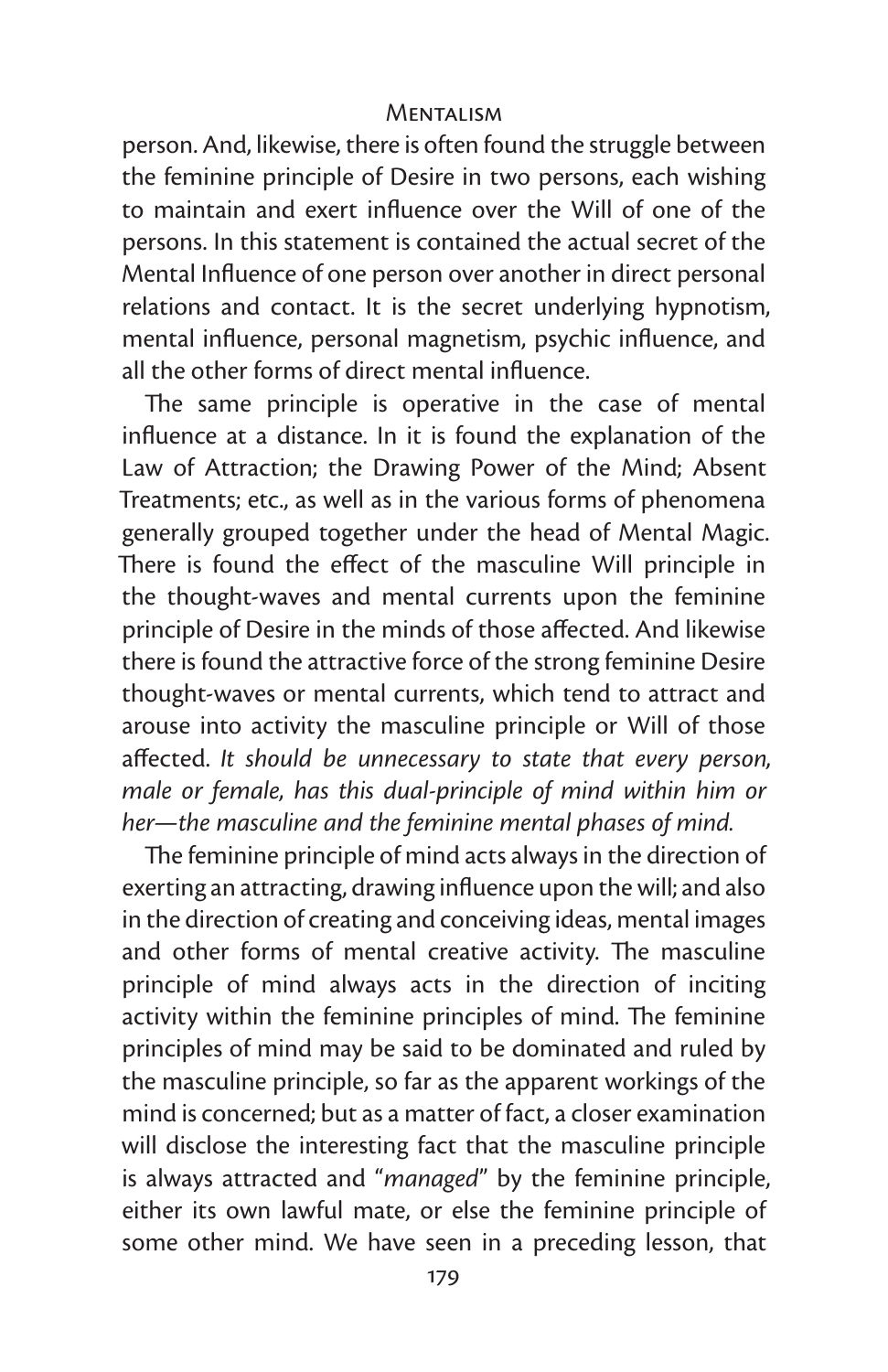the Will is "free" and theoretically at least may act without restraint from within, but that in reality it never *does* act unless aroused by Desire. It can "act as it *pleases*," but the "pleases" depends upon Desire, the feminine principle. So that in mental phenomena, as in human life, while the masculine is apparently, and theoretically, the master, as a matter of fact, the feminine causes her mate to do as *she* "pleases," at the same time allowing him to think that it is *he* who "pleases."

The men and women of strong Will Power, who dominate all around them, and often those far removed from them in space, really emanate strong currents charged with Will Power, which coming in contact with the feminine principles in the minds of others arouse the latter and cause the desires of those persons to be in accord with the Will of the strong individual. Great masters of men possess this power to a great degree, and then "work their Will" upon others in this way. Their influence is felt far and near, and they make people do as they like by making them "want to" do that way, or else by causing them to "fear," which is but a negative form of Desire, as we have said in another lesson. In the same way, men of strong Desire and Imagination—feminine principles of the mind—may and do exert powerful influence over the minds and Wills of others, and lead them their way. The "magnetic" persons manifest these feminine principles—they attract, allure, draw on, and often actually seduce the Wills of other people. They are emotional, and capture the Will of others, and at the same time produce a consequent reaction on the emotional natures of the others, by sympathetic vibration. The "electric" persons manifest the masculine principle and cause others to "want to" do as the person wishes. They are "motional" and not only arouse the Desire in others, but also overawe and terrorize the Will of the others. The men and women of the greatest power are those who manifest both the masculine and the feminine principles and consequently affect others on the lines of both poles of their mentality. One moment they exert the power of Will;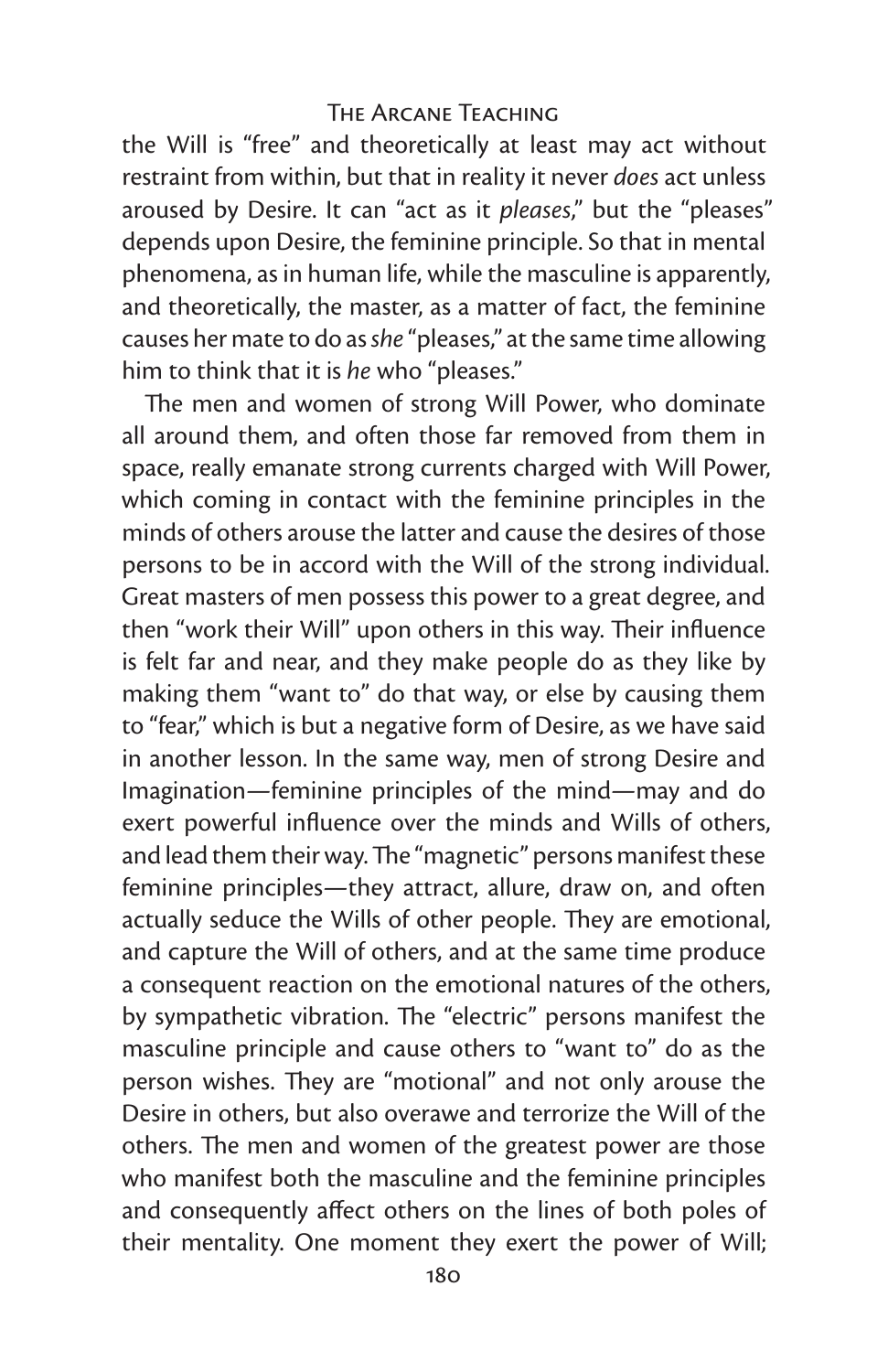### **MENTALISM**

the next the attracting, drawing, charming power of Desire. If you will test all instances and classes of the phenomena of Mentalism by this principle of Mental Sex Polarity, you will see that it affords an explanation and a reason for them all. We shall have more to say on this subject in our supplementary book, "The Mystery of Sex; or, Sex Polarity," of which general subject it forms a phase and part. The principle of Sex is strongly in evidence on the mental plane—as it is on the physical—and as it also is on the spiritual. He who leaves Sex Polarity out of the consideration loses the Master Key to the Creative Activities of the Cosmos. It lies indeed at the very heart of the cosmos itself.

So much for the influence of mind over mind. What of the influence of Mind over Things? The answer to this question is very simple. There *is mind in everything*, to respond to the more positive mind. Moreover, *everything is in mind*—in the Cosmic Brain. As we have said elsewhere: If Thoughts become Things in the Cosmic Brain, then following the Law of Analogy, it is possible for Thoughts to materialize as Things on other planes of activity. The same principle is involved—the principle of mental creative activity.…With a Cosmos, *mental in its nature*, with energy and substance; matter and motion; all receptive, responsive, and plastic, and obedient to Mind what cannot be accomplished by those who understand the Laws of Mentalism? With Will as the great creative Power in the Cosmos—what is not possible to him who understands the Art of Willing? With Desire as the great creative energy, can we not see why Desire should be harnessed, controlled, directed, mastered and employed in our lives, careers and destinies?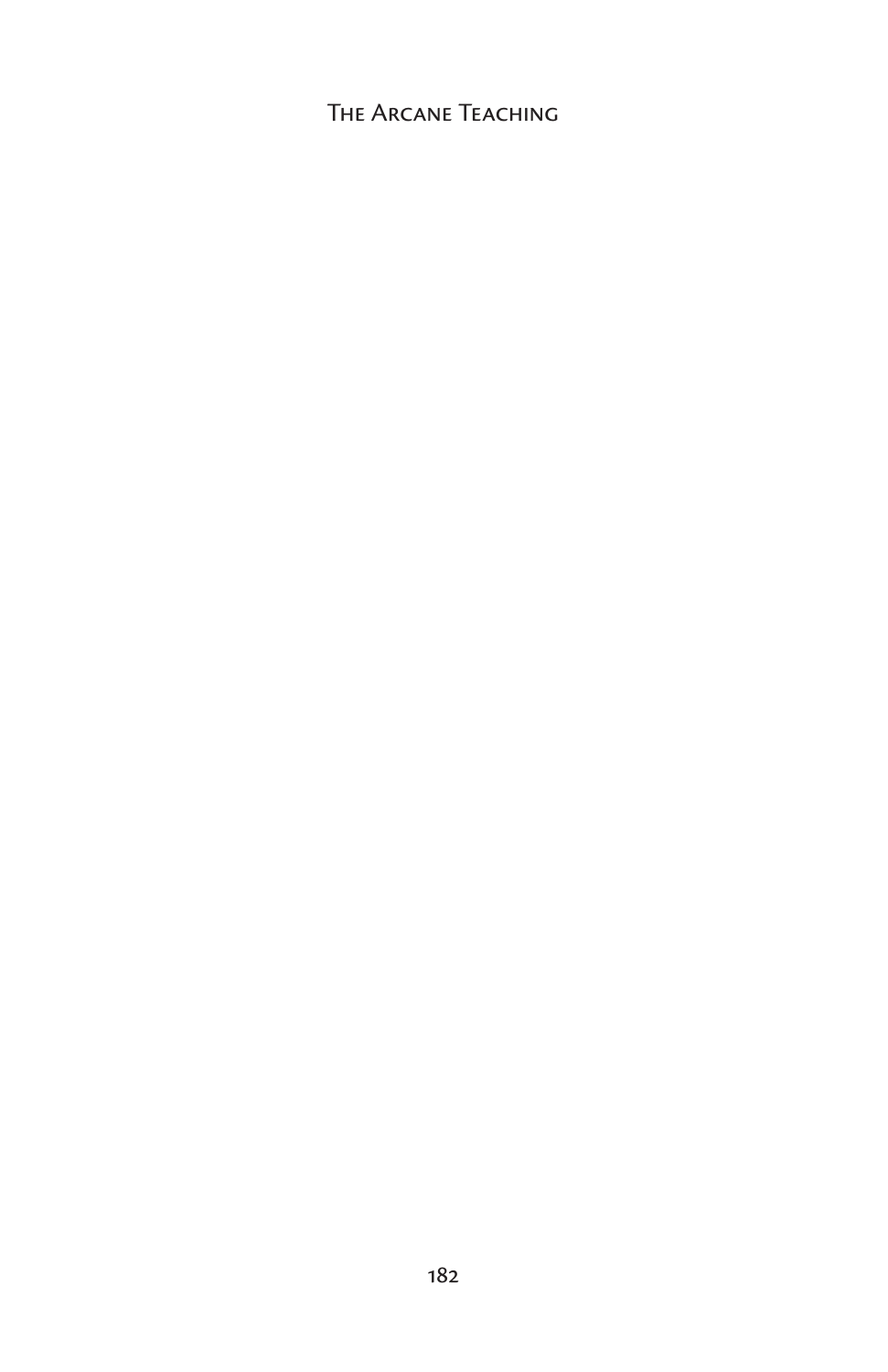# Lesson XVIII.

# Invocation and Evocation.

NDER THE head of "Invocation and Evocation" we shall<br>group that general class of occult phenomena which<br>consists of the "calling upon" supernatural beings; or<br>the "calling forth" of disembodied entities: elementals: vitali group that general class of occult phenomena which consists of the "calling upon" supernatural beings; or the "calling forth" of disembodied entities; elementals; vitalized thought entities; etc., from the Astral Plane of Existence. The word "invoke" means "To call for solemnly, or with earnestness; to call upon or address in prayer; to solicit in prayer for assistance or protection." The word "evoke" means: "To call out or summon forth; often used in the sense of calling forth of the disembodied souls, and similar entities."

Invocation of the power of superior, or supernatural beings, by means of prayer, offerings, sacrifices, and other ceremonial forms is seemingly as old as the race. All the ancient peoples invoked their greater and lesser deities, and other supernatural beings, and down to the present time we find prayer actively employed in all forms of religious worship. Even outside of the field of religion, we find many instances of invocation of the power of genii and other supernatural beings, by means of ceremonial magic and similar practices. The old works upon the Magic Art are filled with directions for ceremonials of this kind. The modern mind, however, regards these latter things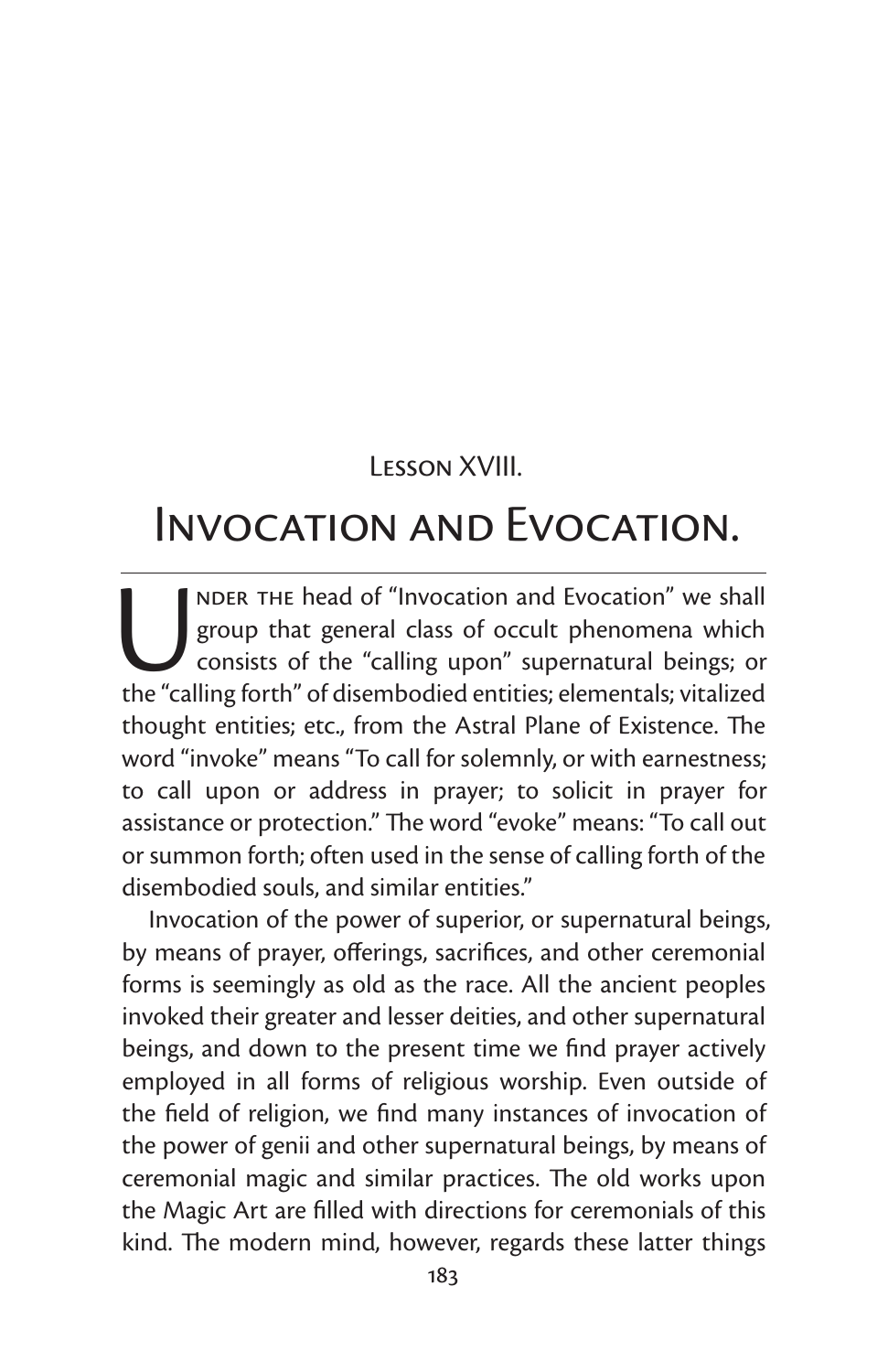as merely the effects of silly credulity on the part of ignorant people, the prejudice generally extending to the religious practice of invoking the power of the angels, saints, and other superior disembodied entities.

But, even the most ardent objector to the invocation of lesser beings, if he remain in the bosom of the churches, is apt to adhere to the old and well established custom of calling upon Deity for assistance in the affairs of his life, often going so far as to offer to Deity supposedly valuable hints and bits of advice regarding the conduct, operation and management of the Universe at large. To a mind which has grasped the realization of the transcendent ideal of the Absolute and the Infinite, it is startling to hear many devout "class‑leaders," deacons and clergymen, particularly among certain non-ritualistic denominations, addressing their Deity in terms of easy familiarity and good-fellowship, giving Him their opinion on things in general; finding fault; administering patronizing commendation and flattery; and in general informing Him how they, the invokers, wish the world to be managed and run. Burns's poem, "Holy Willie's Prayer" gives us an excellent example of this form. This, however, is a statement of an extreme abuse of the principle, and our natural revolt at the same must not blind us to the fact that prayer in other forms constitutes a source of great spiritual comfort and consolation to many a soul in hours of trouble and pain.

The modern rationalist, seeing no intellectual "reason" for believing in the efficacy of prayer, is apt to dismiss the entire subject as but a part of the outgrown superstition of the race. But this will not do, for an unprejudiced observer will find before him many striking and undoubted instances of "answer to prayer"—of results occurring in almost exact accordance with the nature of earnest and sincere invocation. These instances are too numerous and common to be dismissed as mere coincidence—they must be admitted, and the cause looked for further. And in the examination and search, we must not lose sight of the too often overlooked fact, that these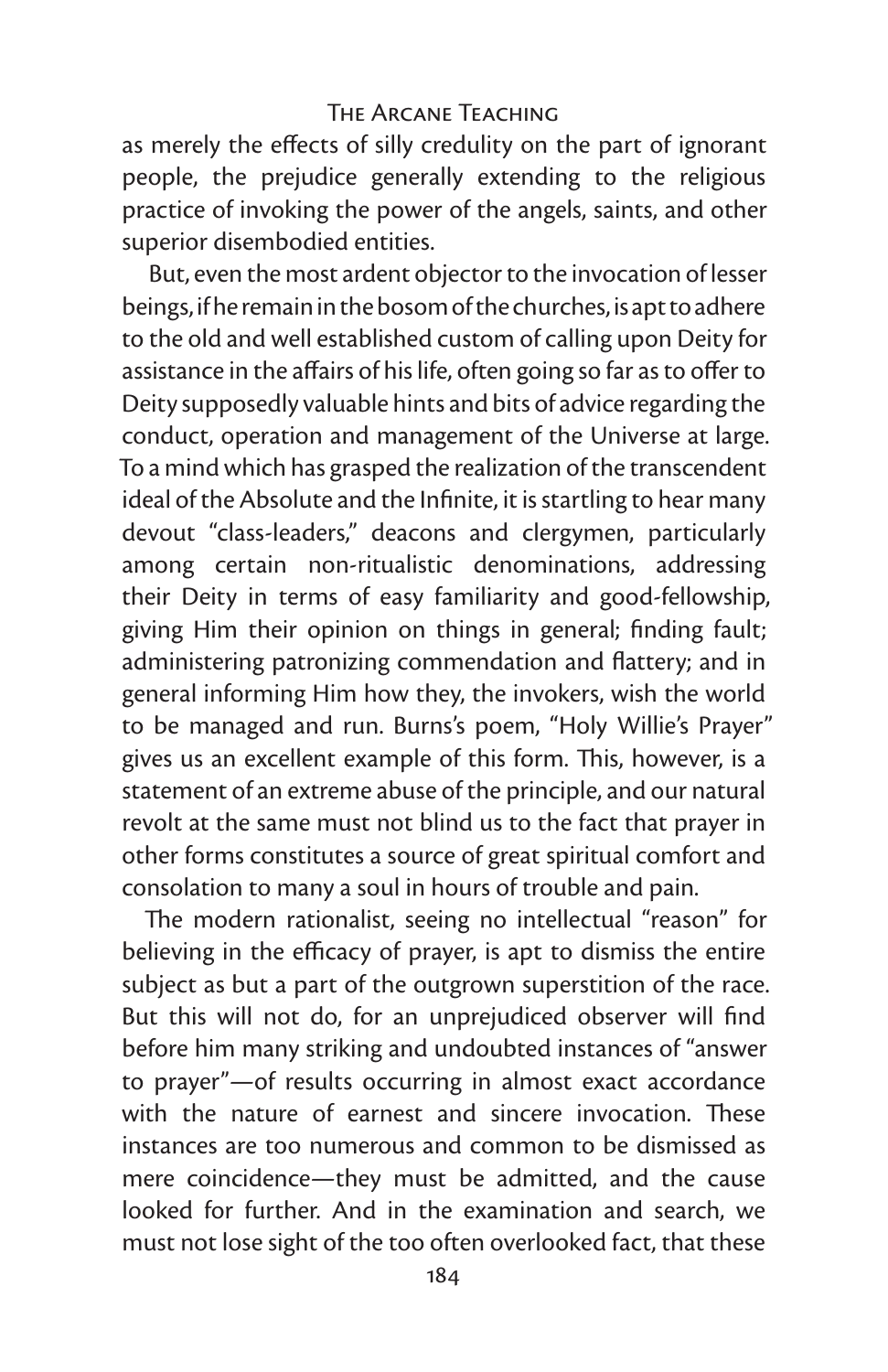"answers to prayer" come to people of all shades of heterodox religious belief—heathen, pagan, idolators, in all parts of the globe, and in all times—as well as to "true believers" in the particular faith which happens to be "orthodox" in our particular land at this particular time. The worshippers of the ancient gods of Rome and Greece had their prayers answered; the Egyptian worshippers had the same favors granted them; the Hindus, ancient and modern, received great benefits from prayer; the Mohammedans are a people of great prayers, and many are the answers received by the faithful Moslem. And so, the investigator must either accept the polytheistic idea of the existence of many gods of many people, all of whom hear and answer the prayers of their worshippers, or else the alternative idea that all of these various worshippers, while worshipping at their respective shrines and altars, in reality bring themselves in psychic communication with higher spiritual powers, and thus set in operation natural psychic forces which tend to bring to them their "heart's desire." Which of the two ideas seem the most rational and in accordance with the known facts of the universe?

The Arcane Teachers have always held and taught that every true and earnest prayer coming from the heart of a sincere and devout worshipper, tends to bring that person into a closer relation to the great Cosmic Spirit—the Essence of the One Life of the Cosmos. This, not by a reaching out of the person's mind toward some far away Something, but by means of an Inward Unfoldment, by which the Spirit within each soul unfolds itself and is recognized as present and existent. This experience of the Indwelling Presence of Deity, or the Union with Deity, is common to the religiously inclined soul of all lands, times, and phases of belief—it is common to the race. Instances are found in the records of the transcendental of all times.

This experience, when it occurs to one, leaves him with a sense of renewed power and strength, which often operates in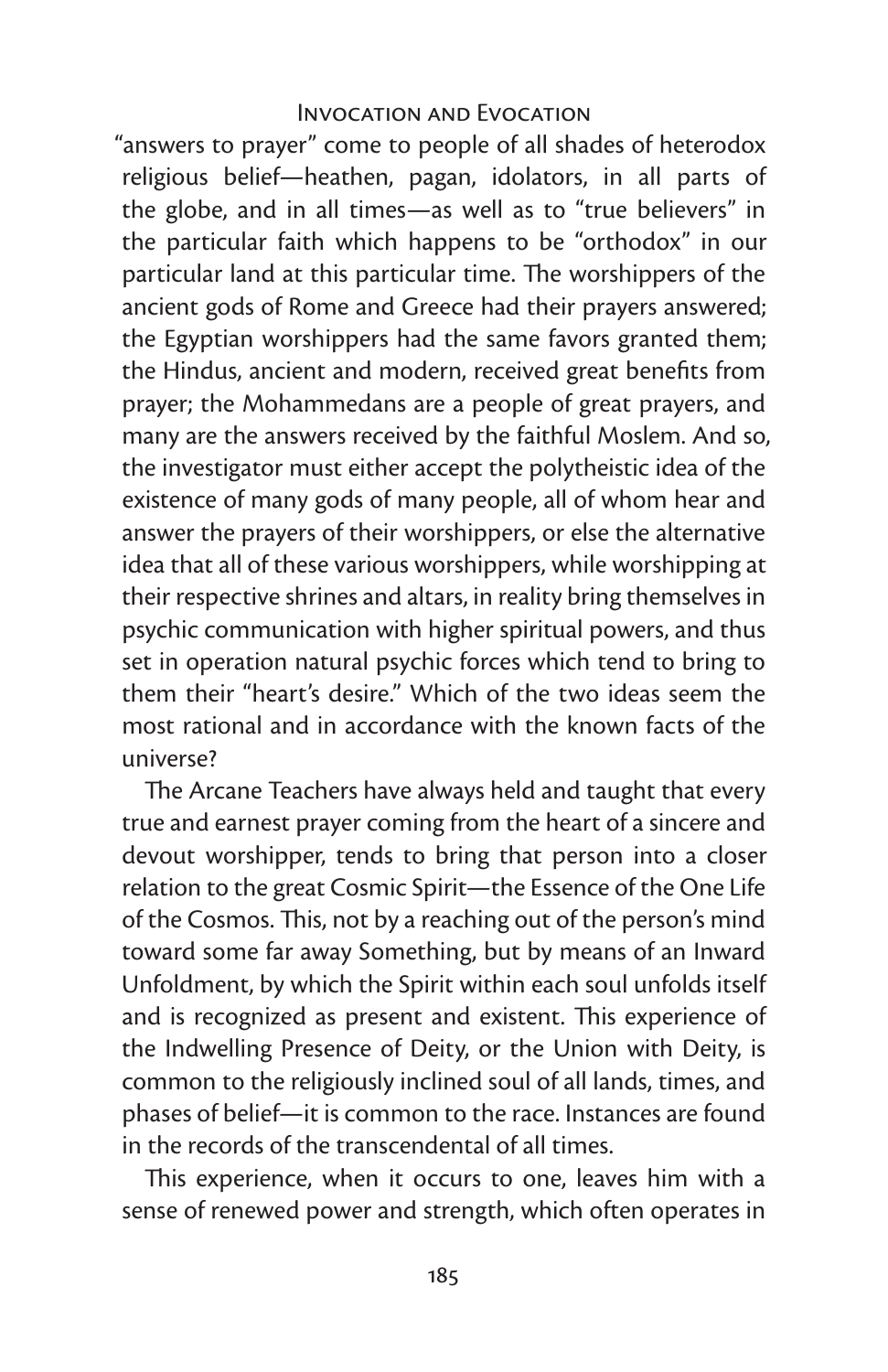the direction of the person being able to accomplish that for which he prayed.

Not only does it act as a Comforter, but also as a Source of Power. And this is not to be wondered at, when we realize that it means that the individual is thus brought much closer to the very Essence of Being—the One Life. An understanding of this fact will enable us to understand many instances of renewed strength resulting from prayer, meditation, and self-communion, which cannot be dismissed lightly as "mere imagination." All advanced occultists realize the benefits which result from "Meditation," in which the same principle is invoked. When one comes into close relationship with the Cosmic Will, is it any wonder that Power results?

But there is more to the subject than even this. The person who prays earnestly and with *faith in the result*, assumes the mental attitude of Confident Expectation, which is one of the first stages in Attainment by occult methods. Earnest Demand; Confident Expectation; Positive Will—these are the three Co‑ordinates of the exercise of Occult Power. And the first two elements are present in all earnest, faithful prayer. And the final stage is very often awakened by the exercise of the two former. Moreover, in demanding earnestly, and expecting faithfully, the person creates the mental image in the Imagination which is an important part in all manifestation of occult power. By exerting these mental forces, all of them important and effective, is it any wonder that the person sets into operation the mental forces which tend to draw to him the things that he needs and to materialize the ideals that he is holding in his mind? It would be a source of wonder to all occultists if the said results failed to manifest in some degree. The laws of Mentalism are set into full operation by earnest, heartfelt, faithful prayer—it is one of the most potent forms of invoking the operation of well established laws of Mentalism. This is apparent to all advanced occultists—and will be to the student, if he will but analyze the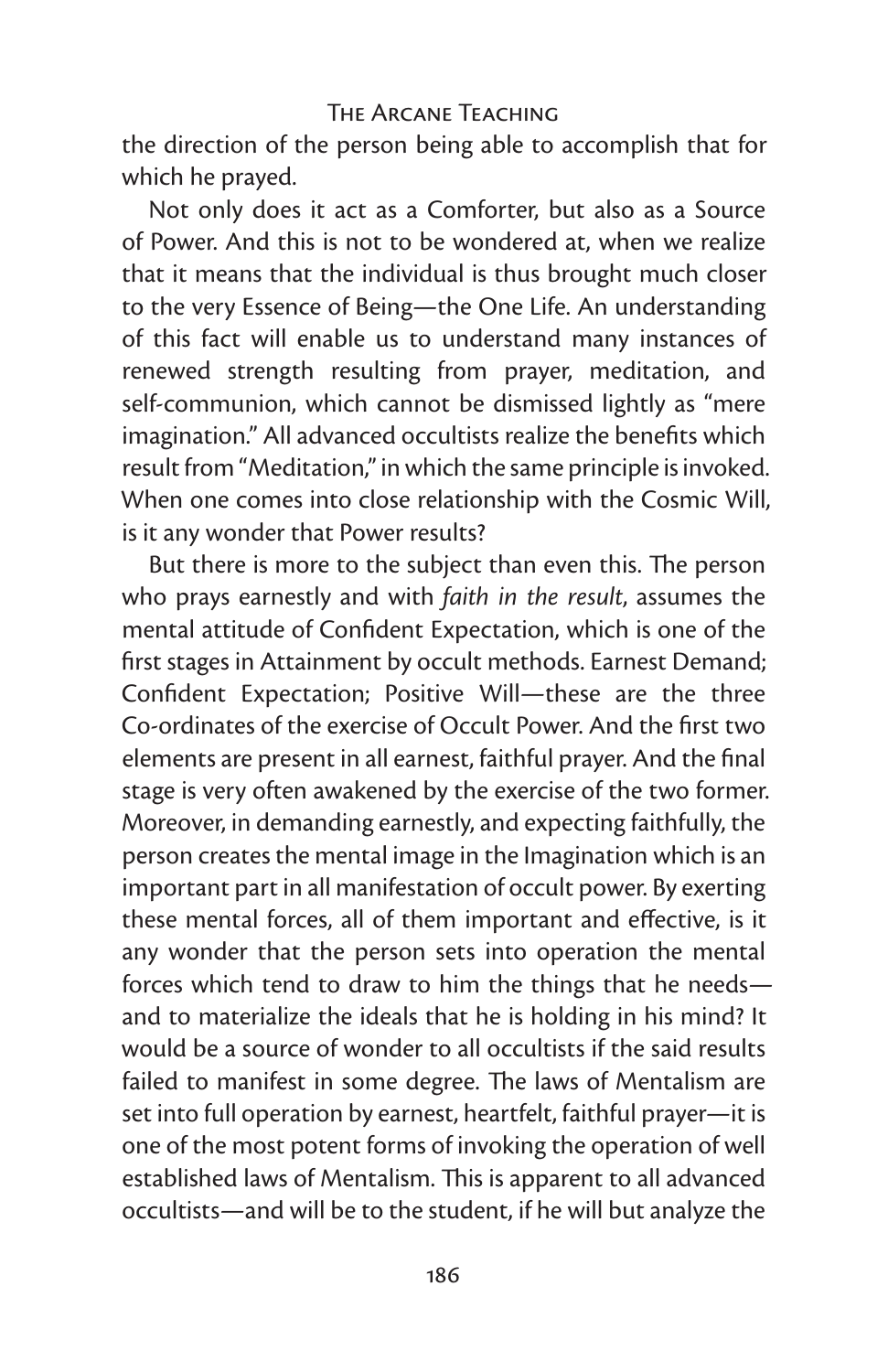# Invocation and Evocation

processes and methods employed unconsciously by the devout worshipper.

And, moreover, none of us can afford to sneer at the tales of the interposition of "the saints" and "angels," and other "holy beings" of the several religions. These are no mere fantasies, and vain imaginings. While many of the beneficent results attributed to them are really due to the causes above mentioned, still all occultists know that there are many advanced beings on the higher planes of the Cosmos, who are undoubtedly attracted by persons on the lower planes who bring themselves in *rapport* with them by manifesting the proper mental and spiritual states. "There are many more things in heaven and on earth" than are dreamt of in the philosophies of the day. But, of course, any and all results of prayer are in full accord with natural law, and result through the operations thereof. These things are not supernatural—they are but a part of Nature's hidden workings.

Let us now consider the subject of "Evocation."

One of the most common of all forms of Evocation is the familiar "materialization" of disembodied human beings by means of a "medium," or person in the flesh, whose vital power is used by the disembodied entity in manifesting itself once more on the material plane. In some of the instances of this form of manifestation the disembodied entity voluntarily and consciously makes use of the vitality of the medium in order to manifest itself to persons in the flesh for the purpose of communicating with them, or else merely to gratify a desire to assume earthly form and garb once more, and to mingle with persons in the flesh. But all true occultists are aware that a large percentage of these manifestations are not the entities which they purport to represent, but are imposters from the Astral Plane, who assume the image of friends and relatives of those present, copying with more or less perfect detail the mental image of the departed one which exists in the mind of the person in the flesh, and which is called forth by memory by the associations and suggestions of the *seance*.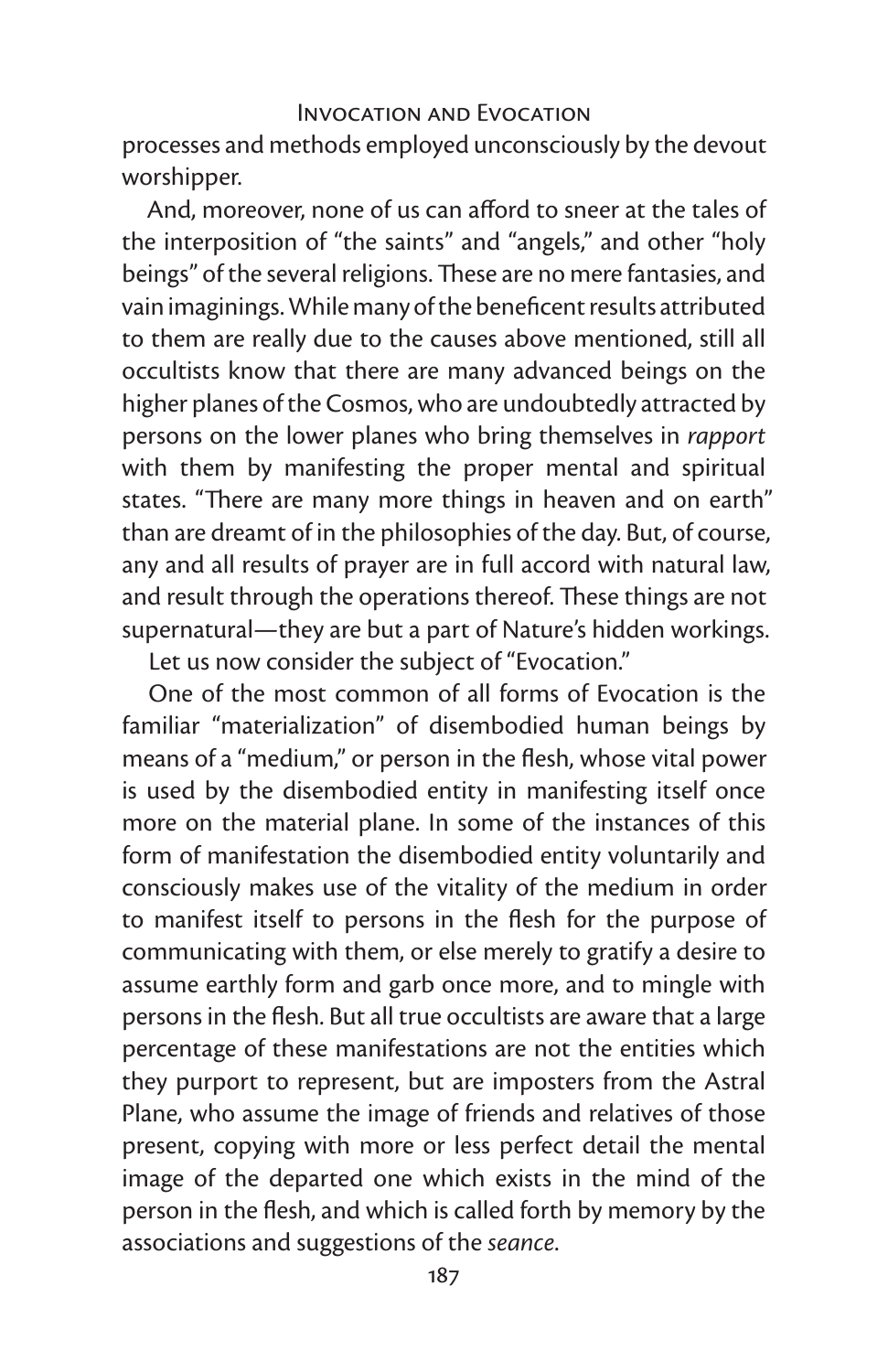Another form of Evocation, also quite common in *seances*, is that where the disembodied entity is actually "called forth" by the strong desire and affection of some of the visitors attending the seance, in which case the materialization is effected through the vital powers of the medium, inspired into activity by the strong desire of those who wish to communicate with and see once more the form of those who have passed out of the flesh. In these cases the disembodied entity is scarcely conscious of the manifestation, and is like a person in a dream, or rather like one who walks in his sleep. This fact accounts for the dazed, startled condition of mind often manifested by these materialized entities when they are summoned forth at a *seance*. They are dwelling in the life of the Astral Plane, wrapt in their owns dreams and meditations, and it is cruel to disturb them. In fact, it is quite as unnatural to place a disembodied entity in this condition as it is to plunge a person in the flesh into some abnormal psychic state. Advanced occultists, unanimously, condemn the prevalent practice of evoking these entities, and disturbing their Astral life.

There is a class of earth-bound entities on the lowest sub-planes of the Astral Plane, who hover around their old scenes on earth so long as they are allowed to do so by the laws of the Astral World. These entities swarm around materialization seances, and other similar psychic performances, taking great delight in manifesting their presence as forcibly as may be, and playing as many pranks as possible. These entities often act the part of some celebrated character of history, or some friend or relative of those present, and make "exhibitions" of themselves by making Shakespeare write doggerel verse; or Napoleon tell someone what to take to get rid of a cold; or Plato to warn a maiden to "beware of the 'light-complected' woman." This fact has brought genuine spiritualistic phenomena into disrepute in many quarters where the state of affairs is not known, and caused much pain and heart‑burnings among the sincere early followers of spiritualism who were not acquainted with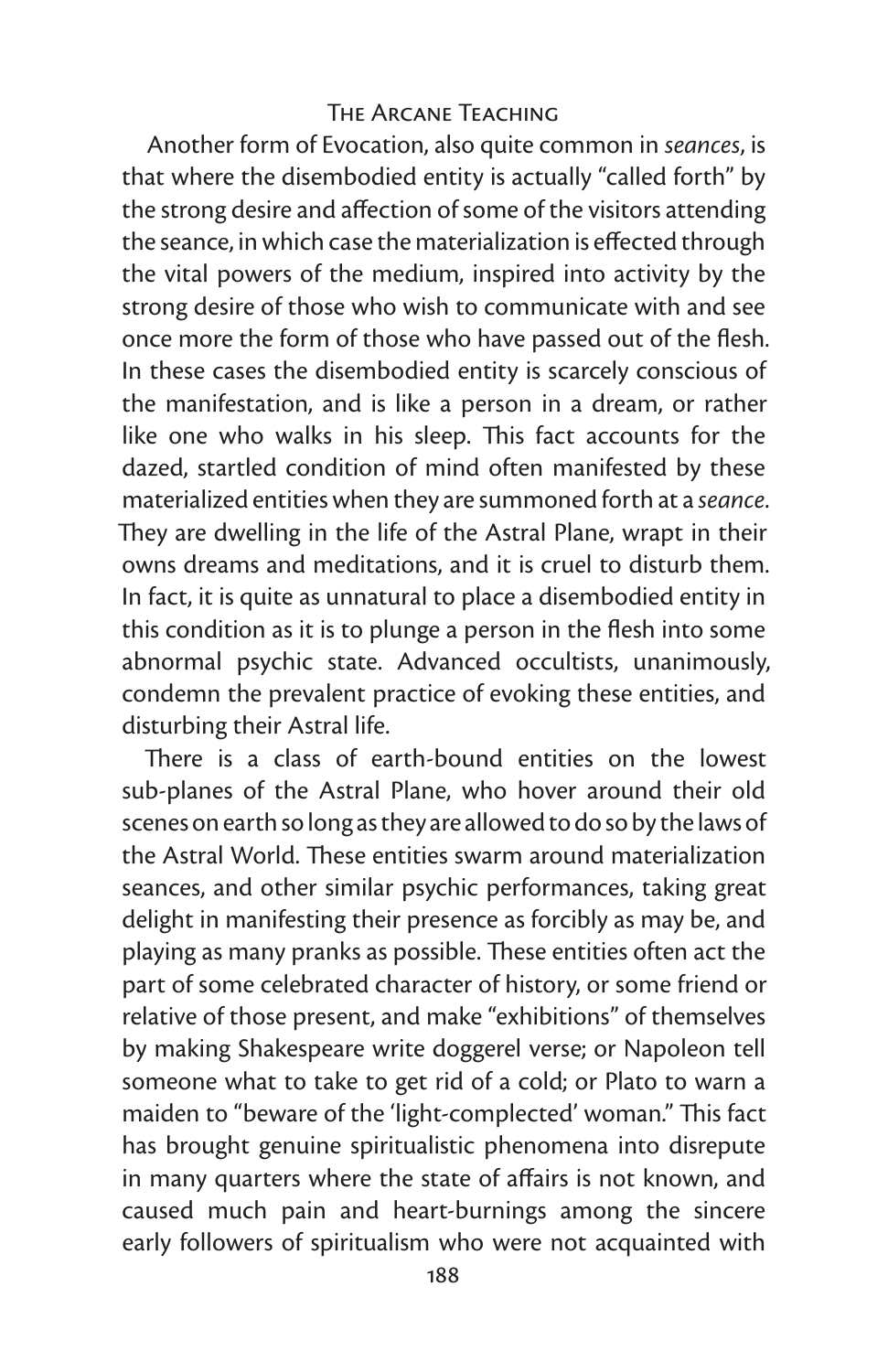### Invocation and Evocation

these psychic facts, but who accepted as "gospel truth" every communication reaching them from the "spirit world."

The average spiritualist of to-day, however, is much better informed, and is disposed to be quite as particular in forming "spirit" acquaintances and friendships, as he is in forming earthly ones. Much of the testimony given at *seances* by even reputable and truthful entities is more or less incorrect for reasons that will be apparent to those who have read what we said in our lesson on the "Astral Plane." That is to say, these entities, as a rule, are familiar only with the particular environment familiar to them by reason of their affiliations and their particular character. The best proof of this is the totally contradictory evidence offered by such entities. Their reports range all the way from the "happy hunting grounds" of the savage, to the state of transcendental bliss of the idealistic soul. And each of these reports are equally true, for each reports "the Thing as he sees it," for the world "of Things as they are" on the Astral Plane. When these facts are understood, one may begin to reconcile the apparent discrepencies of the reports of the *seance*.

In some cases disembodied entities may fall in with the desires of those in the flesh, and will endeavor to aid them in their purposes in the earth-life. But they can accomplish no more than if they were in the flesh—they can employ the thought-force in the same manner—that is all. They cannot affect a person whose thoughts are of a higher degree of vibration, any more than can be done by one still in the flesh. The influence of these entities has been grossly exaggerated by some writers on the subject. They are governed by the Law of Attraction, and can go only where they are attracted. Moreover, they are apt to end in tormenting those who have invoked them for unworthy purposes. We caution all against attempting to make use of such aid, even if offered.

There is also the Evocation of what are called in a general way, "the elementaries" or "elemental forces." We do not consider it wise to enter into a detailed consideration of this subject, for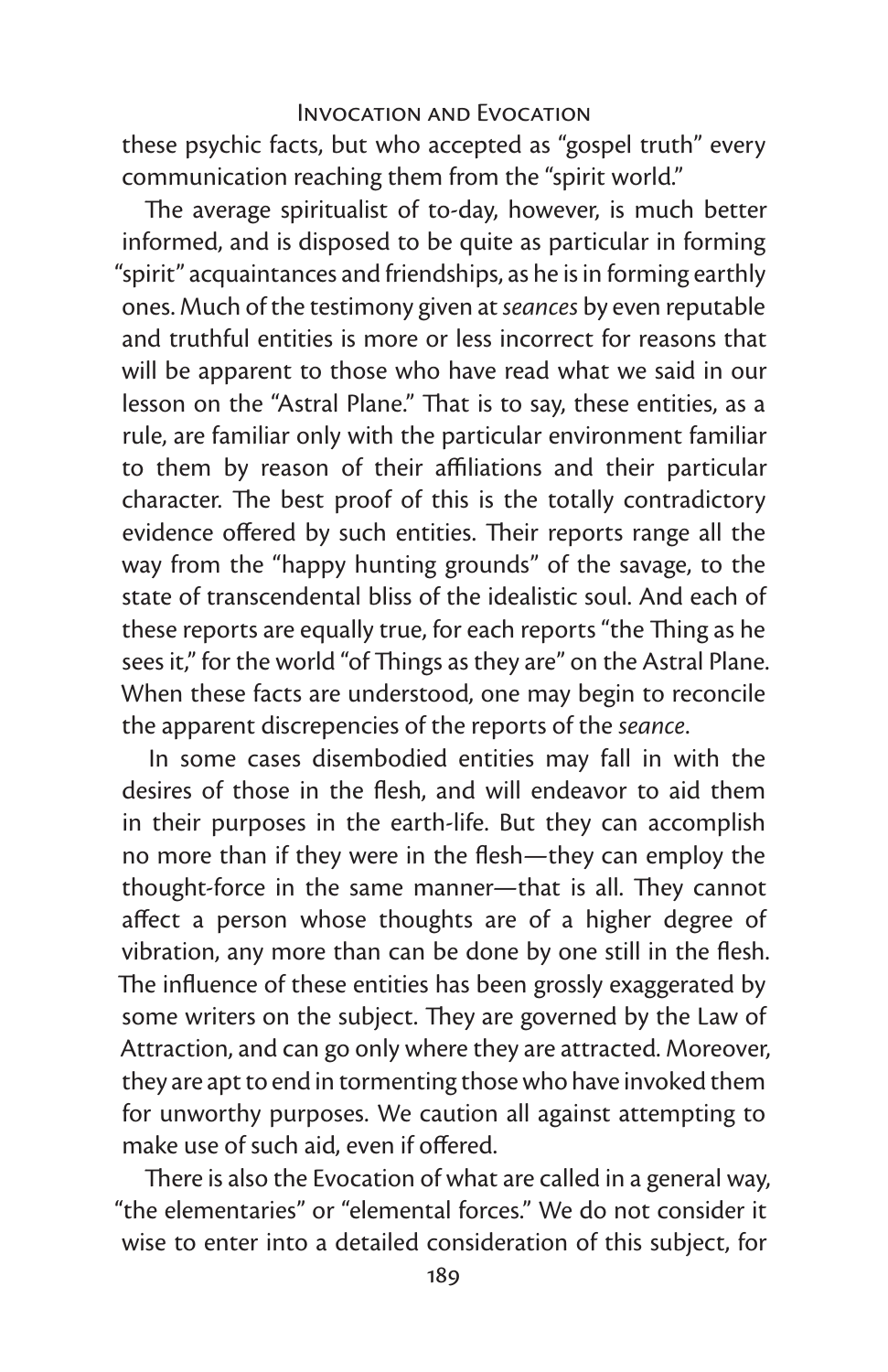reasons which will be apparent to all advanced students of occultism. We have spoken of it in a previous lesson. Enough to say that in nature there are semi-intelligent living forces, which under certain conditions may be evoked and guided by the intelligence of human beings, in certain forms of Black Magic. Such practices are extremely unworthy, and invariably result in disastrous results to those dabbling in the forbidden practices. We assure the student, however, that these influences can work no harm to those who stand on the higher plane of thought and life, although those on the lower planes of thought and life may suffer annoyance from them. The Law of Attraction governs and regulates these things—"like attracts like"; "entities, like water seek always their own level."

Another form of Evocation, very common and yet scarcely recognized by many thinkers along these lines, is the evocation of Thought Forms, Desire Nebulæ, etc. These peculiar Things are the result of strong and vital currents of Will and Desire thrown off from the minds of persons who have lived, and who may still be living. They have a tendency to coalesce and combine, and following the Law of Attraction they gather in the vicinity where similar mental influences are being exerted. They are like gathering clouds on the horizon, nonactive in themselves, but capable of manifesting lightning and thunder under certain conditions. These lacking conditions are often supplied by persons of strong Desire or Will, who attract them to them and vitalize them by the energy of their own emotions or motive mentality. These thought-clouds then act as if they had been sent out by the mind of the person animating and energizing them, and manifest all the phenomena of the thought currents. They may either be directed toward the accomplishment of certain ends of the person, if he be capable of such direction; or, on the contrary, they may involve him in a psychic whirlwind or tempest until he is almost torn asunder. The consequence is that one often "sows the wind, and reaps the whirlwind" is literal truth. Beginning with manifesting these mental states,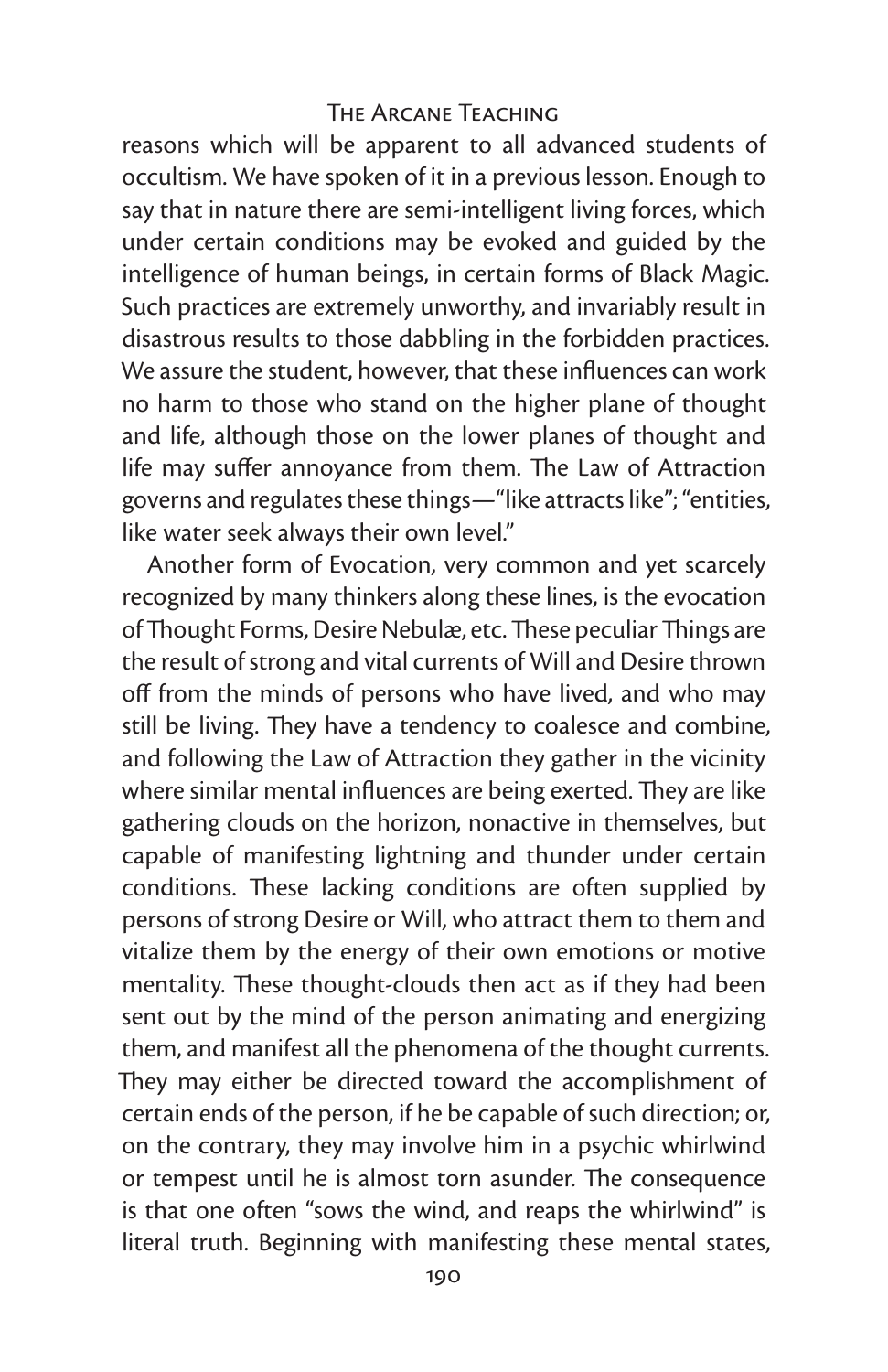## Invocation and Evocation

one is finally carried off his mental feet by them, and caused great pain and misfortune. The lives of many prominent men show examples of this phenomena, although the public does not understand it.

Akin to the above, is the evocation of the Desire Elementals, and "artificial entities" mentioned in our lesson "The Astral Plane." In this case the effect is even more startling that that arising from the evocation of Thought Forms, etc., to which the Desire Elementals are closely related. The difference between the Desire Elementals and active Thought Forms is only a matter of degree, and many writers confuse the two forms of manifestation.

It should be unnecessary for us to add that the Arcane Teachers most positively condemn the practice of evoking the elementals, and forbid it among their students. In fact, they withold the inner teachings on the subject of certain sub-planes of the Astral, as we have seen, in order to prevent unworthy persons taking advantage of certain of the teachings. The practice of Evocation often leads directly to Black Magic, which involves the practitioner in whirlwinds and whirlpools of psychic energy and occult forces, and often causes his destruction. There are many to-day practicing Evocation, under high sounding names, and clothed with the garments of high pretensions. But such will feel the Law of Cause and Effect. The Law is never mocked. It moves with the pitiless and unerring certainty of a machine. Each draws his own to him. None can escape their own good—or evil. Beware of Evocations! Do not play with fire. Do not toy with Edged Tools!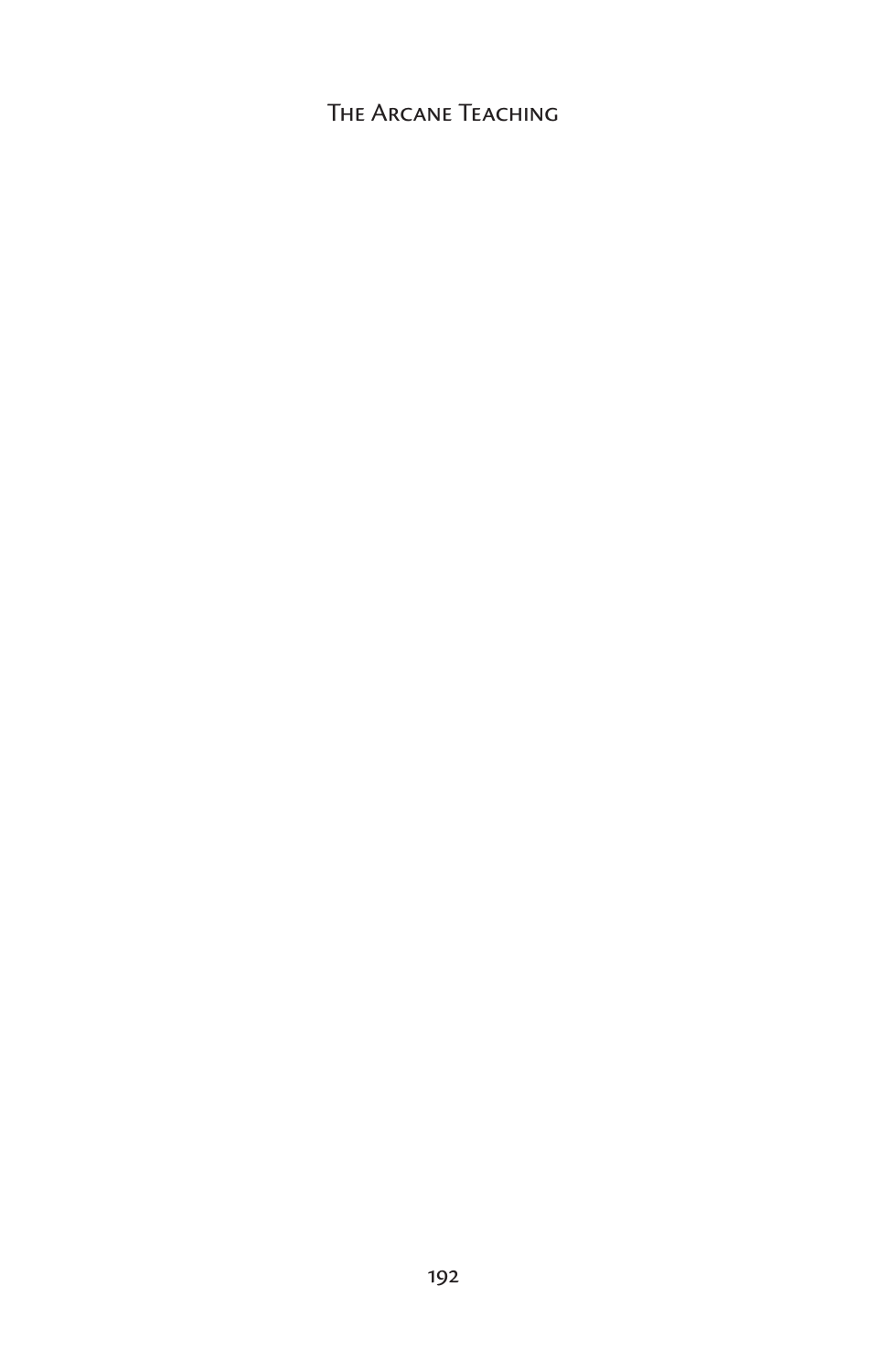# PART VII. ARCANE SECRETS.

Lesson XIX. The Secret of The Opposites. Lesson XX. The Secret of Rhythm. Lesson XXI. The Secret of Balance.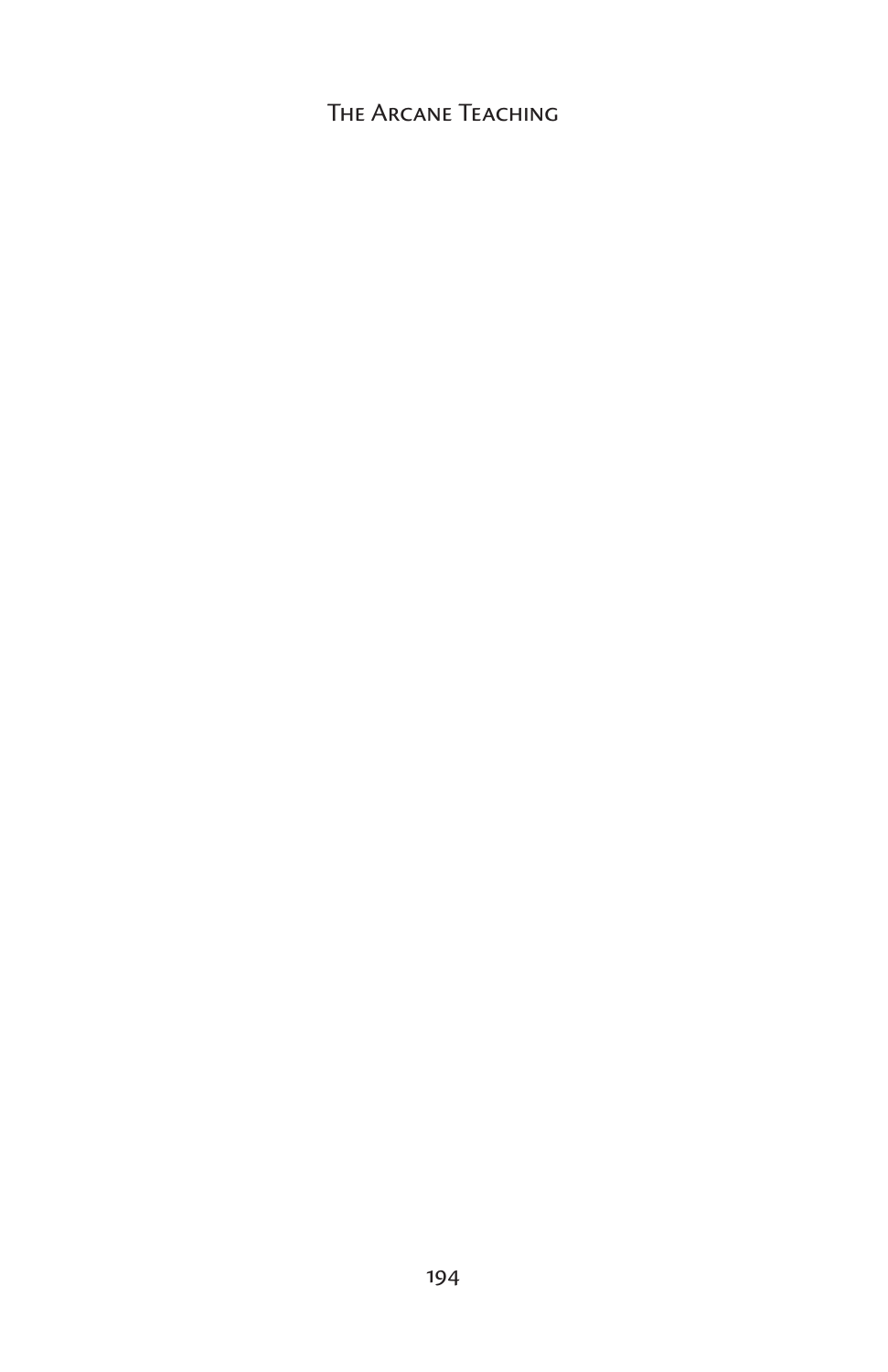# Lesson XIX.

# The Secret of the Opposites.

 $L$ et us now consider The Law of Opposites, or Polarity, the mastering of which constitute one of the Arcane Secrets. -Listen to the Aphorism:

Aphorism xxi. Every thing in the Cosmos has its opposite. Every quality, attribute or condition has its opposite. Every thing and every quality, attribute or condition is one of a Pair of Opposites—and yet contains within itself a Pair of Opposites. Polarity is inherent in every thing. Every thing has its Two Poles; and also is, itself, one pole of something else. The Pairs of Opposites—the two Opposing Poles—are but phases of the same thing. In the union of the Two Poles, or Pair of Opposites, there is to be found the "thing‑in‑itself" of a thing. There is always a Reconciliation and Agreement possible between Opposites always a possible Synthesis of Opposing Thesis and Antithesis. Every thing "is" and "is not" at the same time, in its qualities, attributes and conditions—and the Reconciliation, Agreement and Synthesis reveals a new "Is." And yet the Reconciliation, Agreement, or Synthesis—the new "Is"—is but one Pole, or one of a Pair of Opposites, of a new and higher Polarity or Pair. And, so on, to infinity. In this Aphorism is contained the Secret of the Understanding of all things in the Cosmos.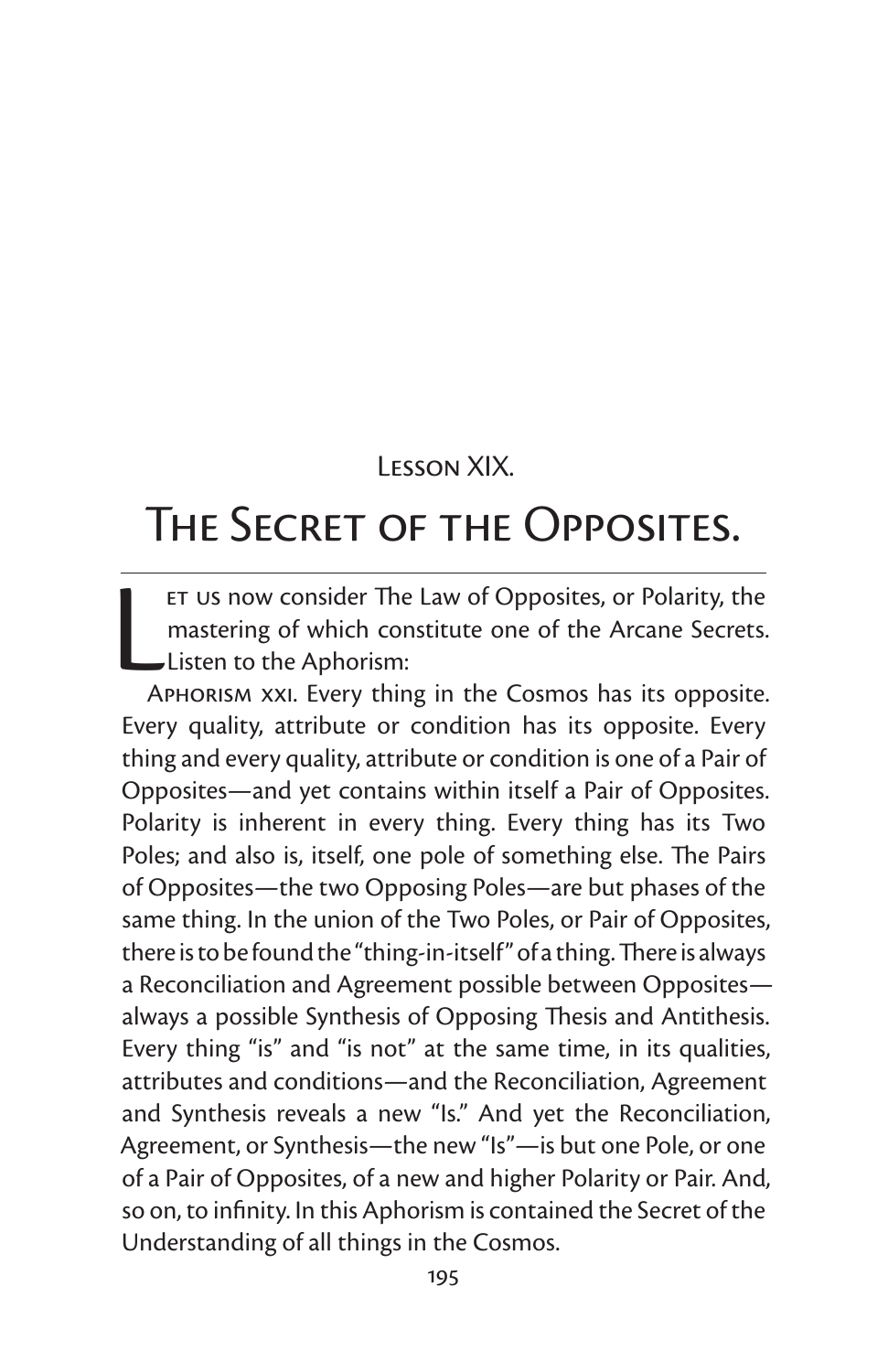This Aphorism states a fundamental truth of the Arcane Teaching—the truth that everything is but one pole of a Pair of Opposites. And that while every thing has its Opposite, still the two Opposites, together, form the Real Thing. Every truth is but a half truth. Everything is a paradox. There is "the other side" to everything. There are the "two extremes" to every thing. In this great Cosmic Law is found the fact that diametrically opposed things, physical, mental and spiritual, are in reality but the different poles of the same thing. In this Law is found the explanation of all physical phenomena—the mental activities and states—and the Secret of Sex‑Generation and Regeneration—and many other important facts and laws—of Cosmic Activity.

When one has had his attention directed to the existence of The Law of Opposites, he will see evidences of its presence and operation on all sides, and in all phenomena of the Cosmos. He will soon see that no matter what may be the quality of a thing, another quality diametrically opposed to the first one will always be found. Sometimes it is difficult to discover the opposing quality—but the Law is invariable and constant, and a careful search will always reveal the Opposite. The principle may be called to your mind by reference to a few familiar instances. Thus: You will always find an Up and a Down; a High and a Low; a Right and a Left; a Hard and a Soft; a Heavy and a Light; an Abstract and a Concrete; a Long and a Short; a Broad and a Narrow; a Hot and a Cold; a Sharp and a Dull; an Easy and a Difficult; a North and a South; an East and a West; a Positive and a Negative; a Male and a Female; a Large and a Small; a Good and a Bad; a Light and a Dark; a Day and a Night; a Love and a Hate; a Courage and a Fear; a Truth and an Untruth; and so on until you will find that, the moment you notice a quality of a thing, that same moment you will recognize an opposite quality.

Your first impression after noticing these Pairs of Opposites is that they are composed of things entirely different from each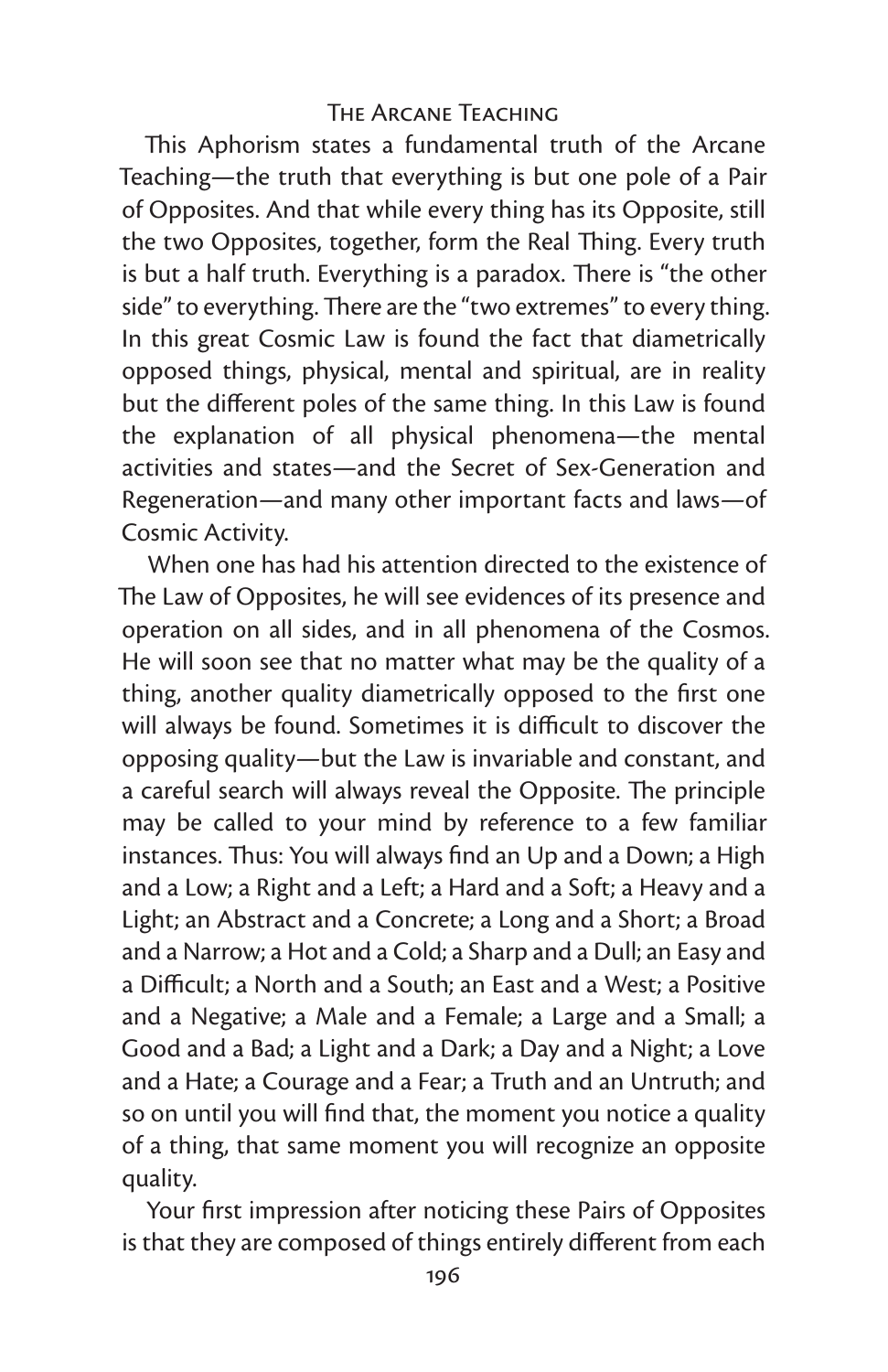## The Secret of the Opposites

other—entirely apart—and far from being "the same thing." But examine a little closer, and what do you see? Where do you draw the line between Up and Down? You may say that one thing is "up" and another "down," in comparison with each other, or in relation to some other thing. But, in the abstract, apart from comparison and relativity—where is your dividing line which causes one direction in Space to be "up" and another to be "down." You will find that there is no such absolute division, and that your "up" and "down" are but relative and comparative terms, depending upon some imaginary or temporary dividing line. Astronomers recognize this fact, and one of the first things they teach their students is: "There is no 'up' nor 'down' in Space!" The same is of course true with High and Low; Right and Left; etc. Also with the cardinal points, which consist of Pairs of Opposites. Travel North as far as you can go, and reaching the North Pole you find yourself in a position in which whatever direction you travel your next step will lead you South. Travel East as far as you can and you will find yourself returning to your starting point *from the West*—for there is no "East or West Pole." What is West to us, is East to others. China and India are in the "Great East," but they are West to America. We can reach them by traveling either East or West.

You think that Hard and Soft are two entirely different things, do you not? Then tell us where you draw the line between Hard and Soft. What constitutes a thing Hard or Soft—except relativity and comparison? Where is your Absolute Hard, or Absolute Soft. Hard and Soft are but names for *degrees* of a Something the two Opposites or Poles of which we call "Hard" and "Soft," respectively. The same is true of Heavy and Light. Where is your dividing line? The terms are but *relative degrees* of weight, are they not?—poles of the same thing. What is the difference between Long and Short—Broad and Narrow— Sharp and Dull? These contrasting qualities are but *degrees* in the same thing. What is the difference between Large and Small? What particular size makes one thing Large and another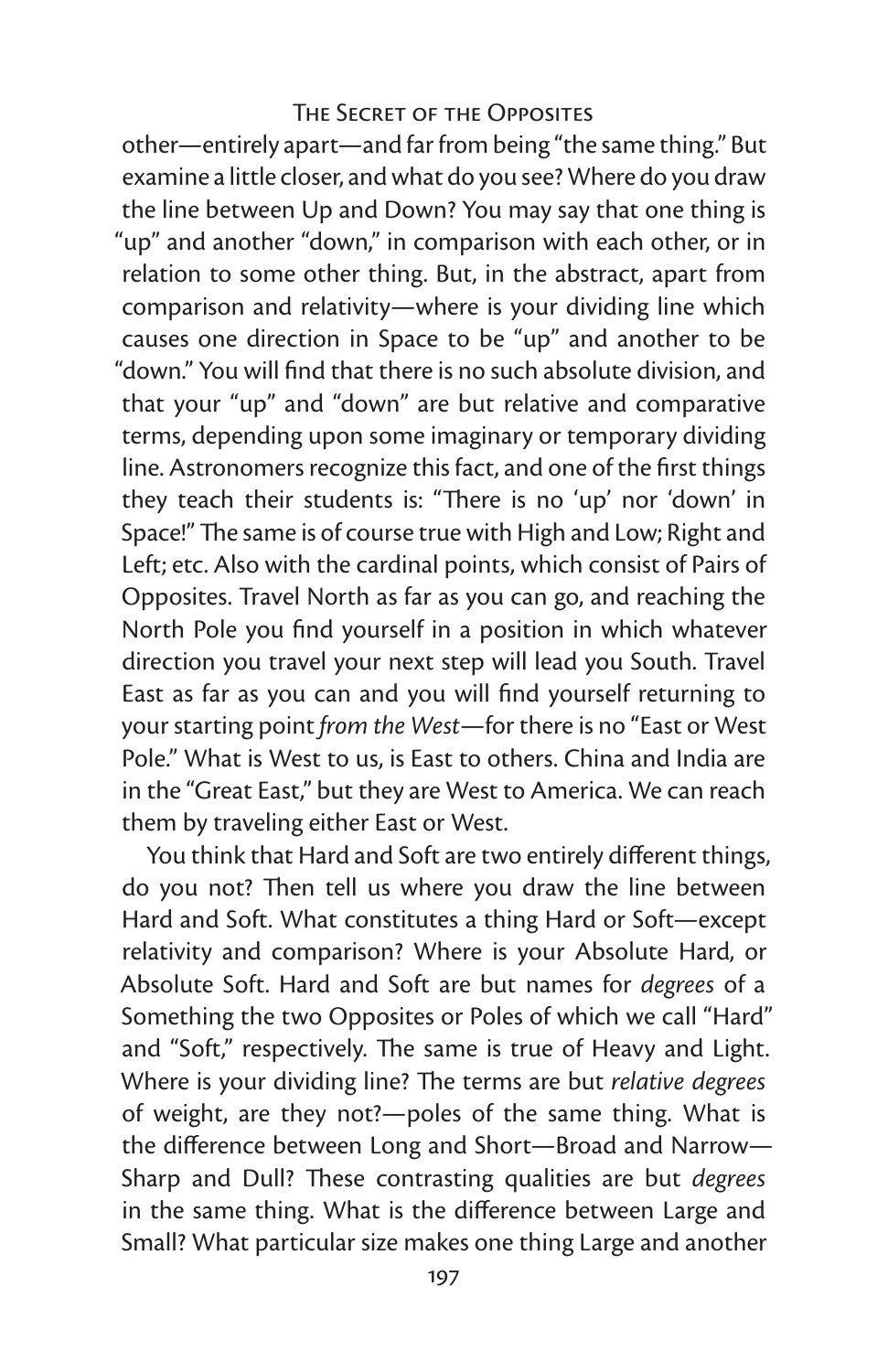Small? Where is your standard? What is the difference between an Easy thing and a Difficult one? Is there a positive standard are they not merely *degrees* of the same thing, and relative to the strength of power employed?

Perhaps this point can be brought out more clearly by a consideration of "Hot and Cold." At first thought no two things seem further removed from one another than these two—they seem to have nothing in common. But let us see. We find that science assumes the existence of a certain Something called "Temperature." The word is derived from a Latin Word Meaning "measure; proportion; degree." Science uses it to indicate the "intensity of radiant heat." And Heat is held to be simply a "state or condition of matter, resulting from vibration." Temperature then is merely a term used to indicate *varying degrees of vibration* of a certain kind. Therefore we see that "Hot and Cold" have no real existence as things‑in‑themselves, but are merely *degrees* in the scale of Heat, the latter being but a term indicating certain kinds of vibrations. Therefore "Hot and Cold" are but degrees of the same thing, in the end—and that "same thing" is but a quality of Something Else—a quality of Motion, having its own Opposite in a higher scale.

Moreover, even on the lower plane "Hot and Cold" are seen to be but relative and comparative. At what point on the thermometer would you draw a line dividing "Hot" from "Cold"? Everything is a little "hotter" than something else, and a little "colder" than a third thing. So far as the sensation of "Hot" and "Cold" is concerned, it is quite relative and comparative. Come from a cold hallway, into a warmer room, and you feel quite warm, even though those in the room be shivering. Dip one hand into ice‑water, and the other into boiling water, at the same time—and then plunge both hands into a basin of luke‑warm water, at the same moment. What is the result? To one hand the water seems quite warm, while to the other it seems quite cool—and yet the temperature of the water is fixed. Where is your "Hot and Cold," then? You say that to-day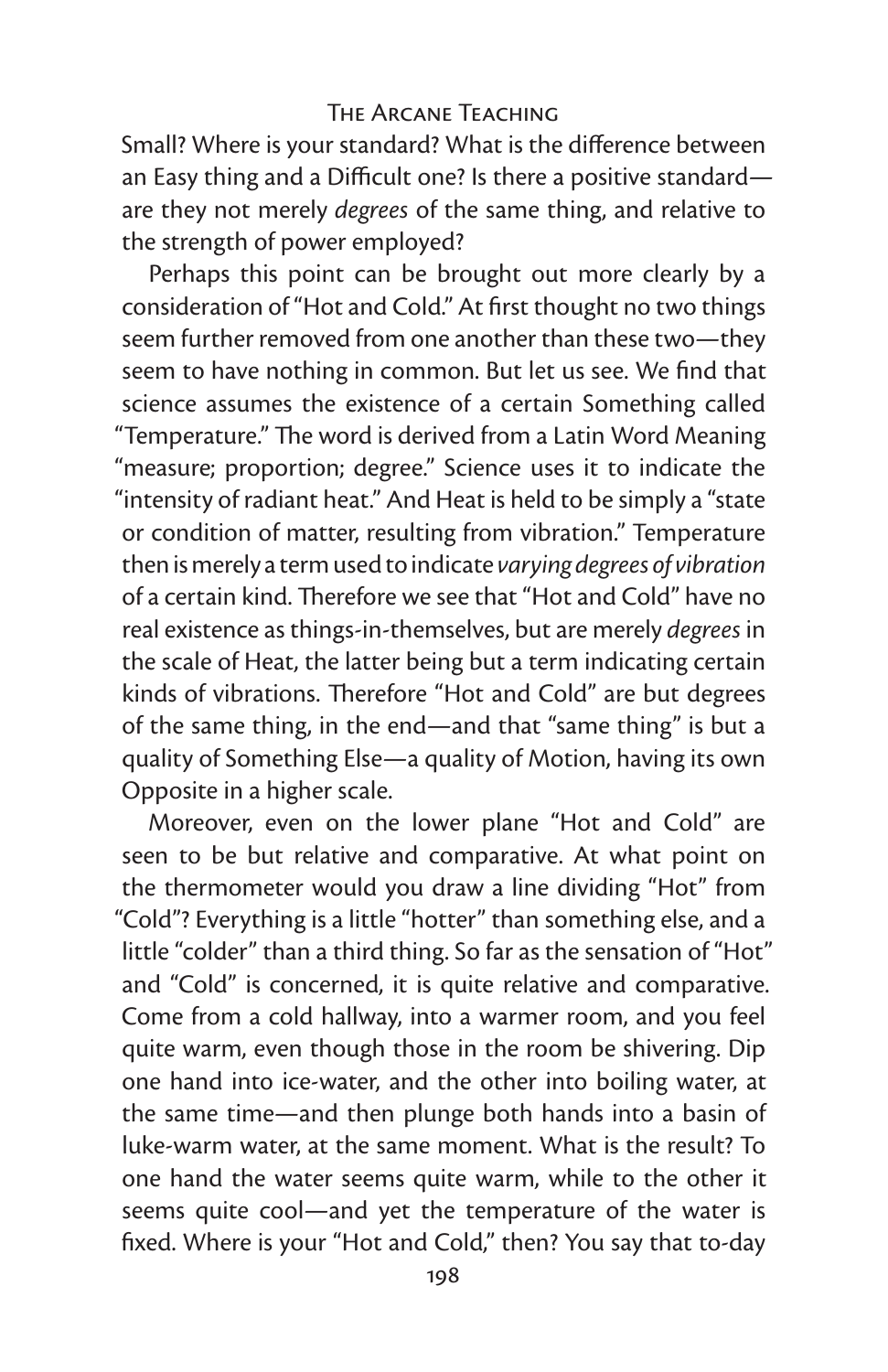### The Secret of the Opposites

is "warm" meaning that it is warmer than it has been. A month from now, you may call the same temperature "cool." In the end you will find that "Hot and Cold" are but names designating *degrees* of Heat vibration. You know very well what you mean by each term—you recognize them as Opposites—and yet you are unable to fix a dividing line between them or to separate things into two distinct classes of "Hot" and "Cold" respectively. You find that they blend into each other, and that the shades of differences between close degrees are almost indistinguishable in sensation. You see that they are but a Pair of Opposites, and together form Two Poles of the same thing—Heat. The very "Cold" thing is as much *a degree of Heat* as is the very "Hot" thing—the distinction is merely one of *degree*.

The same Law is operative in the field of Good and Bad. (We do not refer to "Right and Wrong" in the moral or religious sense, although even that comes under the Law, and is a matter of *degrees* upon a standard erected by some particular school, religion, or custom—the standard varying greatly among the schools, sects, or localities. It is often very difficult to determine between "Right and Wrong" in any particular standard or scale, so closely do the degrees shade into each other.) We refer to "Good" in the sense of: "desirable; conducive to satisfaction and happiness"; and to "Bad" in the sense of: "undesirable; conducive to dissatisfaction and unhappiness." We find, upon analysis and examination, that these two terms are but another Pair of Opposites, which represent degrees of a Something which we may call "Satisfaction" or "Happiness." A "Good" thing is one which causes Happiness and Satisfaction; a "Bad" thing, one which produces Unhappiness and Dissatisfaction. We readily distinguish between these two results, in general. But when it comes to drawing a fixed line between them on the scale, we find it impossible. Some things are "better" than others; some things are "worse" than others; but these degrees are comparative, and relative. A dirty crust of dry bread tastes very "good" to a starving man; while the same thing would be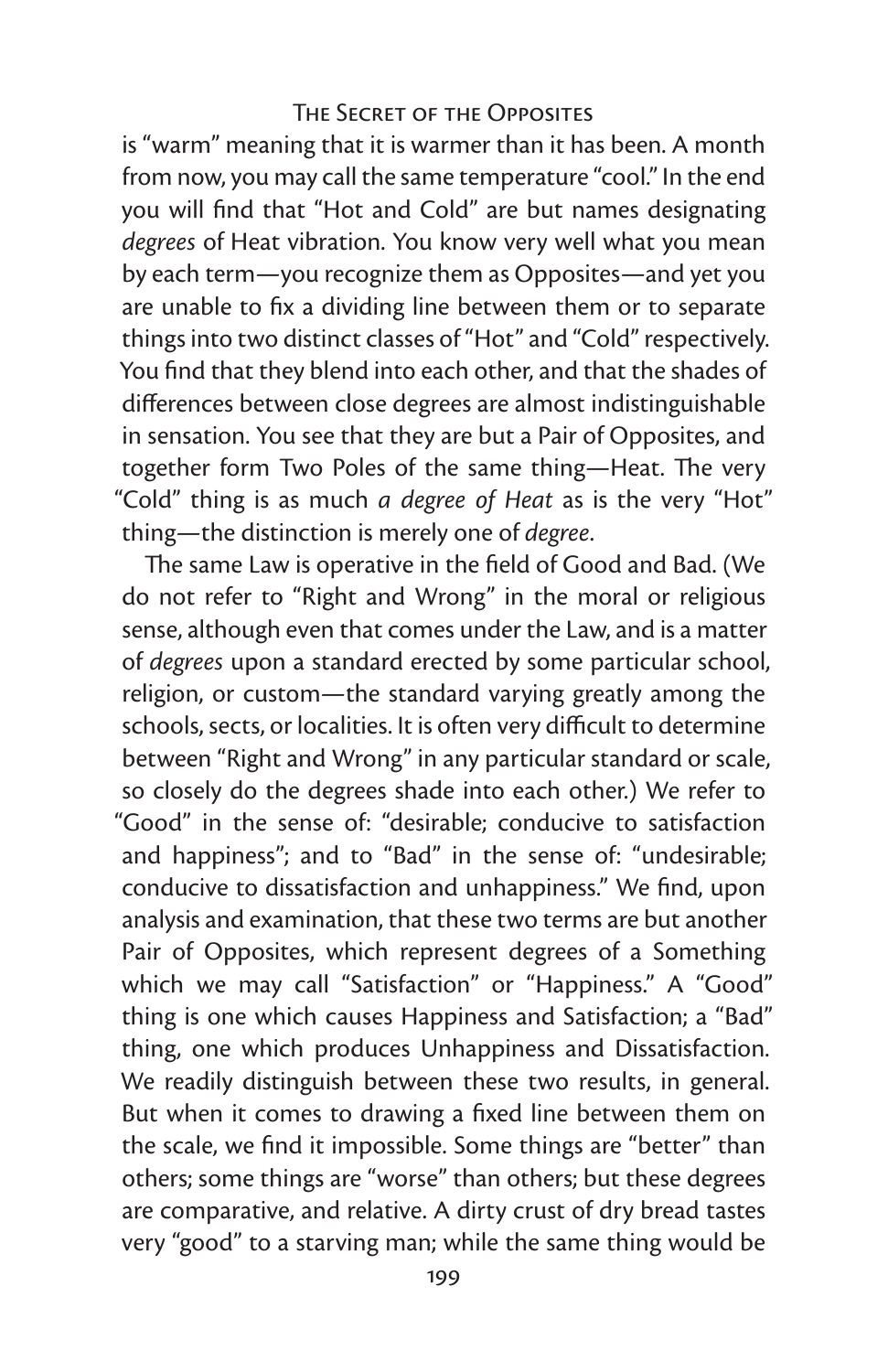very "bad" to the taste of a well fed person. And so it is with everything "Good and Bad"—all relative.

Moreover, the same thing may be both "Good and Bad," at the same time—that is, "Good" for some purposes and "Bad" for others. So we must always inquire "Good" for *what*? "Bad" for *what*? And, likewise, the same thing may be both "Good and Bad," at the same time, for the same purpose, *for two different people*. "It's an ill wind that blows Nobody any Good," says the proverb. "One man's Good is another man's Bad," says another. "One man's Loss is another man's Gain," says a third. "One man's Meat is another man's Poison," says a fourth. And so on, each illustrating the truth of the general statement. A "Good day's fishing" may be a "Bad day's work" for the fish. "Good!" says one man when wheat advances on the Board of Trade—and yet that advance may mean the greatest "Bad" for another. A writer on Natural History once pointed to the long legs and long beak of the Crane, so well adapted to catching fish, as a "mark of the Goodness of Providence." The fish probably thought it an exceedingly "Bad" provision.

Let us begin with the Positive Pole of Love‑Hate, which we call "Love." We find here a high degree of the emotional quality which consists of the states of "affection; regard; attraction; affinity; etc." Then, on the extreme Opposite of the scale the Negative Pole‑we find the quality which we call "Hate," which consists of "aversion; dislike; repulsion; etc." These two emotional states seem as different as any two things can be, do they not? It seems almost impossible to conceive that they are but the Opposite Poles of what we may call "Regard," or "Attraction," or "Affinity"—and yet such is their real relation. Returning once more to the pole of "Love," let us descend the scale. Moving down a little on the scale we find states of "less regard," or "less attraction." Then still further down, we find states in which the regard or attraction is very greatly reduced. Finally we come to a point at which there appears to be *no* regard or attraction, and still *no* repulsion or dislike. This is the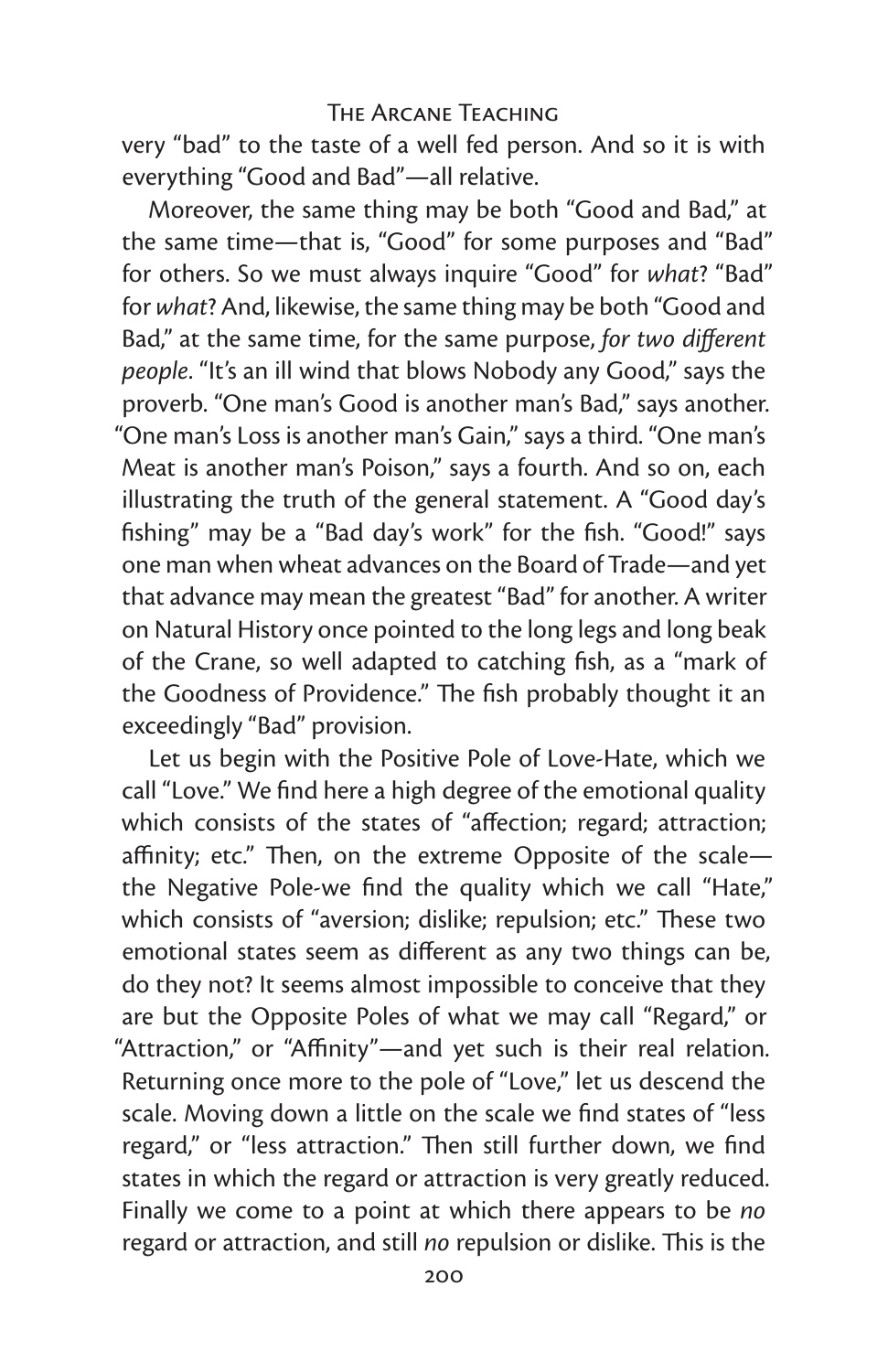## The Secret of the Opposites

neutral point of balance which is always to be found somewhere in the consideration of every Pair of Opposites, and yet which is not a fixed or absolute point, but which varies according to circumstances, persons and various influences. Then passing down the scale we find manifested a slight repulsion or dislike; this increases as we move down the scale. Finally we notice degrees of intense dislike and repulsion, until finally we find the Negative Pole of "Hate." You will understand this readily you have noticed the different degrees of Love and Hate, and have also noticed how these degrees rise and fall according to circumstances and conditions. But have you ever noticed that extreme Love often is suddenly transmuted into extreme Hate, and *vice versa*, under extreme emotion or exciting cause. Who has not seen instances where a woman's intense Love has been transformed into burning Hate, by the influence of some new cause. In some cases the emotion moves rapidly backward and forward, to-and-fro, between these two poles, until the person does not know whether he or she Loves or Hates. As in one of Kipling's poems a woman says: "I 'ate you, grinnin' there.…Ah, Gawd, I love you so!"

It will be seen that all these transmutations of emotional states from one pole to the other—from Love to Hate—from Fear to Courage—are but changes of Polarity, or a shifting of position on the emotional scale. But these changes are *always* along the scale of the emotion which has the two poles—and not from one emotion to another. Emotions of different scales cannot be transmuted one to another—they must belong to the same scale. Water may be transformed into Steam, and Wood into Smoke; but Water cannot be transformed into Smoke, nor Wood into Steam. And so it is with the emotional states—*the transmutation must be along the degrees of, or between the poles of, the same scale.*

And, so, now we arrive at the point of the Arcane Teaching in which is made plain the processes of Mental Transmutation in its phase of Change of Polarity. This forms an important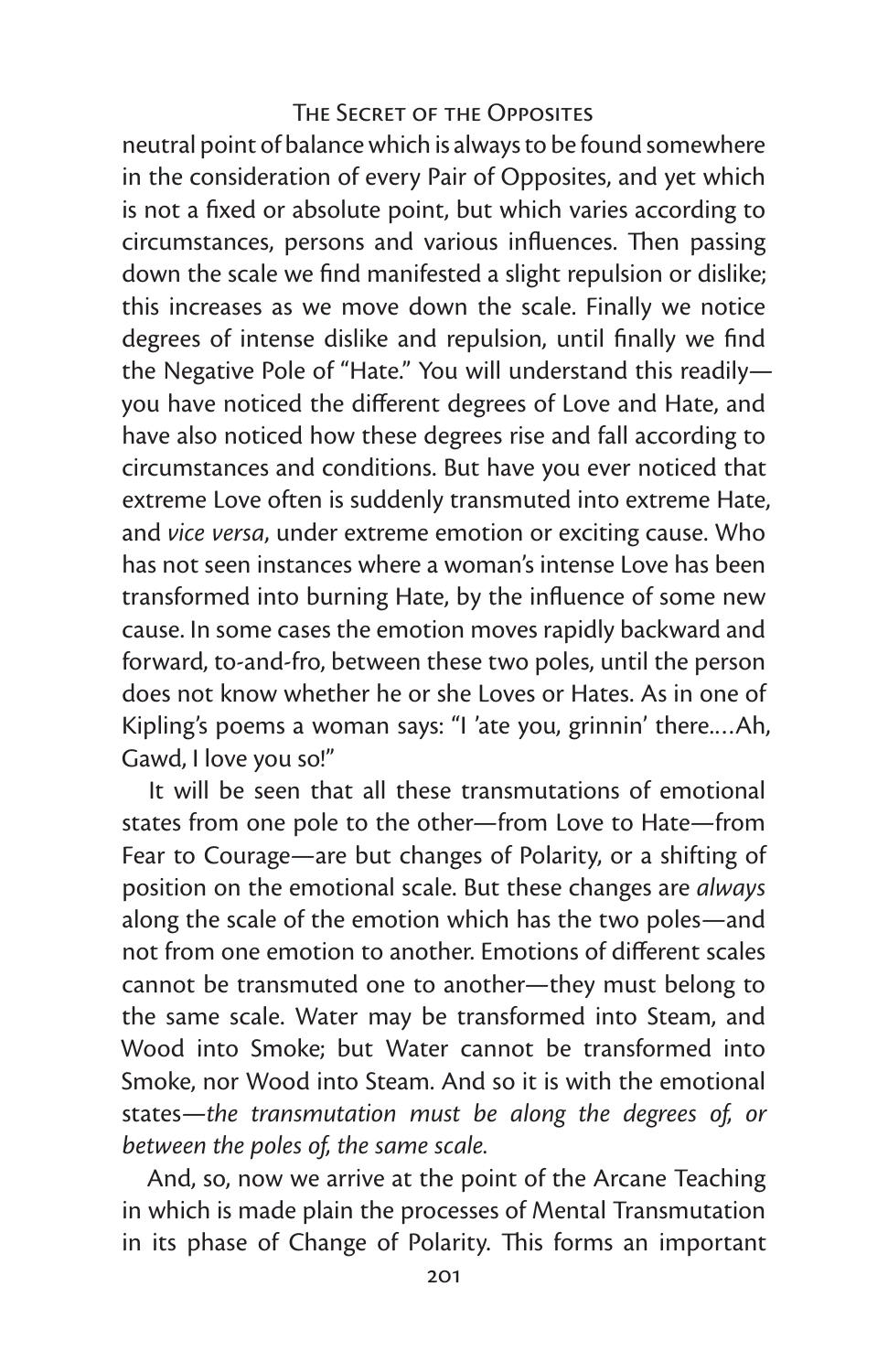part of the Arcane Processes of Mental Transmutation. By the application of the trained Will, it is possible for the student to transmute one emotional state to its opposite, by changing the polarity. Thus, one may change his Love into Hate, or his Hate into Love, simply by concentrating the Attention and Will upon the Opposite Pole of the state or quality. In the Arcane processes, the student is never told to "fight" or "kill out" an undesirable emotional quality by opposing sheer Will to it this is a waste of energy, and is moreover quite unscientific. The proper method is to concentrate on the Opposite Pole, and thus change the vibrations and shift the emotional center of Balance.

In the same way, and under the same Law, the emotional states of others may be influenced by polarizing their minds on the opposite pole of the scale of the emotion in question. Hate is not to be combatted…by Hate—this only adds fuel to the fire. The proper way is to form the mental image of Like and Attraction, in your mind, and then concentrate its effects upon the other person. Just as you may change you own emotional states, so may you change his, under the proper conditions and by the proper methods. And, remember this, this process does not consist in the sentimental, negative, rabbit-like attitude of mind that many teachers preach to the students—it does not consist in "turning the other cheek" to be smitten. Far from it, this process is purely volitional and not emotional. It is the bringing into play of the scientific principles of Mentalism not wishy‑washy emotional sentimentalism, or the practice of "kissing the rod that smites you." The Arcanes are not sentimentalists, nor emotional weaklings. On the contrary, they live in their heads with their Balance in the Will. But, nevertheless, they tell you that the way to combat Hate is by its opposite Pole. This is a Paradox which requires thought to solve. It is the principle taught in the old fable, in which the Sun and the North Wind dispute their power to tear away a man's cloak from him. The harder the North Wind blew, the closer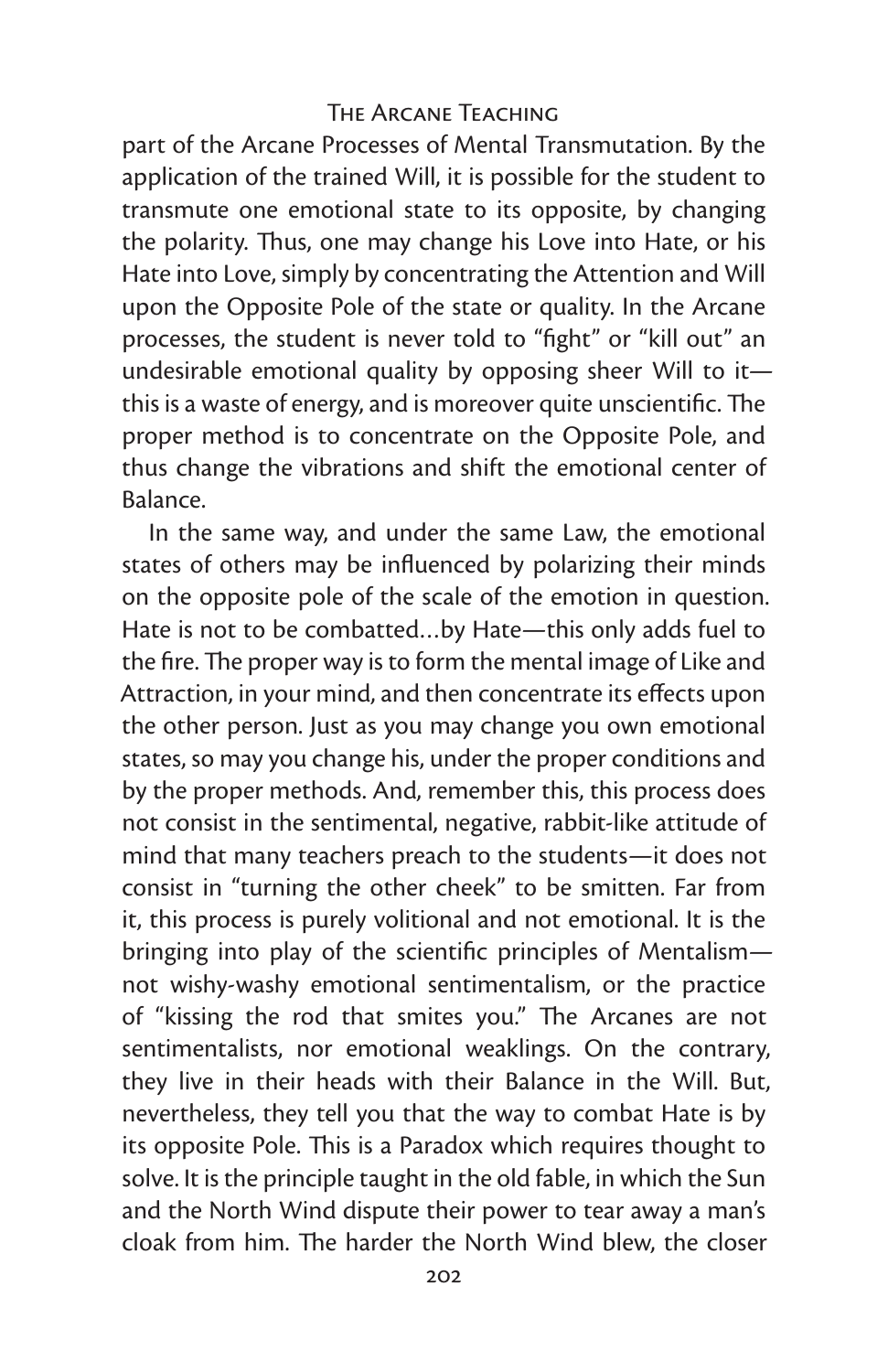# The Secret of the Opposites

the man hugged the cloak around him. But when the Sun tried the effect of its heated rays, the man soon dropped the cloak because he found it uncomfortable. Polarizing in an Opposite, negates the first condition.

If you are strong enough to hear the full truth, listen to these words: The advanced occultist regards *both* Love and Hate as emotions of the "Me" side of oneself. Therefore he rises above both, and neither Loves nor Hates, in the ordinary meaning of the terms. He maintains a balance in his "I," like the man on the tight rope with his balancing pole, first shifting the balance to one side, and then to the other, as occasion renders advisable. He thinks that the slave to Love is as miserable as the slave to Hate—and he avoids both extremes. He finds that the synthesized Love-Hate is in itself but one pole of a Something Else—and he moves up higher to that Something. Instead of being compelled to sail according to the wind of Emotion, he ploughs his way through the Sea of Life by the power of the Steam of Will. He knows the Opposites—the Two Poles—of everything, to be but phases of a Synthesis of opposite qualities. He changes them to suit himself and his purposes. He solves the problem of the "two ends" *by tying them together*. He is Balanced between the Two Poles. He neutralizes unnecessary qualities, and undesirable ones, by changing their polarity. He grasps both horns of the Dilemma. He embraces the Paradox as a Whole. He claims all—but allows naught to claim him. He uses all—but allows naught to use him. Along this road lies Mastery!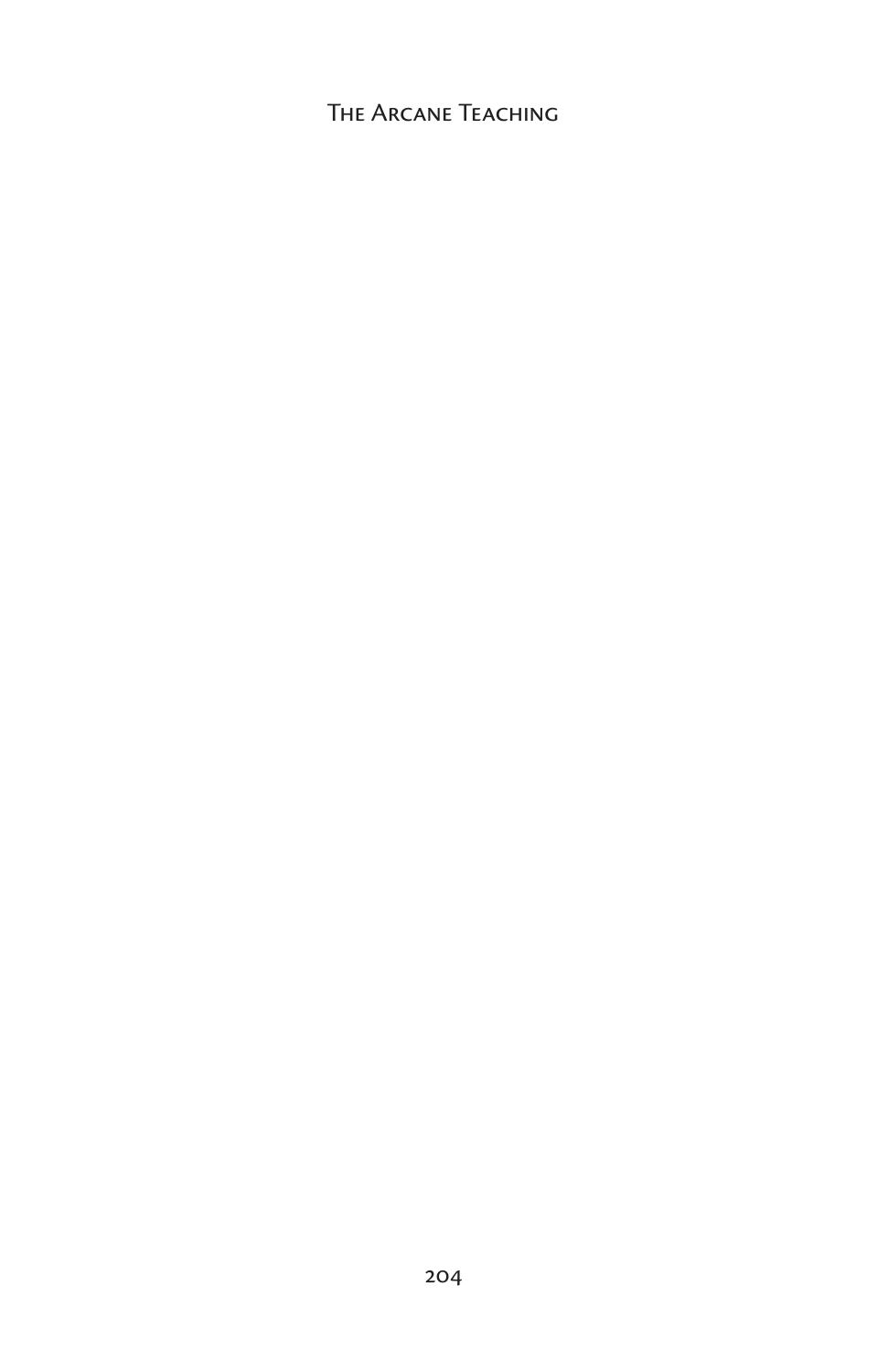# Lesson XX.

# The Secret of Rhythm.

 $L$ et us now consider the Law of Rhythm, the mastery of which constitutes one of the Arcane Secrets. Listen to the Aphorism:

Aphorism xxii. In the Cosmos every thing moves. Every thing is in constant motion. Every thing is undergoing constant change. Every thing "beats time." Vibration is universal, and, manifesting according to the Law of Rhythm, constitutes the difference of degree existing between things on all planes. Every thing moves to‑and‑fro in Rhythm, between its two poles. Every thing rises and falls, in Rhythm, within the limits of its nature. Every thing advances and retreats, in Rhythm, within the limits of its power.

The Aphorism informs us of the truth that in the Cosmos everything moves; is in constant motion; is undergoing constant change. This is one of the fundamental principles of the ancient instruction of the Arcane Teachers, which has been steadfastly adhered to throughout the centuries, until now the most advanced modern science has moved to the same position. Heraclitus, the famous Greek philosopher, who lived nearly twenty‑five hundred years ago, and who was affiliated with the Arcane School, made this principle the basis of his philosophy.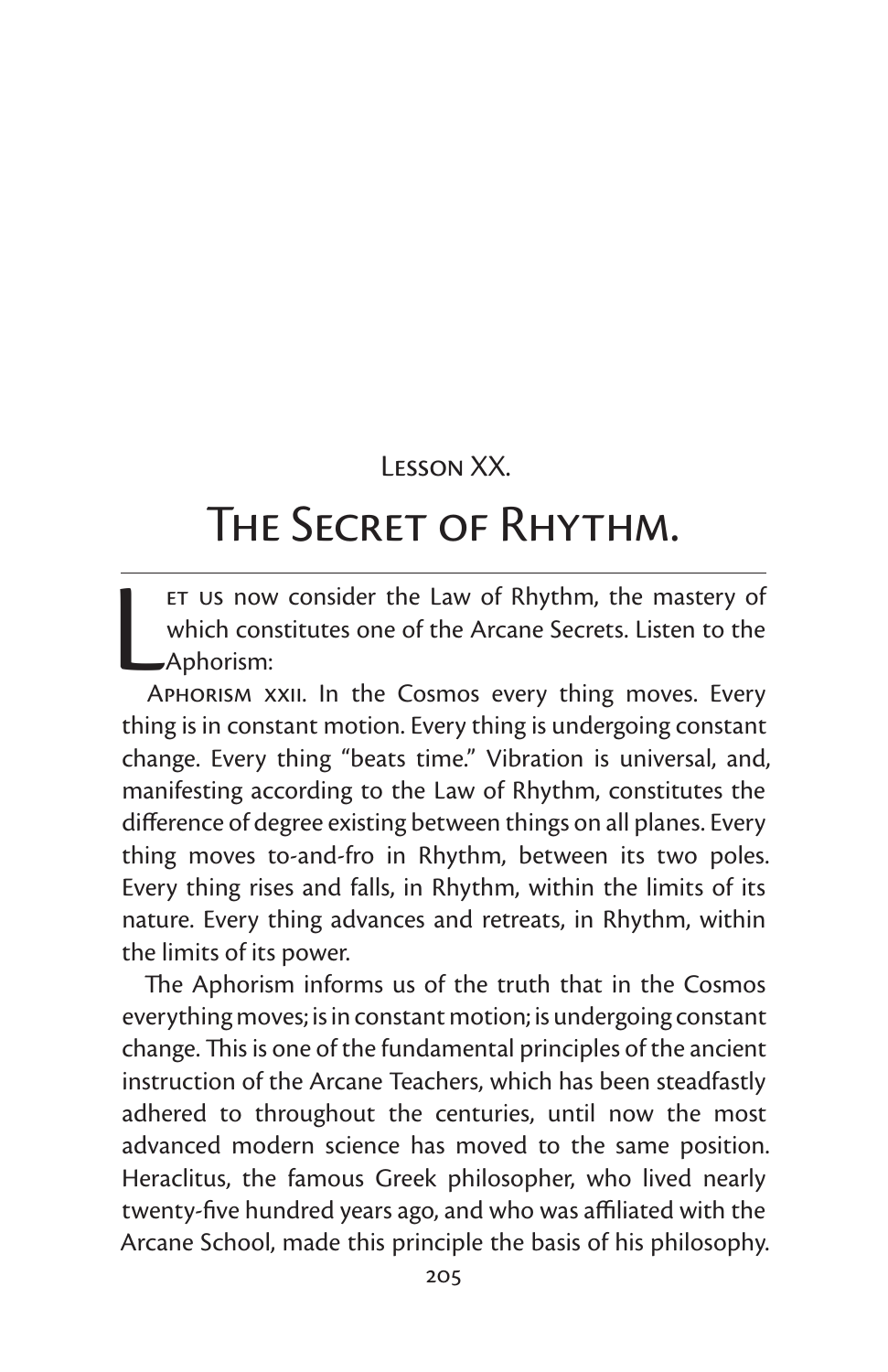His basic principle was: "Everything moves; everything changes; everything is in flux; everything is constantly 'becoming.'" Clodd, the English scientific writer, says: "Nothing escapes the law of change. The shrewd speculations of Heraclitus, the Ionian, who lived two thousand five hundred years ago, that everything is in a state of flux, and, therefore, that the universe is always "becoming," have added confirmation in every discovery of modern physics." Buddha (B. C. 600) said: "Everything changes but Change."

Huxley said: "The more we learn of the nature of things, the more evident is it that what we call rest is only unperceived activity; that seeming peace is silent but strenuous battle. In every part, at every moment, the state of the cosmos is the expression of a transitory adjustment of contending forces; a scene of strife in which all the combatants fall in turn. What is true of each part is true of the whole. Natural knowledge tends more and more to the conclusion that 'all the choir of heaven and furniture of the earth' are transitory forms or parcels of cosmic substances wending along the road of evolution, from nebulous potentiality, through endless growths of sun and planet and satellite; through all varieties of matter; through infinite diversities of life and thought; possibly, through modes of being of which we have neither a conception, nor are competent to form any, back to the indefinable latency from which they arose. Thus the most obvious attribute of the cosmos is its impermanence."

The universal and ceaseless motion of all things is caused, of course, by the operation of the Principle of Motion—one of the Three Cosmic Principles, which acts upon Substance in the many manifestations arising principally from the action and reaction of the dual principles of, or rather the opposite poles of, Attraction-Repulsion. Its forms and varieties are as manifold as are those of Substance, or Consciousness—that is to say, they are practically infinite. The basic activity of Motion, however, is that which we call Vibration, of which the Aphorism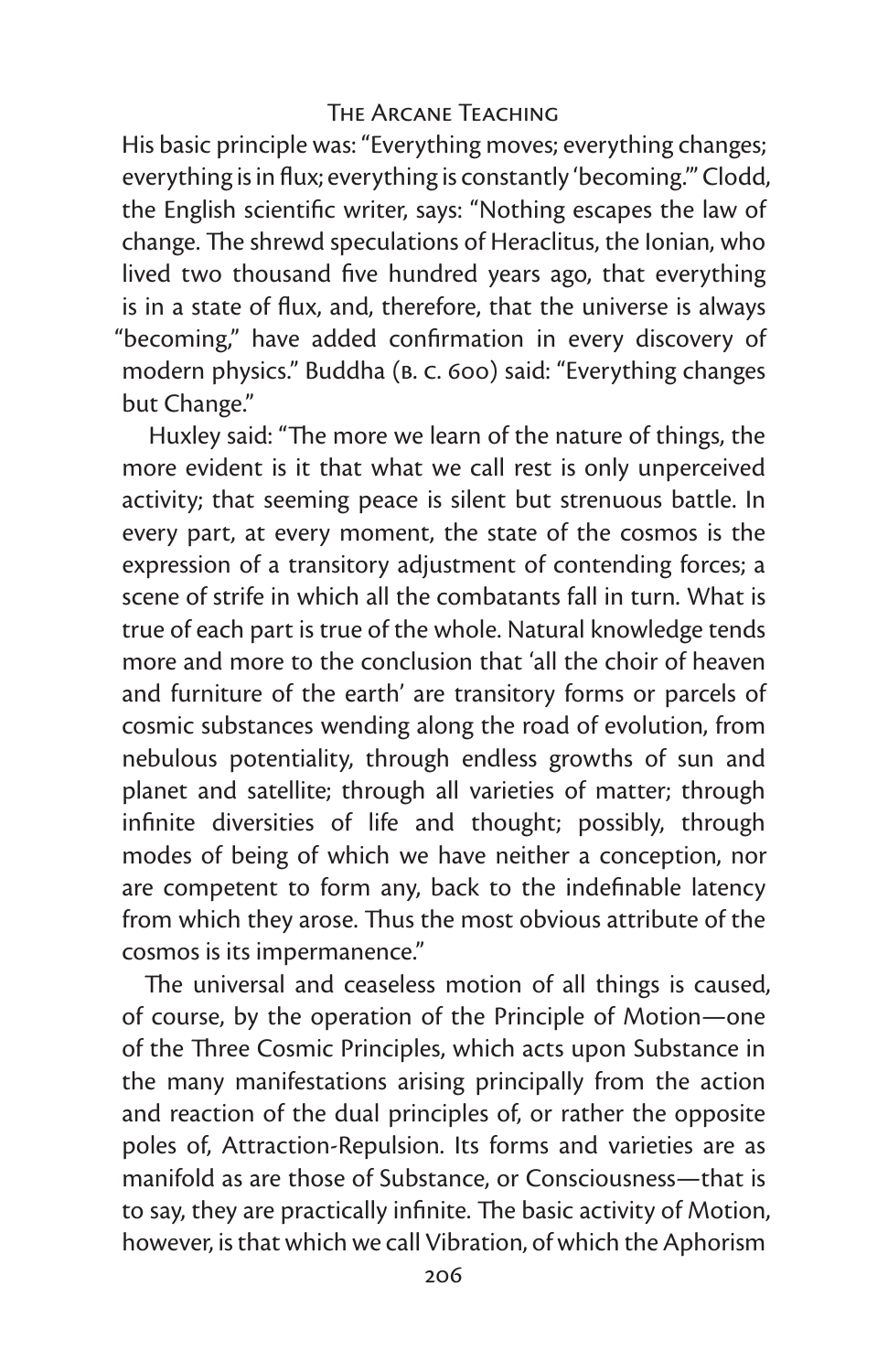## The Secret of Rhythm

says; "Vibration is universal, and manifesting according to the Law of Rhythm, constitutes the difference of degrees between things on all planes." Modern Science now stands "on all fours" with the Arcane Teaching in this respect, and not only holds that all things are in constant vibration, but also, that the rates of vibration determine the difference in the elemental nature of all things. Everything, from the tiny corpuscle, or electron, of which the atoms are composed, to the greatest masses of matter known to us, manifest the law of Rhythmic Vibration. Moreover, Science has demonstrated that the sole difference between the "elements" which make up the different forms of matter, arises from the rate and degree of vibration manifested by the electrons composing them—that is to say, they are *but varying degrees of vibration*. The difference between Gold and Lead consists but of differences in Vibration. The difference between Light and Beeswax is but a difference in Vibration.

In previous lessons you have seen that the Cosmos, when resolved into the Infinity of Nothingness, is practically Motionless—the Principle of Motion is in a condition of Absolute Rest. And yet, that Absolute Rest is analogous to Motion of such a high degree of Vibration as to be practically Motionless and at Rest. In this condition, or state, the two poles of Motion have been resolved into one—the extremes have merged—Absolute Motion and Absolute Rest are seen to be identical. But from the first Dawn of the new Cosmic Day, there is manifested Vibration on a constantly descending scale, until the lowest point is reached—then the upward trend begins. And in these varying degrees of Vibration is manifested every thing that is in the Cosmos, not only the physical things, but also the mental states. Every mental state, of any and all kinds, has its own degree of Vibration, which makes it what it is, and constitutes its difference from other mental states. And these mental Vibrations may be transmitted from one brain to another, in the phenomena of Mentalism.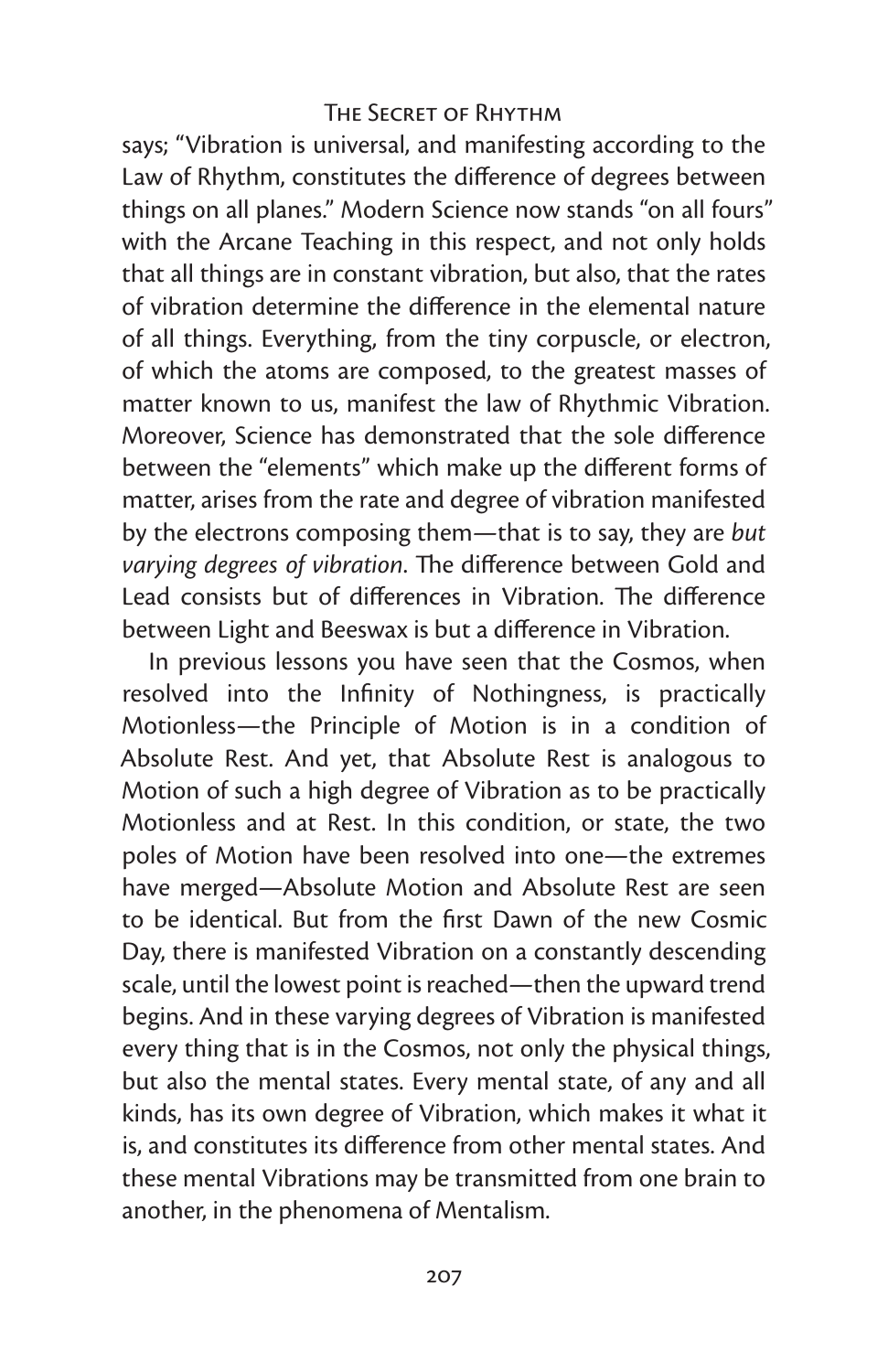It should not be necessary here to inform the student that that which we call sound, light, heat, magnetism, electricity, the X‑Rays, and other forms of energy, are but varying forms of Vibration. And that even the most solid piece of material substance—a diamond or piece of steel, for instance, is composed of a countless number of tiny atoms, which in turn are composed of minute electrons or particles—all in constant vibratory motion, manifesting intense energy, dashing about and circling around each other, bounding and rebounding from each other, each atom resembling a solar system with its circling planets in constant motion. The elementary text-books on physical science inform their readers that every thing, and all things, of which we have any knowledge through our senses, are but appearances arising from differing rates of Vibration. And that, moreover, our only consciousness of them is the result of Vibration.

But, what of the "Law of Rhythm" which causes everything to "beat time," as the Aphorism states? Let us consider this Law, for it has a very important bearing upon Mental States and phenomena. "Rhythm," according to the accepted usage, is "movement in measured time," the most familiar instance of which is the "time" in music, which is measured by the "beats" of the metronome or the baton. And scientific investigation, as well as the ancient occult teachings, show us that *everything in the Cosmos "beats time,"* and moves in accordance with Rhythm. We see this in the swing of the planets; the beating of the human heart; the in-breathing and out-breathing of the lungs; the rise and fall of the tides; and in the operation of Vibration on every plane, in every thing. As Vibration is universal—so Rhythm is universal.

A moment's thought will show you that all the phenomena in Nature manifest this law of Rhythmic movement between two extremes. There is always the ebb-and-flow of things. Always the rhythmic swing of the pendulum between the two extremes of the thing. Day is succeeded by night; summer by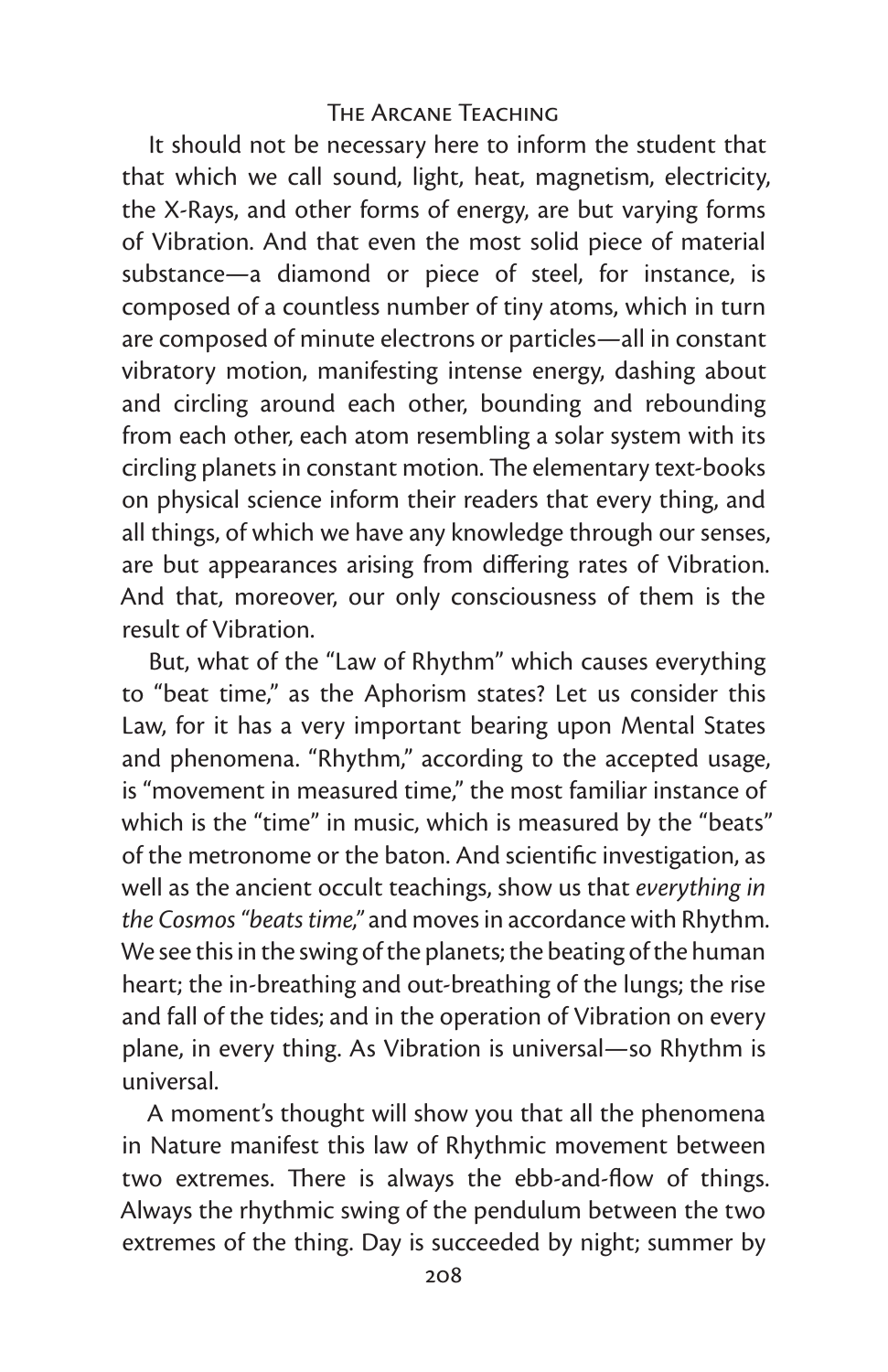## The Secret of Rhythm

winter; action by reaction; work by rest; activity by inactivity; intermittent symptoms in diseases; "good times" by "bad times" in business; exaltation by depression. On every plane may be observed instances of this universal "pendulum swing" of Rhythm, which carries the thing to-and-from between its two polar extremes. As the Aphorism says: "Everything moves to‑and‑fro, in Rhythm, *between its two poles*. Everything rises and falls, in Rhythm, *within the limits of its nature*. Everything advances and retreats, in Rhythm, *within the limits of its power.*" Modern science holds that the Evolution of worlds must have had its precedent Involution, and the Evolution must be followed by Devolution—and so on, to Infinity. It holds that just as the suns and planets were evolved by stages from the nebulæ, so must they return to the nebulæ, in time; again to begin a new series of evolutionary world‑building. Notice the quotation from Huxley, in the first part of this lesson. Herbert Spencer makes this law of Rhythm one of the principles of his philosophy.

The Arcane Teaching also shows the Law of Rhythm to be operative in the form of the Days and Nights of the Cosmos the swing of Rhythm between the Manifest Cosmos and the Unmanifest Cosmos. The Law of Polarity, and the Law of Rhythm are twin‑laws—they are bound to each other for Eternity. You will notice the resulting effect, that the rise and fall, or rhythmic pendulum swing, is determined, governed and restrained by the length of the scale of Polarity. Nothing can swing beyond the limits of its poles—nothing can exceed the limits of its nature or power. Consequently, if a thing swings far in one direction, it swings back equally far in the other. If its swing is great, its extremes are widely apart—if the swing is small, then the extremes are close together. The pendulum illustration may be applied to the phenomena on all planes. A short beat of the metronome allows the rod to move only a short distance each way—the long beat admits of a wide swing. And so, those who enjoy keenly also suffer keenly; while those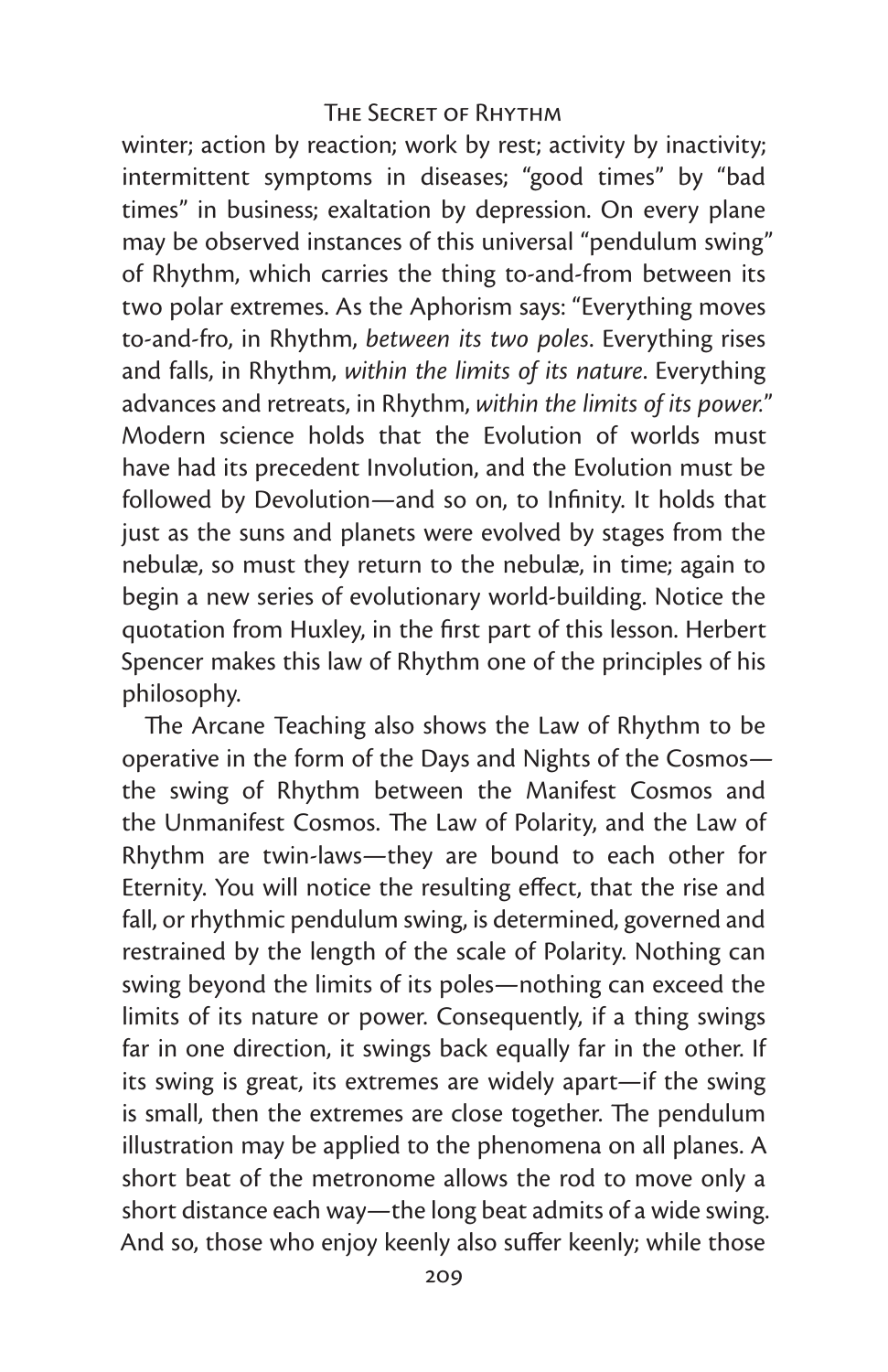whose natures allow of but limited suffering, are also capable of only a limited degree of capacity for enjoyment. A pig suffers but little, and enjoys but little; while a highly organized, sensitive, "high strung" human being, suffers the joys of heaven at times, and also the pain of hell at others. The pendulum swings as far in one direction as in the other. *Only by a Mastery of Mental Rhythm can man hope to escape the pain that his high development would otherwise bring him.*

The Arcane Teachers instruct their pupils in the Art of Mental Transmutation, by an understanding of which they may apply the energy and power of Mental Vibrations intelligently, and under the control of the Reason and the Will. When it is understood that the difference between Mental States is like the difference between the Physical Elements—merely a rate of Vibration then Mental Transmutation or Mental Alchemy, becomes as real as the Physical Transmutation, or Physical Alchemy, of the ancients, which science is now on the eve of rediscovering. An understanding of this give one the Mastery of Self, and also the Secret of Mentalism. Moreover, an understanding of the Law of Rhythm enables one to take advantage of the flood-tide of Mental Rhythm, and a neutralizing or rising above the ebb-tide. With an understanding of the Law of Balance, one may so balance and counter‑balance himself that he is not disturbed by the backward swing of the pendulum of Rhythm, but instead may take advantage of its energy and transmute it into desirable things. In this understanding comes the Poise of **Power** 

Let us now consider the Law of Cyclicity, which is akin to the Law of Rhythm. Listen to the Aphorism:

Aphorism xxiii. Cyclicity is akin to Rhythm, and arises by reason of it. All events tend to move in Cyclic Trend—in constant circular movement of continuous recurrence. The only escape from Cyclicity is found in the process of transmutation into Spirality. This is accomplished by Advancing the Central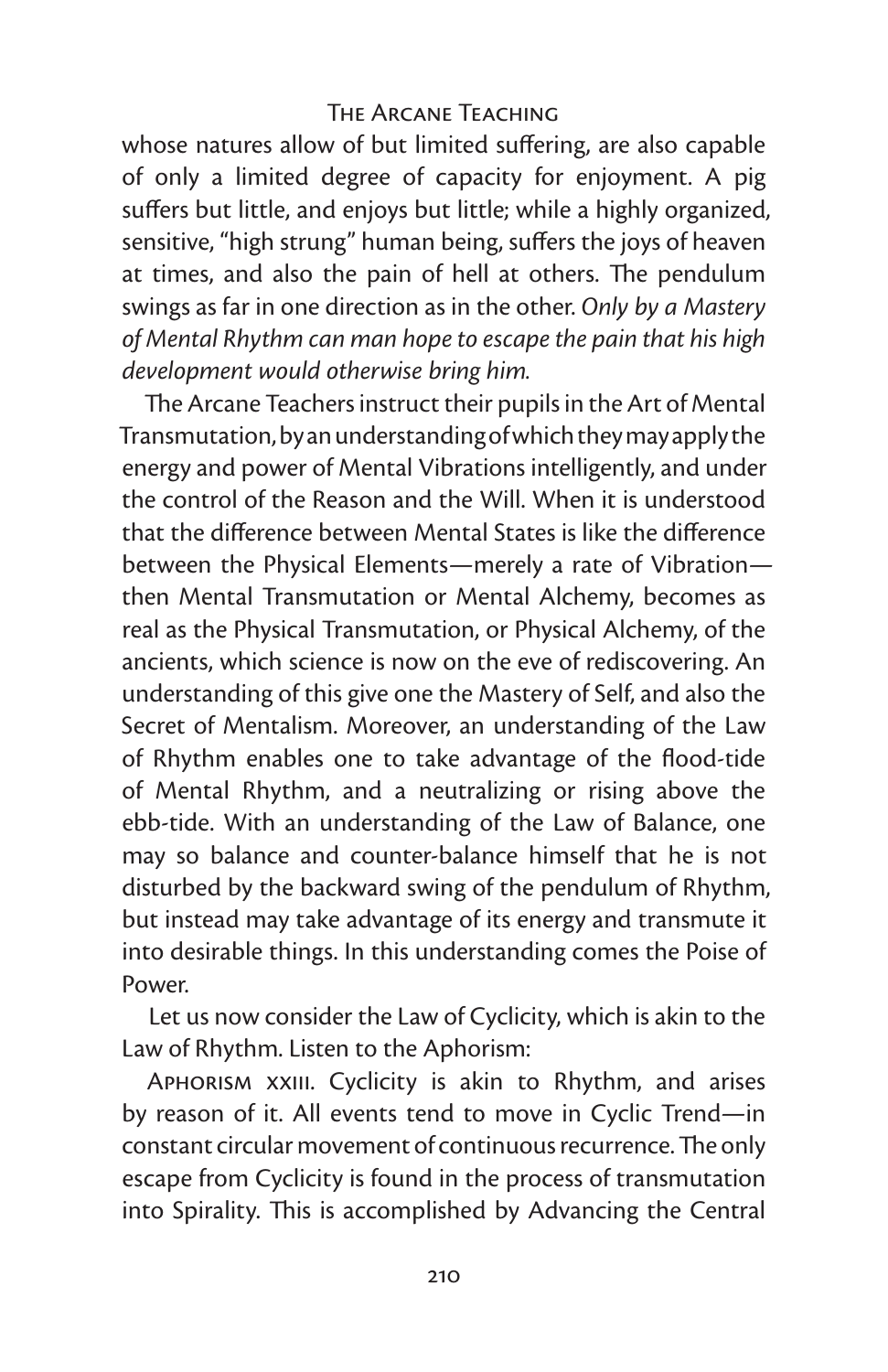#### The Secret of Rhythm

Point of Motion. The conversion of the Circle into the Spiral is one of the highest forms of Mental Alchemy.

The Law of Cyclicity manifests in the universal tendency of things to swing in circles. Cyclicity is an outgrowth, or more complex form, of Rhythm. The primal manifestation of Rhythm is action to-and-fro in a straight line or path—a movement backward and forward between the limits of the poles. This would be the invariable movement if the particular force manifested were the only manifestation of force or energy in that particular field of the Cosmos. But when the swinging pendulum (free to move in *any* direction) is subjected to the conflicting attractions and repulsions of other manifestations of force and energy, then is manifested the universal tendency toward the *circular* trend—the tendency to convert the straight path of the swing into a circular path or cycle. The action and reaction, the attraction and repulsion, arising from the conflict between the force of the Rhythmic swing in a straight line on the one hand, and the attractive and repellant forces from without, on the other hand, tend to swing the moving thing in a perfect circle around a Central Point of pivotal centre. And these conflicting forces are in operation through the Cosmos, and the manifestation of Cyclicity may be noticed on all planes. There is ever the evidence of the cyclic trend of things and events—the tendency to move in circles. The electrons in the atoms move in circles, just as do the planets around the sun; and just as does the sun move around some other center in space. The highest occult teachings, as well as the highest speculations of science, inform us that there is always a movement in circles around some given point; and the movement of *this* center of motion around some other center; and so on to Infinity.

The Aphorism states that: "All events tend to move in cyclic trend—in constant circular movement of continuous recurrence." And the experience of man, aided by the reports of history, bear out this statement. The student of human history is struck by the continuous cyclic trend manifested throughout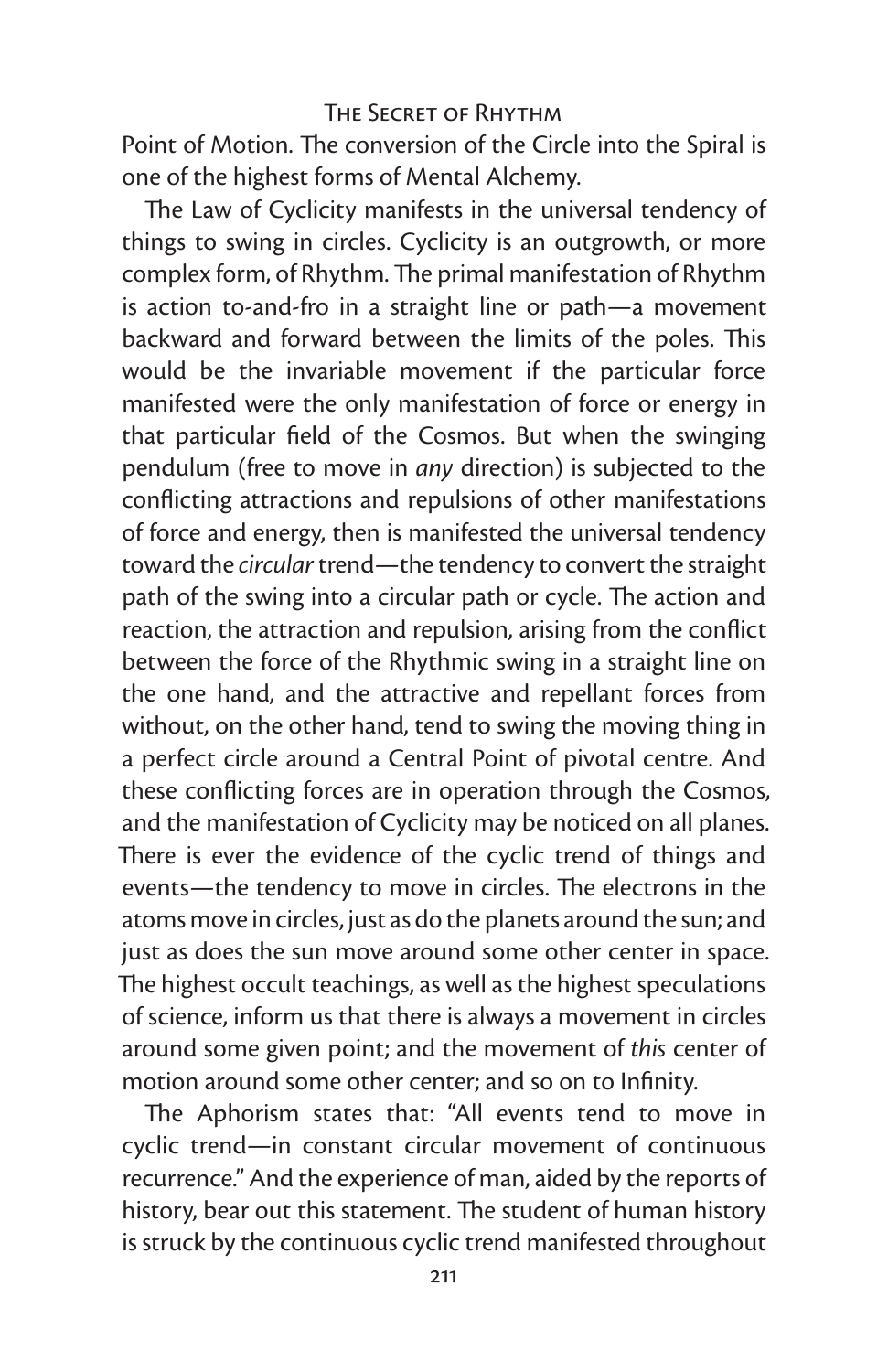the ages of history. The student of philosophy is attracted by the same evidence in his own field. And so it is with every field of human thought—Cyclic Trend is noticeable everywhere. Races and nations rise, flourish, decline and fall; only to be succeeded by others traveling over the same lines. "Westward, the star of Empire takes its flight," the center of political power constantly changing. The civilizations of Atlantis, Egypt, Chaldea, Rome and Greece arose and passed away. Our civilization is but traveling over the same general lines. All forms of political government, monarchic, autocratic, democratic, in all their variations, were known in the past as in the present. The same law is observable in the history of philosophical thought. Theories popular in Greece over two thousand years ago afterward fell into disrepute, but are now again forcing their way to the front. The scientific theories of Causation, Continuity, Determinism, and Evolution were popular in Ancient Greece over two thousand years ago. And they were likewise popular in Ancient Egypt and in India centuries before that time. Fashions in literature, dress, and manner constantly recur—traveling 'round and 'round their little circles. Laugh as we may at the absurdity of fashion in dress, nevertheless it proceeds according to Cyclic Law. Religious ideas are as old as the world—pantheism, polytheism, monotheism, and atheism—all have played their parts of fashion in religious thought, over and over again—and will play them again. The present‑day revival in interest in occult thought arises from the same law.

And the life of individuals manifests the same trend and tendency. A little thought will convince you that the majority of people travel in circles in life. The same old thing over and over again, recurring at intervals of greater or lesser duration, according to the "nature" of the person. The majority of persons are like the squirrel in the cage who travels all day on his whirling wheel—but ends where he began.

"But," you may say, "if the Cosmos travels around in a continuous circle it would never progress or advance into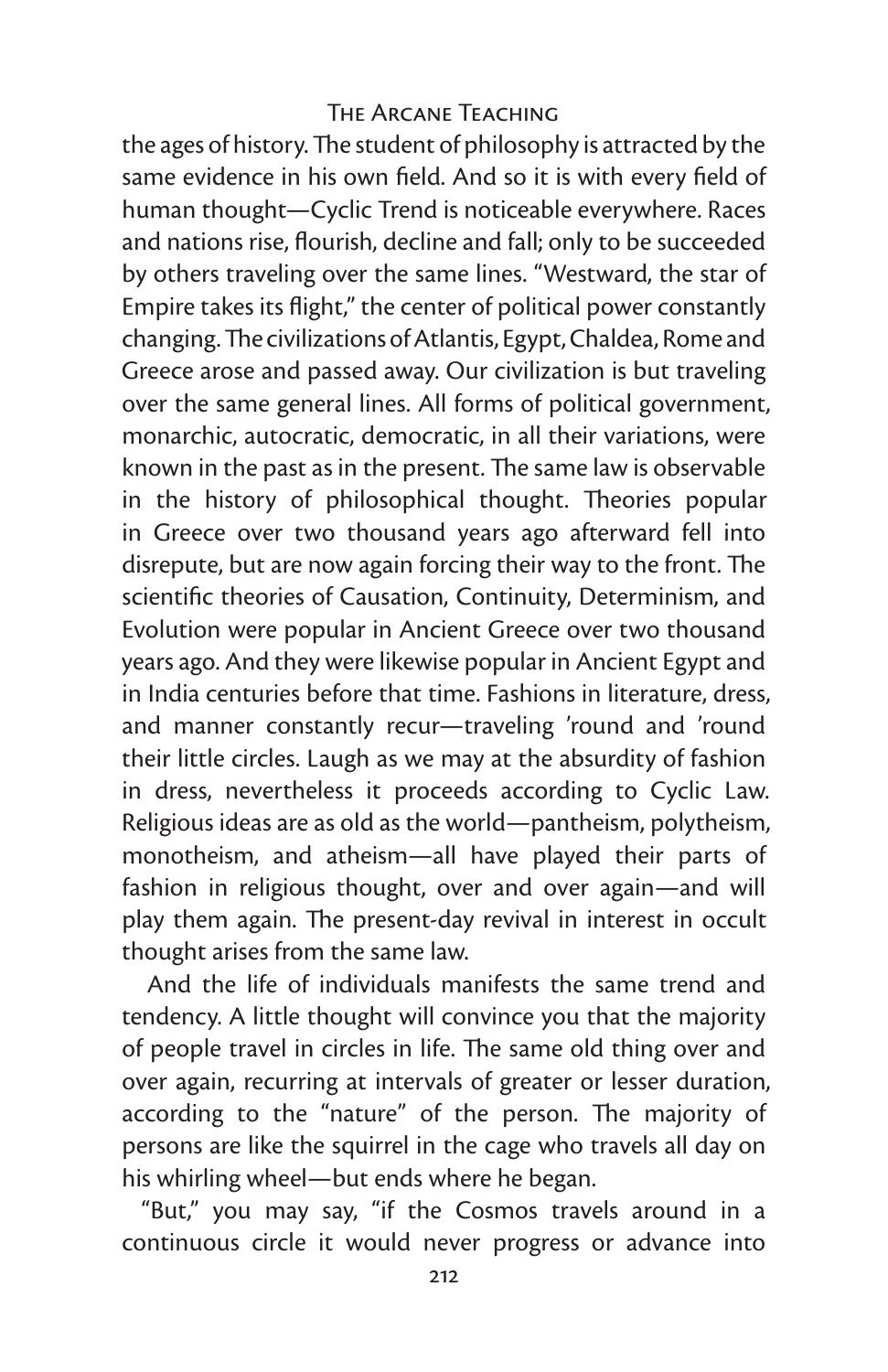### The Secret of Rhythm

increased consciousness." Very true! And if the individual continued in the "constant circular movement of continuous recurrence" he would never advance on The Path. The Aphorism gives us the Secret when it says: "The only escape from Cyclicity is found in the process of transmutation into Spirality. *This is accomplished by advancing the Central Point of Motion*." If the Central Point of Motion of a Circle is moved forward, then the Circle is converted into a Spiral. The Central Point is advanced in the Cosmos by the Cosmic Will urging forward the entire Cosmic Process, and thus converting the Cyclic Trend into a Spiral Trend—onward and upward, in advancing and rising circles toward Progress.

And by a similar process, the Individual may convert the Circle of his Life Motion into an Advancing and Rising Spiral, which while carrying him around the Life Circle will at the same time raise him a stage higher at each turn. While apparently traveling around a circle, like the average person, he will be *a stage higher at each turn*. The Mountain of Attainment, around which winds the Spiral Path, is traveled only in this way. 'Round and 'round the Pilgrims travel, seemingly retracing the same steps—but in reality reaching a stage higher each circle they make. They often complain (until they learn better) saying, "I have gone 'round and 'round, and still reach nowhere." But when they compare their present stage with that of a year ago, they see that they have *advanced*. Is this not the case with you, friend? Have you not used these very words? Heed the lesson!

By advancing the Central Point, by the WILL, the wise and strong convert the Cycles into Spirals, and thus attain and advance. As the Aphorism says, this "is one of the highest forms of Mental Alchemy."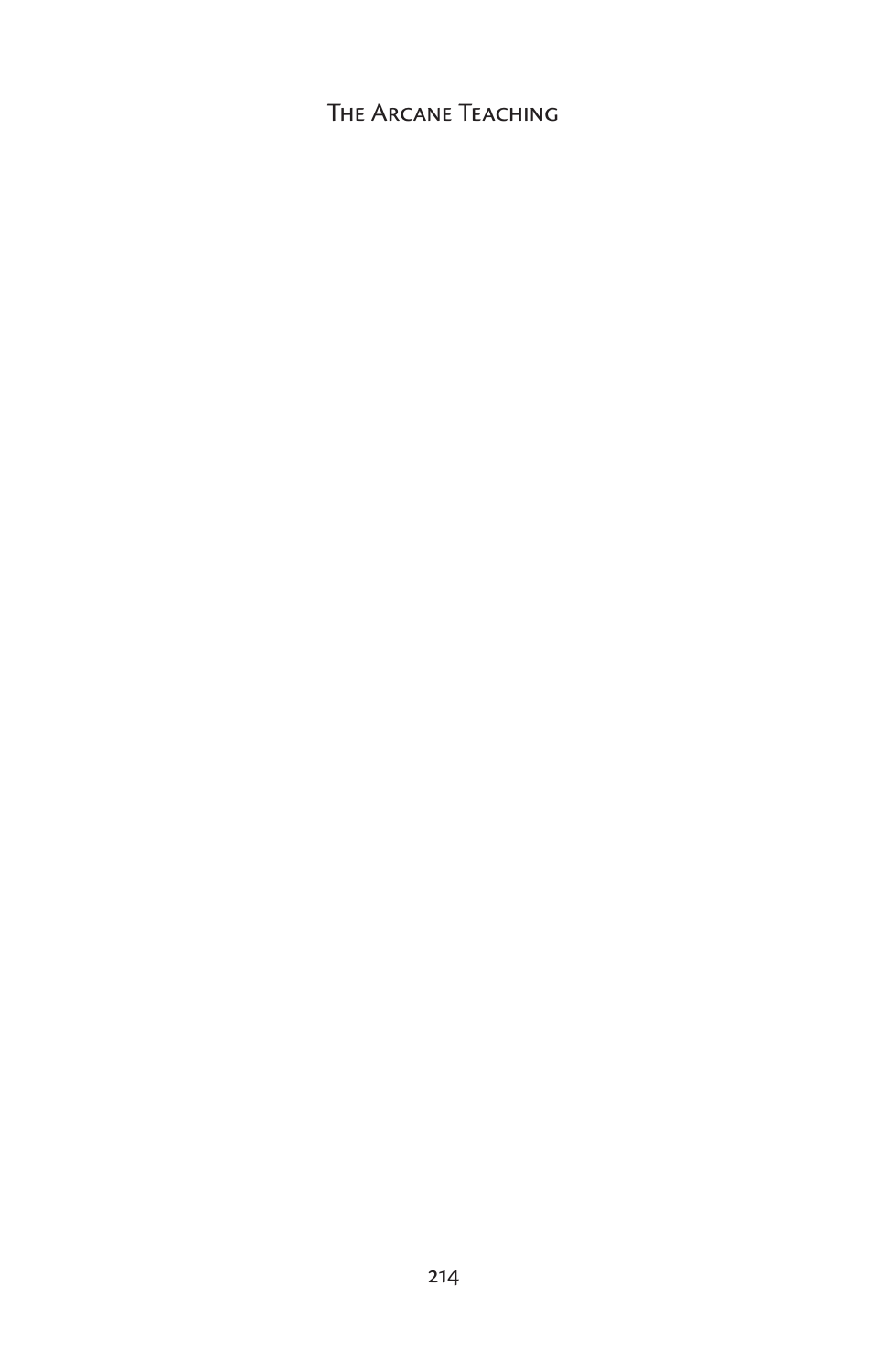# Lesson XXI.

# The Secret of Balance.

ET US now consider the Law of Balance, the mastery of which constitutes one of the Arcane Secrets. This Law may be considered in its three phases of Counterbalance, Compensation, and Poise, respectively. Let us now conside et us now consider the Law of Balance, the mastery of which constitutes one of the Arcane Secrets. This Law may be considered in its three phases of Counterbalance, first phase, viz., Counterbalance. Listen to the Aphorism:

Aphorism xxiv. Know ye, that in the Cosmos every thing is Counterbalanced. Every thing is set‑off and offset by other things. There is always Check and Countercheck in every manifestation, on every plane, of the Cosmos.

This first phase of Balance, which is known as "Counterbalance," is a law, the operation of which is evident to every investigator of physical science. "Balance" in the Arcane usage may be defined as: "Equipoise; equilibrium; and equality of weight or force." "Counterbalance" is defined as: "Compensating balance; weight or force opposing equal weight or force." This phase of the Law of Balance, like its other phases, arises from the existence and operation of the Law of Opposites, or Polarity. Everything in the Cosmos is dual. There is always something opposed to, counterbalancing and checking something else. The Manifest Cosmos could not exist and remain operative without this law. Just as the watch or clock requires a nicely adjusted system of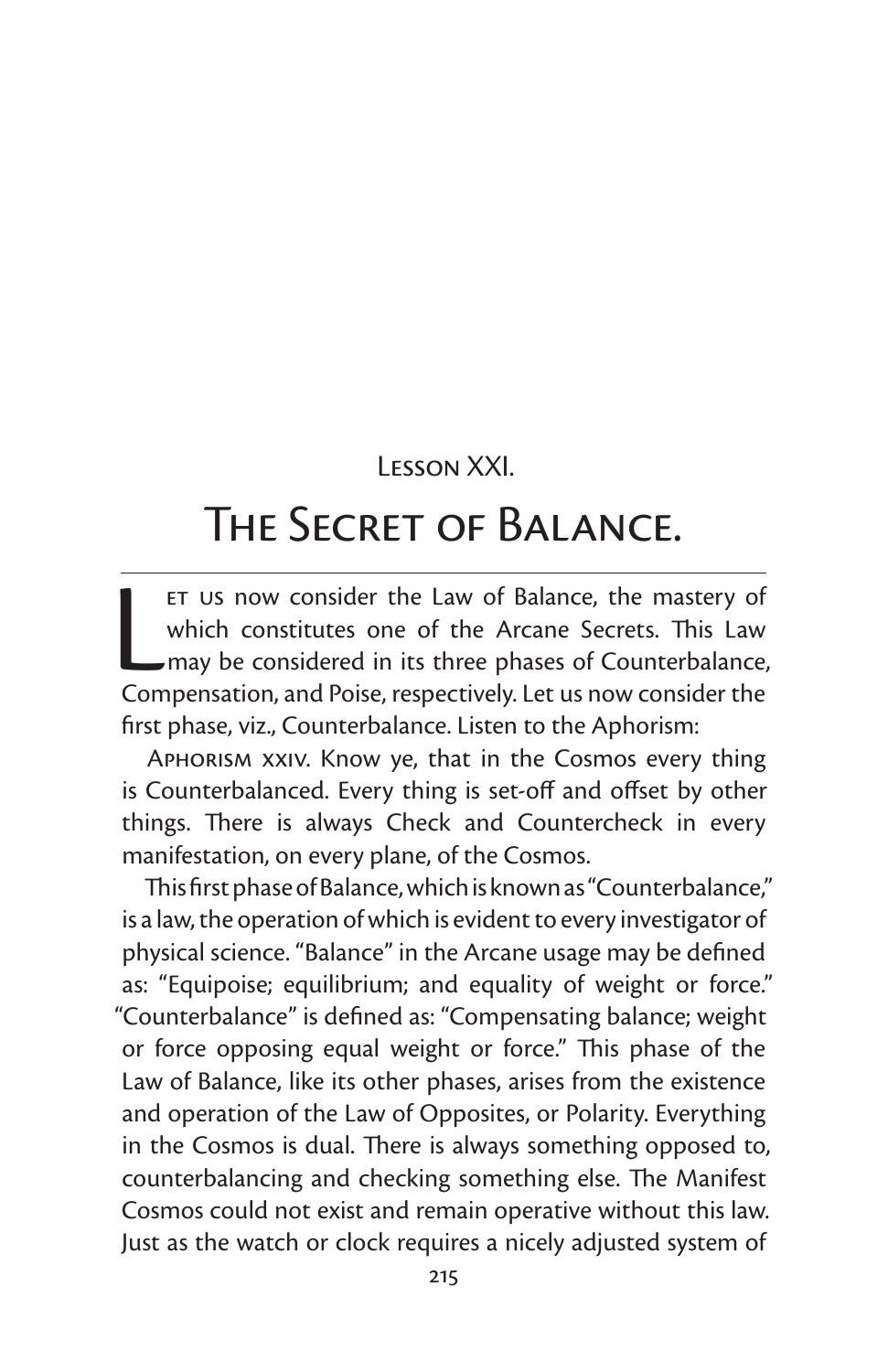counterweights, countersprings, and counterbalances, in order that their opposing action may render the movement of the timepiece uniform and regular, so does the Cosmos require, and possess, an equally nicely balanced and counterbalanced system, in order that its activities may be uniform and regular.

The regular and uniform movement of the planets around the sun is made possible only through the operation of the counterbalancing forces of centrifugal and centripetal gravity, the former manifesting in the tendency of the planet to fly from the central point, the sun; and the latter manifesting in the tendency of the planet to move toward the central point, the sun. The counterbalance of these two opposing tendencies produces regular and constant movement in the elliptic orbit.

In the same way the two phases of Force or Energy oppose and counterbalance each other—one tending to build up, and the other tending to tear down. Some authorities have adopted the use of the term "Force" to designate that form of Motion which tends "to bind together two or more particles of ponderable matter, and which retards or resists motions tending to separate such particles"; for instance, Gravitation, Cohesion, Chemical Affinity, etc. The same authorities use the term "Energy" to designate that form of Motion which tends "to separate two or more particles of ponderable matter, or of the ethereal medium, or which resists or retards the Force tending to bind them together." Clodd says: "If Force had unresisted play, all the atoms in the universe would gravitate to a common center, and ultimately form a perfect sphere in which no life would exist, and in which no work could be done. If Energy had unresisted play, the atoms in the universe would be driven asunder and remain forever separated, with the like result of changeless powerlessness. But with these two powers in conflict…the universe is the theatre of ceaseless redistributions of its contents."

All through living Nature is this same law of Counterbalance in force. The plant‑life nourishes the animal‑life, and the latter by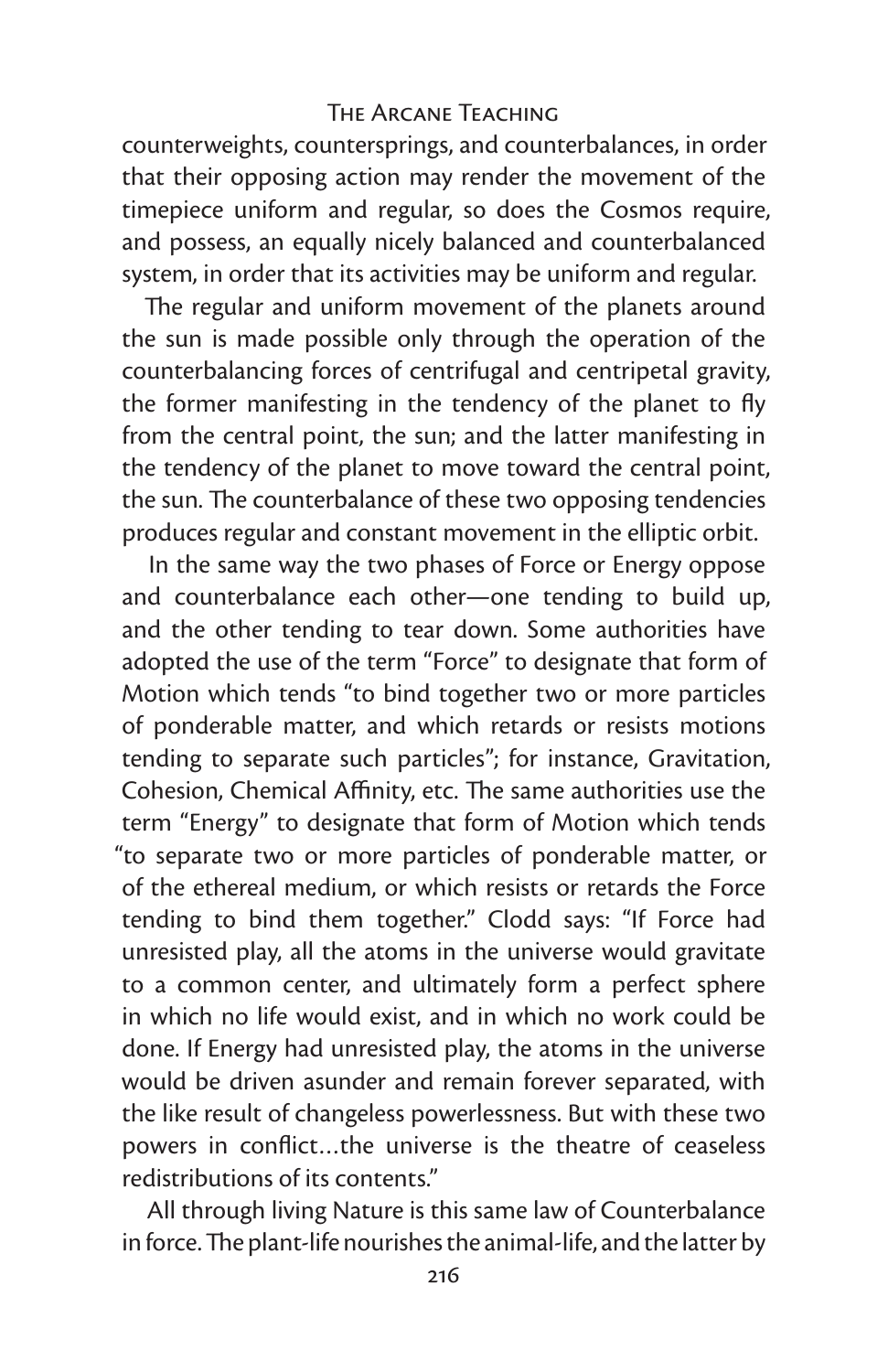means of its waste matter and its disintegrating forms nourishes the former. Moreover, the very *breathing* of the two great forms of life, tend to support life in each other. Animals breathe in oxygen in order to support life, and breathe out carbonic‑acid gas, the latter being poisonous to animal-life. At the same time the plants, under the action of the sun's rays, break up the carbonic‑acid gas, absorbing the carbon which nourishes plant‑life, and releasing the oxygen needed by animal life. Thus the refuse element of the plant is the life‑giving element of the animal; and the refuse element of the animal is the life‑giving element of the plant. As Emerson says: "Whilst the world is thus dual, so is every one of its parts. The entire system of things gets represented in every particle. There is somewhat that resembles the ebb and flow of the sea, day and night, man and woman, in a single needle of the pine, in a kernel of corn, in every individual of every animal tribe. There action, so grand in the elements, is repeated within these small boundaries. For example, in the animal kingdom the physiologist has observed that no creatures are favorites, but a certain compensation balances every gift and every defect."

In Nature there is always the operation of the "Check and Countercheck" mentioned in the Aphorism. Each life-form is kept in check by some other life-form. If this were not so, particular life-forms would overrun the earth. Darwin says; "There is no exception to the rule that every organic being naturally increases at so high a rate, that, if not destroyed, the earth would soon be covered by the progeny of a single pair." Clodd adds; "If all the offspring of the elephant, the slowest breeder known, survived, there would be in seven hundred and fifty years nearly nineteen million elephants alive, descended from the first pair. If the eight or nine million eggs, which the roe of a cod is said to contain, developed into adult cod-fishes, the sea would quickly become a solid mass of them. So prolific is its progeny after progeny that the common housefly is computed to produce twenty‑one millions in a season; while so enormous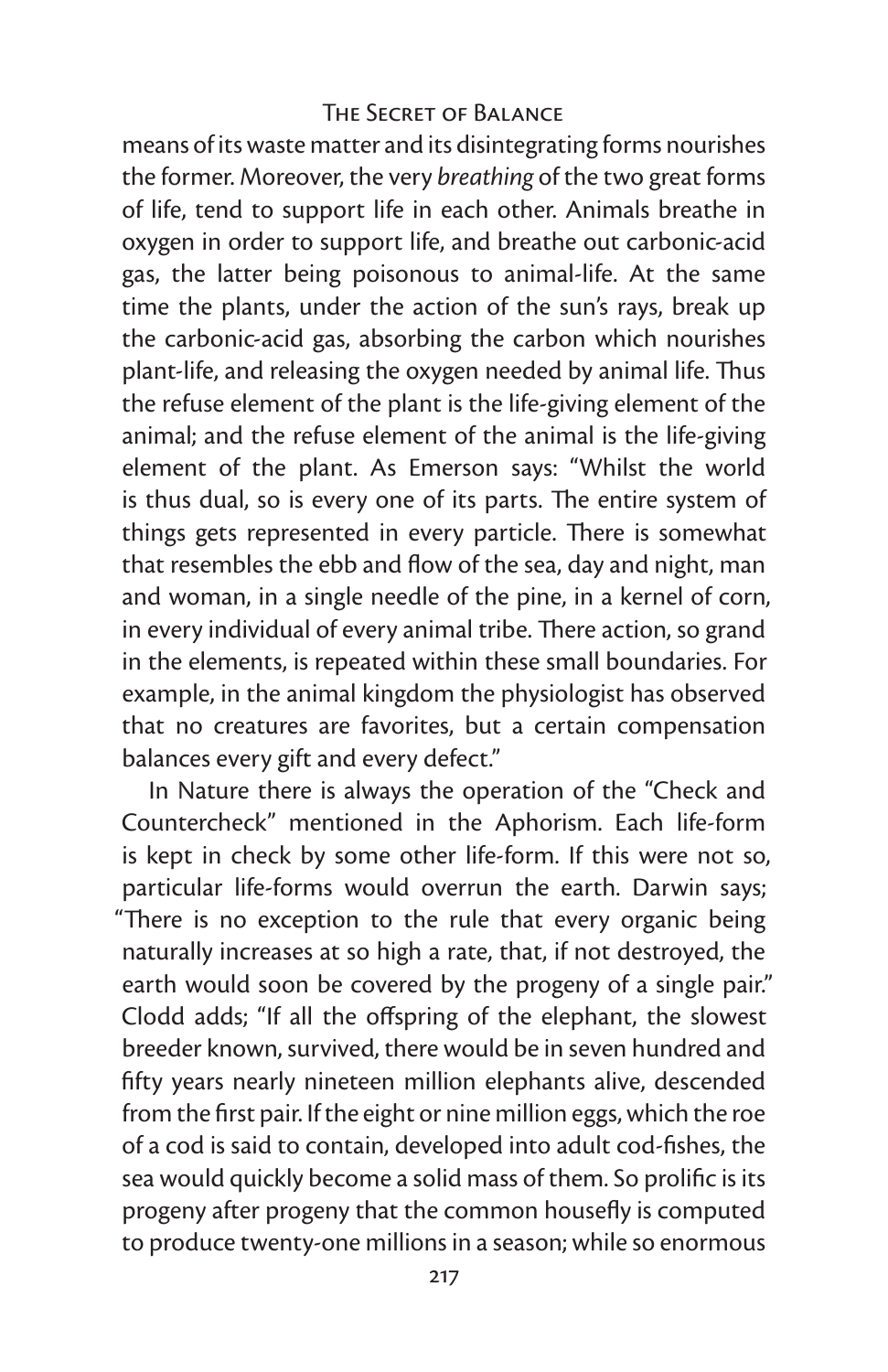is the laying power of the aphis, or plant‑louse, that the tenth brood of one parent, without adding the products of all the generations which precede the tenth, would contain more ponderable matter than all the population of China, estimating this at five hundred millions."

It is the same in plant life. If any single species were to remain unchecked, the entire globe would be covered with it inside of less than twenty years. The fungi, and other lower organisms, multiply so rapidly (some a billion-fold in an hour) that they would cover the earth in a year, if not counterchecked by nature. But the countercheck is always there. Each animal, plant or fungus has its natural enemy which preys upon it for food. *Every living thing lives upon other living things*—each according to its kind. This is one of the forms of Nature's counterchecks. This law is brought forcibly to mind when certain plants or animals are transported to other regions, without their natural enemies accompanying them, the result being that they speedily become a danger to the land, and their natural enemies have to be brought to the new region to keep them in check. Students of Evolution see in Natural Selection, and other laws of Evolution, many phases of Counterbalance and Countercheck in the Cosmos—the working out of the law that "Everything is set‑off and offset by other things," as the Aphorism says.

And now let us consider the second phase of the Law of Balance—the phase of Compensation—the Debit and Credit phase of the Cosmic Activities. Listen to the Aphorism:

Aphorism xxv. Know ye, that there is always a Cosmic Debit and Credit. In the Cosmos there is Absolute Compensation. The Cosmic Accounts are always evenly balanced. There is nothing furnished Free—No thing given for Nothing—in the Cosmos. The Equivalent is always demanded and rendered. The Price for Every Thing is always fixed—and Paid.

The truth embodied in the above Aphorism is recognized by the world's greatest thinkers, although the average person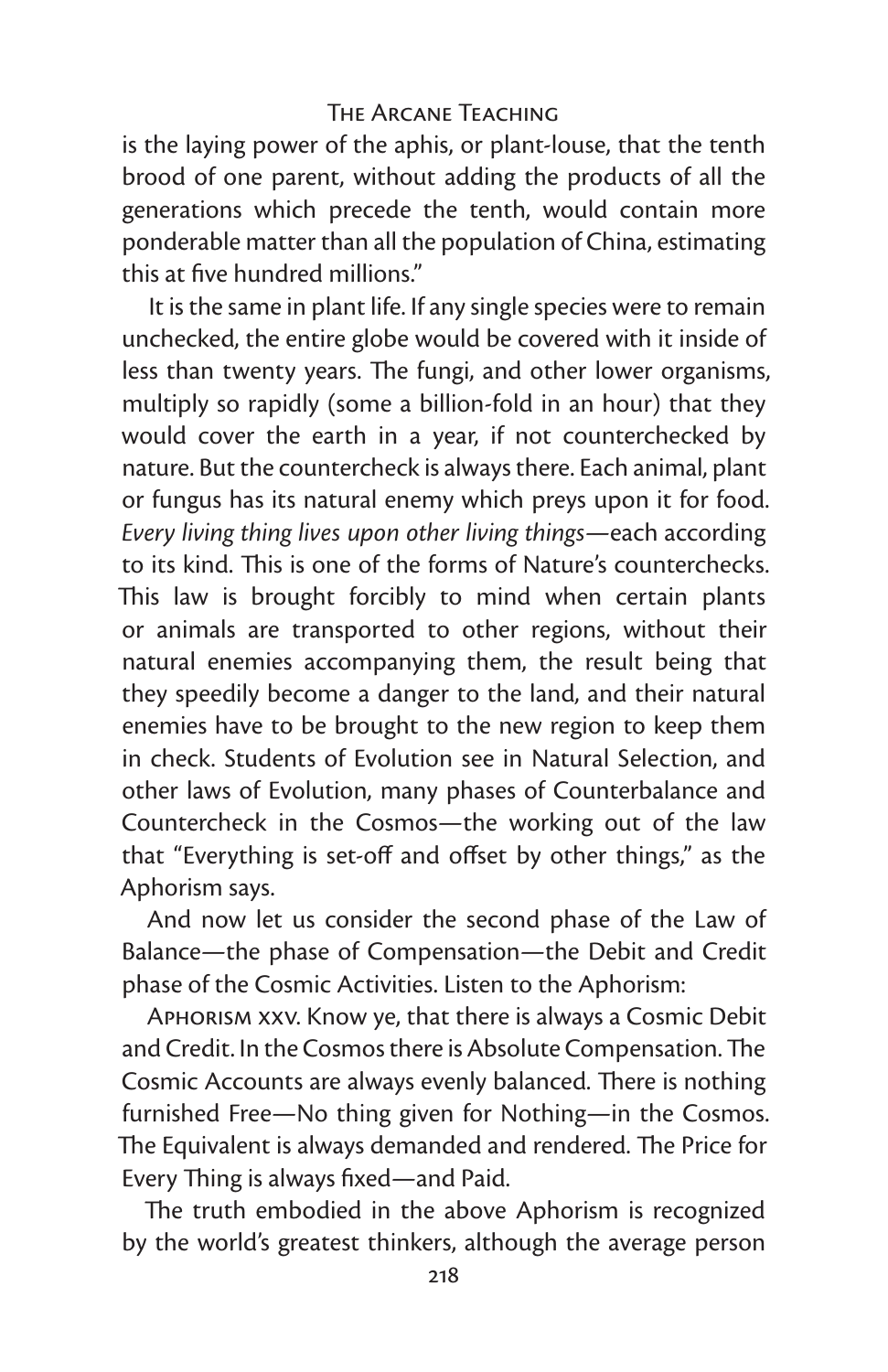endeavors to deny it, and refuses to look the Truth in the face. That wonderful essay upon "Compensation," by Emerson, carries the truth to every open mind. All true philosophers have recognized the principle as in existence. Any one may see the fact, if he will stand apart and view the world‑picture in the proper perspective. The idea of Compensation is based upon the phases of Counterbalance and Countercheck—upon Set-off and Offset. In short, it is always a matter of "Paying the Price." We cannot have the cake, and keep our penny, at the same time. We must always give up one thing to obtain another—we must always relinquish to attain—we must always die to live. Life is a continuous "Pay, pay, pay!" As the Aphorism informs us: "There is nothing furnished Free—No Thing given for Nothing—in the Cosmos"; "The price for Every Thing is always fixed—and Paid." For every advantage gained, another must be surrendered. This is the Law of the Cosmos, as all wise men know it. It does one no good to deny or ignore it—it is Law, fixed, constant, immutable.

Emerson, in his essay on "Compensation," says: "The theory of the mechanic forces is another example. What we gain in power is lost in time, and the converse. The periodic or compensating errors of the planets is another instance. The influences of climate and soil in political history are another. The cold climate invigorates. The barren soil does not breed fevers, crocodiles, tigers, or scorpions. The same dualism underlies the nature and condition of man. Every excess causes a defect; every defect an excess. Every sweet has its sour; every evil its good. Every faculty which is a receiver of pleasure has an equal penalty put on its abuse. It is to answer for its moderation with its life. For every grain of wit, there is a grain of folly. For everything you have missed, you have gained something else; and for everything you gain, you lose something. If riches are increased, they are increased that use them. If the gatherer gathers too much, nature takes out of the man what she puts into his chest; swells the estate, but kills the owner. Nature hates monopolies and exceptions. The waves of the sea do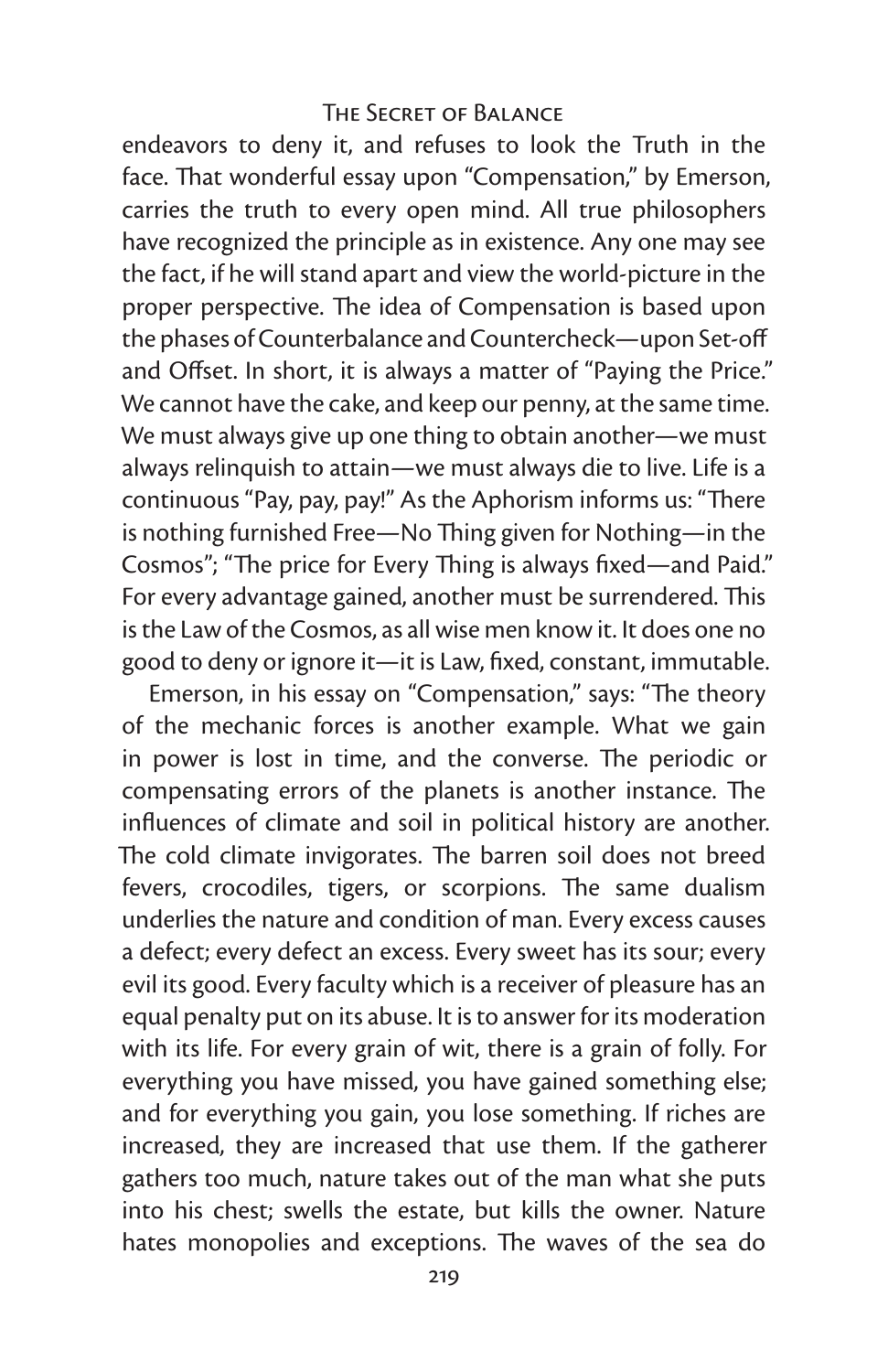not more speedily seek a lever from their loftiest tossing than the varieties of condition tend to equalize themselves. There is some leveling circumstance that puts down the overbearing, the strong, the rich, the fortunate, substantially on the same ground with all others. Is a man too strong and fierce for society, and by temper and position a bad citizen—a morose ruffian, with a dash of the pirate in him?—nature sends him a troop of pretty sons and daughters who are getting along in the dame's classes at the village school, and love and fear for them smooths his grim scowl to courtesy. Thus she contrives to intenerate the granite and feldspar, takes the boar out and puts the lamb in, and keeps the balance true. The farmer imagines power and place are fine things. But the President has paid dear for his White House. It has commonly cost him all his peace, and the best of his manly attributes. To preserve for so short a time so conspicuous an appearance before the world, he is content to eat dust before the real masters who stand erect behind the throne. Or do men desire the more substantial and permanent grandeur of genius? Neither has this an immunity. He who by force of will or of thought is great and overlooks thousands, has the responsibility of overlooking. With every influx of light comes new danger. Has he light? he must bear witness to the light, and always outrun that sympathy which gives him such keen satisfaction, by his fidelity to new revelations of the incessant soul. He must hate father and mother, wife and child. Has he all that the world loves and admires and covets?—he must cast behind him their admiration and afflict them by faithfulness to his truth, and become a byword and a hissing."

As we have said in a previous lesson: *The greater the capacity for joy, the greater the capacity for pain.* The swing of the pendulum of Rhythm between the two poles of the Opposites measures our relative happiness and unhappiness comparative satisfaction or dissatisfaction. The capacity for pain is the symbol of advanced Evolution. The tramp *has* nothing and *desires* nothing beyond his immediate wants. His arc is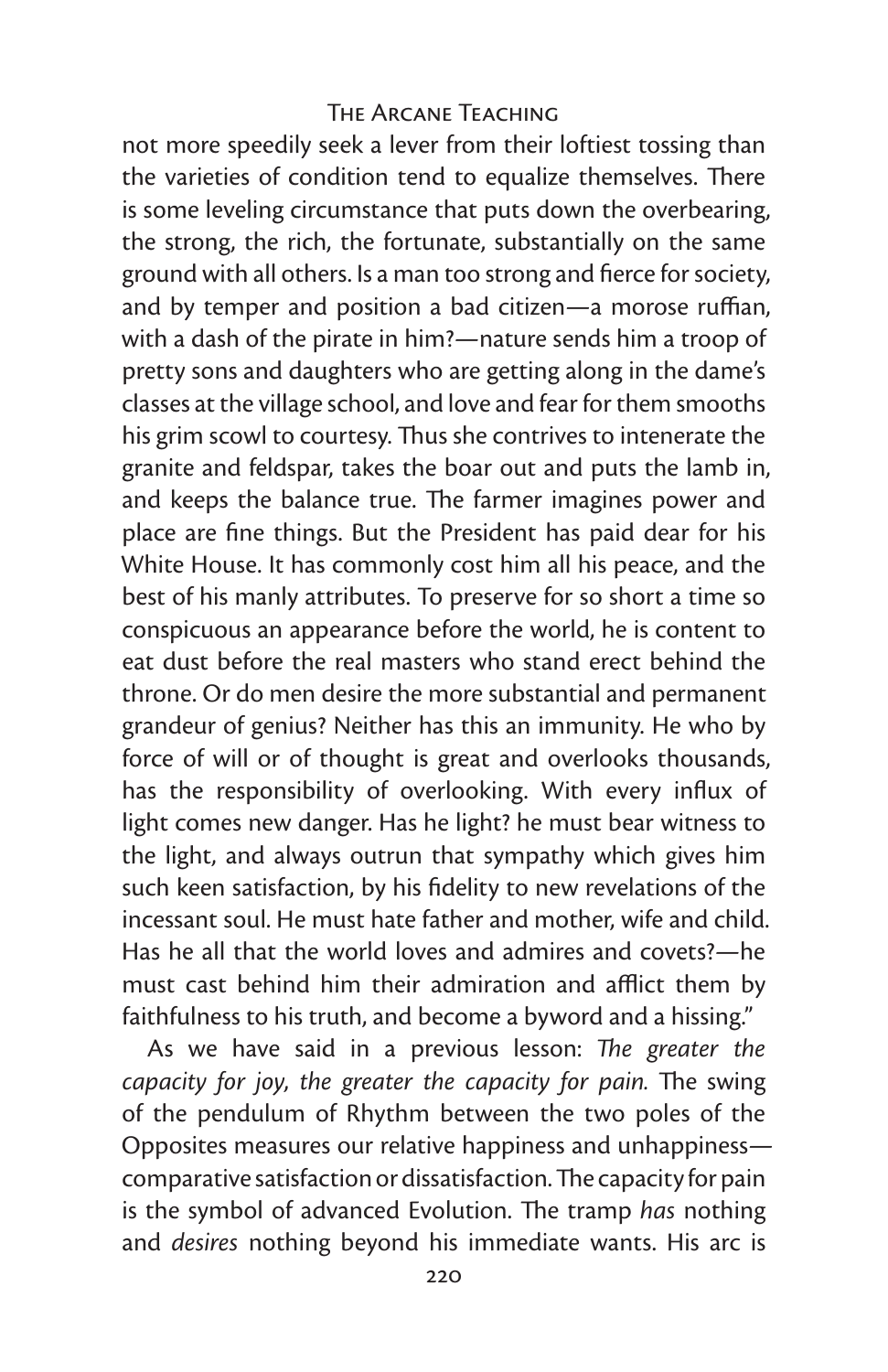small. Another will have much, but desires still more. His arc is large. Each, and both, fall a little short of what would constitute happiness for them. Query: which of the two is the happiest, or the most miserable? The answer of Compensation is: "They are equal in their degree of happiness and unhappiness—in satisfaction and misery. They are twin-brothers of equal heritage."

A financial panic which makes the millionaire writhe in fear and terror, passes entirely over the tramp. The more one has, the more afraid of losing it is he; and the harder the blow if the loss occurs. Many ancient philosophical writers insisted that the measure of pain and pleasure is equally distributed between persons—although the degrees of each vary greatly. The man who makes two dollars a day and is able to save a half-dollar out of it, is possibly happier and better satisfied than he who makes a hundred and spends half as much more. What would bring happiness to a savage would bring misery to a college professor. Happiness is comparative, and so is unhappiness. We find happiness where we least expect it—and unhappiness where it surprises us. Just as "to know all, is to forgive all"; so, to know all, is to understand the relativity of satisfaction and happiness. It is said that the "back is always made strong enough to bear the burden"—we do not assert this, as a fact, but we feel *that the back gets used to the burden*, and feels it not more than other backs feel lesser burdens. And while the proverb that "God tempers the wind to the shorn lamb" may not be scientifically correct, still it is true that *the shorn lamb becomes tempered to the wind*, and "gets used to it."

Clodd says: "The simplicity of the simplest forms has been their salvation. A high organization brings with it many disadvantages, for the more complex the structure the more liable is it to get out of gear. We cannot have highly convoluted brains and at the same time digestive organs simple and renewable like those of the sea‑cucumber. Death is the price paid for complexity." And pain is the natural consequence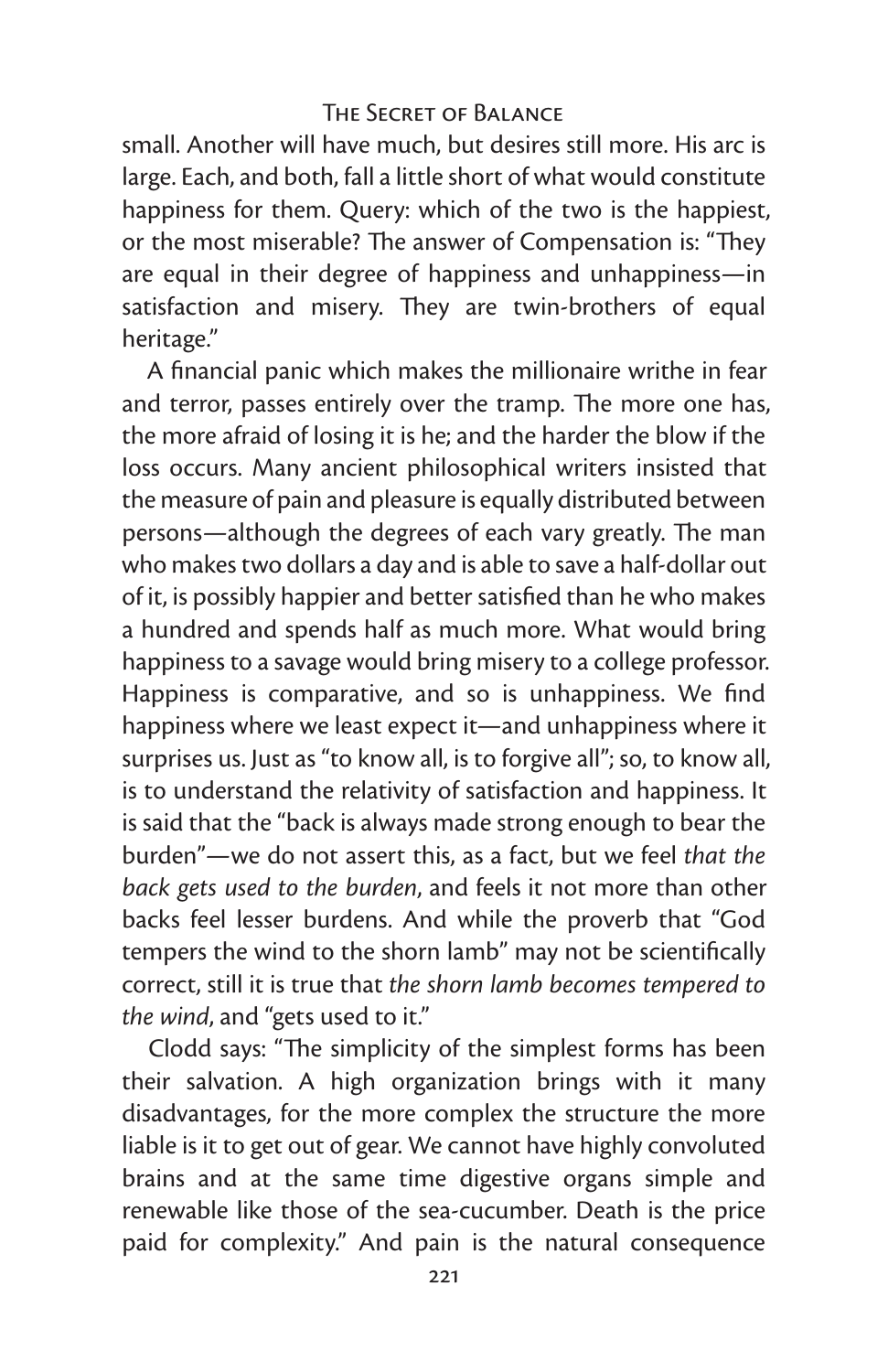and counterbalance of complexity in life, knowledge, and possessions.

Each one has his troubles and his joys. Each his pains and his pleasures. If we knew all the inside facts concerned with others' lives we would not be willing to exchange with them, *providing we had to live exactly their same lives*. Who would wish to exchange his personal life with that of another—taking all that goes with the other's, and giving up, completely, *all* that composes his own? Each man's "cross" is fitted exactly to his particular shoulders—and each man's "crown" is adjusted nicely upon his particular brow. It takes a philosophical mind to realize this—the tendency is to consider one's own lot the very worst of all—and the other man's lot much the better. The other man is probably thinking the same about your's. *Neither would exchange, if he knew the full facts of the case* all the counterbalances and counterchecks. Each has his own "character," *and all that goes with it*. Each has his own arc of happiness and satisfaction—with their opposite poles. As the old Egyptian proverb ran: "'What will you have?' said the gods to man. '*Take it, and pay for it!*'"

And now, let us consider the third phase of the Law of Balance—the phase of Poise. Listen to the Aphorism:

Aphorism xxvi. Poise is Power. Poise results from Balance. Balance is secured by adjusting and maintaining the Centre between the Poles of the Pairs of Opposites. By Balanced Poise the Master neutralizes Polarity and Rhythm, by resolving them into Unity. In the Heart of the Storm is Peace. In the Centre of Life there is Poise and Power. Seek it ever, O Neophyte—for in it thou shalt find thy Self.

In this Aphorism is contained the seed‑thought generated in the centuries of thought and experience of the Arcane Teachers. Do not pass it by because of its simplicity. Poised Balance is the aim and goal of the Arcane Initiates. It is the Secret of Mastery. There is always a Center of Everything. But the Center exists only because of the existence of the Circumference. There is always a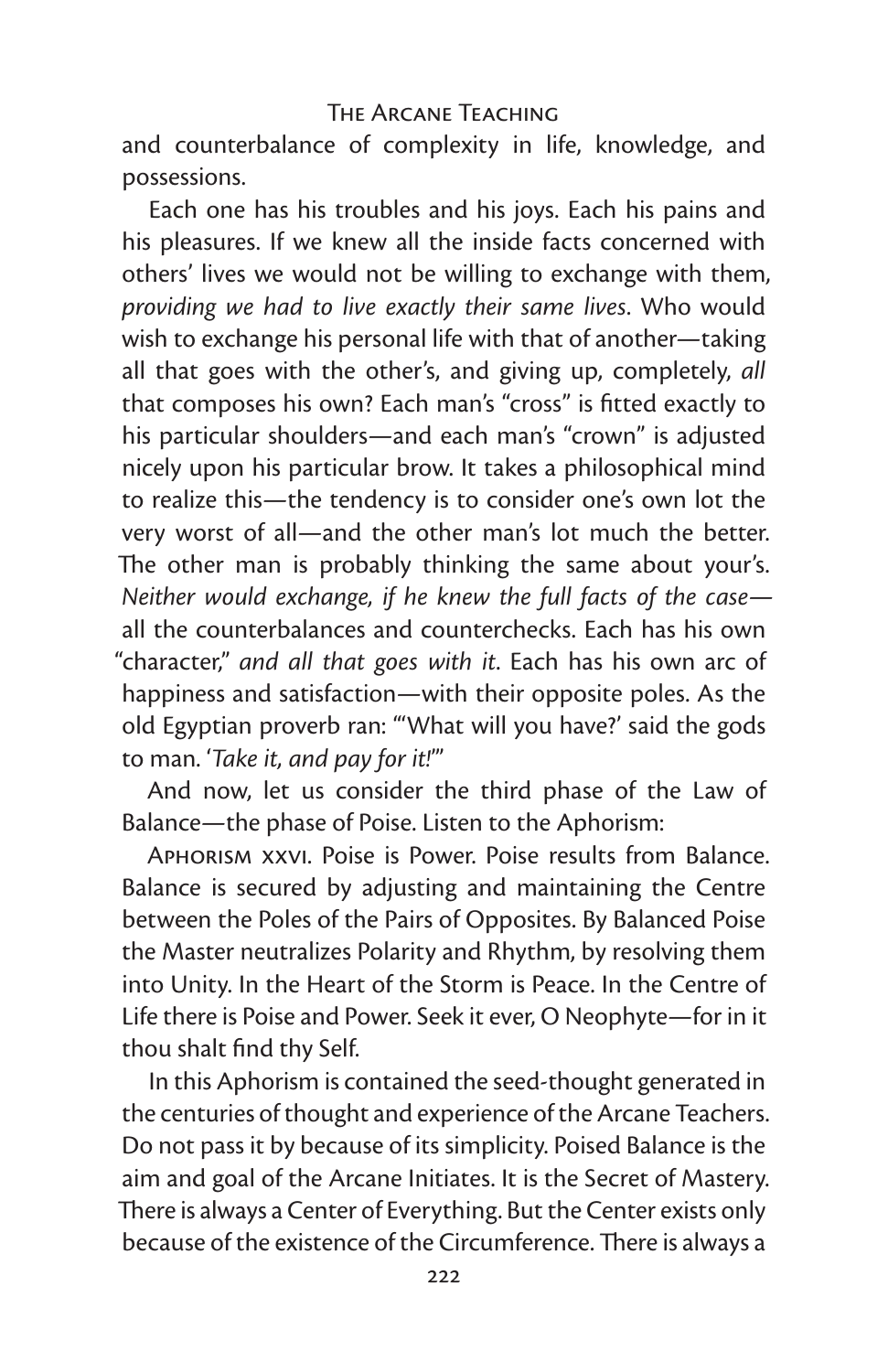Point or Poise between the Poles of every Pair of Opposites. But that Point exists only because the Extremes exist. And in the Central Point is always found the Power of the Whole Event or Thing. In the Center of Gravity of the Earth, one would be able to remain in a position of Perfect Poise, unsupported except by the Concentrated Gravity of the Whole Earth. So nicely Poised that a mere effort of the Will would exert sufficient energy to propel him in any desired direction. The Power of the Opposites are concentrated at the Central Point. There is all Power to be found—and *there* only. The axiom: "Action and Reaction are Equal" indicates a Central Point in which exists the True Lever which will move the Whole. At the Center one is enabled to *use* Action and Reaction without being subject to either. The Arcane Initiate strives to attain this state of Equilibrium and Absolute Poise. He yearns to master the art of traversing the Razor‑edge Wire of Life, balancing himself perfectly, like the trained mental athlete that he is, by the Balancing Pole of the Opposites which he has firmly grasped. Pitting the Opposites against each other—neutralizing Pole by Pole—balancing Law by Law—the Master traverses the slender thread which separates the World of Desire from the World of Will.

Oh, Neophyte, in the Center of Life shalt thou indeed find Poise and Power. In the Heart of the Storm shalt thou find Peace. In the Center of the Cosmos shalt thou find THYSELE. He who finds the Center of Himself, finds the Center of the Cosmos. For, at the last, they are one.

#### Vale!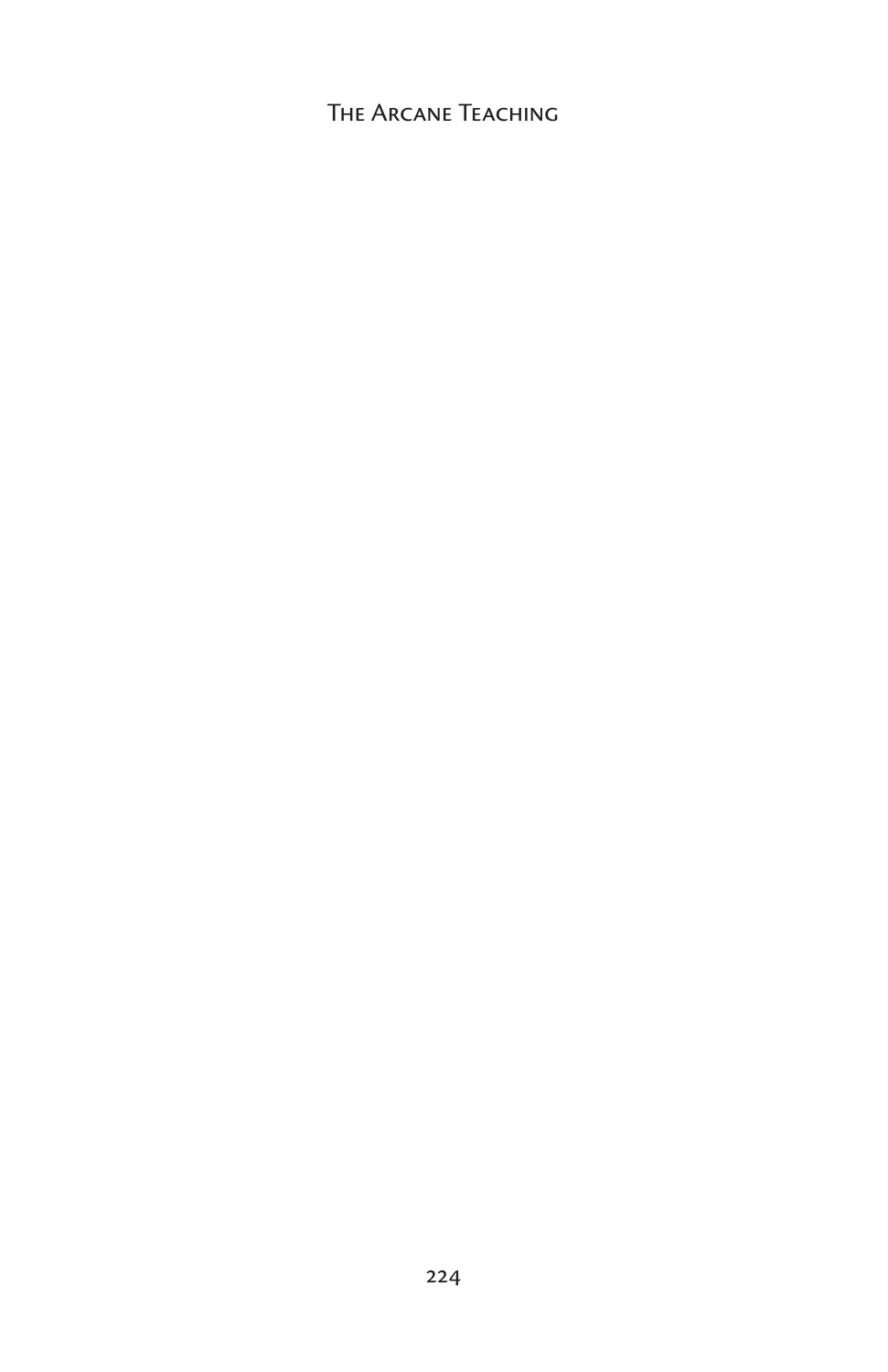# Supplementary Books.

I. The Arcane Formulas: or Mental Alchemy. II. The Mystery Of Sex: or Sex Polarity.